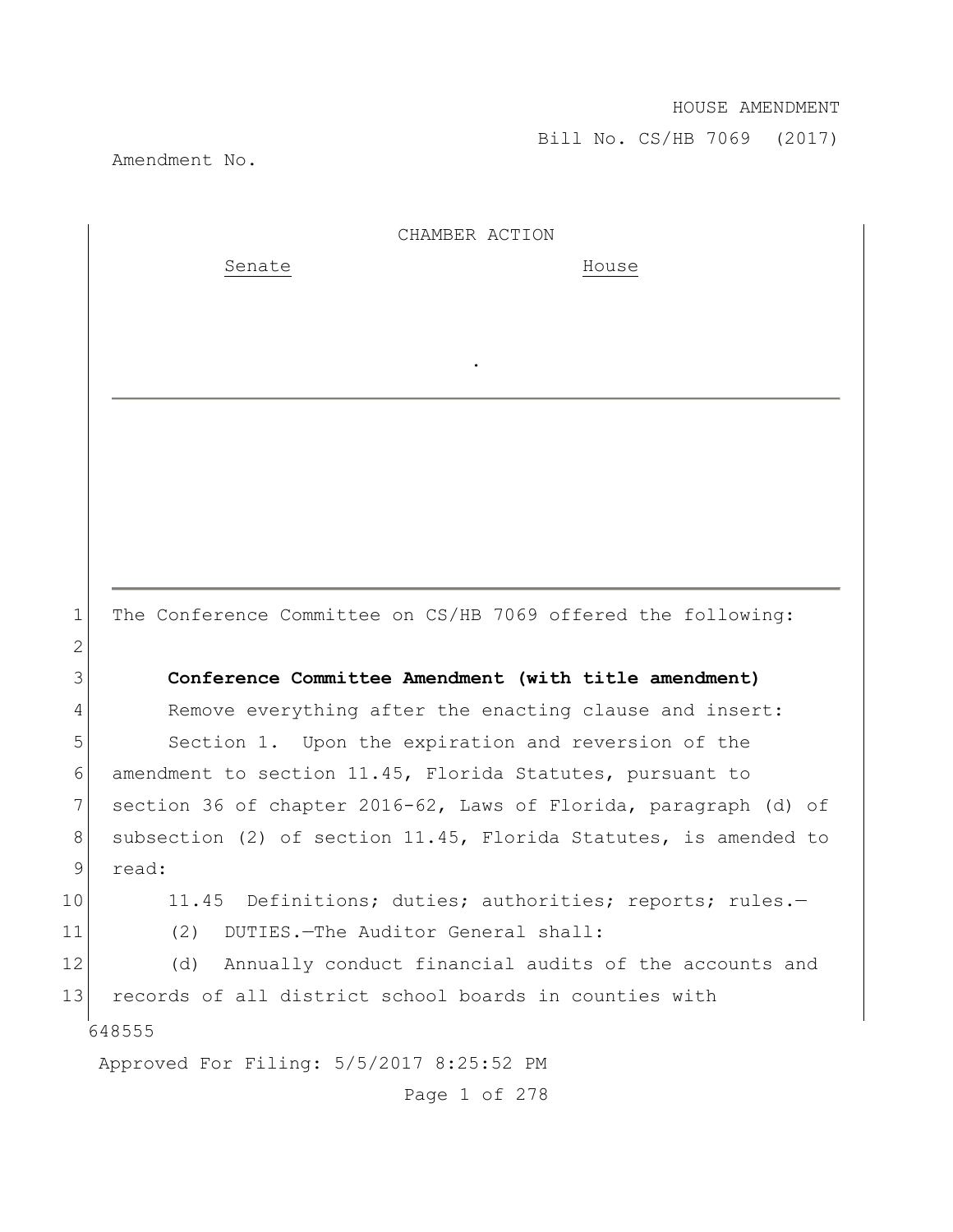Amendment No.

17

14 populations of fewer than 150,000, according to the most recent 15 federal decennial statewide census, and the Florida School for 16 the Deaf and the Blind.

18 The Auditor General shall perform his or her duties independently but under the general policies established by the Legislative Auditing Committee. This subsection does not limit the Auditor General's discretionary authority to conduct other audits or engagements of governmental entities as authorized in 23 subsection (3).

24 Section 2. Paragraph (c) of subsection (3) of section 25 1002.71, Florida Statutes, is amended to read:

26 1002.71 Funding; financial and attendance reporting. 27 (3)

28 (c) The initial allocation shall be based on estimated student enrollment in each coalition service area. The Office of Early Learning shall reallocate funds among the coalitions based on actual full-time equivalent student enrollment in each coalition service area. Each coalition shall report student enrollment pursuant to subsection (2) on a monthly basis. A student enrollment count for the prior fiscal year may not be 35 amended after September 30 December 31 of the subsequent fiscal 36 year.

37 Section 3. Subsection (21) of section 1003.52, Florida 38 Statutes, is amended to read:

648555

Approved For Filing: 5/5/2017 8:25:52 PM

Page 2 of 278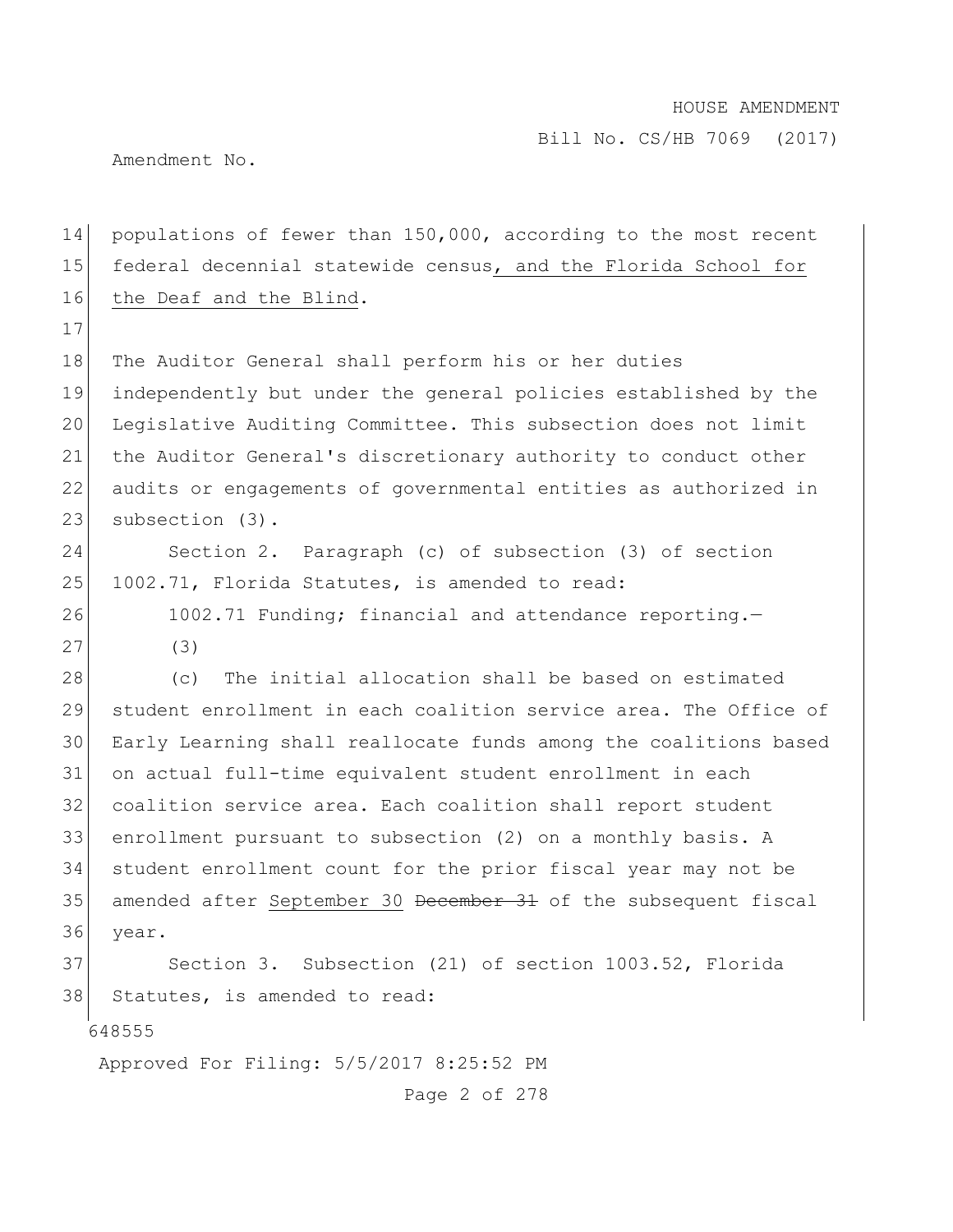Amendment No.

39 1003.52 Educational services in Department of Juvenile 40 Justice programs.—  $|41|$  (21) The education programs at the Florida School for Boys  $42$  in Okeechobee shall be operated by the Department of Education, 43 either directly or through grants or contractual agreements with 44 other public or duly accredited education agencies approved by 45 the Department of Education. 46 Section 4. Upon the expiration and reversion of the 47 amendments to section 1011.62, Florida Statutes, pursuant to 48 section 23 of chapter 2016-62, Laws of Florida, subsections (15) 49 and (16) are renumbered as subsections (16) and (17), 50 respectively, paragraphs (e),  $(f)$ ,  $(h)$ , and  $(i)$  and paragraphs 51 (l) through (o) of subsection (1), paragraph (a) of subsection 52 (4), paragraph (b) of subsection  $(7)$ , paragraphs (a), (c), and 53 (d) of subsection  $(9)$ , subsections  $(11)$ ,  $(12)$ ,  $(13)$ , and  $(14)$ , 54 and paragraph (b) of present subsection (15) of section 1011.62, 55 Florida Statutes, are amended, and a new subsection (13) is 56 added to that section, to read: 57 1011.62 Funds for operation of schools. - If the annual 58 allocation from the Florida Education Finance Program to each

59 district for operation of schools is not determined in the 60 annual appropriations act or the substantive bill implementing 61 the annual appropriations act, it shall be determined as 62 follows:

648555

Approved For Filing: 5/5/2017 8:25:52 PM

Page 3 of 278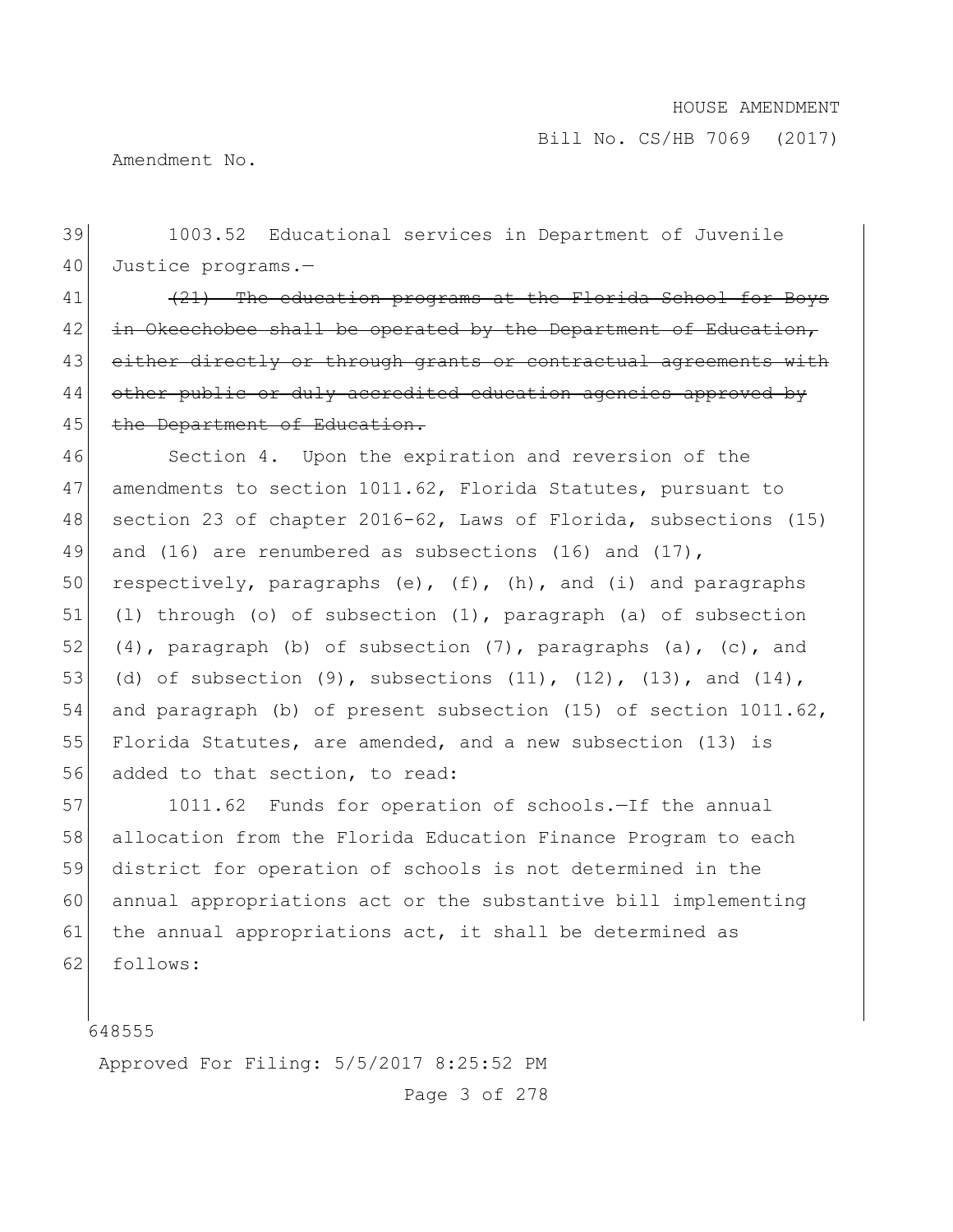Bill No. CS/HB 7069 (2017)

Amendment No.

 (1) COMPUTATION OF THE BASIC AMOUNT TO BE INCLUDED FOR OPERATION.—The following procedure shall be followed in determining the annual allocation to each district for operation:

67 (e) *Funding model for exceptional student education*  68 *programs.*—

69 1.a. The funding model uses basic, at-risk, support levels IV and V for exceptional students and career Florida Education Finance Program cost factors, and a guaranteed allocation for exceptional student education programs. Exceptional education 73 cost factors are determined by using a matrix of services to document the services that each exceptional student will 75 receive. The nature and intensity of the services indicated on the matrix shall be consistent with the services described in each exceptional student's individual educational plan. The Department of Education shall review and revise the descriptions of the services and supports included in the matrix of services 80 for exceptional students and shall implement those revisions 81 before the beginning of the 2012-2013 school year.

648555 82 b. In order to generate funds using one of the two 83 weighted cost factors, a matrix of services must be completed at 84 the time of the student's initial placement into an exceptional 85 student education program and at least once every 3 years by 86 personnel who have received approved training. Nothing listed in 87 the matrix shall be construed as limiting the services a school

Approved For Filing: 5/5/2017 8:25:52 PM

Page 4 of 278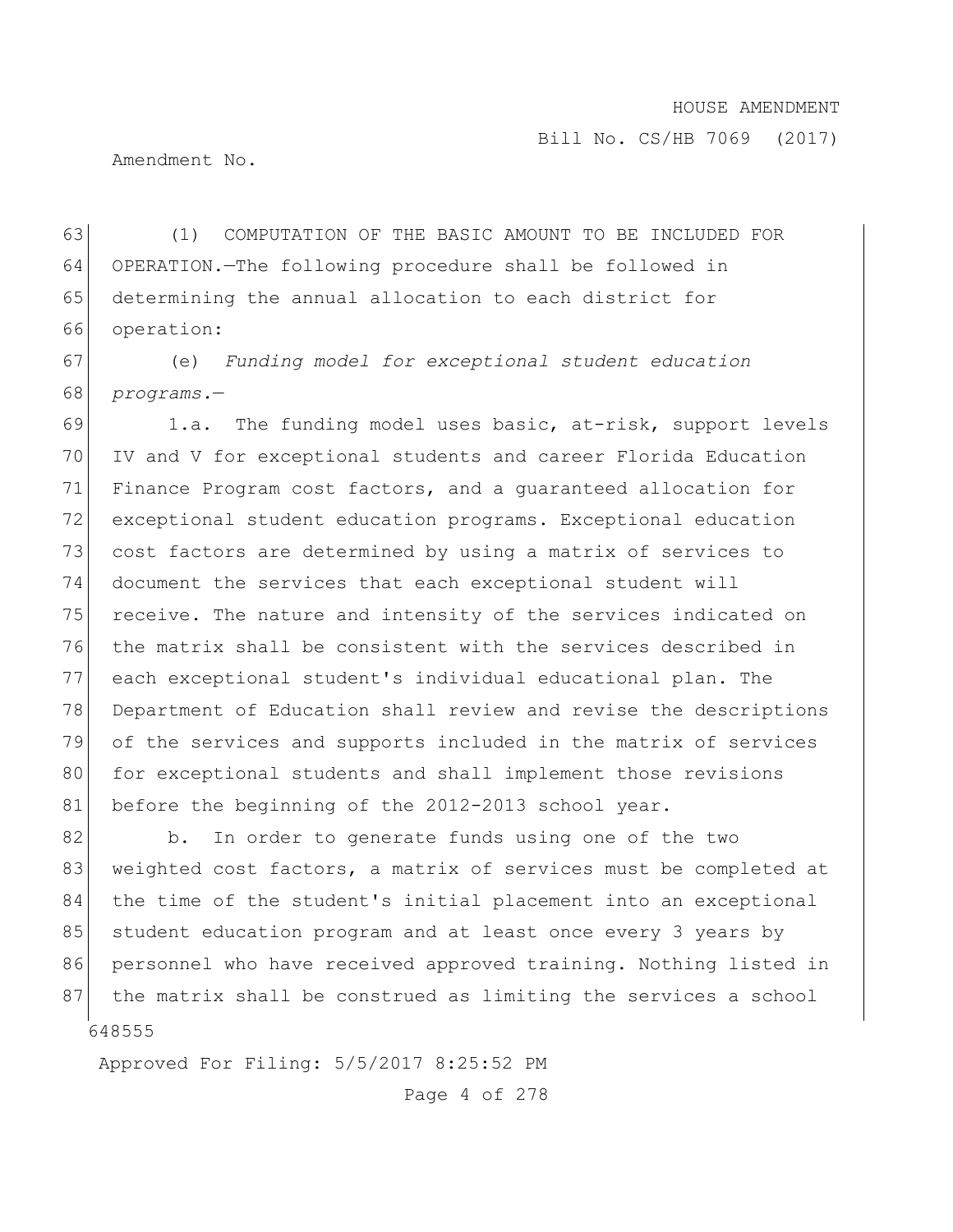Bill No. CS/HB 7069 (2017)

Amendment No.

88 district must provide in order to ensure that exceptional 89 students are provided a free, appropriate public education. 90 c. Students identified as exceptional, in accordance with 91 chapter 6A-6, Florida Administrative Code, who do not have a 92 matrix of services as specified in sub-subparagraph b. shall 93 generate funds on the basis of full-time-equivalent student 94 membership in the Florida Education Finance Program at the same 95 funding level per student as provided for basic students. 96 Additional funds for these exceptional students will be provided 97 through the quaranteed allocation designated in subparagraph 2.

648555 98 2. For students identified as exceptional who do not have 99 a matrix of services and students who are gifted in grades K 100 through 8, there is created a guaranteed allocation to provide 101 these students with a free appropriate public education, in 102 accordance with s. 1001.42(4)(1) and rules of the State Board of 103 Education, which shall be allocated initially to each school 104 district in the amount provided in the General Appropriations 105 Act. These funds shall be supplemental to the funds appropriated 106 for the basic funding level, and the amount allocated for each 107 school district shall be recalculated once during the year, 108 based on actual student membership from the October FTE surveys 109 survey. Upon recalculation, if the generated allocation is 110 greater than the amount provided in the General Appropriations 111 Act, the total shall be prorated to the level of the 112 appropriation based on each district's share of the total

Approved For Filing: 5/5/2017 8:25:52 PM

Page 5 of 278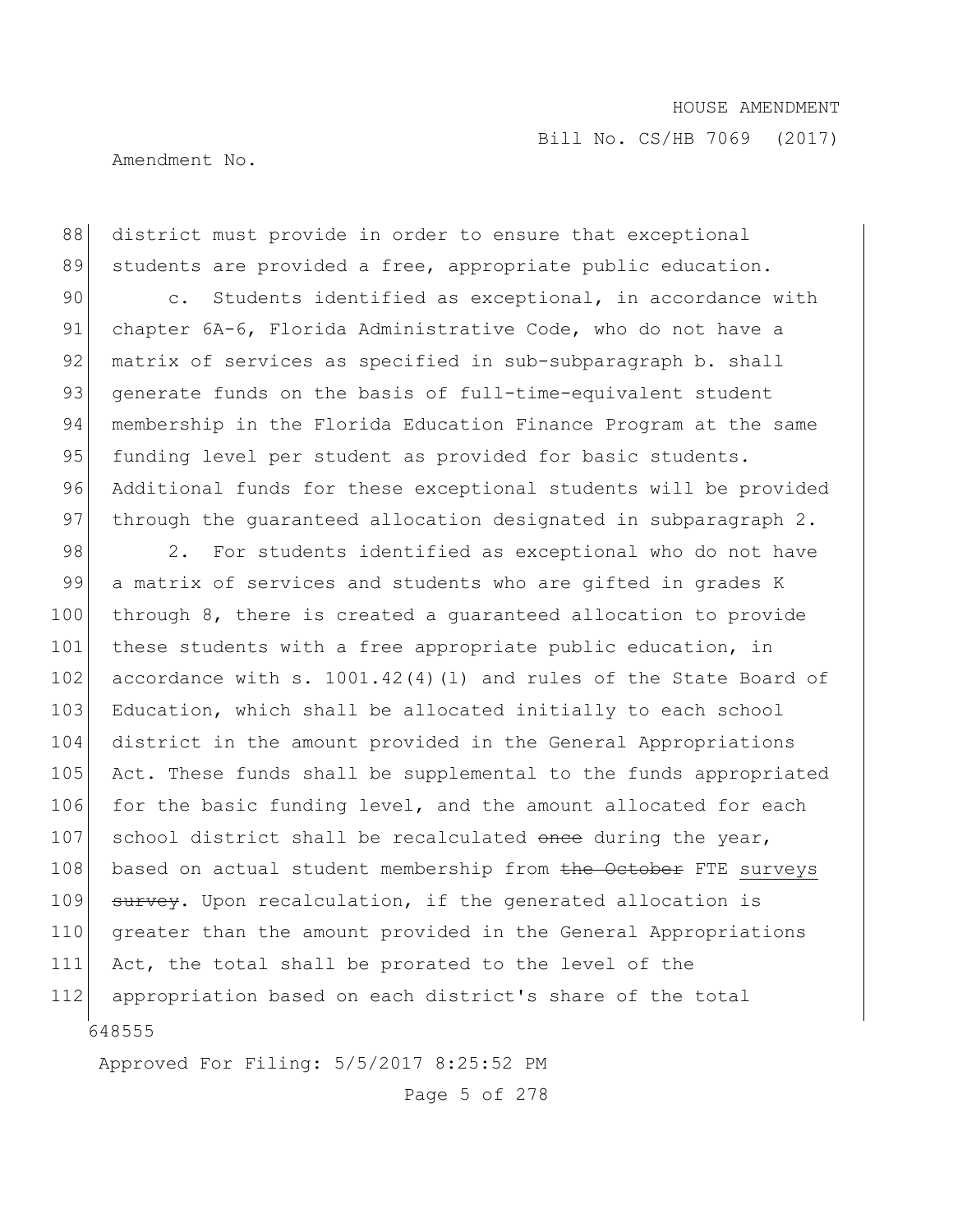Bill No. CS/HB 7069 (2017)

Amendment No.

 recalculated amount. These funds shall be used to provide special education and related services for exceptional students and students who are gifted in grades K through 8. A district's expenditure of funds from the guaranteed allocation for students in grades 9 through 12 who are gifted may not be greater than 118 | the amount expended during the 2006-2007 fiscal year for gifted 119 students in grades 9 through 12.

120 (f) *Supplemental academic instruction; categorical fund*.—

121 1. There is created a categorical fund to provide 122 supplemental academic instruction to students in kindergarten 123 through grade 12. This paragraph may be cited as the 124 "Supplemental Academic Instruction Categorical Fund."

648555 125 2. The categorical fund is funds for supplemental academic 126 instruction shall be allocated annually to each school district 127 in the amount provided in the General Appropriations Act. These 128 funds shall be in addition to the funds appropriated on the 129 basis of FTE student membership in the Florida Education Finance 130 Program and shall be included in the total potential funds of 131 each district. These funds shall be used to provide supplemental 132 academic instruction to students enrolled in the K-12 program. 133 For the 2014-2015 fiscal year, Each school district that has one 134 or more of the 300 lowest-performing elementary schools based on 135 the state reading assessment for the prior year shall use these 136 funds, together with the funds provided in the district's 137 research-based reading instruction allocation and other

Approved For Filing: 5/5/2017 8:25:52 PM

Page 6 of 278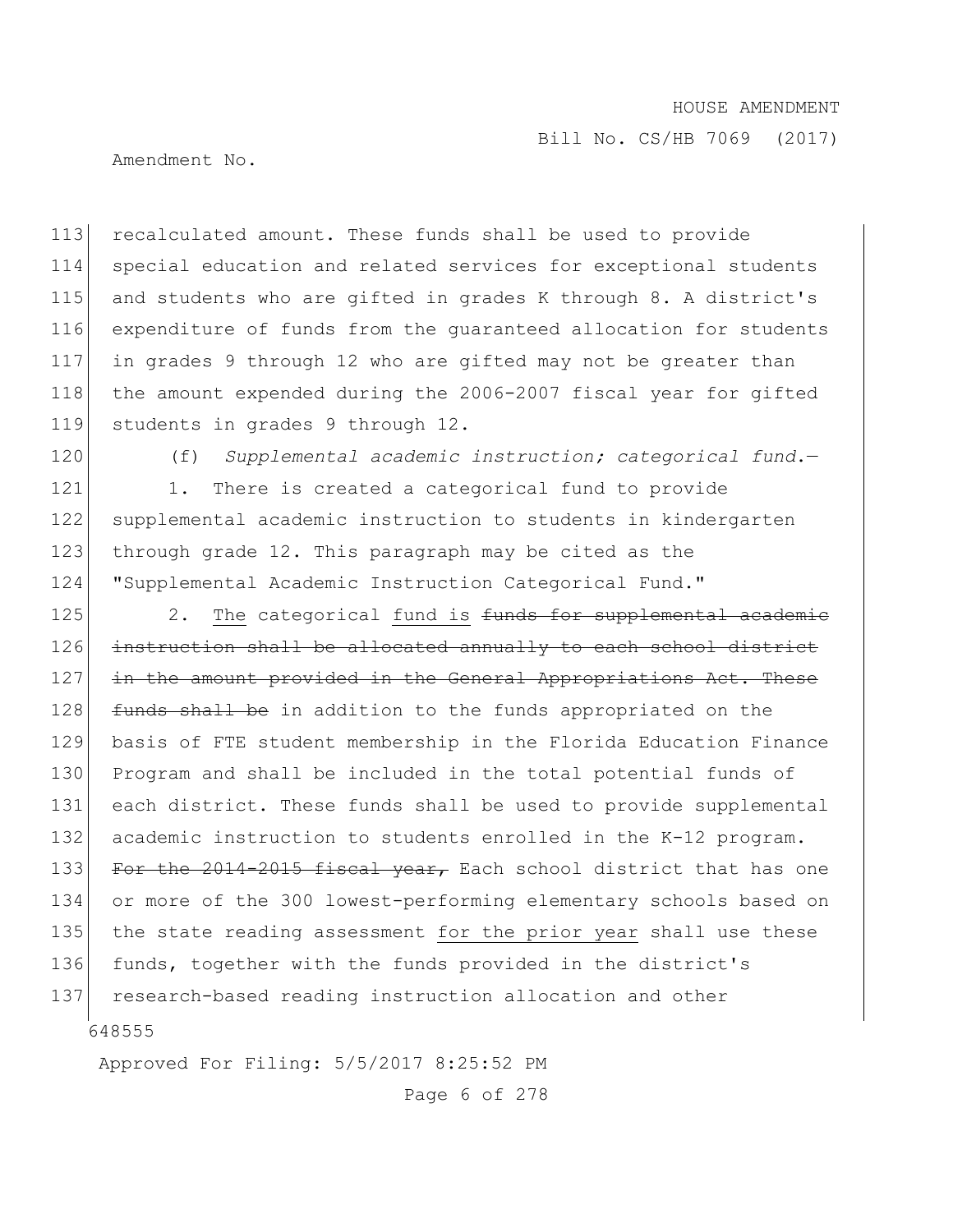Bill No. CS/HB 7069 (2017)

Amendment No.

138 available funds, to provide an additional hour of instruction 139 beyond the normal school day for each day of the entire school 140 year for intensive reading instruction for the students in each 141 of these schools. This additional hour of instruction must be 142 provided by teachers or reading specialists who have 143 demonstrated effectiveness are effective in teaching reading or 144 by a K-5 mentoring reading program that is supervised by a 145 teacher who is effective at teaching reading. Students enrolled 146 in these schools who have level 5 assessment scores may 147 participate in the additional hour of instruction on an optional 148 basis. Exceptional student education centers shall not be 149 included in the 300 schools. The designation of the 300 lowest-150 performing elementary schools must be based on the state reading 151 assessment for the prior year. After this requirement has been 152 met, supplemental instruction strategies may include, but are 153 not limited to: use of a modified curriculum, reading 154 instruction, after-school instruction, tutoring, mentoring, a 155 reduction in class size reduction, extended school year, 156 intensive skills development in summer school, and other methods 157 of for improving student achievement. Supplemental instruction 158 may be provided to a student in any manner and at any time 159 during or beyond the regular 180-day term identified by the 160 school as being the most effective and efficient way to best 161 help that student progress from grade to grade and to graduate.

648555

Approved For Filing: 5/5/2017 8:25:52 PM

Page 7 of 278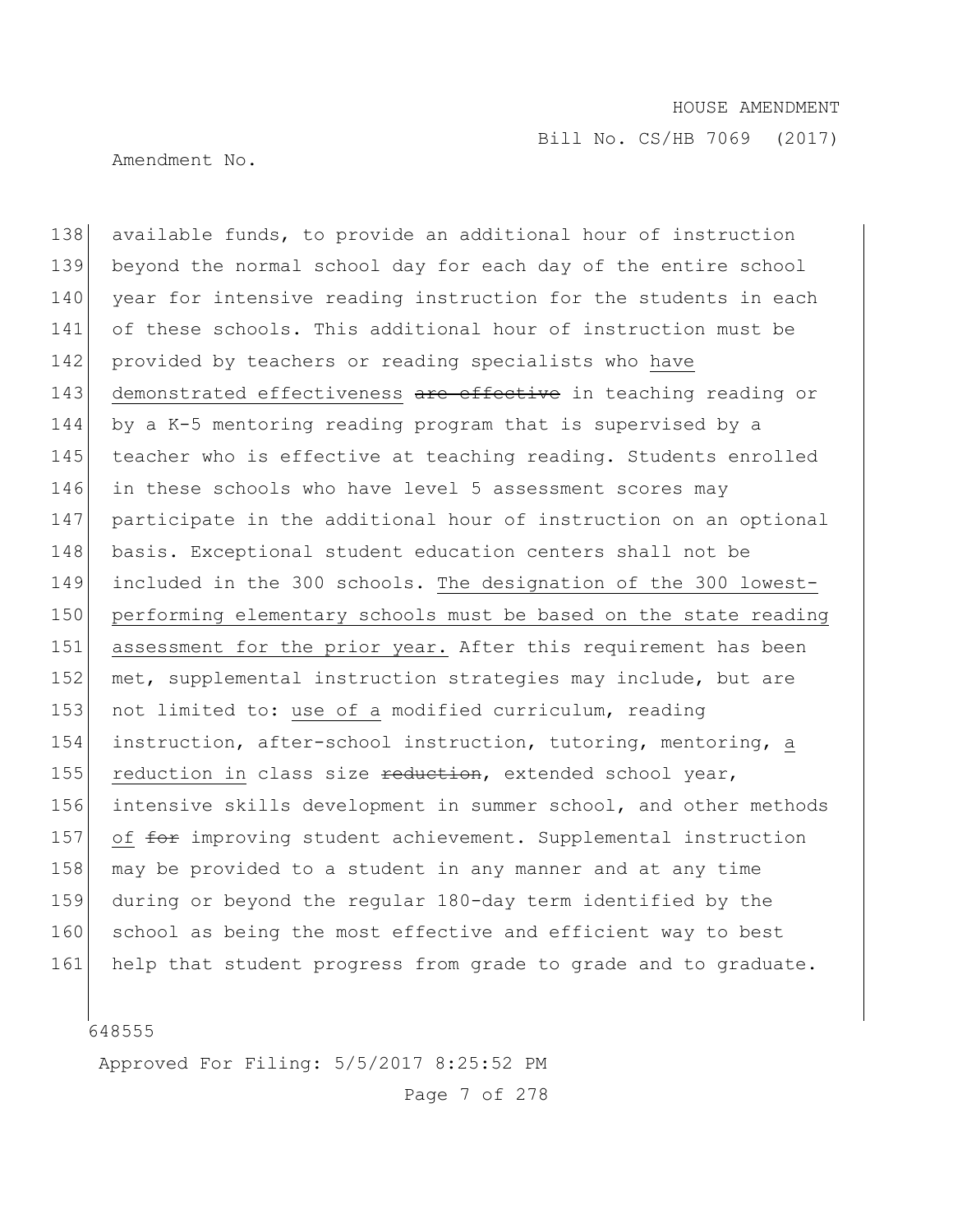Amendment No.

| 162 | Categorical funds for supplemental academic instruction<br>3.    |
|-----|------------------------------------------------------------------|
| 163 | shall be provided annually in the Florida Education Finance      |
| 164 | Program as specified in the General Appropriations Act. These    |
| 165 | funds shall be provided as a supplement to the funds             |
| 166 | appropriated for the basic funding level and shall be included   |
| 167 | in the total funds of each district. The allocation shall        |
| 168 | consist of a base amount that has a workload adjustment based on |
| 169 | changes in unweighted FTE. In addition, districts that have      |
| 170 | elementary schools included in the 300 lowest-performing schools |
| 171 | designation shall be allocated additional funds to assist those  |
| 172 | districts in providing intensive reading instruction to students |
| 173 | in those schools. The amount provided shall be based on each     |
| 174 | district's level of per-student funding in the reading           |
| 175 | instruction allocation and the supplemental academic instruction |
| 176 | categorical fund and on the total FTE for each of the schools.   |
| 177 | The categorical funding shall be recalculated during the fiscal  |
| 178 | year following an updated designation of the 300 lowest-         |
| 179 | performing elementary schools and shall be based on actual       |
| 180 | student membership from the FTE surveys. Upon recalculation of   |
| 181 | funding for the supplemental academic instruction categorical    |
| 182 | fund, if the total allocation is greater than the amount         |
| 183 | provided in the General Appropriations Act, the allocation shall |
| 184 | be prorated to the level provided to support the appropriation,  |
| 185 | based on each district's share of the total.                     |

Approved For Filing: 5/5/2017 8:25:52 PM

Page 8 of 278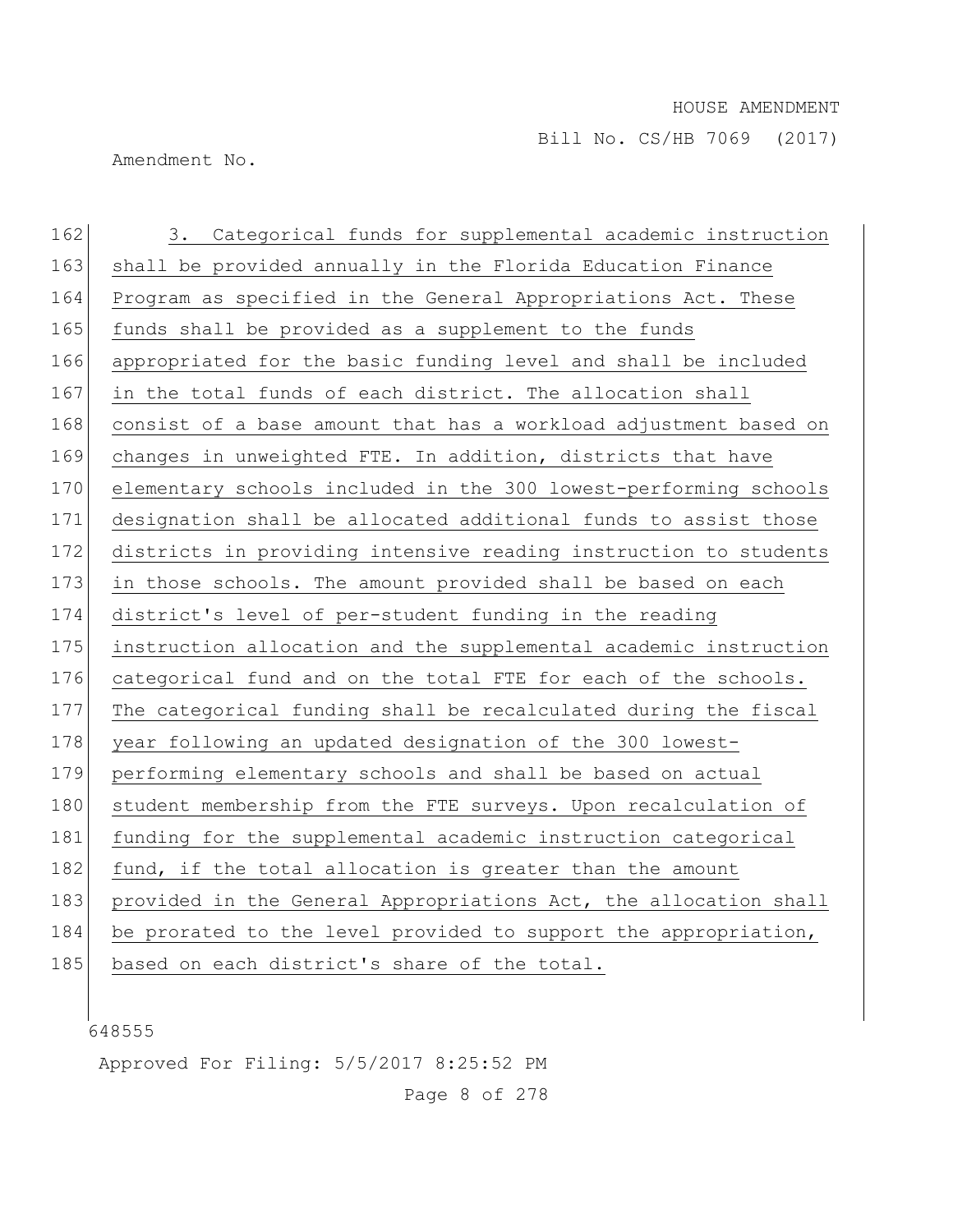Bill No. CS/HB 7069 (2017)

Amendment No.

186 4.3. Effective with the 1999-2000 fiscal year, funding on 187 the basis of FTE membership beyond the 180-day regular term 188 shall be provided in the FEFP only for students enrolled in 189 juvenile justice education programs or in education programs for 190 juveniles placed in secure facilities or programs under s. 191 985.19. Funding for instruction beyond the regular 180-day 192 school year for all other K-12 students shall be provided 193 through the supplemental academic instruction allocation 194 categorical fund and other state, federal, and local fund 195 sources with ample flexibility for schools to provide 196 supplemental instruction to assist students in progressing from 197 grade to grade and graduating.

198 5.4. The Florida State University School, as a lab school, 199 is authorized to expend from its FEFP or Lottery Enhancement 200 Trust Fund allocation the cost to the student of remediation in 201 reading, writing, or mathematics for any graduate who requires 202 remediation at a postsecondary educational institution.

203 6.5. Beginning in the 1999-2000 school year, dropout 204 prevention programs as defined in ss. 1003.52, 1003.53(1)(a), 205 (b), and (c), and  $1003.54$  shall be included in group 1 programs 206 under subparagraph (d) 3.

648555 207 (h) *Small, isolated high schools.*—Districts that which 208 levy the maximum nonvoted discretionary millage, exclusive of 209 millage for capital outlay purposes levied pursuant to s. 210 1011.71(2), may calculate full-time equivalent students for

Approved For Filing: 5/5/2017 8:25:52 PM

Page 9 of 278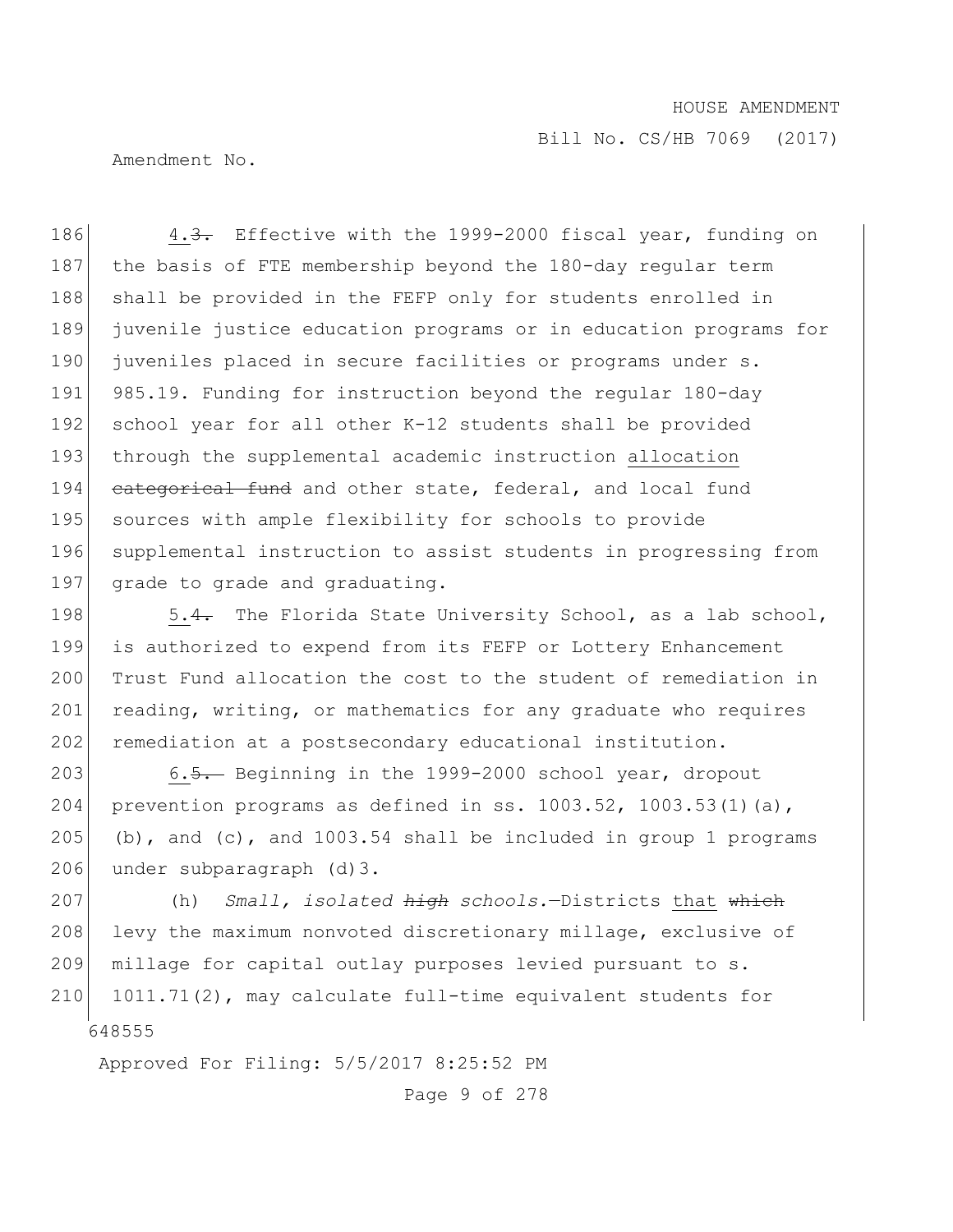Amendment No.

211 small, isolated district-operated high schools by multiplying 212 the number of unweighted full-time equivalent students times 213 2.75; provided the school has attained a grade of "C" or better, 214 pursuant to s.  $1008.34$ , for the previous school year. The 215 following schools may be considered small, isolated schools 216 under this paragraph: 217 1. A For the purpose of this section, the term "small, 218 isolated high school" means Any high school that which is 219 located at least no less than 28 miles by the shortest route 220 from another high school; which has been serving students 221 primarily in basic studies provided by sub-subparagraphs (c)1.b. 222 and c. and may include subparagraph  $(c)$  4.; and which has a

223 membership of at least 28, but no more than 100, students $\frac{1}{2}$ 224 no fewer than 28 students, in grades 9 through 12; or.

 $225$  2. A district elementary school with a grade configuration 226 of kindergarten through grade 5, but which may also include 227 prekindergarten, grade 6, grade 7, or grade 8, that is located 228 at least 35 miles by the shortest route from another elementary 229 school within the district; has been serving students primarily 230 in basic studies provided by sub-subparagraphs  $(c)$ 1.a. and b. 231 and may include subparagraph (c) 4.; has a student population in 232 which 75 percent or greater of students are eligible for free 233 and reduced-price school lunch; and has a membership of at least 234 28, but no more than 100, students.

648555

Approved For Filing: 5/5/2017 8:25:52 PM

Page 10 of 278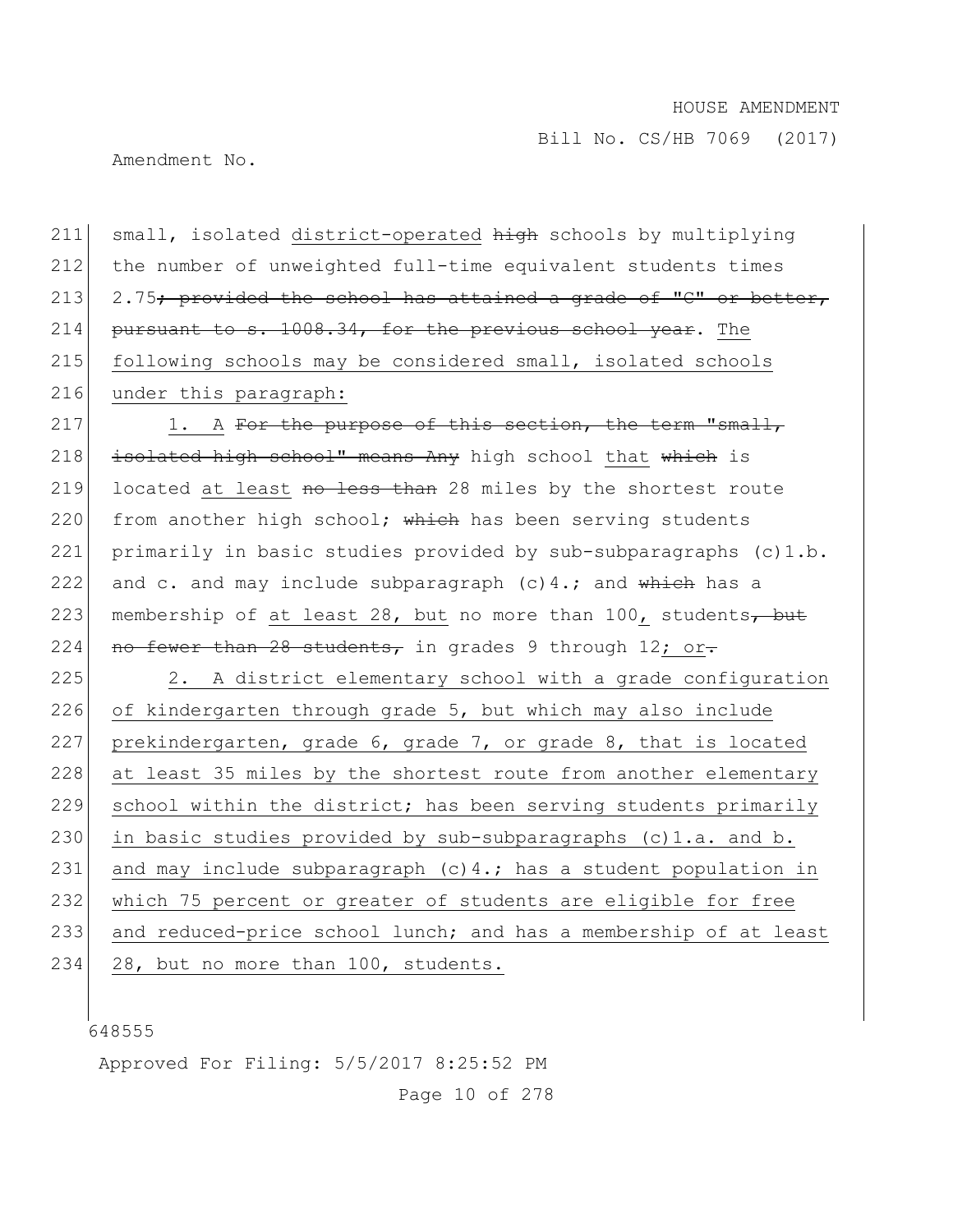Amendment No.

648555 235 (i) *Calculation of full-time equivalent membership with*  236 *respect to dual enrollment instruction*.—Students enrolled in 237 dual enrollment instruction pursuant to s. 1007.271 may be 238 included in calculations of full-time equivalent student 239 memberships for basic programs for grades 9 through 12 by a 240 district school board. Instructional time for dual enrollment 241 may vary from 900 hours; however, the full-time equivalent 242 student membership value shall be subject to the provisions in 243 s. 1011.61(4). Dual enrollment full-time equivalent student 244 membership shall be calculated in an amount equal to the hours  $245$  of instruction that would be necessary to earn the full-time 246 equivalent student membership for an equivalent course if it 247 were taught in the school district. Students in dual enrollment 248 courses may also be calculated as the proportional shares of 249 full-time equivalent enrollments they generate for a Florida 250 College System institution or university conducting the dual 251 enrollment instruction. Early admission students shall be 252 considered dual enrollments for funding purposes. Students may 253 be enrolled in dual enrollment instruction provided by an 254 eligible independent college or university and may be included 255 in calculations of full-time equivalent student memberships for 256 basic programs for grades 9 through 12 by a district school 257 board. However, those provisions of law which exempt dual 258 enrolled and early admission students from payment of 259 instructional materials and tuition and fees, including

Approved For Filing: 5/5/2017 8:25:52 PM

Page 11 of 278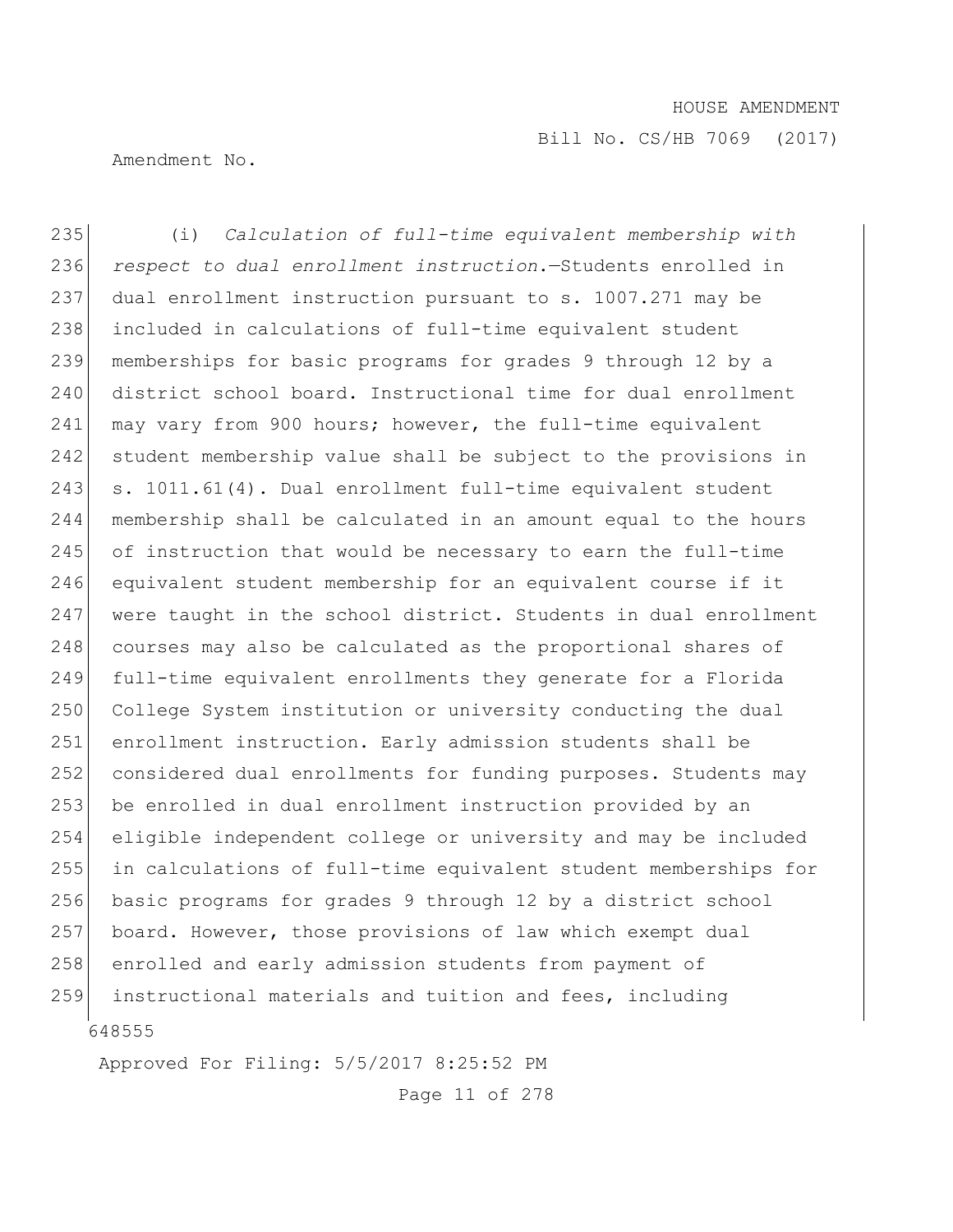Amendment No.

260 laboratory fees, shall not apply to students who select the 261 option of enrolling in an eligible independent institution. An 262 independent college or university, which is located and 263 chartered in Florida, is not for profit, is accredited by a 264 regional or national accrediting agency recognized by the United 265 States Department of Education the Commission on Colleges of the 266 Southern Association of Colleges and Schools or the Accrediting 267 Council for Independent Colleges and Schools, and confers 268 degrees as defined in s. 1005.02 shall be eligible for inclusion 269 in the dual enrollment or early admission program. Students 270 enrolled in dual enrollment instruction shall be exempt from the 271 payment of tuition and fees, including laboratory fees. No 272 student enrolled in college credit mathematics or English dual 273 enrollment instruction shall be funded as a dual enrollment 274 unless the student has successfully completed the relevant  $275$  section of the entry-level examination required pursuant to s. 276 1008.30.

648555 277 (l) *Calculation of additional full-time equivalent*  278 *membership based on International Baccalaureate examination*  279 *scores of students.*—A value of 0.16 full-time equivalent student 280 membership shall be calculated for each student enrolled in an 281 International Baccalaureate course who receives a score of 4 or 282 higher on a subject examination. A value of 0.3 full-time 283 equivalent student membership shall be calculated for each 284 student who receives an International Baccalaureate diploma.

Approved For Filing: 5/5/2017 8:25:52 PM

Page 12 of 278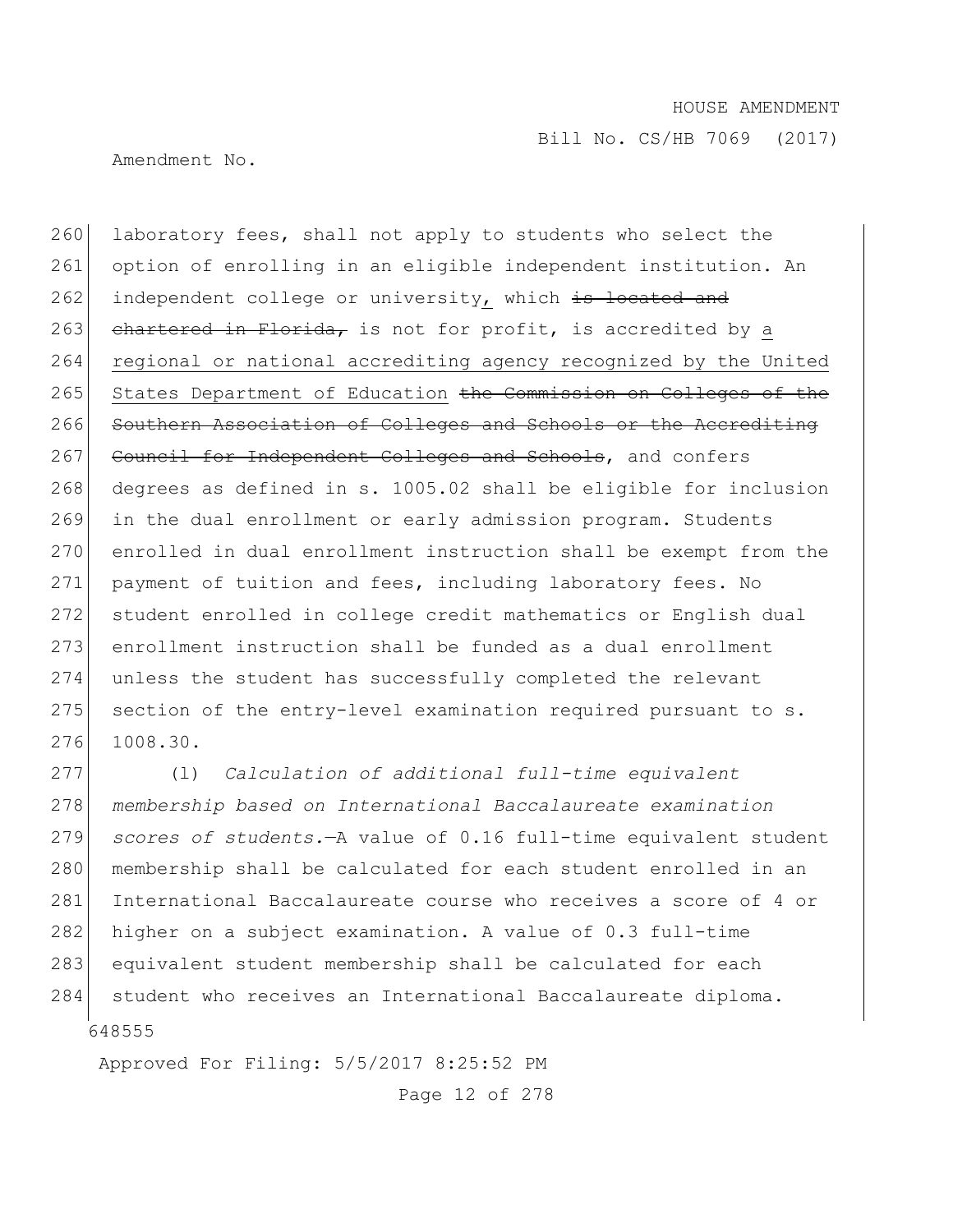Amendment No.

648555 285 Such value shall be added to the total full-time equivalent 286 student membership in basic programs for grades 9 through 12 in 287 the subsequent fiscal year. Each school district shall allocate 288 80 percent of the funds received from International 289 Baccalaureate bonus FTE funding to the school program whose 290 students generate the funds and to school programs that prepare 291 prospective students to enroll in International Baccalaureate 292 courses. Funds shall be expended solely for the payment of 293 allowable costs associated with the International Baccalaureate 294 program. Allowable costs include International Baccalaureate 295 annual school fees; International Baccalaureate examination 296 fees; salary, benefits, and bonuses for teachers and program 297 coordinators for the International Baccalaureate program and 298 teachers and coordinators who prepare prospective students for 299 the International Baccalaureate program; supplemental books; 300 instructional supplies; instructional equipment or instructional 301 materials for International Baccalaureate courses; other 302 activities that identify prospective International Baccalaureate 303 students or prepare prospective students to enroll in 304 International Baccalaureate courses; and training or 305 professional development for International Baccalaureate 306 teachers. School districts shall allocate the remaining 20 307 percent of the funds received from International Baccalaureate 308 bonus FTE funding for programs that assist academically 309 disadvantaged students to prepare for more rigorous courses. The

Approved For Filing: 5/5/2017 8:25:52 PM

Page 13 of 278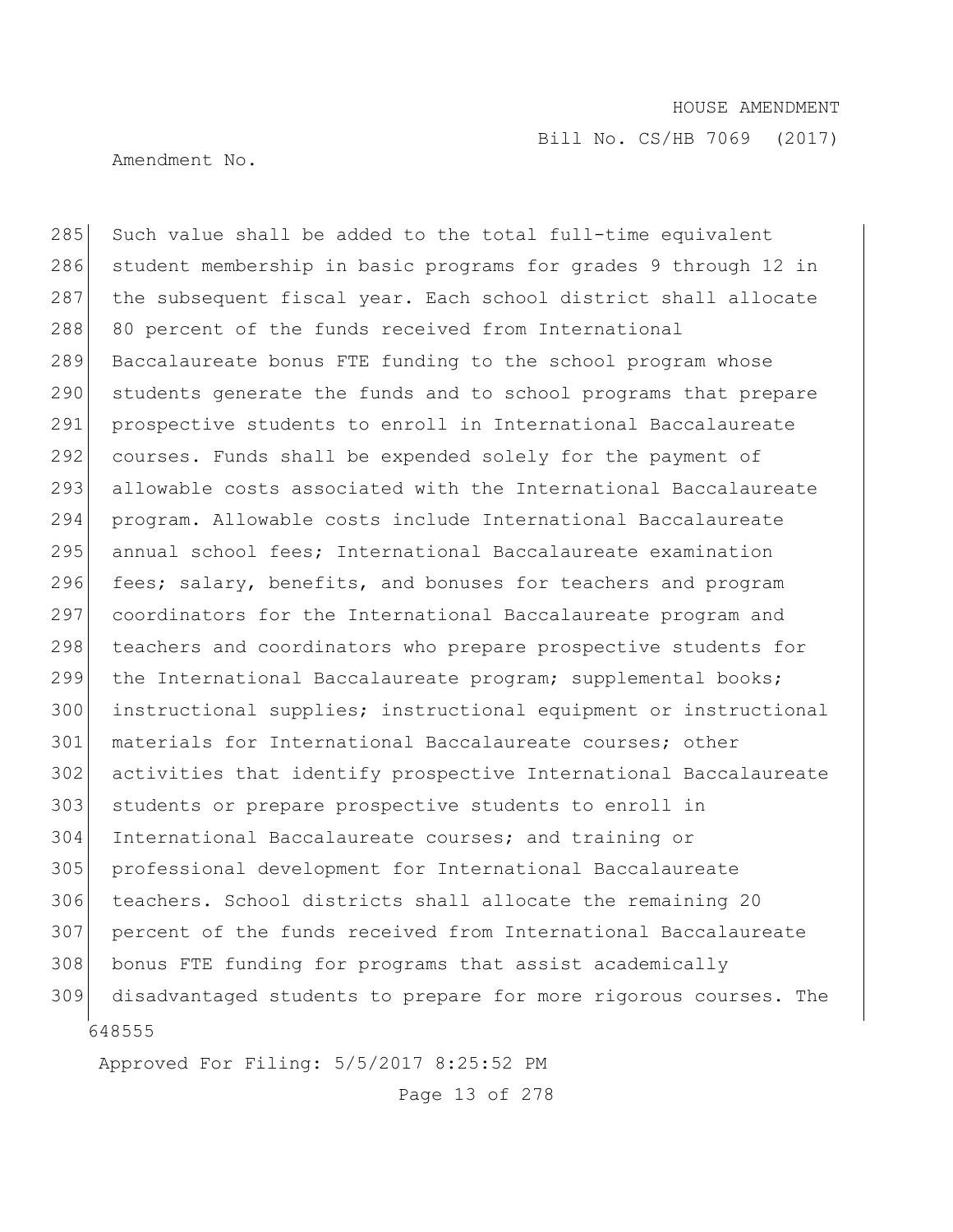Amendment No.

310 school district shall distribute to each classroom teacher who provided International Baccalaureate instruction:

312 1. A bonus in the amount of \$50 for each student taught by the International Baccalaureate teacher in each International Baccalaureate course who receives a score of 4 or higher on the 315 International Baccalaureate examination.

 2. An additional bonus of \$500 to each International Baccalaureate teacher in a school designated with a grade of "D" or "F" who has at least one student scoring 4 or higher on the International Baccalaureate examination, regardless of the number of classes taught or of the number of students scoring a 4 or higher on the International Baccalaureate examination.

 Bonuses awarded to a teacher according to this paragraph may not exceed \$2,000 in any given school year. However, the maximum bonus shall be  $$3,000$  if at least 50 percent of the students 326 enrolled in a teacher's course earn a score of 4 or higher the examination in a school designated with a grade of "A," "B," or "C"; or if at least 25 percent of the students enrolled in a teacher's course earn a score of 4 or higher on the examination  $\frac{1}{2}$  in a school designated with a grade of "D" or "F." Bonuses awarded under this paragraph shall be in addition to any regular 332 | wage or other bonus the teacher received or is scheduled to receive. For such courses, the teacher shall earn an additional

Approved For Filing: 5/5/2017 8:25:52 PM

Page 14 of 278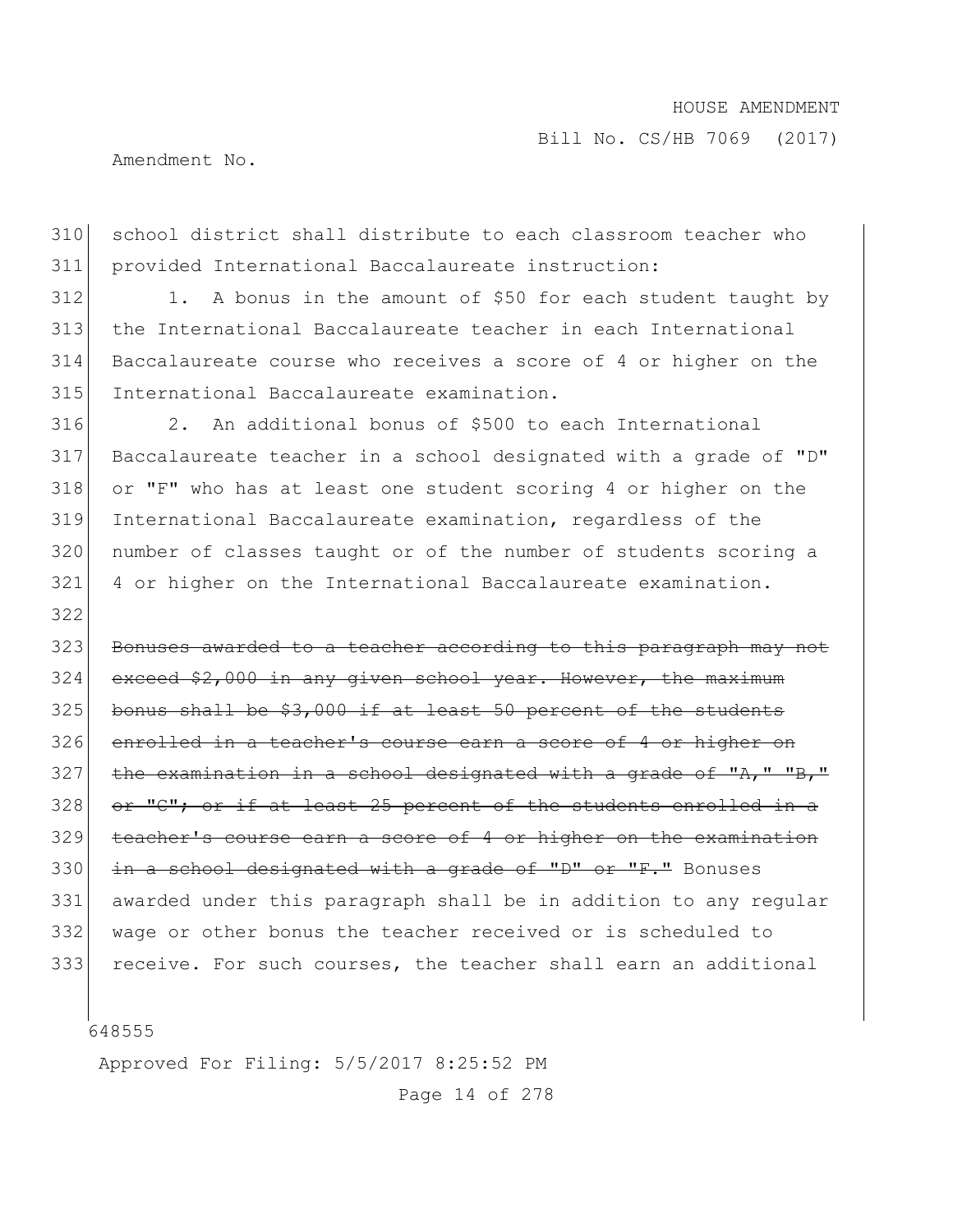Bill No. CS/HB 7069 (2017)

Amendment No.

334 bonus of \$50 for each student who has a qualifying score up to the maximum of \$3,000 in any given school year. (m) *Calculation of additional full-time equivalent membership based on Advanced International Certificate of Education examination scores of students.*—A value of 0.16 full- time equivalent student membership shall be calculated for each student enrolled in a full-credit Advanced International Certificate of Education course who receives a score of E or higher on a subject examination. A value of 0.08 full-time equivalent student membership shall be calculated for each student enrolled in a half-credit Advanced International Certificate of Education course who receives a score of E or higher on a subject examination. A value of 0.3 full-time equivalent student membership shall be calculated for each student who receives an Advanced International Certificate of

 Education diploma. Such value shall be added to the total full- time equivalent student membership in basic programs for grades 9 through 12 in the subsequent fiscal year. Each school district shall allocate at least 80 percent of the funds received from the Advanced International Certificate of Education bonus FTE funding, in accordance with this paragraph, to the school program that generated the funds. The school district shall distribute to each classroom teacher who provided Advanced

International Certificate of Education instruction:

Approved For Filing: 5/5/2017 8:25:52 PM

Page 15 of 278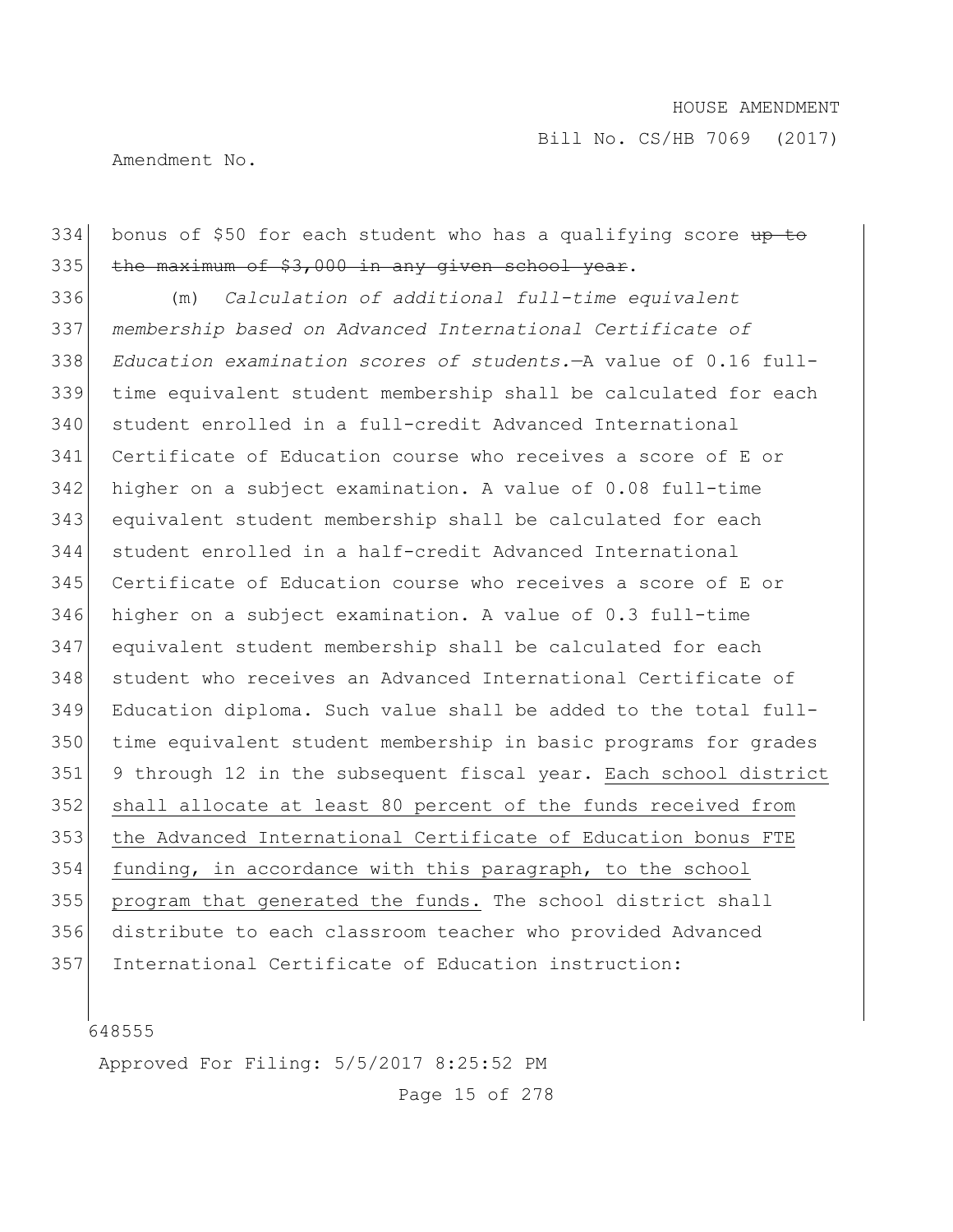Bill No. CS/HB 7069 (2017)

Amendment No.

358 1. A bonus in the amount of \$50 for each student taught by the Advanced International Certificate of Education teacher in each full-credit Advanced International Certificate of Education course who receives a score of E or higher on the Advanced International Certificate of Education examination. A bonus in 363 the amount of \$25 for each student taught by the Advanced International Certificate of Education teacher in each half- credit Advanced International Certificate of Education course who receives a score of E or higher on the Advanced International Certificate of Education examination.

 2. An additional bonus of \$500 to each Advanced International Certificate of Education teacher in a school designated with a grade of "D" or "F" who has at least one student scoring E or higher on the full-credit Advanced 372 International Certificate of Education examination, regardless 373 of the number of classes taught or of the number of students scoring an E or higher on the full-credit Advanced International 375 Certificate of Education examination.

 3. Additional bonuses of \$250 each to teachers of half- credit Advanced International Certificate of Education classes 378 in a school designated with a grade of "D" or "F" which has at least one student scoring an E or higher on the half-credit Advanced International Certificate of Education examination in that class. The maximum additional bonus for a teacher awarded 382 in accordance with this subparagraph shall not exceed \$500 in

Approved For Filing: 5/5/2017 8:25:52 PM

Page 16 of 278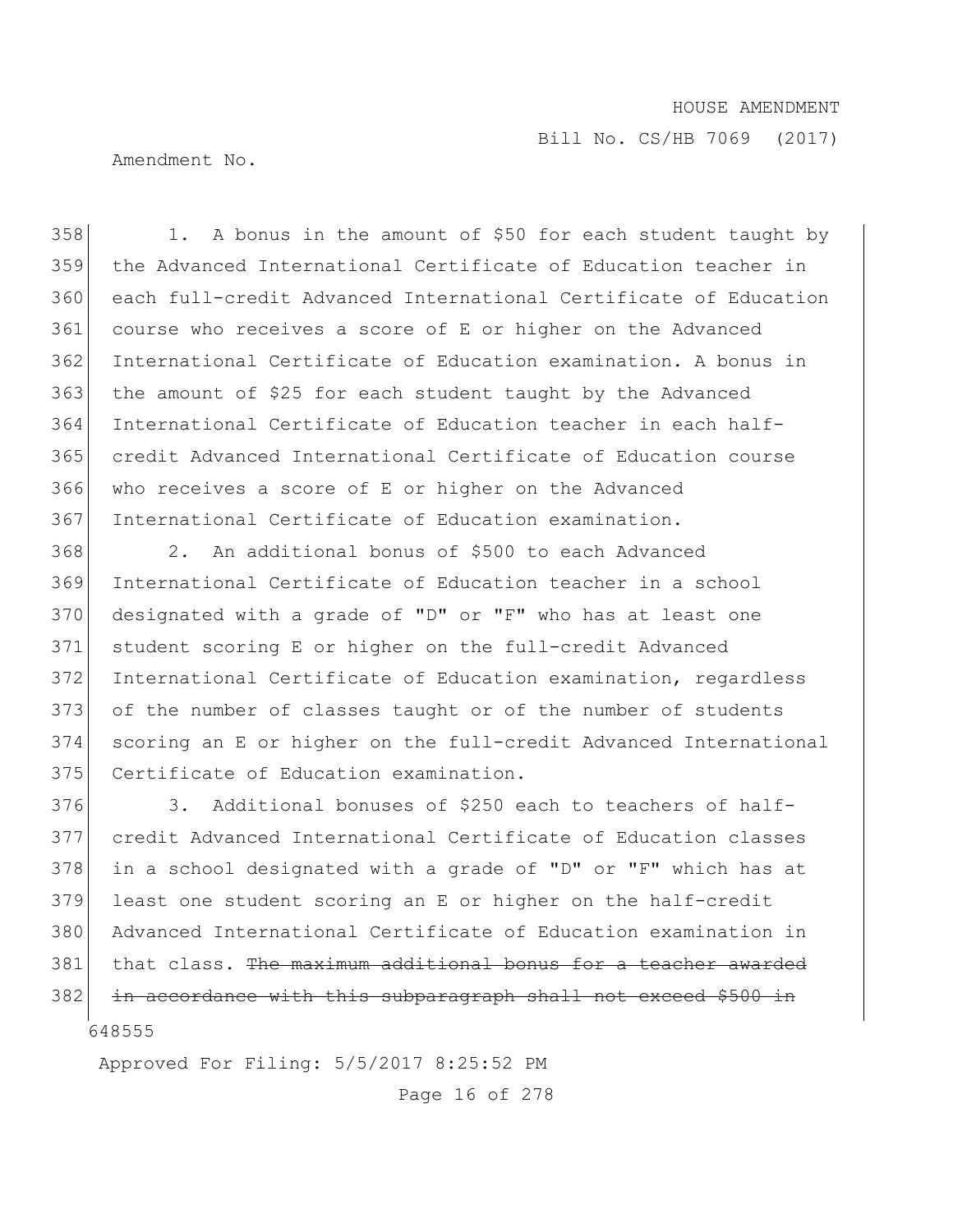Amendment No.

386

383 any given school year. Teachers receiving an award under 384 subparagraph 2. are not eligible for a bonus under this 385 subparagraph.

387 Bonuses awarded to a teacher according to this paragraph shall 388 not exceed \$2,000 in any given school year and shall be in 389 addition to any regular wage or other bonus the teacher received 390 or is scheduled to receive.

 (n) *Calculation of additional full-time equivalent membership based on college board advanced placement scores of students.*—A value of 0.16 full-time equivalent student membership shall be calculated for each student in each advanced placement course who receives a score of 3 or higher on the College Board Advanced Placement Examination for the prior year and added to the total full-time equivalent student membership 398 in basic programs for grades 9 through 12 in the subsequent fiscal year. Each district must allocate at least 80 percent of 400 the funds provided to the district for advanced placement 401 instruction, in accordance with this paragraph, to the high 402 school that generates the funds. The school district shall 403 distribute to each classroom teacher who provided advanced placement instruction:

405 1. A bonus in the amount of \$50 for each student taught by 406 the Advanced Placement teacher in each advanced placement course

648555

Approved For Filing: 5/5/2017 8:25:52 PM

Page 17 of 278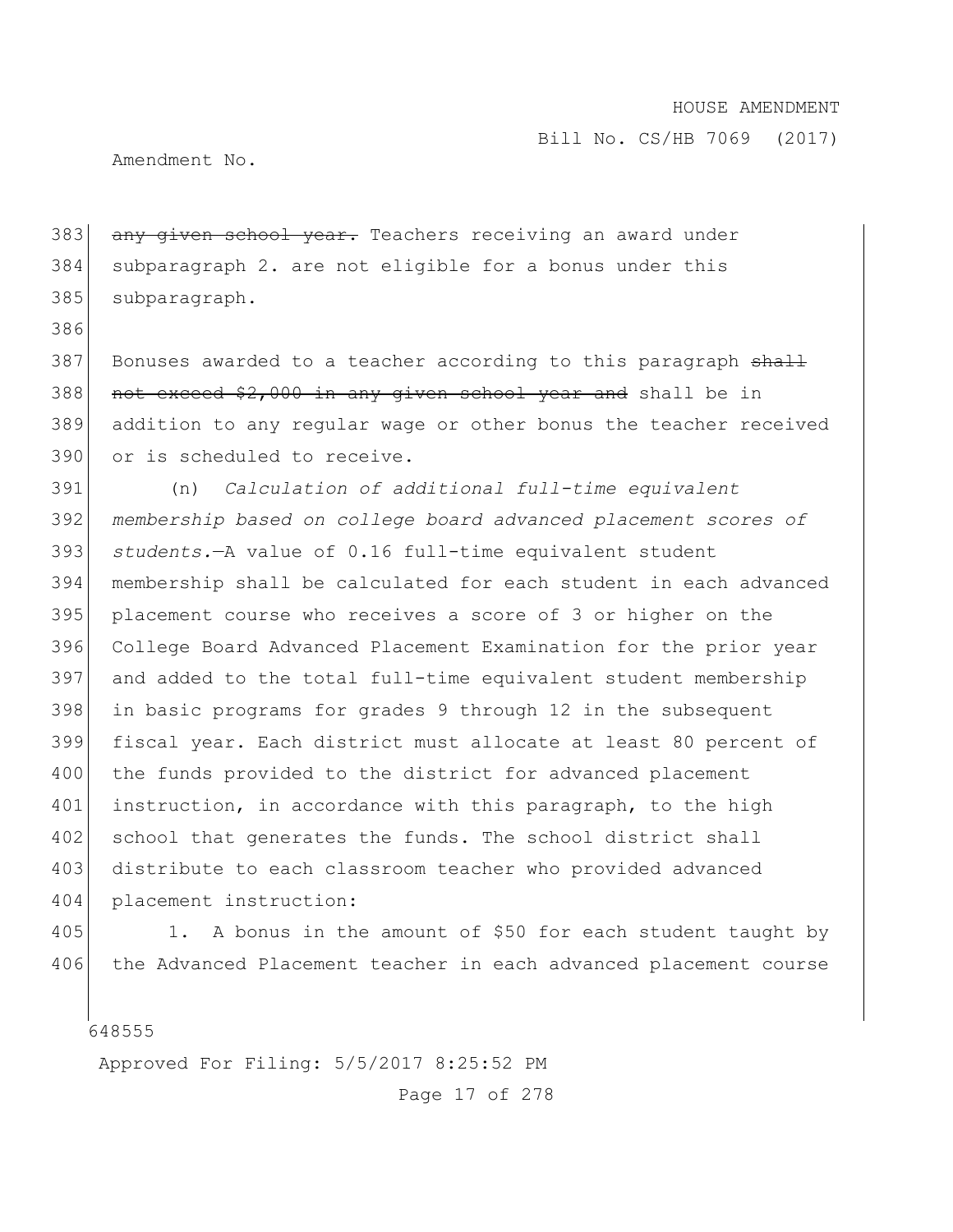Amendment No.

407 who receives a score of 3 or higher on the College Board 408 Advanced Placement Examination.

409 2. An additional bonus of \$500 to each Advanced Placement 410 teacher in a school designated with a grade of "D" or "F" who 411 has at least one student scoring 3 or higher on the College 412 Board Advanced Placement Examination, regardless of the number 413 of classes taught or of the number of students scoring a 3 or 414 higher on the College Board Advanced Placement Examination. 415

416 Bonuses awarded to a teacher according to this paragraph shall 417 not exceed \$2,000 in any given school year. However, the maximum 418 bonus shall be \$3,000 if at least 50 percent of the students 419 enrolled in a teacher's course earn a score of 3 or higher on 420 the examination in a school with a grade of " $\lambda$ ," "B," or "C" or  $421$  if at least 25 percent of the students enrolled in a teacher's 422 course earn a score of 3 or higher on the examination in a 423 school with a grade of "D" or "F." Bonuses awarded under this 424 paragraph shall be in addition to any regular wage or other 425 bonus the teacher received or is scheduled to receive. For such 426 courses, the teacher shall earn an additional bonus of \$50 for  $427$  each student who has a qualifying score up to the maximum of  $428$   $$3,000$  in any given school year.

648555 (o) *Calculation of additional full-time equivalent membership based on successful completion of a career-themed course pursuant to ss. 1003.491, 1003.492, and 1003.493, or* 

Approved For Filing: 5/5/2017 8:25:52 PM

Page 18 of 278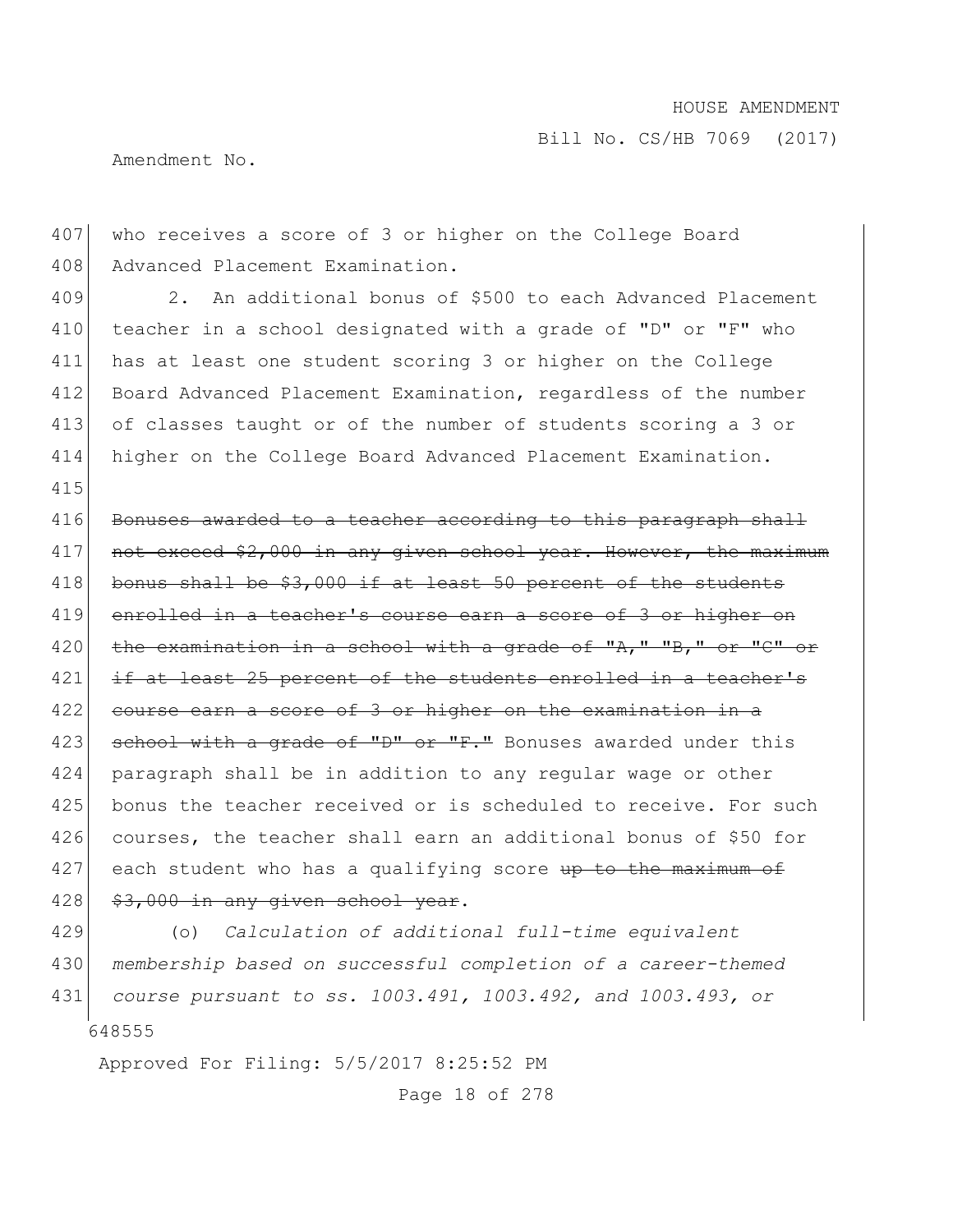Amendment No.

 *courses with embedded CAPE industry certifications or CAPE Digital Tool certificates, and issuance of industry certification identified on the CAPE Industry Certification Funding List pursuant to rules adopted by the State Board of Education or CAPE Digital Tool certificates pursuant to s. 1003.4203.*—

438 1.a. A value of 0.025 full-time equivalent student 439 membership shall be calculated for CAPE Digital Tool 440 certificates earned by students in elementary and middle school 441 grades.

648555 442 b. A value of 0.1 or 0.2 full-time equivalent student 443 membership shall be calculated for each student who completes a 444 course as defined in s. 1003.493(1)(b) or courses with embedded 445 CAPE industry certifications and who is issued an industry 446 certification identified annually on the CAPE Industry 447 Certification Funding List approved under rules adopted by the 448 State Board of Education. A value of 0.2 full-time equivalent 449 membership shall be calculated for each student who is issued a 450 CAPE industry certification that has a statewide articulation 451 agreement for college credit approved by the State Board of 452 Education. For CAPE industry certifications that do not 453 articulate for college credit, the Department of Education shall 454 assign a full-time equivalent value of 0.1 for each 455 certification. Middle grades students who earn additional FTE 456 membership for a CAPE Digital Tool certificate pursuant to sub-

Approved For Filing: 5/5/2017 8:25:52 PM

Page 19 of 278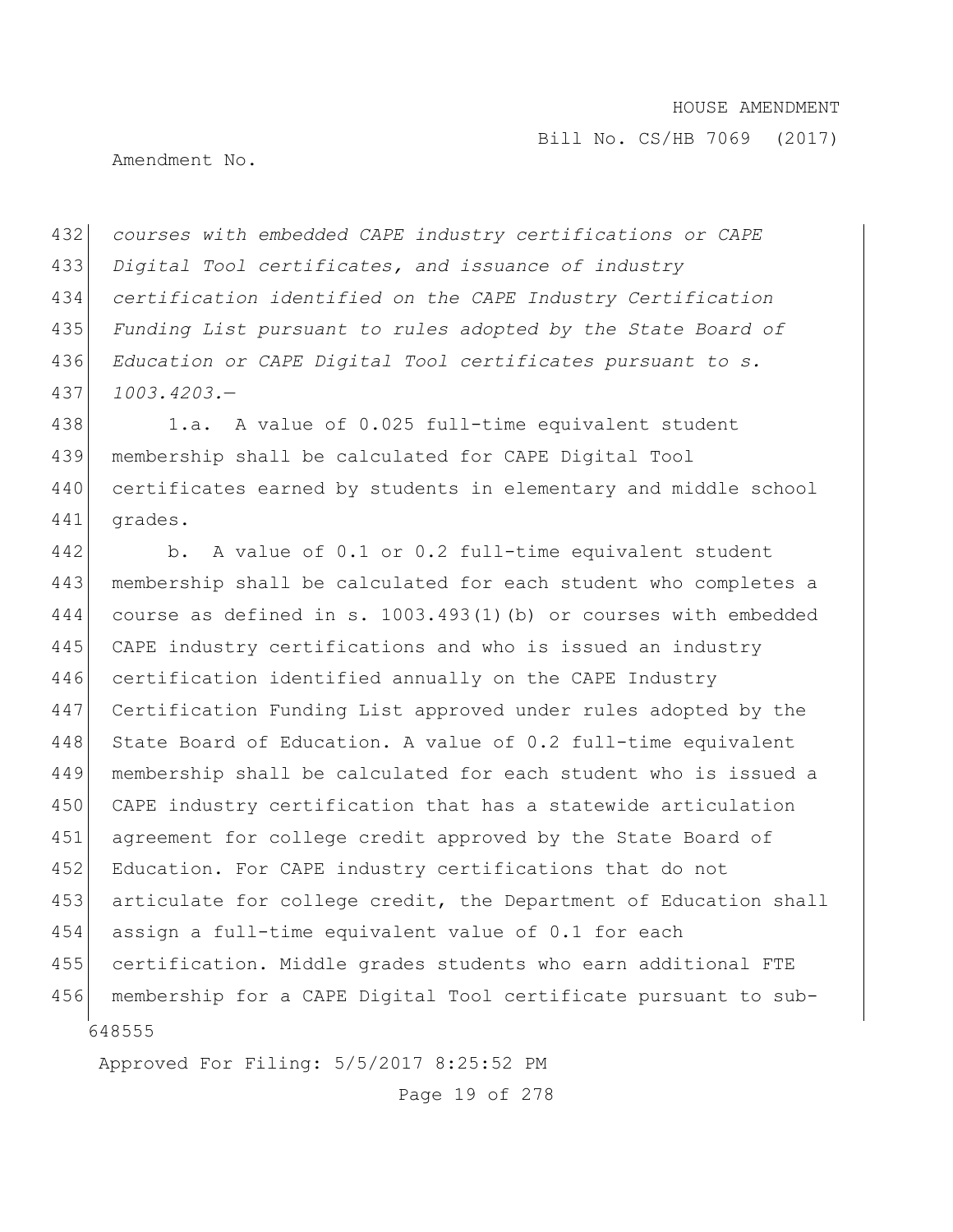Bill No. CS/HB 7069 (2017)

Amendment No.

457 subparagraph a. may not use the previously funded examination to 458 satisfy the requirements for earning an industry certification 459 under this sub-subparagraph. Additional FTE membership for an 460 elementary or middle grades student may not exceed 0.1 for 461 certificates or certifications earned within the same fiscal 462 year. The State Board of Education shall include the assigned 463 values on the CAPE Industry Certification Funding List under 464 rules adopted by the state board. Such value shall be added to 465 the total full-time equivalent student membership for grades 6 466 through 12 in the subsequent year. CAPE industry certifications 467 earned through dual enrollment must be reported and funded 468 pursuant to s. 1011.80. However, if a student earns a 469 certification through a dual enrollment course and the 470 certification is not a fundable certification on the 471 postsecondary certification funding list, or the dual enrollment 472 certification is earned as a result of an agreement between a 473 school district and a nonpublic postsecondary institution, the 474 bonus value shall be funded in the same manner as other nondual 475 enrollment course industry certifications. In such cases, the 476 school district may provide for an agreement between the high 477 school and the technical center, or the school district and the 478 postsecondary institution may enter into an agreement for 479 equitable distribution of the bonus funds.

648555 480 c. A value of 0.3 full-time equivalent student membership 481 shall be calculated for student completion of the courses and

Approved For Filing: 5/5/2017 8:25:52 PM

Page 20 of 278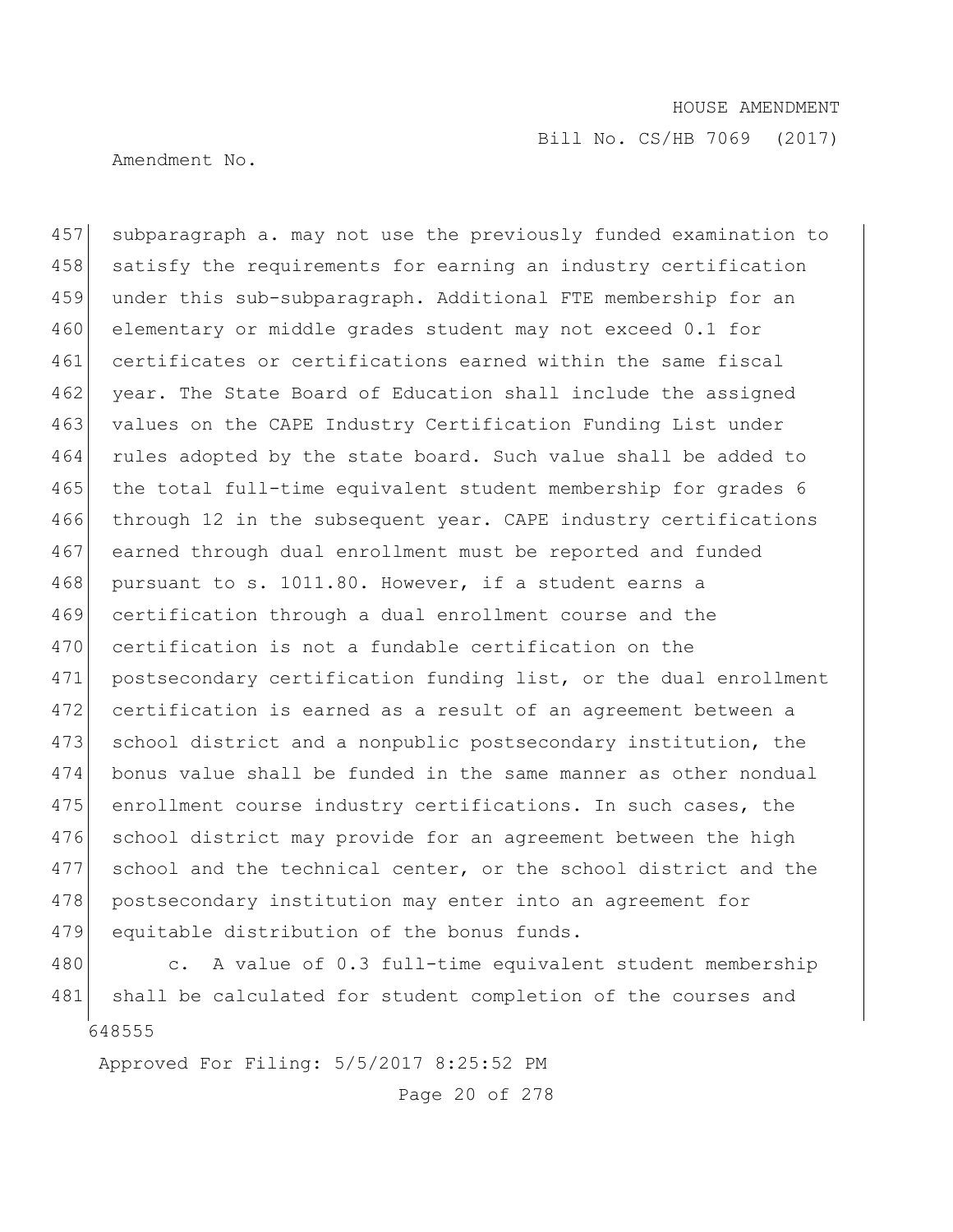Bill No. CS/HB 7069 (2017)

Amendment No.

482 the embedded certifications identified on the CAPE Industry 483 Certification Funding List and approved by the commissioner 484 pursuant to ss. 1003.4203(5)(a) and 1008.44.

485 d. A value of 0.5 full-time equivalent student membership 486 shall be calculated for CAPE Acceleration Industry 487 Certifications that articulate for 15 to 29 college credit 488 hours, and 1.0 full-time equivalent student membership shall be 489 calculated for CAPE Acceleration Industry Certifications that 490 articulate for 30 or more college credit hours pursuant to CAPE 491 Acceleration Industry Certifications approved by the 492 commissioner pursuant to ss. 1003.4203(5)(b) and 1008.44.

493 2. Each district must allocate at least 80 percent of the 494 funds provided for CAPE industry certification, in accordance 495 with this paragraph, to the program that generated the funds. 496 This allocation may not be used to supplant funds provided for 497 basic operation of the program.

498 3. For CAPE industry certifications earned in the 2013-499 2014 school year and in subsequent years, the school district 500 shall distribute to each classroom teacher who provided direct 501 instruction toward the attainment of a CAPE industry 502 certification that qualified for additional full-time equivalent 503 membership under subparagraph 1.:

504 a. A bonus of \$25 for each student taught by a teacher who 505 provided instruction in a course that led to the attainment of a

648555

Approved For Filing: 5/5/2017 8:25:52 PM

Page 21 of 278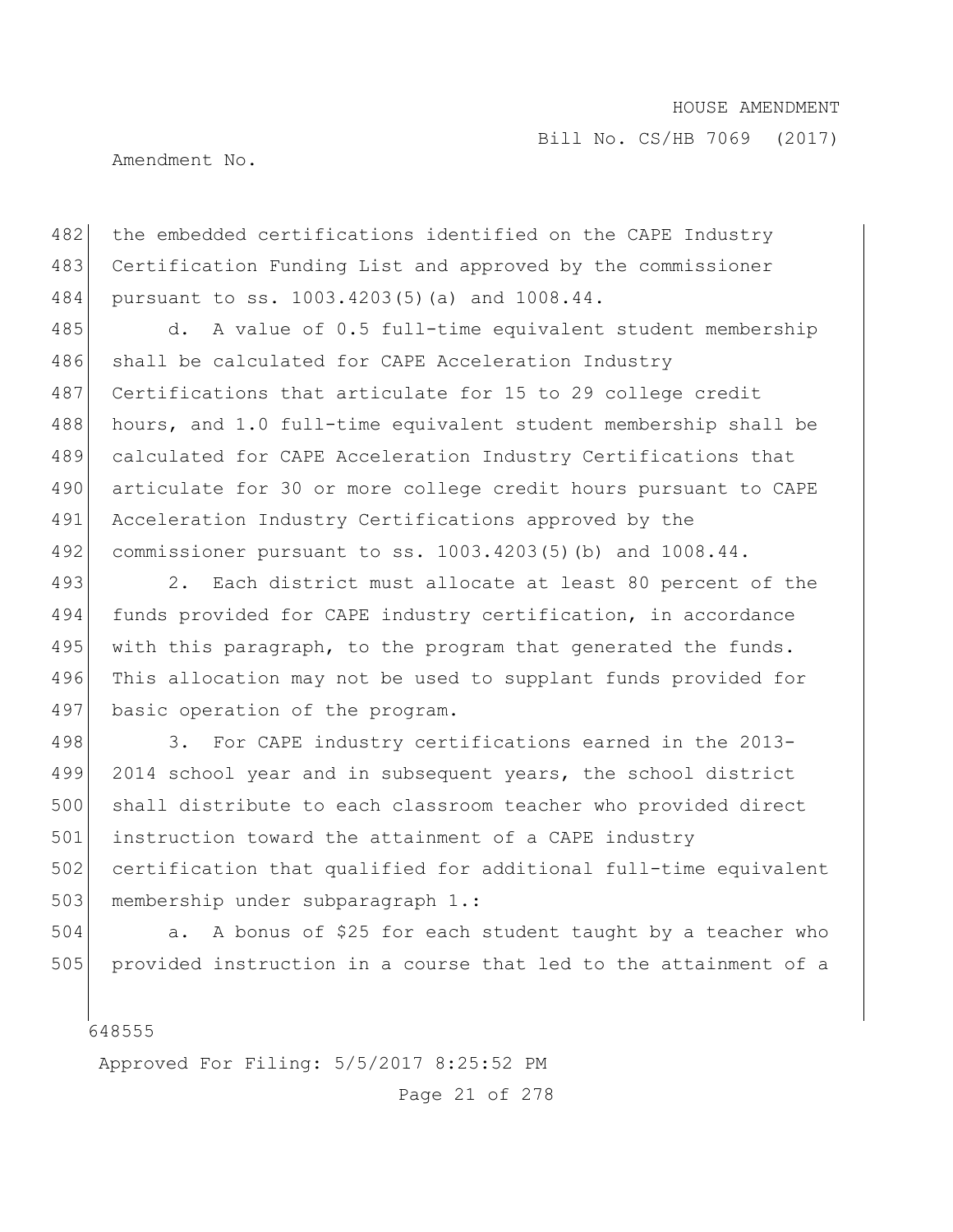Amendment No.

506 CAPE industry certification on the CAPE Industry Certification 507 Funding List with a weight of 0.1.

508 b. A bonus of \$50 for each student taught by a teacher who provided instruction in a course that led to the attainment of a CAPE industry certification on the CAPE Industry Certification Funding List with a weight of 0.2.

512 c. A bonus of \$75 for each student taught by a teacher who 513 provided instruction in a course that led to the attainment of a 514 CAPE industry certification on the CAPE Industry Certification 515 Funding List with a weight of 0.3.

 d. A bonus of \$100 for each student taught by a teacher who provided instruction in a course that led to the attainment 518 of a CAPE industry certification on the CAPE Industry Certification Funding List with a weight of 0.5 or 1.0.

521 Bonuses awarded pursuant to this paragraph shall be provided to 522 teachers who are employed by the district in the year in which 523 the additional FTE membership calculation is included in the 524 calculation. Bonuses shall be calculated based upon the 525 associated weight of a CAPE industry certification on the CAPE 526 Industry Certification Funding List for the year in which the 527 certification is earned by the student. Any bonus awarded to a 528 teacher under this paragraph  $\frac{m}{w}$  not exceed \$3,000 in any given 529 school year and is in addition to any regular wage or other 530 bonus the teacher received or is scheduled to receive.

648555

520

Approved For Filing: 5/5/2017 8:25:52 PM

Page 22 of 278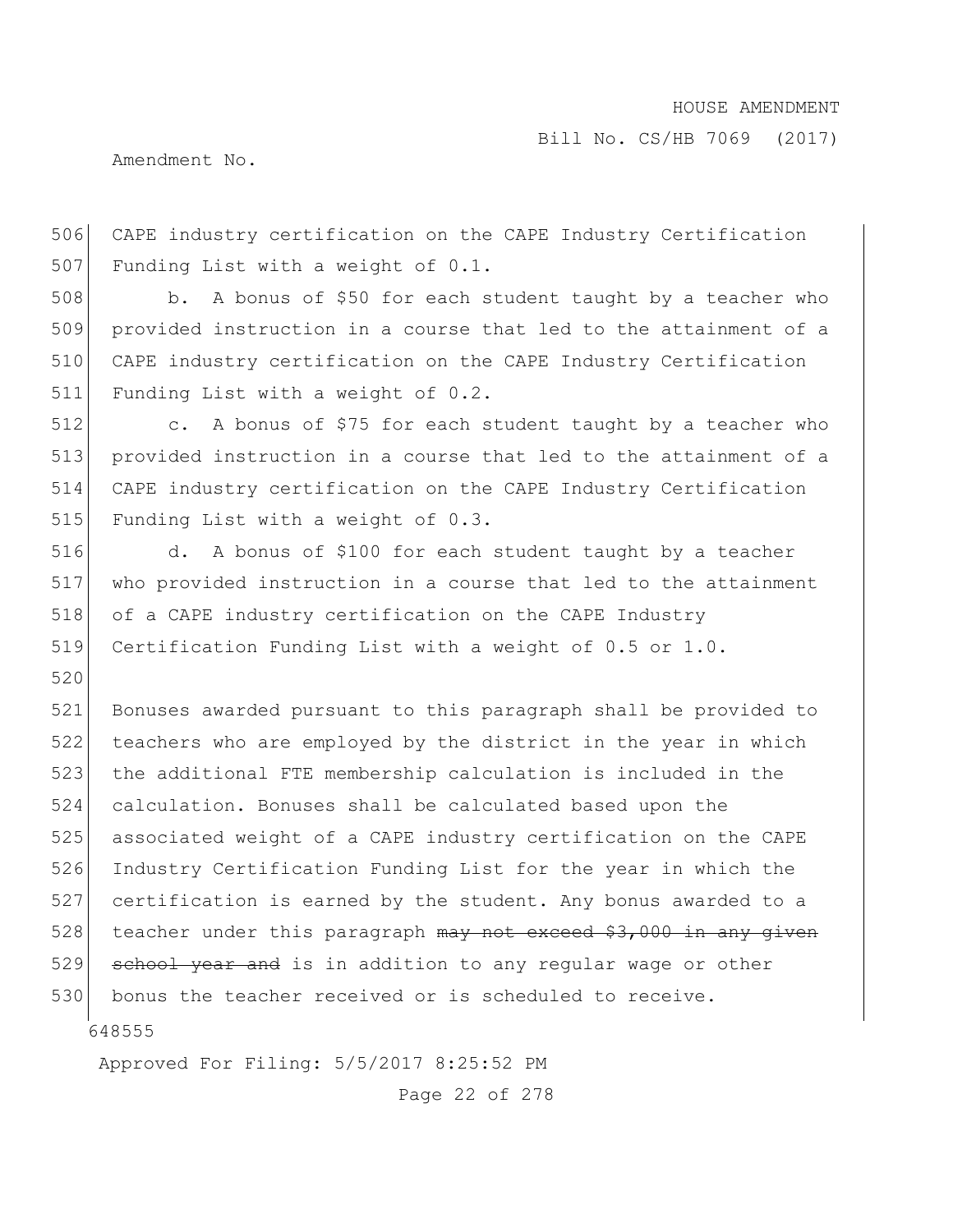Bill No. CS/HB 7069 (2017)

Amendment No.

 (4) COMPUTATION OF DISTRICT REQUIRED LOCAL EFFORT.—The Legislature shall prescribe the aggregate required local effort 533 for all school districts collectively as an item in the General Appropriations Act for each fiscal year. The amount that each district shall provide annually toward the cost of the Florida Education Finance Program for kindergarten through grade 12 programs shall be calculated as follows:

538 (a) *Estimated taxable value calculations*.—

648555 539 1.a. Not later than 2 working days before July 19, the 540 Department of Revenue shall certify to the Commissioner of 541 Education its most recent estimate of the taxable value for 542 school purposes in each school district and the total for all 543 school districts in the state for the current calendar year 544 based on the latest available data obtained from the local 545 property appraisers. The value certified shall be the taxable 546 value for school purposes for that year, and no further 547 adjustments shall be made, except those made pursuant to 548 paragraphs (c) and (d), or an assessment roll change required by 549 final judicial decisions as specified in paragraph (16)(b) 550  $(15)$  (b). Not later than July 19, the Commissioner of Education 551 shall compute a millage rate, rounded to the next highest one 552 one-thousandth of a mill, which, when applied to 96 percent of 553 the estimated state total taxable value for school purposes, 554 would generate the prescribed aggregate required local effort 555 for that year for all districts. The Commissioner of Education

Approved For Filing: 5/5/2017 8:25:52 PM

Page 23 of 278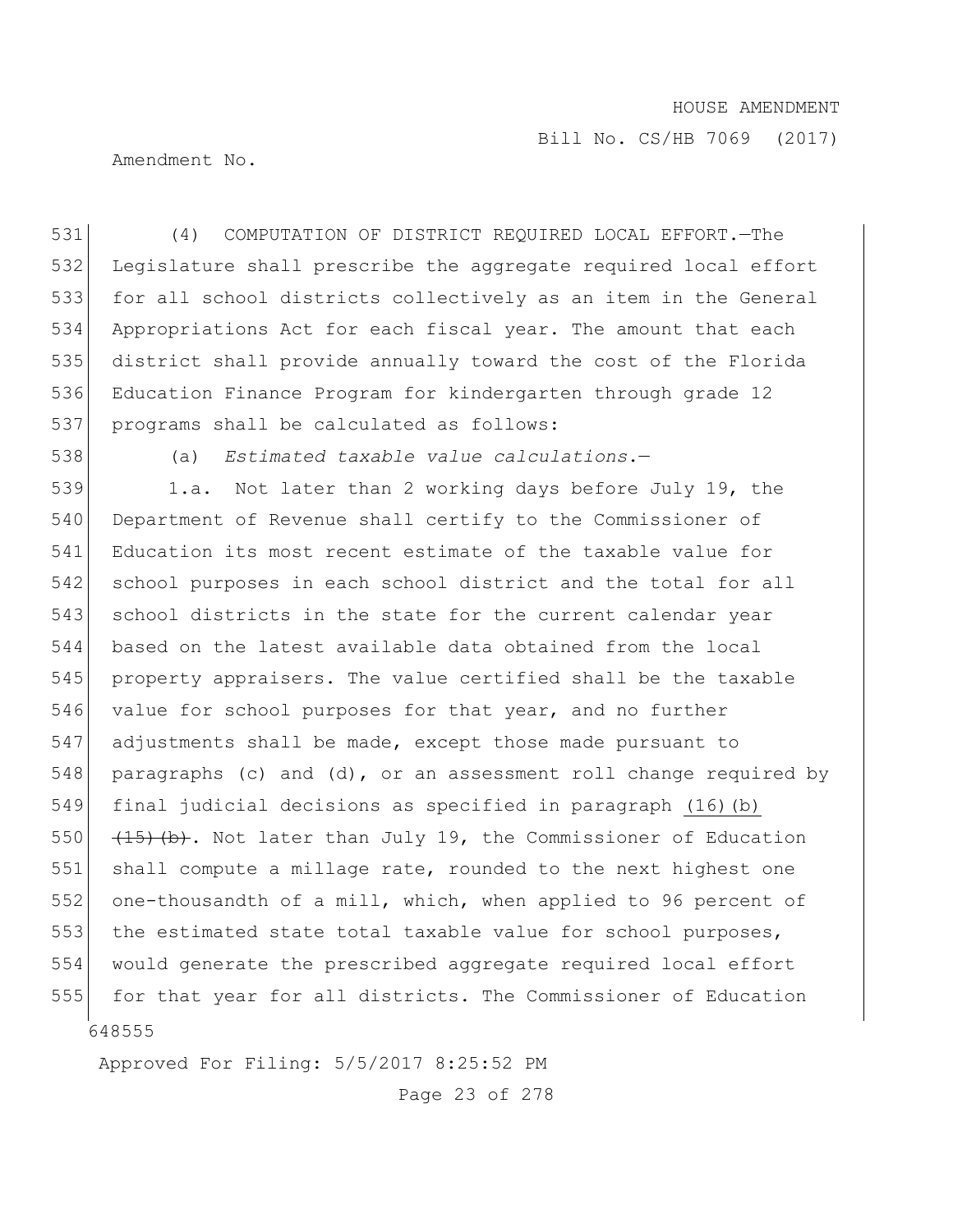Amendment No.

556 shall certify to each district school board the millage rate, 557 computed as prescribed in this subparagraph, as the minimum 558 millage rate necessary to provide the district required local 559 effort for that year.

560 b. The General Appropriations Act shall direct the 561 computation of the statewide adjusted aggregate amount for 562 required local effort for all school districts collectively from 563 ad valorem taxes to ensure that no school district's revenue 564 from required local effort millage will produce more than 90 565 percent of the district's total Florida Education Finance 566 Program calculation as calculated and adopted by the 567 Legislature, and the adjustment of the required local effort 568 millage rate of each district that produces more than 90 percent 569 of its total Florida Education Finance Program entitlement to a 570 level that will produce only 90 percent of its total Florida 571 Education Finance Program entitlement in the July calculation.

572 2. On the same date as the certification in sub-573 subparagraph 1.a., the Department of Revenue shall certify to 574 the Commissioner of Education for each district:

575 **a.** Each year for which the property appraiser has 576 certified the taxable value pursuant to s. 193.122(2) or (3), if 577 applicable, since the prior certification under sub-subparagraph  $578$  1.a.

648555 579 b. For each year identified in sub-subparagraph a., the 580 taxable value certified by the appraiser pursuant to s.

Approved For Filing: 5/5/2017 8:25:52 PM

Page 24 of 278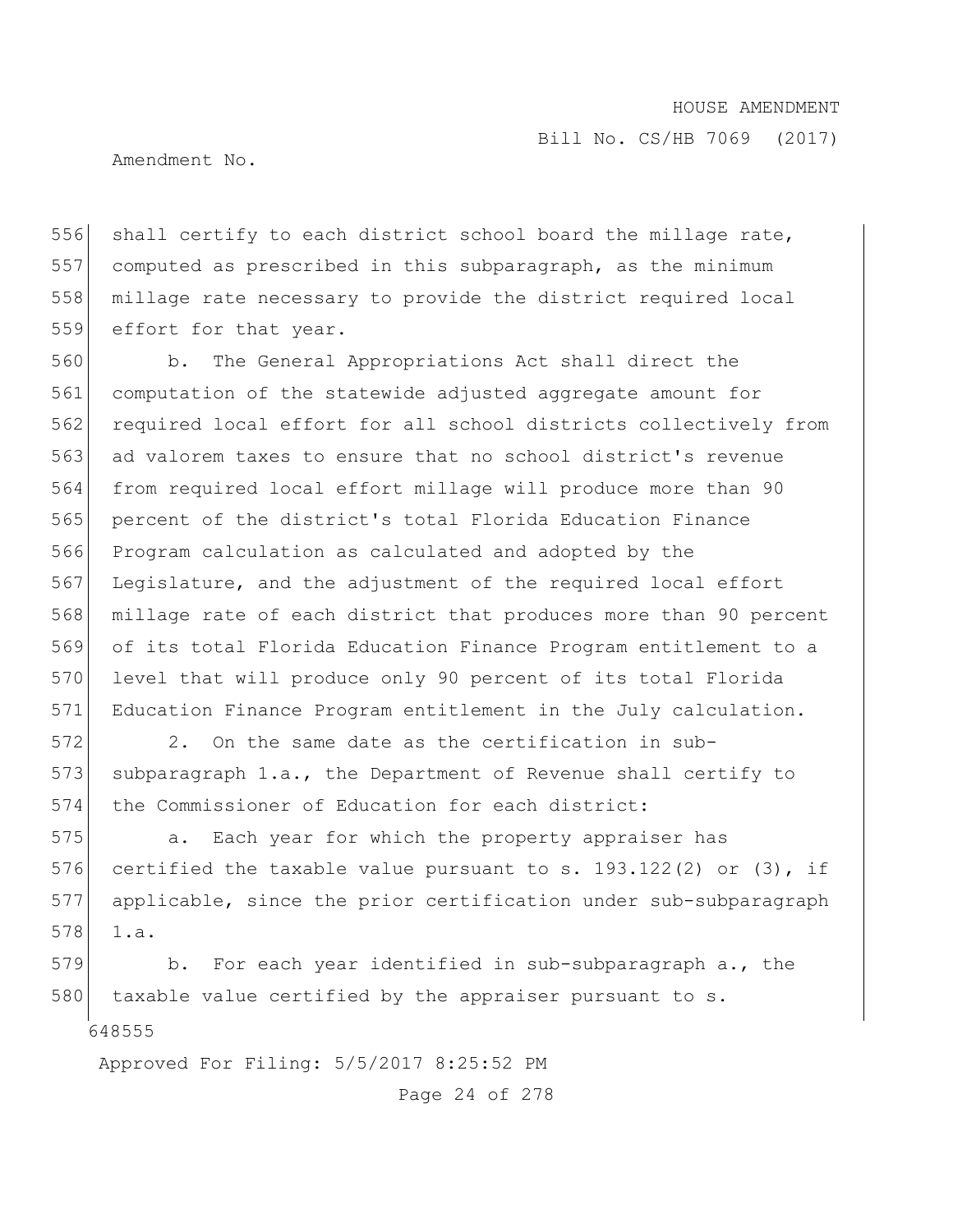Amendment No.

581 193.122(2) or (3), if applicable, since the prior certification 582 under sub-subparagraph 1.a. This is the certification that 583 reflects all final administrative actions of the value 584 adjustment board.

585 (7) DETERMINATION OF SPARSITY SUPPLEMENT.—

586 (b) The district sparsity index shall be computed by 587 dividing the total number of full-time equivalent students in 588 all programs in the district by the number of senior high school 589 centers in the district, not in excess of three, which centers 590 are approved as permanent centers by a survey made by the 591 Department of Education. For districts with a full-time 592 equivalent student membership of at least 20,000, but no more 593 than 24,000, the index shall be computed by dividing the total 594 number of full-time equivalent students in all programs by the 595 number of permanent senior high school centers in the district, 596 not in excess of four.

597 (9) RESEARCH-BASED READING INSTRUCTION ALLOCATION.—

648555 598 (a) The research-based reading instruction allocation is 599 created to provide comprehensive reading instruction to students 600 in kindergarten through grade 12. For the  $2014-2015$  fiscal year, 601  $\frac{1}{10}$  in Each school district that has one or more of the 300 lowest-602 performing elementary schools based on the state reading 603 assessment, priority shall give priority be given to providing 604 an additional hour per day of intensive reading instruction 605 beyond the normal school day for each day of the entire school

Approved For Filing: 5/5/2017 8:25:52 PM

Page 25 of 278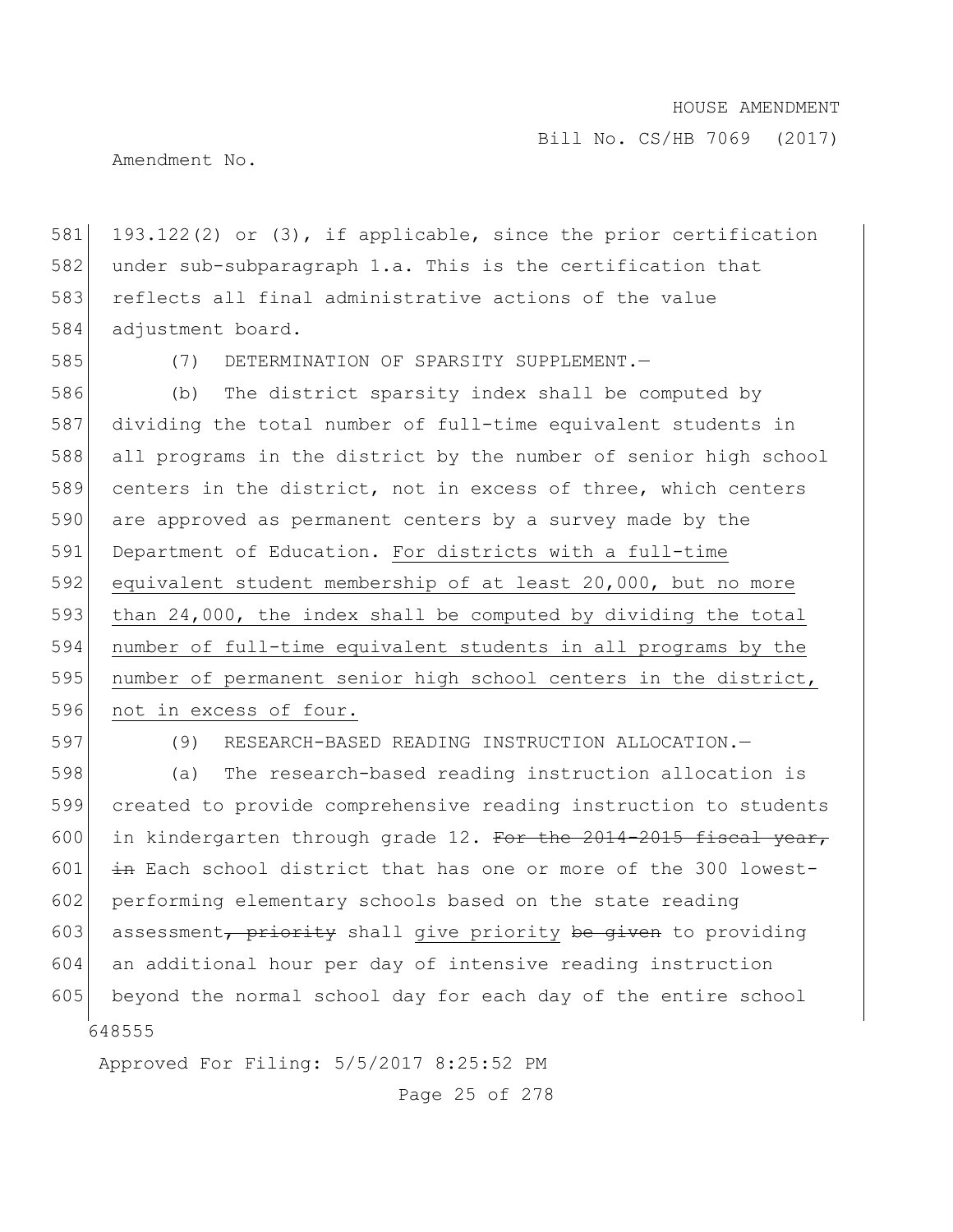Amendment No.

648555 606 year for the students in each school. The designation of the 300 607 lowest-performing elementary schools must be based on the state 608 reading assessment for the prior year. Students enrolled in 609 these schools who have level 5 assessment scores may participate  $610$  in the additional hour of instruction on an optional basis. 611 Exceptional student education centers may shall not be included 612 in the 300 schools. The intensive reading instruction delivered 613 in this additional hour and for other students shall include: 614 research-based reading instruction that has been proven to 615 accelerate progress of students exhibiting a reading deficiency; 616 differentiated instruction based on screening, diagnostic, 617 progress monitoring, or student assessment data to meet 618 students' specific reading needs; explicit and systematic 619 reading strategies to develop development in phonemic awareness, 620 phonics, fluency, vocabulary, and comprehension, with more 621 extensive opportunities for guided practice, error correction, 622 and feedback; and the integration of social studies, science, 623 and mathematics-text reading, text discussion, and writing in  $624$  response to reading. For the  $2012-2013$  and  $2013-2014$  fiscal 625 years, a school district may not hire more reading coaches than  $626$  were hired during the 2011-2012 fiscal year unless all students  $627$  in kindergarten through grade 5 who demonstrate a reading  $628$  deficiency, as determined by district and state assessments,  $629$  including students scoring Level 1 or Level 2 on the statewide, 630 standardized reading assessment or, upon implementation, the

Approved For Filing: 5/5/2017 8:25:52 PM

Page 26 of 278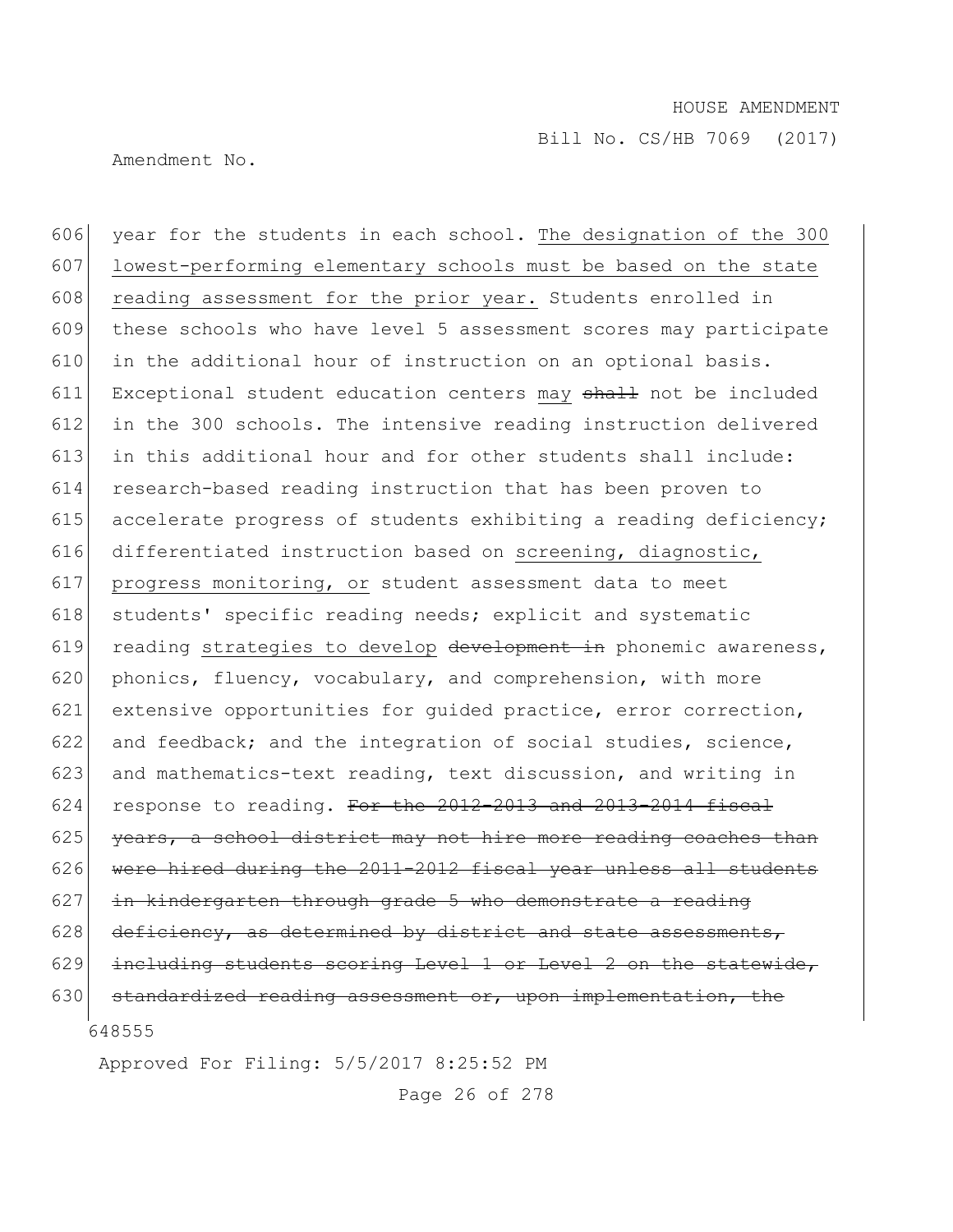Amendment No.

631 English Language Arts assessment, are provided an additional 632 hour per day of intensive reading instruction beyond the normal 633 school day for each day of the entire school year.

 (c) Funds allocated under this subsection must be used to provide a system of comprehensive reading instruction to 636 students enrolled in the K-12 programs, which may include the following:

638 1. The provision of an additional hour per day of 639 intensive reading instruction to students in the 300 lowest-640 performing elementary schools by teachers and reading 641 specialists who have demonstrated effectiveness are effective in 642 teaching reading.

 2. Kindergarten through grade 5 reading intervention teachers to provide intensive intervention during the school day and in the required extra hour for students identified as having 646 a reading deficiency.

647 3. The provision of highly qualified reading coaches to 648 specifically support teachers in making instructional decisions 649 based on student data, and improve teacher delivery of effective 650 reading instruction, intervention, and reading in the content 651 areas based on student need.

648555 652 4. Professional development for school district teachers 653 in scientifically based reading instruction, including 654 strategies to teach reading in content areas and with an 655 emphasis on technical and informational text, to help school

Approved For Filing: 5/5/2017 8:25:52 PM

Page 27 of 278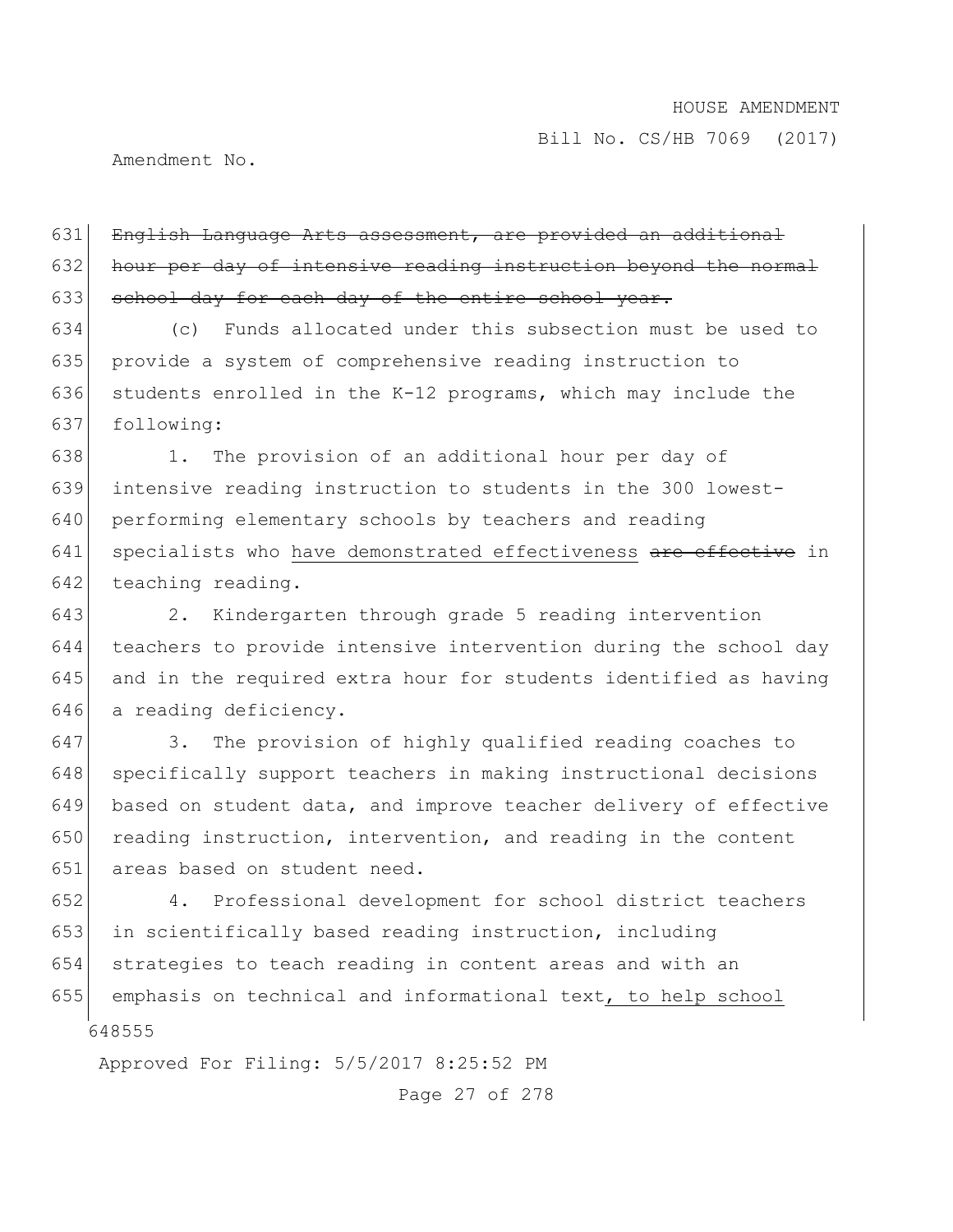Amendment No.

# 656 district teachers earn a certification or an endorsement in 657 reading.

658 5. The provision of summer reading camps for all students 659 in kindergarten through grade 2 who demonstrate a reading 660 deficiency as determined by district and state assessments, and 661 students in grades 3 through 5 who score at Level 1 on the 662 statewide, standardized reading assessment or, upon 663 implementation, the English Language Arts assessment.

664 6. The provision of supplemental instructional materials 665 that are grounded in scientifically based reading research.

666 7. The provision of intensive interventions for students 667 in kindergarten through grade 12 who have been identified as 668 having a reading deficiency or who are reading below grade level 669 as determined by the statewide, standardized assessment.

648555 670 (d)1. Annually, by a date determined by the Department of 671 Education but before May 1, school districts shall submit a  $K-12$ 672 comprehensive reading plan for the specific use of the research-673 based reading instruction allocation in the format prescribed by 674 the department for review and approval by the Just Read, 675 Florida! Office created pursuant to s. 1001.215. The plan 676 annually submitted by school districts shall be deemed approved 677 unless the department rejects the plan on or before June 1. If a 678 school district and the Just Read, Florida! Office cannot reach 679 agreement on the contents of the plan, the school district may 680 appeal to the State Board of Education for resolution. School

Approved For Filing: 5/5/2017 8:25:52 PM

Page 28 of 278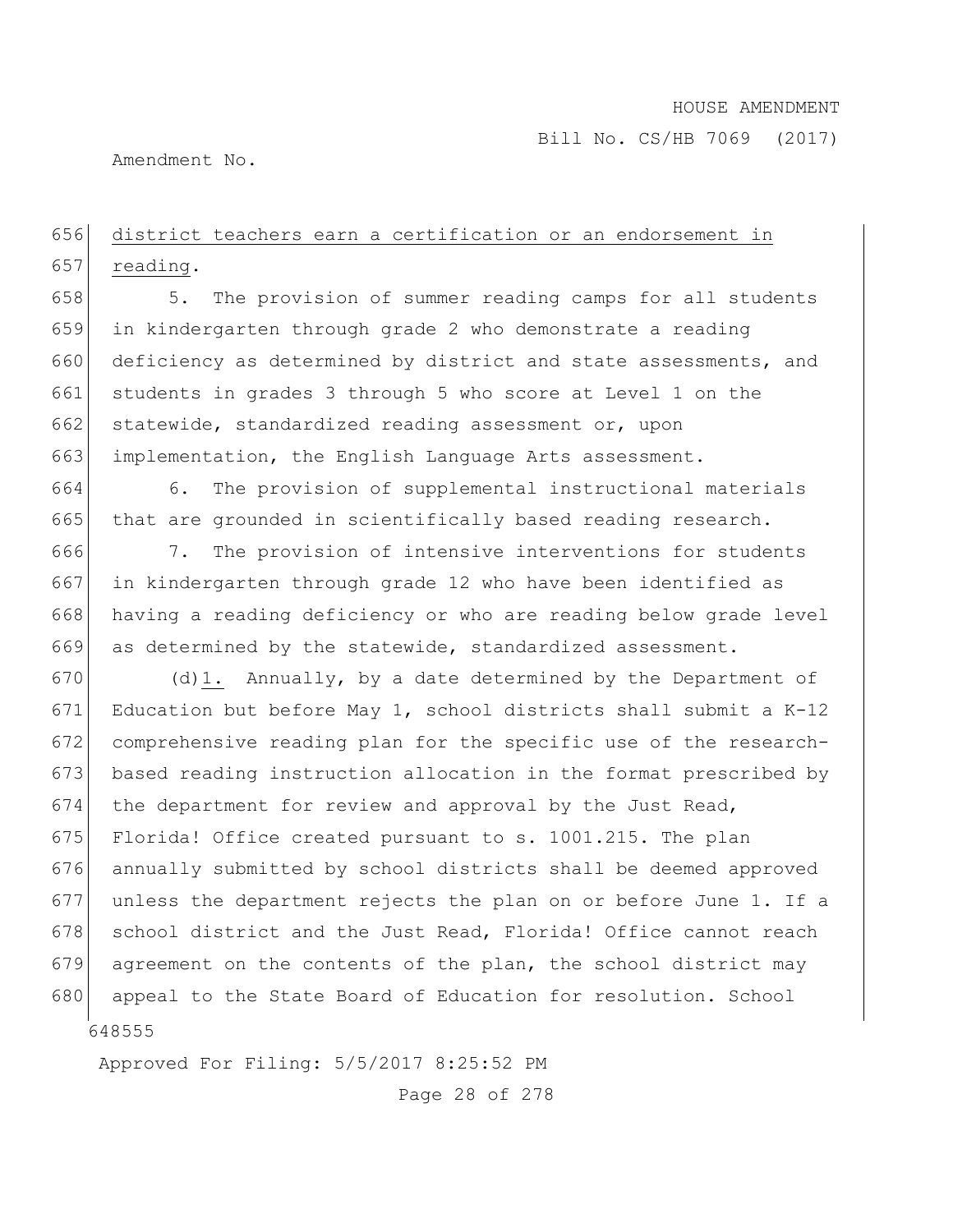Amendment No.

681 districts shall be allowed reasonable flexibility in designing 682 their plans and shall be encouraged to offer reading 683 intervention through innovative methods, including career 684 academies. The plan format shall be developed with input from 685 school district personnel, including teachers and principals, 686 and shall allow courses in core, career, and alternative 687 programs that deliver intensive reading remediation through 688 integrated curricula, provided that the teacher is deemed highly 689 qualified to teach reading or working toward that status. No 690 later than July 1 annually, the department shall release the 691 school district's allocation of appropriated funds to those 692 districts having approved plans. A school district that spends 693 100 percent of this allocation on its approved plan shall be 694 deemed to have been in compliance with the plan. The department 695 may withhold funds upon a determination that reading instruction 696 allocation funds are not being used to implement the approved 697 plan. The department shall monitor and track the implementation 698 of each district plan, including conducting site visits and 699 collecting specific data on expenditures and reading improvement 700 results. By February 1 of each year, the department shall report 701 its findings to the Legislature.

702 2. Each school district that has a school designated as 703 one of the 300 lowest-performing elementary schools as specified 704 in paragraph (a) shall specifically delineate in the

705 comprehensive reading plan, or in an addendum to the

648555

Approved For Filing: 5/5/2017 8:25:52 PM

Page 29 of 278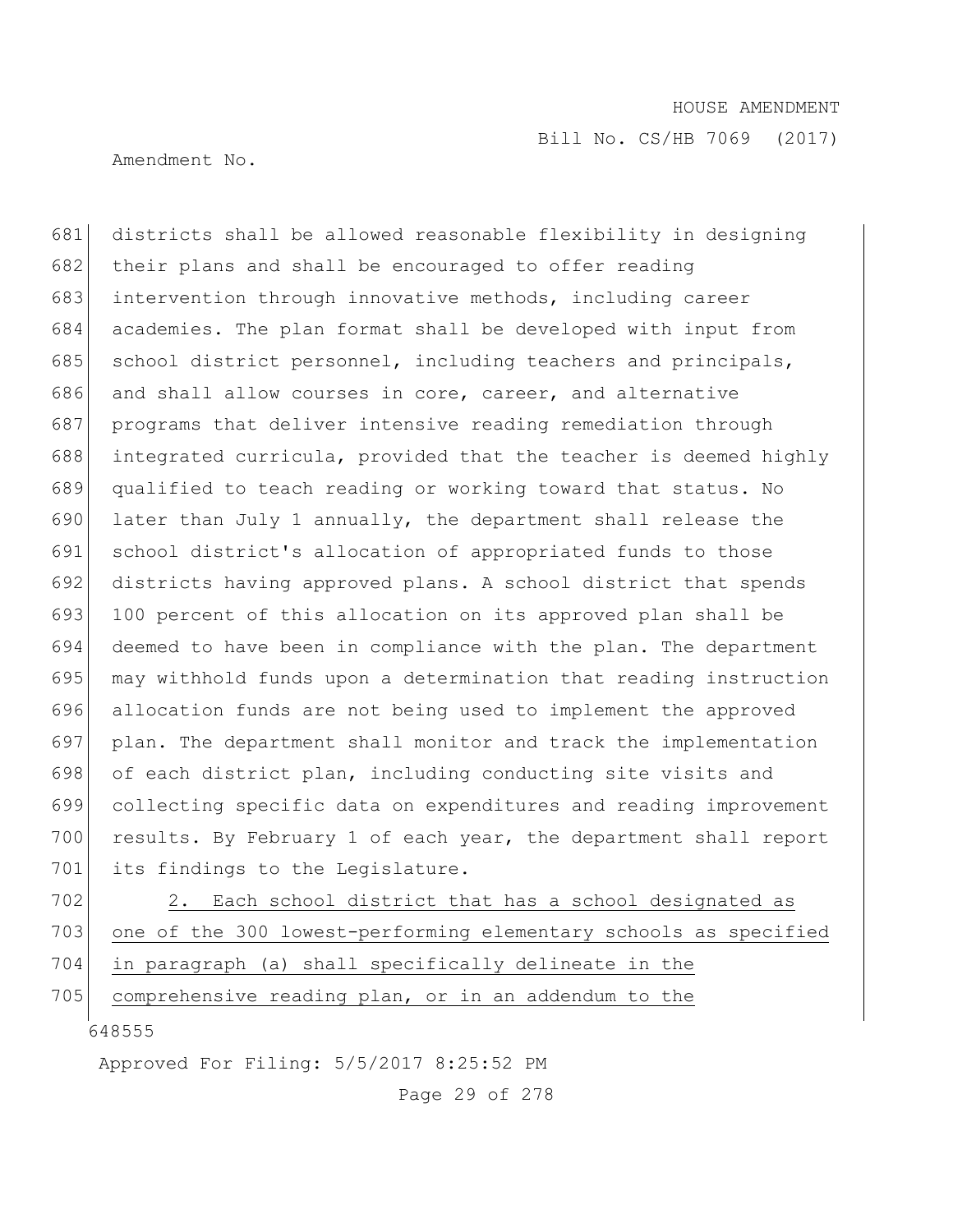Amendment No.

706 comprehensive reading plan, the implementation design and 707 reading intervention strategies that will be used for the 708 required additional hour of reading instruction. The term 709 "reading intervention" includes evidence-based strategies 710 frequently used to remediate reading deficiencies and also 711 includes individual instruction, tutoring, mentoring, or the use 712 of technology that targets specific reading skills and 713 abilities.

648555 (11) VIRTUAL EDUCATION CONTRIBUTION.—The Legislature may annually provide in the Florida Education Finance Program a virtual education contribution. The amount of the virtual education contribution shall be the difference between the amount per FTE established in the General Appropriations Act for virtual education and the amount per FTE for each district and the Florida Virtual School, which may be calculated by taking the sum of the base FEFP allocation, the discretionary local effort, the state-funded discretionary contribution, the 723 discretionary millage compression supplement, the research-based reading instruction allocation, and the instructional materials allocation, and then dividing by the total unweighted FTE. This difference shall be multiplied by the virtual education 727 unweighted FTE for programs and options identified in s. 728 1002.455  $\textbf{s. } 1002.455(3)$  and the Florida Virtual School and its franchises to equal the virtual education contribution and shall 730 be included as a separate allocation in the funding formula.

Approved For Filing: 5/5/2017 8:25:52 PM

Page 30 of 278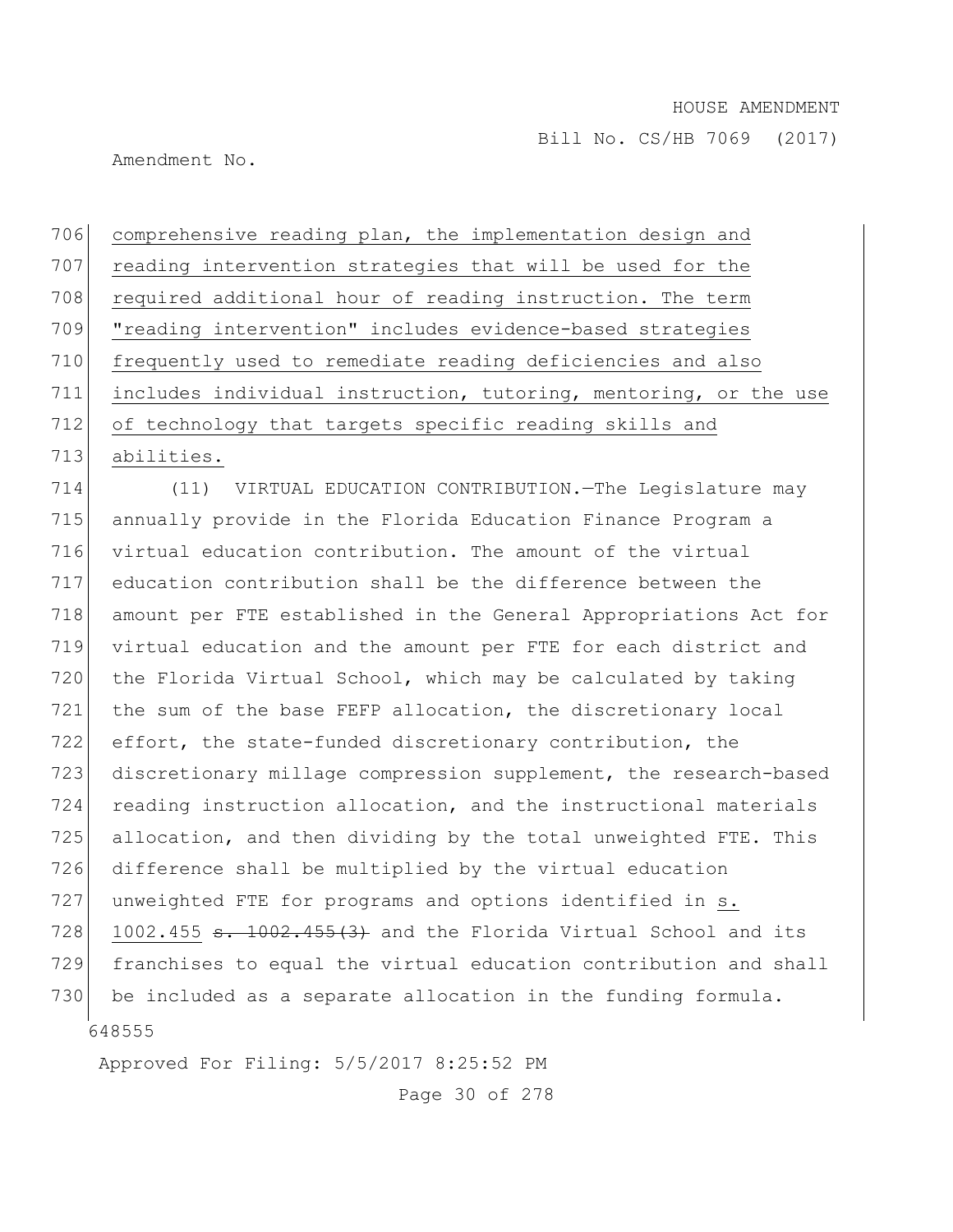Amendment No.

| 731 | (12)<br>FLORIDA DIGITAL CLASSROOMS ALLOCATION.-                  |
|-----|------------------------------------------------------------------|
| 732 | The Florida digital classrooms allocation is created<br>(a)      |
| 733 | to support the efforts of school districts district and schools, |
| 734 | including charter schools, school efforts and strategies to      |
| 735 | integrate improve outcomes related to student performance by     |
| 736 | integrating technology in classroom teaching and learning to     |
| 737 | ensure students have access to high-quality electronic and       |
| 738 | digital instructional materials and resources, and empower       |
| 739 | classroom teachers to help their students succeed. Each school   |
| 740 | district shall receive a minimum digital classrooms allocation   |
| 741 | in the amount provided in the General Appropriations Act. The    |
| 742 | remaining balance of the digital classrooms allocation shall be  |
| 743 | allocated based on each school district's proportionate share of |
| 744 | the state's total unweighted full-time equivalent student        |
| 745 | enrollment.                                                      |
| 746 | Funds allocated under this subsection must be used for<br>(b)    |
| 747 | costs associated with:                                           |
| 748 | Acquiring and maintaining the items on the eligible<br>1. .      |
| 749 | services list authorized by the Universal Service Administrative |
| 750 | Company for the Schools and Libraries Program, more commonly     |
| 751 | referred to as the federal E-rate program.                       |
| 752 | 2. Acquiring computer and device hardware and associated         |
| 753 | operating system software that complies with the requirements of |
| 754 | s. $1001.20(4)(a)1.b.$                                           |
|     |                                                                  |

Approved For Filing: 5/5/2017 8:25:52 PM

Page 31 of 278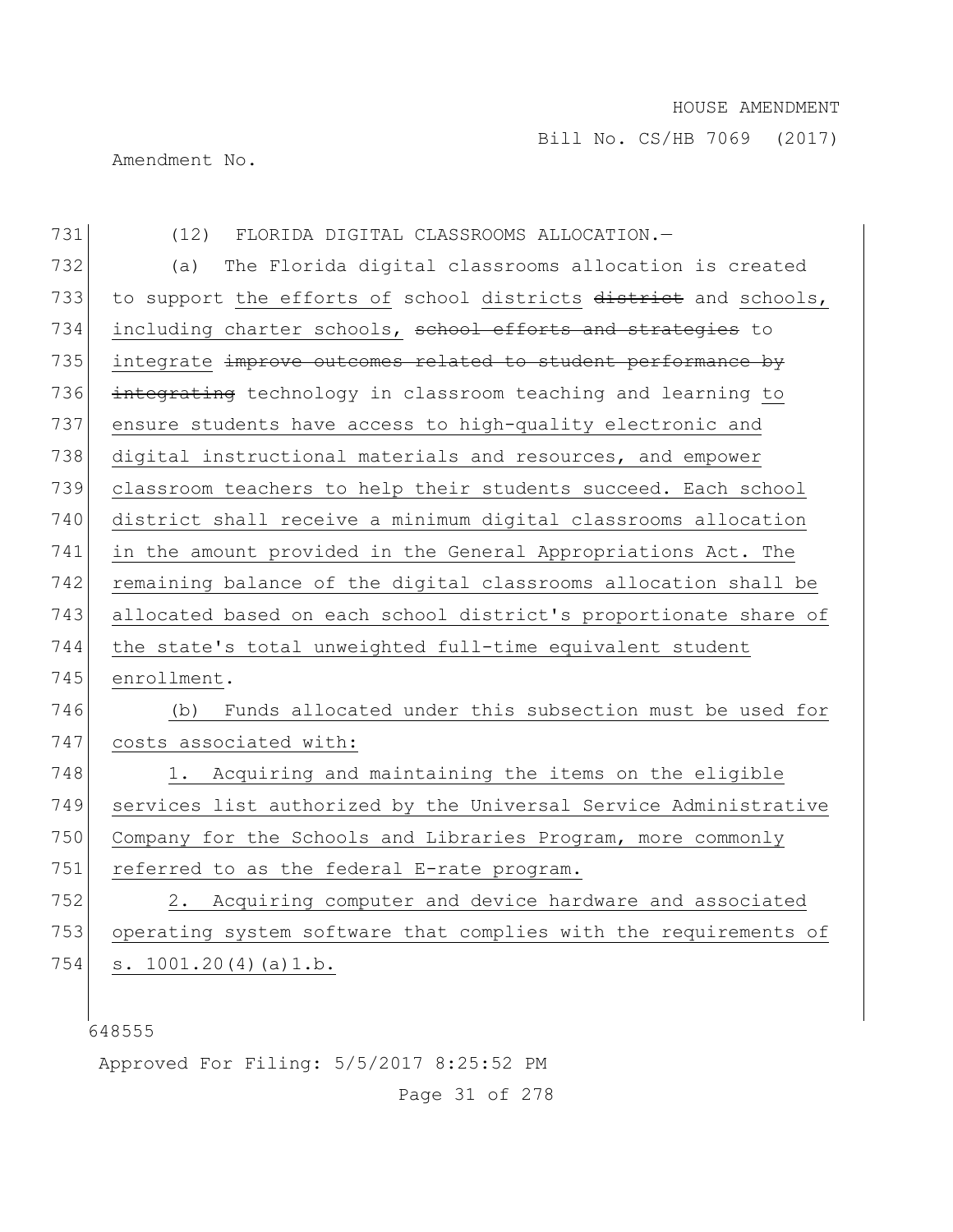Amendment No.

755 3. Providing professional development, including in-state 756 conference attendance or online coursework, to enhance the use 757 of technology for digital instructional strategies The outcomes 758 must be measurable and may also be unique to the needs of 759 individual schools and school districts within the general 760 parameters established by the Department of Education. 761 (b) Each district school board shall adopt a district 762 digital classrooms plan that meets the unique needs of students, 763 schools, and personnel and submit the plan for approval to the 764 Department of Education. In addition, each district school board 765 must, at a minimum, seek input from the district's 766 instructional, curriculum, and information technology staff to 767 develop the district digital classrooms plan. The district's 768 plan must be within the general parameters established in the 769 Florida digital classrooms plan pursuant to s. 1001.20. In 770 addition, if the district participates in federal technology 771 initiatives and grant programs, the district digital classrooms 772 plan must include a plan for meeting requirements of such 773 initiatives and grant programs. Funds allocated under this 774 subsection must be used to support implementation of district 775 digital classrooms plans. By October 1, 2014, and by March 1 of 776 each year thereafter, on a date determined by the department, 777 each district school board shall submit to the department, in a 778 format prescribed by the department, a digital classrooms plan.

648555

Approved For Filing: 5/5/2017 8:25:52 PM

Page 32 of 278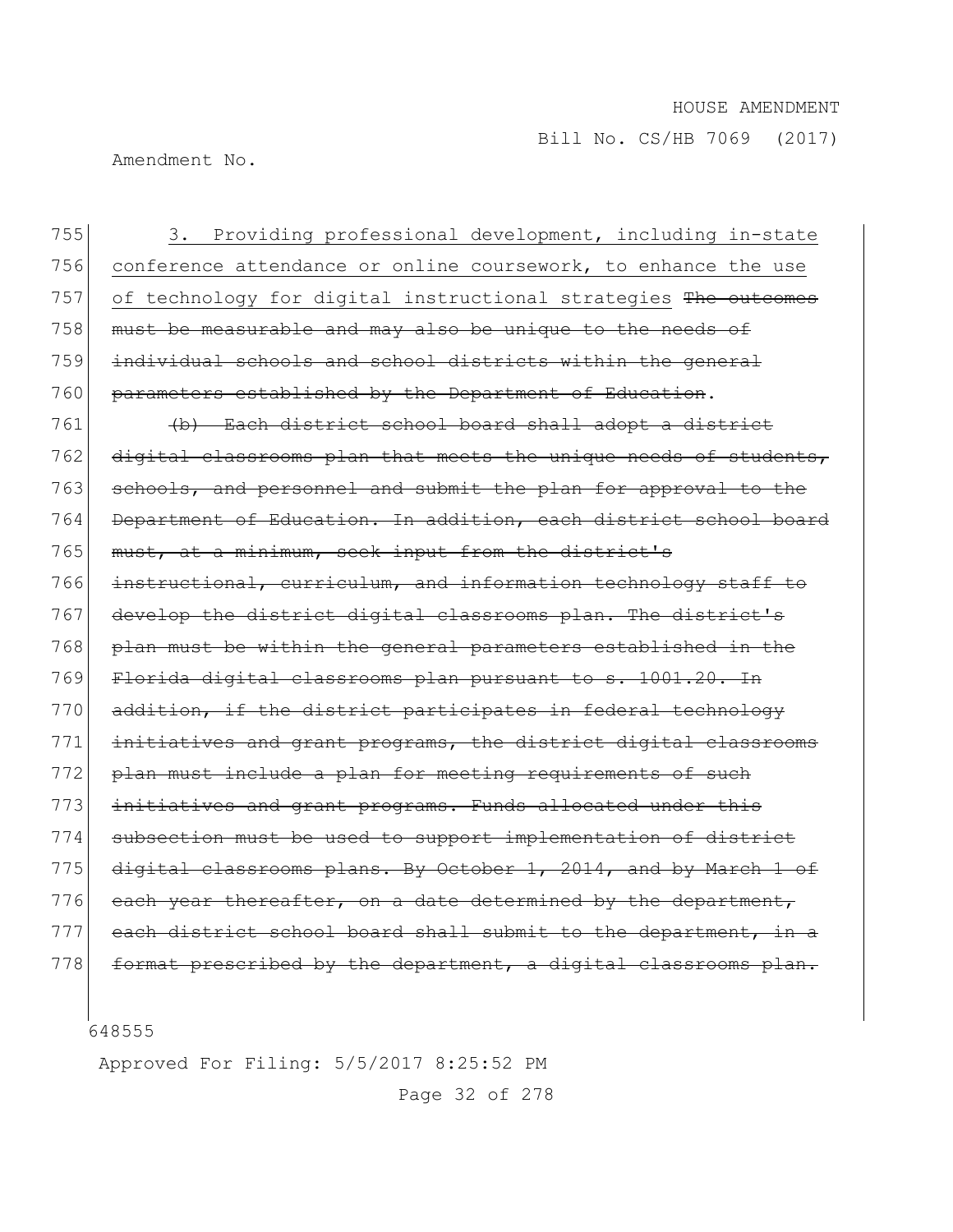Amendment No.

648555 Approved For Filing: 5/5/2017 8:25:52 PM 779 At a minimum, such plan must include, and be annually updated to 780 reflect, the following: 781 1. Measurable student performance outcomes. Outcomes 782 related to student performance, including outcomes for students 783 with disabilities, must be tied to the efforts and strategies to 784 improve outcomes related to student performance by integrating 785 technology in classroom teaching and learning. Results of the 786 outcomes shall be reported at least annually for the current 787 school year and subsequent 3 years and be accompanied by an 788 independent evaluation and validation of the reported results.  $789$   $2.$  Digital learning and technology infrastructure 790 purchases and operational activities. Such purchases and 791 activities must be tied to the measurable outcomes under 792 subparagraph 1., including, but not limited to, connectivity, 793 broadband access, wireless capacity, Internet speed, and data 794 security, all of which must meet or exceed minimum requirements 795 and protocols established by the department. For each year that 796 the district uses funds for infrastructure, a third-party, 797 independent evaluation of the district's technology inventory 798 and infrastructure needs must accompany the district's plan. 799 3. Professional development purchases and operational 800 activities. Such purchases and activities must be tied to the 801 measurable outcomes under subparagraph 1., including, but not 802 <del>limited to, using technology in the classroom and improving</del> 803 digital literacy and competency.

Page 33 of 278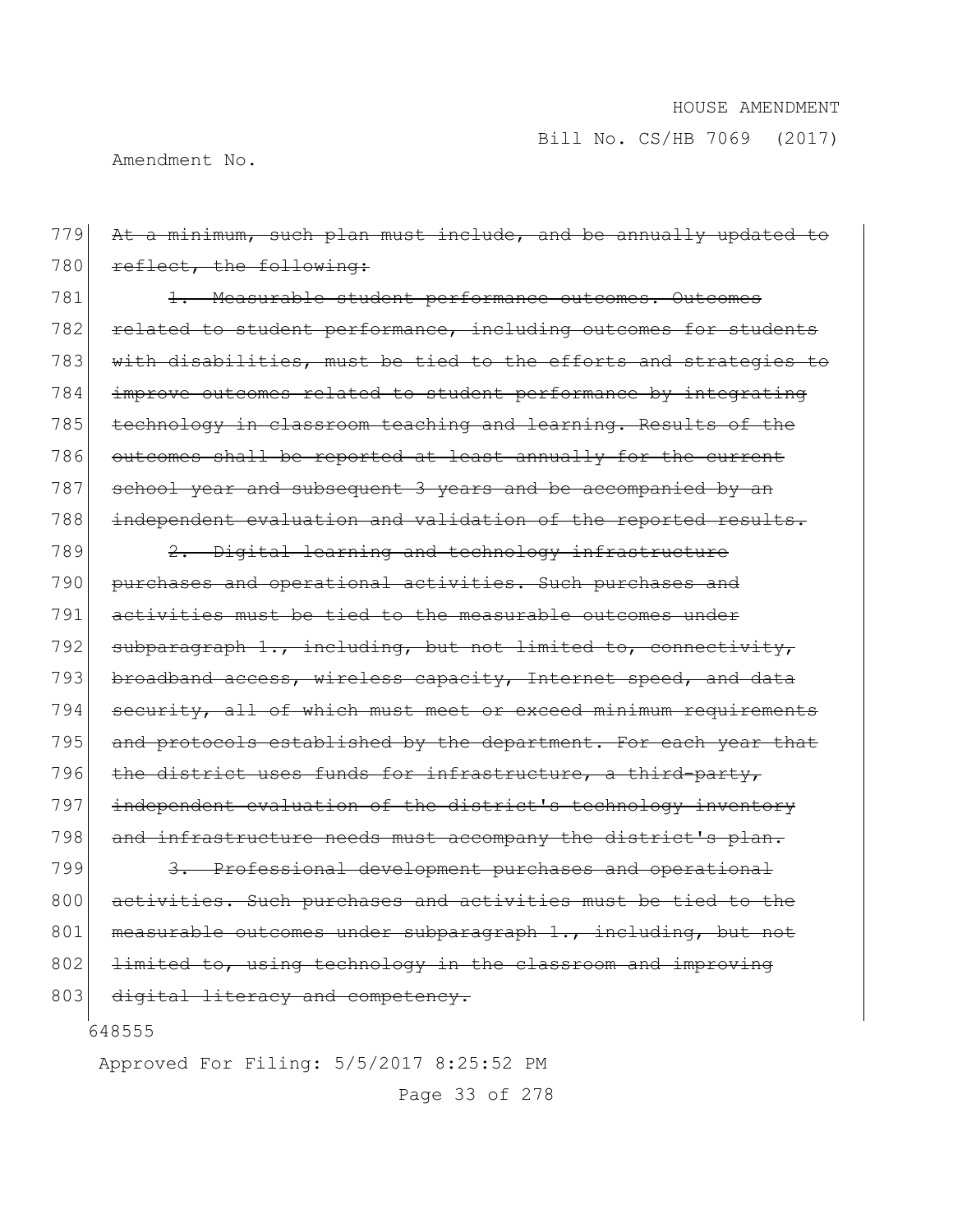Amendment No.

| 804 | 4. Digital tool purchases and operational activities. Such       |
|-----|------------------------------------------------------------------|
| 805 | purchases and activities must be tied to the measurable outcomes |
| 806 | under subparagraph 1., including, but not limited to,            |
| 807 | competency-based credentials that measure and demonstrate        |
| 808 | digital competency and certifications; third-party assessments   |
| 809 | that demonstrate acquired knowledge and use of digital           |
| 810 | applications; and devices that meet or exceed minimum            |
| 811 | requirements and protocols established by the department.        |
| 812 | 5. Online assessment-related purchases and operational           |
| 813 | activities. Such purchases and activities must be tied to the    |
| 814 | measurable outcomes under subparagraph 1., including, but not    |
| 815 | limited to, expanding the capacity to administer assessments and |
| 816 | compatibility with minimum assessment protocols and requirements |
| 817 | established by the department.                                   |
| 818 | (c) The Legislature shall annually provide in the General        |
| 819 | Appropriations Act the FEFP allocation for implementation of the |
| 820 | Florida digital classrooms plan to be calculated in an amount up |
| 821 | to 1 percent of the base student allocation multiplied by the    |
| 822 | total K-12 full-time equivalent student enrollment included in   |
| 823 | the FEFP calculations for the legislative appropriation or as    |
| 824 | provided in the General Appropriations Act. Each school district |
| 825 | shall be provided a minimum of \$250,000, with the remaining     |
| 826 | balance of the allocation to be distributed based on each        |
| 827 | district's proportion of the total K-12 full-time equivalent     |
| 828 | student enrollment. Distribution of funds for the Florida        |
|     | 648555                                                           |

Approved For Filing: 5/5/2017 8:25:52 PM

Page 34 of 278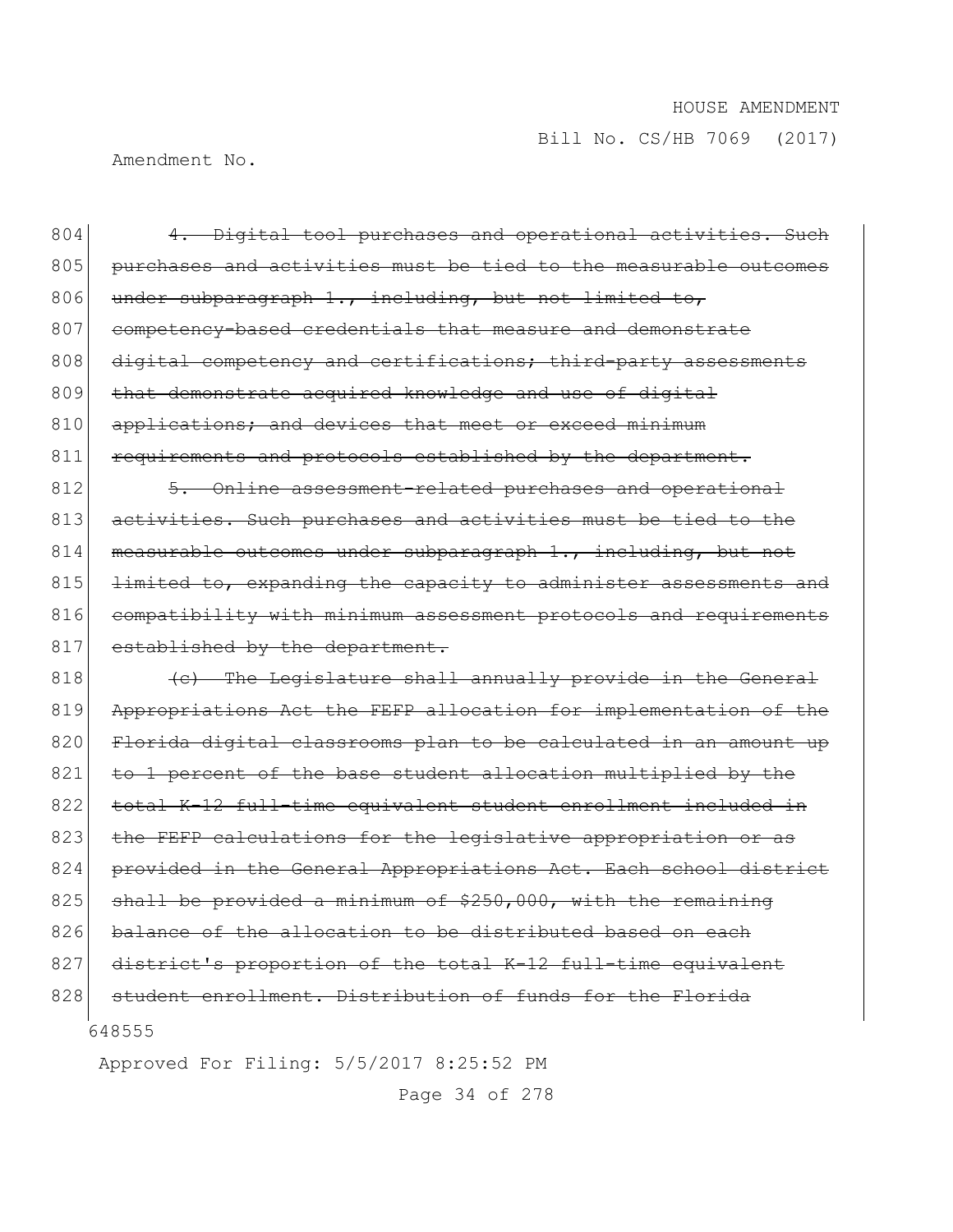Amendment No.

829 digital classrooms allocation shall begin following submittal of 830 each district's digital classrooms plan, which must include 831 formal verification of the superintendent's approval of the 832 digital classrooms plan of each charter school in the district, 833 and approval of the plan by the department. Prior to the 834 distribution of the Florida digital classrooms allocation funds, 835 each district school superintendent shall certify to the 836 Commissioner of Education that the district school board has 837 approved a comprehensive district digital classrooms plan that 838 supports the fidelity of implementation of the Florida digital 839 classrooms allocation. District allocations shall be 840 recalculated during the fiscal year consistent with the periodic 841 recalculation of the FEFP. School districts shall provide a 842 proportionate share of the digital classrooms allocation to each 843 charter school in the district, as required for categorical 844 programs in s.  $1002.33(17)$  (b). A school district may use a 845 competitive process to distribute funds for the Florida digital 846 classrooms allocation to the schools within the school district.  $847$  (d) To facilitate the implementation of the district 848 digital classrooms plans and charter school digital classrooms 849 plans, the commissioner shall support statewide, coordinated 850 partnerships and efforts of this state's education practitioners 851 in the field, including, but not limited to, superintendents,

852 principals, and teachers, to identify and share best practices,

853 corrective actions, and other identified needs.

648555

Approved For Filing: 5/5/2017 8:25:52 PM

Page 35 of 278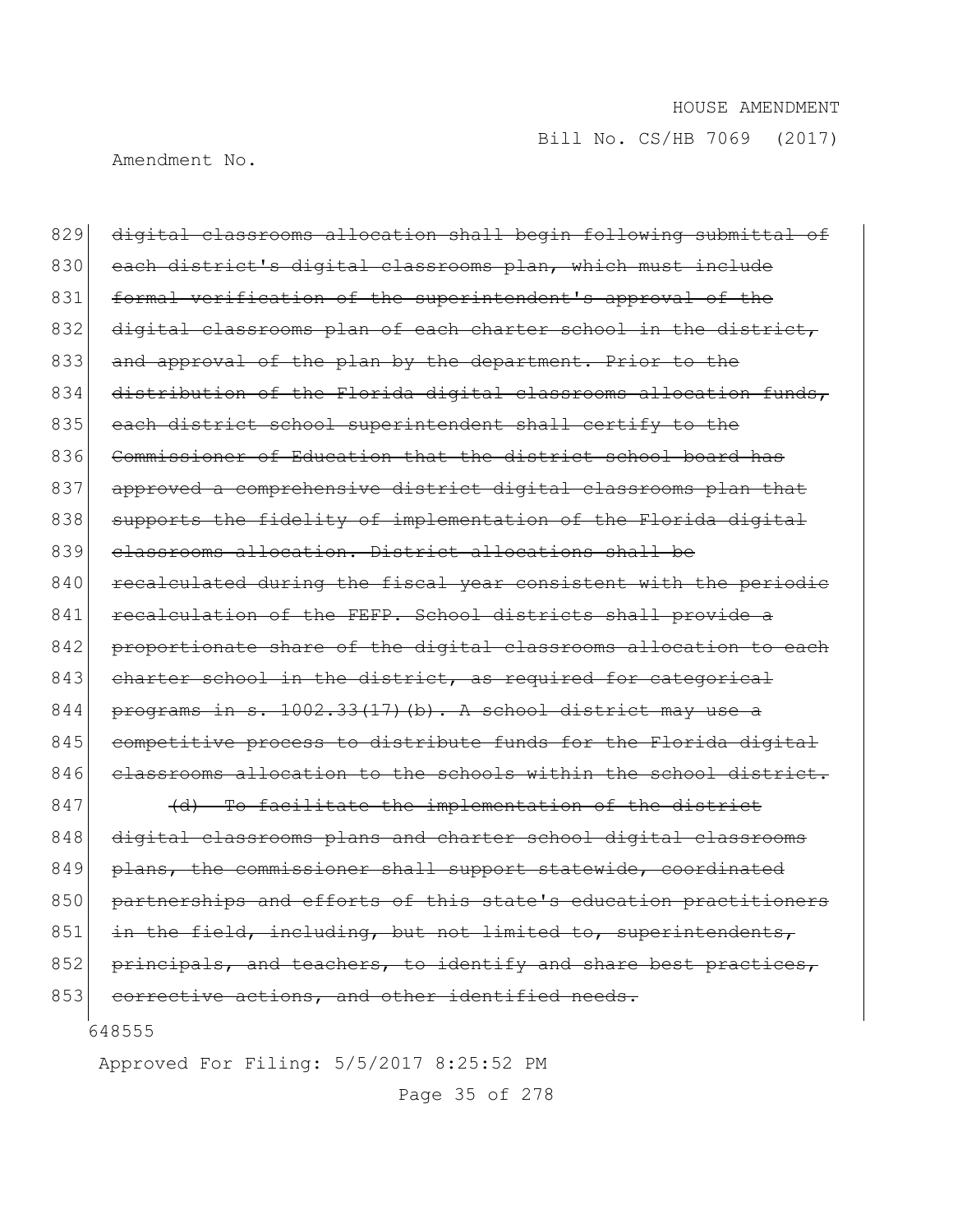Amendment No.

854 (e) Beginning in the 2015-2016 fiscal year and each year 855 thereafter, each district school board shall report to the 856 department its use of funds provided through the Florida digital 857 classrooms allocation and student performance outcomes in 858 accordance with the district's digital classrooms plan. The 859 department may contract with an independent third-party entity 860 to conduct an annual independent verification of the district's 861 use of Florida digital classrooms allocation funds in accordance 862 with the district's digital classrooms plan. In the event an 863 independent third-party verification is not conducted, the 864 Auditor General shall, during scheduled operational audits of 865 the school districts, verify compliance of the use of Florida 866 digital classrooms allocation funds in accordance with the 867 district's digital classrooms plan. No later than October 1 of 868 each year, beginning in the 2015-2016 fiscal year, the 869 commissioner shall provide to the Governor, the President of the 870 Senate, and the Speaker of the House of Representatives a 871 summary of each district's use of funds, student performance 872 outcomes, and progress toward meeting statutory requirements and  $873$   $\times$   $\overline{\phantom{a}}$ 874 (f) Each school district shall provide teachers,

875 administrators, students, and parents with access to:

876 1. Instructional materials in digital or electronic  $877$  format, as defined in s. 1006.29.

648555

Approved For Filing: 5/5/2017 8:25:52 PM

Page 36 of 278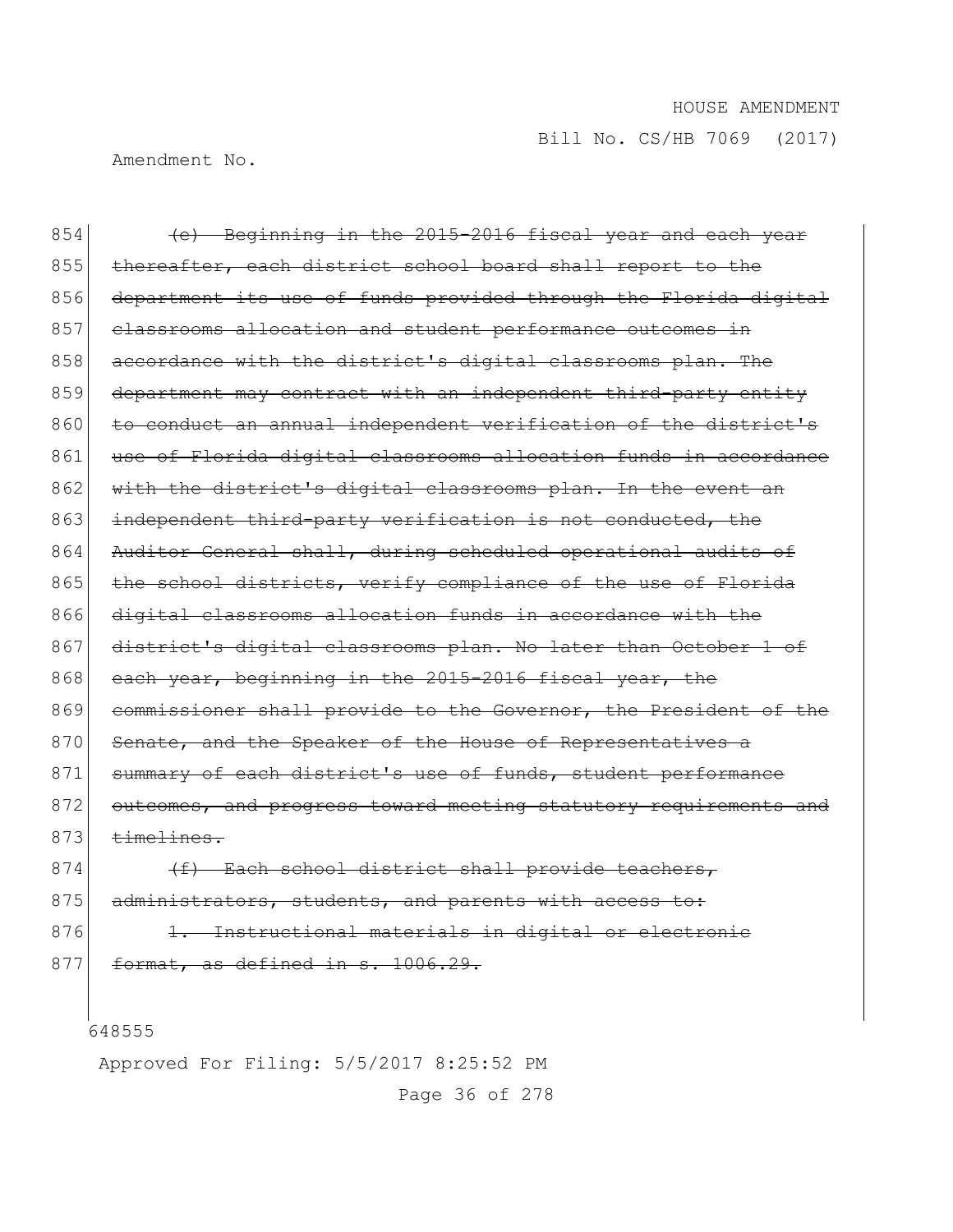Amendment No.

| 878 | 2. Digital materials, including those digital materials          |
|-----|------------------------------------------------------------------|
| 879 | that enable students to earn certificates and industry           |
| 880 | certifications pursuant to ss. 1003.4203 and 1008.44.            |
| 881 | 3. Teaching and learning tools and resources, including          |
| 882 | the ability for teachers and administrators to manage, assess,   |
| 883 | and monitor student performance data.                            |
| 884 | (g) For the 2016-2017 fiscal year, notwithstanding               |
| 885 | paragraph (c), each school district shall be provided a minimum  |
| 886 | of \$500,000, with the remaining balance of the allocation to be |
| 887 | distributed based on each district's proportion of the total K-  |
| 888 | 12 full-time equivalent enrollment. Each district's digital      |
| 889 | classrooms allocation plan must give preference to funding the   |
| 890 | number of devices that comply with the requirements of s.        |
| 891 | 1001.20(4)(a)1.b. and that are needed to allow each school to    |
| 892 | administer the Florida Standards Assessments to an entire grade  |
| 893 | at the same time. If the district's digital classrooms           |
| 894 | allocation plan does not include the purchase of devices, the    |
| 895 | district must certify in the plan that the district currently    |
| 896 | has sufficient devices to allow each school to administer the    |
| 897 | Florida Standards Assessments in the manner described in this    |
| 898 | paragraph. This paragraph expires July 1, 2017.                  |
| 899 | FEDERALLY CONNECTED STUDENT SUPPLEMENT. - The federally<br>(13)  |

 900 connected student supplement is created to provide supplemental 901 funding for school districts to support the education of 902 students connected with federally owned military installations,

Approved For Filing: 5/5/2017 8:25:52 PM

Page 37 of 278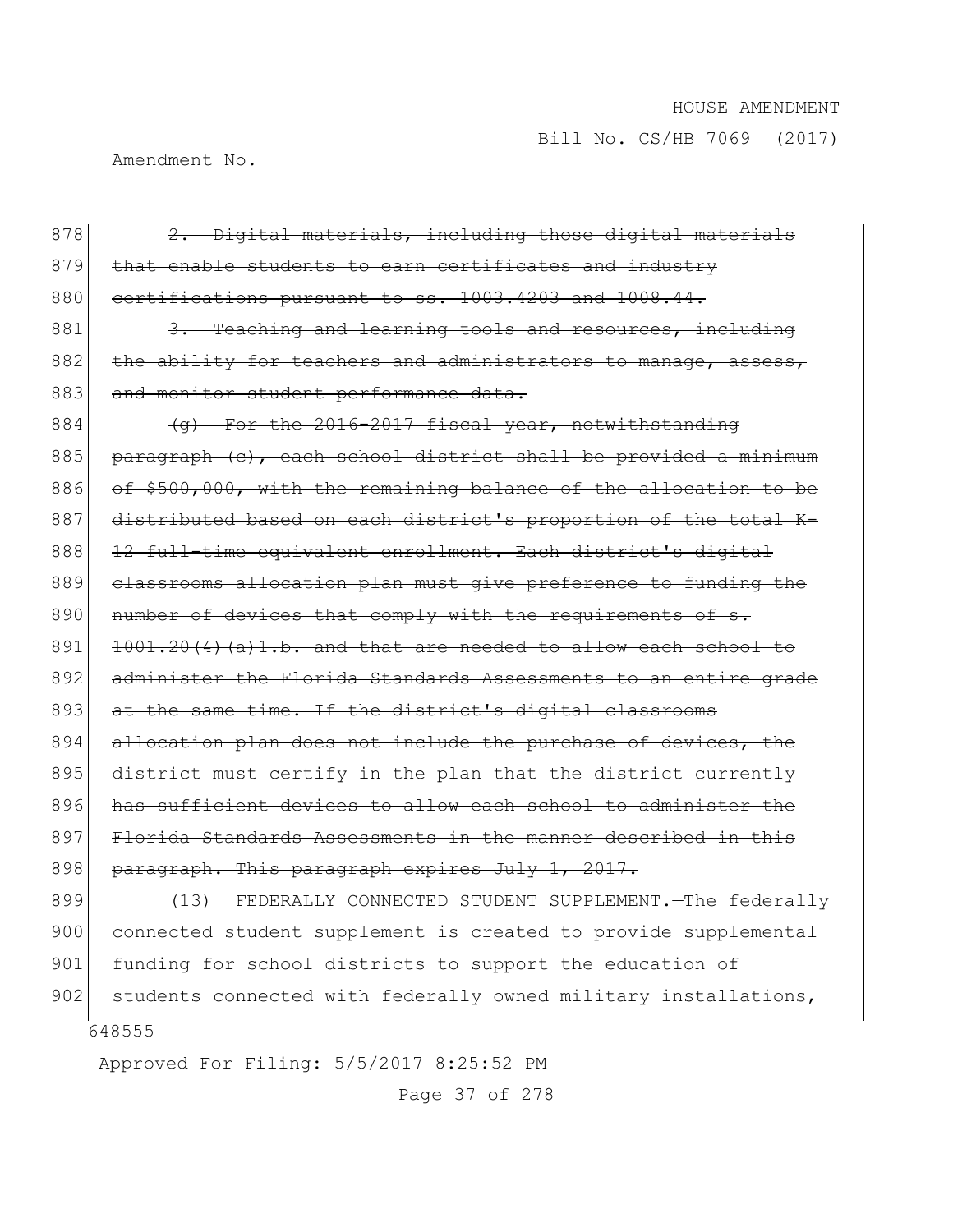Bill No. CS/HB 7069 (2017)

Amendment No.

903 National Aeronautics and Space Administration (NASA) real 904 property, and Indian lands. To be eligible for this supplement, 905 the district must be eligible for federal Impact Aid Program 906 funds under s. 8003 of Title VIII of the Elementary and 907 Secondary Education Act of 1965. The supplement shall be 908 allocated annually to each eligible school district in the 909 amount provided in the General Appropriations Act. The 910 supplement shall be the sum of the student allocation and an 911 exempt property allocation.

912 (a) The student allocation shall be calculated based on 913 the number of students reported for federal Impact Aid Program 914 funds, including students with disabilities, who meet one of the 915 following criteria:

916 1. The student has a parent who is on active duty in the 917 uniformed services or is an accredited foreign government 918 official and military officer. Students with disabilities shall 919 also be reported separately for this category.

920 2. The student resides on eligible federally owned Indian 921 land. Students with disabilities shall also be reported 922 separately for this category.

923 3. The student resides with a civilian parent who lives or 924 works on eligible federal property connected with a military 925 installation or NASA. The number of these students shall be 926 multiplied by a factor of 0.5.

648555

Approved For Filing: 5/5/2017 8:25:52 PM

Page 38 of 278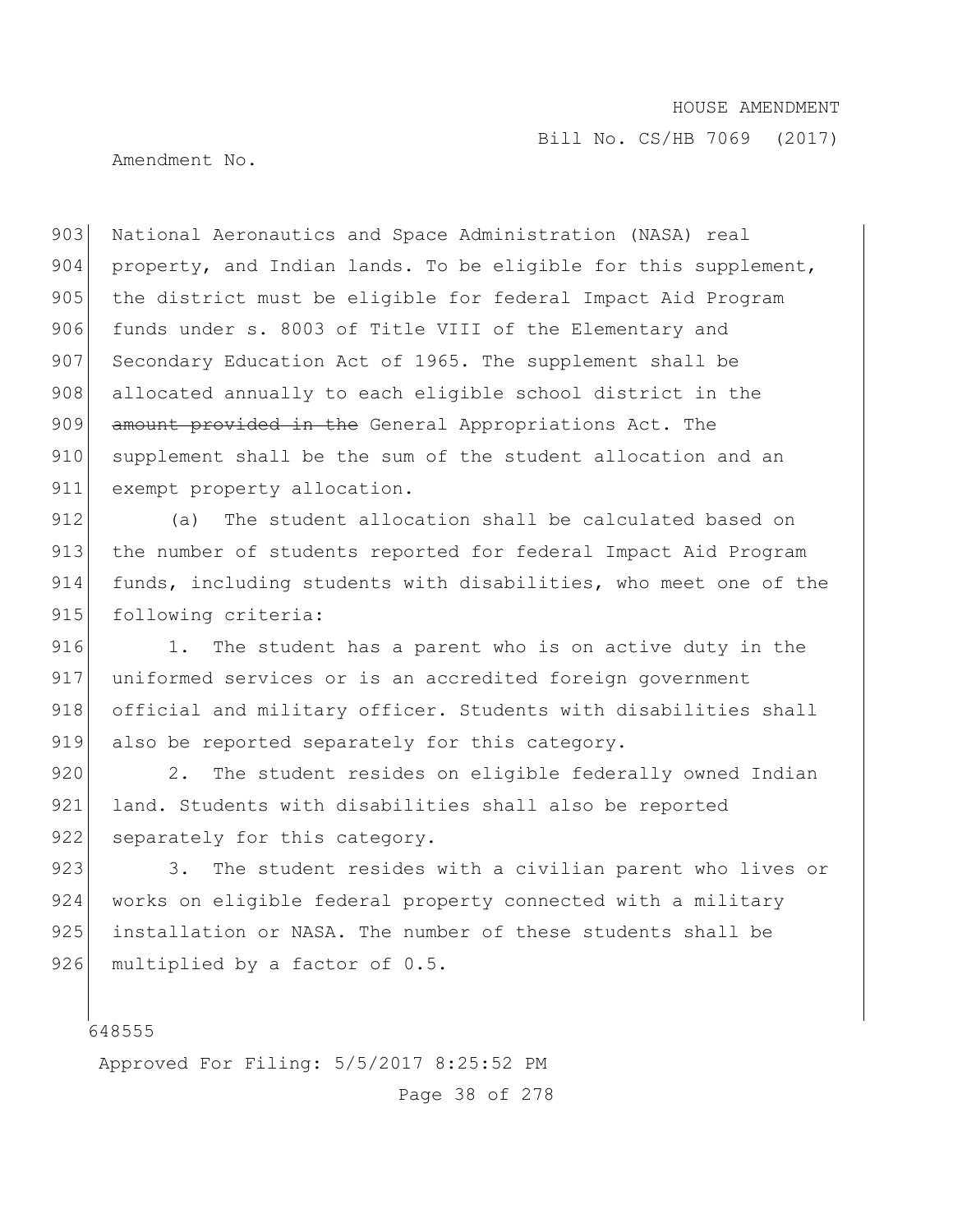Bill No. CS/HB 7069 (2017)

Amendment No.

927 (b) The total number of federally connected students 928 calculated under paragraph (a) shall be multiplied by a 929 percentage of the base student allocation as provided in the 930 General Appropriations Act. The total of the number of students 931 with disabilities as reported separately under subparagraphs 932 (a) 1. and 2. shall be multiplied by an additional percentage of 933 the base student allocation as provided in the General 934 Appropriations Act. The base amount and the amount for students 935 with disabilities shall be summed to provide the student 936 allocation.

937 (c) The exempt property allocation shall be equal to the 938 tax-exempt value of federal impact aid lands reserved as 939 military installations, real property owned by NASA, or eligible 940 federally owned Indian lands located in the district, as of 941 January 1 of the previous year, multiplied by the millage 942 authorized and levied under  $s. 1011.71(2)$ .

943 (d) The amount allocated for each eligible school district 944 shall be recalculated during the year using actual student 945 membership, as amended, from the most recent February survey and 946 the tax-exempt valuation from the most recent assessment roll. 947 Upon recalculation, if the total allocation is greater than the 948 amount provided in the General Appropriations Act, it must be 949 prorated to the level of the appropriation based on each 950 district's share of the total recalculated amount.

648555

Approved For Filing: 5/5/2017 8:25:52 PM

Page 39 of 278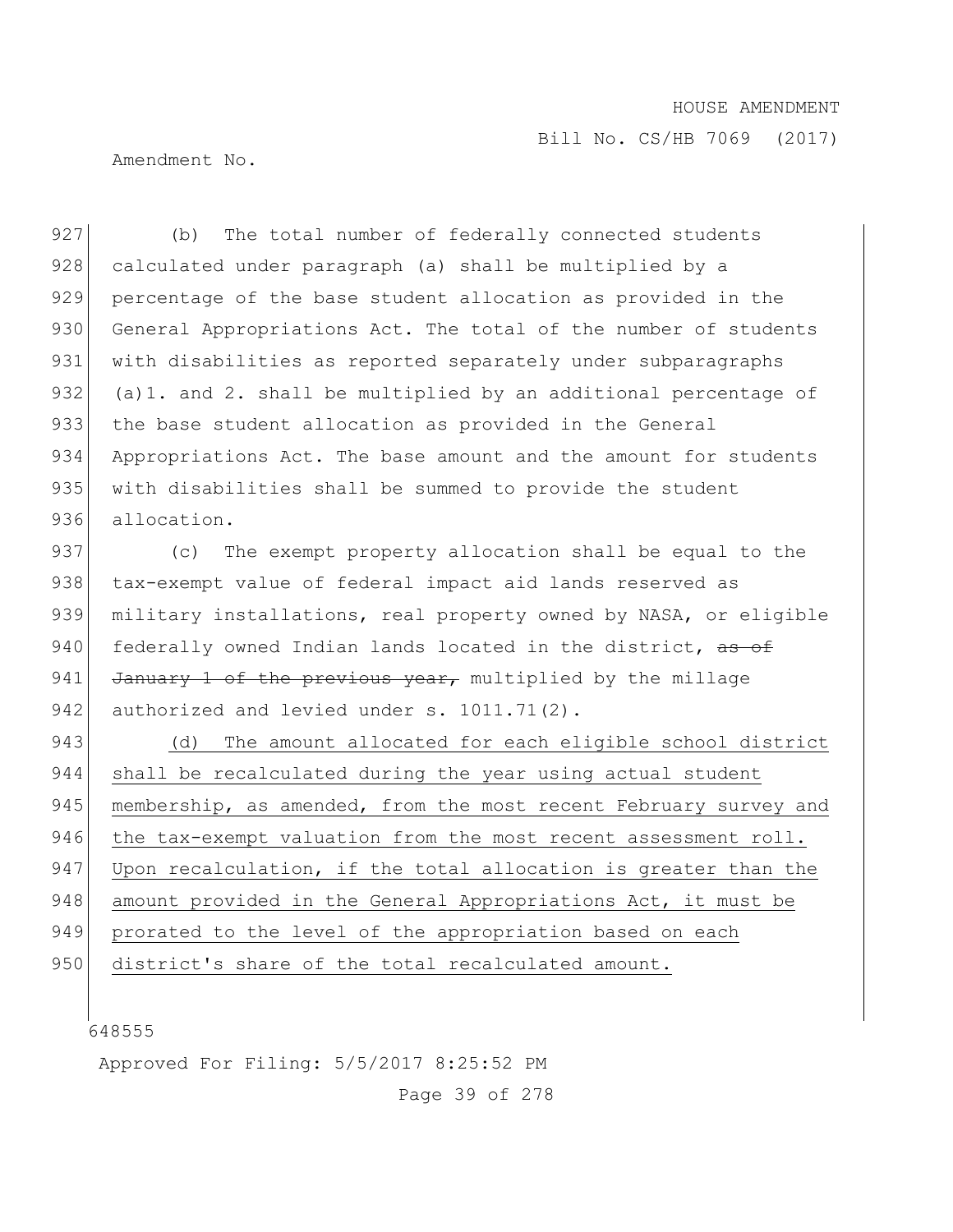Amendment No.

951 (14) QUALITY ASSURANCE GUARANTEE.—The Legislature may 952 annually in the General Appropriations Act determine a 953 percentage increase in funds per K-12 unweighted FTE as a 954 minimum guarantee to each school district. The guarantee shall 955 be calculated from prior year base funding per unweighted FTE 956 student which shall include the adjusted FTE dollars as provided 957 in subsection (16)  $\left( \frac{15}{15} \right)$ , quality quarantee funds, and actual 958 nonvoted discretionary local effort from taxes. From the base 959 funding per unweighted FTE, the increase shall be calculated for 960 the current year. The current year funds from which the 961 guarantee shall be determined shall include the adjusted FTE 962 dollars as provided in subsection  $(16)$   $(15)$  and potential 963 nonvoted discretionary local effort from taxes. A comparison of 964 current year funds per unweighted FTE to prior year funds per 965 unweighted FTE shall be computed. For those school districts 966 which have less than the legislatively assigned percentage 967 increase, funds shall be provided to guarantee the assigned 968 percentage increase in funds per unweighted FTE student. Should 969 appropriated funds be less than the sum of this calculated 970 amount for all districts, the commissioner shall prorate each 971 district's allocation. This provision shall be implemented to 972 the extent specifically funded.

973 (15) SAFE SCHOOLS ALLOCATION.—A safe schools allocation is 974 created to provide funding to assist school districts in their 975 compliance with ss. 1006.07-1006.148, with priority given to

648555

Approved For Filing: 5/5/2017 8:25:52 PM

Page 40 of 278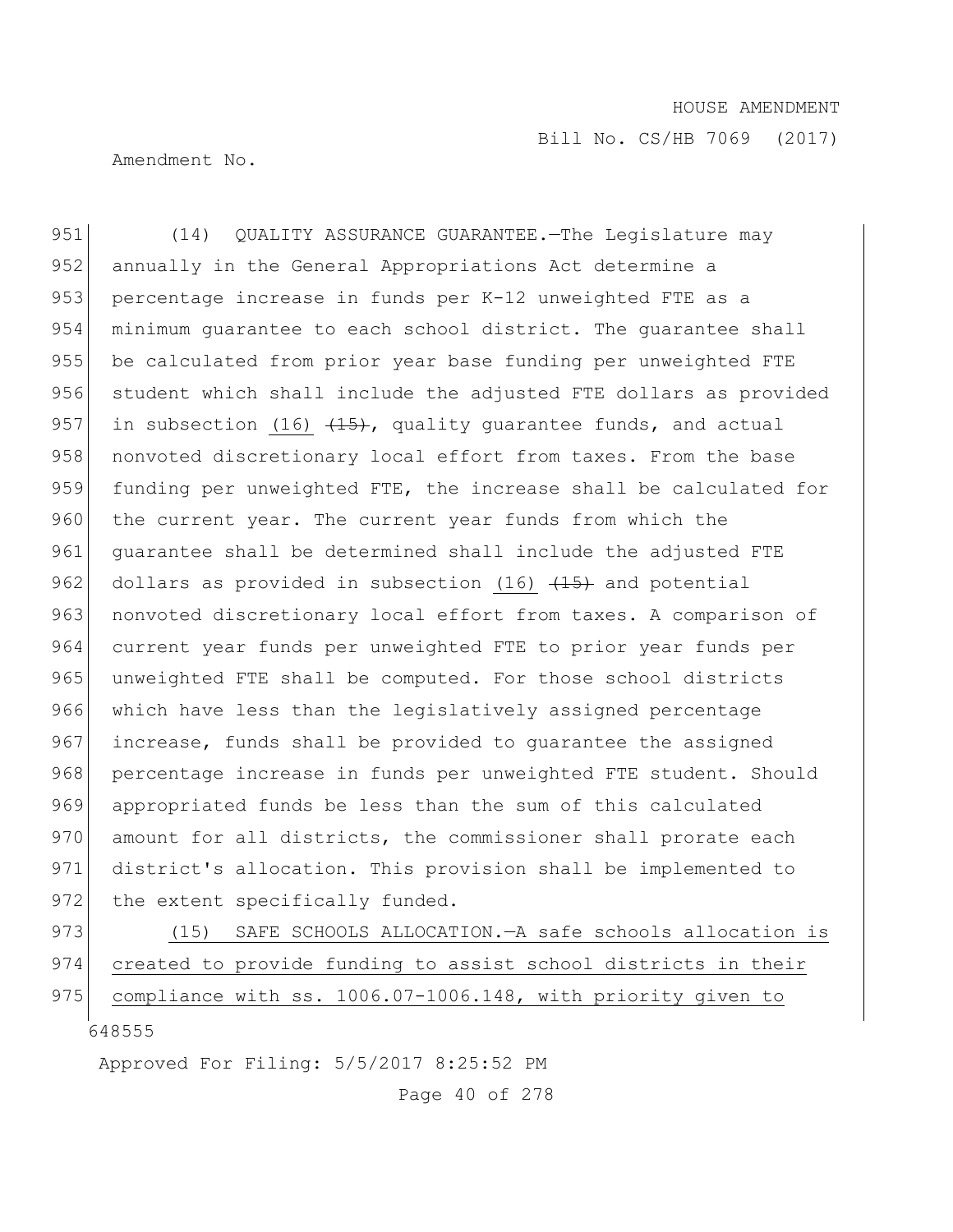Amendment No.

976 establishing a school resource officer program pursuant to s. 977 1006.12. Each school district shall receive a minimum safe 978 schools allocation in an amount provided in the General 979 Appropriations Act. Of the remaining balance of the safe schools 980 allocation, two-thirds shall be allocated to school districts 981 based on the most recent official Florida Crime Index provided 982 by the Department of Law Enforcement and one-third shall be 983 allocated based on each school district's proportionate share of 984 the state's total unweighted full-time equivalent student 985 enrollment.

986 (16)<del>(15)</del> TOTAL ALLOCATION OF STATE FUNDS TO EACH DISTRICT 987 FOR CURRENT OPERATION.—The total annual state allocation to each 988 district for current operation for the FEFP shall be distributed 989 periodically in the manner prescribed in the General 990 Appropriations Act.

991 (b) The amount thus obtained shall be the net annual 992 allocation to each school district. However, if it is determined 993 that any school district received an under allocation or over 994 allocation underallocation or overallocation for any prior year 995 because of an arithmetical error, assessment roll change 996 required by final judicial decision, full-time equivalent 997 student membership error, or any allocation error revealed in an 998 audit report, the allocation to that district shall be 999 appropriately adjusted. An under allocation in a prior year 1000 caused by a school district's error may not be the basis for a

648555

Approved For Filing: 5/5/2017 8:25:52 PM

Page 41 of 278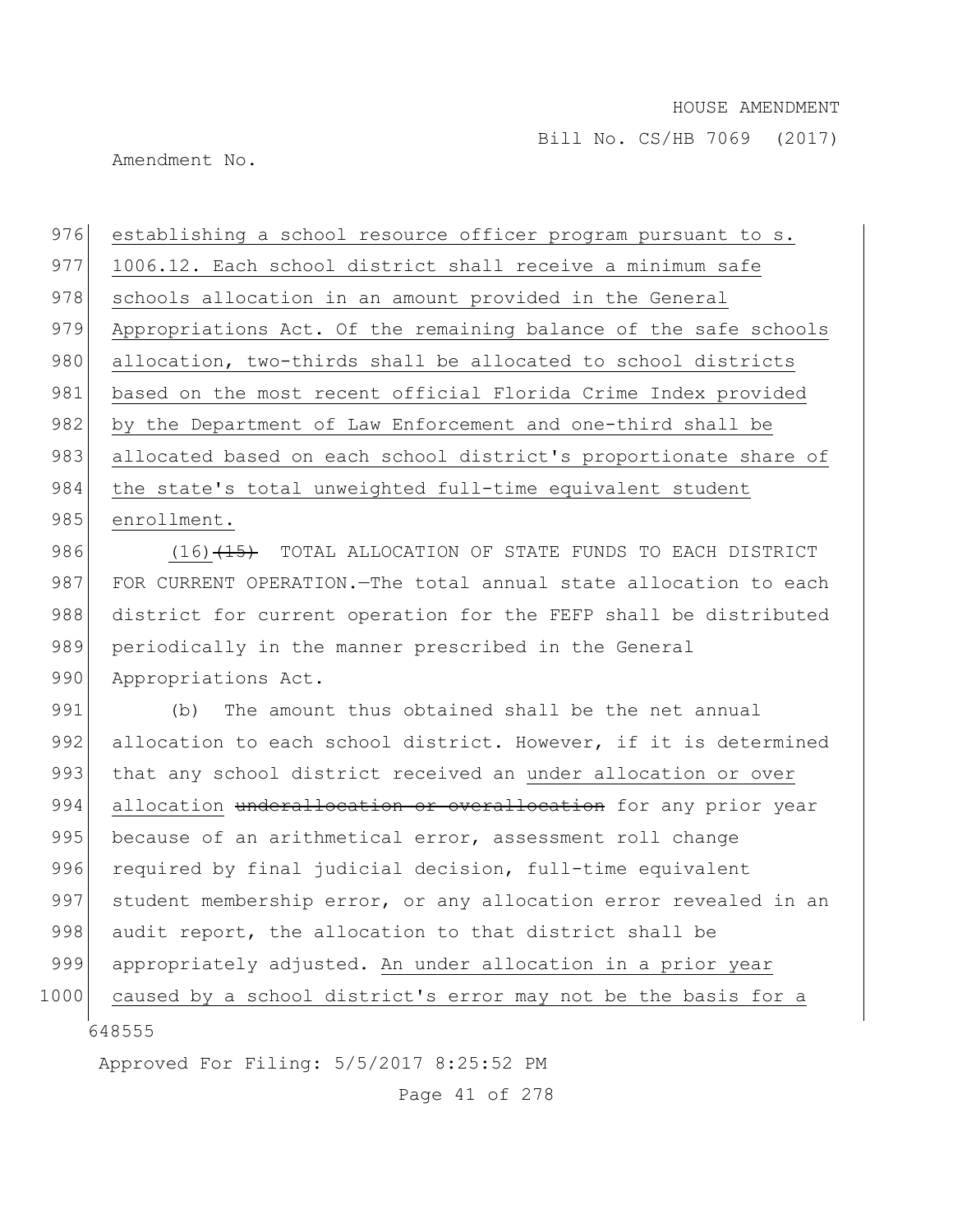Bill No. CS/HB 7069 (2017)

Amendment No.

1001 positive allocation adjustment for the current year. Beginning 1002 with the 2011-2012 fiscal year, if a special program cost factor 1003 is less than the basic program cost factor, an audit adjustment 1004 may not result in the reclassification of the special program 1005 FTE to the basic program FTE. If the Department of Education 1006 audit adjustment recommendation is based upon controverted 1007 findings of fact, the Commissioner of Education is authorized to 1008 establish the amount of the adjustment based on the best 1009 interests of the state.

1010 Section 5. Section 1013.738, Florida Statutes, is amended 1011 to read:

1012 1013.738 High Growth District Capital Outlay Assistance 1013 Grant Program.-

 (1) Subject to funds provided in the General 1015 Appropriations Act, the High Growth District Capital Outlay Assistance Grant Program is hereby established. Funds provided pursuant to this section may only be used for the purposes identified in s.  $1011.71(2)$  to construct new student stations.

1019 (2) In order to qualify for a grant, a school district 1020 must meet the following criteria:

1021 (a) The district must have levied the maximum full 1.5 1022 mills of nonvoted discretionary capital outlay millage 1023 authorized in s. 1011.71(2) for each of the prior 5  $<sub>past</sub>$  4</sub> 1024 fiscal years.

648555

Approved For Filing: 5/5/2017 8:25:52 PM

Page 42 of 278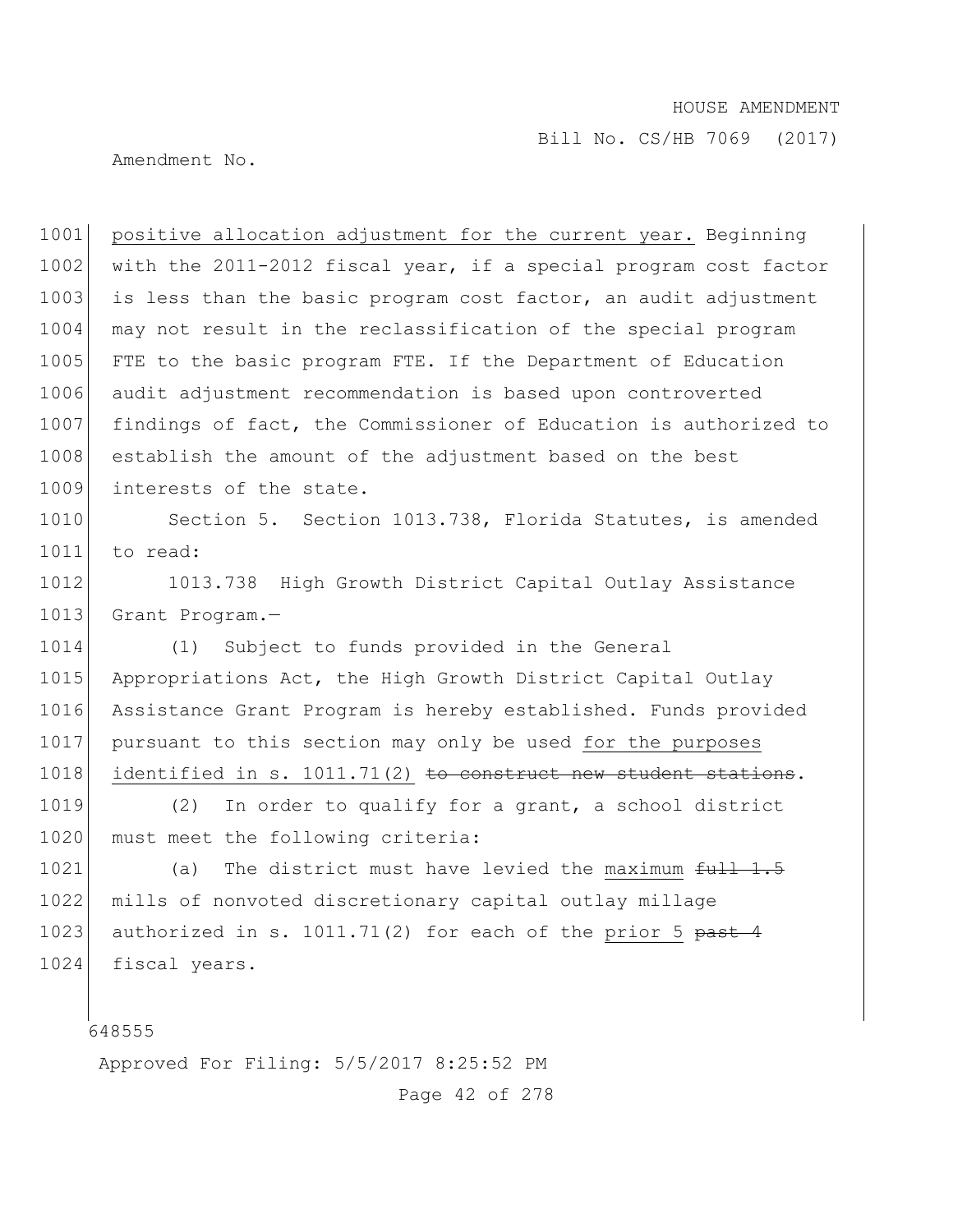Bill No. CS/HB 7069 (2017)

Amendment No.

1025 (b) The district must receive revenue from a current voted 1026 school capital outlay sales surtax or a portion of the local 1027 government infrastructure surtax as authorized in s. 212.055.

1028 (c) $(b)$  Fifty percent of The revenue derived from the 2-1029 mill nonvoted discretionary capital outlay millage for the past 1030 4 fiscal years, when divided by the district's growth in capital 1031 outlay FTE students over this period, produces a value that is 1032 less than the statewide average maximum potential funds eost per 1033 capital outlay FTE student station calculated pursuant to s.  $1034$  1013.64(6)(b)1., and weighted by statewide growth in capital 1035 outlay FTE students in elementary, middle, and high schools for 1036 the most recent past 4 fiscal year years.

1037 (d)  $\left(\frac{c}{c}\right)$  The district must have equaled or exceeded the 1038 greater of 1 percent average growth or twice the statewide 1039 average of growth in capital outlay FTE students over the prior 1040 5-year this same 4-year period.

1041 (d) The Commissioner of Education must have released all 1042 funds allocated to the district from the Classrooms First 1043 Program authorized in s. 1013.68, and these funds were fully 1044 expended by the district as of February 1 of the current fiscal  $1045$  <del>year.</del>

1046 (e) The total capital outlay FTE students of the district 1047 is greater than 24,000  $15,000$  students.

648555 1048 (3) The funds provided in the General Appropriations Act 1049 shall be allocated pursuant to the following methodology:

Approved For Filing: 5/5/2017 8:25:52 PM

Page 43 of 278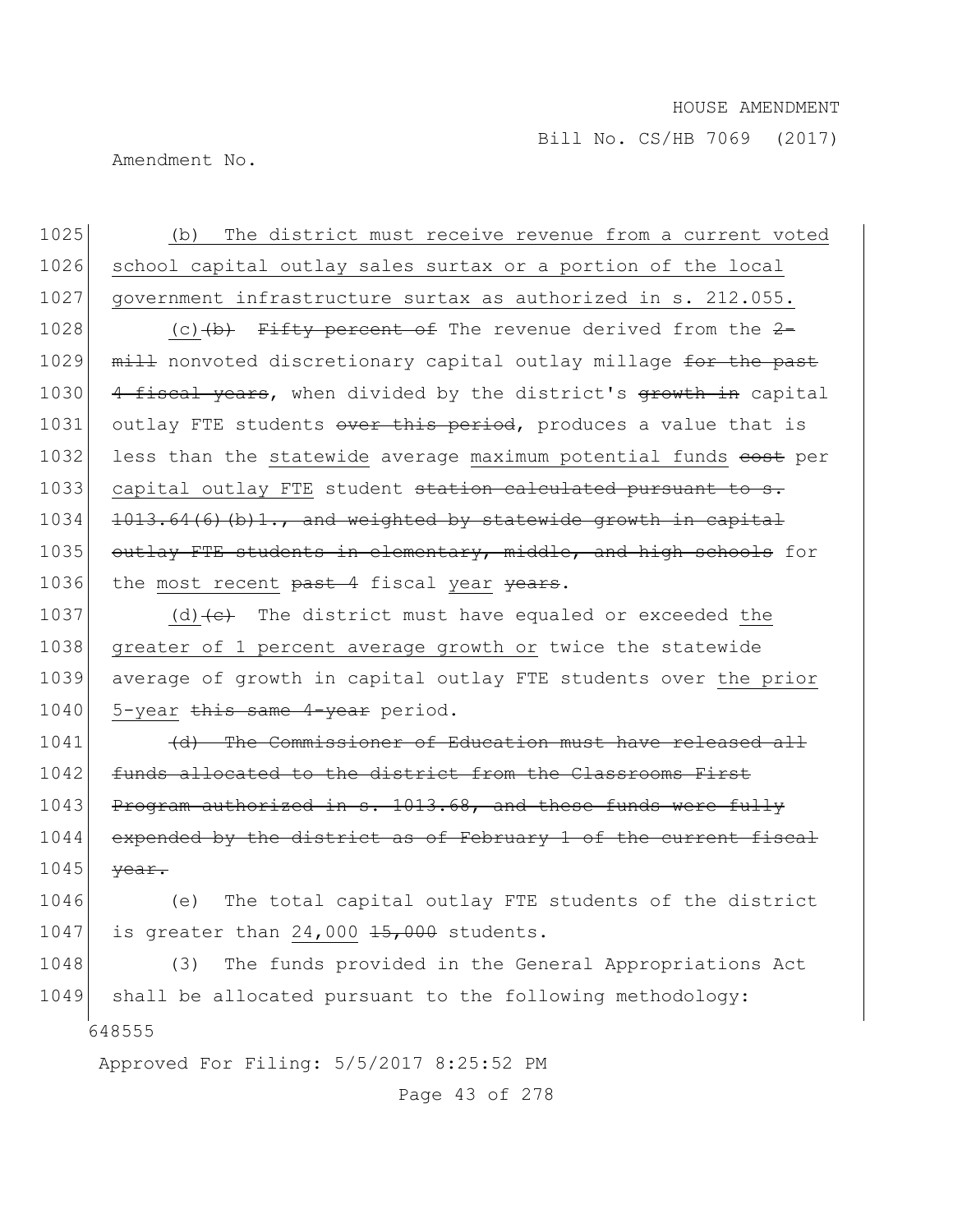Bill No. CS/HB 7069 (2017)

Amendment No.

1050 (a) For each eligible district, the Department of 1051 Education shall sum ealculate the calculated value of 50 percent 1052  $\sigma f$  the revenue derived from the maximum potential 2-mill 1053 nonvoted discretionary capital outlay millage and the revenue 1054 received from the voted sales surtax as provided in paragraph 1055 (2)(b) and divide that sum for the past 4 fiscal years divided 1056 by the number of increase in capital outlay FTE students for the 1057 same period.

1058 (b) The Department of Education shall determine, for each 1059 eligible district, the amount that must be added to the funds 1060 per capital outlay FTE value calculated pursuant to paragraph 1061 (a) to produce the statewide weighted average value per capital 1062 outlay FTE for the revenues identified student station 1063 calculated pursuant to paragraph (a)  $(2)$   $(b)$ .

1064 (c) The value calculated for each eligible district 1065 pursuant to paragraph (b) shall be multiplied by the average 1066 increase in capital outlay FTE students for the past 4 fiscal 1067 years to determine the maximum amount of a grant that may be 1068 awarded to a district pursuant to this section.

1069 (d) In the event the funds provided in the General 1070 Appropriations Act are insufficient to fully fund the maximum 1071 grants calculated pursuant to this section paragraph (e), the 1072 Department of Education shall allocate the funds based on each 1073 district's prorated share of the total maximum award amount 1074 calculated for all eligible districts.

648555

Approved For Filing: 5/5/2017 8:25:52 PM

Page 44 of 278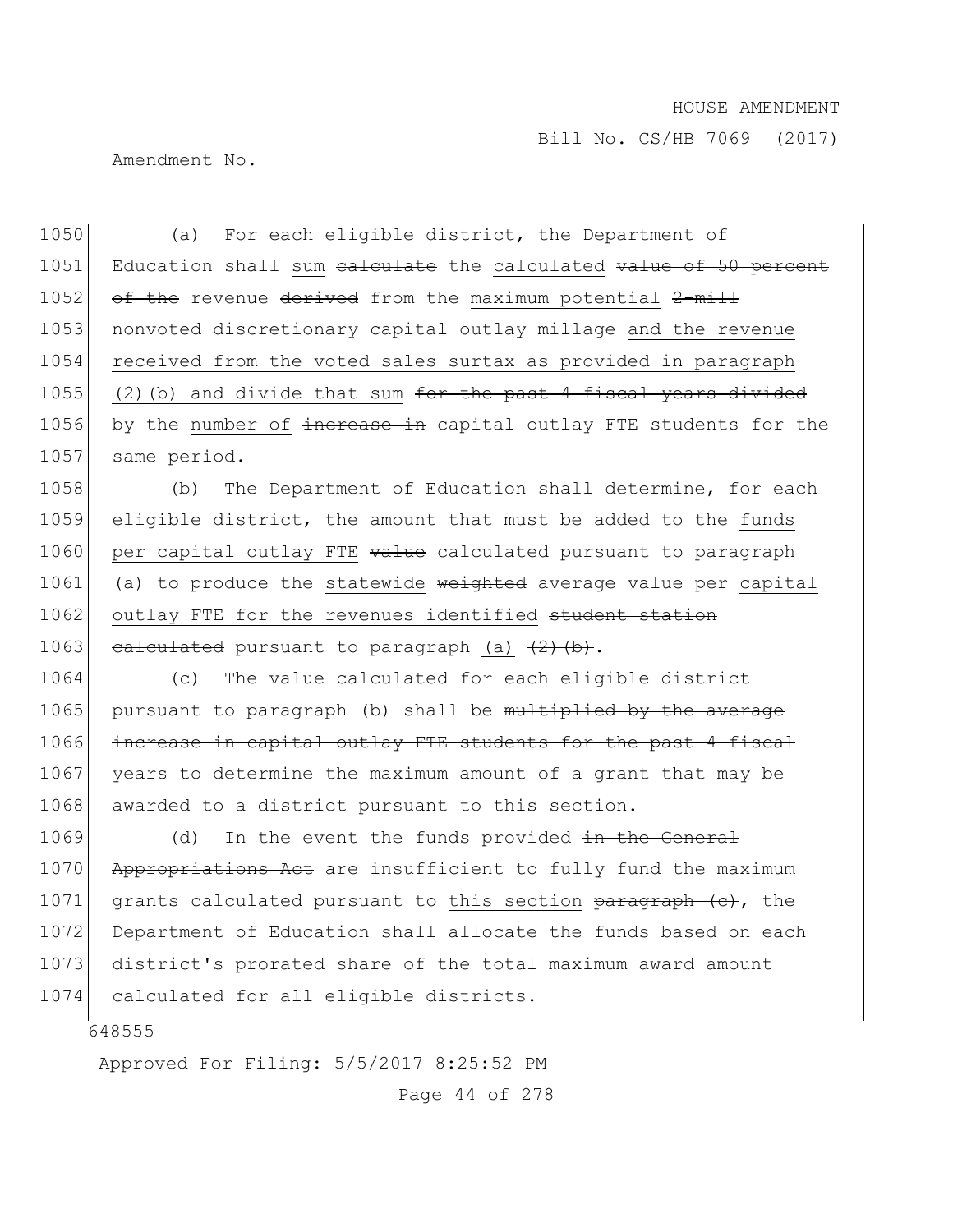Bill No. CS/HB 7069 (2017)

Amendment No.

| 1075 | Section 6. Paragraph (b) of subsection (3) of section            |
|------|------------------------------------------------------------------|
| 1076 | 1011.78, Florida Statutes, is amended to read:                   |
| 1077 | 1011.78 Standard student attire incentive payments. - There      |
| 1078 | is created an incentive payment for school districts and charter |
| 1079 | schools that implement a standard student attire policy for all  |
| 1080 | students in kindergarten through grade 8 in accordance with this |
| 1081 | section.                                                         |
| 1082 | QUALIFICATIONS. To qualify for the incentive payment,<br>(3)     |
| 1083 | a school district or charter school must, at a minimum,          |
| 1084 | implement a standard attire policy that:                         |
| 1085 | Prohibits certain types or styles of clothing and<br>(b)         |
| 1086 | requires solid-colored clothing and fabrics for pants, skirts,   |
| 1087 | shorts, or similar clothing and short- or long-sleeved shirts    |
| 1088 | with collars.                                                    |
| 1089 | Section 7. Section 1003.631, Florida Statutes, is created        |
| 1090 | to read:                                                         |
| 1091 | 1003.631 Schools of Excellence. The Schools of Excellence        |
| 1092 | Program is established to provide administrative flexibility to  |
| 1093 | the state's top schools so that the instructional personnel and  |
| 1094 | administrative staff at such schools can continue to serve their |
| 1095 | communities and increase student learning to the best of their   |
| 1096 | professional ability.                                            |
| 1097 | DESIGNATION.-<br>(1)                                             |
| 1098 | The State Board of Education shall designate a school<br>(a)     |
| 1099 | as a School of Excellence if the school's percentage of possible |
|      | 648555                                                           |
|      | Approved For Filing: 5/5/2017 8:25:52 PM                         |

Page 45 of 278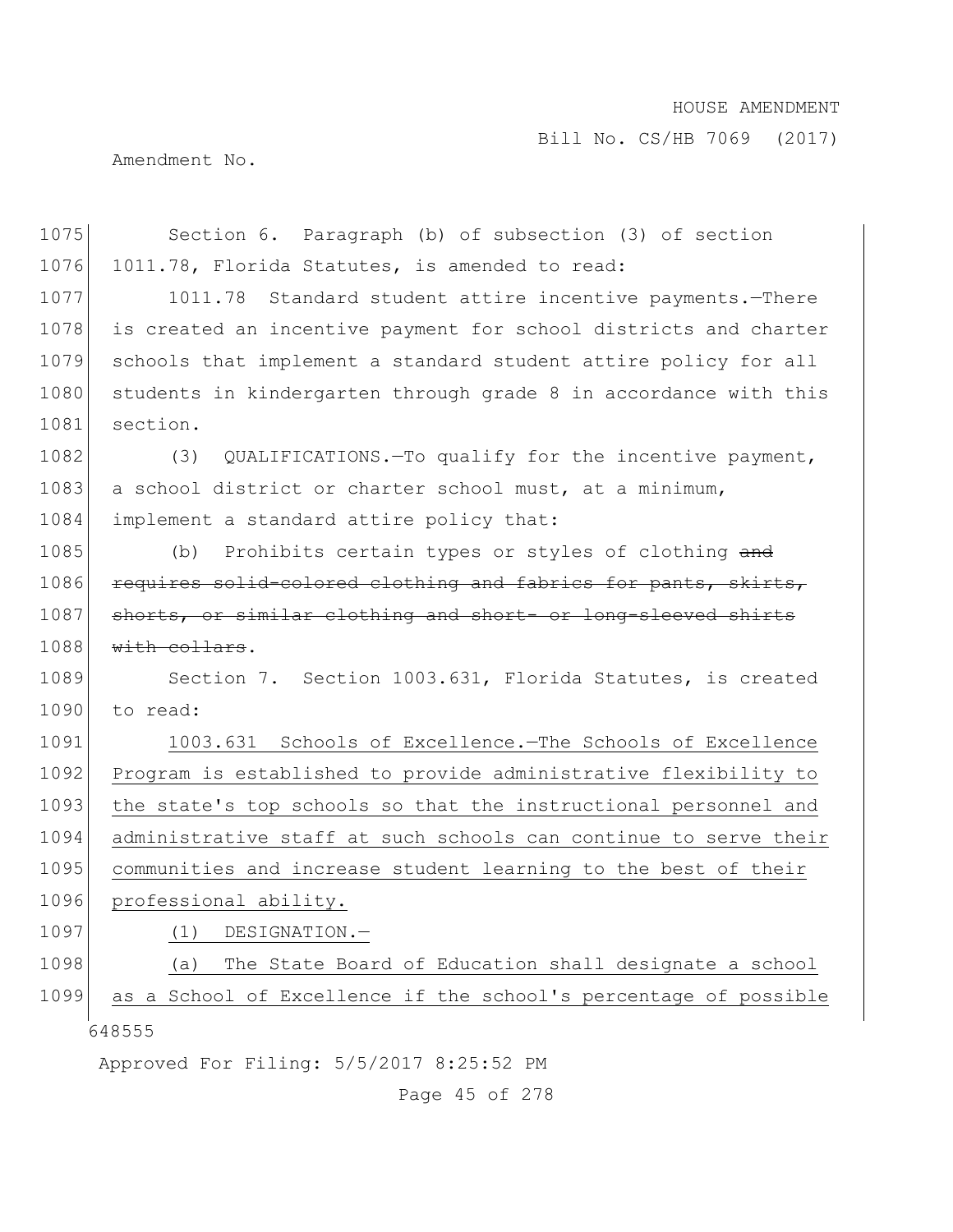Amendment No.

| 1100 | points earned in its school grade calculation is in the 80th     |
|------|------------------------------------------------------------------|
| 1101 | percentile or higher for schools comprised of the same grade     |
| 1102 | groupings, including elementary schools, middle schools, high    |
| 1103 | schools, and schools with a combination of grade levels, for at  |
| 1104 | least 2 of the last 3 school years. The school must have data    |
| 1105 | for each applicable school grade component pursuant to s.        |
| 1106 | 1008.34(3) to be eligible for designation as a School of         |
| 1107 | Excellence. A qualifying school shall retain the designation as  |
| 1108 | a School of Excellence for up to 3 years, at the end of which    |
| 1109 | time the school may renew the designation, if:                   |
| 1110 | 1. The school was in the 80th percentile or higher               |
| 1111 | pursuant to this subsection for 2 of the previous 3 years; and   |
| 1112 | The school did not receive a school grade lower than<br>2.       |
| 1113 | "B" pursuant to s. 1008.34 during any of the previous 3 years.   |
| 1114 | A school that earns a school grade lower than "B"<br>(b)         |
| 1115 | pursuant to s. 1008.34 during the 3-year period may not continue |
| 1116 | to be designated as a School of Excellence during the remainder  |
| 1117 | of that 3-year period and loses the administrative flexibilities |
| 1118 | provided in subsection (2).                                      |
| 1119 | ADMINISTRATIVE FLEXIBILITIES. - A School of Excellence<br>(2)    |
| 1120 | must be provided the following administrative flexibilities:     |
| 1121 | Exemption from any provision of law or rule that<br>(a)          |
| 1122 | expressly requires a minimum period of daily or weekly           |
| 1123 | instruction in reading.                                          |
| 1124 | Principal autonomy as provided under s. 1012.28(8).<br>(b)       |
|      | 648555                                                           |
|      | Approved For Filing: 5/5/2017 8:25:52 PM                         |

Page 46 of 278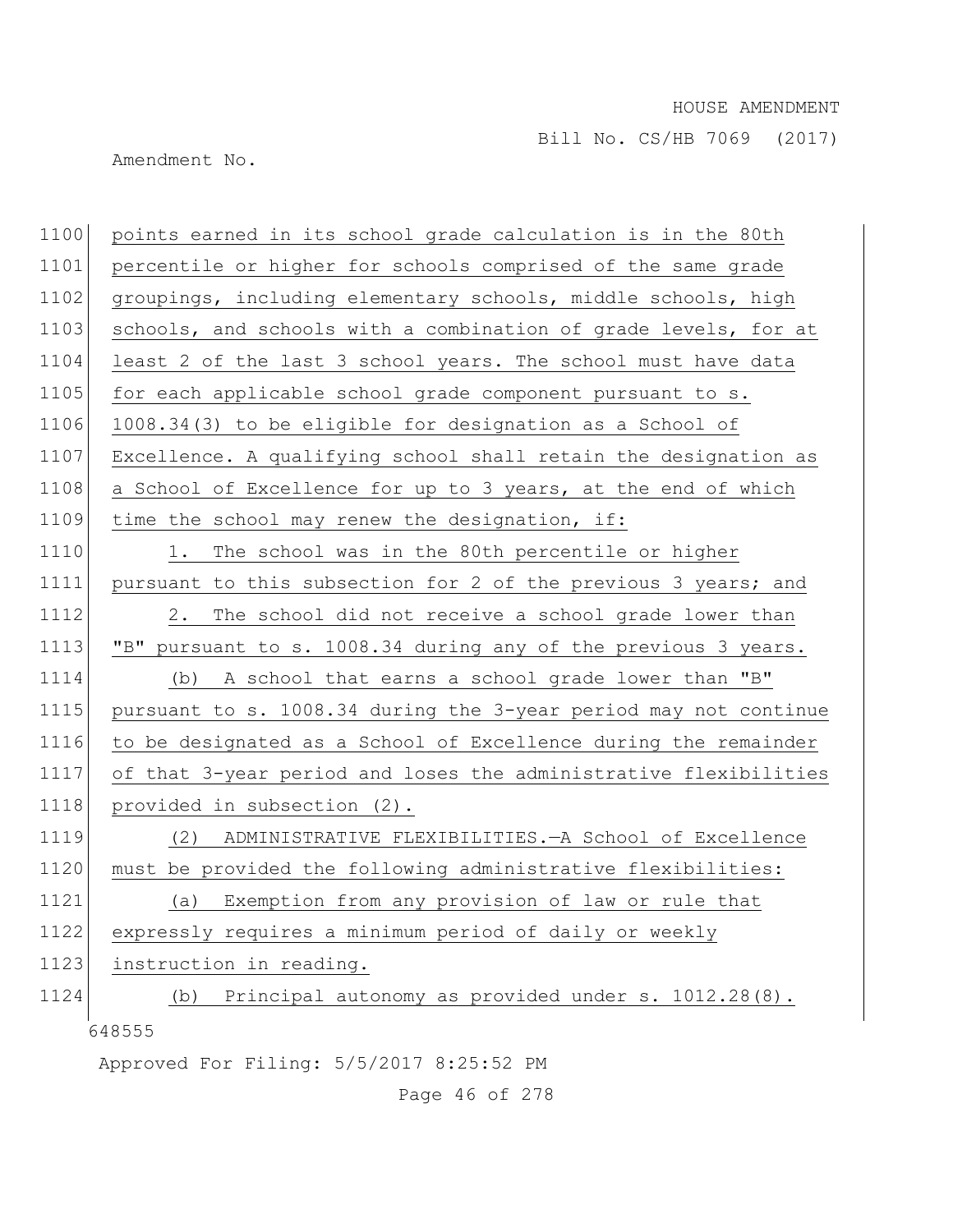Amendment No.

| 1125 | (c) For instructional personnel, the substitution of 1                    |
|------|---------------------------------------------------------------------------|
| 1126 | school year of employment at a School of Excellence for 20                |
| 1127 | inservice points toward the renewal of a professional                     |
| 1128 | certificate, up to 60 inservice points in a 5-year cycle,                 |
| 1129 | pursuant to s. 1012.585(3).                                               |
| 1130 | Exemption from compliance with district policies or<br>(d)                |
| 1131 | procedures that establish times for the start and completion of           |
| 1132 | the school day.                                                           |
| 1133 | (e) Calculation for compliance with maximum class size                    |
| 1134 | pursuant to s. 1003.03(4) based on the average number of                  |
| 1135 | students at the school level.                                             |
| 1136 | Section 8. Paragraph (c) of subsection (8) of section                     |
| 1137 | 1012.56, Florida Statutes, is redesignated as paragraph (d),              |
| 1138 | subsections $(1)$ and $(7)$ , and paragraph $(a)$ of subsection $(8)$ are |
| 1139 | amended, and a new paragraph (c) is added to subsection (8) of            |
| 1140 | that section, to read:                                                    |
| 1141 | 1012.56 Educator certification requirements.-                             |
| 1142 | APPLICATION.-Each person seeking certification<br>(1)                     |
| 1143 | pursuant to this chapter shall submit a completed application             |
| 1144 | containing the applicant's social security number to the                  |
| 1145 | Department of Education and remit the fee required pursuant to            |
| 1146 | s. 1012.59 and rules of the State Board of Education. Pursuant            |
| 1147 | to the federal Personal Responsibility and Work Opportunity               |
| 1148 | Reconciliation Act of 1996, each party is required to provide             |
| 1149 | his or her social security number in accordance with this                 |
|      | 648555                                                                    |
|      | Approved For Filing: 5/5/2017 8:25:52 PM                                  |

Page 47 of 278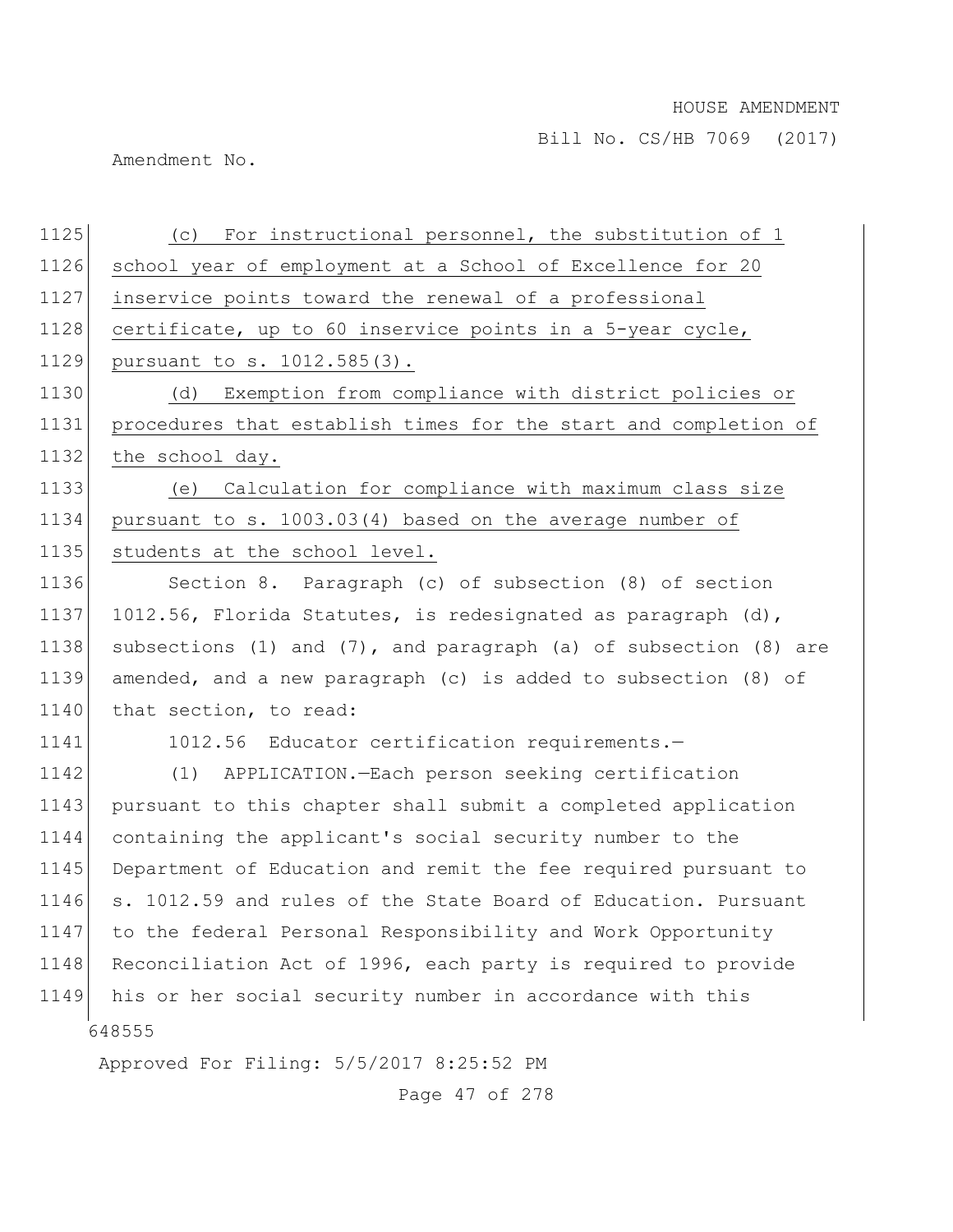Bill No. CS/HB 7069 (2017)

Amendment No.

1150 section. Disclosure of social security numbers obtained through 1151 this requirement is limited to the purpose of administration of 1152 the Title IV-D program of the Social Security Act for child 1153 support enforcement.

1154 (a) Pursuant to s. 120.60, the department shall issue 1155 within 90 calendar days after receipt the stamped receipted date 1156 of the completed application:

1157  $\left( \frac{a}{b} \right)$  If the applicant meets the requirements, a professional 1158 certificate to a qualifying applicant covering the 1159 classification, level, and area for which the applicant is 1160 deemed qualified and a document explaining the requirements for 1161 renewal of the professional certificate. $\div$ 

 (b) The department shall issue a temporary certificate to a qualifying applicant within 14 calendar days after receipt of a request from  $\pm f$  the applicant meets the requirements and  $\pm f$ 1165 requested by an employer employing school district or an 1166 employing private school with a professional education competence demonstration program pursuant to paragraphs (6)(f) 1168 and (8)(b). The a temporary certificate must cover  $\epsilon$ overing the classification, level, and area for which the applicant is deemed qualified. The department shall electronically notify the applicant's employer that the temporary certificate has been issued and provide the applicant an official statement of status 1173 of eligibility at the time the certificate is issued. and an 1174 official statement of status of eligibility; or

648555

Approved For Filing: 5/5/2017 8:25:52 PM

Page 48 of 278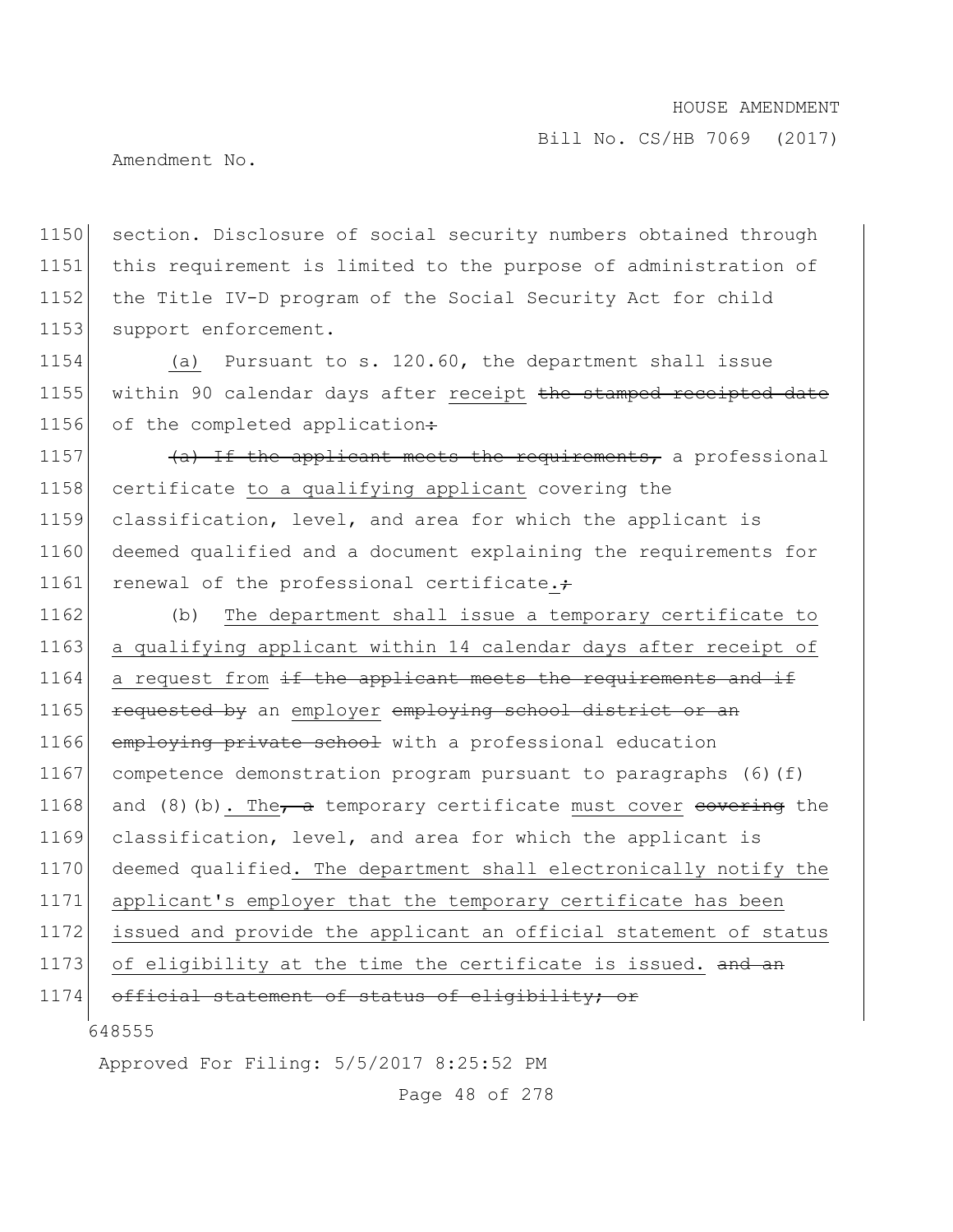Amendment No.

648555 Approved For Filing: 5/5/2017 8:25:52 PM 1175 (c) Pursuant to s. 120.60, the department shall issue 1176 within 90 calendar days after receipt of the completed 1177 application, if an applicant does not meet the requirements for 1178 either certificate, an official statement of status of 1179 eligibility. 1180 1181 The statement of status of eligibility must be provided 1182 electronically and must advise the applicant of any 1183 qualifications that must be completed to qualify for 1184 certification. Each method by which an applicant can complete 1185 the qualifications for a professional certificate must be 1186 included in the statement of status of eligibility. Each 1187 statement of status of eligibility is valid for 3 years after 1188 its date of issuance, except as provided in paragraph  $(2)(d)$ . 1189 (7) TYPES AND TERMS OF CERTIFICATION.-1190 (a) The Department of Education shall issue a professional 1191 certificate for a period not to exceed 5 years to any applicant 1192 who fulfills one of the following: 1193 1. Meets all the requirements outlined in subsection (2). 1194 2.  $\sigma$  For a professional certificate covering grades 6 1195 through  $12$ , any applicant who: 1196  $a.1.$  Meets the requirements of paragraphs (2)(a)-(h). 1197 b.  $2$ . Holds a master's or higher degree in the area of 1198 science, technology, engineering, or mathematics.

Page 49 of 278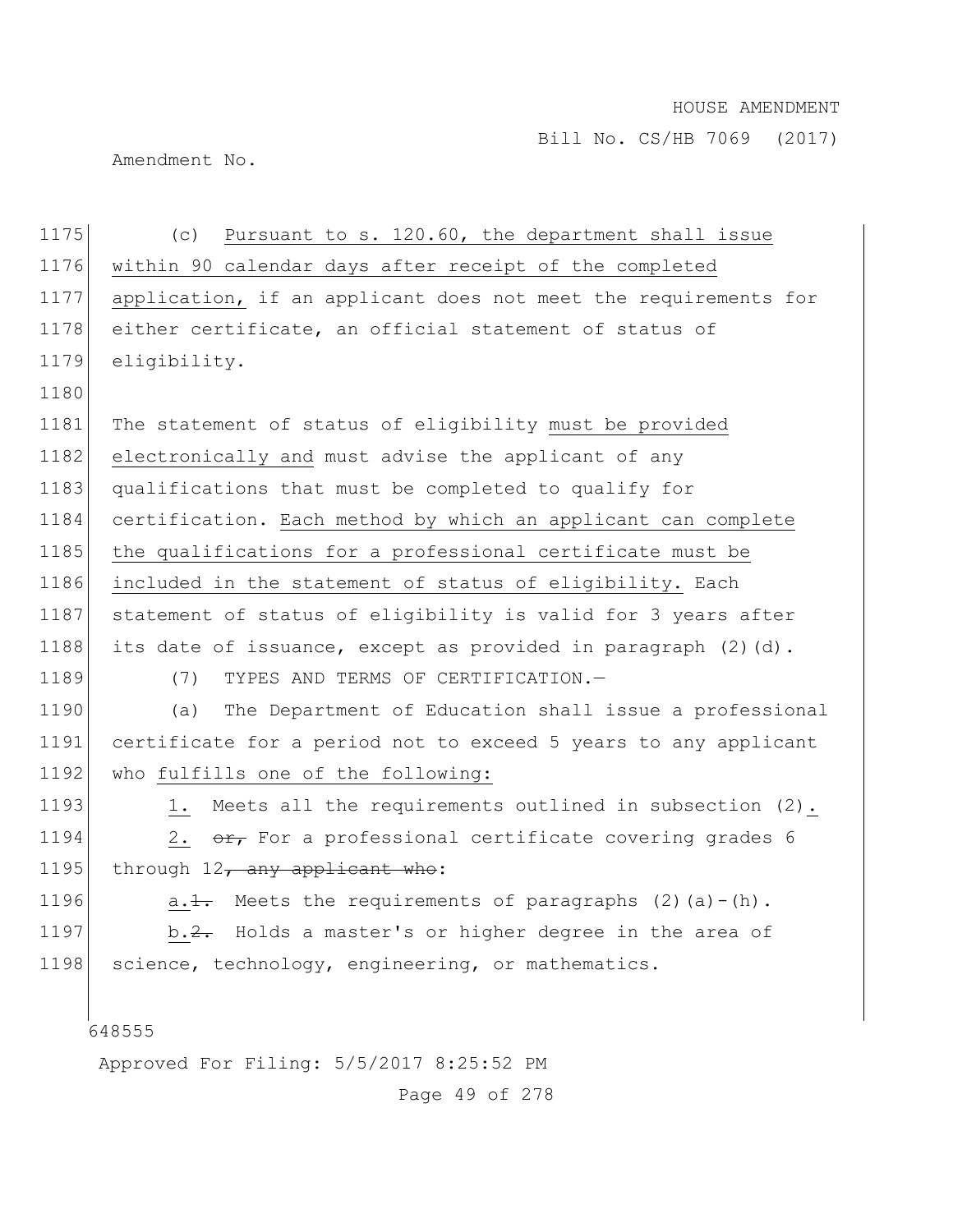Amendment No.

1199 c.3. Teaches a high school course in the subject of the 1200 advanced degree.

1201 d.4. Is rated highly effective as determined by the 1202 teacher's performance evaluation under s. 1012.34, based in part 1203 on student performance as measured by a statewide, standardized 1204 assessment or an Advanced Placement, Advanced International 1205 Certificate of Education, or International Baccalaureate 1206 examination.

1207 e.5. Achieves a passing score on the Florida professional 1208 education competency examination required by state board rule.

1209 3. Meets the requirements of paragraphs  $(2)$  (a)-(h) and 1210 completes a professional preparation and education competence 1211 program approved by the department pursuant to paragraph (8)(c). 1212 An applicant who completes the program and is rated highly 1213 effective as determined by his or her performance evaluation 1214 under s. 1012.34 is not required to take or achieve a passing 1215 score on the professional education competency examination in 1216 order to be awarded a professional certificate.

1217 (b) The department shall issue a temporary certificate to 1218 any applicant who completes the requirements outlined in 1219 paragraphs (2)(a)-(f) and completes the subject area content 1220 requirements specified in state board rule or demonstrates 1221 mastery of subject area knowledge pursuant to subsection (5) and 1222 holds an accredited degree or a degree approved by the

648555

Approved For Filing: 5/5/2017 8:25:52 PM

Page 50 of 278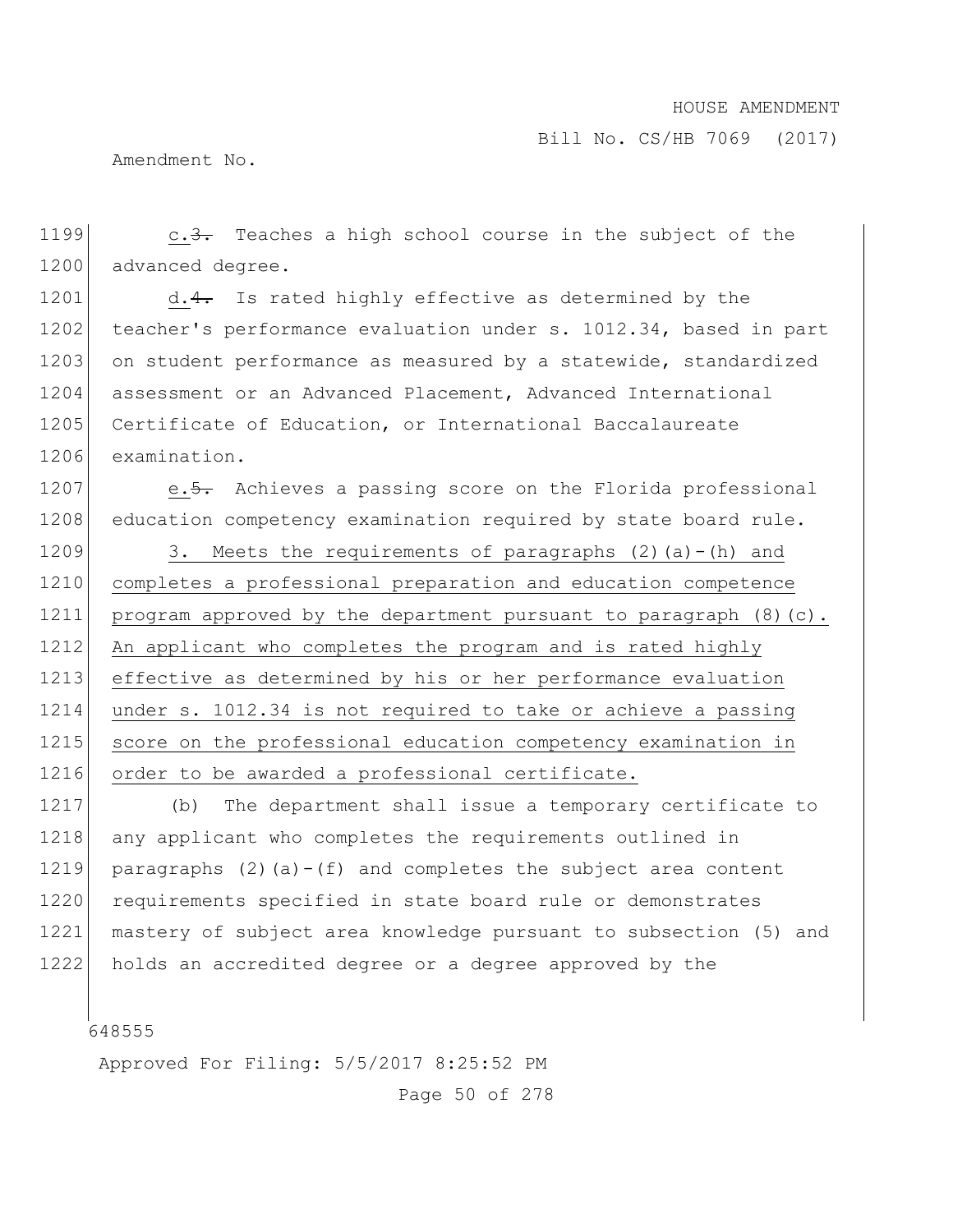Amendment No.

1231

1223 Department of Education at the level required for the subject 1224 area specialization in state board rule.

1225 (c) The department shall issue one nonrenewable 2-year 1226 temporary certificate and one nonrenewable 5-year professional 1227 certificate to a qualified applicant who holds a bachelor's 1228 degree in the area of speech-language impairment to allow for 1229 completion of a master's degree program in speech-language 1230 impairment.

648555 1232 Each temporary certificate is valid for 3 school fiscal years 1233 and is nonrenewable. However, the requirement in paragraph 1234 (2)(q) must be met within 1 calendar year of the date of 1235 employment under the temporary certificate. Individuals who are 1236 employed under contract at the end of the 1 calendar year time 1237 period may continue to be employed through the end of the school 1238 year in which they have been contracted. A school district shall 1239 not employ, or continue the employment of, an individual in a 1240 position for which a temporary certificate is required beyond 1241 this time period if the individual has not met the requirement 1242 of paragraph (2)(g). At least 1 year before an individual's 1243 temporary certificate is set to expire, the department shall 1244 electronically notify the individual of the date on which his or 1245 her certificate will expire and provide a list of each method by 1246 which the qualifications for a professional certificate can be 1247 completed. The State Board of Education shall adopt rules to

Approved For Filing: 5/5/2017 8:25:52 PM

Page 51 of 278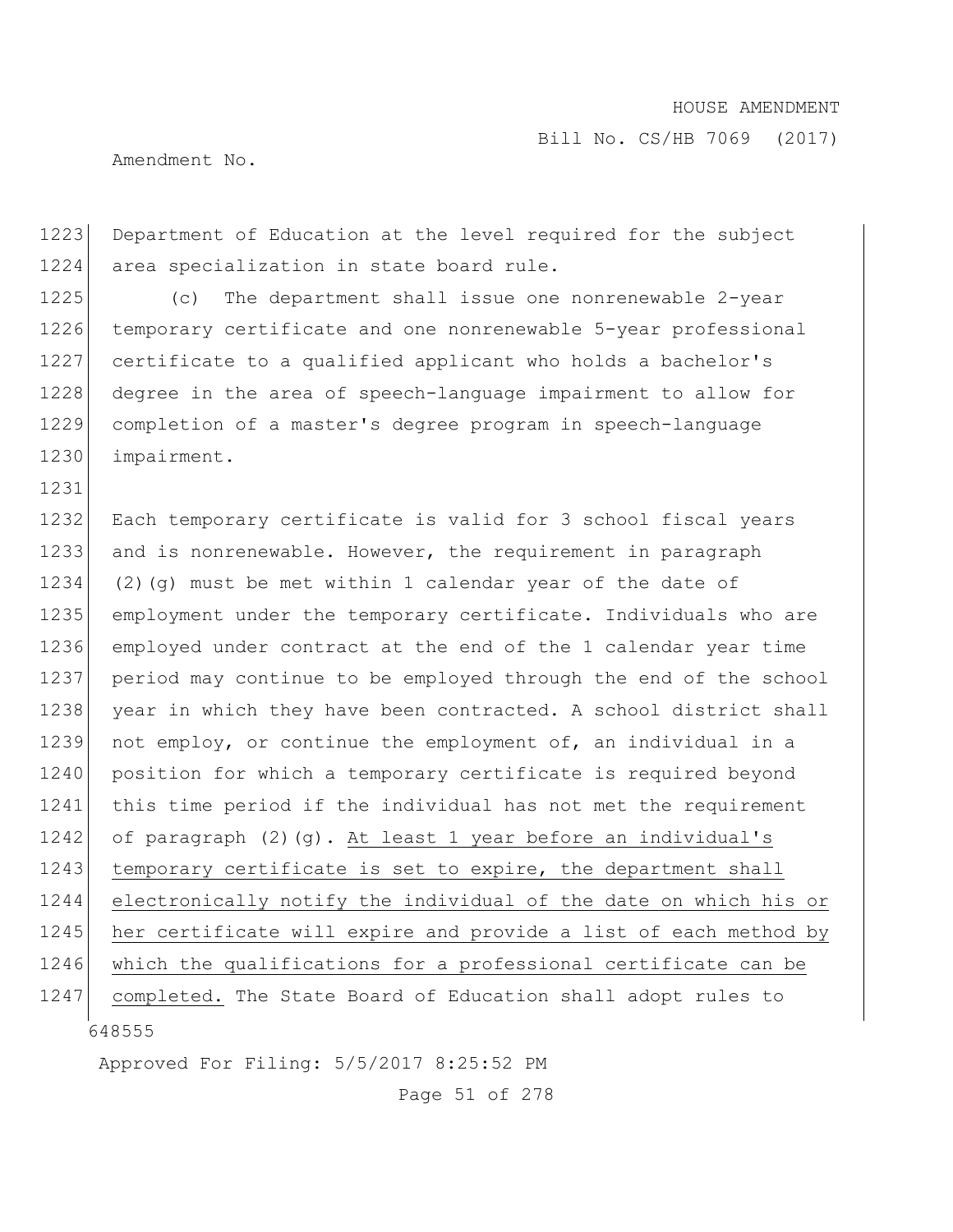Bill No. CS/HB 7069 (2017)

Amendment No.

1248 allow the department to extend the validity period of a 1249 temporary certificate for 2 years when the requirements for the 1250 professional certificate, not including the requirement in 1251 paragraph  $(2)(q)$ , were not completed due to the serious illness 1252 or injury of the applicant or other extraordinary extenuating 1253 circumstances or for 1 year if the temporary certificateholder 1254 is rated effective or highly effective based solely on a student 1255 learning growth formula approved by the Commissioner of 1256 Education pursuant to s. 1012.34(8). The department shall 1257 reissue the temporary certificate for 2 additional years upon 1258 approval by the Commissioner of Education. A written request for 1259 reissuance of the certificate shall be submitted by the district 1260 school superintendent, the governing authority of a university 1261 lab school, the governing authority of a state-supported school, 1262 or the governing authority of a private school.

1263 (8) PROFESSIONAL DEVELOPMENT CERTIFICATION AND EDUCATION 1264 COMPETENCY PROGRAM.-

648555 1265 (a) The Department of Education shall develop and each 1266 school district, charter school, and charter management 1267 organization may provide a cohesive competency-based 1268 professional development certification and education competency 1269 program by which members of a school district's instructional 1270 staff may satisfy the mastery of professional preparation and 1271 education competence requirements specified in subsection (6) 1272 and rules of the State Board of Education. Participants must

Approved For Filing: 5/5/2017 8:25:52 PM

Page 52 of 278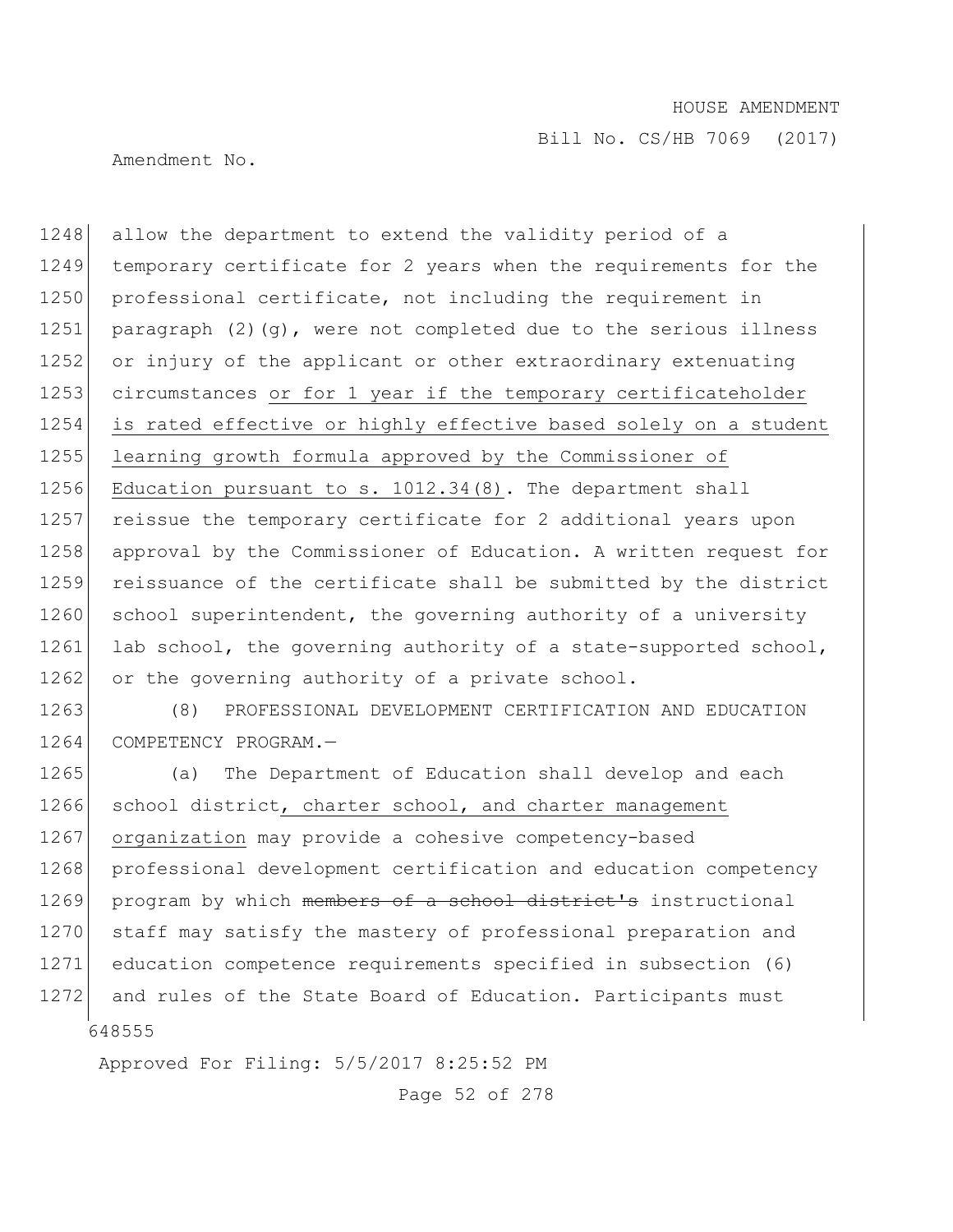Bill No. CS/HB 7069 (2017)

Amendment No.

1273 hold a state-issued temporary certificate. A school district, 1274 charter school, or charter management organization that 1275 implements the program shall provide a competency-based 1276 certification program developed by the Department of Education 1277 or developed by the district, charter school, or charter 1278 management organization and approved by the Department of 1279 Education. The program shall include the following: 1280 1. A minimum period of initial preparation before assuming 1281 duties as the teacher of record. 1282 2. An option for collaboration with between school 1283 districts and other supporting agencies or educational entities 1284 for implementation. 1285 3. A teacher mentorship and induction An experienced peer-1286 mentor component. 1287 a. Each individual selected by the district as a peer 1288 mentor: 1289 I. Must hold a valid professional certificate issued 1290 pursuant to this section; $\overline{z}$ 1291 II. Must have earned at least 3 years of teaching 1292 experience in prekindergarten through grade  $12$ ; and 1293 III. Must have completed specialized training in clinical 1294 supervision and participate in ongoing mentor training provided 1295 through the coordinated system of professional development under 1296 s. 1012.98(3)(e);

648555

Approved For Filing: 5/5/2017 8:25:52 PM

Page 53 of 278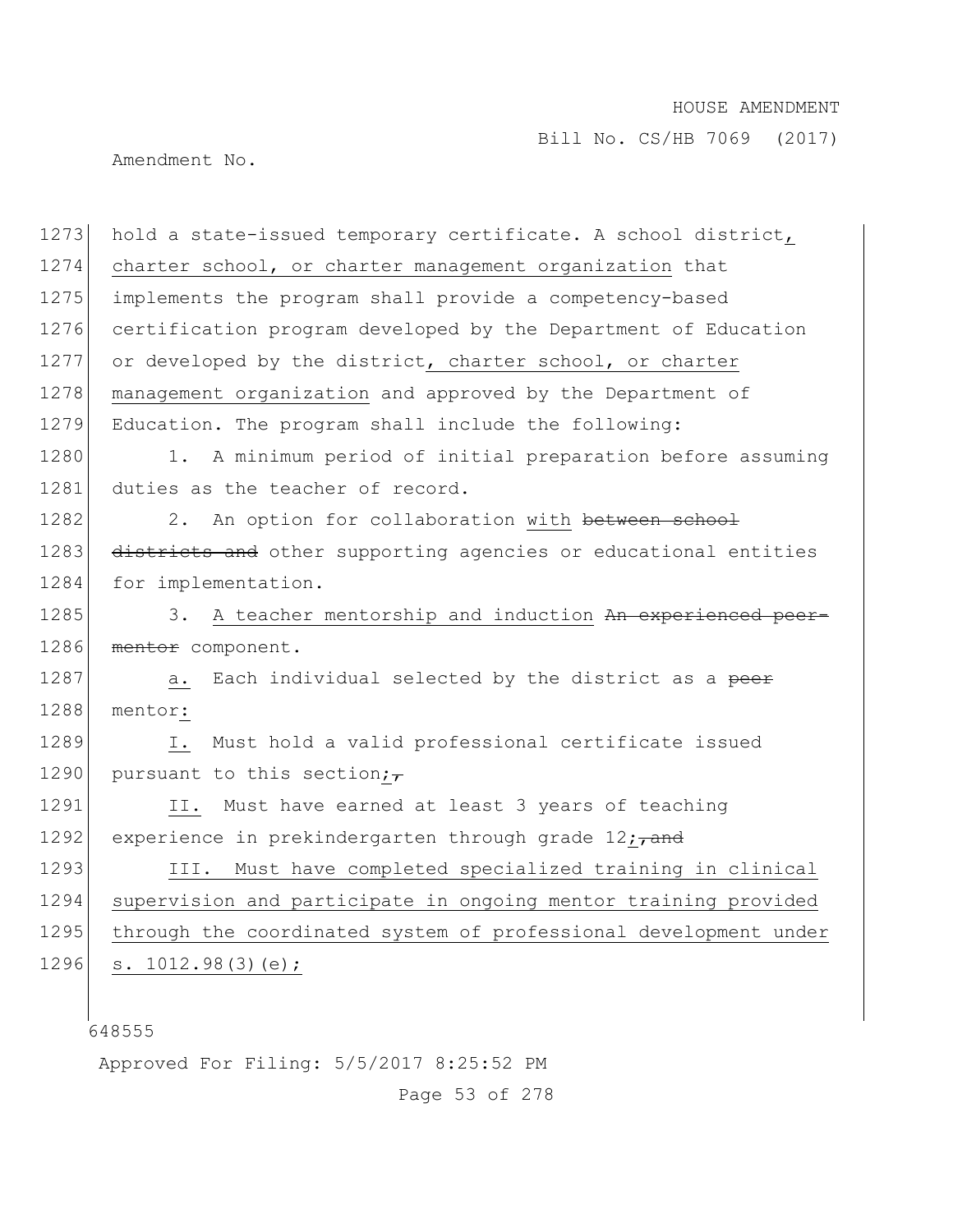Bill No. CS/HB 7069 (2017)

Amendment No.

1297 IV. Must have earned an effective or highly effective 1298 rating on the prior year's performance evaluation under s. 1299 1012.34; and

1300 V. May  $\Theta$  be a peer evaluator under the district's 1301 evaluation system approved under s. 1012.34.

1302 b. The teacher mentorship and induction component must, at 1303 a minimum, provide weekly opportunities for mentoring and 1304 induction activities, including common planning time, ongoing 1305 professional development targeted to a teacher's needs, 1306 opportunities for a teacher to observe other teachers, co-1307 teaching experiences, and reflection and followup discussions. 1308 Mentorship and induction activities must be provided for an 1309 applicant's first year in the program and may be provided until 1310 the applicant attains his or her professional certificate in 1311 accordance with this section. A principal who is rated highly 1312 effective as determined by his or her performance evaluation 1313 under s. 1012.34 must be provided flexibility in selecting 1314 professional development activities under this paragraph; 1315 however, the activities must be approved by the department as 1316 part of the district's, charter school's, or charter management 1317 organization's program.

1318 4. An assessment of teaching performance aligned to the 1319 district's system for personnel evaluation under s. 1012.34 1320 which provides for:

648555

Approved For Filing: 5/5/2017 8:25:52 PM

Page 54 of 278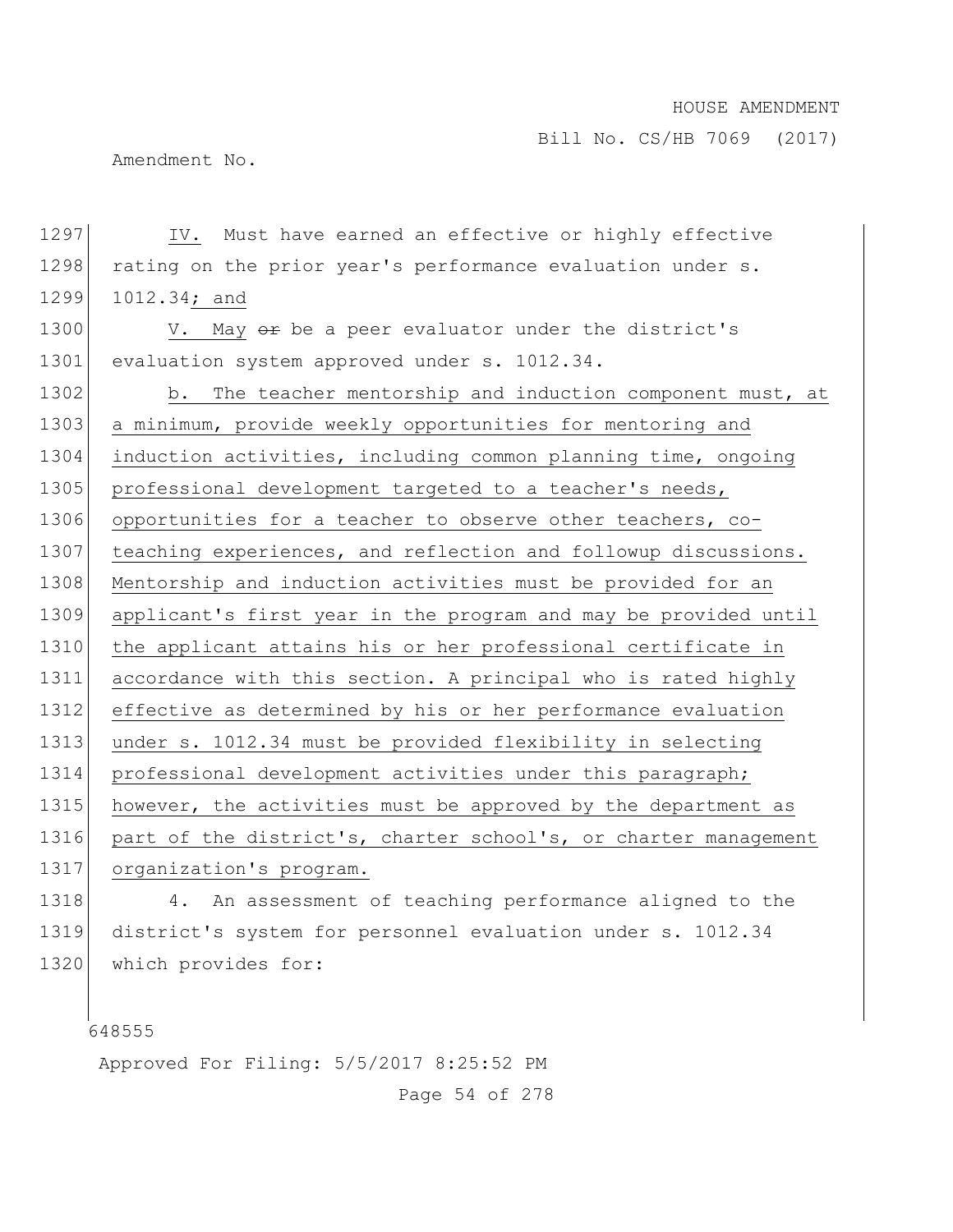Amendment No.

| 1321 | An initial evaluation of each educator's competencies<br>a.           |
|------|-----------------------------------------------------------------------|
| 1322 | to determine an appropriate individualized professional               |
| 1323 | development plan.                                                     |
| 1324 | A summative evaluation to assure successful completion<br>b.          |
| 1325 | of the program.                                                       |
| 1326 | Professional education preparation content knowledge,<br>5.           |
| 1327 | which must be included in the mentoring and induction activities      |
| 1328 | under subparagraph 3., that includes, but is not limited to, the      |
| 1329 | following:                                                            |
| 1330 | The state standards provided under s. 1003.41,<br>$a$ .               |
| 1331 | including scientifically based reading instruction, content           |
| 1332 | literacy, and mathematical practices, for each subject                |
| 1333 | identified on the temporary certificate.                              |
| 1334 | The educator-accomplished practices approved by the<br>b.             |
| 1335 | state board.                                                          |
| 1336 | A variety of data indicators for monitoring student<br>$\mathsf{C}$ . |
| 1337 | progress.                                                             |
| 1338 | Methodologies for teaching students with disabilities.<br>d.          |
| 1339 | Methodologies for teaching students of limited English<br>е.          |
| 1340 | proficiency appropriate for each subject area identified on the       |
| 1341 | temporary certificate.                                                |
| 1342 | Techniques and strategies for operationalizing the role<br>f.         |
| 1343 | of the teacher in assuring a safe learning environment for            |
| 1344 | students.                                                             |
|      |                                                                       |
|      | 648555                                                                |

Approved For Filing: 5/5/2017 8:25:52 PM

Page 55 of 278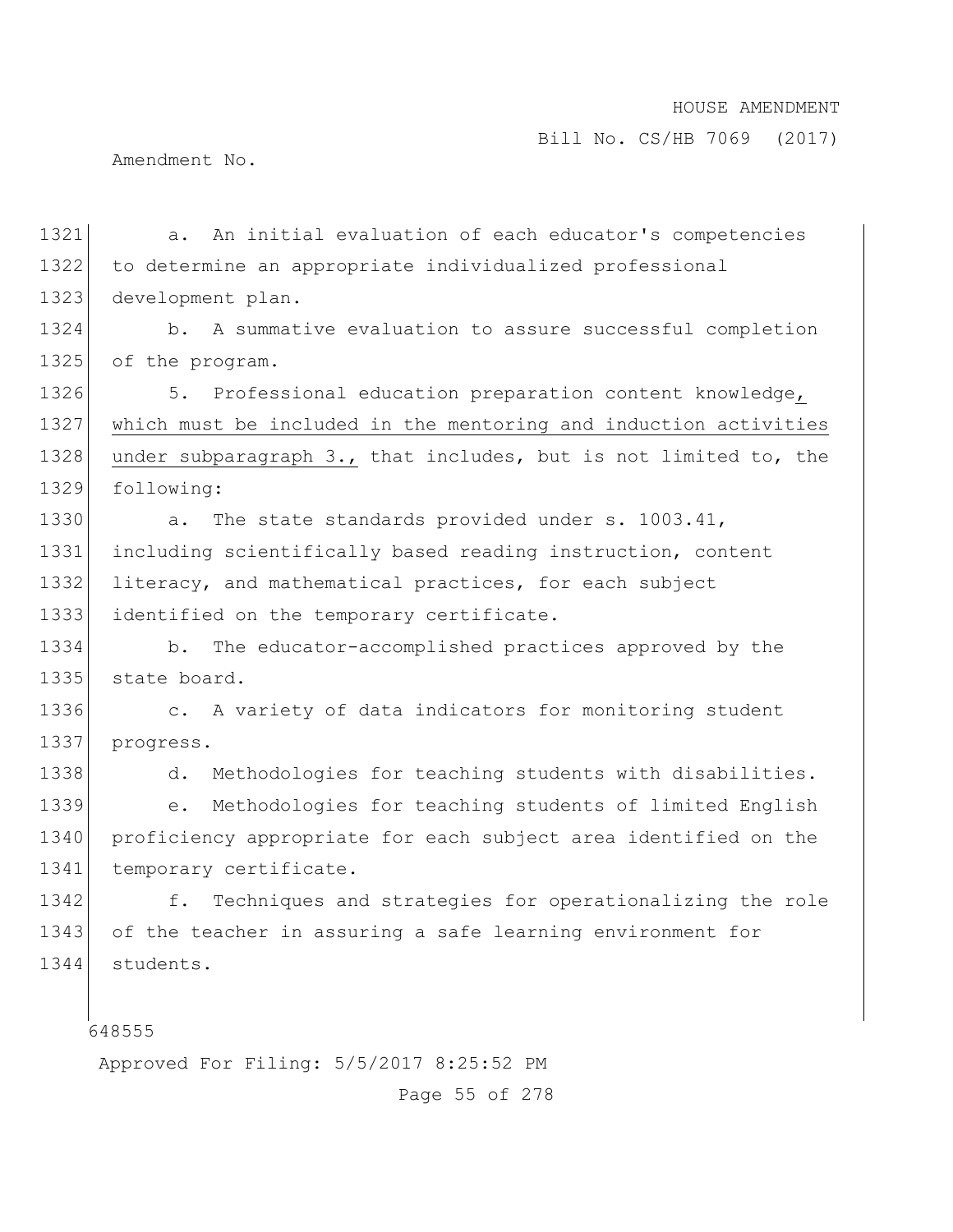Bill No. CS/HB 7069 (2017)

Amendment No.

1345 6. Required achievement of passing scores on the subject 1346 area and professional education competency examination required 1347 by State Board of Education rule. Mastery of general knowledge 1348 must be demonstrated as described in subsection (3). 1349 (c) No later than December 31, 2017, the department shall 1350 adopt standards for the approval of professional development 1351 certification and education competency programs, including 1352 standards for the teacher mentorship and induction component, 1353 under paragraph (a). Standards for the teacher mentorship and 1354 induction component must include program administration and 1355 evaluation; mentor roles, selection, and training; beginning 1356 teacher assessment and professional development; and teacher 1357 content knowledge and practices aligned to the Florida Educator 1358 Accomplished Practices. Each school district or charter school 1359 with a program under this subsection must submit its program, 1360 including the teacher mentorship and induction component, to the 1361 department for approval no later than June 30, 2018. After 1362 December 31, 2018, a teacher may not satisfy requirements for a 1363 professional certificate through a professional development 1364 certification and education competency program under paragraph 1365 (a) unless the program has been approved by the department 1366 pursuant to this paragraph. 1367 Section 9. Paragraph (b) of subsection (2) of section 1368 1004.04, Florida Statutes, is amended to read:

648555

Approved For Filing: 5/5/2017 8:25:52 PM

Page 56 of 278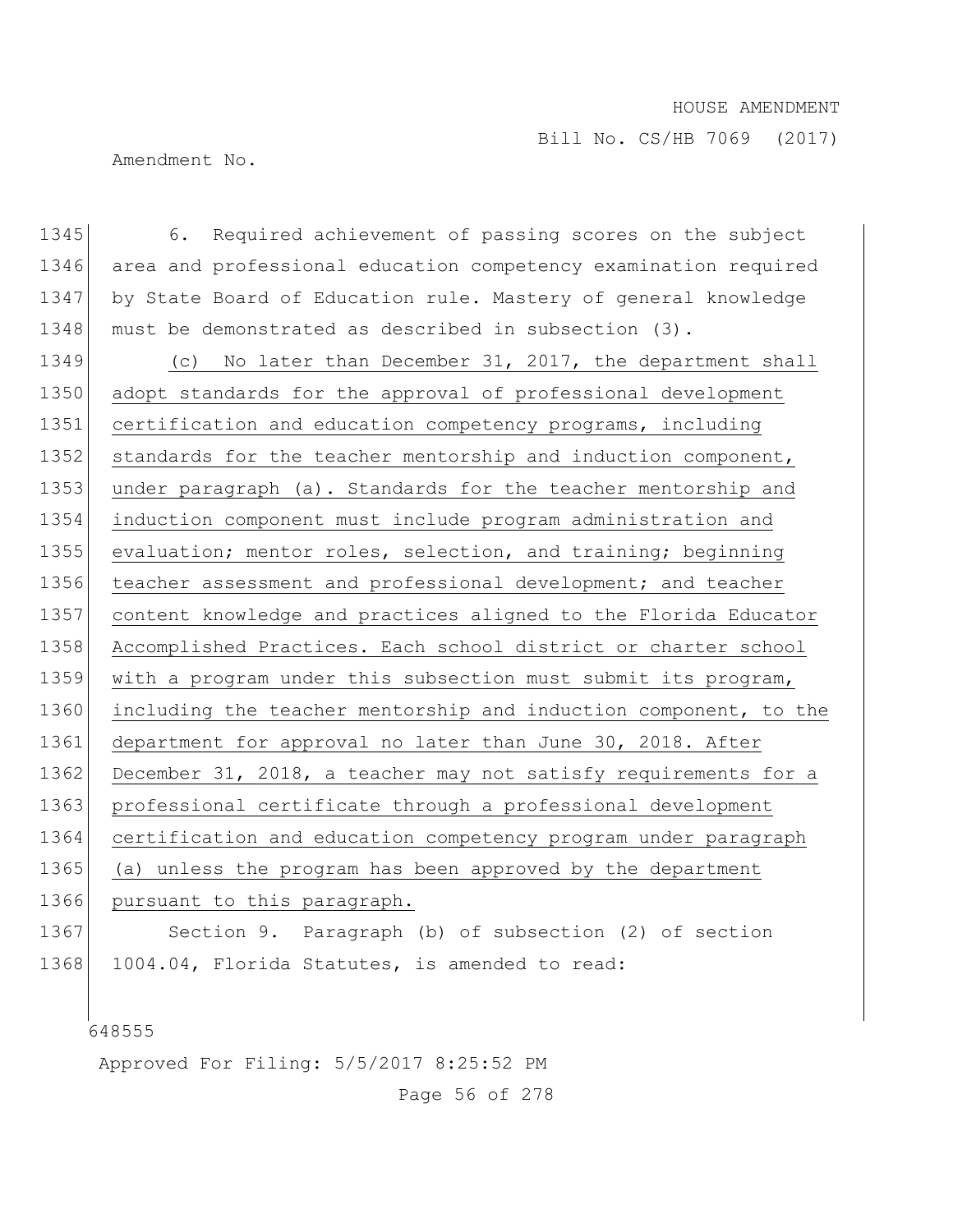Bill No. CS/HB 7069 (2017)

Amendment No.

| 1369 | 1004.04 Public accountability and state approval for             |
|------|------------------------------------------------------------------|
| 1370 | teacher preparation programs.-                                   |
| 1371 | UNIFORM CORE CURRICULA AND CANDIDATE ASSESSMENT.-<br>(2)         |
| 1372 | The rules to establish uniform core curricula for each<br>(b)    |
| 1373 | state-approved teacher preparation program must include, but are |
| 1374 | not limited to, the following:                                   |
| 1375 | The Florida Educator Accomplished Practices.<br>1.               |
| 1376 | 2.<br>The state-adopted content standards.                       |
| 1377 | Scientifically researched and evidence-based reading<br>3.       |
| 1378 | instructional strategies that improve reading performance for    |
| 1379 | all students, including explicit, systematic, and sequential     |
| 1380 | approaches to teaching phonemic awareness, phonics, vocabulary,  |
| 1381 | fluency, and text comprehension and multisensory intervention    |
| 1382 | strategies instruction.                                          |
| 1383 | 4. Content literacy and mathematics practices.                   |
| 1384 | Strategies appropriate for the instruction of English<br>5.      |
| 1385 | language learners.                                               |
| 1386 | Strategies appropriate for the instruction of students<br>6.     |
| 1387 | with disabilities.                                               |
| 1388 | 7. School safety.                                                |
| 1389 | Section 10. Paragraph (a) of subsection (3) of section           |
| 1390 | 1004.85, Florida Statutes, is amended to read:                   |
| 1391 | 1004.85 Postsecondary educator preparation institutes.-          |
| 1392 | Educator preparation institutes approved pursuant to<br>(3)      |
| 1393 | this section may offer competency-based certification programs   |
|      | 648555                                                           |
|      | Approved For Filing: 5/5/2017 8:25:52 PM                         |
|      | Page 57 of 278                                                   |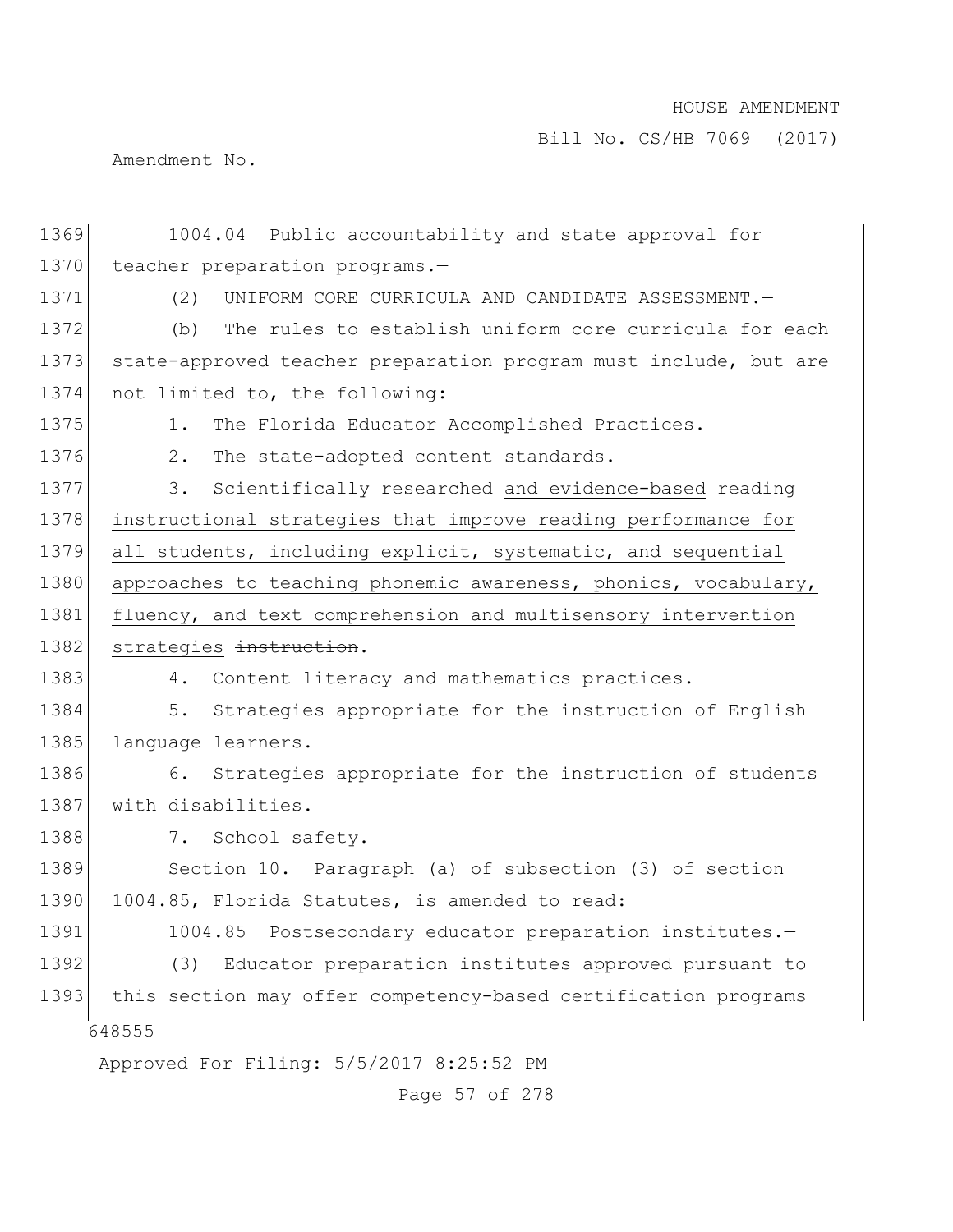Amendment No.

1394 specifically designed for noneducation major baccalaureate 1395 degree holders to enable program participants to meet the 1396 educator certification requirements of s. 1012.56. An educator 1397 preparation institute choosing to offer a competency-based 1398 certification program pursuant to the provisions of this section 1399 must implement a program previously approved by the Department 1400 of Education for this purpose or a program developed by the 1401 institute and approved by the department for this purpose. 1402 Approved programs shall be available for use by other approved 1403 educator preparation institutes.

1404 (a) Within 90 days after receipt of a request for 1405 approval, the Department of Education shall approve a 1406 preparation program pursuant to the requirements of this 1407 subsection or issue a statement of the deficiencies in the 1408 request for approval. The department shall approve a 1409 certification program if the institute provides evidence of the 1410 institute's capacity to implement a competency-based program 1411 that includes each of the following:

1412 1.a. Participant instruction and assessment in the Florida 1413 Educator Accomplished Practices.

1414 b. The state-adopted student content standards.

1415 c. Scientifically researched and evidence-based reading 1416 instructional strategies that improve reading performance for

1417 all students, including explicit, systematic, and sequential

648555 1418 approaches to teaching phonemic awareness, phonics, vocabulary,

Approved For Filing: 5/5/2017 8:25:52 PM

Page 58 of 278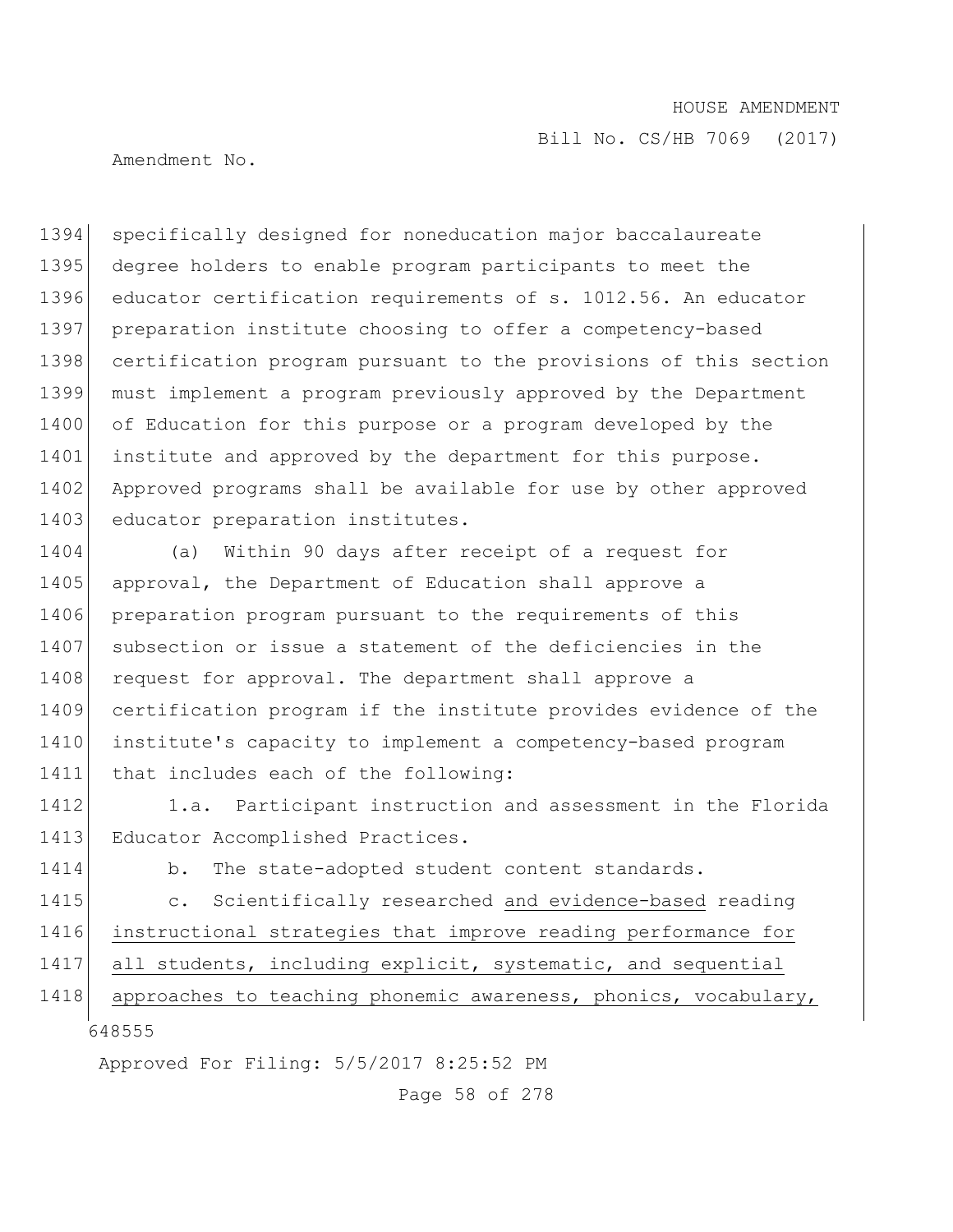Amendment No.

648555 Approved For Filing: 5/5/2017 8:25:52 PM 1419 fluency, and text comprehension and multisensory intervention 1420 strategies instruction. 1421 d. Content literacy and mathematical practices. 1422 e. Strategies appropriate for instruction of English 1423 language learners. 1424 f. Strategies appropriate for instruction of students with 1425 disabilities. 1426 g. School safety. 1427 2. An educational plan for each participant to meet 1428 certification requirements and demonstrate his or her ability to 1429 teach the subject area for which the participant is seeking 1430 certification, which is based on an assessment of his or her 1431 competency in the areas listed in subparagraph 1. 1432 3. Field experiences appropriate to the certification 1433 subject area specified in the educational plan with a diverse 1434 population of students in a variety of settings under the 1435 supervision of qualified educators. 1436 4. A certification ombudsman to facilitate the process and 1437 procedures required for participants who complete the program to 1438 meet any requirements related to the background screening 1439 pursuant to s. 1012.32 and educator professional or temporary 1440 certification pursuant to s. 1012.56. 1441 Section 11. Paragraph (a) of subsection (3) of section 1442 1012.585, Florida Statutes, is amended, and paragraph (f) is 1443 added to that subsection, to read:

Page 59 of 278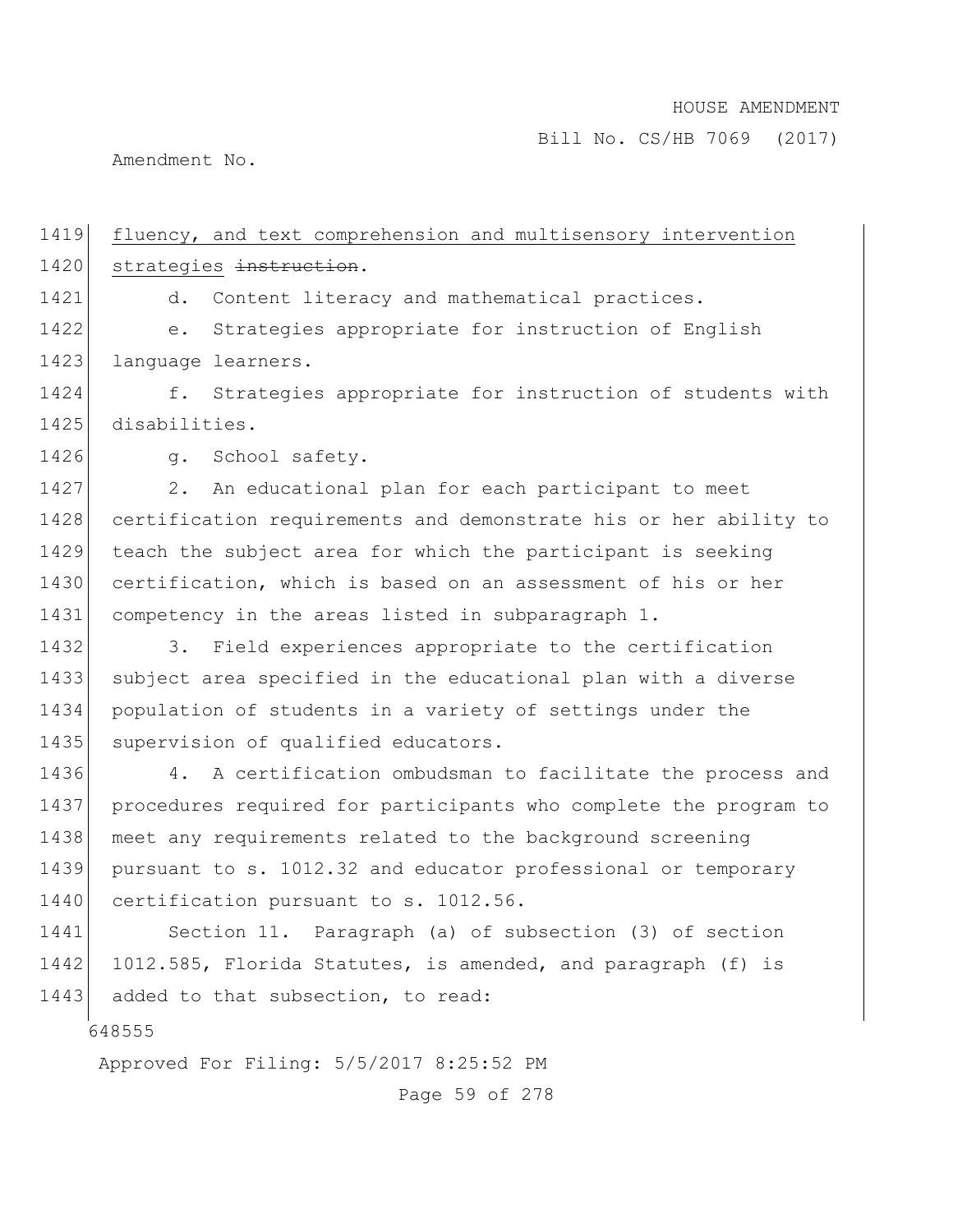Amendment No.

648555 1444 1012.585 Process for renewal of professional 1445 certificates.-1446 (3) For the renewal of a professional certificate, the 1447 following requirements must be met: 1448 (a) The applicant must earn a minimum of 6 college credits 1449 or 120 inservice points or a combination thereof. For each area 1450 of specialization to be retained on a certificate, the applicant 1451 must earn at least 3 of the required credit hours or equivalent 1452 inservice points in the specialization area. Education in 1453 "clinical educator" training pursuant to s.  $1004.04(5)(b)$ ; 1454 participation in mentorship and induction activities, including 1455 as a mentor, pursuant to s.  $1012.56(8)$  (a); and credits or points 1456 that provide training in the area of scientifically researched, 1457 knowledge-based reading literacy, including explicit, 1458 systematic, and sequential approaches to reading instruction, 1459 developing phonemic awareness, and implementing multisensory 1460 intervention strategies, and computational skills acquisition, 1461 exceptional student education, normal child development, and the 1462 disorders of development may be applied toward any 1463 specialization area. Credits or points that provide training in 1464 the areas of drug abuse, child abuse and neglect, strategies in 1465 teaching students having limited proficiency in English, or 1466 dropout prevention, or training in areas identified in the 1467 educational goals and performance standards adopted pursuant to 1468 ss. 1000.03(5) and 1008.345 may be applied toward any

Approved For Filing: 5/5/2017 8:25:52 PM

Page 60 of 278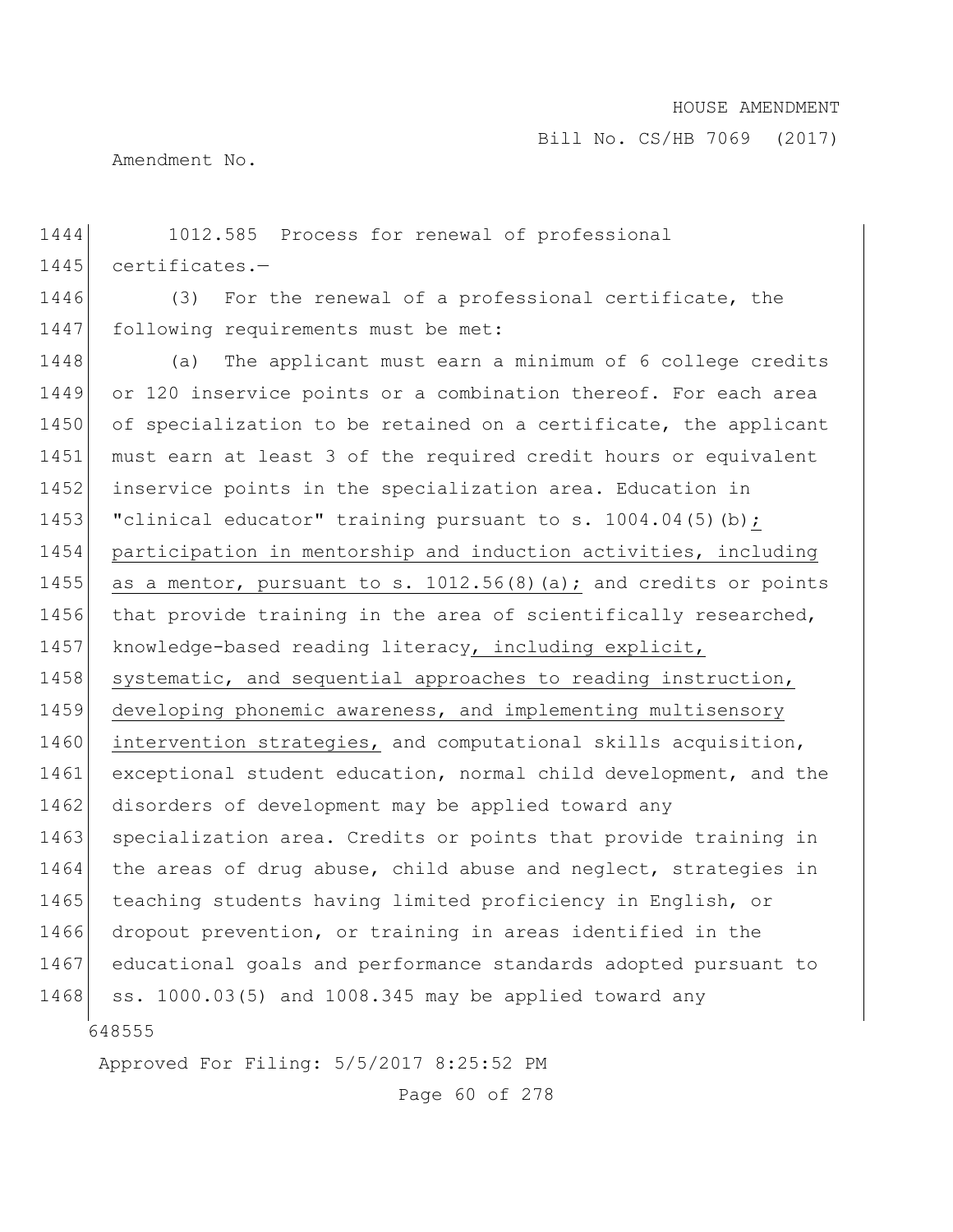Amendment No.

1469 specialization area, except specialization areas identified by 1470 State Board of Education rule that include reading instruction 1471 or intervention for any students in kindergarten through grade 1472 6. Credits or points earned through approved summer institutes 1473 | may be applied toward the fulfillment of these requirements. 1474 Inservice points may also be earned by participation in 1475 professional growth components approved by the State Board of 1476 Education and specified pursuant to s. 1012.98 in the district's 1477 approved master plan for inservice educational training; 1478 however, such points may not be used to satisfy the 1479 specialization requirements of this paragraph, including, but 1480 not limited to, serving as a trainer in an approved teacher 1481 training activity, serving on an instructional materials 1482 committee or a state board or commission that deals with 1483 educational issues, or serving on an advisory council created 1484 pursuant to s. 1001.452. 1485 (f) An applicant for renewal of a professional certificate

648555 1486 in any area of certification identified by State Board of 1487 Education rule that includes reading instruction or intervention 1488 for any students in kindergarten through grade 6, with a 1489 beginning validity date of July 1, 2020, or thereafter, must 1490 earn a minimum of 2 college credits or the equivalent inservice 1491 points in the use of explicit, systematic, and sequential 1492 approaches to reading instruction, developing phonemic 1493 awareness, and implementing multisensory intervention

Approved For Filing: 5/5/2017 8:25:52 PM

Page 61 of 278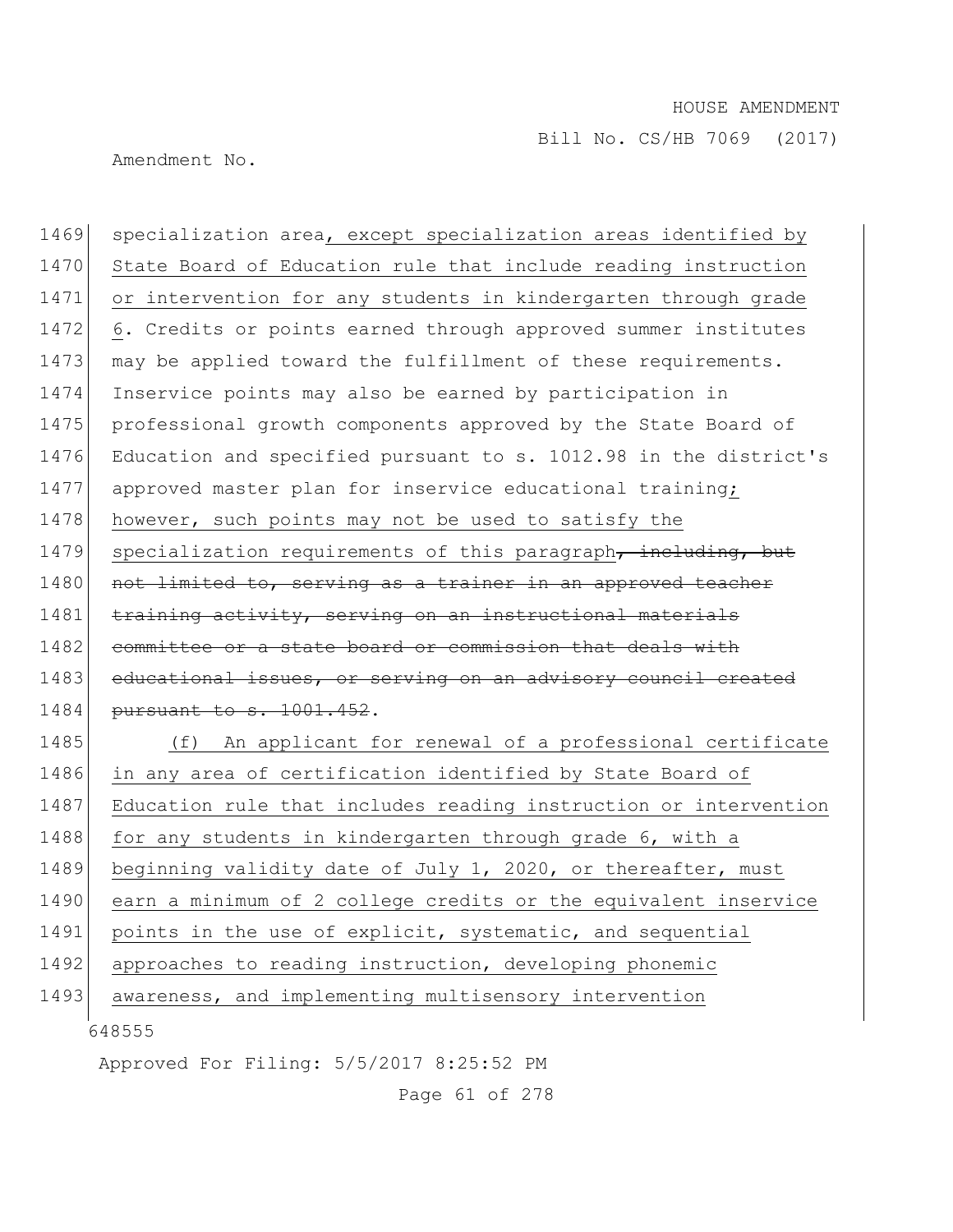Amendment No.

| 1494 | strategies. Such training must be provided by teacher            |
|------|------------------------------------------------------------------|
| 1495 | preparation programs under s. 1004.04 or s. 1004.85 or approved  |
| 1496 | school district professional development systems under s.        |
| 1497 | 1012.98. The requirements in this paragraph may not add to the   |
| 1498 | total hours required by the department for continuing education  |
| 1499 | or inservice training.                                           |
| 1500 | Section 12. Subsection (1) of section 1012.586, Florida          |
| 1501 | Statutes, is amended to read:                                    |
| 1502 | 1012.586 Additions or changes to certificates; duplicate         |
| 1503 | certificates.-A school district may process via a Department of  |
| 1504 | Education website certificates for the following applications of |
| 1505 | public school employees:                                         |
| 1506 | (1) Addition of a subject coverage or endorsement to a           |
| 1507 | valid Florida certificate on the basis of the completion of the  |
| 1508 | appropriate subject area testing requirements of s.              |
| 1509 | 1012.56(5)(a) or the completion of the requirements of an        |
| 1510 | approved school district program or the inservice components for |
| 1511 | an endorsement.                                                  |
| 1512 | To reduce duplication, the department may recommend<br>(a)       |
| 1513 | the consolidation of endorsement areas and requirements to the   |
| 1514 | State Board of Education.                                        |
| 1515 | By July 1, 2018, and at least once every 5 years<br>(b)          |
| 1516 | thereafter, the department shall conduct a review of existing    |
| 1517 | subject coverage or endorsement requirements in the elementary,  |
| 1518 | reading, and exceptional student educational areas. The review   |
|      | 648555                                                           |
|      | Approved For Filing: 5/5/2017 8:25:52 PM                         |

Page 62 of 278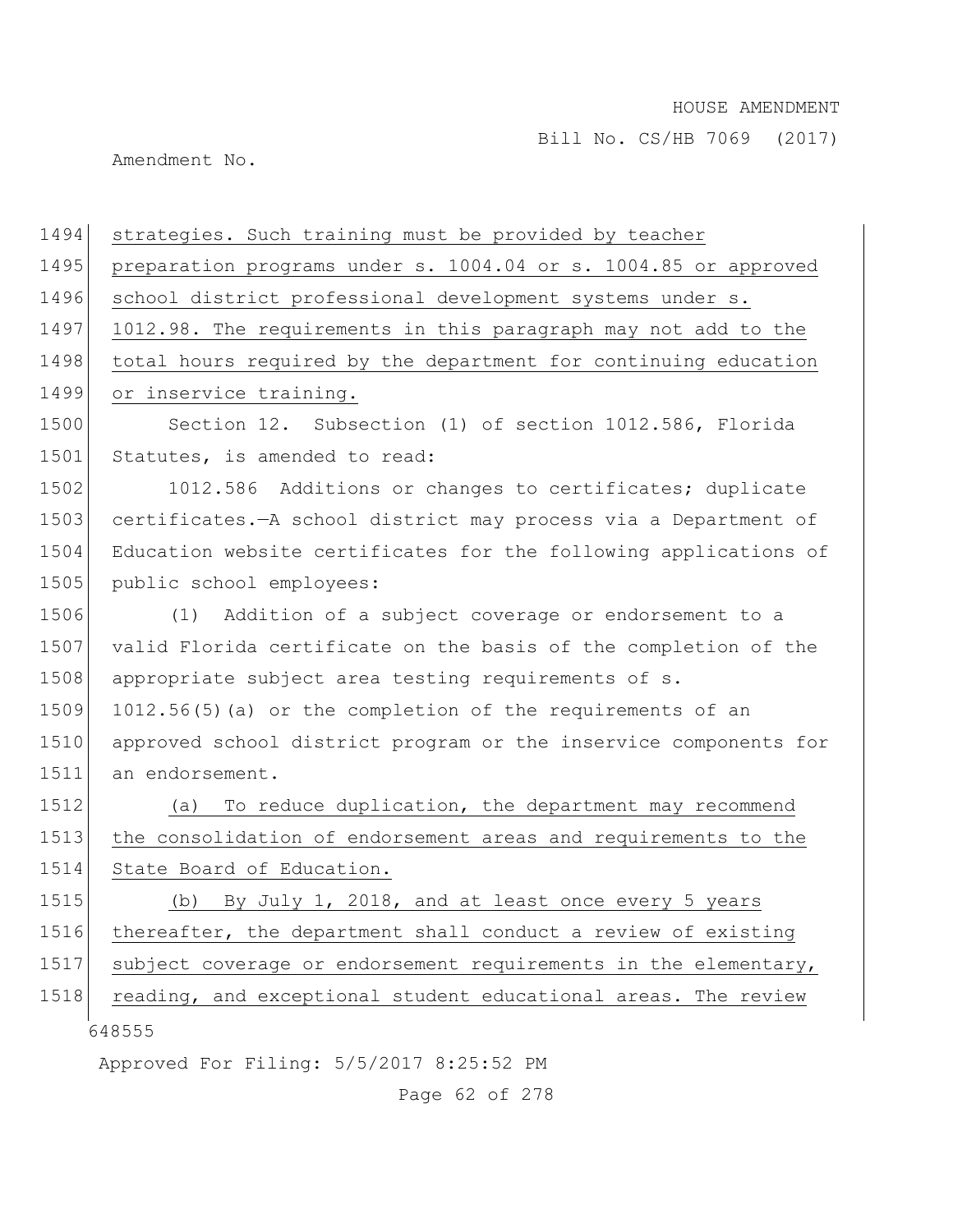Amendment No.

 must include reciprocity requirements for out-of-state certificates and requirements for demonstrating competency in the reading instruction professional development topics listed in s. 1012.98(4)(b)11. At the conclusion of each review, the department shall recommend to the state board changes to the subject coverage or endorsement requirements based upon any identified instruction or intervention strategies proven to improve student reading performance. This paragraph does not authorize the state board to establish any new certification 1528 subject coverage.

1530 The employing school district shall charge the employee a fee 1531 not to exceed the amount charged by the Department of Education 1532 for such services. Each district school board shall retain a 1533 portion of the fee as defined in the rules of the State Board of 1534 Education. The portion sent to the department shall be used for 1535 maintenance of the technology system, the web application, and 1536 posting and mailing of the certificate.

1537 Section 13. Paragraph (e) is added to subsection (3) of 1538 section 1012.98, Florida Statutes, and paragraph (b) of 1539 subsection (4) and subsections (10) and (11) of that section are 1540 amended, to read:

1541 1012.98 School Community Professional Development Act.-1542 (3) The activities designed to implement this section 1543 must:

648555

1529

Approved For Filing: 5/5/2017 8:25:52 PM

Page 63 of 278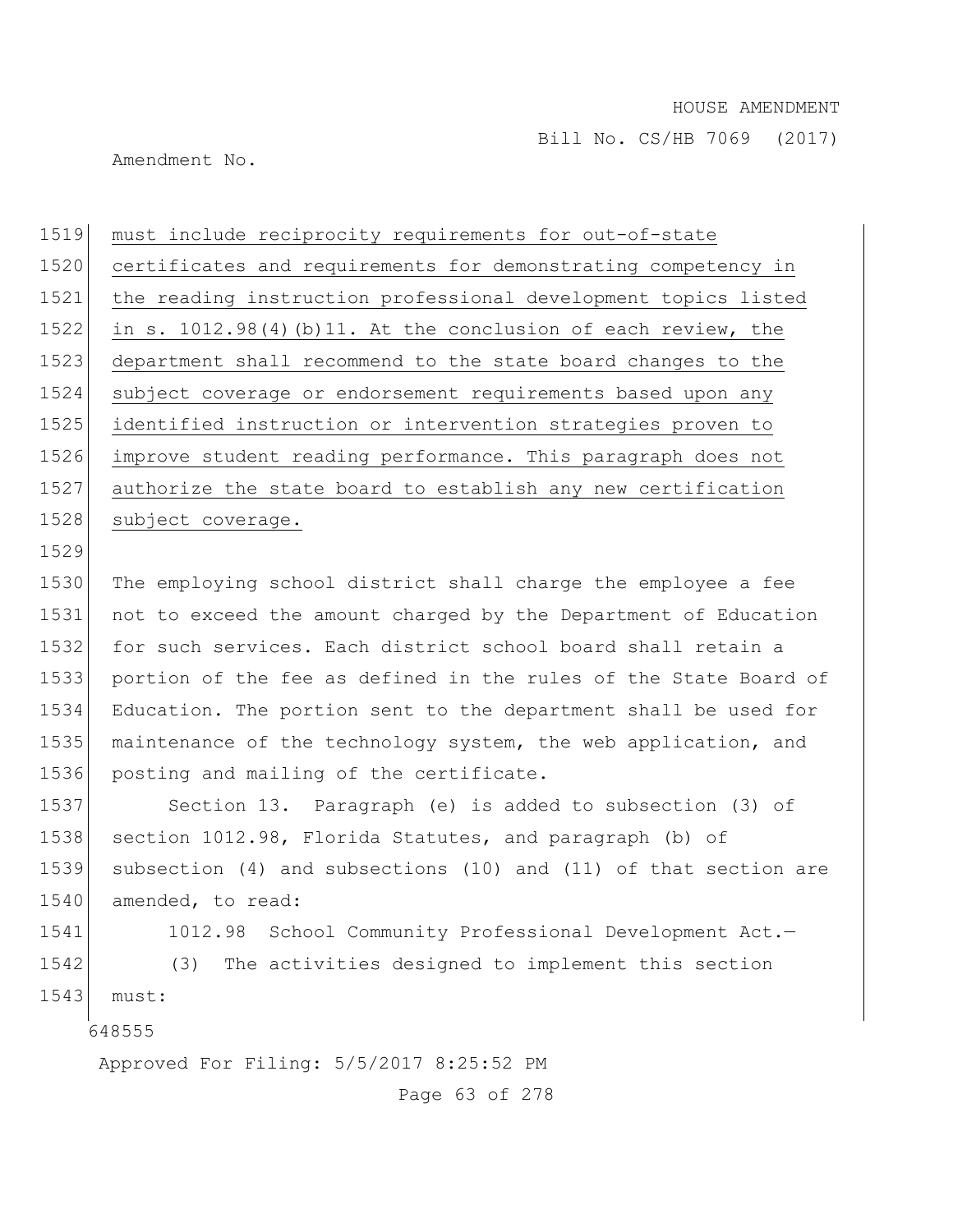Amendment No.

 (e) Provide training to teacher mentors as part of the professional development certification and education competency program under s. 1012.56(8)(a). The training must include components on teacher development, peer coaching, time 1548 management, and other related topics as determined by the 1549 Department of Education.

1550 (4) The Department of Education, school districts, 1551 schools, Florida College System institutions, and state 1552 universities share the responsibilities described in this 1553 section. These responsibilities include the following:

 (b) Each school district shall develop a professional development system as specified in subsection (3). The system 1556 shall be developed in consultation with teachers, teacher- educators of Florida College System institutions and state universities, business and community representatives, and local education foundations, consortia, and professional 1560 organizations. The professional development system must:

1561 1. Be approved by the department. All substantial 1562 revisions to the system shall be submitted to the department for 1563 review for continued approval.

648555 1564 2. Be based on analyses of student achievement data and 1565 instructional strategies and methods that support rigorous, 1566 relevant, and challenging curricula for all students. Schools 1567 and districts, in developing and refining the professional 1568 development system, shall also review and monitor school

Approved For Filing: 5/5/2017 8:25:52 PM

Page 64 of 278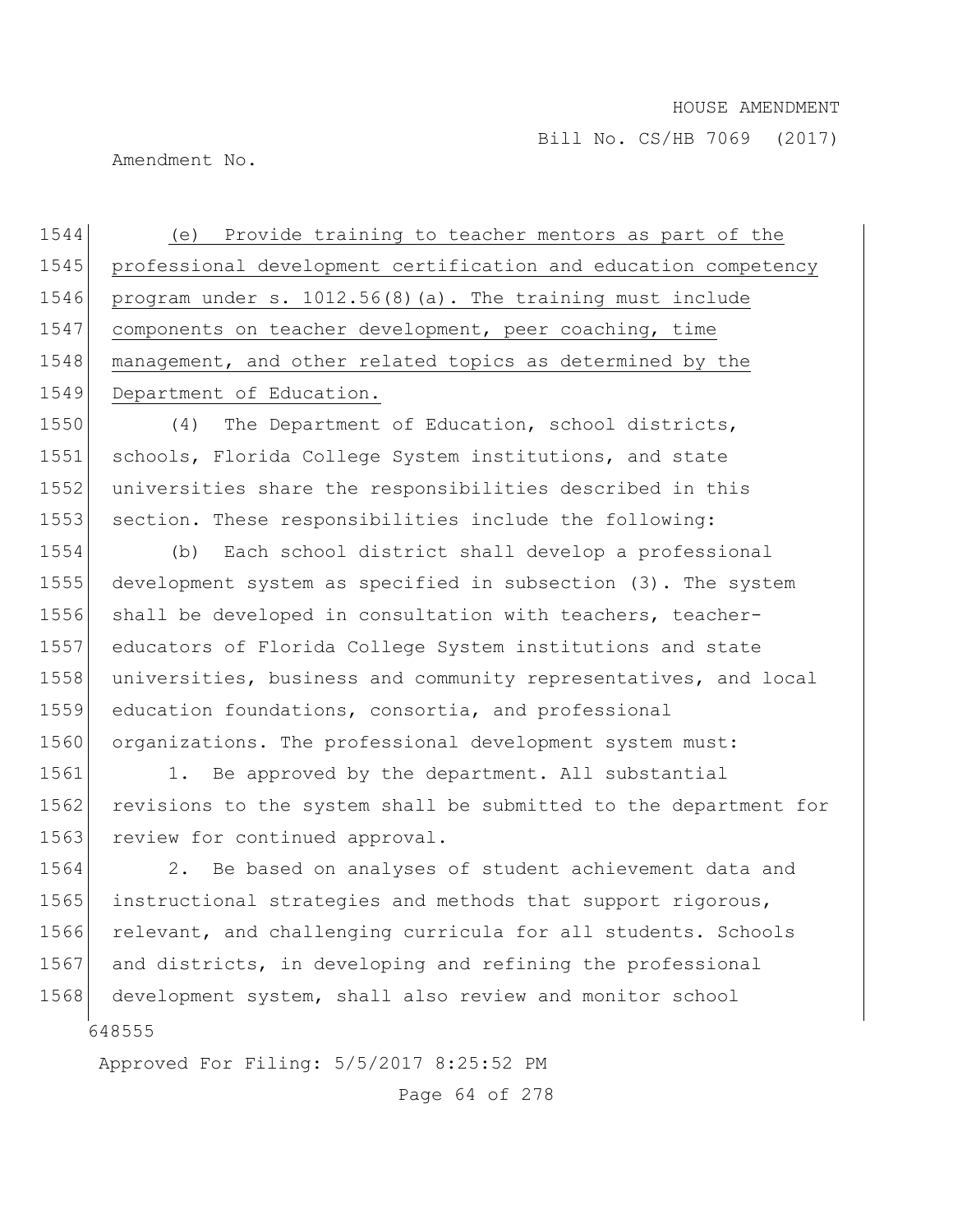Amendment No.

1569 discipline data; school environment surveys; assessments of 1570 parental satisfaction; performance appraisal data of teachers, 1571 managers, and administrative personnel; and other performance 1572 indicators to identify school and student needs that can be met 1573 by improved professional performance.

1574 3. Provide inservice activities coupled with followup 1575 support appropriate to accomplish district-level and school-1576 level improvement goals and standards. The inservice activities 1577 for instructional personnel shall focus on analysis of student 1578 achievement data, ongoing formal and informal assessments of 1579 student achievement, identification and use of enhanced and 1580 differentiated instructional strategies that emphasize rigor, 1581 relevance, and reading in the content areas, enhancement of 1582 subject content expertise, integrated use of classroom 1583 technology that enhances teaching and learning, classroom 1584 management, parent involvement, and school safety.

1585 4. Provide inservice activities and support targeted to 1586 the individual needs of new teachers participating in the 1587 professional development certification and education competency 1588 program under s. 1012.56(8)(a).

648555 1589 5.4. Include a master plan for inservice activities, 1590 pursuant to rules of the State Board of Education, for all 1591 district employees from all fund sources. The master plan shall 1592 be updated annually by September 1, must be based on input from 1593 teachers and district and school instructional leaders, and must

Approved For Filing: 5/5/2017 8:25:52 PM

Page 65 of 278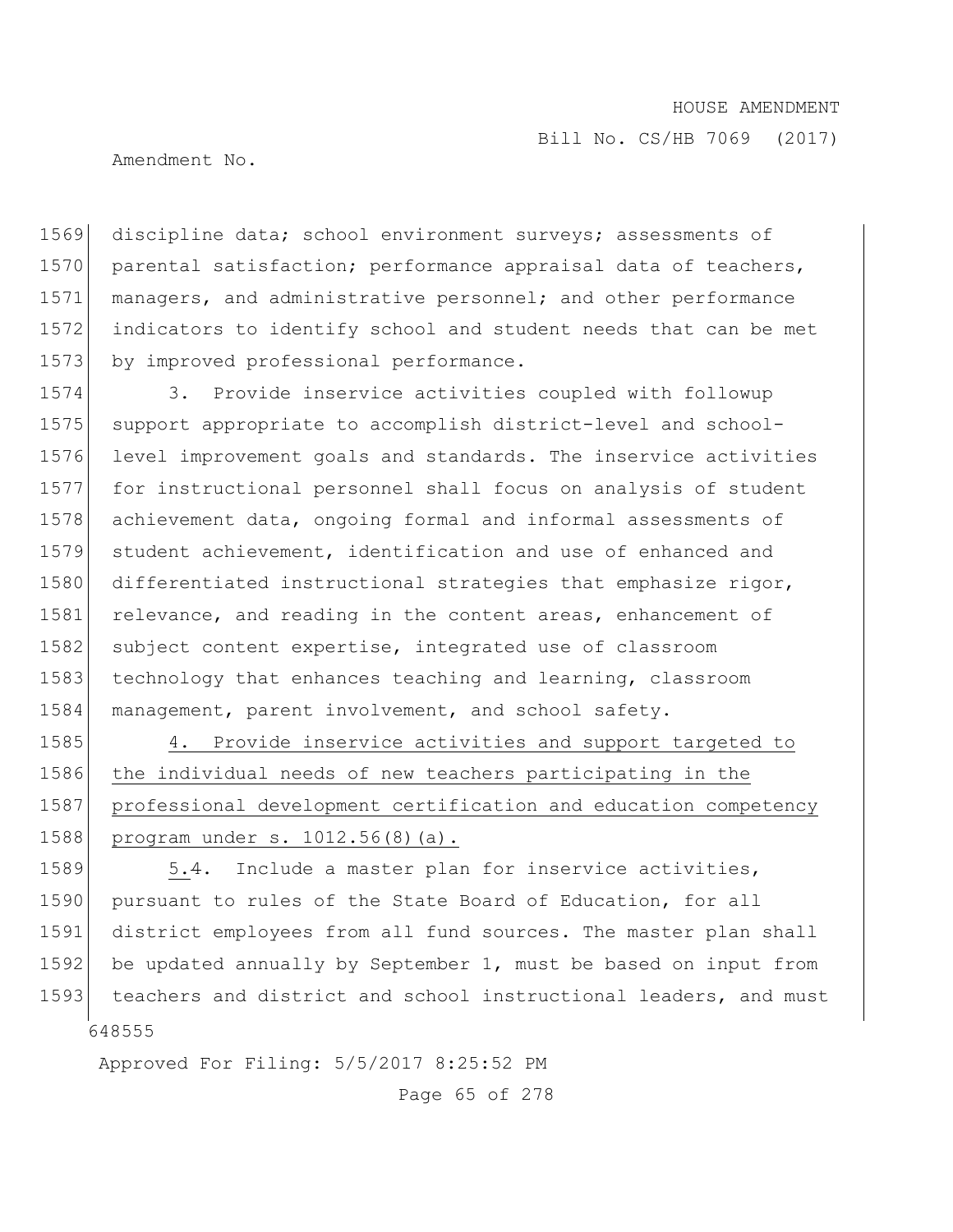Bill No. CS/HB 7069 (2017)

Amendment No.

648555 1594 use the latest available student achievement data and research 1595 to enhance rigor and relevance in the classroom. Each district 1596 inservice plan must be aligned to and support the school-based 1597 inservice plans and school improvement plans pursuant to s. 1598 1001.42(18). Each district inservice plan must provide a 1599 description of the training that middle grades instructional 1600 personnel and school administrators receive on the district's 1601 code of student conduct adopted pursuant to s. 1006.07; 1602 integrated digital instruction and competency-based instruction 1603 and CAPE Digital Tool certificates and CAPE industry 1604 certifications; classroom management; student behavior and 1605 interaction; extended learning opportunities for students; and 1606 instructional leadership. District plans must be approved by the 1607 district school board annually in order to ensure compliance 1608 | with subsection (1) and to allow for dissemination of research-1609 based best practices to other districts. District school boards 1610 must submit verification of their approval to the Commissioner 1611 of Education no later than October 1, annually. Each school 1612 principal may establish and maintain an individual professional 1613 development plan for each instructional employee assigned to the 1614 school as a seamless component to the school improvement plans 1615 developed pursuant to s. 1001.42(18). An individual professional 1616 development plan must be related to specific performance data 1617 for the students to whom the teacher is assigned, define the 1618 inservice objectives and specific measurable improvements

Approved For Filing: 5/5/2017 8:25:52 PM

Page 66 of 278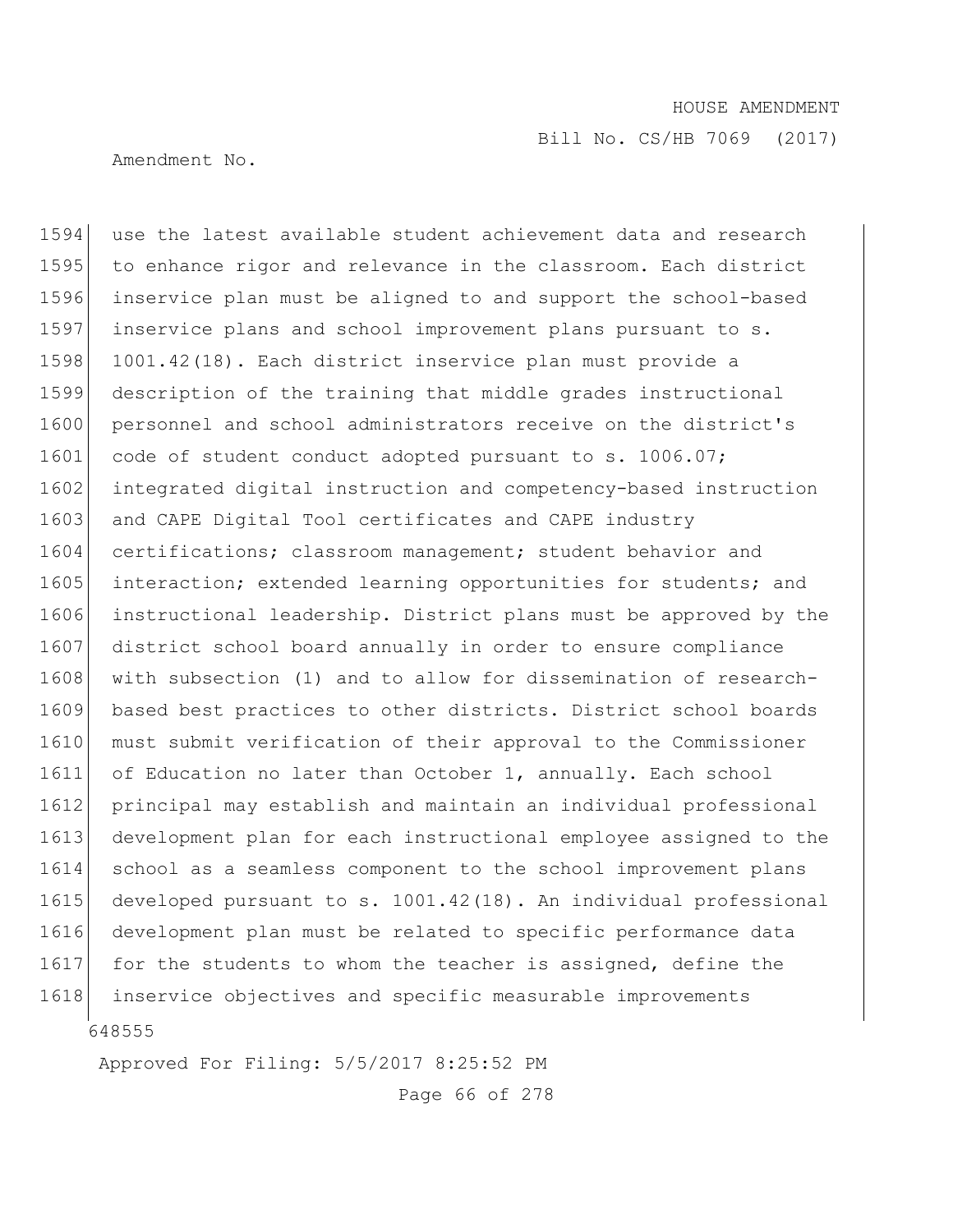Amendment No.

1619 expected in student performance as a result of the inservice 1620 activity, and include an evaluation component that determines 1621 the effectiveness of the professional development plan.

1622 6.5. Include inservice activities for school 1623 administrative personnel that address updated skills necessary 1624 for instructional leadership and effective school management 1625 pursuant to s. 1012.986.

1626 7.6. Provide for systematic consultation with regional and 1627 state personnel designated to provide technical assistance and 1628 evaluation of local professional development programs.

1629 8.7. Provide for delivery of professional development by 1630 distance learning and other technology-based delivery systems to 1631 reach more educators at lower costs.

1632 9.8. Provide for the continuous evaluation of the quality 1633 and effectiveness of professional development programs in order 1634 to eliminate ineffective programs and strategies and to expand 1635 effective ones. Evaluations must consider the impact of such 1636 activities on the performance of participating educators and 1637 their students' achievement and behavior.

1638 10.<del>9.</del> For middle grades, emphasize:

1639 a. Interdisciplinary planning, collaboration, and 1640 instruction.

1641 b. Alignment of curriculum and instructional materials to 1642 the state academic standards adopted pursuant to s. 1003.41.

648555

Approved For Filing: 5/5/2017 8:25:52 PM

Page 67 of 278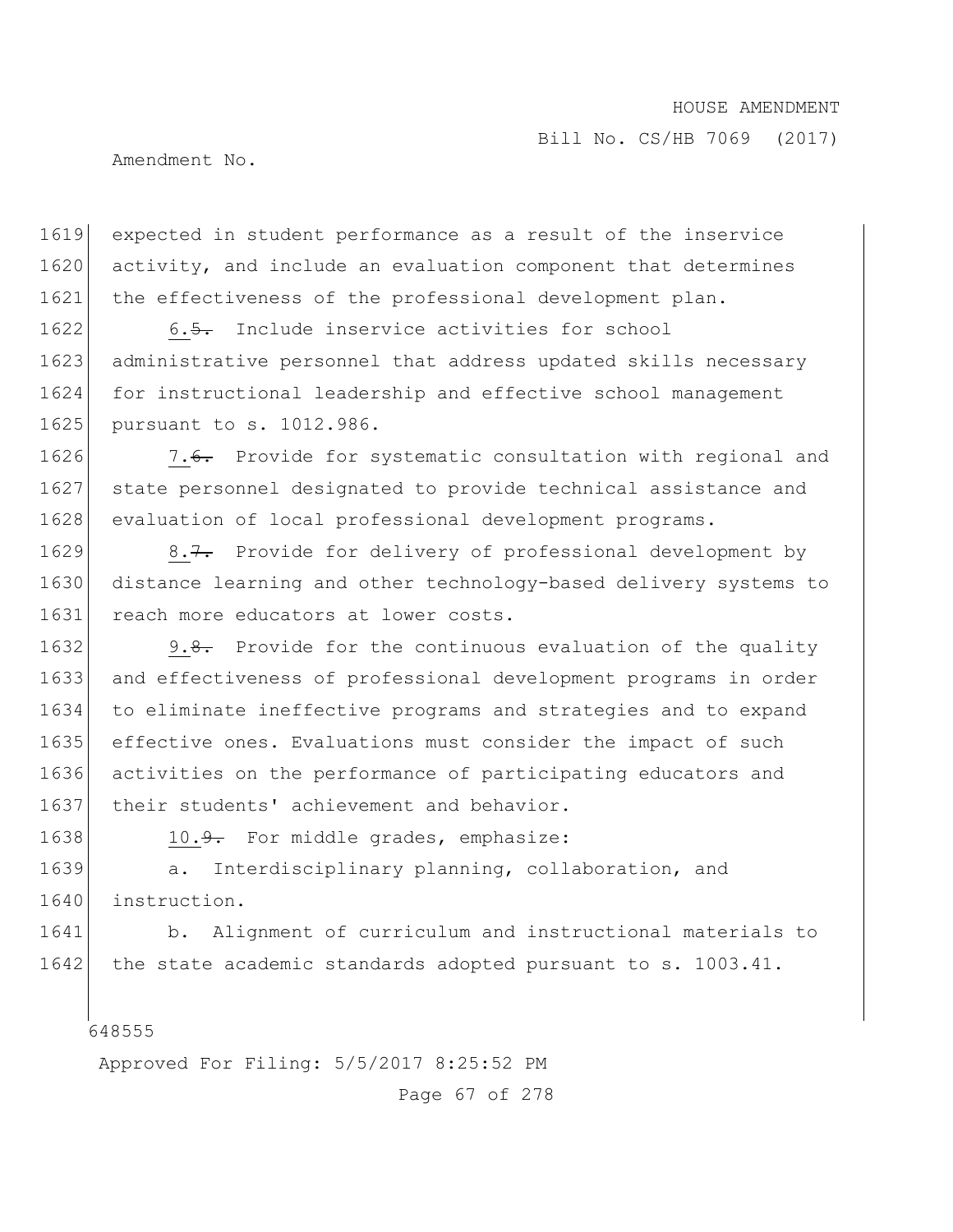Amendment No.

1648

1643 c. Use of small learning communities; problem-solving, 1644 inquiry-driven research and analytical approaches for students; 1645 strategies and tools based on student needs; competency-based 1646 instruction; integrated digital instruction; and project-based 1647 instruction.

 Each school that includes any of grades 6, 7, or 8 must include in its school improvement plan, required under s. 1001.42(18), a 1651 description of the specific strategies used by the school to implement each item listed in this subparagraph.

1653 11. Provide training to reading coaches, classroom 1654 teachers, and school administrators in effective methods of 1655 identifying characteristics of conditions such as dyslexia and 1656 other causes of diminished phonological processing skills; 1657 incorporating instructional techniques into the general 1658 education setting which are proven to improve reading 1659 performance for all students; and using predictive and other 1660 data to make instructional decisions based on individual student 1661 needs. The training must help teachers integrate phonemic 1662 awareness; phonics, word study, and spelling; reading fluency; 1663 vocabulary, including academic vocabulary; and text 1664 comprehension strategies into an explicit, systematic, and 1665 sequential approach to reading instruction, including 1666 multisensory intervention strategies. Each district must provide

648555

Approved For Filing: 5/5/2017 8:25:52 PM

Page 68 of 278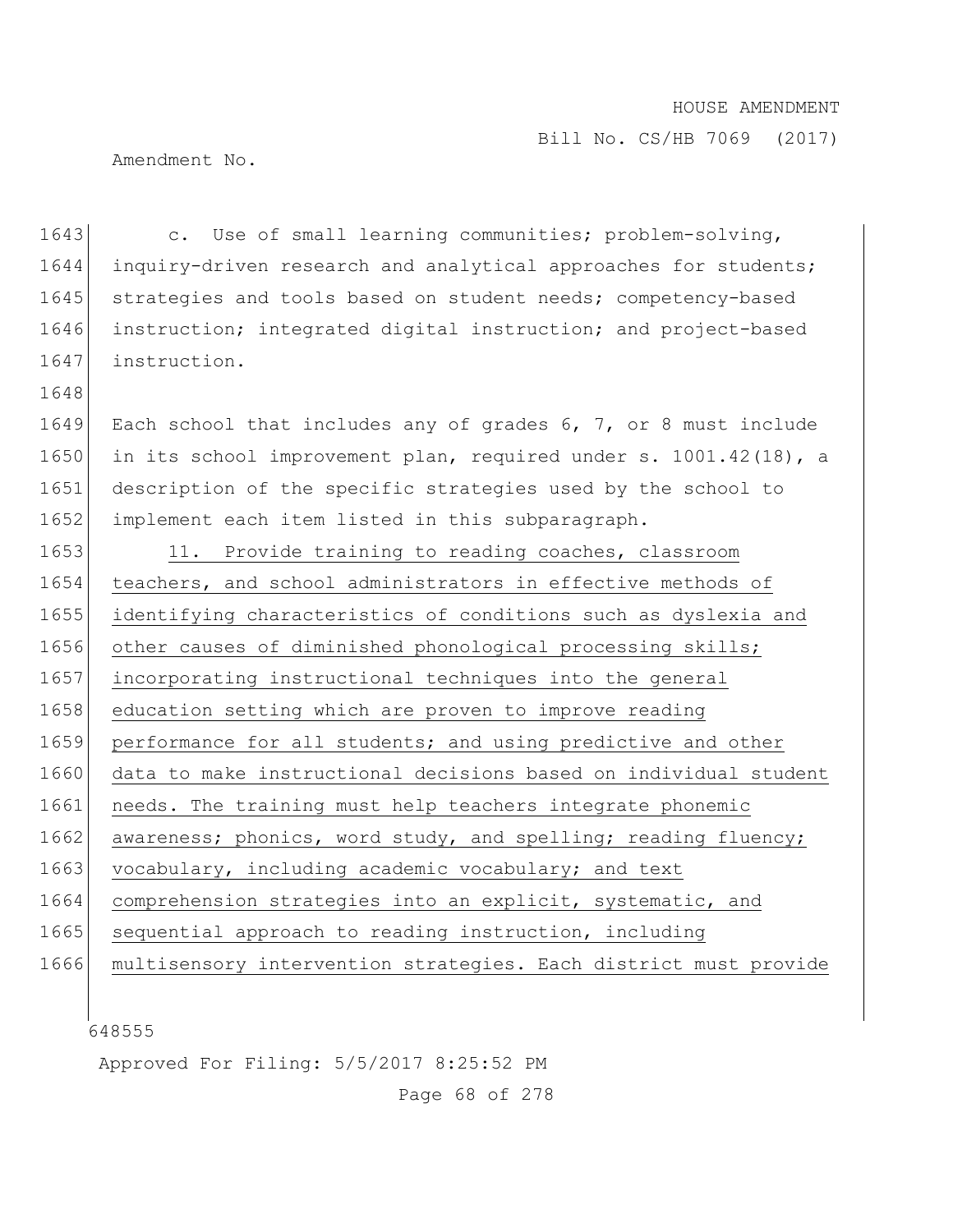Bill No. CS/HB 7069 (2017)

Amendment No.

| 1667 | all elementary grades instructional personnel access to training   |
|------|--------------------------------------------------------------------|
| 1668 | sufficient to meet the requirements of s. 1012.585(3)(f).          |
| 1669 | (10)<br>For instructional personnel and administrative             |
| 1670 | personnel who have been evaluated as less than effective, a        |
| 1671 | district school board shall require participation in specific      |
| 1672 | professional development programs as provided in subparagraph      |
| 1673 | $(4)$ (b) 5. $(4)$ (b) 4. as part of the improvement prescription. |
| 1674 | The department shall disseminate to the school<br>(11)             |
| 1675 | community proven model professional development programs that      |
| 1676 | have demonstrated success in increasing rigorous and relevant      |
| 1677 | content, increasing student achievement and engagement, and        |
| 1678 | meeting identified student needs, and providing effective          |
| 1679 | mentorship activities to new teachers and training to teacher      |
| 1680 | mentors. The methods of dissemination must include a web-based     |
| 1681 | statewide performance-support system including a database of       |
| 1682 | exemplary professional development activities, a listing of        |
| 1683 | available professional development resources, training programs,   |
| 1684 | and available technical assistance.                                |
| 1685 | Section 14. Section 683.1455, Florida Statutes, is created         |
| 1686 | to read:                                                           |
| 1687 | 683.1455 American Founders' Month.-                                |
| 1688 | (1)<br>The month of September of each year is designated as        |
| 1689 | "American Founders' Month."                                        |
| 1690 | The Governor may annually issue a proclamation<br>(2)              |
| 1691 | designating the month of September as "American Founders' Month"   |
|      | 648555                                                             |
|      | Approved For Filing: 5/5/2017 8:25:52 PM                           |
|      | Page 69 of 278                                                     |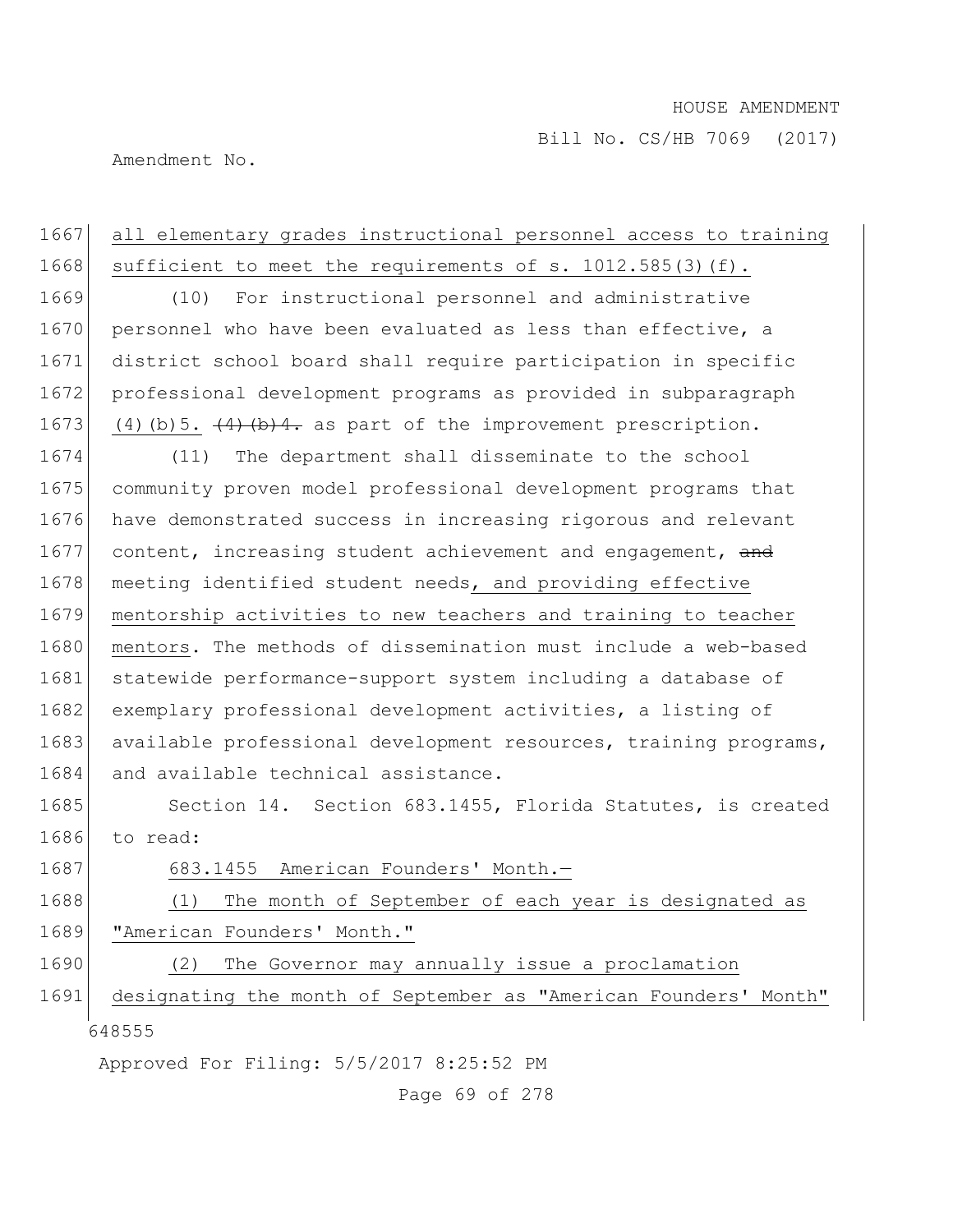Bill No. CS/HB 7069 (2017)

Amendment No.

| 1692 | and urging all civic, fraternal, and religious organizations and |
|------|------------------------------------------------------------------|
| 1693 | public and private educational institutions to recognize and     |
| 1694 | observe this occasion through appropriate programs, meetings,    |
| 1695 | services, or celebrations in which state, county, and local      |
| 1696 | governmental officials are invited to participate.               |
| 1697 | Section 15. Paragraphs (c) through (g) of subsection (5)         |
| 1698 | of section 1000.03, Florida Statutes, are redesignated as        |
| 1699 | paragraphs (d) through (h), respectively, and a new paragraph    |
| 1700 | (c) is added to that subsection to read:                         |
| 1701 | 1000.03 Function, mission, and goals of the Florida K-20         |
| 1702 | education system.-                                               |
| 1703 | The priorities of Florida's K-20 education system<br>(5)         |
| 1704 | include:                                                         |
| 1705 | (c) Civic literacy. - Students are prepared to become            |
| 1706 | civically engaged and knowledgeable adults who make positive     |
| 1707 | contributions to their communities.                              |
| 1708 | Section 16. Section 1001.215, Florida Statutes, is amended       |
| 1709 | to read:                                                         |
| 1710 | 1001.215 Just Read, Florida! Office.-There is created in         |
| 1711 | the Department of Education the Just Read, Florida! Office. The  |
| 1712 | office is shall be fully accountable to the Commissioner of      |
| 1713 | Education and shall:                                             |
| 1714 | Train highly effective reading coaches.<br>(1)                   |
| 1715 | (2)<br>Create multiple designations of effective reading         |
| 1716 | instruction, with accompanying credentials, to enable which      |
|      | 648555                                                           |
|      | Approved For Filing: 5/5/2017 8:25:52 PM                         |
|      |                                                                  |

Page 70 of 278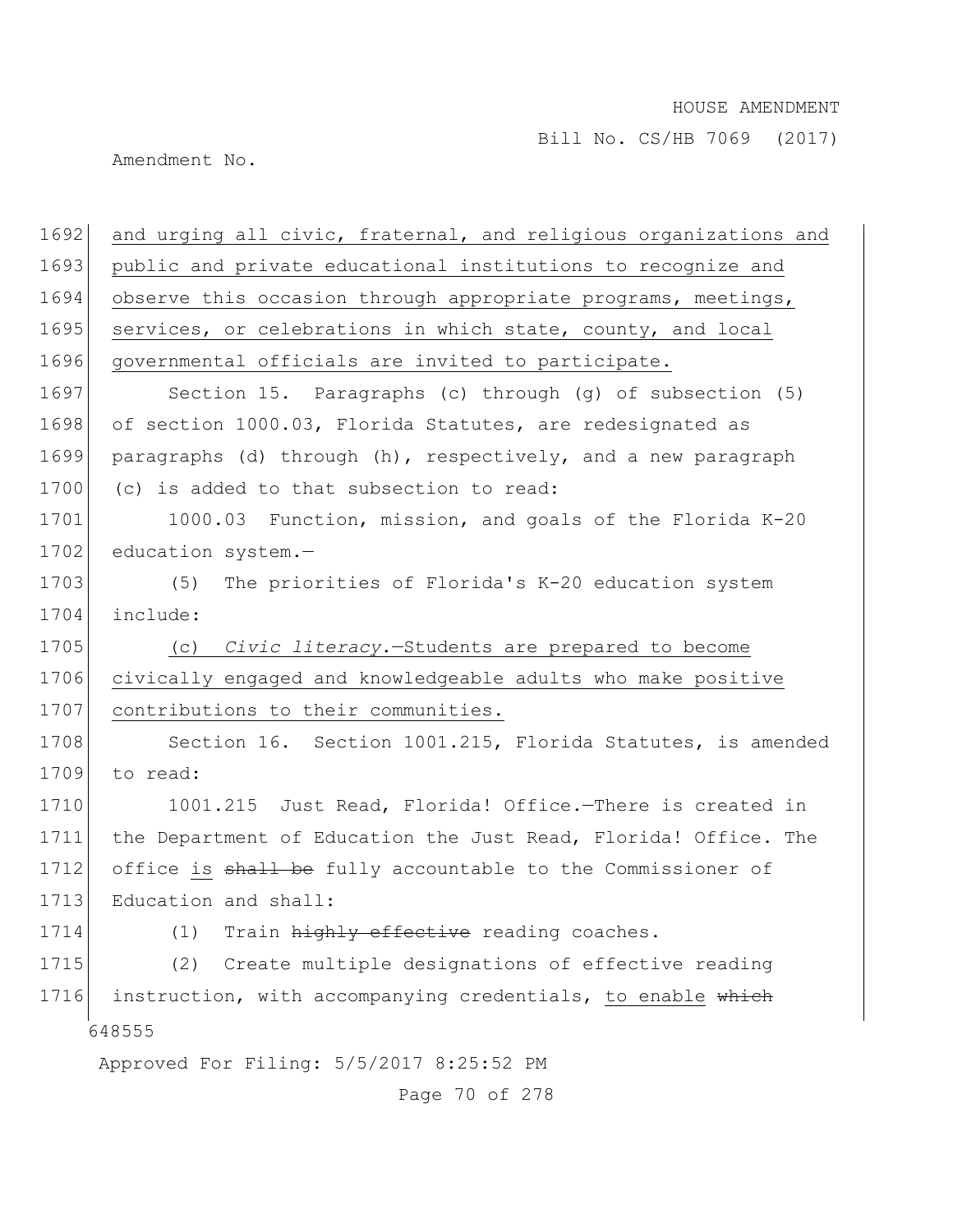Amendment No.

648555 1717 encourage all teachers to integrate reading instruction into 1718 their content areas. 1719 (3) Work with the Lastinger Center for Learning at the 1720 University of Florida to develop training for train K-12 1721 teachers, reading coaches, and school principals on effective 1722 content-area-specific reading strategies; the integration of 1723 content-rich curriculum from other core subject areas into 1724 reading instruction; and evidence-based reading strategies 1725 identified in subsection (7) to improve student reading 1726 performance. For secondary teachers, emphasis shall be on 1727 technical text. These strategies must be developed for all 1728 content areas in the K-12 curriculum. 1729 (4) Develop and provide access to sequenced, content-rich 1730 curriculum programming, instructional practices, and resources 1731 that help elementary schools use state-adopted instructional 1732 materials to increase students' background knowledge and 1733 literacy skills, including student attainment of the Next 1734 Generation Sunshine State Standards for social studies, science, 1735 and the arts. 1736  $(5)$  (4) Provide parents with information and strategies for 1737 assisting their children in reading, including reading in the 1738 content areas area. 1739  $(6)$   $\leftrightarrow$  Provide technical assistance to school districts in 1740 the development and implementation of district plans for use of

Approved For Filing: 5/5/2017 8:25:52 PM

Page 71 of 278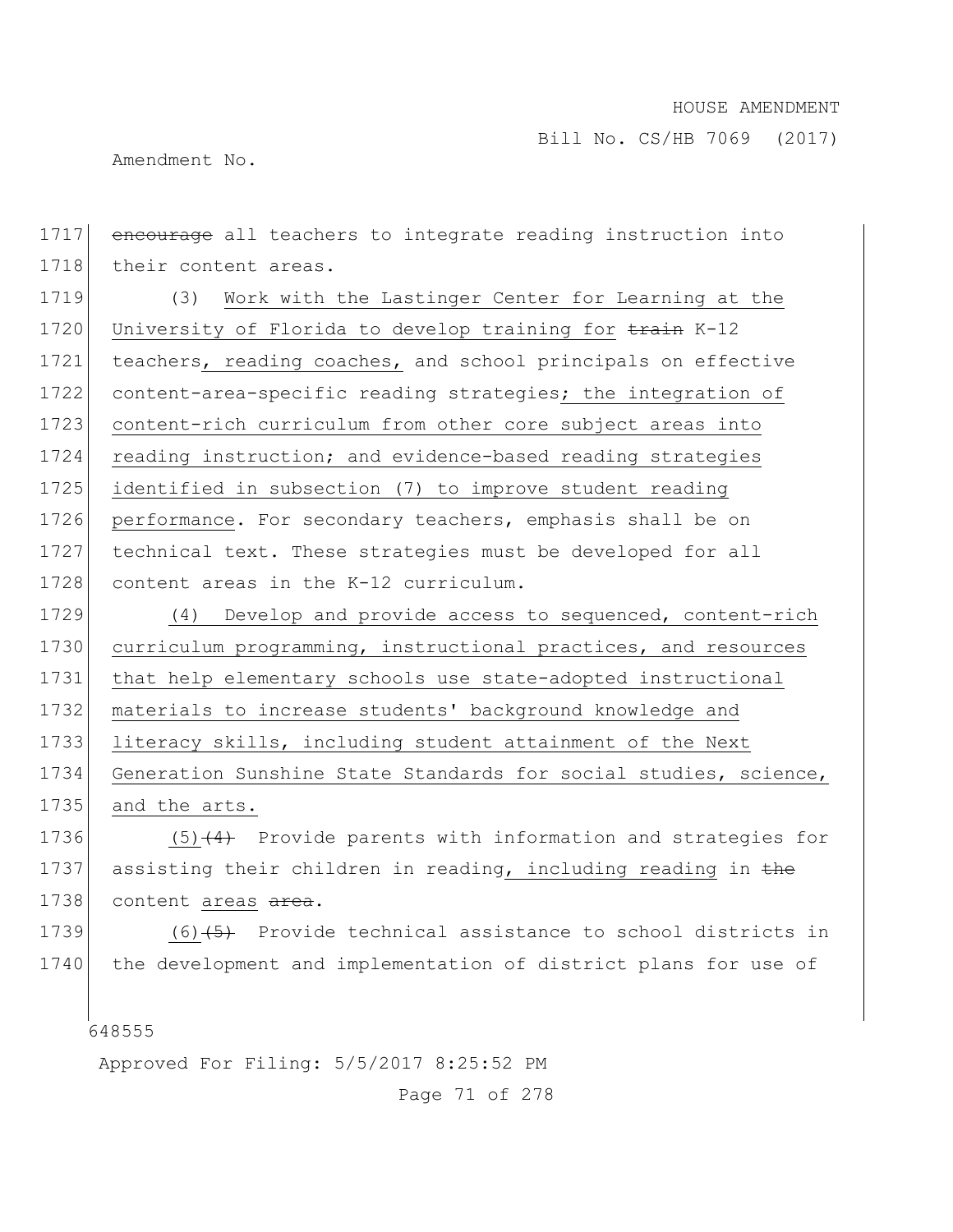Bill No. CS/HB 7069 (2017)

Amendment No.

648555 Approved For Filing: 5/5/2017 8:25:52 PM Page 72 of 278 1741 the research-based reading instruction allocation provided in s. 1742 1011.62(9) and annually review and approve such plans. 1743  $(7)$   $(6)$  Review, evaluate, and provide technical assistance 1744 to school districts' implementation of the K-12 comprehensive 1745 reading plan required in s.  $1011.62(9)$ . 1746 (8) $(7)$  Work with the Florida Center for Reading Research 1747 to identify scientifically researched and evidence-based reading 1748 instructional and intervention programs that incorporate 1749 explicit, systematic, and sequential approaches to teaching 1750 phonemic awareness, phonics, vocabulary, fluency, and text 1751 comprehension and incorporate decodable or phonetic text 1752 instructional provide information on research-based reading 1753 programs and effective reading in the content area strategies. 1754 Reading intervention includes evidence-based strategies 1755 frequently used to remediate reading deficiencies and includes, 1756 but is not limited to, individual instruction, multisensory 1757 approaches, tutoring, mentoring, or the use of technology that 1758 targets specific reading skills and abilities. 1759  $(9)$   $(8)$  Periodically review the Next Generation Sunshine 1760 State Standards for English Language Arts to determine their 1761 appropriateness at each grade level reading at all grade levels. 1762 (10) $(9)$  Periodically review teacher certification 1763 requirements and examinations, including alternative 1764 certification requirements and examinations exams, to ascertain 1765 whether the examinations measure the skills needed for evidence-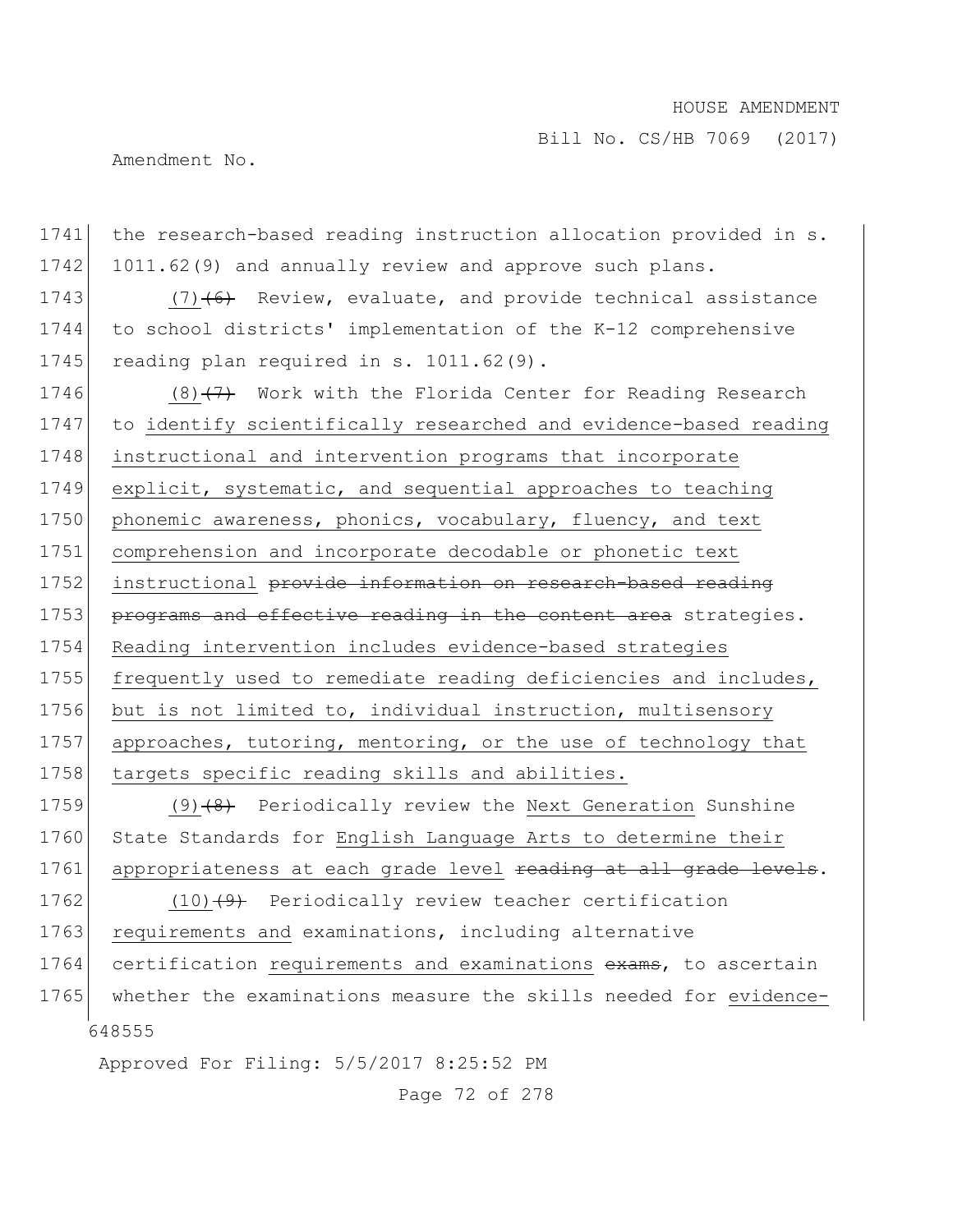Amendment No.

1766 based research-based reading instruction and instructional 1767 strategies for teaching reading, including reading in  $the$ 1768 content areas.

1769 (11) (10) Work with teacher preparation programs approved 1770 | pursuant to ss.  $\theta$ . 1004.04 and 1004.85 to integrate effective, 1771 research-based and evidence-based reading instructional and 1772 intervention strategies, including explicit, systematic, and 1773 sequential and reading strategies, multisensory intervention  $1774$  strategies, and reading in  $\frac{1}{2}$  content area instructional 1775 strategies into teacher preparation programs.

1776  $(12)$   $(11)$  Administer grants and perform other functions as 1777 necessary to help meet the goal that all students read at their 1778 highest potential grade level.

1779 Section 17. Subsection (3) is added to section 1003.44, 1780 Florida Statutes, to read:

1781 1003.44 Patriotic programs; rules.-

1782 (3) All public schools in the state are encouraged to 1783 coordinate, at all grade levels, instruction related to our 1784 nation's founding fathers with "American Founders' Month" 1785 pursuant to s. 683.1455.

1786 Section 18. Subsections (4) through (11) of section 1787 1007.25, Florida Statutes, are renumbered as subsections (5) 1788 through  $(12)$ , respectively, and a new subsection  $(4)$  is added to 1789 that section to read:

648555

Approved For Filing: 5/5/2017 8:25:52 PM

Page 73 of 278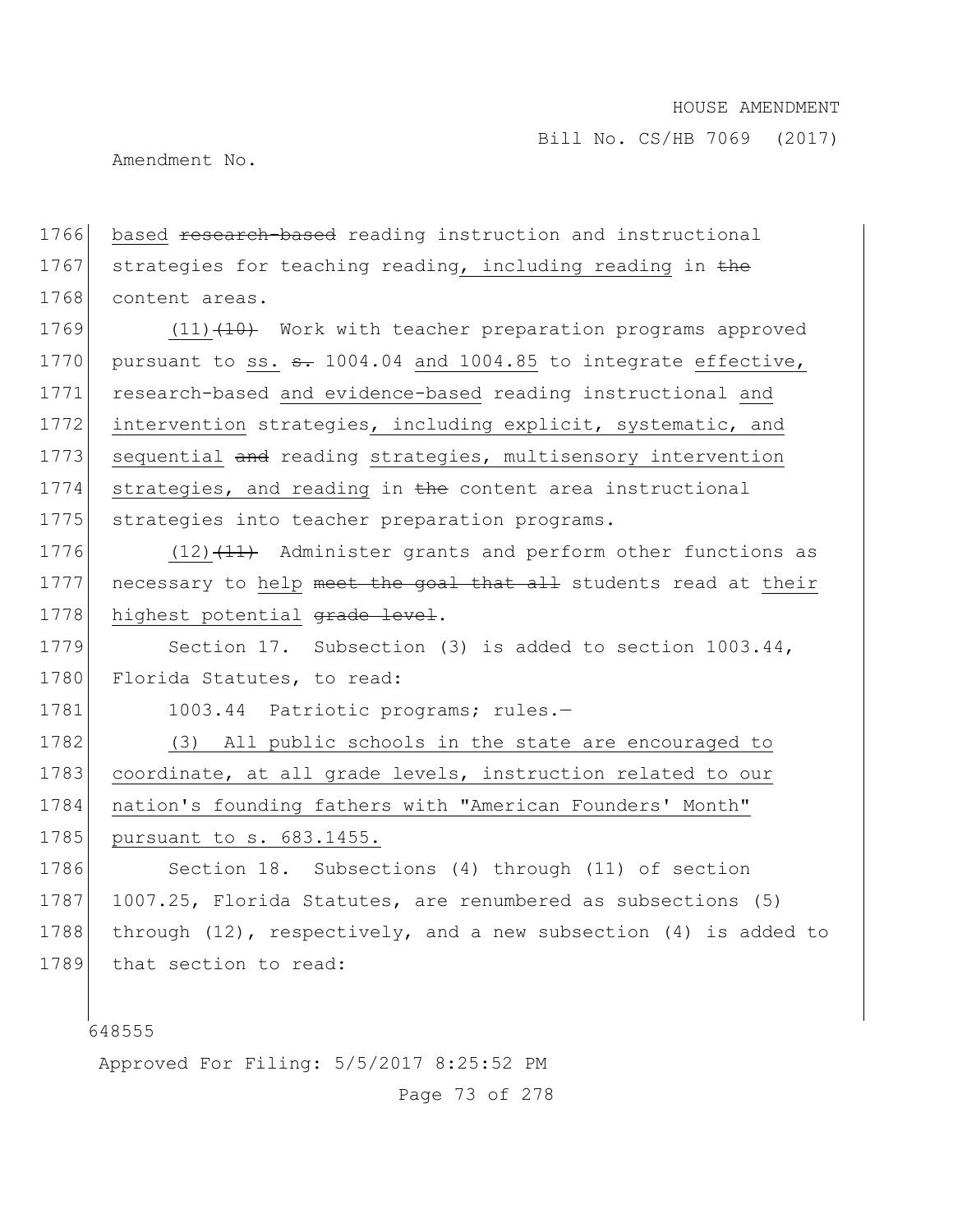Amendment No.

1790 1007.25 General education courses; common prerequisites; 1791 other degree requirements.-1792 (4) Beginning with students initially entering a Florida 1793 College System institution or state university in the 2018-2019 1794 school year and thereafter, each student must demonstrate 1795 competency in civic literacy. Students must have the option to 1796 demonstrate competency through successful completion of a civic 1797 literacy course or by achieving a passing score on an 1798 assessment. The State Board of Education must adopt in rule and 1799 the Board of Governors must adopt in regulation at least one 1800 existing assessment that measures competencies consistent with 1801 the required course competencies outlined in paragraph (b). The 1802 chair of the State Board of Education and the chair of the Board 1803 of Governors, or their respective designees, shall jointly 1804 appoint a faculty committee to: 1805 (a) Develop a new course in civic literacy or revise an 1806 existing general education core course in American History or 1807 American Government to include civic literacy. 1808 (b) Establish course competencies and identify outcomes 1809 that include, at a minimum, an understanding of the basic 1810 principles of American democracy and how they are applied in our 1811 republican form of government, an understanding of the United 1812 States Constitution, knowledge of the founding documents and how 1813 they have shaped the nature and functions of our institutions of

648555

Approved For Filing: 5/5/2017 8:25:52 PM

Page 74 of 278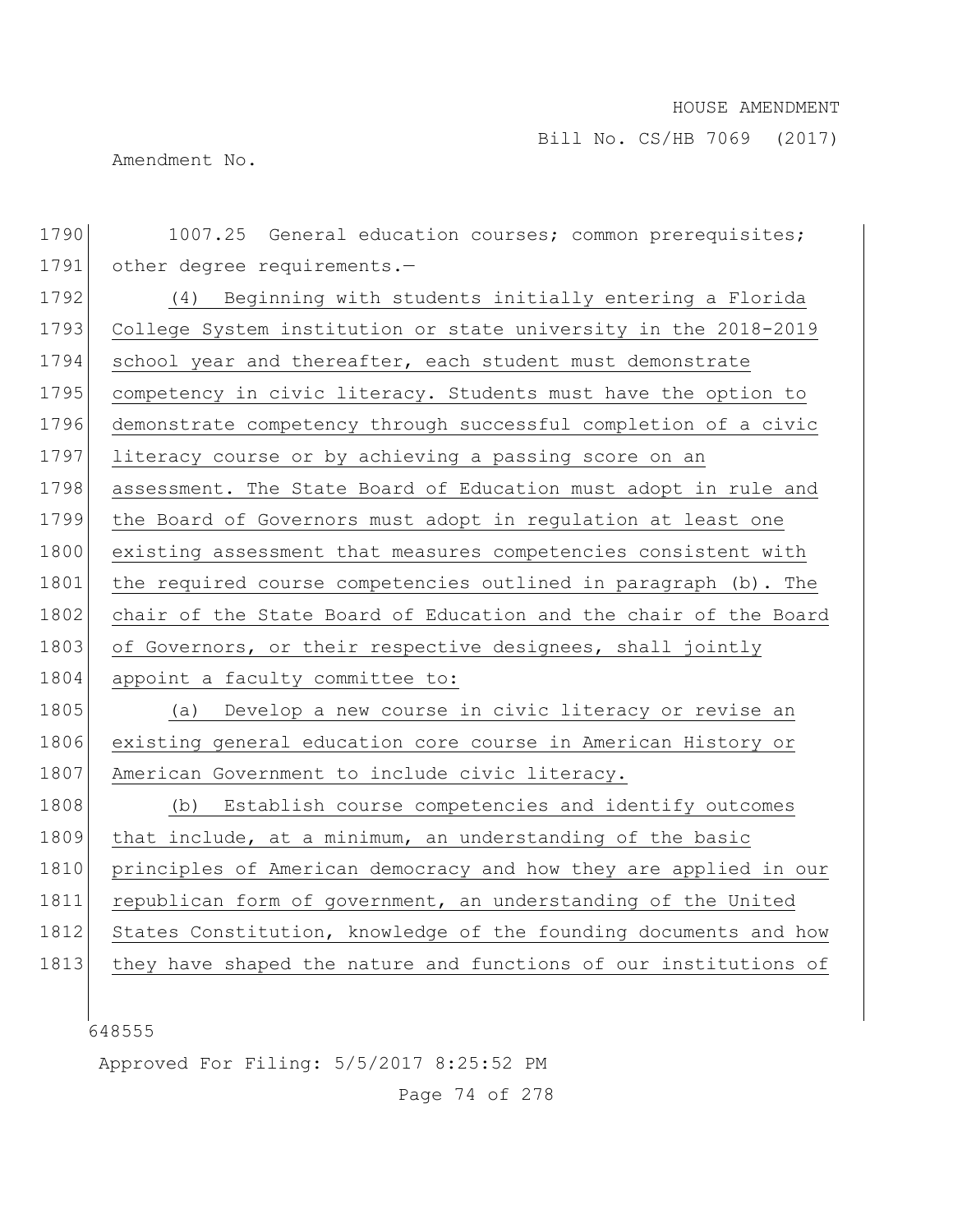Amendment No.

648555 Approved For Filing: 5/5/2017 8:25:52 PM 1814 self-governance, and an understanding of landmark Supreme Court 1815 cases and their impact on law and society. 1816 Section 19. Paragraph (c) of subsection (1) of section 1817 943.22, Florida Statutes, is amended to read: 1818 943.22 Salary incentive program for full-time officers.-1819 (1) For the purpose of this section, the term: 1820 (c) "Community college degree or equivalent" means 1821 graduation from an accredited community college or having been 1822 granted a degree pursuant to s. 1007.25(11) <del>s. 1007.25(10)</del> or 1823 successful completion of 60 semester hours or 90 quarter hours 1824 and eligibility to receive an associate degree from an 1825 accredited college, university, or community college. 1826 Section 20. Subsection (7) and paragraph (d) of subsection 1827 (8) of section 1001.64, Florida Statutes, are amended to read: 1828 1001.64 Florida College System institution boards of 1829 trustees; powers and duties.-1830 (7) Each board of trustees has responsibility for: 1831 ensuring that students have access to general education courses 1832 as identified in rule; requiring no more than 60 semester hours 1833 of degree program coursework, including 36 semester hours of 1834 general education coursework, for an associate in arts degree; 1835 notifying students that earned hours in excess of 60 semester 1836 hours may not be accepted by state universities; notifying 1837 students of unique program prerequisites; and ensuring that 1838 degree program coursework beyond general education coursework is

Page 75 of 278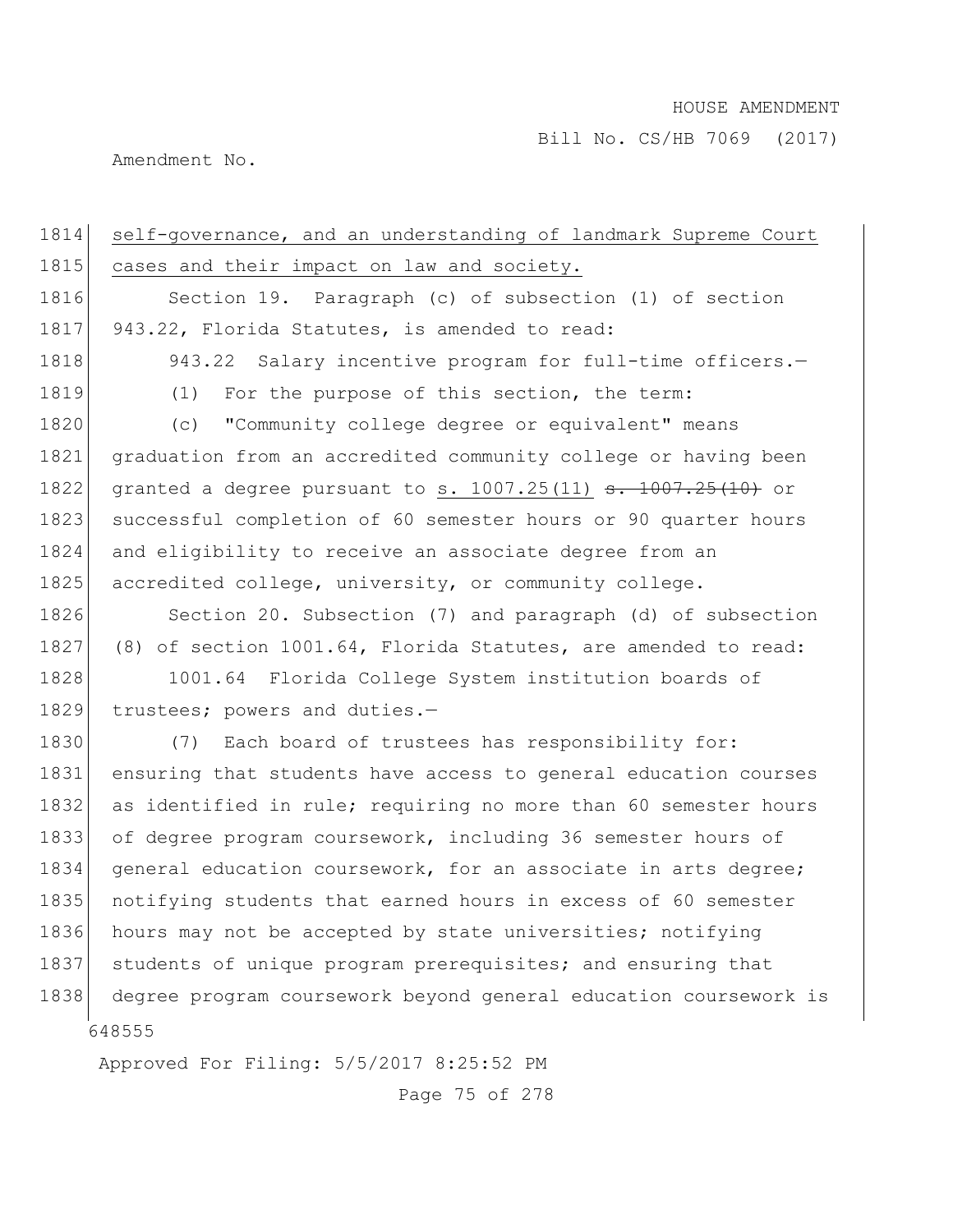Amendment No.

1839 consistent with degree program prerequisite requirements adopted 1840 pursuant to s. 1007.25(6) <del>s. 1007.25(5)</del>.

1841 (8) Each board of trustees has authority for policies 1842 related to students, enrollment of students, student records, 1843 student activities, financial assistance, and other student 1844 services.

1845 (d) Boards of trustees shall identify their general 1846 education curricula pursuant to s.  $1007.25(7)$  s.  $1007.25(6)$ .

1847 Section 21. Subsection (1), paragraphs (a), (b), (c), and 1848 (h) of subsection (6), subsection (7), paragraph (b) of 1849 subsection (8), paragraph (n) of subsection (9), paragraph (a) 1850 of subsection (10), paragraph (h) of subsection (12), subsection 1851 (13), paragraphs (b) and (c) of subsection (17), paragraphs (a) 1852 and (c) of subsection  $(18)$ , subsections  $(19)$  and  $(20)$ , 1853 paragraphs (a) and (b) of subsection (21), and subsections (25) 1854 and (28) of section 1002.33, Florida Statutes, are amended to 1855 read:

1856 1002.33 Charter schools.—

648555 1857 (1) AUTHORIZATION.—Charter schools shall be part of the 1858 state's program of public education. All charter schools in 1859 Florida are public schools and shall be part of the state's 1860 program of public education. A charter school may be formed by 1861 creating a new school or converting an existing public school to 1862 charter status. A charter school may operate a virtual charter 1863 school pursuant to s.  $1002.45(1)$  (d) to provide full-time online

Approved For Filing: 5/5/2017 8:25:52 PM

Page 76 of 278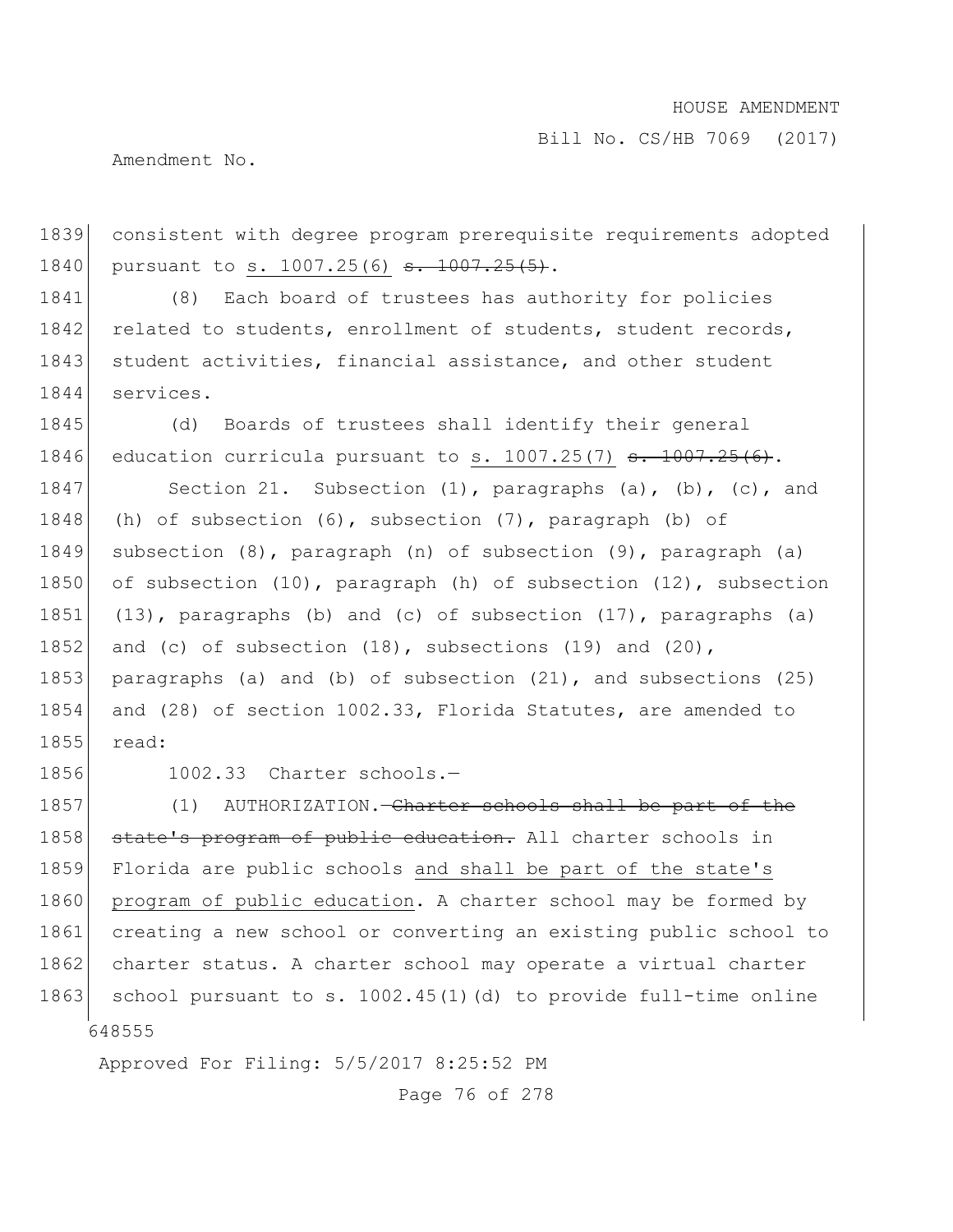Amendment No.

1864 instruction to eligible students, pursuant to s. 1002.455, in 1865 kindergarten through grade 12. The school district in which the 1866 student enrolls in the virtual charter school shall report the 1867 student for funding pursuant to s. 1011.61(1)(c)1.b.(VI), and 1868 the home school district shall not report the student for 1869 funding. An existing charter school that is seeking to become a 1870 virtual charter school must amend its charter or submit a new 1871 application pursuant to subsection (6) to become a virtual 1872 charter school. A virtual charter school is subject to the 1873 requirements of this section; however, a virtual charter school 1874 is exempt from subsections (18) and (19), subparagraphs 1875  $(20)(a)2., 4., 5., and 7., paradigm$  paragraph  $(20)(c)$ , and s. 1003.03. A 1876 public school may not use the term charter in its name unless it 1877 has been approved under this section.

1878 (6) APPLICATION PROCESS AND REVIEW. Charter school 1879 applications are subject to the following requirements:

1880 (a) A person or entity seeking to open a charter school 1881 shall prepare and submit an application on the standard a model 1882 application form prepared by the Department of Education which:

1883 1. Demonstrates how the school will use the quiding 1884 principles and meet the statutorily defined purpose of a charter 1885 school.

1886 2. Provides a detailed curriculum plan that illustrates 1887 how students will be provided services to attain the Sunshine 1888 State Standards.

648555

Approved For Filing: 5/5/2017 8:25:52 PM

Page 77 of 278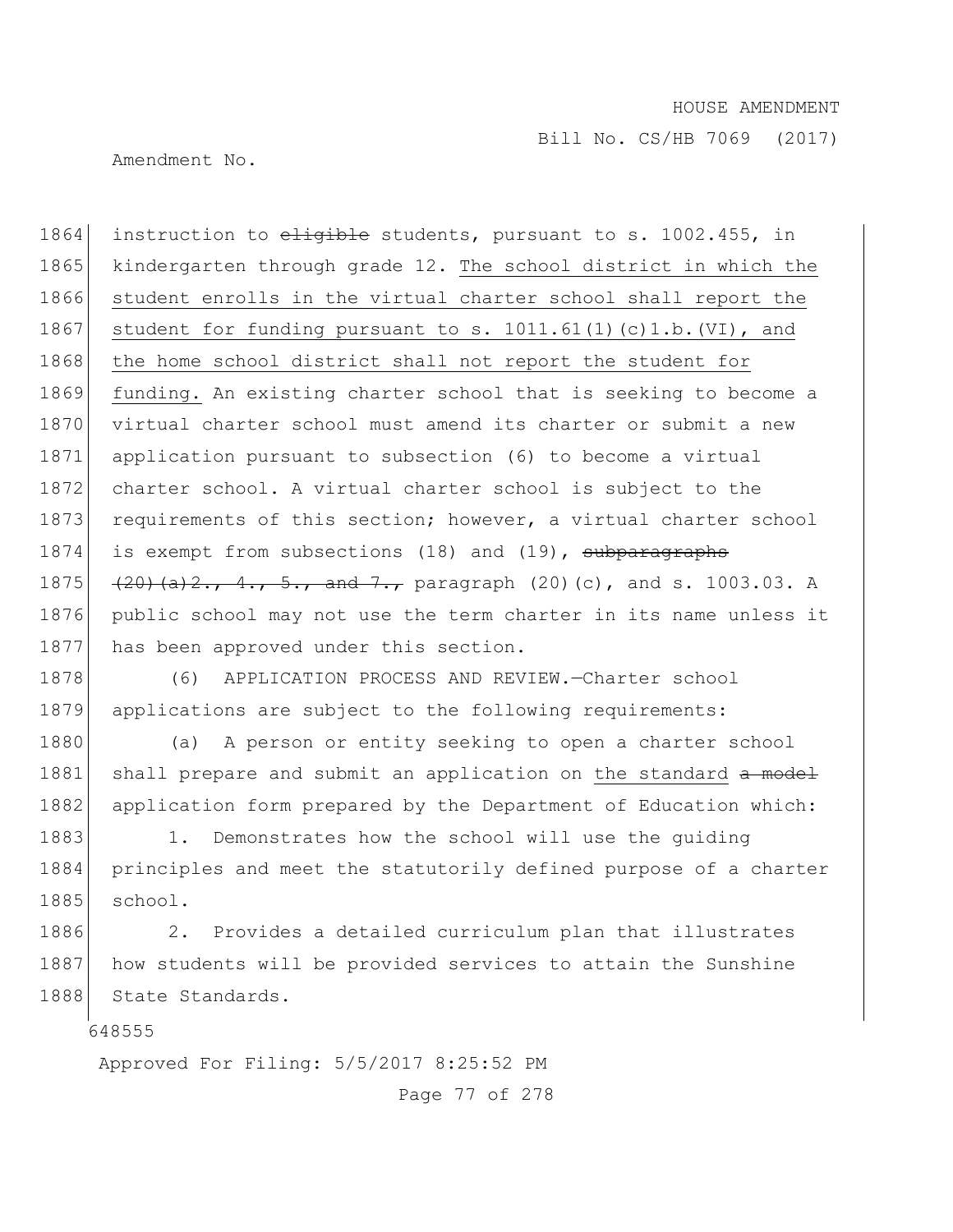Amendment No.

1889 3. Contains goals and objectives for improving student 1890 learning and measuring that improvement. These goals and 1891 objectives must indicate how much academic improvement students 1892 are expected to show each year, how success will be evaluated, 1893 and the specific results to be attained through instruction. 1894 4. Describes the reading curriculum and differentiated 1895 strategies that will be used for students reading at grade level 1896 or higher and a separate curriculum and strategies for students 1897 who are reading below grade level. A sponsor shall deny an 1898 application if the school does not propose a reading curriculum 1899 that is consistent with effective teaching strategies that are 1900 grounded in scientifically based reading research. 1901 5. Contains an annual financial plan for each year

1902 requested by the charter for operation of the school for up to 5 1903 years. This plan must contain anticipated fund balances based on 1904 revenue projections, a spending plan based on projected revenues 1905 and expenses, and a description of controls that will safeguard 1906 finances and projected enrollment trends.

1907 6. Discloses the name of each applicant, governing board 1908 member, and all proposed education services providers; the name 1909 and sponsor of any charter school operated by each applicant, 1910 each governing board member, and each proposed education 1911 services provider that has closed and the reasons for the 1912 closure; and the academic and financial history of such charter

648555

Approved For Filing: 5/5/2017 8:25:52 PM

Page 78 of 278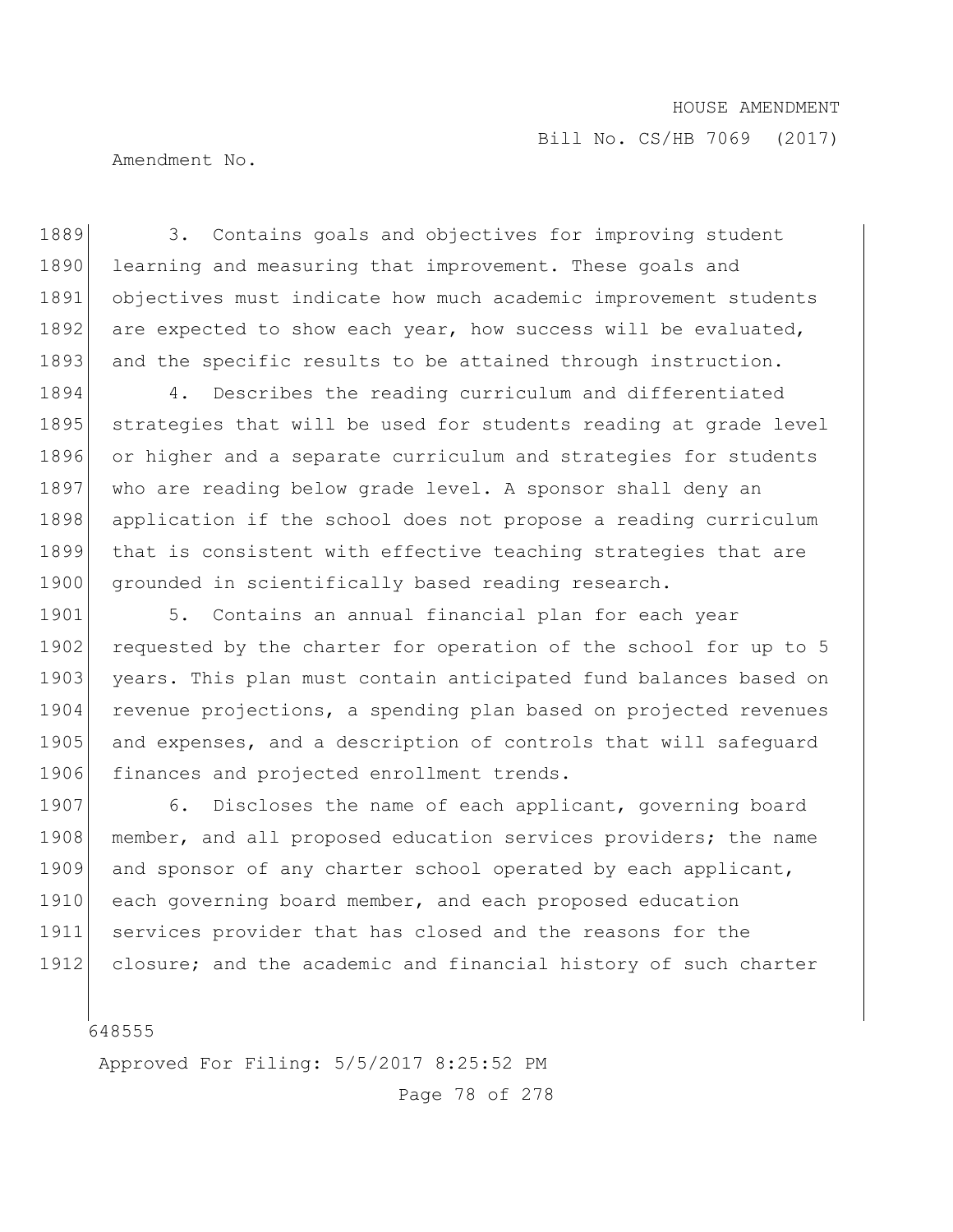Bill No. CS/HB 7069 (2017)

Amendment No.

1913 schools, which the sponsor shall consider in deciding whether to 1914 approve or deny the application.

1915 7. Contains additional information a sponsor may require, 1916 which shall be attached as an addendum to the charter school 1917 application described in this paragraph.

1918 8. For the establishment of a virtual charter school, 1919 documents that the applicant has contracted with a provider of 1920 virtual instruction services pursuant to s. 1002.45(1)(d).

648555 1921 (b) A sponsor shall receive and review all applications 1922 for a charter school using the evaluation instrument developed 1923 by the Department of Education. A sponsor shall receive and 1924 consider charter school applications received on or before 1925 August 1 of each calendar year for charter schools to be opened 1926 at the beginning of the school district's next school year, or 1927 to be opened at a time agreed to by the applicant and the 1928 sponsor. A sponsor may not refuse to receive a charter school 1929 application submitted before August 1 and may receive an 1930 application submitted later than August 1 if it chooses. 1931 Beginning in 2018 and thereafter, a sponsor shall receive and 1932 consider charter school applications received on or before 1933 February 1 of each calendar year for charter schools to be 1934 opened 18 months later at the beginning of the school district's 1935 school year, or to be opened at a time agreed to by the 1936 applicant and the sponsor. A sponsor may not refuse to receive a 1937 charter school application submitted before February 1 and may

Approved For Filing: 5/5/2017 8:25:52 PM

Page 79 of 278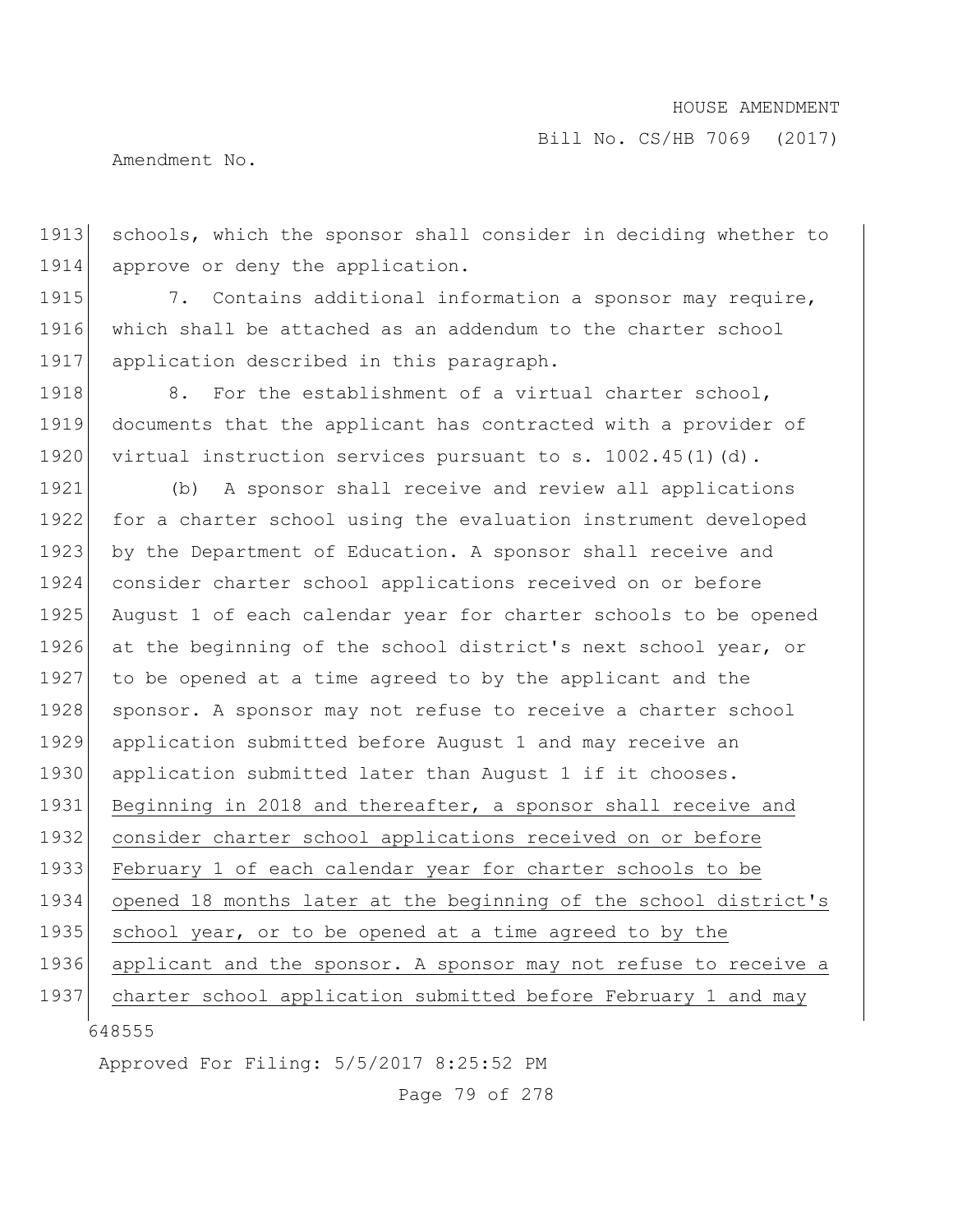Amendment No.

1938 receive an application submitted later than February 1 if it 1939 chooses. In order to facilitate greater collaboration in the 1940 application process, an applicant may submit a draft charter 1941 school application on or before May 1 with an application fee of 1942 \$500. If a draft application is timely submitted, the sponsor 1943 shall review and provide feedback as to material deficiencies in 1944  $\vert$  the application by July 1. The applicant shall then have until 1945 August 1 to resubmit a revised and final application. The 1946 sponsor may approve the draft application. Except as provided 1947 for a draft application, A sponsor may not charge an applicant 1948 for a charter any fee for the processing or consideration of an 1949 application, and a sponsor may not base its consideration or 1950 approval of a final application upon the promise of future 1951 payment of any kind. Before approving or denying any final 1952 application, the sponsor shall allow the applicant, upon receipt 1953 of written notification, at least 7 calendar days to make 1954 technical or nonsubstantive corrections and clarifications, 1955 including, but not limited to, corrections of grammatical, 1956 typographical, and like errors or missing signatures, if such 1957 errors are identified by the sponsor as cause to deny the final 1958 application.

648555 1959 1. In order to facilitate an accurate budget projection 1960 process, a sponsor shall be held harmless for FTE students who 1961 are not included in the FTE projection due to approval of 1962 charter school applications after the FTE projection deadline.

Approved For Filing: 5/5/2017 8:25:52 PM

Page 80 of 278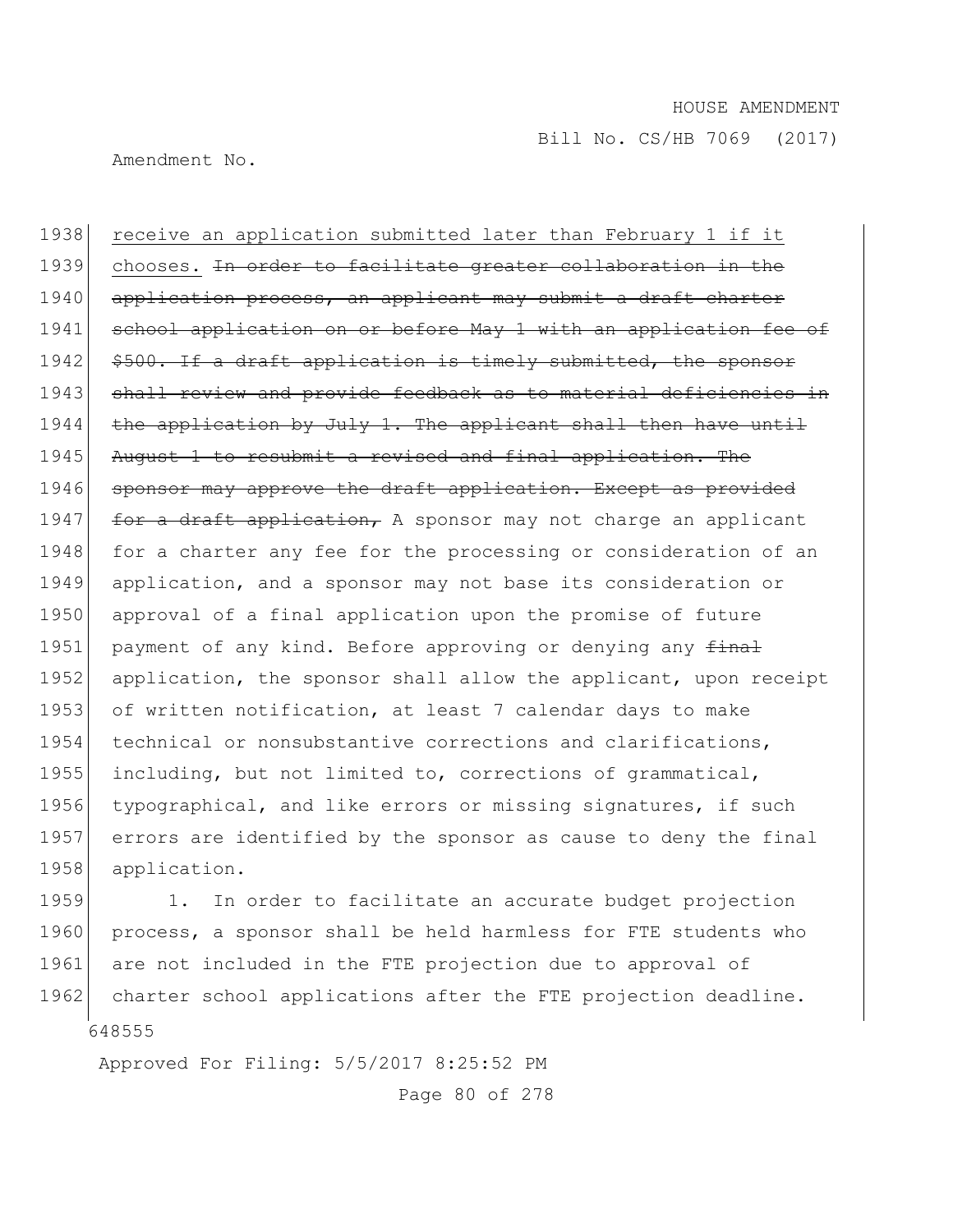Bill No. CS/HB 7069 (2017)

Amendment No.

1963 In a further effort to facilitate an accurate budget projection, 1964 within 15 calendar days after receipt of a charter school 1965 application, a sponsor shall report to the Department of 1966 Education the name of the applicant entity, the proposed charter 1967 school location, and its projected FTE.

1968 2. In order to ensure fiscal responsibility, an 1969 application for a charter school shall include a full accounting 1970 of expected assets, a projection of expected sources and amounts 1971 of income, including income derived from projected student 1972 enrollments and from community support, and an expense 1973 projection that includes full accounting of the costs of 1974 operation, including start-up costs.

1975 3.a. A sponsor shall by a majority vote approve or deny an 1976 application no later than 90 60 calendar days after the 1977 application is received, unless the sponsor and the applicant 1978 mutually agree in writing to temporarily postpone the vote to a 1979 specific date, at which time the sponsor shall by a majority 1980 vote approve or deny the application. If the sponsor fails to 1981 act on the application, an applicant may appeal to the State 1982 Board of Education as provided in paragraph (c). If an 1983 application is denied, the sponsor shall, within 10 calendar 1984 days after such denial, articulate in writing the specific 1985 reasons, based upon good cause, supporting its denial of the 1986 application and shall provide the letter of denial and

648555

Approved For Filing: 5/5/2017 8:25:52 PM

Page 81 of 278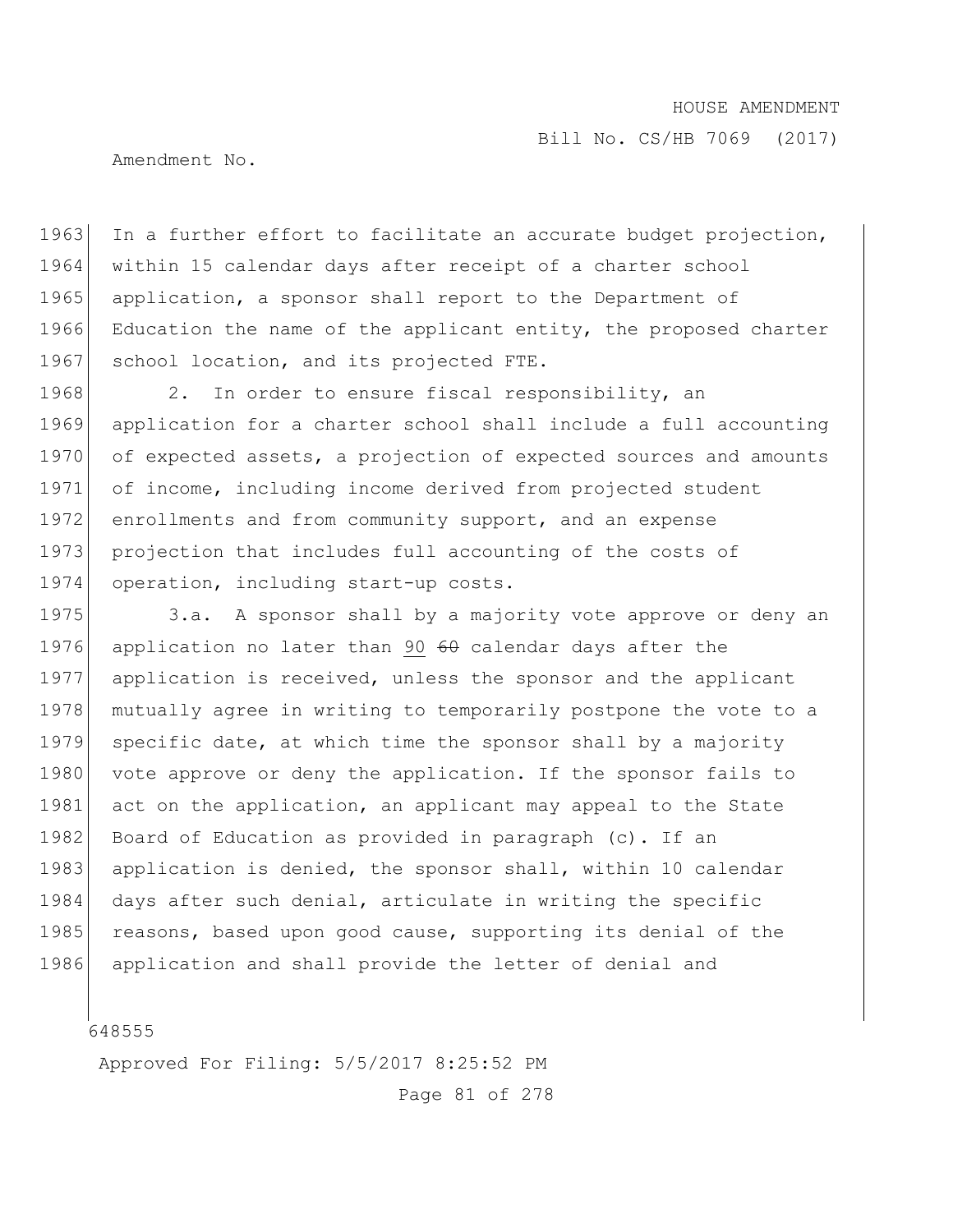Bill No. CS/HB 7069 (2017)

Amendment No.

648555 Approved For Filing: 5/5/2017 8:25:52 PM 1987 supporting documentation to the applicant and to the Department 1988 of Education. 1989 b. An application submitted by a high-performing charter 1990 school identified pursuant to s. 1002.331 or a high-performing 1991 charter school system identified pursuant to s. 1002.332 may be 1992 denied by the sponsor only if the sponsor demonstrates by clear 1993 and convincing evidence that: 1994 (I) The application does not materially comply with the 1995 requirements in paragraph (a); 1996 (II) The charter school proposed in the application does 1997 not materially comply with the requirements in paragraphs 1998  $(9)(a)-(f)$ ; 1999 (III) The proposed charter school's educational program 2000 does not substantially replicate that of the applicant or one of 2001 the applicant's high-performing charter schools; 2002 (IV) The applicant has made a material misrepresentation 2003 or false statement or concealed an essential or material fact 2004 during the application process; or 2005 (V) The proposed charter school's educational program and 2006 financial management practices do not materially comply with the 2007 requirements of this section. 2008 2009 Material noncompliance is a failure to follow requirements or a 2010 violation of prohibitions applicable to charter school 2011 applications, which failure is quantitatively or qualitatively

Page 82 of 278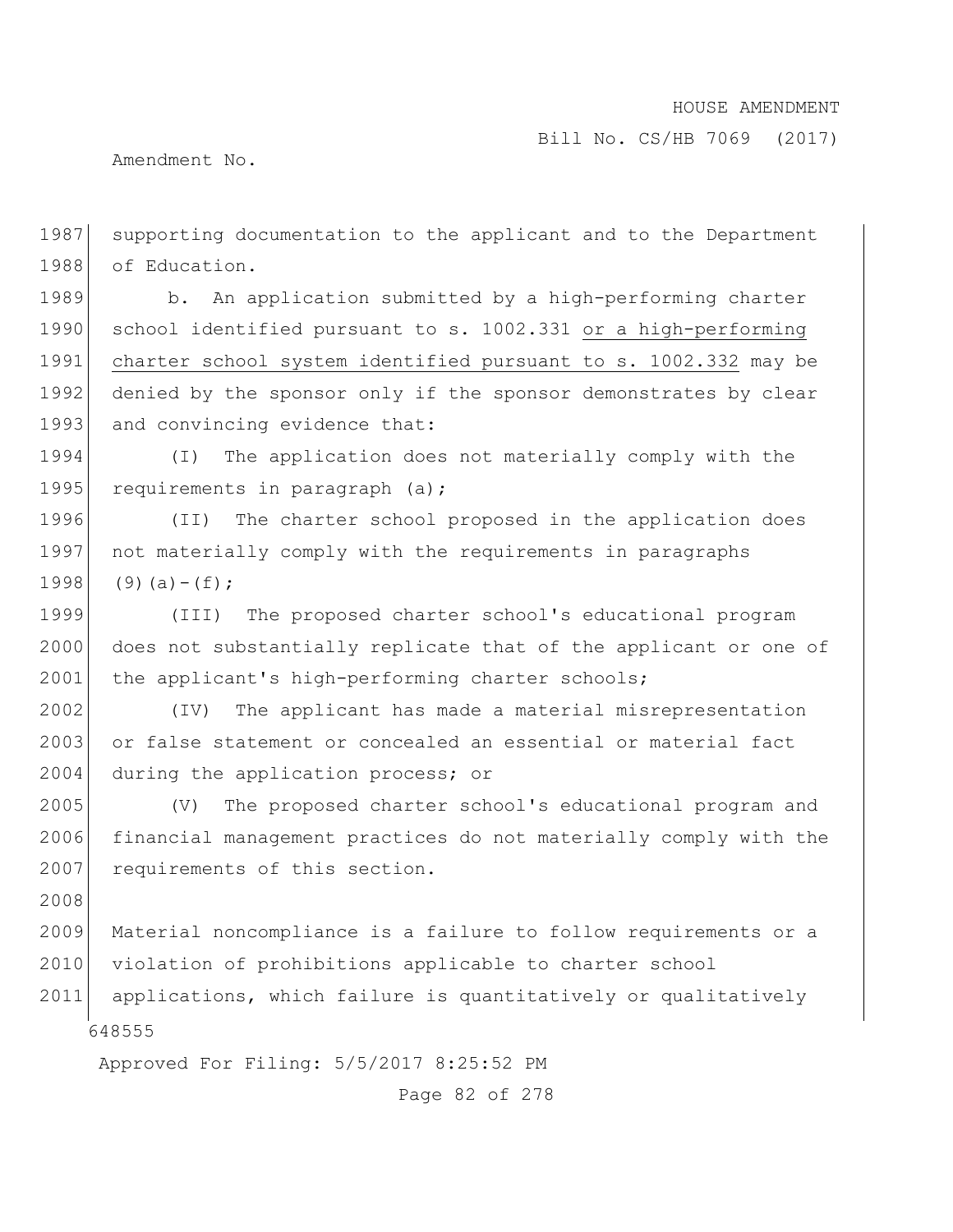Amendment No.

2012 significant either individually or when aggregated with other 2013 noncompliance. An applicant is considered to be replicating a 2014 high-performing charter school if the proposed school is 2015 substantially similar to at least one of the applicant's high-2016 performing charter schools and the organization or individuals 2017 involved in the establishment and operation of the proposed 2018 school are significantly involved in the operation of replicated 2019 schools.

2020 c. If the sponsor denies an application submitted by a 2021 high-performing charter school or a high-performing charter 2022 school system, the sponsor must, within 10 calendar days after 2023 such denial, state in writing the specific reasons, based upon 2024 the criteria in sub-subparagraph b., supporting its denial of 2025 the application and must provide the letter of denial and 2026 supporting documentation to the applicant and to the Department 2027 of Education. The applicant may appeal the sponsor's denial of 2028 the application in accordance with directly to the State Board  $2029$  of Education and, if an appeal is filed, must provide a copy of  $2030$  the appeal to the sponsor pursuant to paragraph (c).

 4. For budget projection purposes, the sponsor shall 2032 report to the Department of Education the approval or denial of an application within 10 calendar days after such approval or denial. In the event of approval, the report to the Department of Education shall include the final projected FTE for the approved charter school.

648555

Approved For Filing: 5/5/2017 8:25:52 PM

Page 83 of 278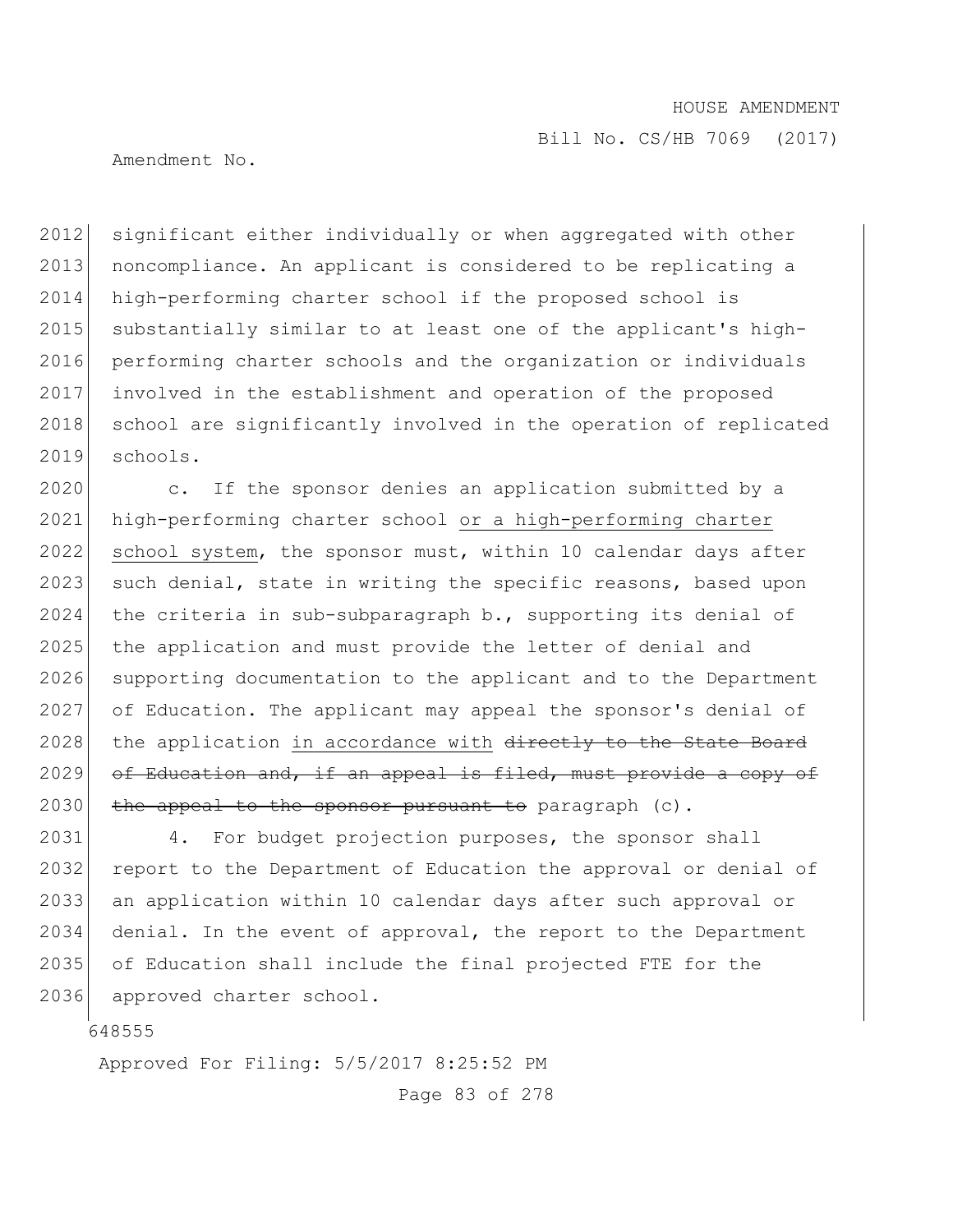Bill No. CS/HB 7069 (2017)

Amendment No.

2037 5. Upon approval of an application, the initial startup 2038 shall commence with the beginning of the public school calendar 2039 for the district in which the charter is granted. A charter 2040 school may defer the opening of the school's operations for up 2041 to 2 years to provide time for adequate facility planning. The 2042 charter school must provide written notice of such intent to the 2043 sponsor and the parents of enrolled students at least 30 2044 calendar days before the first day of school. 2045 (c)1. An applicant may appeal any denial of that 2046 applicant's application or failure to act on an application to 2047 the State Board of Education no later than 30 calendar days 2048 after receipt of the sponsor's decision or failure to act and 2049 shall notify the sponsor of its appeal. Any response of the 2050 sponsor shall be submitted to the State Board of Education 2051 within 30 calendar days after notification of the appeal. Upon 2052 receipt of notification from the State Board of Education that a 2053 charter school applicant is filing an appeal, the Commissioner 2054 of Education shall convene a meeting of the Charter School 2055 Appeal Commission to study and make recommendations to the State 2056 Board of Education regarding its pending decision about the 2057 appeal. The commission shall forward its recommendation to the 2058 state board at least 7 calendar days before the date on which

2059 the appeal is to be heard. An appeal regarding the denial of an

2060 application submitted by a high-performing charter school

648555 2061 pursuant to s. 1002.331 shall be conducted by the State Board of

Approved For Filing: 5/5/2017 8:25:52 PM

Page 84 of 278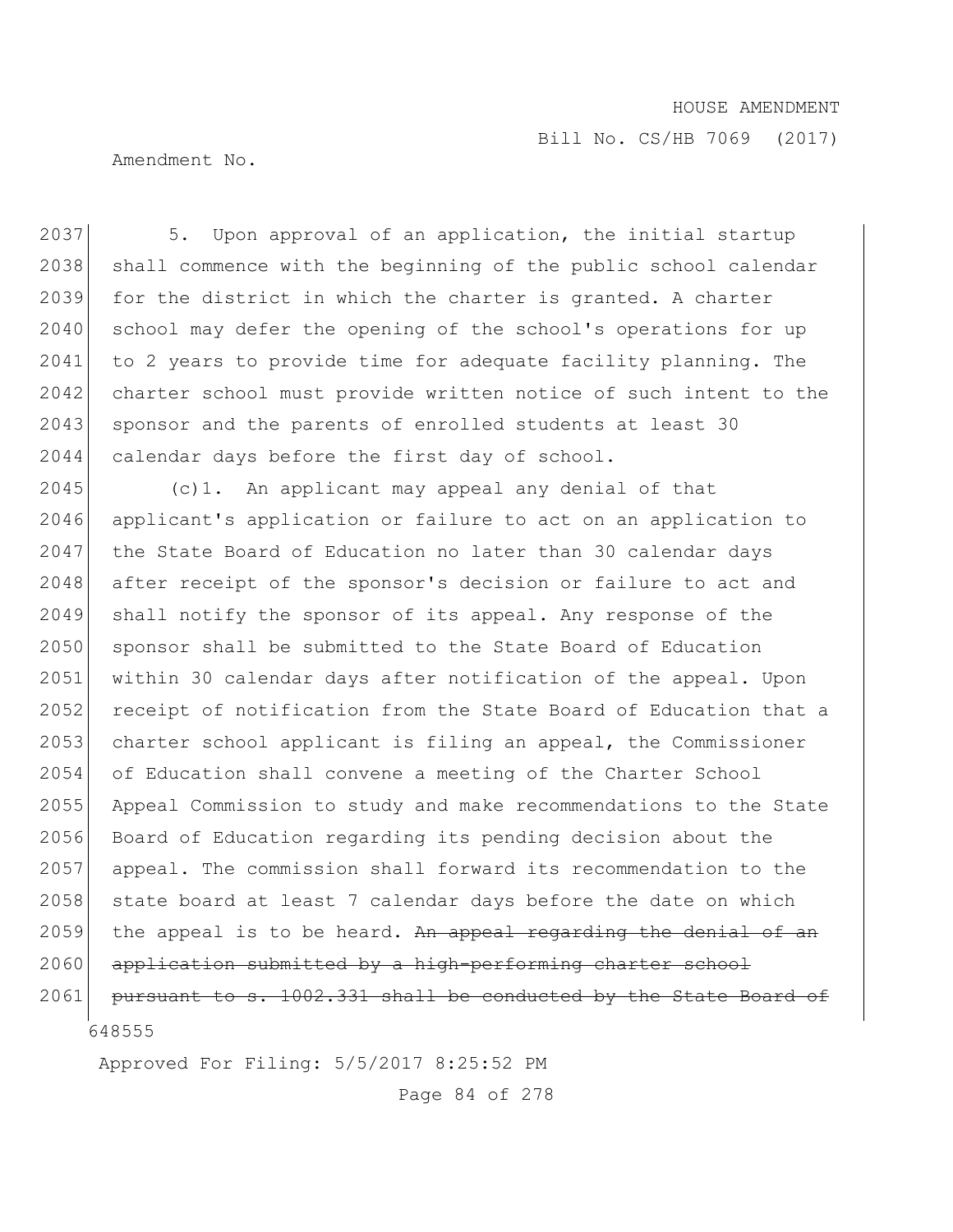Amendment No.

2062 Education in accordance with this paragraph, except that the 2063 commission shall not convene to make recommendations regarding  $2064$  the appeal. However, the Commissioner of Education shall review 2065 the appeal and make a recommendation to the state board.

2066 2. The Charter School Appeal Commission  $\sigma$ , in the case of  $2067$  an appeal regarding an application submitted by a high-2068 performing charter school, the State Board of Education may 2069 reject an appeal submission for failure to comply with 2070 procedural rules governing the appeals process. The rejection 2071 shall describe the submission errors. The appellant shall have 2072 15 calendar days after notice of rejection in which to resubmit 2073 an appeal that meets the requirements set forth in State Board 2074 of Education rule. An appeal submitted subsequent to such 2075 rejection is considered timely if the original appeal was filed 2076 within 30 calendar days after receipt of notice of the specific 2077 reasons for the sponsor's denial of the charter application.

648555 2078 3.a. The State Board of Education shall by majority vote 2079 accept or reject the decision of the sponsor no later than 90 2080 calendar days after an appeal is filed in accordance with State 2081 Board of Education rule. The State Board of Education shall 2082 remand the application to the sponsor with its written decision 2083 that the sponsor approve or deny the application. The sponsor 2084 shall implement the decision of the State Board of Education. 2085 The decision of the State Board of Education is not subject to 2086 the provisions of the Administrative Procedure Act, chapter 120.

Approved For Filing: 5/5/2017 8:25:52 PM

Page 85 of 278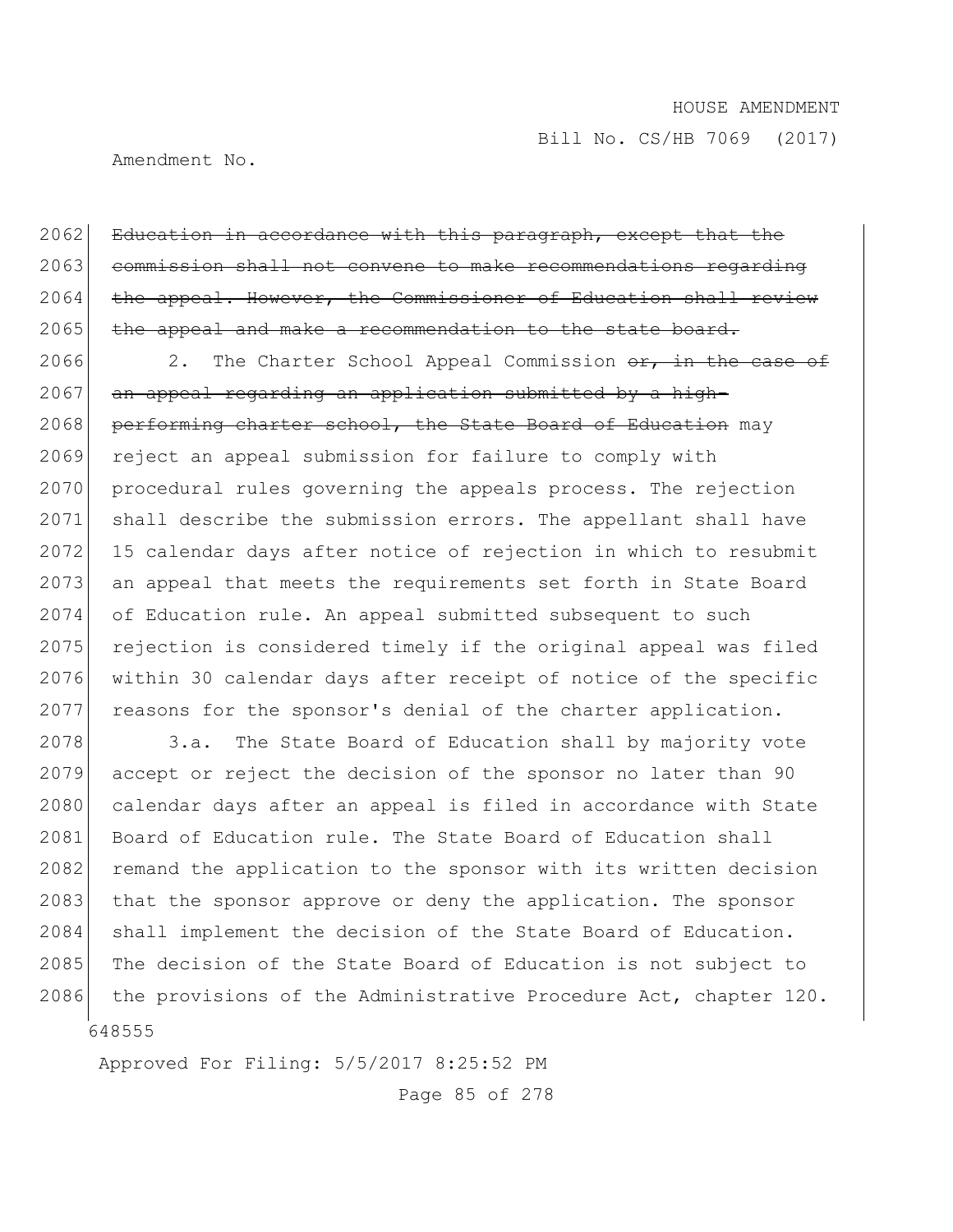Bill No. CS/HB 7069 (2017)

Amendment No.

| 2087 | If an appeal concerns an application submitted by a<br>$b$ .     |
|------|------------------------------------------------------------------|
| 2088 | high-performing charter school identified pursuant to s.         |
| 2089 | 1002.331 or a high-performing charter school system identified   |
| 2090 | pursuant to s. 1002.332, the State Board of Education shall      |
| 2091 | determine whether the sponsor's denial was in accordance with    |
| 2092 | sub-subparagraph (b) 3.b. sponsor has shown, by clear and        |
| 2093 | convincing evidence, that:                                       |
| 2094 | (I) The application does not materially comply with the          |
| 2095 | requirements in paragraph (a) ;                                  |
| 2096 | (II) The charter school proposed in the application does         |
| 2097 | not materially comply with the requirements in paragraphs        |
| 2098 | $(9)$ $(a) - (f)$ ;                                              |
| 2099 | (III) The proposed charter school's educational program          |
| 2100 | does not substantially replicate that of the applicant or one of |
| 2101 | the applicant's high-performing charter schools;                 |
| 2102 | (IV) The applicant has made a material misrepresentation         |
| 2103 | or false statement or concealed an essential or material fact    |
| 2104 | during the application process; or                               |
| 2105 | (V) The proposed charter school's educational program and        |
| 2106 | financial management practices do not materially comply with the |
| 2107 | requirements of this section.                                    |
| 2108 |                                                                  |
| 2109 | The State Board of Education shall approve or reject the         |
| 2110 | sponsor's denial of an application no later than 90 calendar     |
| 2111 | days after an appeal is filed in accordance with State Board of  |
|      | 648555                                                           |
|      | Approved For Filing: 5/5/2017 8:25:52 PM                         |

Page 86 of 278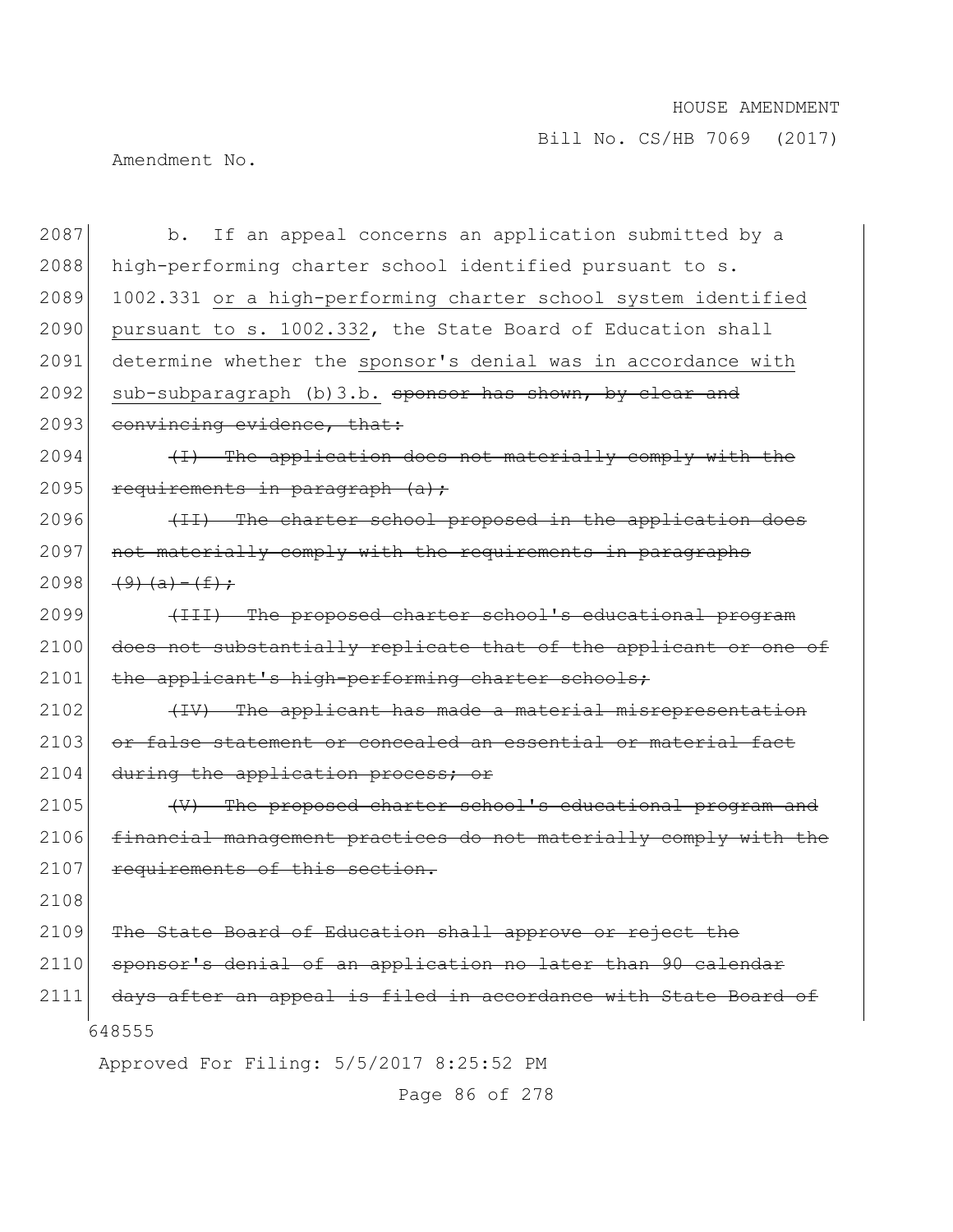Amendment No.

2112 Education rule. The State Board of Education shall remand the 2113 application to the sponsor with its written decision that the  $2114$  sponsor approve or deny the application. The sponsor shall 2115 implement the decision of the State Board of Education. The 2116 decision of the State Board of Education is not subject to the 2117 Administrative Procedure Act, chapter 120.

648555  $2118$  (h) The terms and conditions for the operation of a 2119 charter school shall be set forth by the sponsor and the 2120 applicant in a written contractual agreement, called a charter. 2121 The sponsor may not impose unreasonable rules or regulations 2122 that violate the intent of giving charter schools greater 2123 flexibility to meet educational goals. The sponsor has 30 days 2124 after approval of the application to provide an initial proposed 2125 charter contract to the charter school. The applicant and the 2126 sponsor have 40 days thereafter to negotiate and notice the 2127 charter contract for final approval by the sponsor unless both 2128 parties agree to an extension. The proposed charter contract 2129 shall be provided to the charter school at least 7 calendar days  $2130$  prior to the date of the meeting at which the charter is 2131 scheduled to be voted upon by the sponsor. The Department of 2132 Education shall provide mediation services for any dispute 2133 regarding this section subsequent to the approval of a charter 2134 application and for any dispute relating to the approved 2135 charter, except disputes regarding charter school application 2136 denials. If the Commissioner of Education determines that the

Approved For Filing: 5/5/2017 8:25:52 PM

Page 87 of 278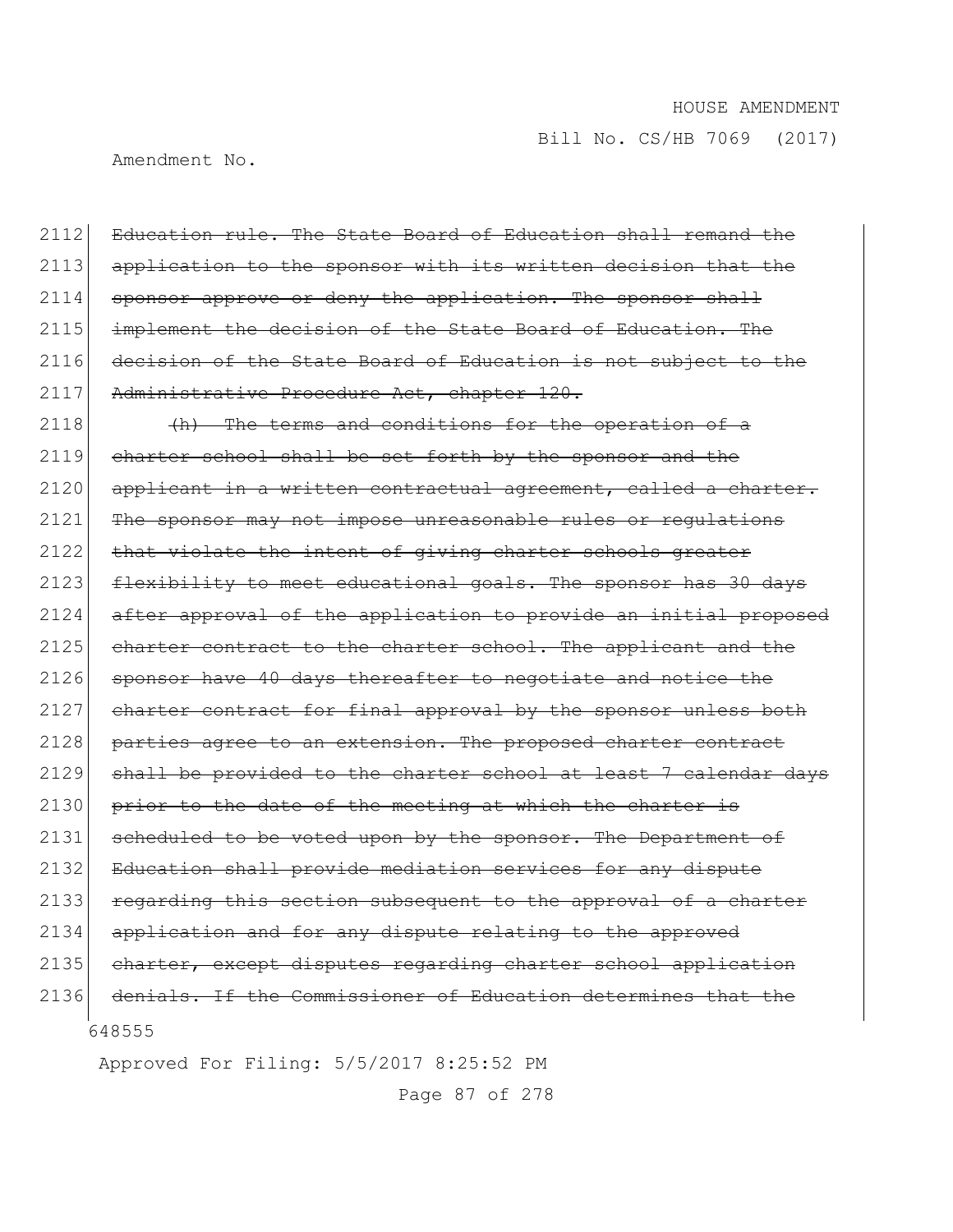Amendment No.

| 2137 | dispute cannot be settled through mediation, the dispute may be   |
|------|-------------------------------------------------------------------|
| 2138 | appealed to an administrative law judge appointed by the          |
| 2139 | Division of Administrative Hearings. The administrative law       |
| 2140 | judge has final order authority to rule on issues of equitable    |
| 2141 | treatment of the charter school as a public school, whether       |
| 2142 | proposed provisions of the charter violate the intended           |
| 2143 | flexibility granted charter schools by statute, or on any other   |
| 2144 | matter regarding this section except a charter school             |
| 2145 | application denial, a charter termination, or a charter           |
| 2146 | nonrenewal and shall award the prevailing party reasonable        |
| 2147 | attorney's fees and costs incurred to be paid by the losing       |
| 2148 | party. The costs of the administrative hearing shall be paid by   |
| 2149 | the party whom the administrative law judge rules against.        |
|      |                                                                   |
| 2150 | (7) CHARTER. - The terms and conditions for the operation of      |
| 2151 | a charter school shall be set forth by the sponsor and the        |
| 2152 | applicant in a written contractual agreement, called a charter.   |
| 2153 | The sponsor and the governing board of the charter school shall   |
| 2154 | use the standard charter contract pursuant to subsection $(21)$ , |
| 2155 | which shall incorporate the approved application and any addenda  |
| 2156 | approved with the application. Any term or condition of a         |
| 2157 | proposed charter contract that differs from the standard charter  |
| 2158 | contract adopted by rule of the State Board of Education shall    |
| 2159 | be presumed a limitation on charter school flexibility. The       |
| 2160 | sponsor may not impose unreasonable rules or regulations that     |
| 2161 | violate the intent of giving charter schools greater flexibility  |

Approved For Filing: 5/5/2017 8:25:52 PM

Page 88 of 278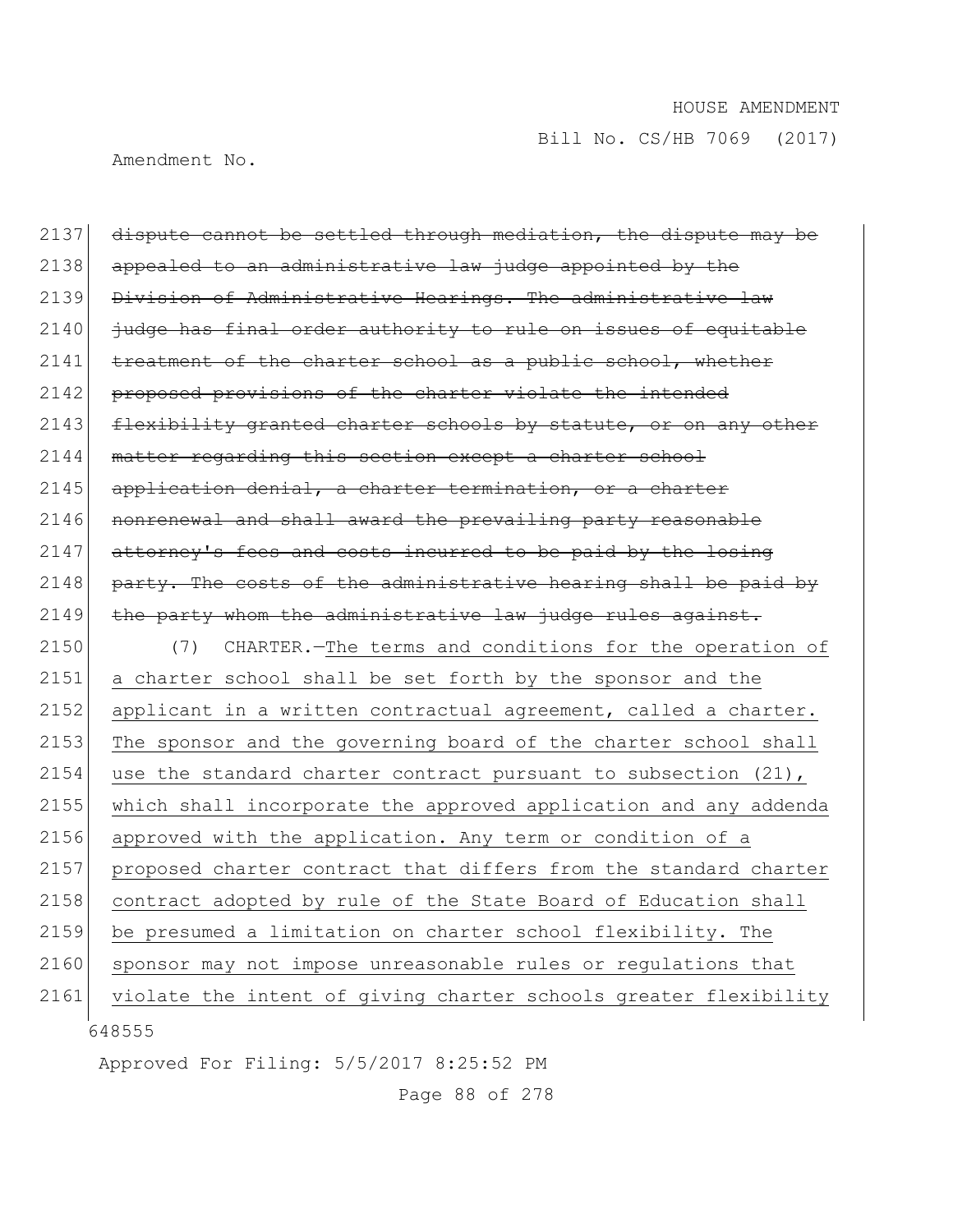Amendment No.

2162 to meet educational goals The major issues involving the 2163 operation of a charter school shall be considered in advance and  $2164$  written into the charter. The charter shall be signed by the 2165 governing board of the charter school and the sponsor, following 2166 a public hearing to ensure community input.

2167 (a) The charter shall address and criteria for approval of 2168 the charter shall be based on:

2169 1. The school's mission, the students to be served, and 2170 the ages and grades to be included.

2171 2. The focus of the curriculum, the instructional methods 2172 to be used, any distinctive instructional techniques to be 2173 employed, and identification and acquisition of appropriate 2174 technologies needed to improve educational and administrative 2175 performance which include a means for promoting safe, ethical, 2176 and appropriate uses of technology which comply with legal and 2177 professional standards.

2178 a. The charter shall ensure that reading is a primary 2179 focus of the curriculum and that resources are provided to 2180 identify and provide specialized instruction for students who 2181 are reading below grade level. The curriculum and instructional 2182 strategies for reading must be consistent with the Next 2183 Generation Sunshine State Standards and grounded in 2184 scientifically based reading research.

648555 2185 b. In order to provide students with access to diverse 2186 instructional delivery models, to facilitate the integration of

Approved For Filing: 5/5/2017 8:25:52 PM

Page 89 of 278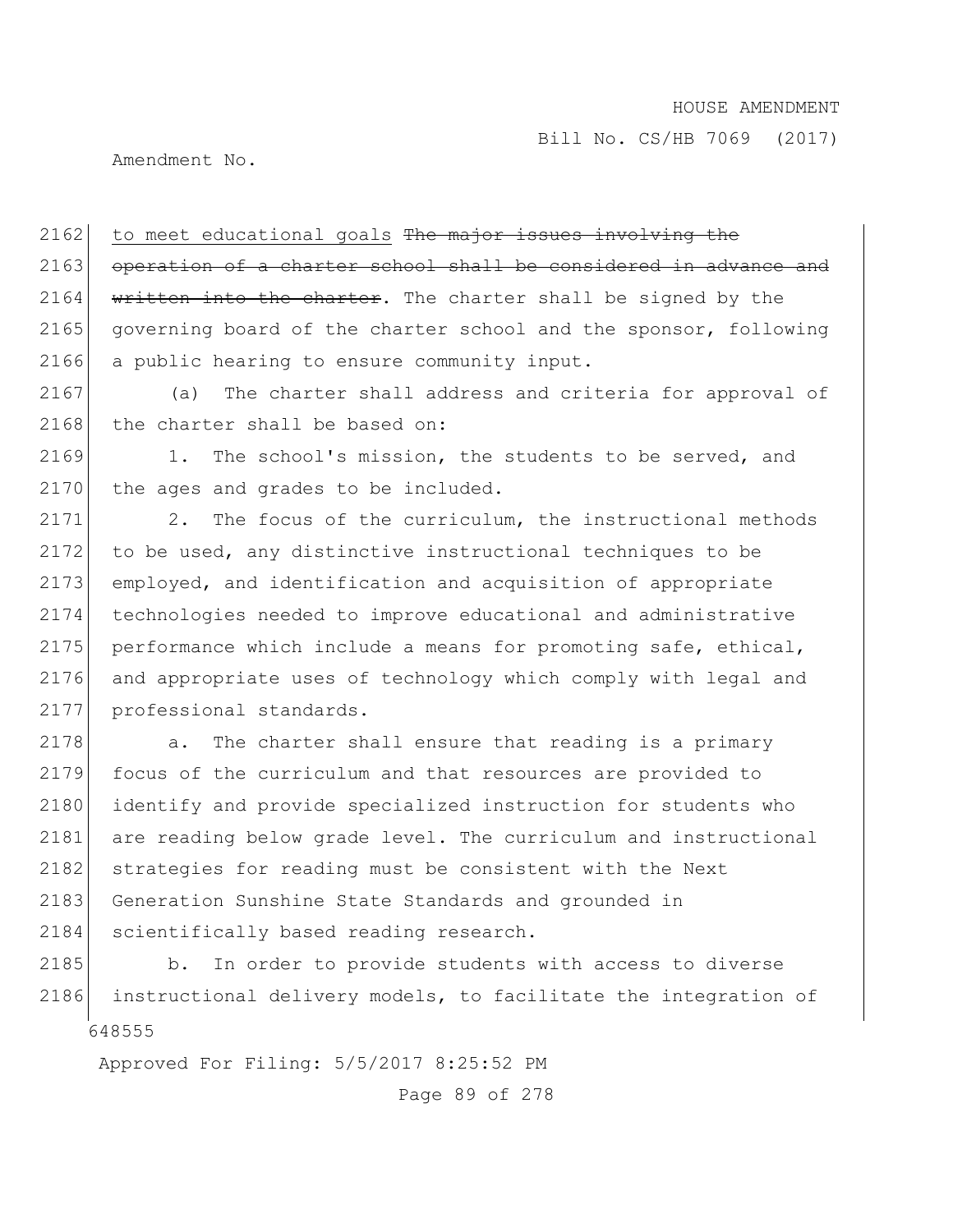Bill No. CS/HB 7069 (2017)

Amendment No.

2187 technology within traditional classroom instruction, and to 2188 provide students with the skills they need to compete in the 2189 21st century economy, the Legislature encourages instructional 2190 methods for blended learning courses consisting of both 2191 traditional classroom and online instructional techniques. 2192 Charter schools may implement blended learning courses which 2193 combine traditional classroom instruction and virtual 2194 instruction. Students in a blended learning course must be full-2195 time students of the charter school pursuant to s. 2196 1011.61(1)(a)1. and receive the online instruction in a 2197 classroom setting at the charter school. Instructional personnel 2198 certified pursuant to s. 1012.55 who provide virtual instruction 2199 for blended learning courses may be employees of the charter 2200 school or may be under contract to provide instructional 2201 services to charter school students. At a minimum, such 2202 instructional personnel must hold an active state or school 2203 district adjunct certification under s. 1012.57 for the subject 2204 area of the blended learning course. The funding and performance 2205 accountability requirements for blended learning courses are the 2206 same as those for traditional courses.

2207 3. The current incoming baseline standard of student 2208 academic achievement, the outcomes to be achieved, and the 2209 method of measurement that will be used. The criteria listed in 2210 this subparagraph shall include a detailed description of:

648555

Approved For Filing: 5/5/2017 8:25:52 PM

Page 90 of 278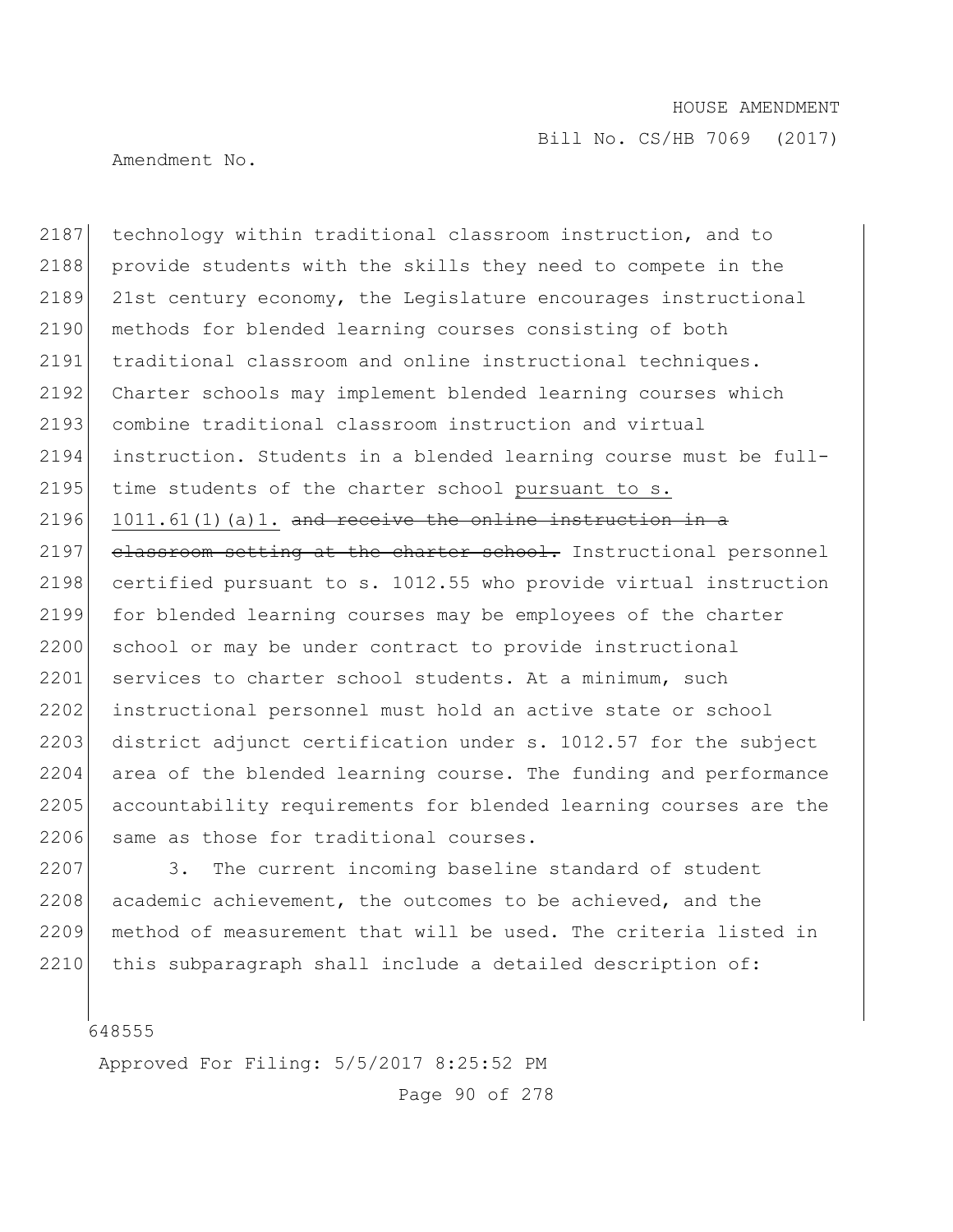Amendment No.

2211 a. How the baseline student academic achievement levels 2212 and prior rates of academic progress will be established. 2213 b. How these baseline rates will be compared to rates of 2214 academic progress achieved by these same students while 2215 attending the charter school. 2216 c. To the extent possible, how these rates of progress 2217 will be evaluated and compared with rates of progress of other 2218 closely comparable student populations. 2219 2220 The district school board is required to provide academic 2221 student performance data to charter schools for each of their 2222 students coming from the district school system, as well as 2223 rates of academic progress of comparable student populations in 2224 the district school system. 2225 4. The methods used to identify the educational strengths 2226 and needs of students and how well educational goals and 2227 performance standards are met by students attending the charter 2228 school. The methods shall provide a means for the charter school 2229 to ensure accountability to its constituents by analyzing 2230 student performance data and by evaluating the effectiveness and 2231 efficiency of its major educational programs. Students in 2232 charter schools shall, at a minimum, participate in the 2233 statewide assessment program created under s. 1008.22.

648555

Approved For Filing: 5/5/2017 8:25:52 PM

Page 91 of 278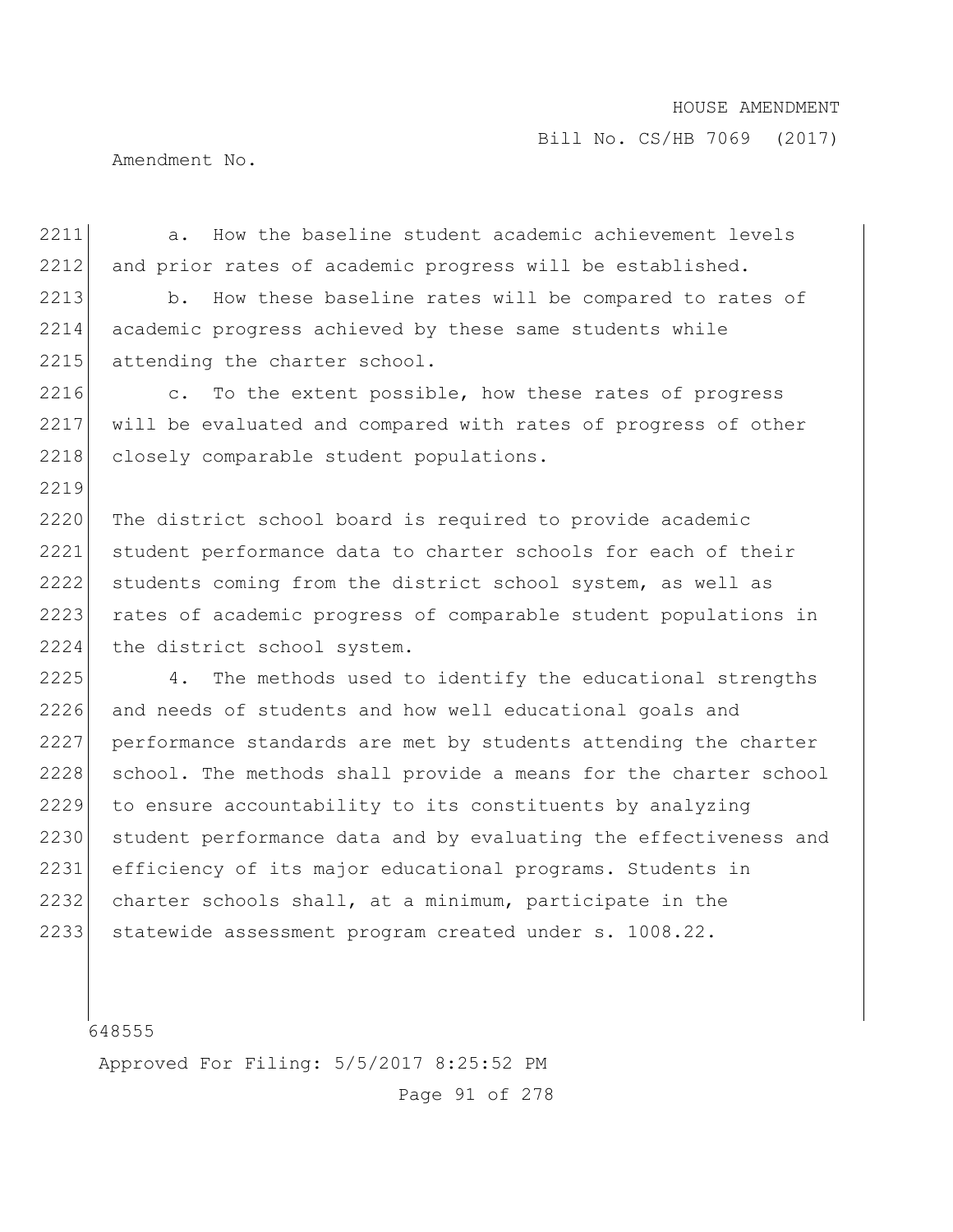Bill No. CS/HB 7069 (2017)

Amendment No.

2234 5. In secondary charter schools, a method for determining 2235 that a student has satisfied the requirements for graduation in 2236 s. 1002.3105(5), s. 1003.4281, or s. 1003.4282.

2237 6. A method for resolving conflicts between the governing 2238 board of the charter school and the sponsor.

2239 7. The admissions procedures and dismissal procedures, 2240 including the school's code of student conduct. Admission or 2241 dismissal must not be based on a student's academic performance.

2242 8. The ways by which the school will achieve a 2243 racial/ethnic balance reflective of the community it serves or 2244 within the racial/ethnic range of other public schools in the 2245 same school district.

2246 9. The financial and administrative management of the 2247 school, including a reasonable demonstration of the professional 2248 experience or competence of those individuals or organizations 2249 applying to operate the charter school or those hired or 2250 retained to perform such professional services and the 2251 description of clearly delineated responsibilities and the 2252 policies and practices needed to effectively manage the charter 2253 school. A description of internal audit procedures and 2254 establishment of controls to ensure that financial resources are 2255 | properly managed must be included. Both public sector and 2256 private sector professional experience shall be equally valid in 2257 such a consideration.

648555

Approved For Filing: 5/5/2017 8:25:52 PM

Page 92 of 278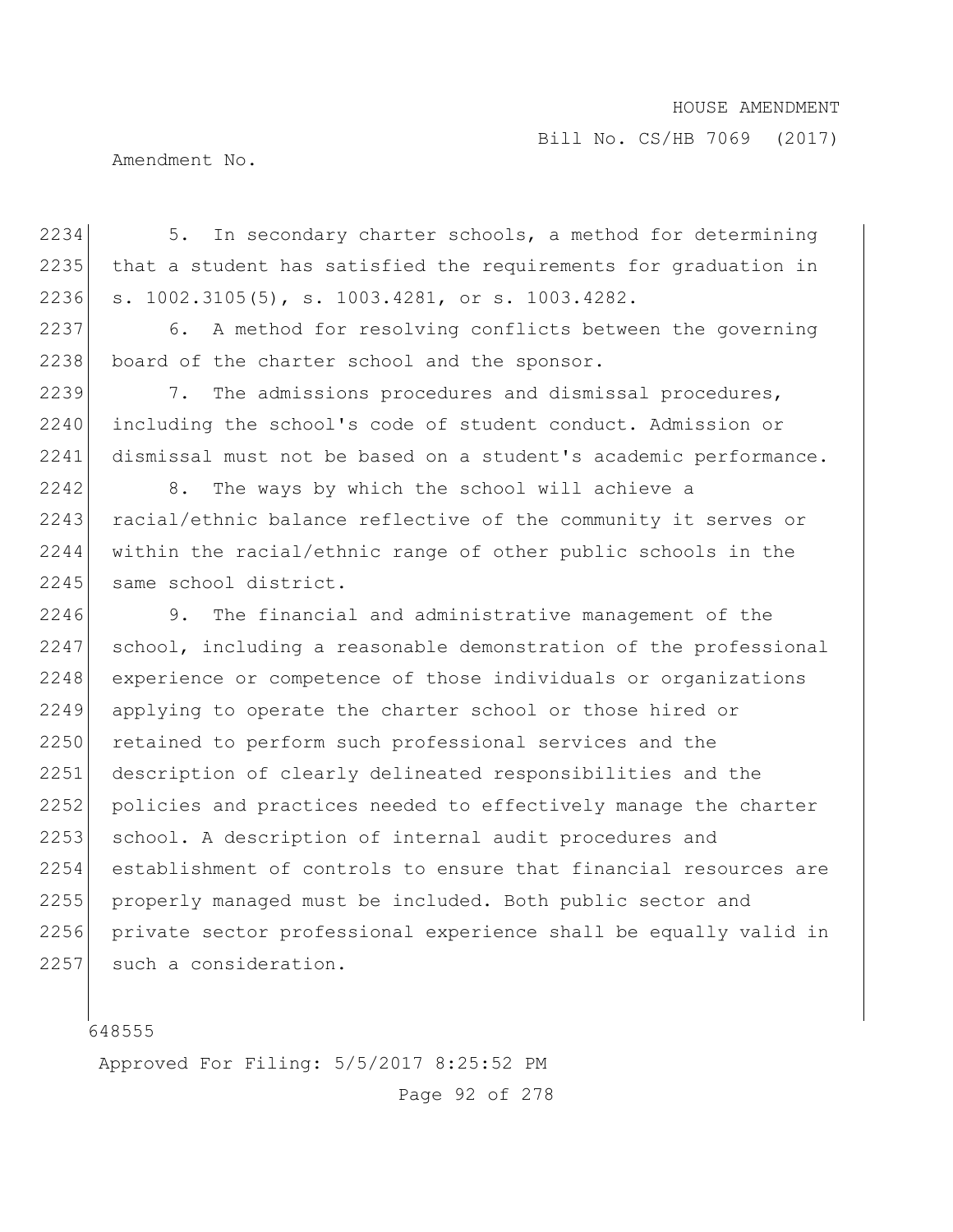Amendment No.

2258 10. The asset and liability projections required in the 2259 application which are incorporated into the charter and shall be 2260 compared with information provided in the annual report of the 2261 charter school.

 $2262$  11. A description of procedures that identify various 2263 risks and provide for a comprehensive approach to reduce the 2264 impact of losses; plans to ensure the safety and security of  $2265$  students and staff; plans to identify, minimize, and protect 2266 others from violent or disruptive student behavior; and the 2267 manner in which the school will be insured, including whether or  $2268$  not the school will be required to have liability insurance, 2269 and, if so, the terms and conditions thereof and the amounts of 2270 coverage.

648555 2271 12. The term of the charter which shall provide for 2272 cancellation of the charter if insufficient progress has been 2273 made in attaining the student achievement objectives of the 2274 charter and if it is not likely that such objectives can be 2275 achieved before expiration of the charter. The initial term of a 2276 charter shall be for 4 or 5 years. In order to facilitate access 2277 to long-term financial resources for charter school 2278 construction, charter schools that are operated by a 2279 municipality or other public entity as provided by law are 2280 eligible for up to a 15-year charter, subject to approval by the 2281 district school board. A charter lab school is eligible for a 2282 charter for a term of up to 15 years. In addition, to facilitate

Approved For Filing: 5/5/2017 8:25:52 PM

Page 93 of 278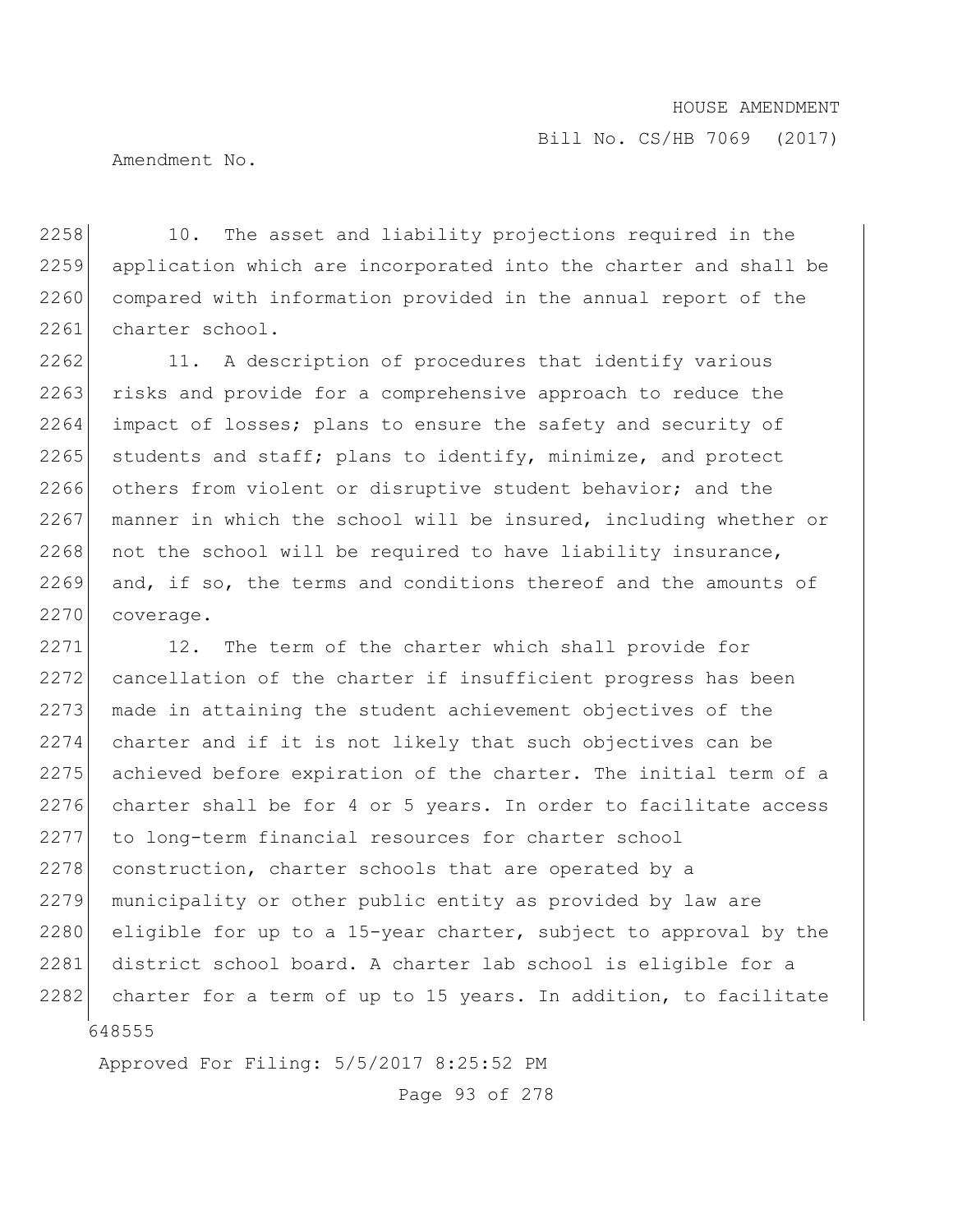Amendment No.

2283 access to long-term financial resources for charter school 2284 construction, charter schools that are operated by a private, 2285 not-for-profit, s. 501(c)(3) status corporation are eligible for 2286 up to a 15-year charter, subject to approval by the district 2287 school board. Such long-term charters remain subject to annual 2288 review and may be terminated during the term of the charter, but 2289 only according to the provisions set forth in subsection (8).

2290 13. The facilities to be used and their location. The 2291 sponsor may not require a charter school to have a certificate 2292 of occupancy or a temporary certificate of occupancy for such a 2293 facility earlier than 15 calendar days before the first day of 2294 school.

2295 14. The qualifications to be required of the teachers and 2296 the potential strategies used to recruit, hire, train, and 2297 retain qualified staff to achieve best value.

2298 15. The governance structure of the school, including the 2299 status of the charter school as a public or private employer as 2300 required in paragraph (12)(i).

2301 16. A timetable for implementing the charter which 2302 addresses the implementation of each element thereof and the 2303 date by which the charter shall be awarded in order to meet this 2304 timetable.

648555 2305 17. In the case of an existing public school that is being 2306 converted to charter status, alternative arrangements for 2307 current students who choose not to attend the charter school and

Approved For Filing: 5/5/2017 8:25:52 PM

Page 94 of 278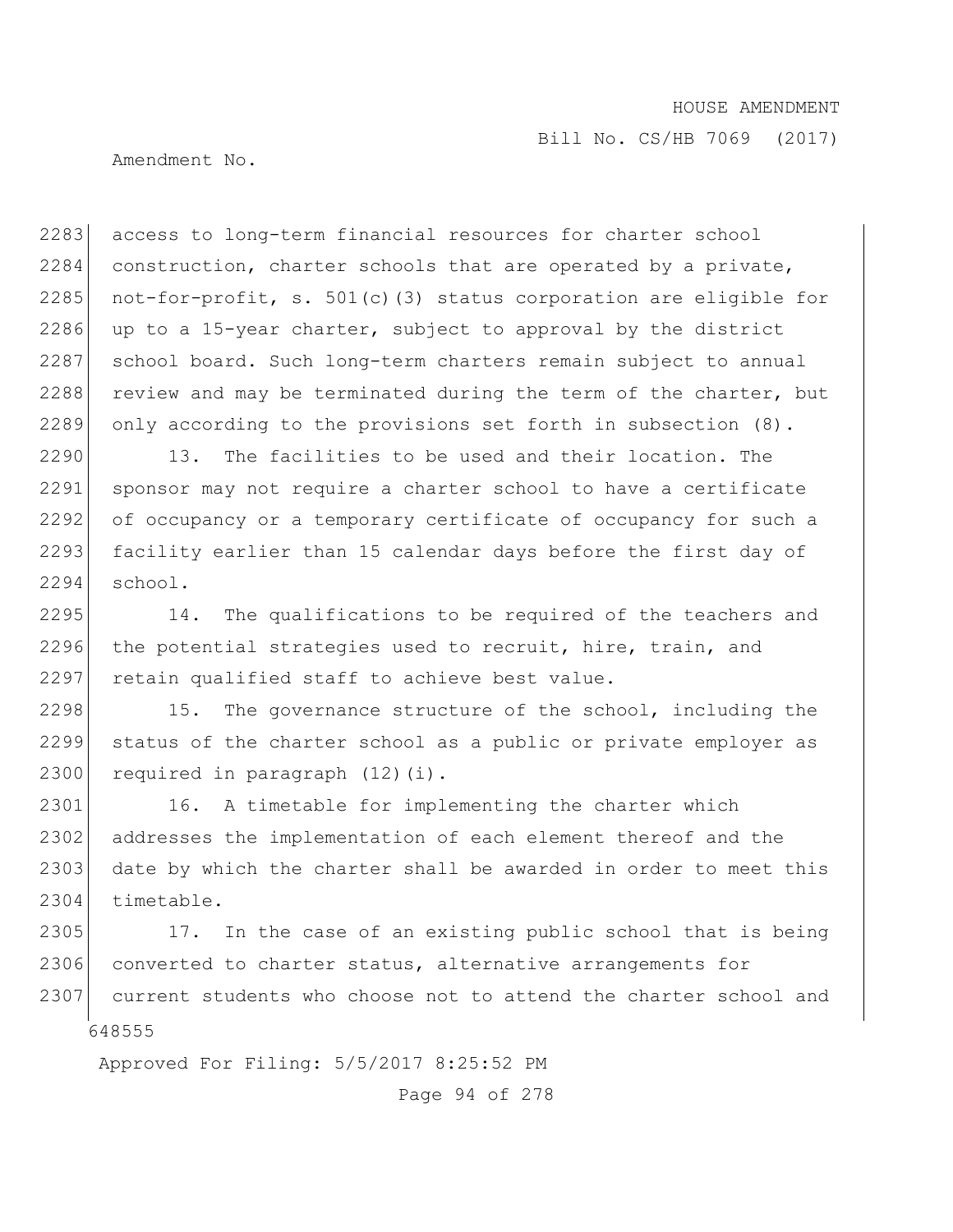Amendment No.

2308 for current teachers who choose not to teach in the charter 2309 school after conversion in accordance with the existing 2310 collective bargaining agreement or district school board rule in 2311 the absence of a collective bargaining agreement. However, 2312 alternative arrangements shall not be required for current 2313 teachers who choose not to teach in a charter lab school, except 2314 as authorized by the employment policies of the state university 2315 which grants the charter to the lab school.

2316 18. Full disclosure of the identity of all relatives 2317 employed by the charter school who are related to the charter 2318 school owner, president, chairperson of the governing board of 2319 directors, superintendent, governing board member, principal, 2320 assistant principal, or any other person employed by the charter 2321 school who has equivalent decisionmaking authority. For the 2322 purpose of this subparagraph, the term "relative" means father, 2323 mother, son, daughter, brother, sister, uncle, aunt, first 2324 cousin, nephew, niece, husband, wife, father-in-law, mother-in-2325 law, son-in-law, daughter-in-law, brother-in-law, sister-in-law, 2326 stepfather, stepmother, stepson, stepdaughter, stepbrother, 2327 stepsister, half brother, or half sister.

648555 2328 19. Implementation of the activities authorized under s. 2329 1002.331 by the charter school when it satisfies the eligibility 2330 requirements for a high-performing charter school. A high-2331 performing charter school shall notify its sponsor in writing by 2332 March 1 if it intends to increase enrollment or expand grade

Approved For Filing: 5/5/2017 8:25:52 PM

Page 95 of 278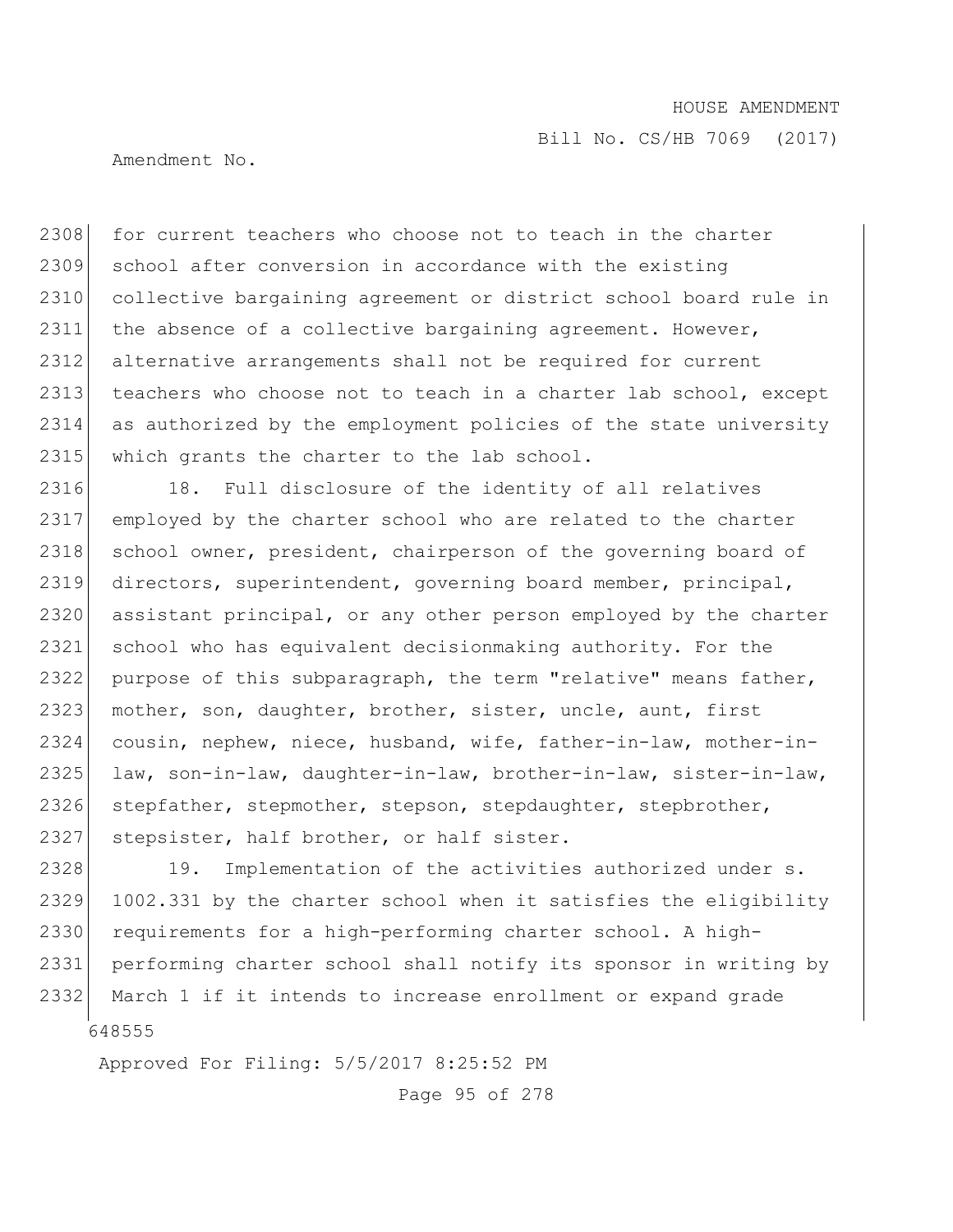Amendment No.

2333 levels the following school year. The written notice shall 2334 specify the amount of the enrollment increase and the grade 2335 levels that will be added, as applicable.

2336 (b) The sponsor has 30 days after approval of the 2337 application to provide an initial proposed charter contract to 2338 the charter school. The applicant and the sponsor have 40 days 2339 thereafter to negotiate and notice the charter contract for 2340 final approval by the sponsor unless both parties agree to an 2341 extension. The proposed charter contract shall be provided to 2342 the charter school at least 7 calendar days before the date of 2343 the meeting at which the charter is scheduled to be voted upon 2344 by the sponsor. The Department of Education shall provide 2345 mediation services for any dispute regarding this section 2346 subsequent to the approval of a charter application and for any 2347 dispute relating to the approved charter, except a dispute 2348 regarding a charter school application denial. If the 2349 Commissioner of Education determines that the dispute cannot be  $2350$  settled through mediation, the dispute may be appealed to an 2351 administrative law judge appointed by the Division of 2352 Administrative Hearings. The administrative law judge has final 2353 order authority to rule on issues of equitable treatment of the 2354 charter school as a public school, whether proposed provisions 2355 of the charter violate the intended flexibility granted charter 2356 schools by statute, or any other matter regarding this section, 2357 except a dispute regarding charter school application denial, a

648555

Approved For Filing: 5/5/2017 8:25:52 PM

Page 96 of 278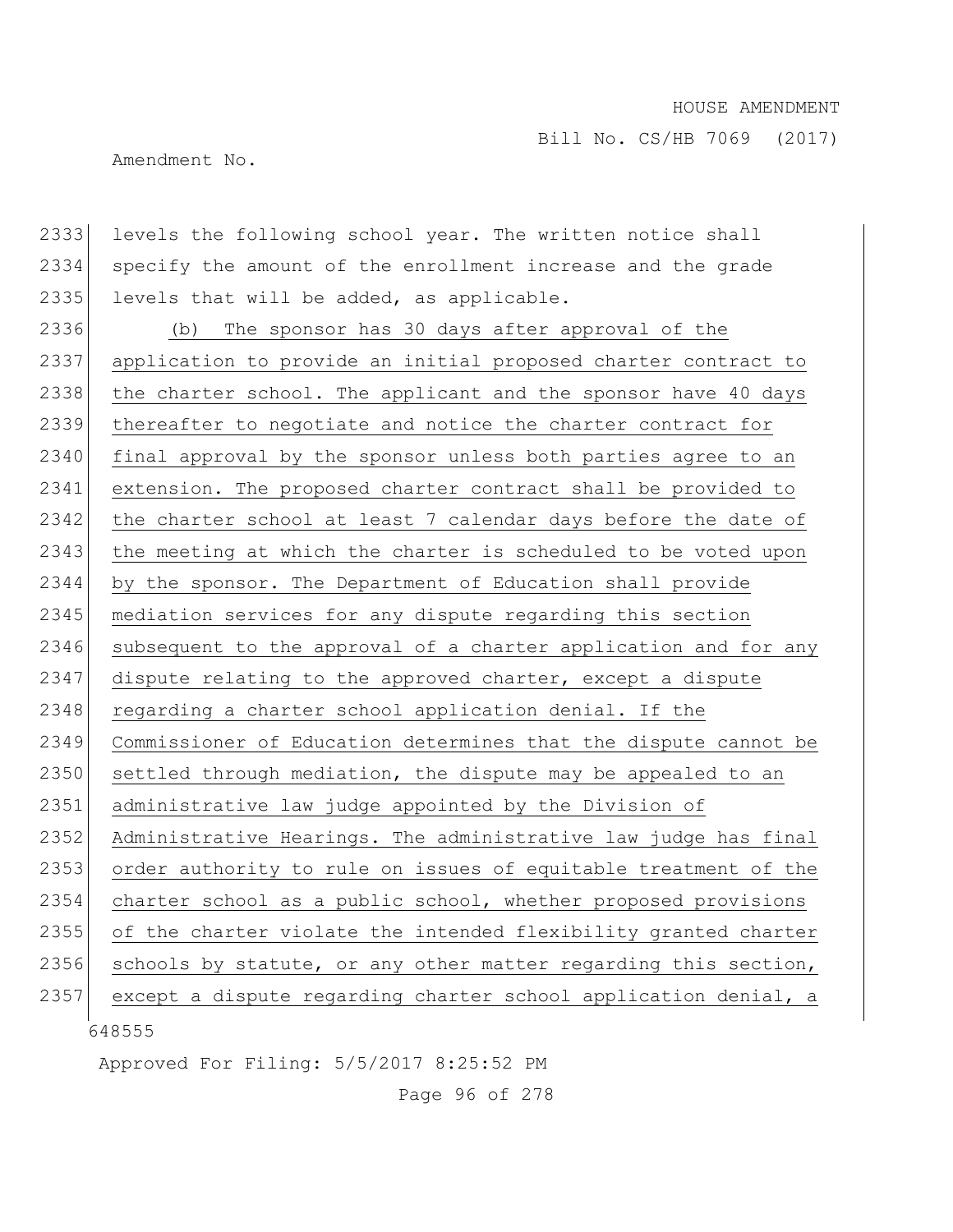Amendment No.

2358 charter termination, or a charter nonrenewal. The administrative 2359 law judge shall award the prevailing party reasonable attorney 2360 fees and costs incurred during the mediation process, 2361 administrative proceeding, and any appeals, to be paid by the 2362 party whom the administrative law judge rules against.

2363 (c) $(b+1)$ . A charter may be renewed provided that a program 2364 review demonstrates that the criteria in paragraph (a) have been 2365 successfully accomplished and that none of the grounds for 2366 nonrenewal established by paragraph (8)(a) has been documented. 2367 In order to facilitate long-term financing for charter school 2368 construction, charter schools operating for a minimum of 3 years 2369 and demonstrating exemplary academic programming and fiscal 2370 management are eligible for a 15-year charter renewal. Such 2371 long-term charter is subject to annual review and may be 2372 terminated during the term of the charter.

2373 2. The 15-year charter renewal that may be granted 2374 pursuant to subparagraph 1. shall be granted to a charter school 2375 that has received a school grade of "A" or "B" pursuant to s. 2376 1008.34 in 3 of the past 4 years and is not in a state of 2377 financial emergency or deficit position as defined by this 2378 section. Such long-term charter is subject to annual review and 2379 may be terminated during the term of the charter pursuant to 2380 subsection (8).

648555 2381 (d)  $\left(\text{e}\right)$  A charter may be modified during its initial term 2382 or any renewal term upon the recommendation of the sponsor or

Approved For Filing: 5/5/2017 8:25:52 PM

Page 97 of 278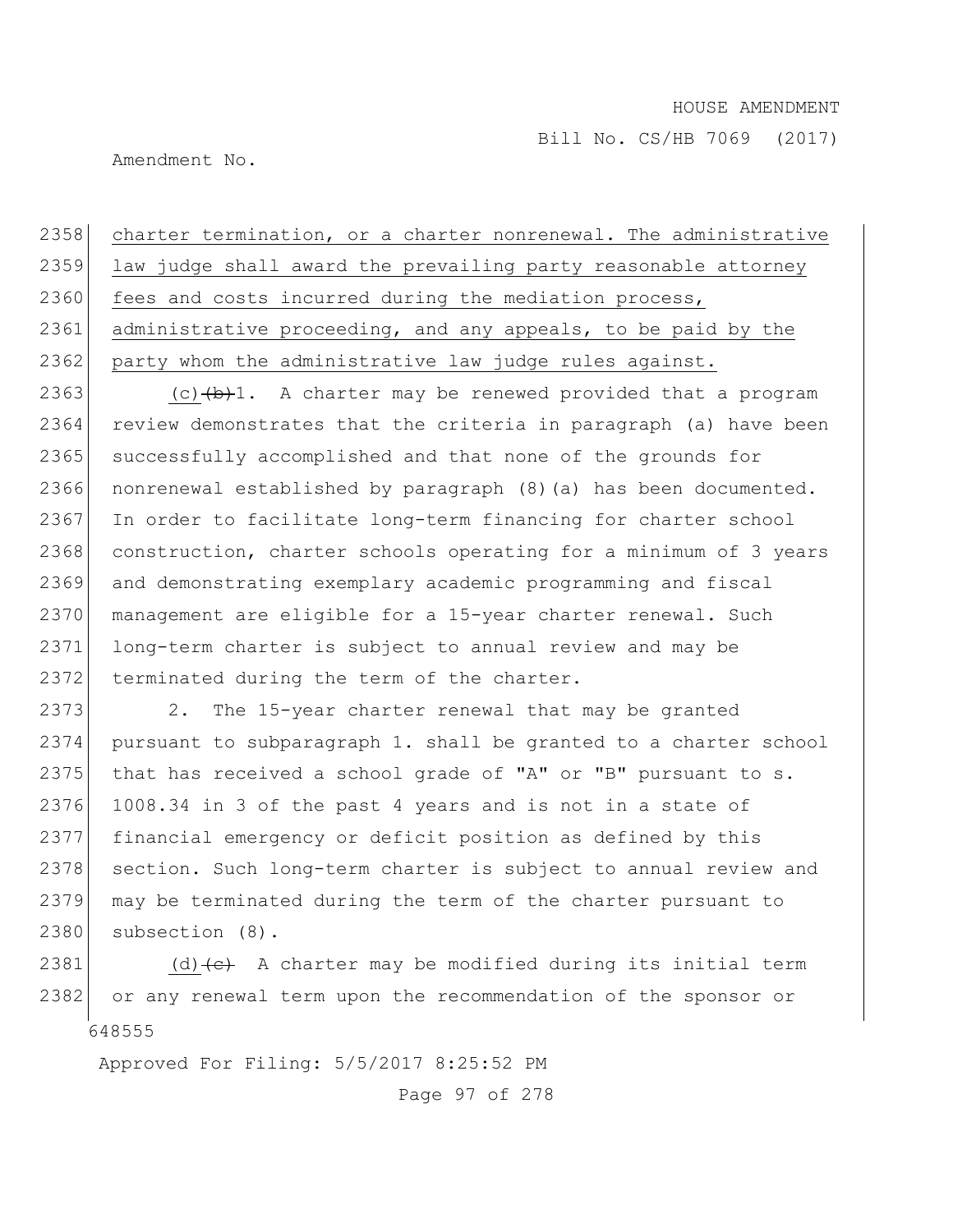Amendment No.

2383 the charter school's governing board and the approval of both 2384 parties to the agreement. Modification may include, but is not 2385 limited to, consolidation of multiple charters into a single 2386 charter if the charters are operated under the same governing 2387 board and physically located on the same campus, regardless of 2388 the renewal cycle.

2389 (e) $\left(\frac{d}{dt}\right)$  A charter may be terminated by a charter school's 2390 governing board through voluntary closure. The decision to cease 2391 operations must be determined at a public meeting. The governing 2392 board shall notify the parents and sponsor of the public meeting 2393 in writing before the public meeting. The governing board must 2394 notify the sponsor, parents of enrolled students, and the 2395 department in writing within 24 hours after the public meeting 2396 of its determination. The notice shall state the charter 2397 school's intent to continue operations or the reason for the 2398 closure and acknowledge that the governing board agrees to 2399 follow the procedures for dissolution and reversion of public 2400 funds pursuant to paragraphs  $(8)(e)-(q)$  and  $(9)(o)$ .

2401 (8) CAUSES FOR NONRENEWAL OR TERMINATION OF CHARTER.

648555  $2402$  (b) At least 90 days before  $\frac{1}{2402}$  to renewing, 2403 nonrenewing, or terminating a charter, the sponsor shall notify 2404 the governing board of the school of the proposed action in  $2405$  writing. The notice shall state in reasonable detail the grounds 2406 for the proposed action and stipulate that the school's 2407 governing board may, within 14 calendar days after receiving the

Approved For Filing: 5/5/2017 8:25:52 PM

Page 98 of 278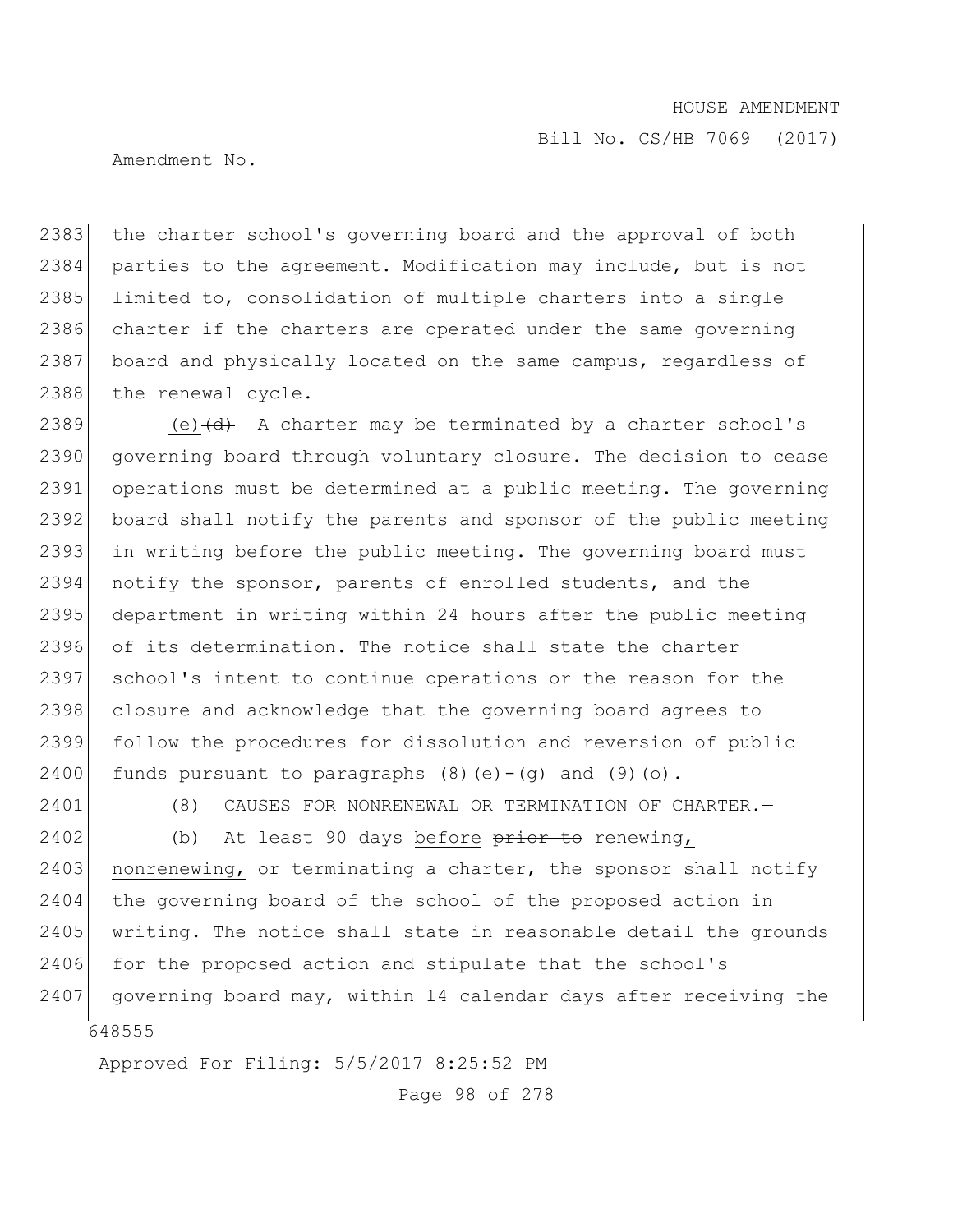Amendment No.

2408 notice, request a hearing. The hearing shall be conducted at the 2409 sponsor's election in accordance with one of the following 2410 procedures:

2411 1. A direct hearing conducted by the sponsor within 60 2412 days after receipt of the request for a hearing. The hearing 2413 shall be conducted in accordance with  $ss. 120.569$  and  $120.57$ . 2414 The sponsor shall decide upon nonrenewal or termination by a 2415 majority vote. The sponsor's decision shall be a final order; or

2416 2. A hearing conducted by an administrative law judge 2417 assigned by the Division of Administrative Hearings. The hearing 2418 shall be conducted within 60 days after receipt of the request 2419 for a hearing and in accordance with chapter 120. The 2420 administrative law judge's recommended order shall be submitted 2421 to the sponsor. A majority vote by the sponsor shall be required 2422 to adopt or modify the administrative law judge's recommended 2423 order. The sponsor shall issue a final order.

2424 (9) CHARTER SCHOOL REQUIREMENTS.—

648555 (n)1. The director and a representative of the governing board of a charter school that has earned a grade of "D" or "F" pursuant to s. 1008.34 shall appear before the sponsor to present information concerning each contract component having noted deficiencies. The director and a representative of the 2430 governing board shall submit to the sponsor for approval a school improvement plan to raise student performance. Upon 2432 approval by the sponsor, the charter school shall begin

Approved For Filing: 5/5/2017 8:25:52 PM

Page 99 of 278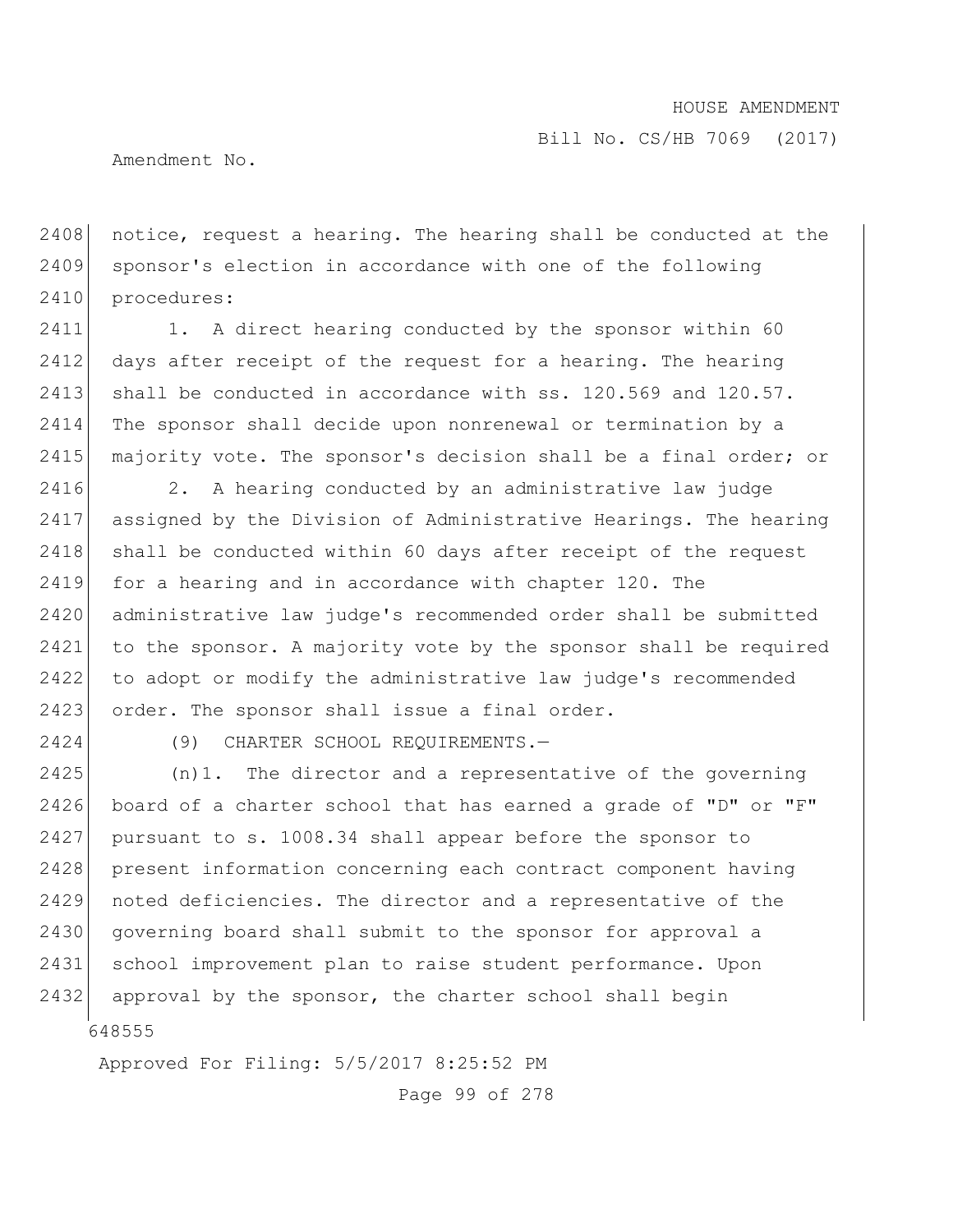Bill No. CS/HB 7069 (2017)

Amendment No.

2433 implementation of the school improvement plan. The department 2434 shall offer technical assistance and training to the charter 2435 school and its governing board and establish guidelines for 2436 developing, submitting, and approving such plans.

2437 2.a. If a charter school earns three consecutive grades 2438 below a "C" of "D," two consecutive grades of "D" followed by a 2439  $\sigma$  grade of "F," or two nonconsecutive grades of "F" within a 3- $2440$  year period, the charter school governing board shall choose one 2441 of the following corrective actions:

2442 (I) Contract for educational services to be provided 2443 directly to students, instructional personnel, and school 2444 administrators, as prescribed in state board rule;

2445 (II) Contract with an outside entity that has a 2446 demonstrated record of effectiveness to operate the school;

2447 (III) Reorganize the school under a new director or 2448 principal who is authorized to hire new staff; or

2449 (IV) Voluntarily close the charter school.

2450 b. The charter school must implement the corrective action 2451 in the school year following receipt of a third consecutive 2452 grade below a "C" of "D," a grade of "F" following two  $2453$  consecutive grades of "D," or a second nonconsecutive grade of 2454 "F" within a 3-year period.

648555 2455 c. The sponsor may annually waive a corrective action if 2456 it determines that the charter school is likely to improve a 2457 letter grade if additional time is provided to implement the

Approved For Filing: 5/5/2017 8:25:52 PM

Page 100 of 278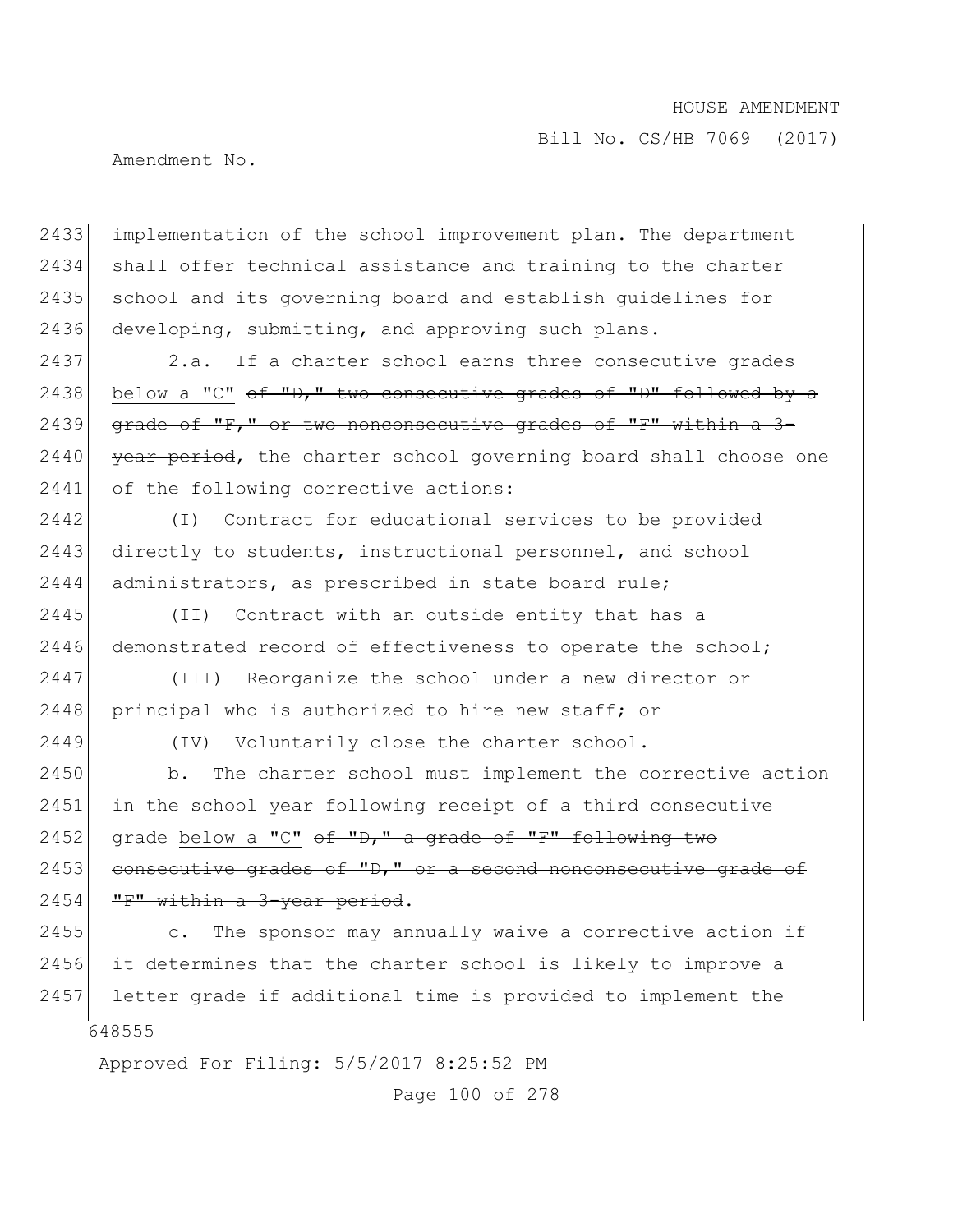Amendment No.

2458 intervention and support strategies prescribed by the school 2459 improvement plan. Notwithstanding this sub-subparagraph, a  $2460$  charter school that earns a second consecutive grade of "F" is 2461 subject to subparagraph 3.  $4.$ 

2462 d. A charter school is no longer required to implement a 2463 corrective action if it improves to a "C" or higher  $by$  at least  $2464$  one letter grade. However, the charter school must continue to 2465 implement strategies identified in the school improvement plan. 2466 The sponsor must annually review implementation of the school 2467 improvement plan to monitor the school's continued improvement 2468 pursuant to subparagraph 4.  $\frac{5}{6}$ .

2469 e. A charter school implementing a corrective action that 2470 does not improve to a "C" or higher  $by$  at least one letter grade 2471 after 2 full school years of implementing the corrective action 2472 must select a different corrective action. Implementation of the 2473 new corrective action must begin in the school year following 2474 the implementation period of the existing corrective action, 2475 unless the sponsor determines that the charter school is likely 2476 to improve to a "C" or higher  $a$  letter grade if additional time 2477 is provided to implement the existing corrective action. 2478 Notwithstanding this sub-subparagraph, a charter school that 2479 earns a second consecutive grade of "F" while implementing a 2480 corrective action is subject to subparagraph 3.  $4$ .

648555  $2481$  3. A charter school with a grade of "D" or "F" that 2482 improves by at least one letter grade must continue to implement

Approved For Filing: 5/5/2017 8:25:52 PM

Page 101 of 278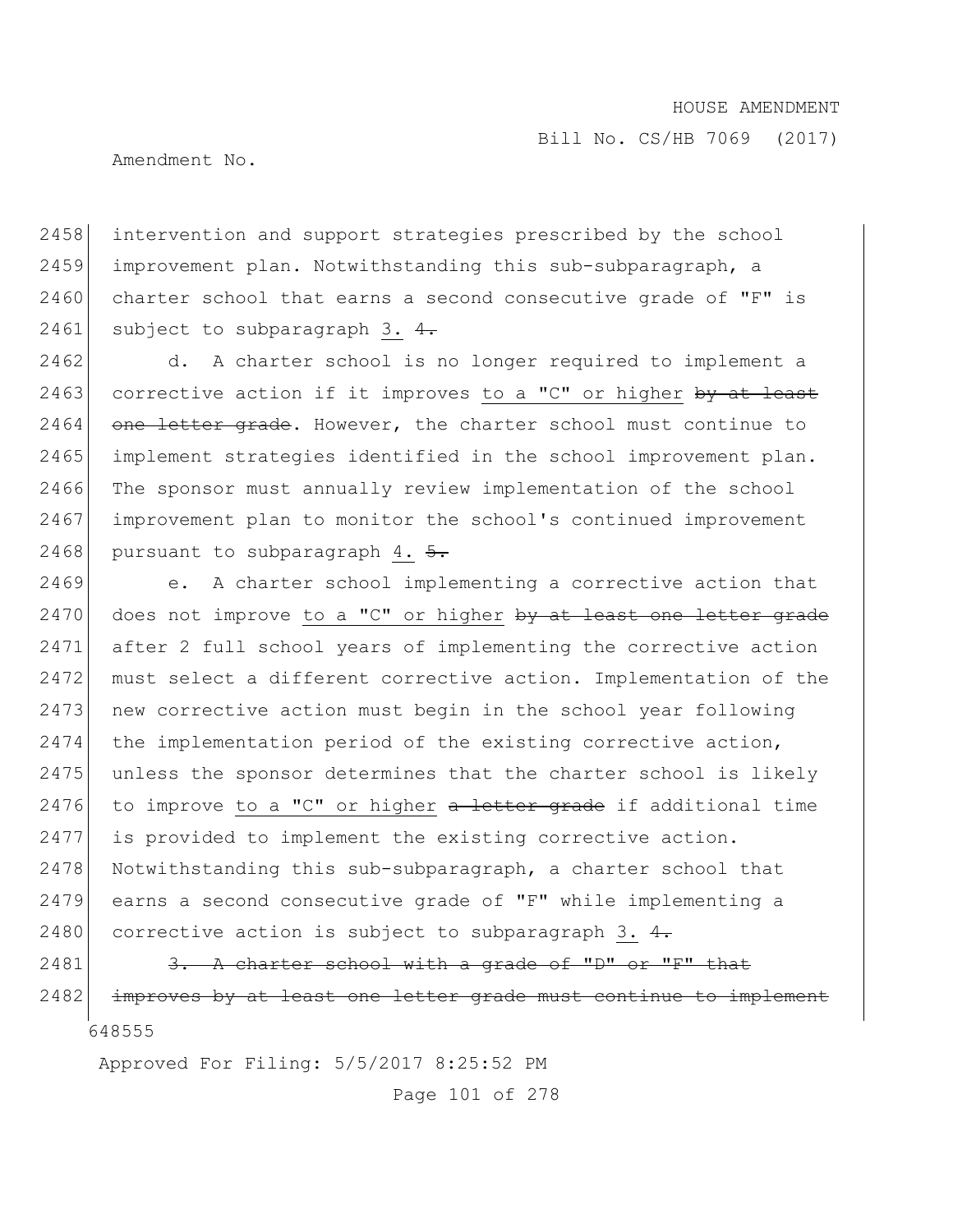Amendment No.

2483 the strategies identified in the school improvement plan. The 2484 sponsor must annually review implementation of the school 2485 improvement plan to monitor the school's continued improvement 2486 pursuant to subparagraph 5.

 $2487$  3.4. A charter school's charter contract is automatically 2488 terminated if the school earns two consecutive grades of "F" 2489 after all school grade appeals are final unless:

2490 a. The charter school is established to turn around the 2491 performance of a district public school pursuant to s. 2492 1008.33(4)(b)2.  $\frac{1008.33(4)}{1008.33(4)}$  (b) 3. Such charter schools shall be 2493 governed by s. 1008.33;

2494 b. The charter school serves a student population the 2495 majority of which resides in a school zone served by a district 2496 public school subject to s.  $1008.33(4)$  that earned a grade of 2497  $|$  "F" in the year before the charter school opened and the charter 2498 school earns at least a grade of "D" in its third year of 2499 operation. The exception provided under this sub-subparagraph 2500 does not apply to a charter school in its fourth year of 2501 operation and thereafter; or

648555 2502 c. The state board grants the charter school a waiver of 2503 termination. The charter school must request the waiver within 2504 15 days after the department's official release of school 2505 grades. The state board may waive termination if the charter 2506 school demonstrates that the Learning Gains of its students on 2507 statewide assessments are comparable to or better than the

Approved For Filing: 5/5/2017 8:25:52 PM

Page 102 of 278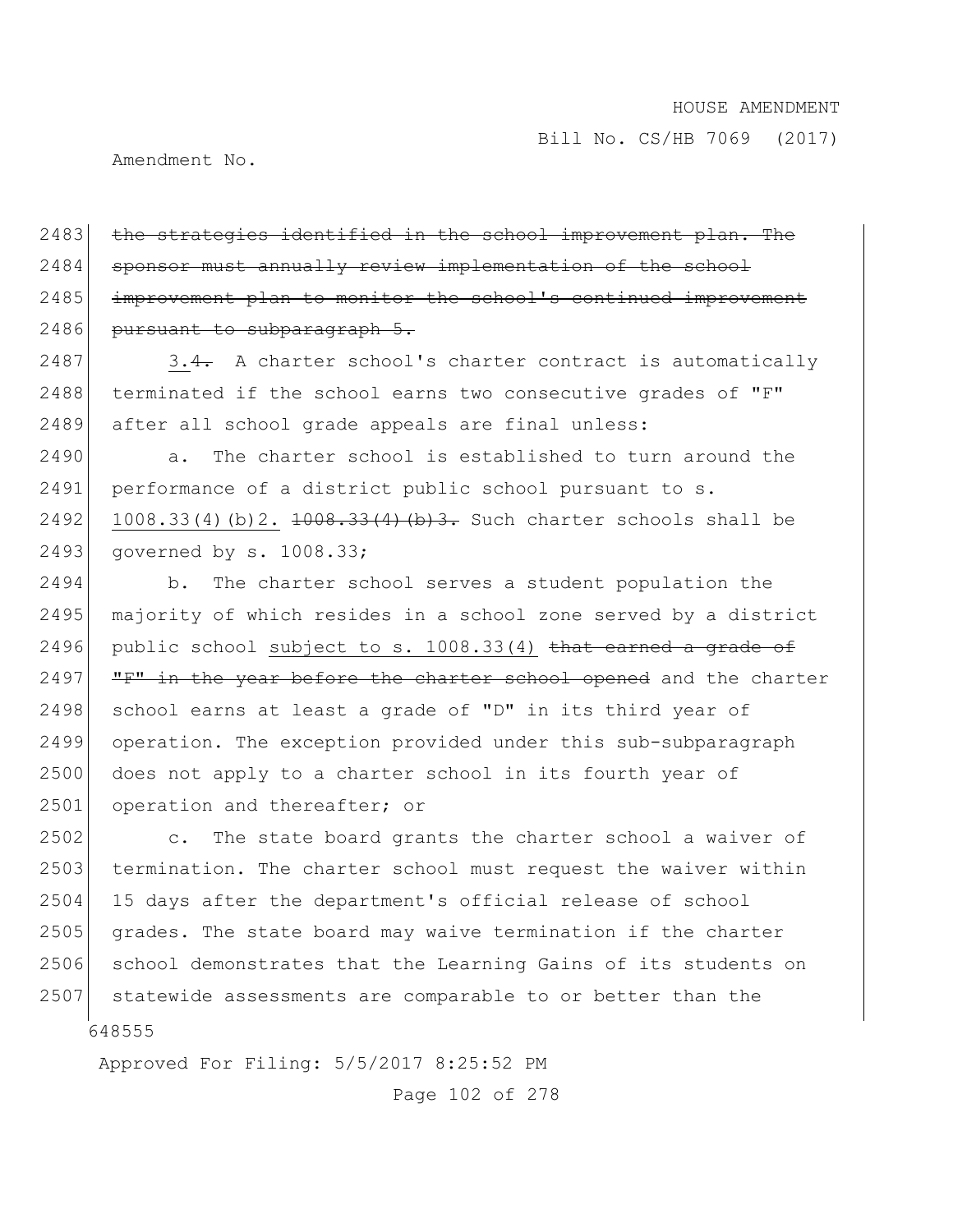Bill No. CS/HB 7069 (2017)

Amendment No.

2508 Learning Gains of similarly situated students enrolled in nearby district public schools. The waiver is valid for 1 year and may 2510 only be granted once. Charter schools that have been in operation for more than 5 years are not eligible for a waiver 2512 under this sub-subparagraph.

 The sponsor shall notify the charter school's governing board, 2515 the charter school principal, and the department in writing when a charter contract is terminated under this subparagraph. The letter of termination must meet the requirements of paragraph (8)(c). A charter terminated under this subparagraph must follow the procedures for dissolution and reversion of public funds 2520 pursuant to paragraphs  $(8)(e)-(q)$  and  $(9)(o)$ .

 4.5. The director and a representative of the governing board of a graded charter school that has implemented a school improvement plan under this paragraph shall appear before the sponsor at least once a year to present information regarding the progress of intervention and support strategies implemented by the school pursuant to the school improvement plan and corrective actions, if applicable. The sponsor shall communicate at the meeting, and in writing to the director, the services provided to the school to help the school address its deficiencies.

Approved For Filing: 5/5/2017 8:25:52 PM

Page 103 of 278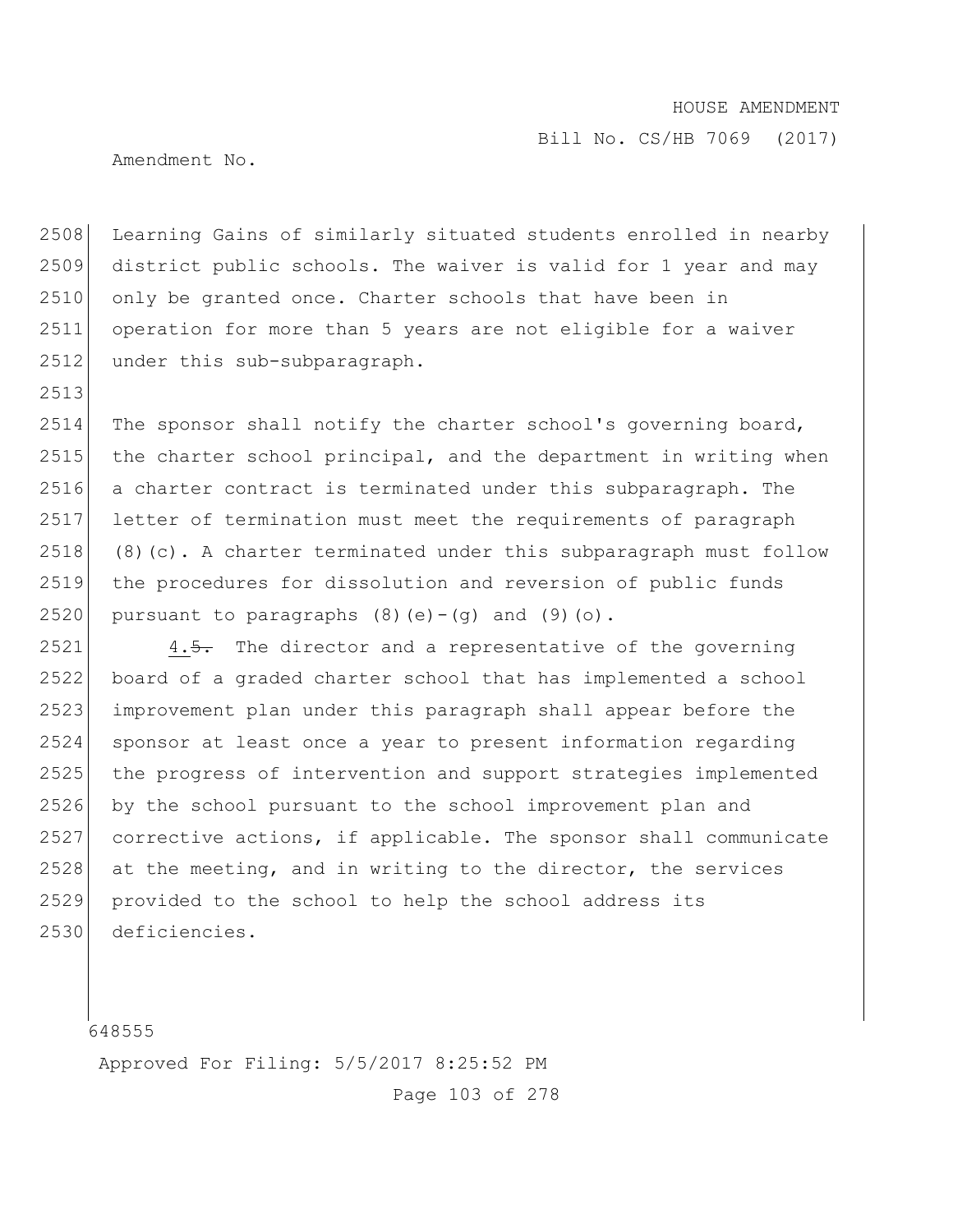Amendment No.

2531 5.6. Notwithstanding any provision of this paragraph 2532 except sub-subparagraphs  $3.a.-c. 4.a.-e.,$  the sponsor may 2533 terminate the charter at any time pursuant to subsection (8). 2534 (10) ELIGIBLE STUDENTS.—

2535 (a) A charter school may be exempt from the requirements 2536 of s. 1002.31 if the school is  $shall$  be open to any student 2537 covered in an interdistrict agreement and any student  $\theta$ 2538 residing in the school district in which the charter school is 2539 located. $\div$  However, in the case of a charter lab school, the 2540 charter lab school shall be open to any student eligible to 2541 attend the lab school as provided in s. 1002.32 or who resides 2542 in the school district in which the charter lab school is 2543 located. Any eligible student shall be allowed interdistrict 2544 transfer to attend a charter school when based on good cause. 2545 Good cause shall include, but is not limited to, geographic 2546 proximity to a charter school in a neighboring school district. 2547 (12) EMPLOYEES OF CHARTER SCHOOLS.—

2548 (h) For the purposes of tort liability, the charter  $2549$  school, including its governing body and employees, of a charter  $2550$  school shall be governed by s. 768.28. This paragraph does not 2551 include any for-profit entity contracted by the charter school 2552 or its governing body.

648555 (13) CHARTER SCHOOL COOPERATIVES.—Charter schools may enter into cooperative agreements to form charter school cooperative organizations that may provide the following

Approved For Filing: 5/5/2017 8:25:52 PM

Page 104 of 278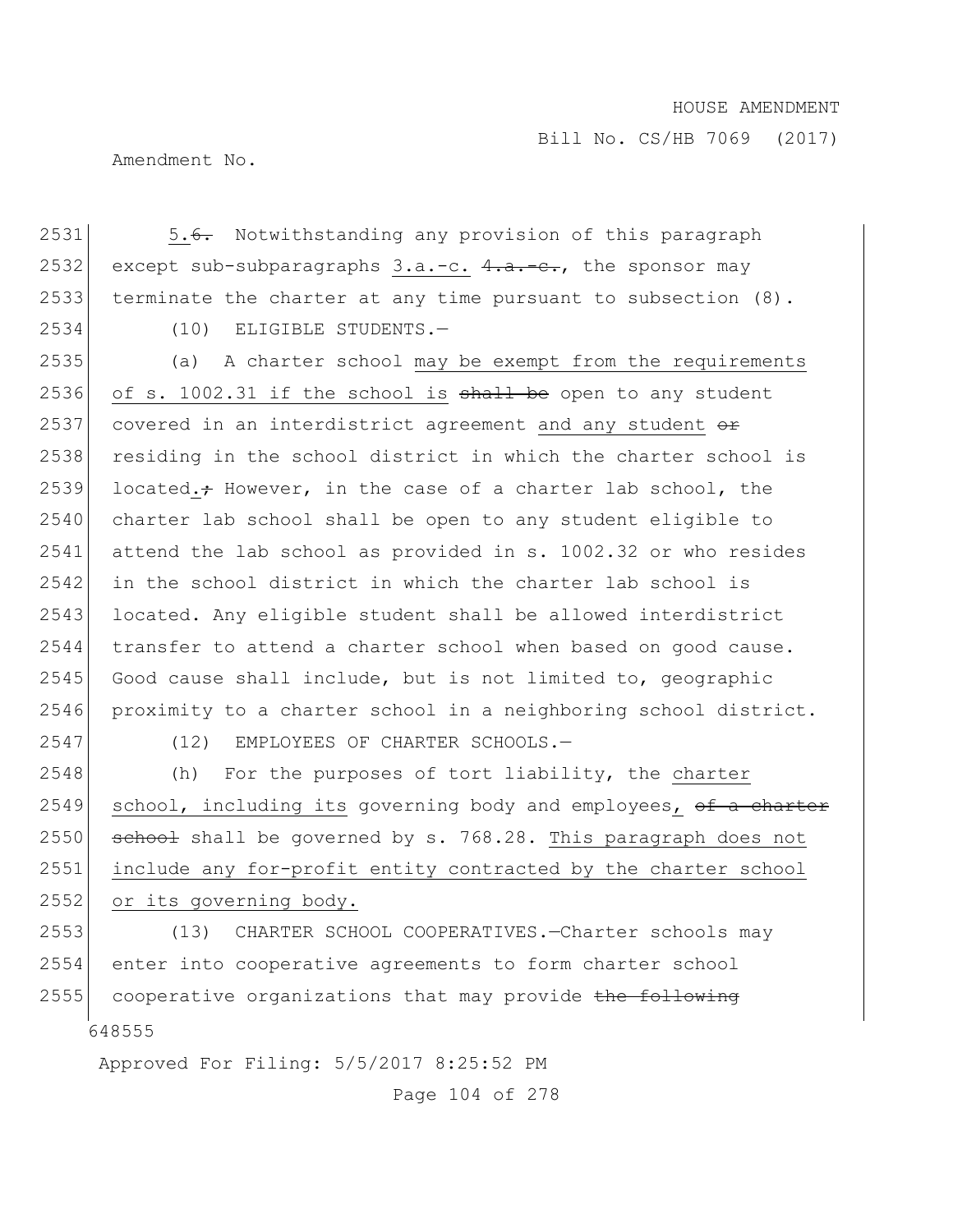Amendment No.

2556 services to further educational, operational, and administrative 2557 initiatives in which the participating charter schools share 2558 common interests: charter school planning and development, 2559 direct instructional services, and contracts with charter school 2560 governing boards to provide personnel administrative services, 2561 payroll services, human resource management, evaluation and 2562 assessment services, teacher preparation, and professional 2563 development.

 (17) FUNDING.—Students enrolled in a charter school, regardless of the sponsorship, shall be funded as if they are in a basic program or a special program, the same as students enrolled in other public schools in the school district. Funding for a charter lab school shall be as provided in s. 1002.32.

648555 (b) The basis for the agreement for funding students enrolled in a charter school shall be the sum of the school district's operating funds from the Florida Education Finance Program as provided in s. 1011.62 and the General Appropriations 2573 Act, including gross state and local funds, discretionary lottery funds, and funds from the school district's current operating discretionary millage levy; divided by total funded 2576 weighted full-time equivalent students in the school district; multiplied by the weighted full-time equivalent students for the 2578 charter school. Charter schools whose students or programs meet the eligibility criteria in law are entitled to their 2580 proportionate share of categorical program funds included in the

Approved For Filing: 5/5/2017 8:25:52 PM

Page 105 of 278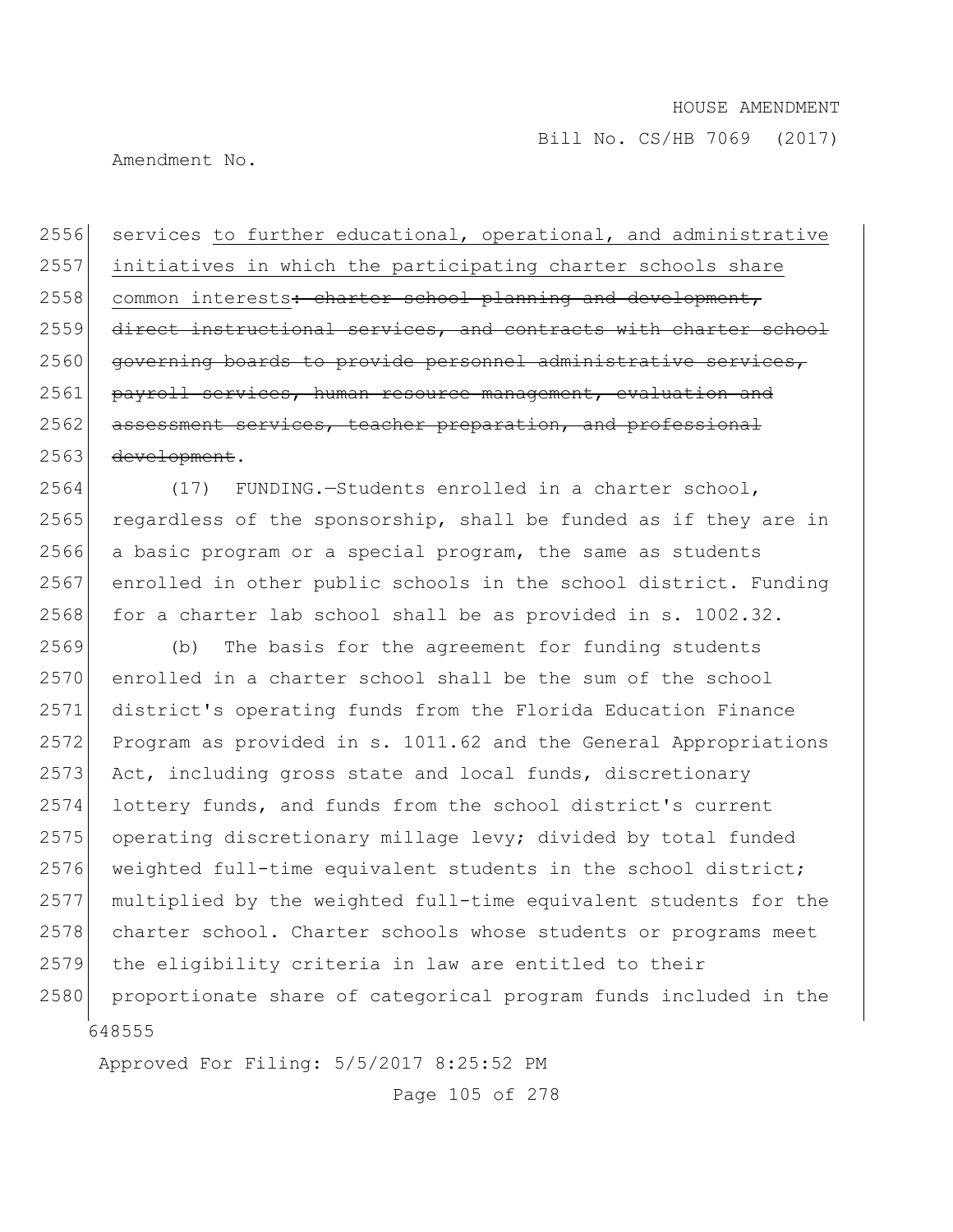Amendment No.

2581 total funds available in the Florida Education Finance Program 2582 by the Legislature, including transportation, the research-based 2583 reading allocation, and the Florida digital classrooms 2584 allocation. Total funding for each charter school shall be 2585 recalculated during the year to reflect the revised calculations 2586 under the Florida Education Finance Program by the state and the 2587 actual weighted full-time equivalent students reported by the 2588 charter school during the full-time equivalent student survey 2589 periods designated by the Commissioner of Education. For charter 2590 schools operated by a not-for-profit or municipal entity, any 2591 unrestricted current and capital assets identified in the 2592 charter school's annual financial audit may be used for other 2593 charter schools operated by the not-for-profit or municipal 2594 entity within the school district. Unrestricted current assets 2595 shall be used in accordance with s. 1011.62 and any unrestricted 2596 capital assets shall be used in accordance with s. 1013.62(2).

648555 2597 (c) If the district school board is providing programs or 2598 services to students funded by federal funds, any eligible 2599 students enrolled in charter schools in the school district 2600 shall be provided federal funds for the same level of service 2601 provided students in the schools operated by the district school 2602 board. Pursuant to provisions of 20 U.S.C. 8061 s. 10306, all 2603 charter schools shall receive all federal funding for which the 2604 school is otherwise eligible, including Title I funding, not 2605 later than 5 months after the charter school first opens and

Approved For Filing: 5/5/2017 8:25:52 PM

Page 106 of 278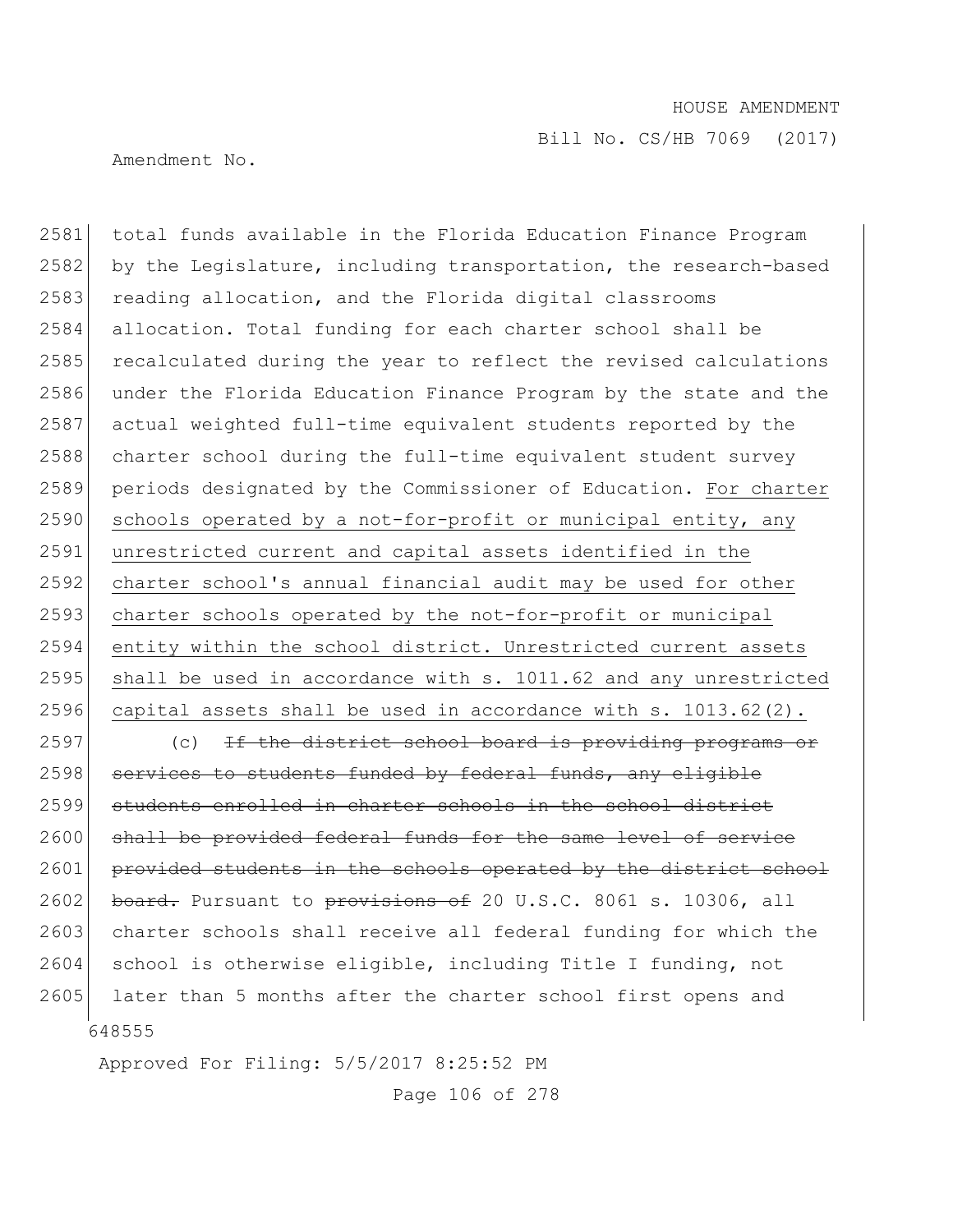Amendment No.

2606 within 5 months after any subsequent expansion of enrollment. 2607 Unless otherwise mutually agreed to by the charter school and 2608 its sponsor, and consistent with state and federal rules and  $2609$  regulations governing the use and disbursement of federal funds,  $2610$  the sponsor shall reimburse the charter school on a monthly 2611 basis for all invoices submitted by the charter school for 2612 federal funds available to the sponsor for the benefit of the 2613 charter school, the charter school's students, and the charter 2614 school's students as public school students in the school 2615 district. Such federal funds include, but are not limited to, 2616 Title I, Title II, and Individuals with Disabilities Education 2617 Act (IDEA) funds. To receive timely reimbursement for an 2618 invoice, the charter school must submit the invoice to the 2619 sponsor at least 30 days before the monthly date of 2620 reimbursement set by the sponsor. In order to be reimbursed, any 2621 expenditures made by the charter school must comply with all 2622 applicable state rules and federal regulations, including, but 2623 not limited to, the applicable federal Office of Management and 2624 Budget Circulars; the federal Education Department General 2625 Administrative Regulations; and program-specific statutes, 2626 rules, and regulations. Such funds may not be made available to 2627 the charter school until a plan is submitted to the sponsor for 2628 approval of the use of the funds in accordance with applicable 2629 federal requirements. The sponsor has 30 days to review and 2630 approve any plan submitted pursuant to this paragraph.

648555

Approved For Filing: 5/5/2017 8:25:52 PM

Page 107 of 278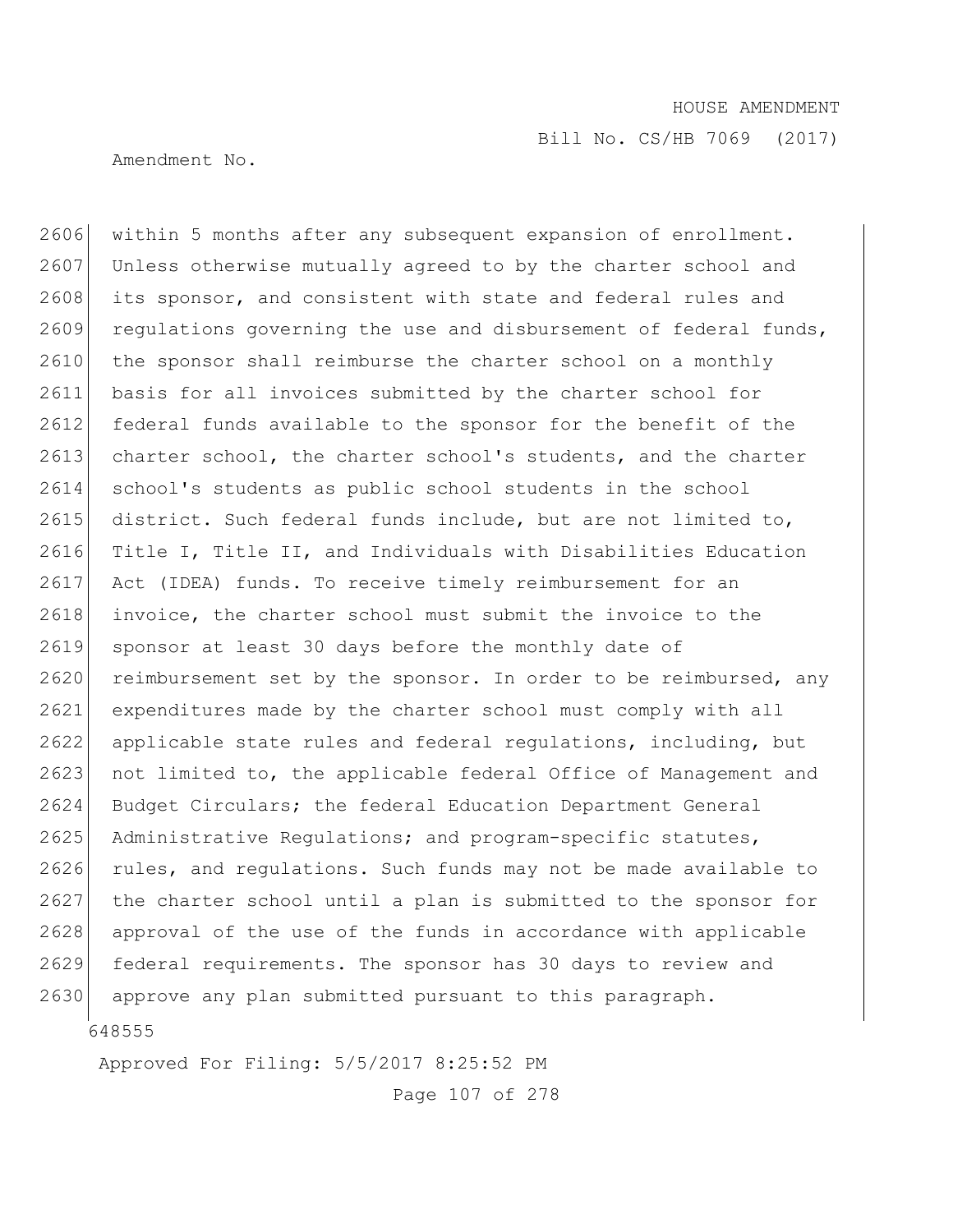Bill No. CS/HB 7069 (2017)

Amendment No.

## 2631 (18) FACILITIES.—

648555 2632 (a) A startup charter school shall utilize facilities 2633 which comply with the Florida Building Code pursuant to chapter 2634 553 except for the State Requirements for Educational 2635 Facilities. Conversion charter schools shall utilize facilities 2636 that comply with the State Requirements for Educational 2637 Facilities provided that the school district and the charter 2638 school have entered into a mutual management plan for the 2639 reasonable maintenance of such facilities. The mutual management 2640 plan shall contain a provision by which the district school 2641 board agrees to maintain charter school facilities in the same 2642 manner as its other public schools within the district. Charter 2643 schools, with the exception of conversion charter schools, are 2644 not required to comply, but may choose to comply, with the State 2645 Requirements for Educational Facilities of the Florida Building 2646 Code adopted pursuant to s. 1013.37. The local governing 2647 authority shall not adopt or impose any local building 2648 requirements or site-development restrictions, such as parking 2649 and site-size criteria, student enrollment, and occupant load, 2650 that are addressed by and more stringent than those found in the 2651 State Requirements for Educational Facilities of the Florida 2652 Building Code. A local governing authority must treat charter 2653 schools equitably in comparison to similar requirements, 2654 restrictions, and site planning processes imposed upon public 2655 schools that are not charter schools. The agency having

Approved For Filing: 5/5/2017 8:25:52 PM

Page 108 of 278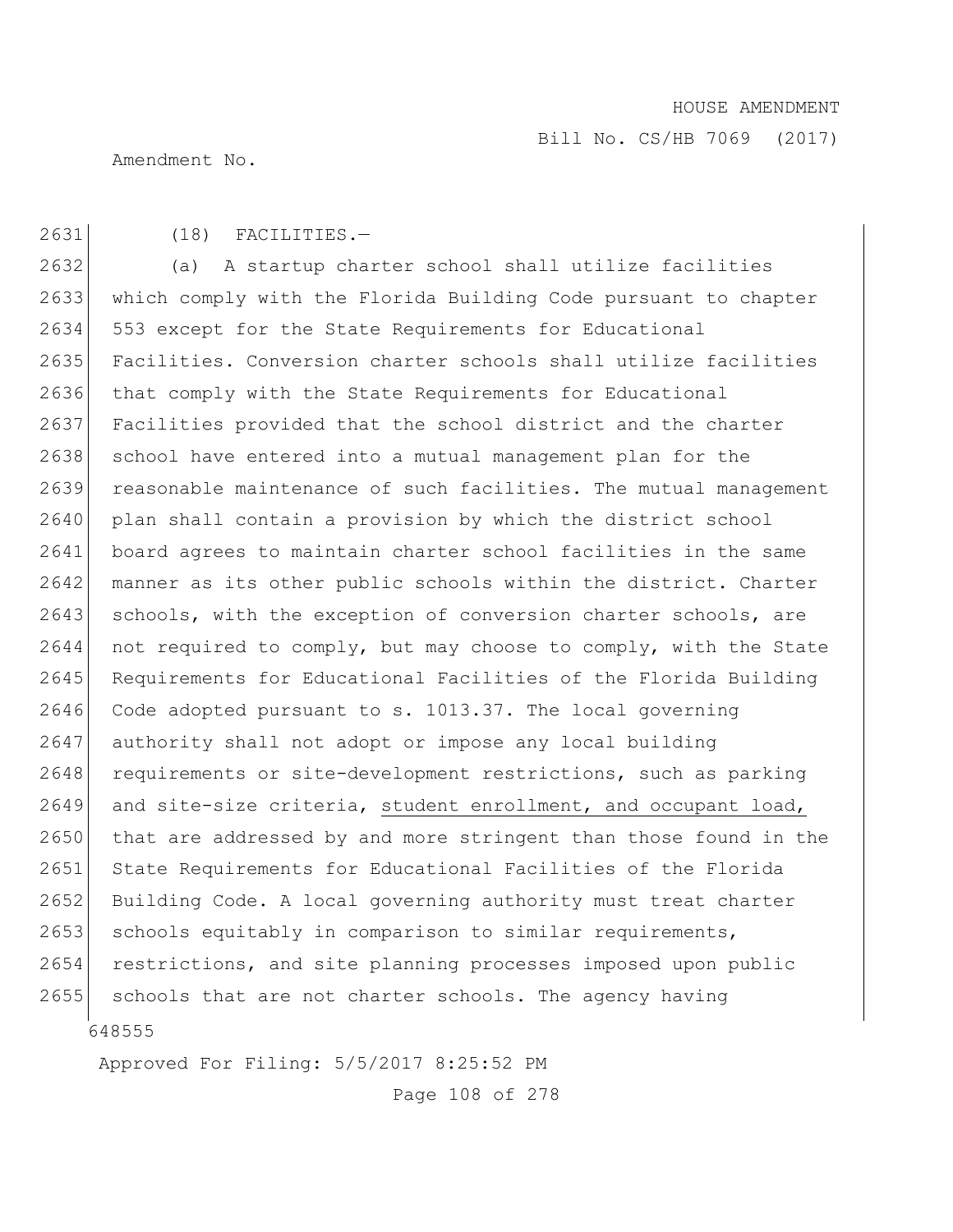Amendment No.

2656 jurisdiction for inspection of a facility and issuance of a 2657 certificate of occupancy or use shall be the local municipality 2658 or, if in an unincorporated area, the county governing 2659 authority. If an official or employee of the local governing 2660 authority refuses to comply with this paragraph, the aggrieved 2661 school or entity has an immediate right to bring an action in 2662 circuit court to enforce its rights by injunction. An aggrieved 2663 party that receives injunctive relief may be awarded attorney 2664 fees and court costs.

2665 (c) Any facility, or portion thereof, used to house a 2666 charter school whose charter has been approved by the sponsor 2667 and the governing board, pursuant to subsection  $(7)$ , shall be 2668 exempt from ad valorem taxes pursuant to s. 196.1983. Library, 2669 community service, museum, performing arts, theatre, cinema, 2670 church, Florida College System institution, college, and 2671 university facilities may provide space to charter schools 2672 within their facilities under their preexisting zoning and land  $2673$  use designations without obtaining a special exception, 2674 rezoning, or a land use change.

2675 (19) CAPITAL OUTLAY FUNDING.—Charter schools are eligible 2676 for capital outlay funds pursuant to ss. 1011.71(2) and  $\frac{1}{100}$ .  $2677$  1013.62. Capital outlay funds authorized in ss. 1011.71(2) and 2678 1013.62 which have been shared with a charter school-in-the-2679 workplace prior to July 1, 2010, are deemed to have met the 2680 authorized expenditure requirements for such funds.

648555

Approved For Filing: 5/5/2017 8:25:52 PM

Page 109 of 278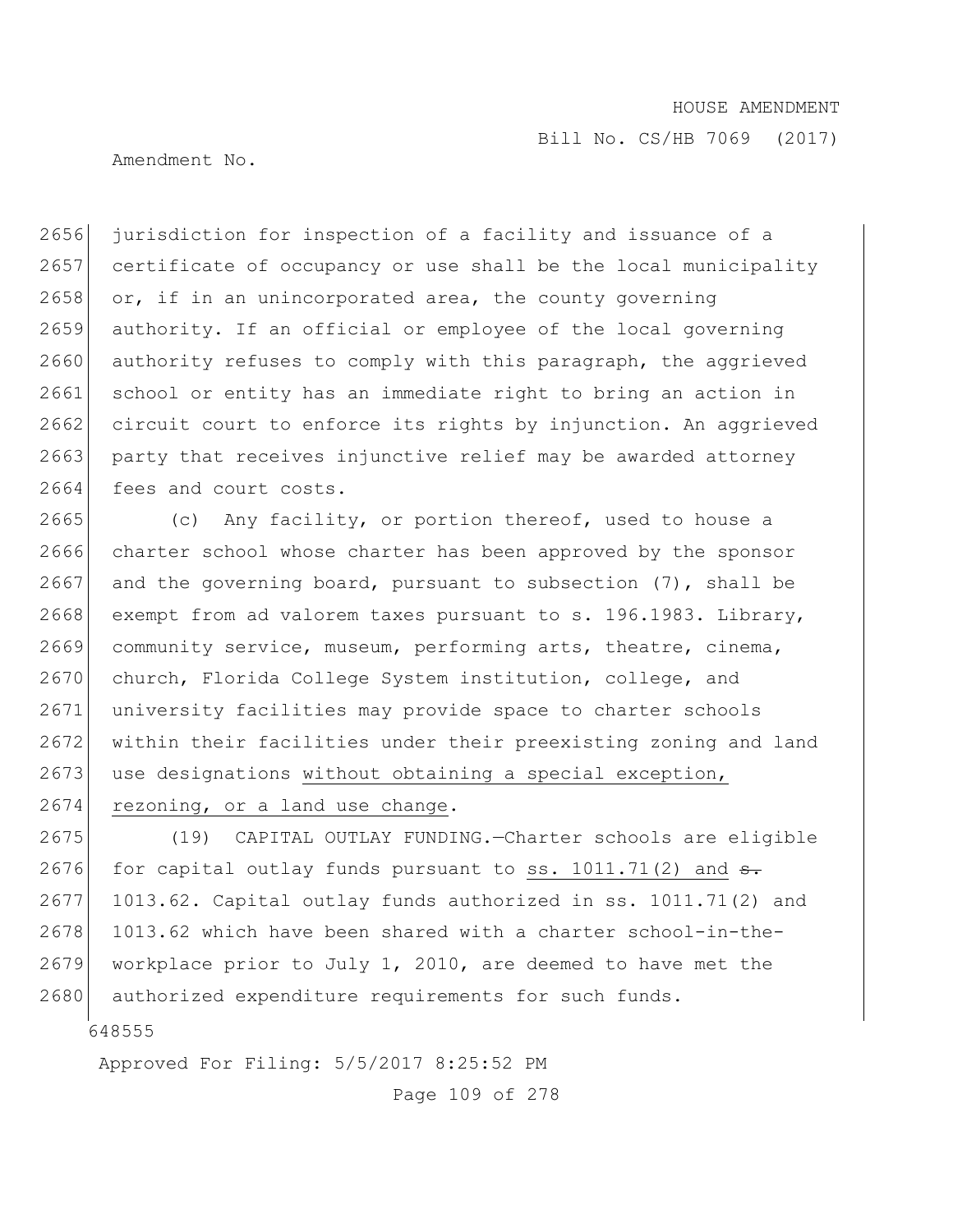Bill No. CS/HB 7069 (2017)

Amendment No.

# 2681 (20) SERVICES.—

648555 2682 (a)1. A sponsor shall provide certain administrative and 2683 educational services to charter schools. These services shall 2684 include contract management services; full-time equivalent and 2685 data reporting services; exceptional student education 2686 administration services; services related to eligibility and 2687 reporting duties required to ensure that school lunch services 2688 under the National School federal Lunch Program, consistent with 2689 the needs of the charter school, are provided by the school 2690 district at the request of the charter school, that any funds 2691 due to the charter school under the National School federal 2692 Lunch Program be paid to the charter school as soon as the 2693 charter school begins serving food under the National School 2694 federal Lunch Program, and that the charter school is paid at 2695 the same time and in the same manner under the National School 2696 federal Lunch Program as other public schools serviced by the 2697 sponsor or the school district; test administration services, 2698 including payment of the costs of state-required or district-2699 required student assessments; processing of teacher certificate 2700 data services; and information services, including equal access 2701 to student information systems that are used by public schools 2702 in the district in which the charter school is located. Student  $2703$  performance data for each student in a charter school, 2704 including, but not limited to, FCAT scores, standardized test 2705 scores, previous public school student report cards, and student

Approved For Filing: 5/5/2017 8:25:52 PM

Page 110 of 278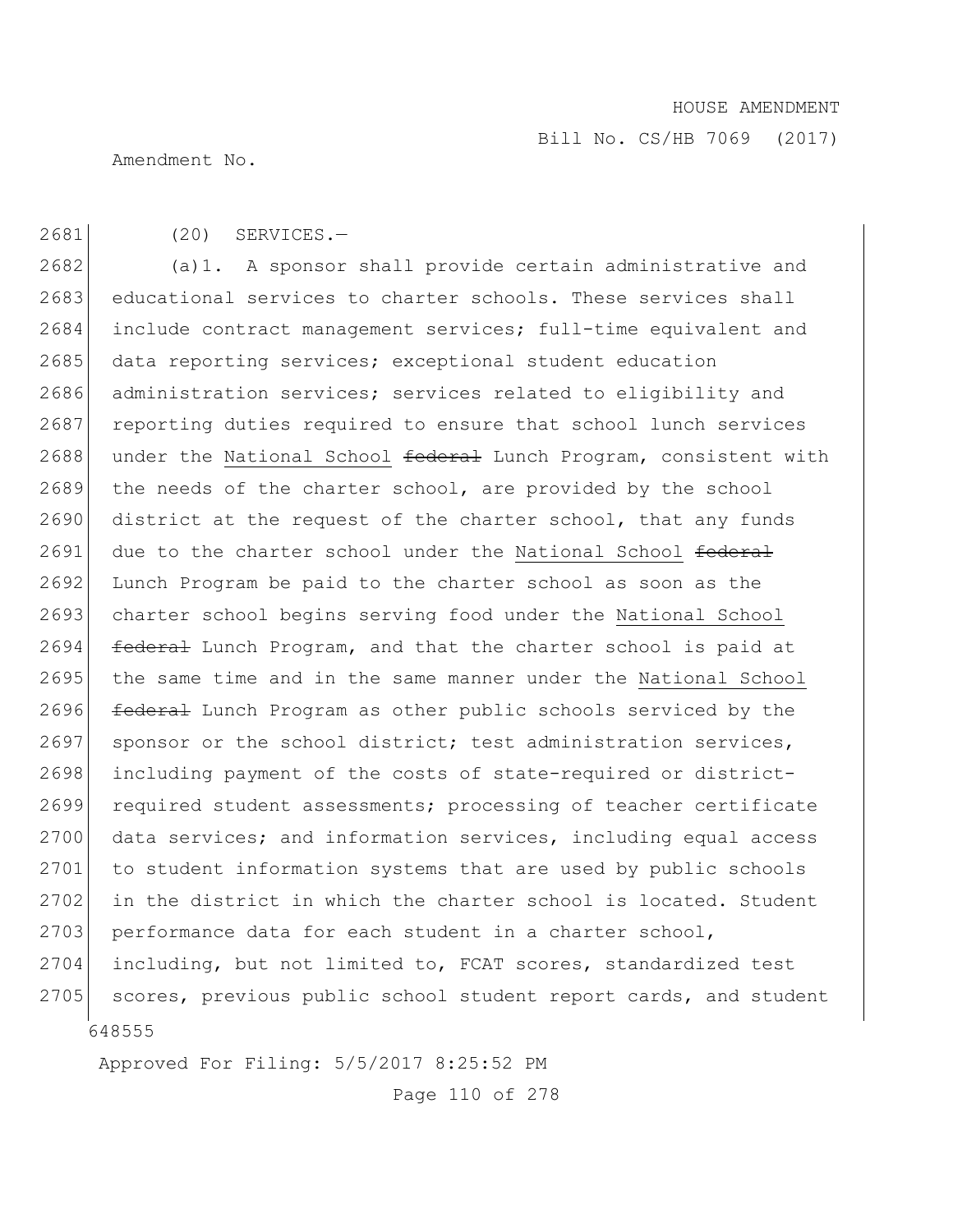Amendment No.

648555 2706 performance measures, shall be provided by the sponsor to a 2707 charter school in the same manner provided to other public 2708 schools in the district. 2709 2. A sponsor may withhold an administrative fee for the 2710 provision of such services which shall be a percentage of the 2711 available funds defined in paragraph (17)(b) calculated based on 2712 weighted full-time equivalent students. If the charter school 2713 serves 75 percent or more exceptional education students as 2714 defined in s. 1003.01(3), the percentage shall be calculated 2715 based on unweighted full-time equivalent students. The 2716 administrative fee shall be calculated as follows: 2717 a. Up to 5 percent for: 2718 (I) Enrollment of up to and including 250 students in a 2719 charter school as defined in this section. 2720 (II) Enrollment of up to and including 500 students within 2721 a charter school system which meets all of the following: 2722 (A) Includes conversion charter schools and nonconversion 2723 charter schools. 2724 (B) Has all of its schools located in the same county. 2725 (C) Has a total enrollment exceeding the total enrollment 2726 of at least one school district in the state. 2727 (D) Has the same governing board for all of its schools. 2728 (E) Does not contract with a for-profit service provider 2729 for management of school operations.

Approved For Filing: 5/5/2017 8:25:52 PM

Page 111 of 278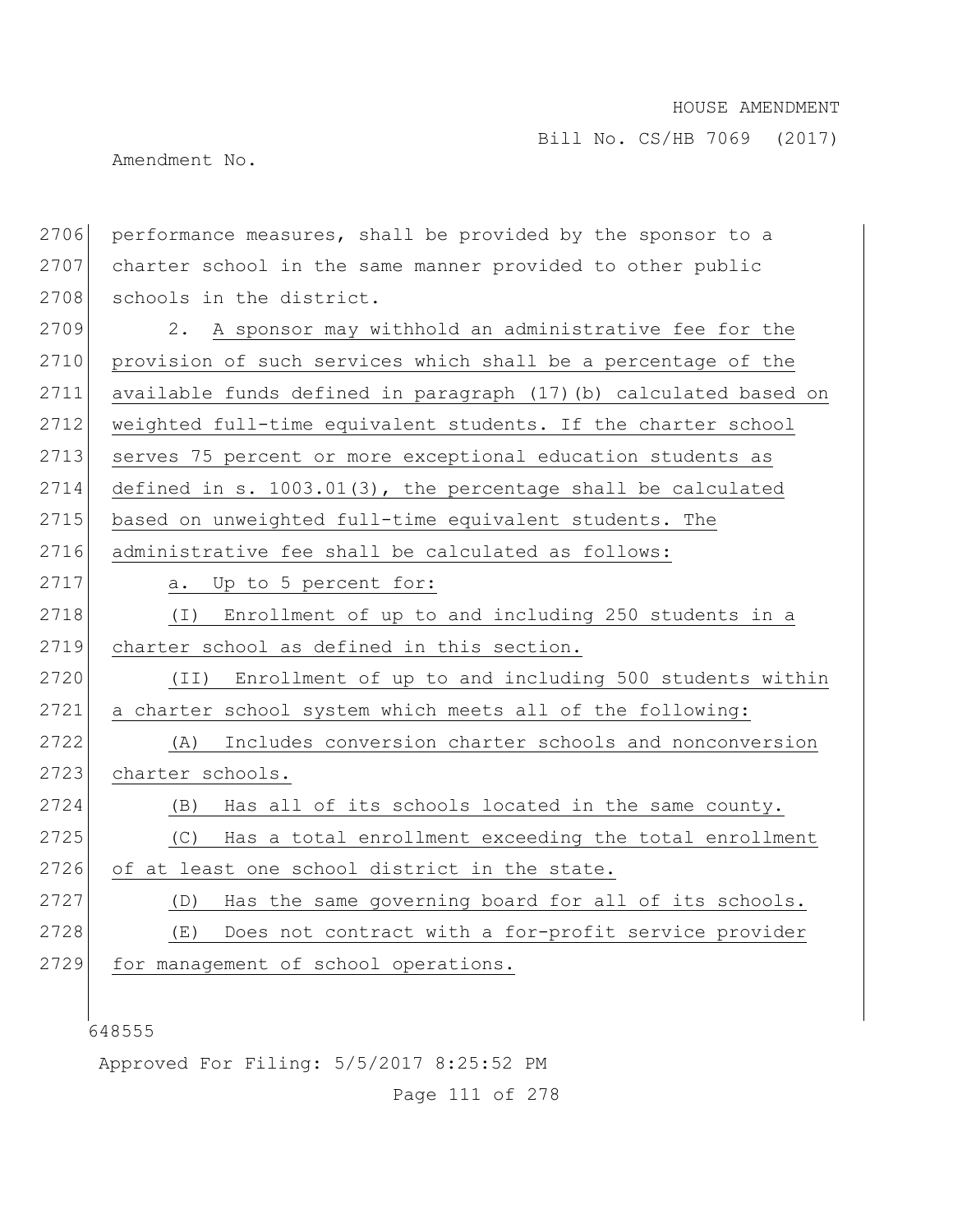Amendment No.

| 2730 | Enrollment of up to and including 250 students in a<br>(III)      |
|------|-------------------------------------------------------------------|
| 2731 | virtual charter school.                                           |
| 2732 | b. Up to 2 percent for enrollment of up to and including          |
| 2733 | 250 students in a high-performing charter school as defined in    |
| 2734 | s. 1002.331.                                                      |
| 2735 | 3. A sponsor may not charge charter schools any additional        |
| 2736 | fees or surcharges for administrative and educational services    |
| 2737 | in addition to the maximum percentage of administrative fees      |
| 2738 | withheld pursuant to this paragraph A total administrative fee    |
| 2739 | for the provision of such services shall be calculated based      |
| 2740 | upon up to 5 percent of the available funds defined in paragraph  |
| 2741 | (17) (b) for all students, except that when 75 percent or more of |
| 2742 | the students enrolled in the charter school are exceptional       |
| 2743 | students as defined in s. 1003.01(3), the 5 percent of those      |
| 2744 | available funds shall be calculated based on unweighted full-     |
| 2745 | time equivalent students. However, a sponsor may only withhold    |
| 2746 | up to a 5-percent administrative fee for enrollment for up to     |
| 2747 | and including 250 students. For charter schools with a            |
| 2748 | population of 251 or more students, the difference between the    |
| 2749 | total administrative fee calculation and the amount of the        |
| 2750 | administrative fee withheld may only be used for capital outlay   |
| 2751 | purposes specified in s. 1013.62(3).                              |
| 2752 | 3. For high-performing charter schools, as defined in s.          |
| 2753 | 1002.331, a sponsor may withhold a total administrative fee of    |

Approved For Filing: 5/5/2017 8:25:52 PM

Page 112 of 278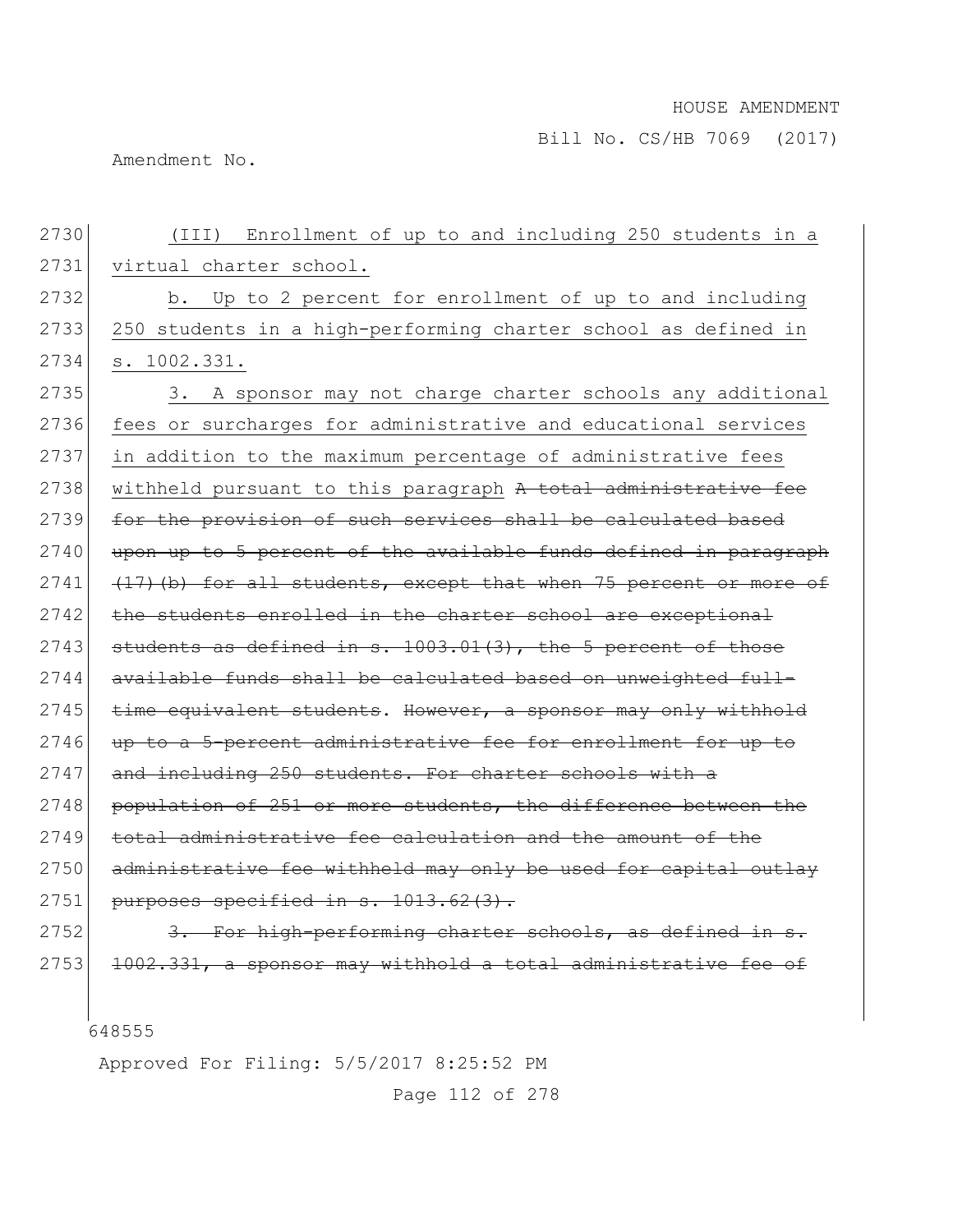Bill No. CS/HB 7069 (2017)

Amendment No.

| 2754 | up to 2 percent for enrollment up to and including 250 students  |
|------|------------------------------------------------------------------|
| 2755 | per school.                                                      |
| 2756 | 4. In addition, a sponsor may withhold only up to a 5-           |
| 2757 | percent administrative fee for enrollment for up to and          |
| 2758 | including 500 students within a system of charter schools which  |
| 2759 | meets all of the following:                                      |
| 2760 | a. Includes both conversion charter schools and                  |
| 2761 | nonconversion charter schools:                                   |
| 2762 | b. Has all schools located in the same county;                   |
| 2763 | e. Has a total enrollment exceeding the total enrollment         |
| 2764 | of at least one school district in the state;                    |
| 2765 | d. Has the same governing board; and                             |
| 2766 | e. Does not contract with a for-profit service provider          |
| 2767 | for management of school operations.                             |
| 2768 | 5. The difference between the total administrative fee           |
| 2769 | calculation and the amount of the administrative fee withheld    |
| 2770 | pursuant to subparagraph 4. may be used for instructional and    |
| 2771 | administrative purposes as well as for capital outlay purposes   |
| 2772 | specified in $s. 1013.62(3)$ .                                   |
| 2773 | 6. For a high-performing charter school system that also         |
| 2774 | meets the requirements in subparagraph 4., a sponsor may         |
| 2775 | withhold a 2-percent administrative fee for enrollments up to    |
| 2776 | and including 500 students per system.                           |
| 2777 | 7. Sponsors shall not charge charter schools any                 |
| 2778 | additional fees or surcharges for administrative and educational |
|      | 648555                                                           |
|      | Approved For Filing: 5/5/2017 8:25:52 PM                         |
|      | Page 113 of 278                                                  |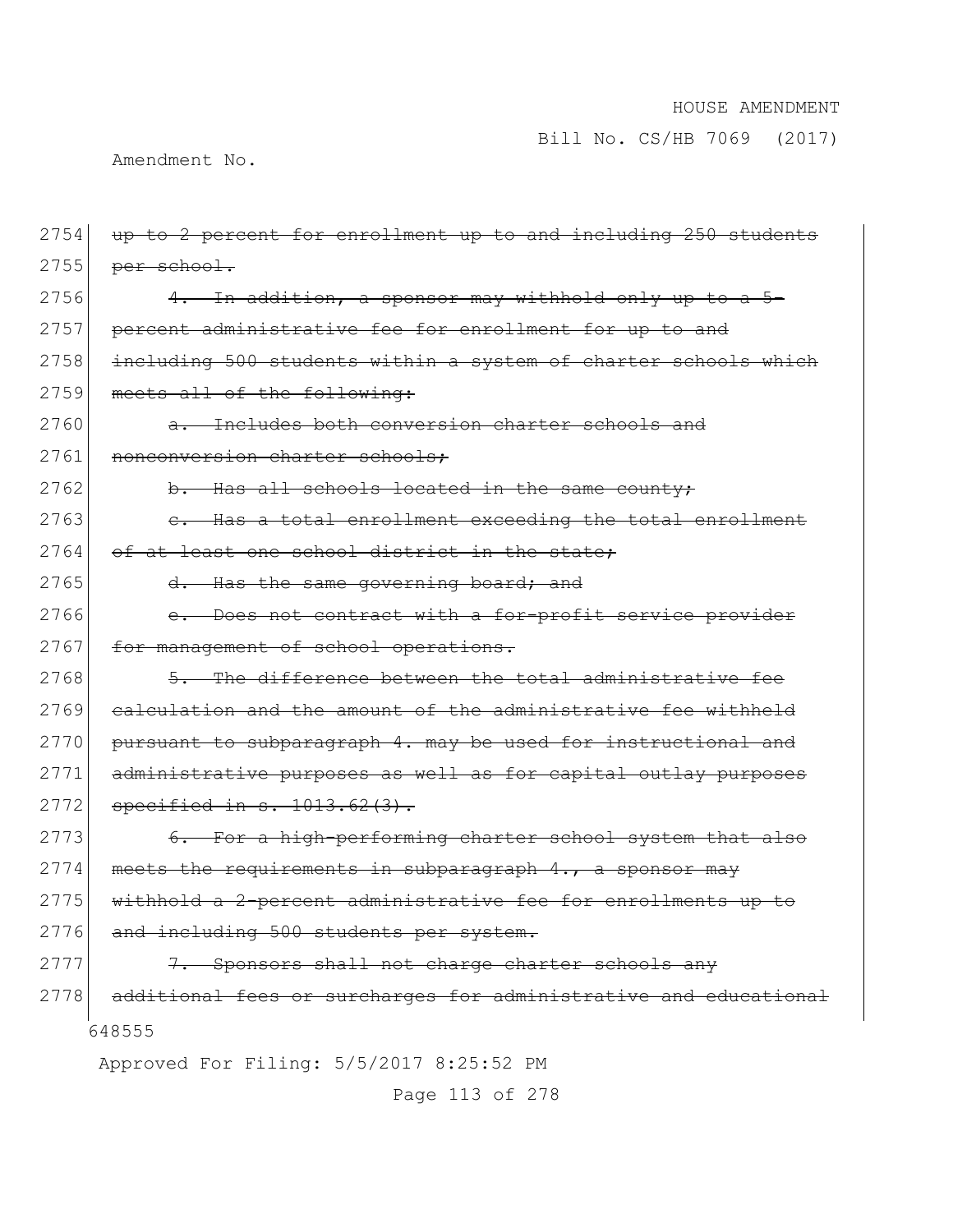Amendment No.

2779 services in addition to the maximum 5-percent administrative fee 2780 withheld pursuant to this paragraph. 2781 8. The sponsor of a virtual charter school may withhold a 2782 fee of up to 5 percent. The funds shall be used to cover the 2783 cost of services provided under subparagraph 1. and 2784 implementation of the school district's digital classrooms plan 2785 pursuant to s. 1011.62. 2786 (b) If goods and services are made available to the 2787 charter school through the contract with the school district, 2788 they shall be provided to the charter school at a rate no 2789 greater than the district's actual cost unless mutually agreed 2790 upon by the charter school and the sponsor in a contract 2791 negotiated separately from the charter. When mediation has 2792 failed to resolve disputes over contracted services or 2793 contractual matters not included in the charter, an appeal may 2794 be made for a dispute resolution hearing before the Charter 2795 School Appeal Commission. To maximize the use of state funds, 2796 school districts shall allow charter schools to participate in

648555 2798 (c) Transportation of charter school students shall be 2799 provided by the charter school consistent with the requirements 2800 of subpart I.E. of chapter 1006 and s. 1012.45. The governing 2801 body of the charter school may provide transportation through an 2802 agreement or contract with the district school board, a private 2803 provider, or parents. The charter school and the sponsor shall

2797 the sponsor's bulk purchasing program if applicable.

Approved For Filing: 5/5/2017 8:25:52 PM

Page 114 of 278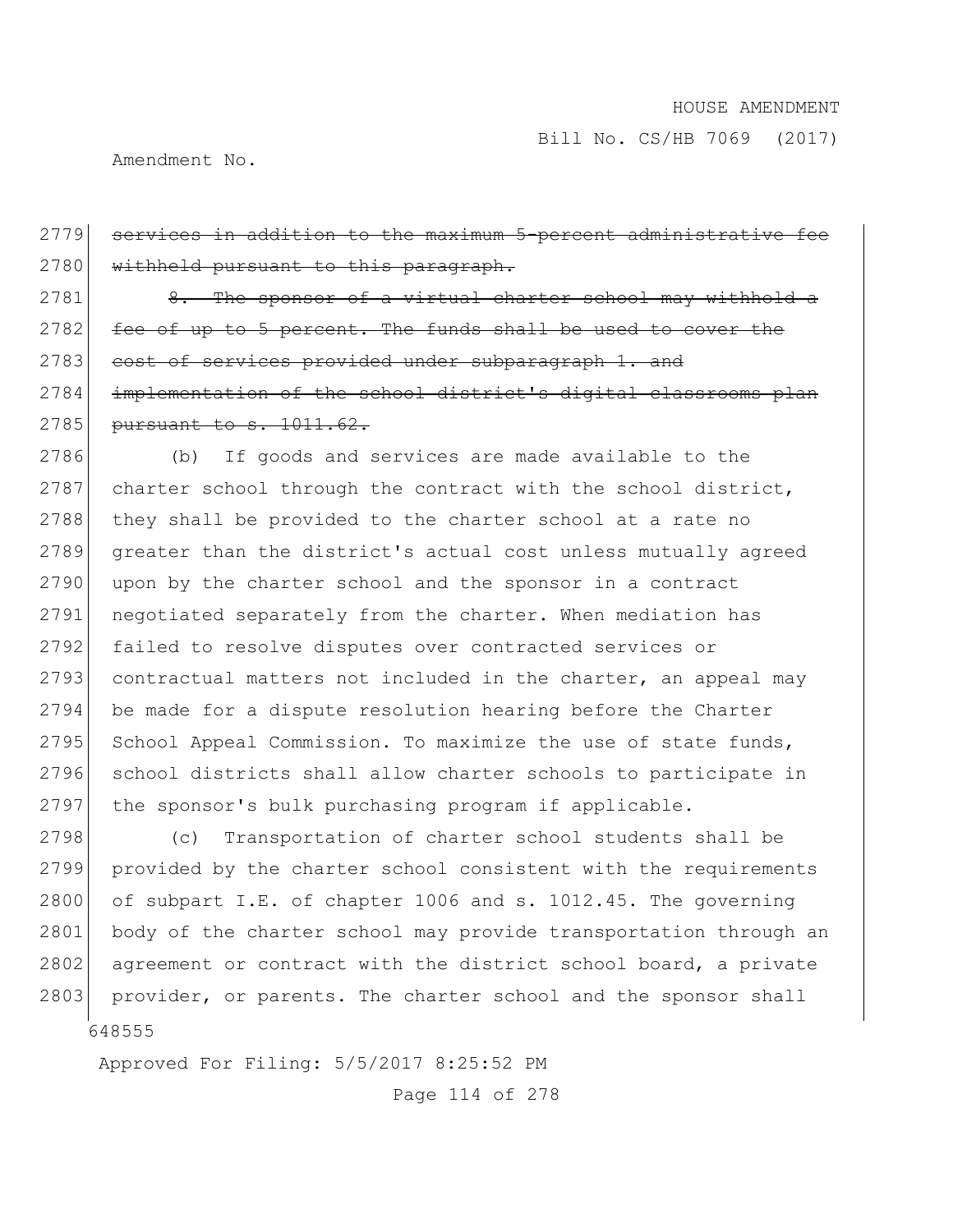Amendment No.

2804 cooperate in making arrangements that ensure that transportation 2805 is not a barrier to equal access for all students residing 2806 within a reasonable distance of the charter school as determined 2807 in its charter.

2808 (d) Each charter school shall annually complete and submit 2809 a survey, provided in a format specified by the Department of 2810 Education, to rate the timeliness and quality of services 2811 provided by the district in accordance with this section. The 2812 department shall compile the results, by district, and include 2813 the results in the report required under sub-sub-subparagraph 2814 (5)(b) 1.k. (III).

2815 (21) PUBLIC INFORMATION ON CHARTER SCHOOLS.

2816 (a) The Department of Education shall provide information 2817 to the public, directly and through sponsors, on how to form and 2818 operate a charter school and how to enroll in a charter school 2819 once it is created. This information shall include the standard 2820 a model application form, standard charter contract, standard 2821 evaluation instrument, and standard charter renewal contract, 2822 which shall include the information specified in subsection (7) 2823 and shall be developed by consulting and negotiating with both 2824 school districts and charter schools before implementation. The 2825 charter and charter renewal contracts shall be used by charter 2826 school sponsors.

648555 2827 (b)1. The Department of Education shall report to each 2828 charter school receiving a school grade pursuant to s. 1008.34

Approved For Filing: 5/5/2017 8:25:52 PM

Page 115 of 278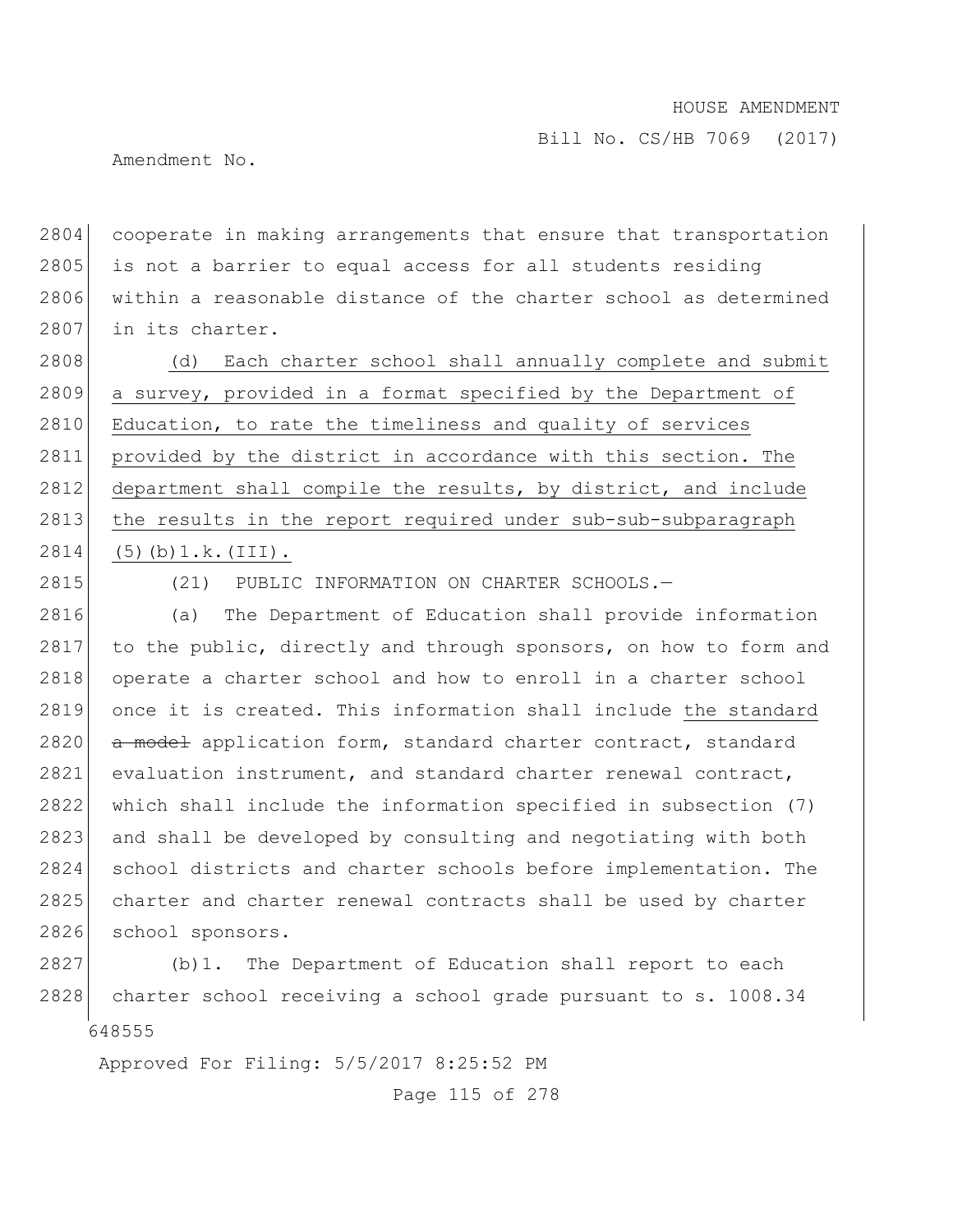Amendment No.

2829 or a school improvement rating pursuant to s. 1008.341 the 2830 school's student assessment data.

2831 2. The charter school shall report the information in 2832 subparagraph 1. to each parent of a student at the charter 2833 school, the parent of a child on a waiting list for the charter 2834 school, the district in which the charter school is located, and 2835 the governing board of the charter school. This paragraph does 2836 not abrogate the provisions of s.  $1002.22$ , relating to student 2837 records, or the requirements of 20 U.S.C. s. 1232q, the Family 2838 Educational Rights and Privacy Act.

2839 3.a. Pursuant to this paragraph, the Department of 2840 Education shall compare the charter school student performance 2841 data for each charter school in subparagraph 1. with the student 2842 performance data in traditional public schools in the district 2843 in which the charter school is located and other charter schools  $2844$  in the state. For alternative charter schools, the department  $2845$  shall compare the student performance data described in this 2846 paragraph with all alternative schools in the state. The 2847 comparative data shall be provided by the following grade  $2848$  groupings:

- $2849$   $(H)$  Grades 3 through 5;
- 2850  $(11)$  Grades 6 through 8; and

 $2851$  (III) Grades 9 through 11.

2852 b. Each charter school shall provide the information

648555 2853 specified in this paragraph on its Internet website and also

Approved For Filing: 5/5/2017 8:25:52 PM

Page 116 of 278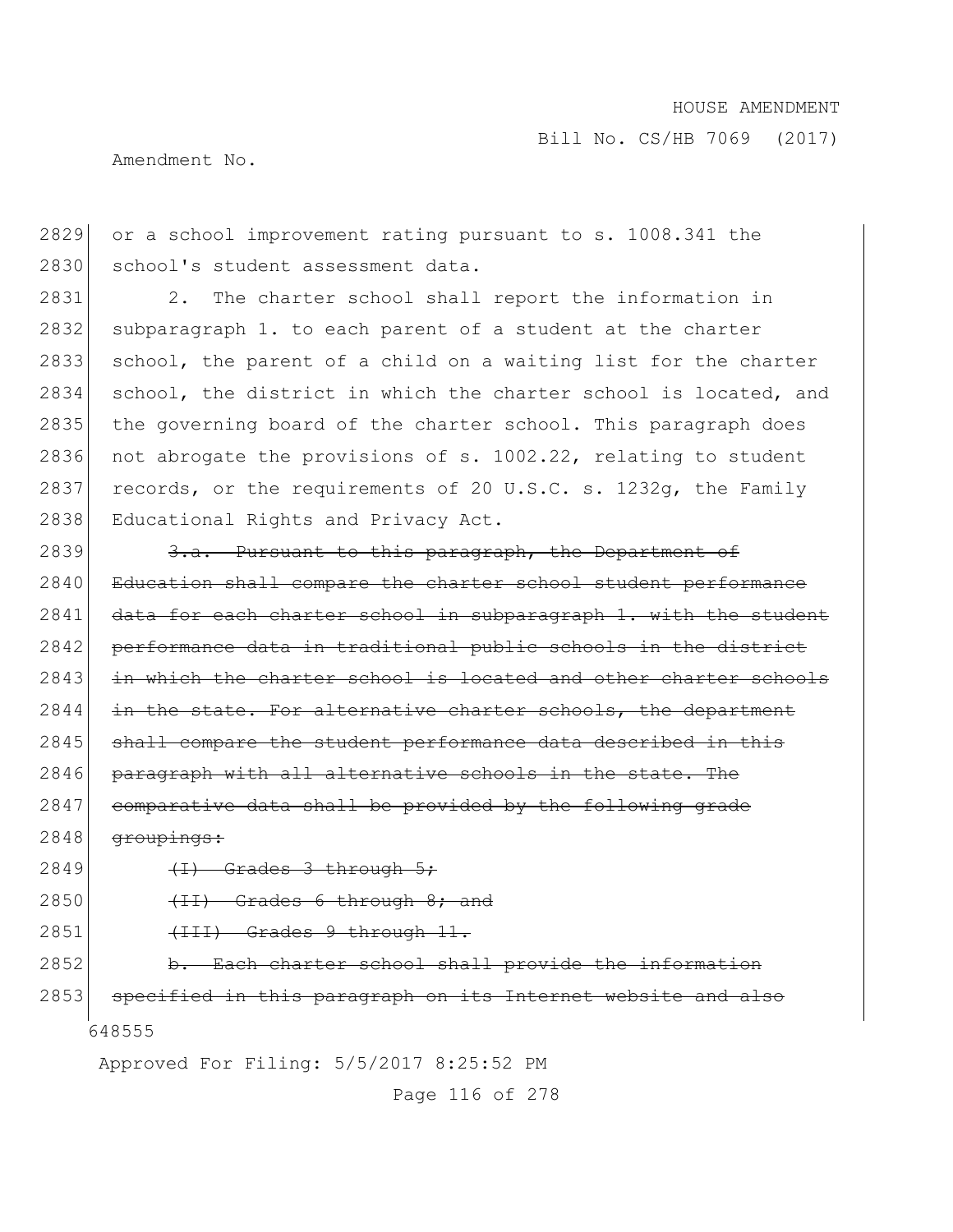Amendment No.

2854 provide notice to the public at large in a manner provided by 2855 the rules of the State Board of Education. The State Board of 2856 Education shall adopt rules to administer the notice 2857 requirements of this subparagraph pursuant to ss. 120.536(1) and 2858 120.54. The website shall include, through links or actual 2859 content, other information related to school performance.

2860 (25) LOCAL EDUCATIONAL AGENCY STATUS FOR CERTAIN CHARTER 2861 SCHOOL SYSTEMS.-

2862 (a) A charter school system's governing board shall be 2863 designated a local educational agency for the purpose of 2864 receiving federal funds, the same as though the charter school  $2865$  system were a school district, if the governing board of the 2866 charter school system has adopted and filed a resolution with 2867 its sponsoring district school board and the Department of 2868 Education in which the governing board of the charter school 2869 system accepts the full responsibility for all local education 2870 agency requirements and the charter school system meets all of 2871 the following:

2872 (a) Includes both conversion charter schools and 2873 nonconversion charter schools:

 $2874$  1. (b) Has all schools located in the same county; 2875 2.  $\leftarrow$  Has a total enrollment exceeding the total 2876 enrollment of at least one school district in the state; and 2877 3.  $(d)$  Has the same governing board.; and

648555

Approved For Filing: 5/5/2017 8:25:52 PM

Page 117 of 278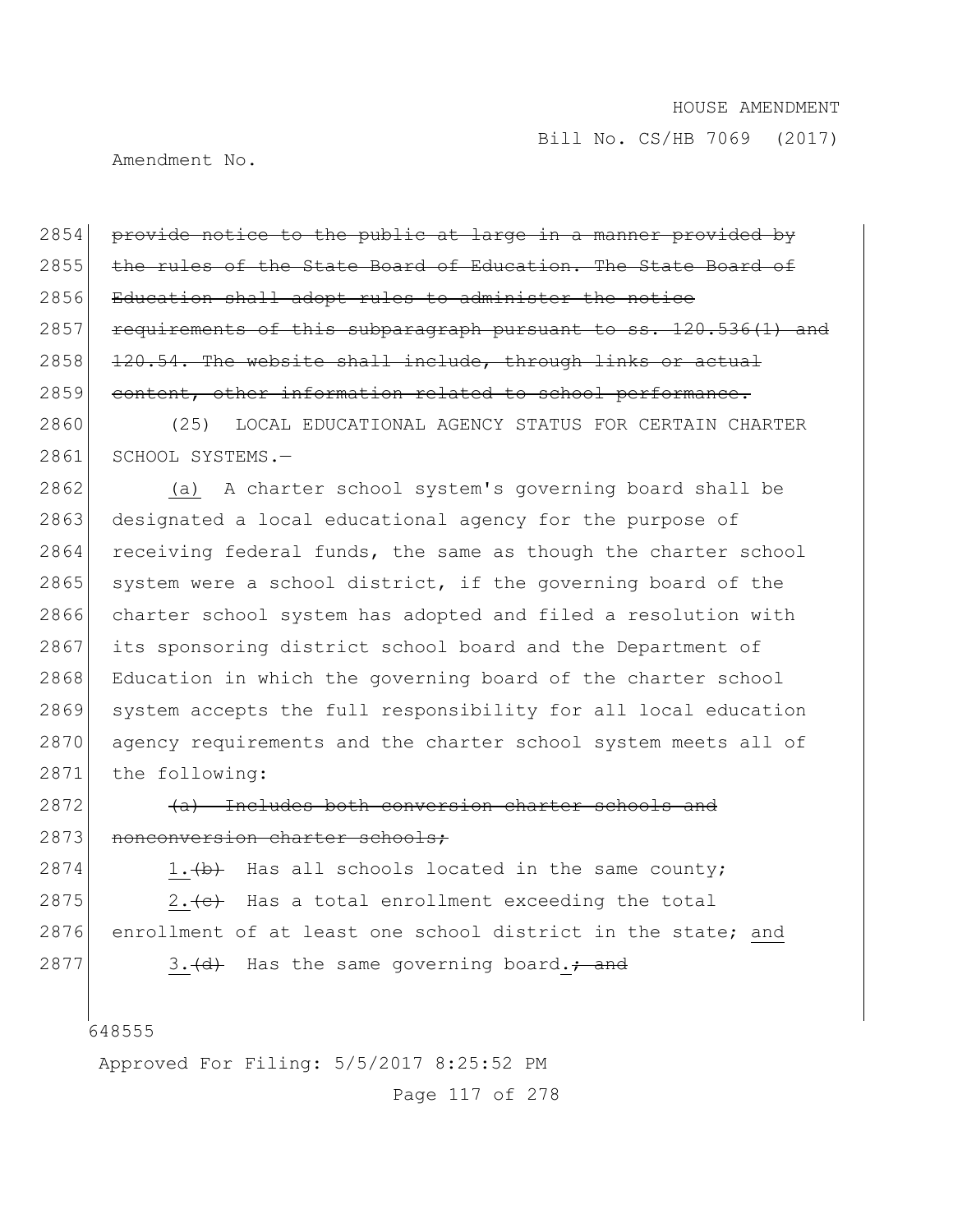Amendment No.

2878 (b) A charter school system's governing board may be 2879 designated a local educational agency for the purpose of 2880 receiving federal funds for all schools within a school district 2881 that are established pursuant to s. 1008.33 and are under the 2882 jurisdiction of the governing board. The governing board must 2883 adopt and file a resolution with its sponsoring district school 2884 board and the Department of Education and accept full 2885 responsibility for all local educational agency requirements. 2886 (e) Does not contract with a for-profit service provider 2887 for management of school operations. 2888

2889 Such designation does not apply to other provisions unless 2890 specifically provided in law.

2891 (28) RULEMAKING.—The Department of Education, after 2892 consultation with school districts and charter school directors, 2893 shall recommend that the State Board of Education adopt rules to 2894 implement specific subsections of this section. Such rules shall 2895 require minimum paperwork and shall not limit charter school 2896 flexibility authorized by statute. The State Board of Education 2897 shall adopt rules, pursuant to ss.  $120.536(1)$  and  $120.54$ , to 2898 implement a standard charter model application form, standard 2899 application form for the replication of charter schools in a 2900 high-performing charter school system, standard evaluation 2901 instrument, and standard charter and charter renewal contracts 2902 in accordance with this section.

648555

Approved For Filing: 5/5/2017 8:25:52 PM

Page 118 of 278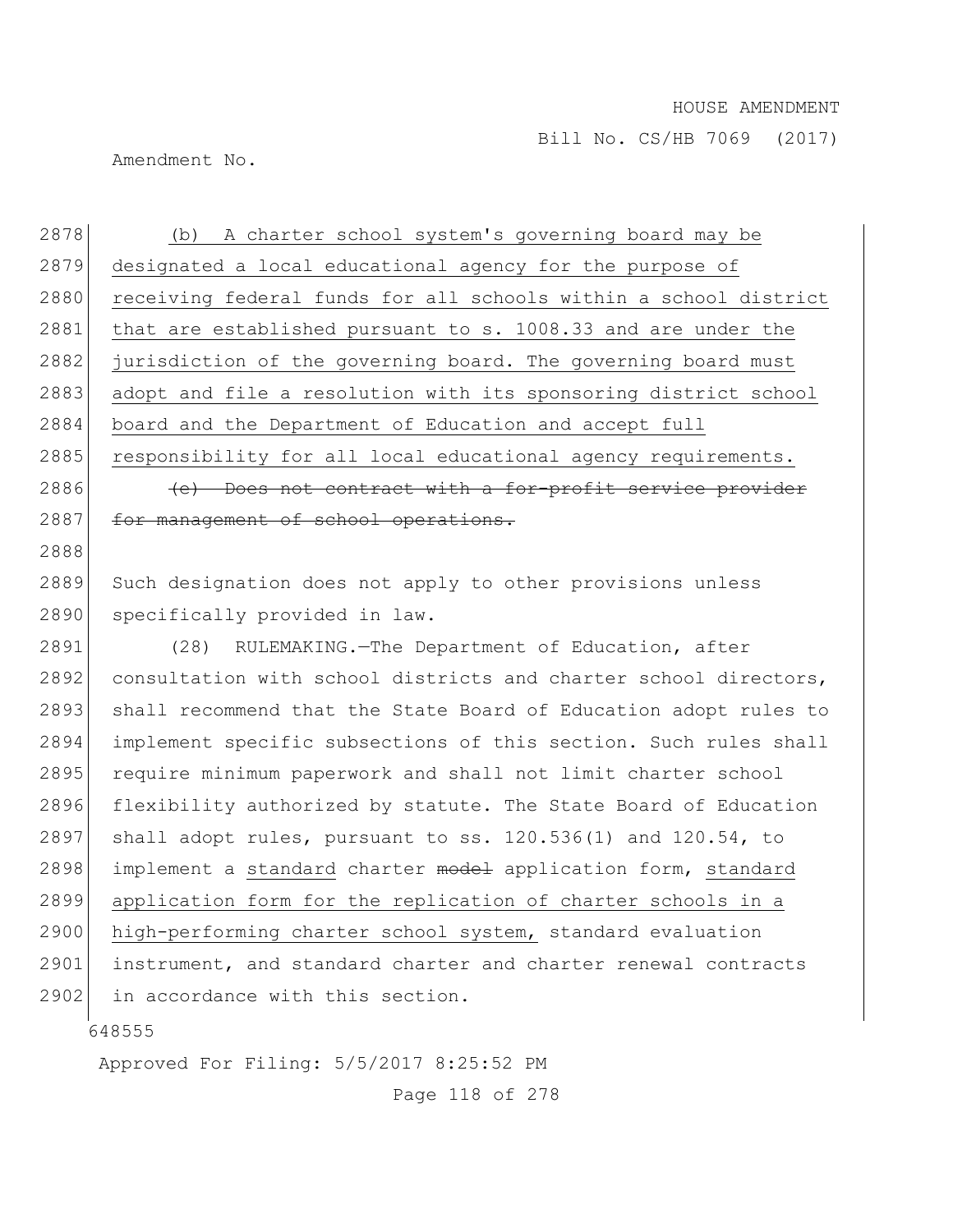Bill No. CS/HB 7069 (2017)

Amendment No.

648555 2903 Section 22. Paragraph (b) of subsection (2) of section 2904 1002.3305, Florida Statutes, is amended to read: 2905 1002.3305 College-preparatory Boarding Academy Pilot 2906 Program for at-risk students.-2907 (2) DEFINITIONS.—As used in this section, the term: 2908 (b) "Eligible student" means a student who is a resident 2909 of the state and entitled to attend school in a participating 2910 school district, is at risk of academic failure, is currently 2911 enrolled in grades 5 through 12, if it is determined by the 2912 operator that a seat is available  $\frac{1}{2}$  or  $\frac{1}{2}$ , is from a family 2913 whose gross income is at or below 200 percent of the federal 2914 poverty guidelines, is eligible for benefits or services funded 2915 by Temporary Assistance for Needy Families (TANF) or Title IV-E 2916 of the Social Security Act, and meets at least one of the 2917 following additional risk factors: 2918 1. The child is in foster care or has been declared an 2919 adjudicated dependent by a court. 2920 2. The student's head of household is not the student's 2921 custodial parent. 2922 3. The student resides in a household that receives a 2923 housing voucher or has been determined eligible for public 2924 housing assistance. 2925 4. A member of the student's immediate family has been 2926 incarcerated.

Approved For Filing: 5/5/2017 8:25:52 PM

Page 119 of 278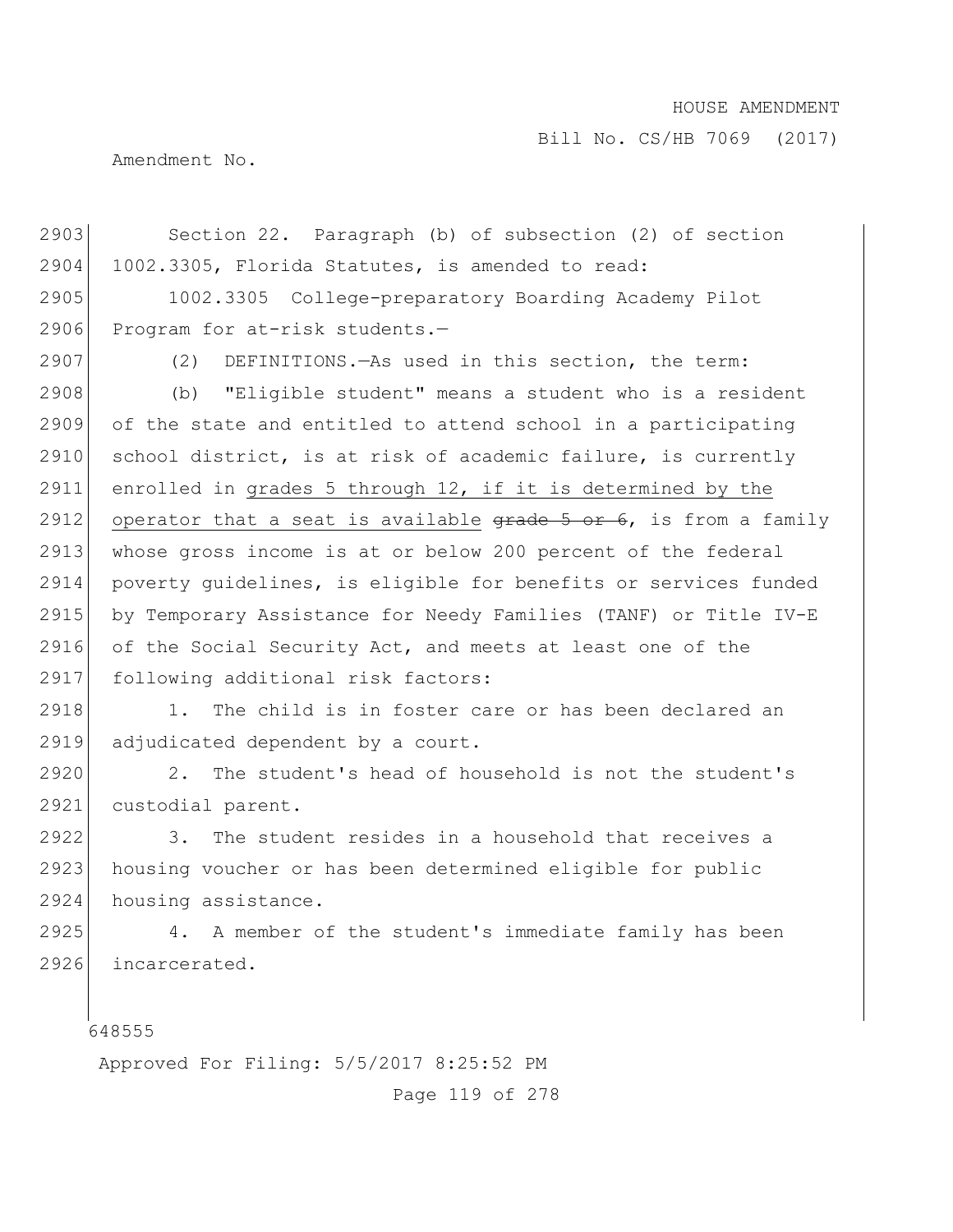Bill No. CS/HB 7069 (2017)

Amendment No.

2927 5. The child is covered under the terms of the state's 2928 Child Welfare Waiver Demonstration project with the United 2929 States Department of Health and Human Services.

2930 Section 23. Subsection (3) of section 1002.331, Florida 2931 Statutes, is amended to read:

2932 1002.331 High-performing charter schools.—

 (3)(a)1. A high-performing charter school may submit an application pursuant to s. 1002.33(6) in any school district in 2935 the state to establish and operate a new charter school that will substantially replicate its educational program. An application submitted by a high-performing charter school must 2938 state that the application is being submitted pursuant to this paragraph and must include the verification letter provided by 2940 the Commissioner of Education pursuant to subsection (4).

2941 2. If the sponsor fails to act on the application within  $2942$  90 60 days after receipt, the application is deemed approved and 2943 the procedure in s. 1002.33(7)  $\frac{1002.33(6)}{h}$  applies. If the 2944 sponsor denies the application, the high-performing charter 2945 school may appeal pursuant to s.  $1002.33(6)$ .

648555 2946 (b) A high-performing charter school may not establish 2947 more than one charter school within the state under paragraph  $2948$  (a) in any year. A subsequent application to establish a charter 2949 school under paragraph (a) may not be submitted unless each 2950 charter school established in this manner achieves high-2951 performing charter school status. However, a high-performing

Approved For Filing: 5/5/2017 8:25:52 PM

Page 120 of 278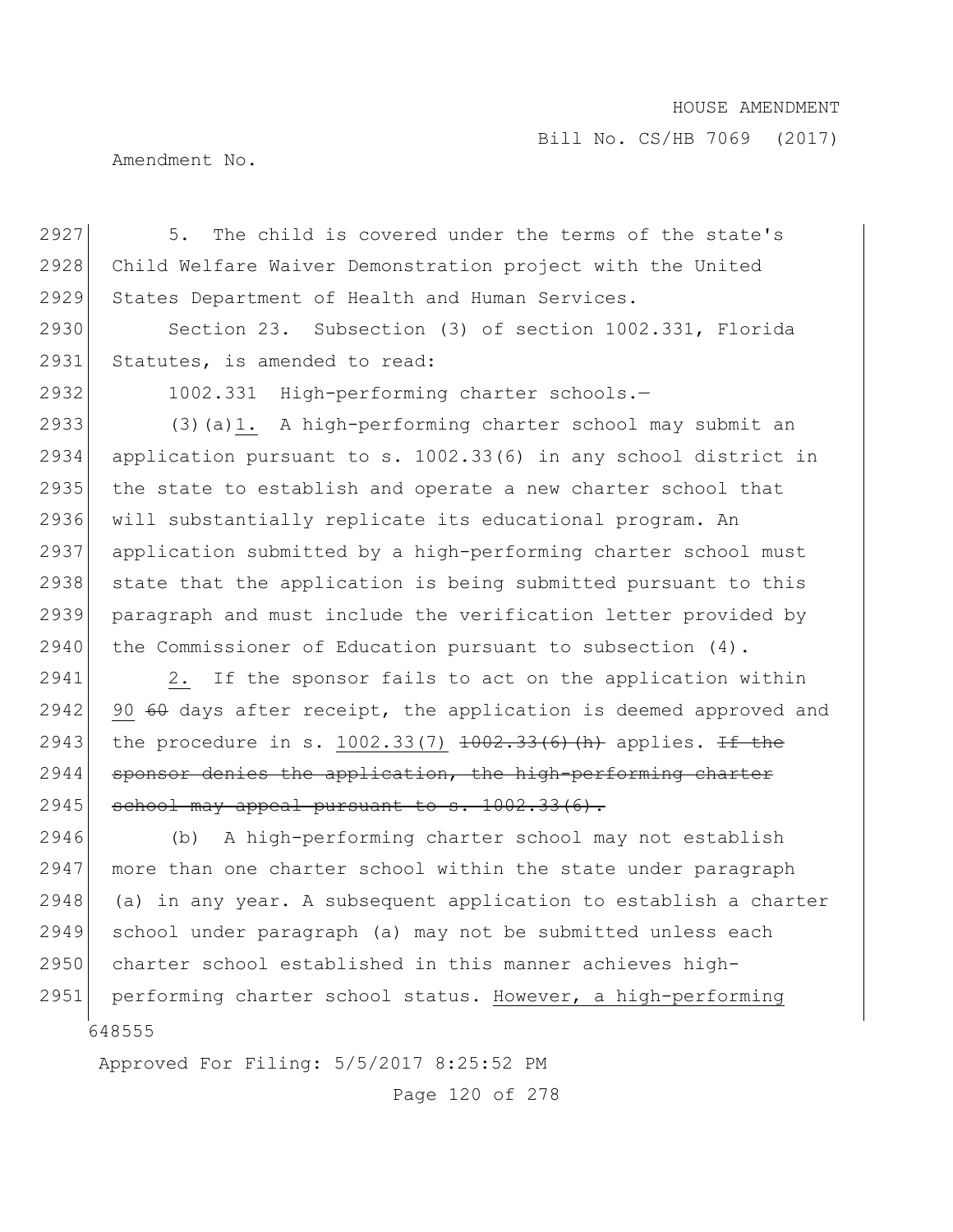Bill No. CS/HB 7069 (2017)

Amendment No.

2952 charter school may establish more than one charter school within 2953 the state under paragraph (a) in any year if it operates in the 2954 area of a persistently low-performing school and serves students 2955 from that school. 2956 Section 24. Paragraph (b) of subsection (1) and paragraph 2957 (b) of subsection (2) of section  $1002.332$ , Florida Statutes are 2958 amended, and paragraph (c) is added to subsection  $(2)$ , to read: 2959 1002.332 High-performing charter school system.— 2960 (1) For purposes of this section, the term: 2961 (b) "High-performing charter school system" means an 2962 entity that: 2963 1. Operated at least three high-performing charter schools 2964 in the state during each of the previous 3 school years; 2965 2. Operated a system of charter schools in which at least 2966 50 percent of the charter schools were high-performing charter 2967 schools pursuant to s. 1002.331 and no charter school earned a 2968 school grade of "D" or "F" pursuant to s. 1008.34 in any of the 2969 previous 3 school years regardless of whether the entity 2970 currently operates the charter school, except that: 2971 a. If the entity assumed operation of a public school 2972 pursuant to s. 1008.33(4)(b)2.  $\frac{1008.33(4)(b)}{2}$ . with a school 2973 grade of "F," that school's grade may not be considered in 2974 determining high-performing charter school system status for a 2975 period of 3 years.

648555

Approved For Filing: 5/5/2017 8:25:52 PM

Page 121 of 278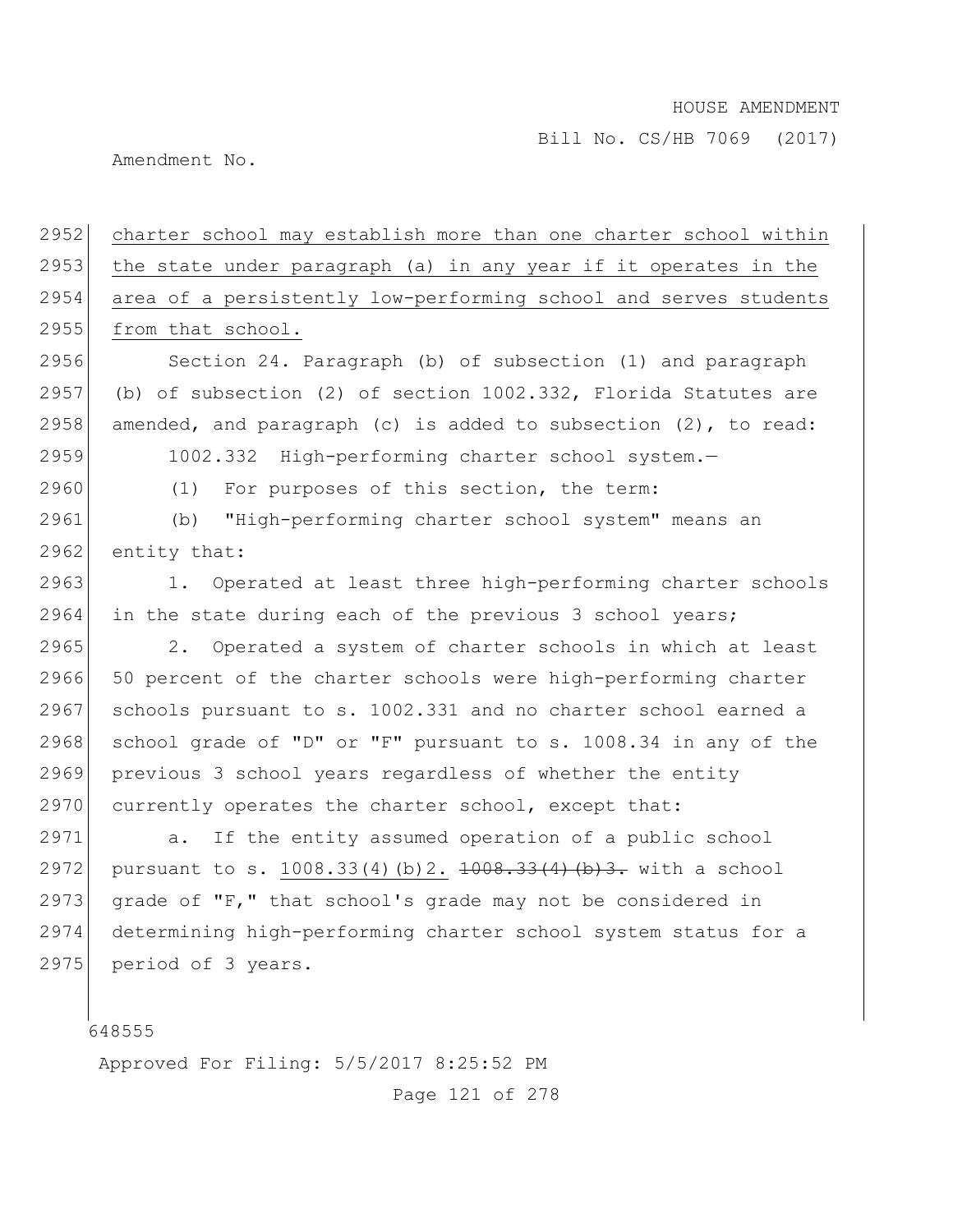Bill No. CS/HB 7069 (2017)

Amendment No.

648555 Approved For Filing: 5/5/2017 8:25:52 PM 2976 b. If the entity established a new charter school that 2977 served a student population the majority of which resided in a 2978 school zone served by a public school that earned a grade of " $F$ " 2979 or three consecutive grades of "D" pursuant to s. 1008.34, that 2980 charter school's grade may not be considered in determining 2981 high-performing charter school system status if it attained and 2982 maintained a school grade that was higher than that of the 2983 public school serving that school zone within 3 years after 2984 establishment; and 2985 3. Did not receive a financial audit that revealed one or 2986 more of the financial emergency conditions set forth in s. 2987 218.503(1) for any charter school assumed or established by the 2988 entity in the most recent 3 fiscal years for which such audits 2989 are available. 2990 (2) 2991 (b) A high-performing charter school system may replicate 2992 its high-performing charter schools in any school district in 2993 the state. The applicant must submit an application using the 2994 standard application form prepared by the Department of 2995 Education which: 2996 1. Contains goals and objectives for improving student 2997 learning and a process for measuring student improvement. These 2998 goals and objectives must indicate how much academic improvement 2999 students are expected to demonstrate each year, how success will

Page 122 of 278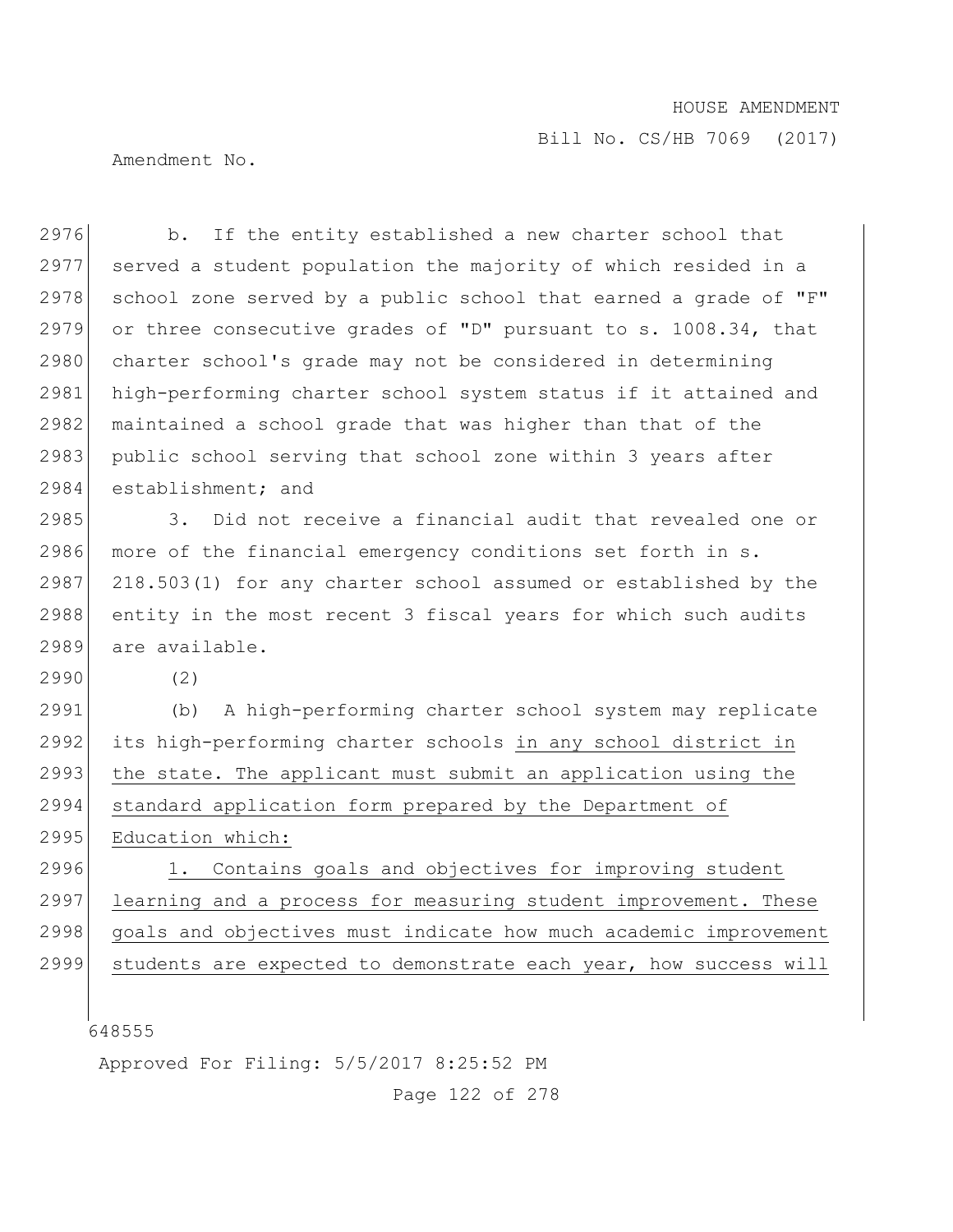Amendment No.

 be evaluated, and the specific results to be attained through instruction. 2. Contains an annual financial plan for each year 3003 requested by the charter for operation of the school for up to 5 years. This plan must contain anticipated fund balances based on 3005 revenue projections, a spending plan based on projected revenue and expenses, and a description of controls that will safeguard 3007 finances and projected enrollment trends. 3008 3. Discloses the name of each applicant, governing board member, and all proposed education services providers; the name 3010 and sponsor of any charter school operated by each applicant, each governing board member, and each proposed education services provider that has closed and the reasons for the 3013 closure; and the academic and financial history of such charter schools, which the sponsor shall consider when deciding whether to approve or deny the application. (c) An application submitted by a high-performing charter school system must state that the application is being submitted pursuant to this section and must include the verification letter provided by the Commissioner of Education pursuant to this subsection. If the sponsor fails to act on the application within 90 days after receipt, the application is deemed approved and the procedure in s. 1002.33(7) applies pursuant to s.  $1002.331(3)$ .

Approved For Filing: 5/5/2017 8:25:52 PM

Page 123 of 278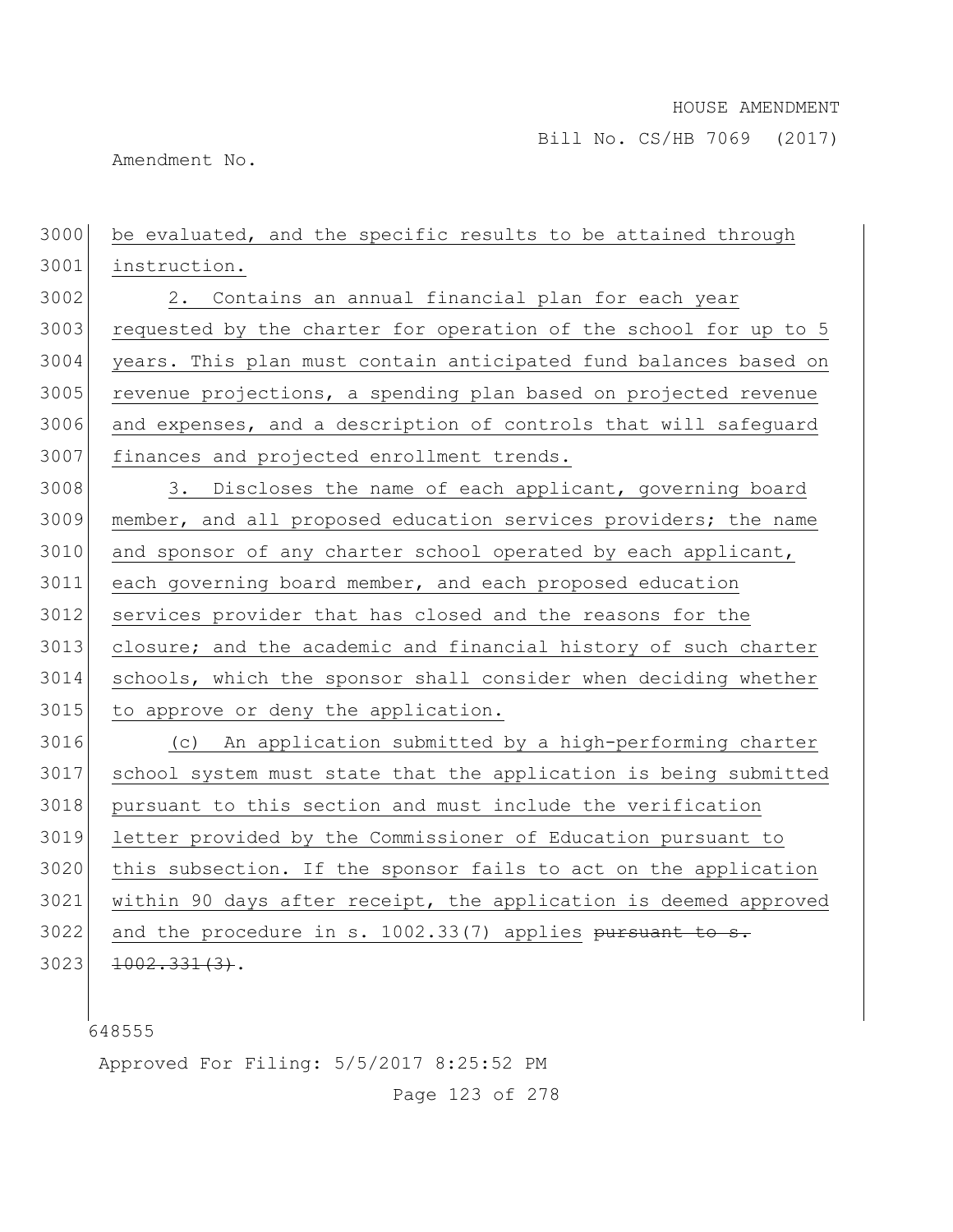Bill No. CS/HB 7069 (2017)

Amendment No.

 Section 25. Subsections (1) and (2) of section 1003.498, Florida Statutes, are amended to read: 1003.498 School district virtual course offerings.— (1) School districts may deliver courses in the traditional school setting by personnel certified pursuant to s. 1012.55 who provide direct instruction through virtual instruction or through blended learning courses consisting of both traditional classroom and online instructional techniques. Students in a blended learning course must be full-time students 3033 of the school pursuant to s.  $1011.61(1)$  (a)1. and receive the 3034 online instruction in a classroom setting at the school. The funding, performance, and accountability requirements for blended learning courses are the same as those for traditional courses. To facilitate the delivery and coding of blended learning courses, the department shall provide identifiers for existing courses to designate that they are being used for 3040 blended learning courses for the purpose of ensuring the efficient reporting of such courses. A district may report full- time equivalent student membership for credit earned by a student who is enrolled in a virtual education course provided by the district which is completed after the end of the regular school year if the FTE is reported no later than the deadline for amending the final student membership report for that year. (2) School districts may offer virtual courses for

 3048 students enrolled in the school district. These courses must be

Approved For Filing: 5/5/2017 8:25:52 PM

Page 124 of 278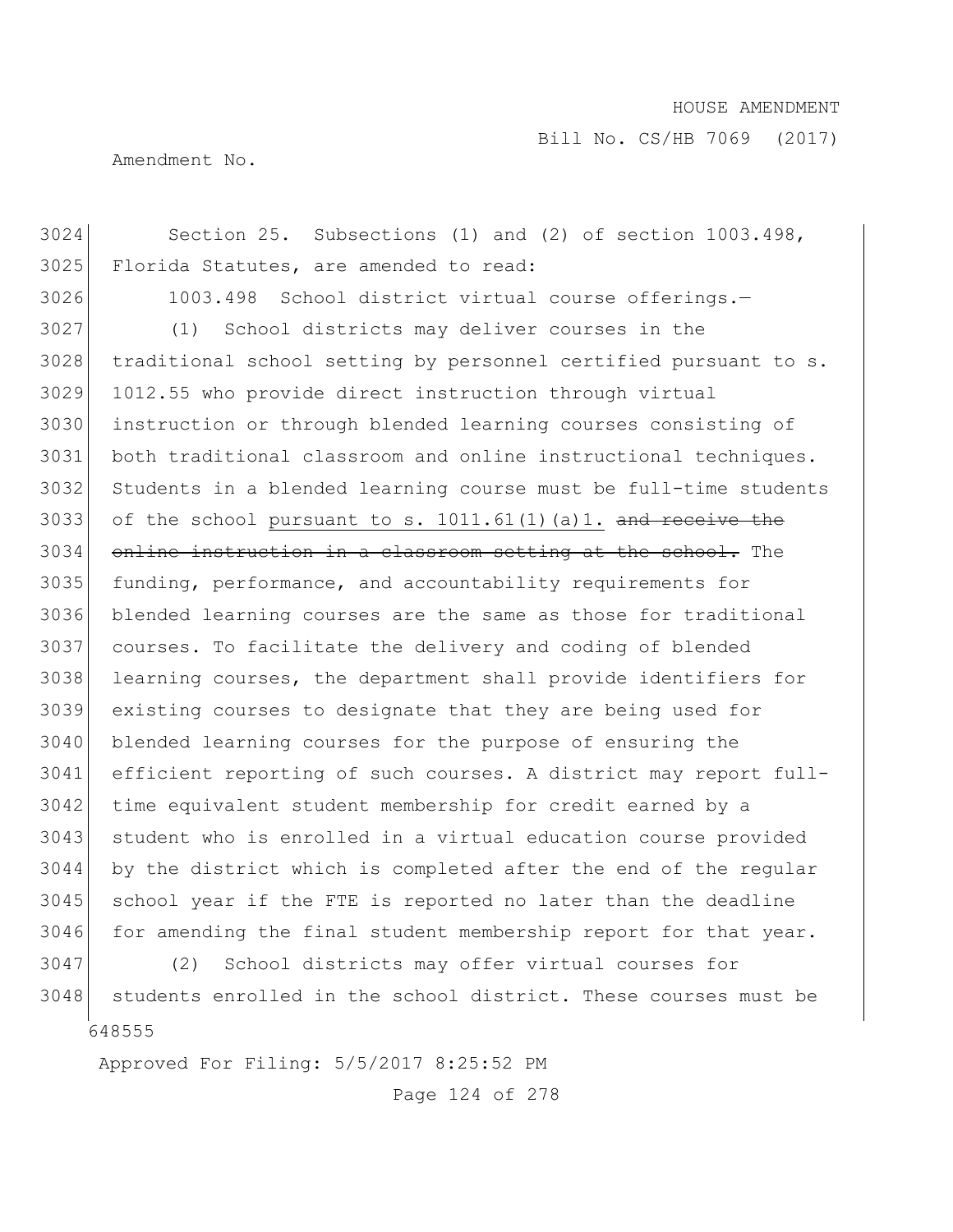Bill No. CS/HB 7069 (2017)

Amendment No.

3049 identified in the course code directory. Students who meet the 3050 eligibility requirements of s. 1002.455 may participate in these 3051 virtual course offerings pursuant to s. 1002.455.

3052 (a) Any eligible student who is enrolled in a school 3053 district may register and enroll in an online course offered by 3054 his or her school district.

 (b)1. Any  $e$ <del>ligible</del> student who is enrolled in a school district may register and enroll in an online course offered by any other school district in the state. The school district in which the student completes the course shall report the student's completion of that course for funding pursuant to s. 1011.61(1)(c)1.b.(VI), and the home school district shall not 3061 report the student for funding for that course.

 2. The full-time equivalent student membership calculated under this subsection is subject to the requirements in s. 1011.61(4). The Department of Education shall establish 3065 procedures to enable interdistrict coordination for the delivery and funding of this online option.

3067 Section 26. Subsection (5), paragraph (j) of subsection 3068 (6), and paragraph (a) of subsection  $(8)$  of section 1007.35, 3069 Florida Statutes, are amended to read:

3070 1007.35 Florida Partnership for Minority and 3071 Underrepresented Student Achievement.—

648555 3072 (5) Each public high school, including, but not limited 3073 to, schools and alternative sites and centers of the Department

Approved For Filing: 5/5/2017 8:25:52 PM

Page 125 of 278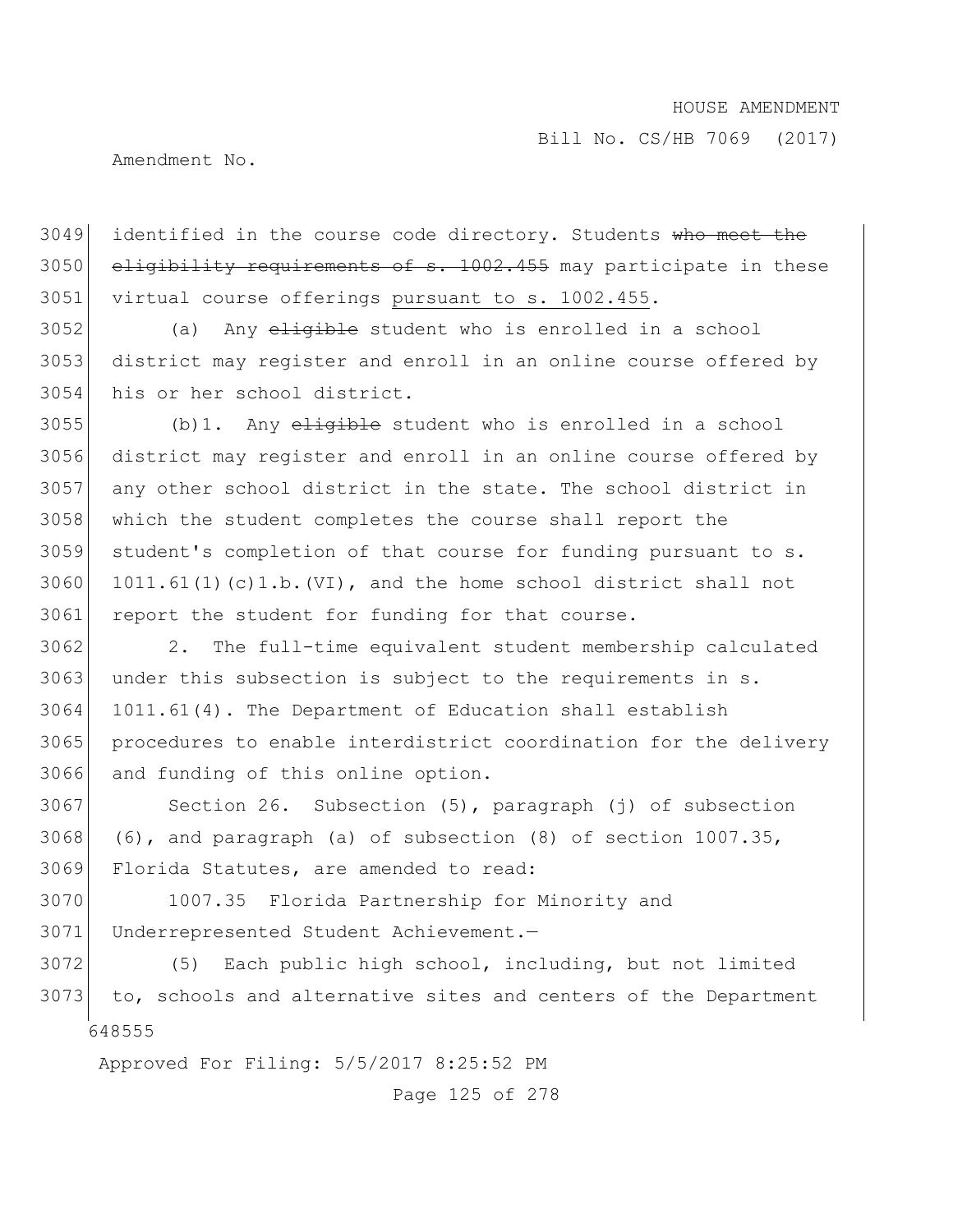Bill No. CS/HB 7069 (2017)

Amendment No.

 of Juvenile Justice, shall provide for the administration of the Preliminary SAT/National Merit Scholarship Qualifying Test 3076 (PSAT/NMSQT), or the preliminary ACT Aspire to all enrolled 10th grade students. However, a written notice shall be provided to each parent which must that shall include the opportunity to exempt his or her child from taking the PSAT/NMSQT or the 3080 preliminary ACT Aspire.

 (a) Test results will provide each high school with a database of student assessment data which certified school counselors will use to identify students who are prepared or who need additional work to be prepared to enroll and be successful 3085 in AP courses or other advanced high school courses.

 (b) Funding for the PSAT/NMSQT or the preliminary ACT 3087 Aspire for all 10th grade students shall be contingent upon annual funding in the General Appropriations Act.

 (c) Public school districts must choose either the 3090 PSAT/NMSQT or the preliminary ACT Aspire for districtwide administration.

(6) The partnership shall:

 (j) Provide information to students, parents, teachers, counselors, administrators, districts, Florida College System institutions, and state universities regarding PSAT/NMSQT or the 3096 preliminary ACT Aspire administration, including, but not limited to:

1. Test administration dates and times.

Approved For Filing: 5/5/2017 8:25:52 PM

Page 126 of 278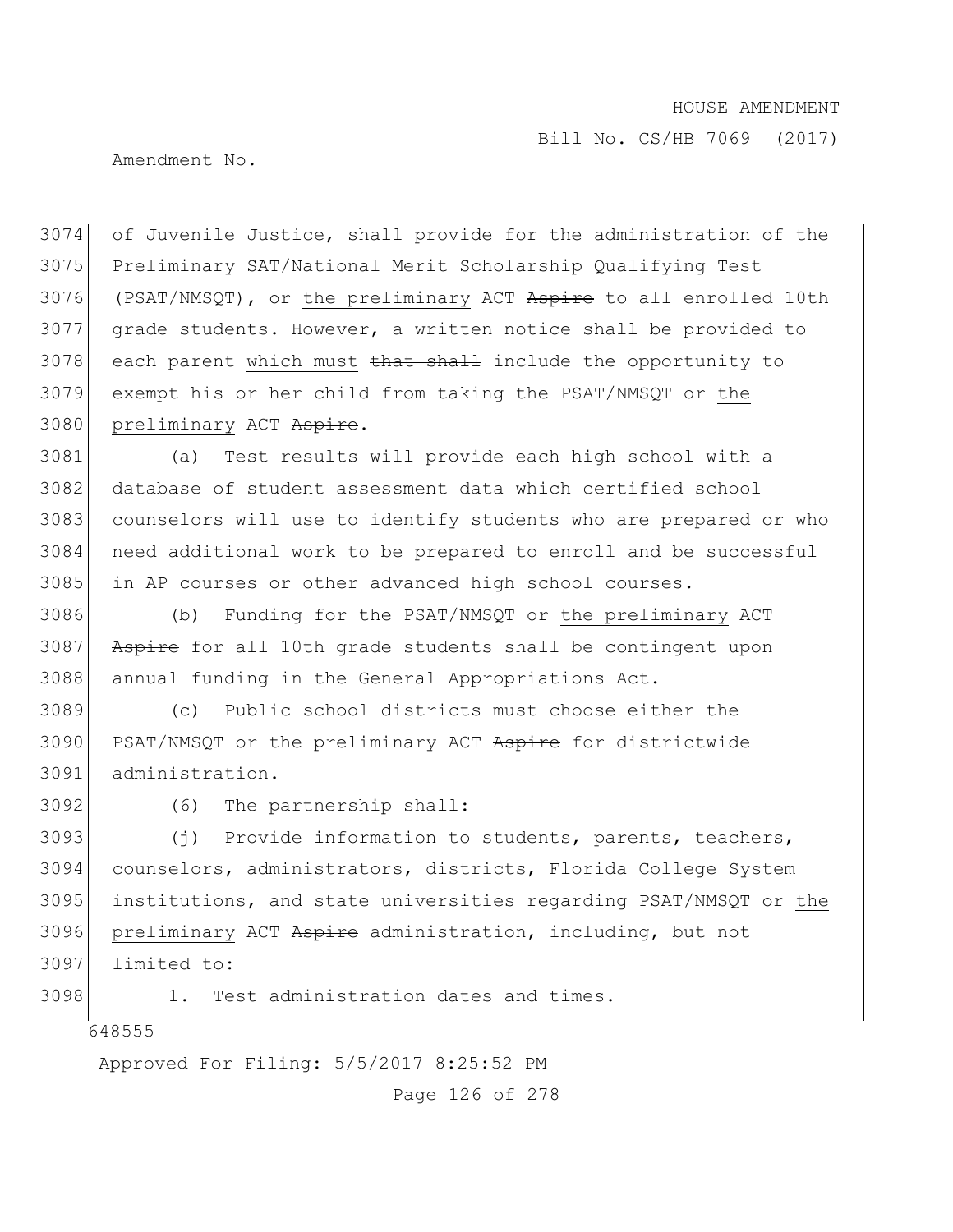Amendment No.

3099 2. That participation in the PSAT/NMSQT or the preliminary 3100 ACT Aspire is open to all 10th grade students.

3101 3. The value of such tests in providing diagnostic 3102 feedback on student skills.

3103 4. The value of student scores in predicting the 3104 probability of success on AP or other advanced course 3105 examinations.

3106 (8)(a) By September 30 of each year, the partnership shall 3107 submit to the department a report that contains an evaluation of 3108 the effectiveness of the delivered services and activities. 3109 Activities and services must be evaluated on their effectiveness 3110 at raising student achievement and increasing the number of AP 3111 or other advanced course examinations in low-performing middle 3112 and high schools. Other indicators that must be addressed in the 3113 evaluation report include the number of middle and high school 3114 teachers trained; the effectiveness of the training; measures of 3115 postsecondary readiness of the students affected by the program; 3116 levels of participation in 10th grade PSAT/NMSQT or the 3117 preliminary ACT Aspire testing; and measures of student, parent, 3118 and teacher awareness of and satisfaction with the services of 3119 the partnership.

3120 Section 27. Paragraph (d) of subsection (3) of section 3121 1008.34, Florida Statutes, is amended to read:

3122 1008.34 School grading system; school report cards; 3123 district grade.—

648555

Approved For Filing: 5/5/2017 8:25:52 PM

Page 127 of 278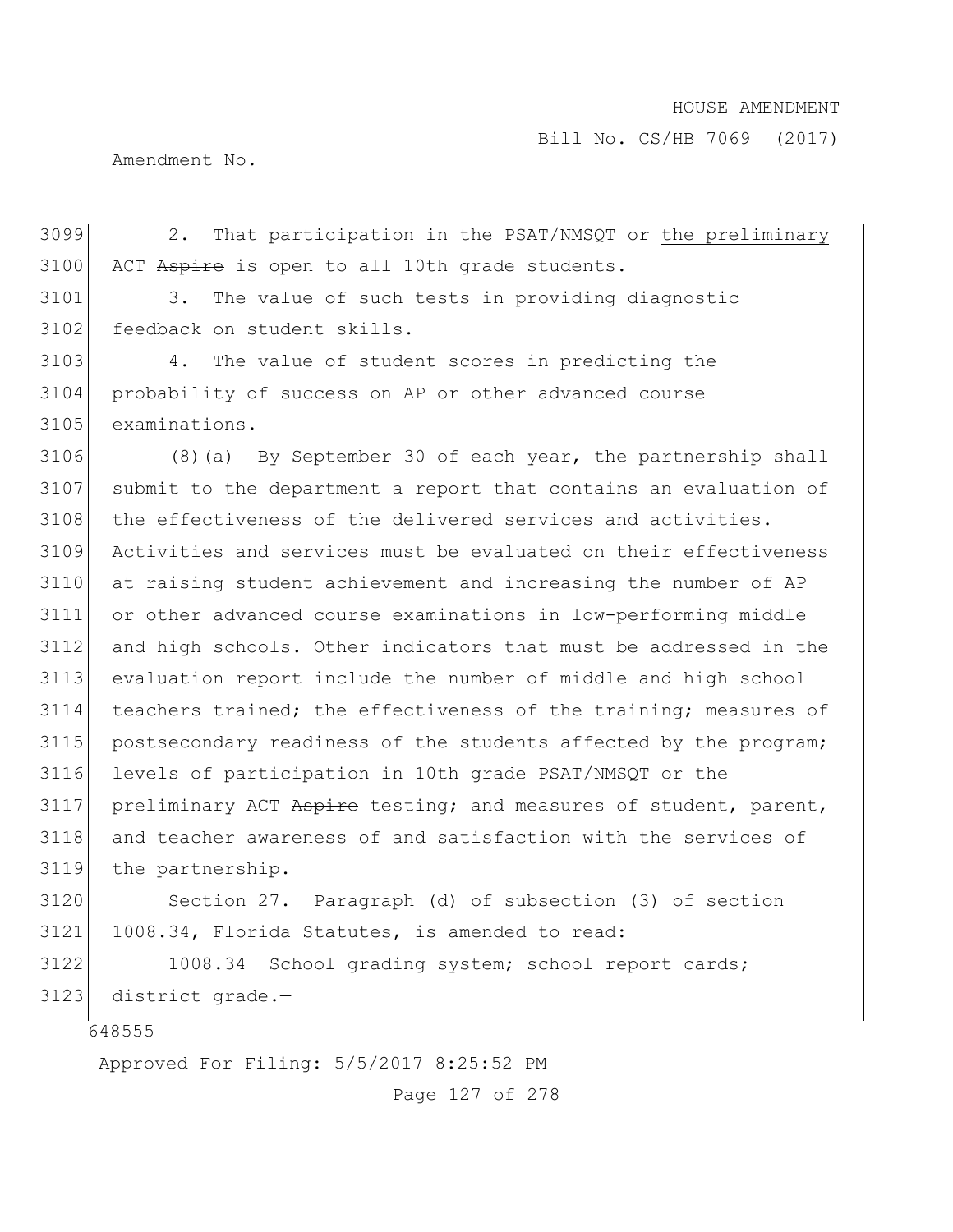Amendment No.

(3) DESIGNATION OF SCHOOL GRADES.—

3125 (d) The data performance of students attending alternative 3126 schools, and students designated as hospital or homebound, and students who transfer to a private school shall be factored into a school grade as follows:

 1. The student performance data for eligible students attending alternative schools that provide dropout prevention and academic intervention services pursuant to s. 1003.53 shall be included in the calculation of the home school's grade. The term "eligible students" in this subparagraph does not include students attending an alternative school who are subject to district school board policies for expulsion for repeated or serious offenses, who are in dropout retrieval programs serving students who have officially been designated as dropouts, or who are in programs operated or contracted by the Department of Juvenile Justice. As used in this subparagraph, the term "home 3140 school" means the school to which the student would be assigned if the student were not assigned to an alternative school. If an 3142 alternative school chooses to be graded under this section, student performance data for eligible students identified in this subparagraph shall not be included in the home school's grade but shall be included only in the calculation of the alternative school's grade. A school district that fails to assign statewide, standardized end-of-course assessment scores 3148 of each of its students to his or her home school or to the

Approved For Filing: 5/5/2017 8:25:52 PM

Page 128 of 278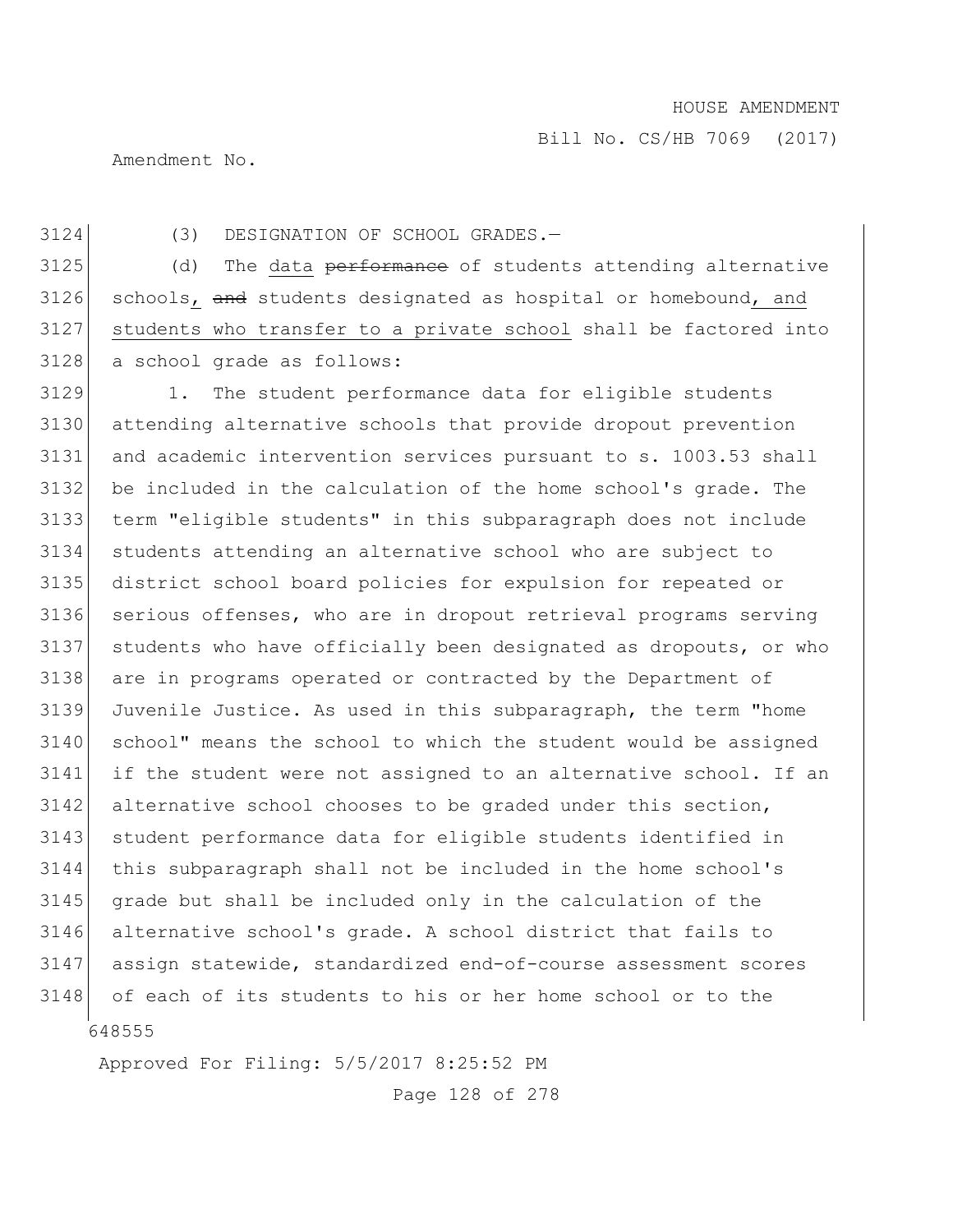Bill No. CS/HB 7069 (2017)

Amendment No.

 alternative school that receives a grade shall forfeit Florida 3150 School Recognition Program funds for one fiscal year. School districts must require collaboration between the home school and 3152 the alternative school in order to promote student success. This collaboration must include an annual discussion between the principal of the alternative school and the principal of each student's home school concerning the most appropriate school assignment of the student.

 2. Student performance data for students designated as hospital or homebound shall be assigned to their home school for the purposes of school grades. As used in this subparagraph, the term "home school" means the school to which a student would be assigned if the student were not assigned to a hospital or 3162 homebound program.

3163 3. A high school must include a student in its graduation 3164 rate if the student transfers from the high school to a private 3165 school with which the school district has a contractual 3166 relationship.

3167 Section 28. Subsection (3) of section 1008.341, Florida 3168 Statutes, is amended to read:

3169 1008.341 School improvement rating for alternative  $3170$  schools.-

648555 3171 (3) DESIGNATION OF SCHOOL IMPROVEMENT RATING.—Student 3172 Learning Gains based on statewide, standardized assessments, 3173 including retakes, administered under s. 1008.22 for all

Approved For Filing: 5/5/2017 8:25:52 PM

Page 129 of 278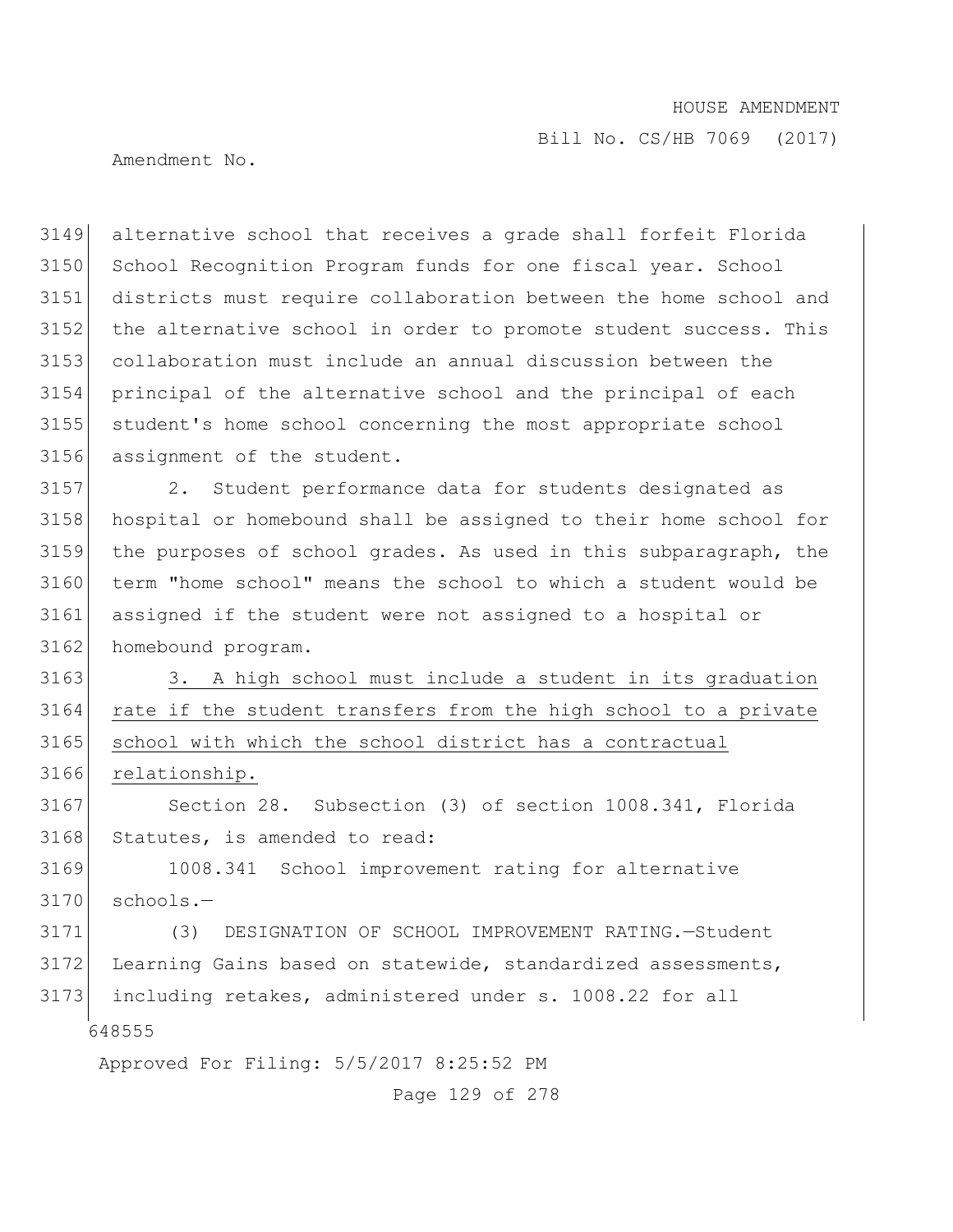Bill No. CS/HB 7069 (2017)

Amendment No.

 eligible students who were assigned to and enrolled in the school during the October or February FTE count and who have assessment scores, concordant scores, or comparable scores for the preceding school year shall be used in determining an alternative school's school improvement rating. An alternative school's rating shall be based on the following components:

 (a) The percentage of eligible students who make Learning 3181 Gains in English Language Arts as measured by statewide, 3182 standardized assessments under s. 1008.22(3).

 (b) The percentage of eligible students who make Learning Gains in mathematics as measured by statewide, standardized 3185 assessments under s. 1008.22(3).

 Student performance results of students who are subject to 3188 district school board policies for expulsion for repeated or serious offenses, who are in dropout retrieval programs serving students who have officially been designated as dropouts, or who are in programs operated or contracted by the Department of Juvenile Justice may not be included in an alternative school's 3193 school improvement rating.

 Section 29. Subsection (2) of section 1011.71, Florida Statutes, is amended to read:

3196 1011.71 District school tax.-

 (2) In addition to the maximum millage levy as provided in 3198 subsection  $(1)$ , each school board may levy not more than 1.5

Approved For Filing: 5/5/2017 8:25:52 PM

Page 130 of 278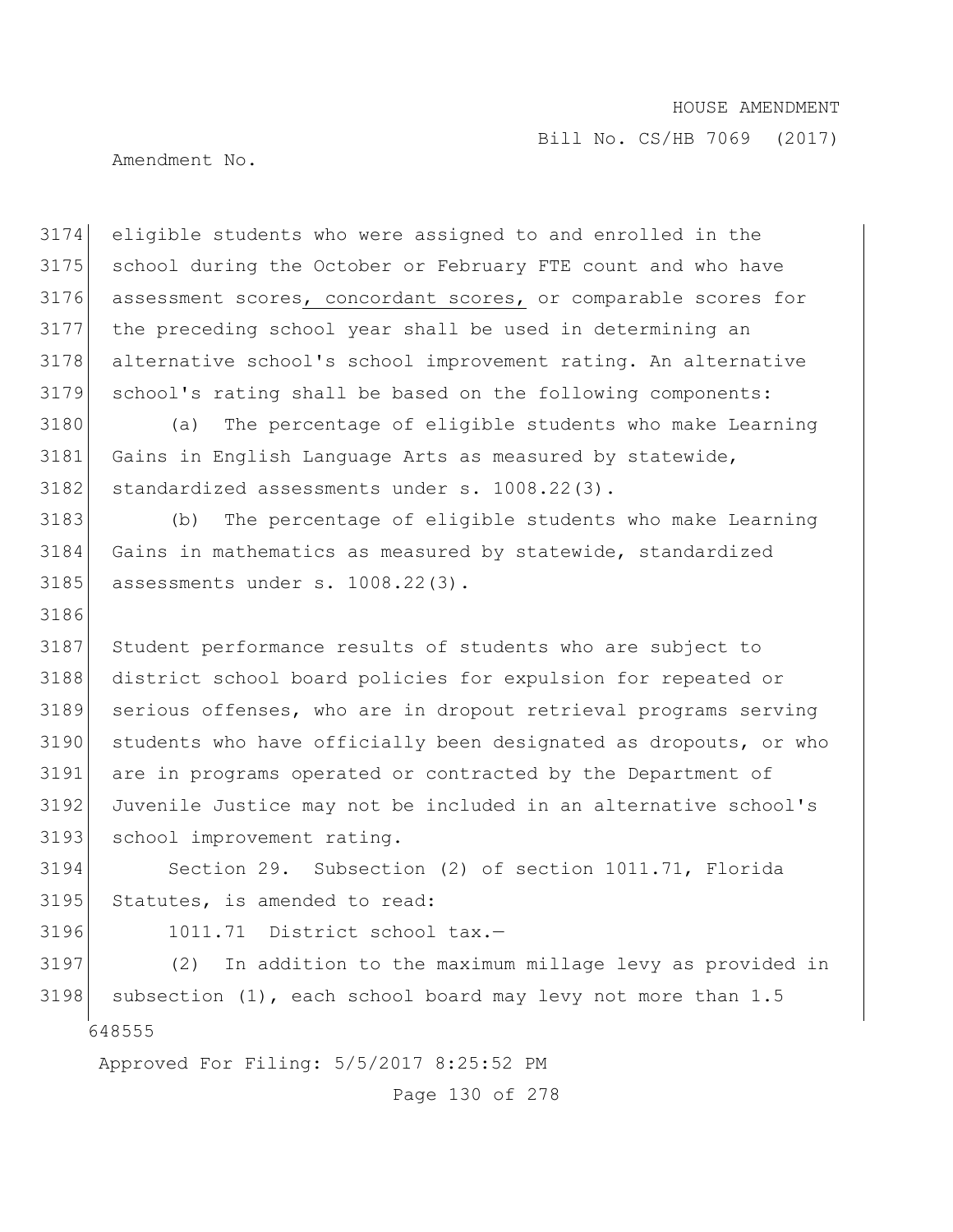Bill No. CS/HB 7069 (2017)

Amendment No.

3199 mills against the taxable value for school purposes for district  $3200$  schools, including charter schools pursuant to s. 1013.62(3) and 3201 for district schools at the discretion of the school board, to  $3202$  fund:

 (a) New construction and remodeling projects, as set forth 3204 in s. 1013.64(3)(d) and (6)(b)  $s. 1013.64(3)(b)$  and (6)(b) and included in the district's educational plant survey pursuant to s. 1013.31, without regard to prioritization, sites and site improvement or expansion to new sites, existing sites, auxiliary 3208 facilities, athletic facilities, or ancillary facilities.

3209 (b) Maintenance, renovation, and repair of existing school 3210 plants or of leased facilities to correct deficiencies pursuant 3211 to s. 1013.15(2).

3212 (c) The purchase, lease-purchase, or lease of school  $3213$  buses.

648555 3214 (d) The purchase, lease-purchase, or lease of new and 3215 replacement equipment; computer and device hardware and  $3216$  operating system software, including electronic hardware and 3217 other hardware devices necessary for gaining access to or 3218 enhancing the use of electronic and digital instructional  $3219$  content and resources  $\sigma$  to facilitate the access to and the use 3220 of a school district's digital classrooms plan pursuant to s. 3221 1011.62, excluding software other than the operating system 3222 necessary to operate the hardware or device; and enterprise 3223 resource software applications that are classified as capital

Approved For Filing: 5/5/2017 8:25:52 PM

Page 131 of 278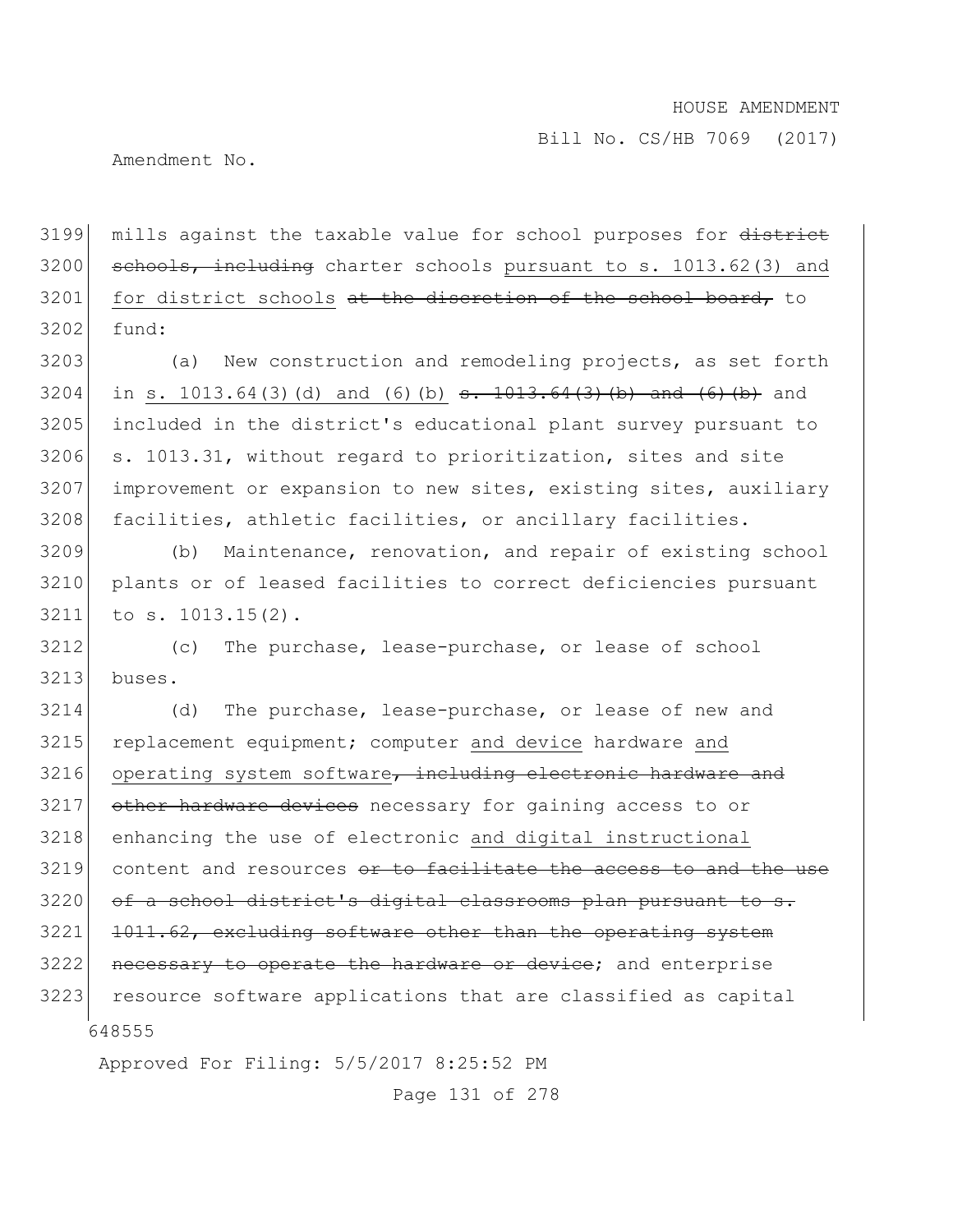Amendment No.

 assets in accordance with definitions of the Governmental Accounting Standards Board, have a useful life of at least 5 years, and are used to support districtwide administration or state-mandated reporting requirements. Enterprise resource 3228 software may be acquired by annual license fees, maintenance fees, or lease agreements.

 (e) Payments for educational facilities and sites due under a lease-purchase agreement entered into by a district school board pursuant to s. 1003.02(1)(f) or s. 1013.15(2), not exceeding, in the aggregate, an amount equal to three-fourths of the proceeds from the millage levied by a district school board pursuant to this subsection. The three-fourths limit is waived 3236 for lease-purchase agreements entered into before June 30, 2009, by a district school board pursuant to this paragraph.

 (f) Payment of loans approved pursuant to ss. 1011.14 and 1011.15.

3240 (g) Payment of costs directly related to complying with state and federal environmental statutes, rules, and regulations 3242 governing school facilities.

 (h) Payment of costs of leasing relocatable educational facilities, of renting or leasing educational facilities and sites pursuant to s. 1013.15(2), or of renting or leasing 3246 buildings or space within existing buildings pursuant to s. 1013.15(4).

Approved For Filing: 5/5/2017 8:25:52 PM

Page 132 of 278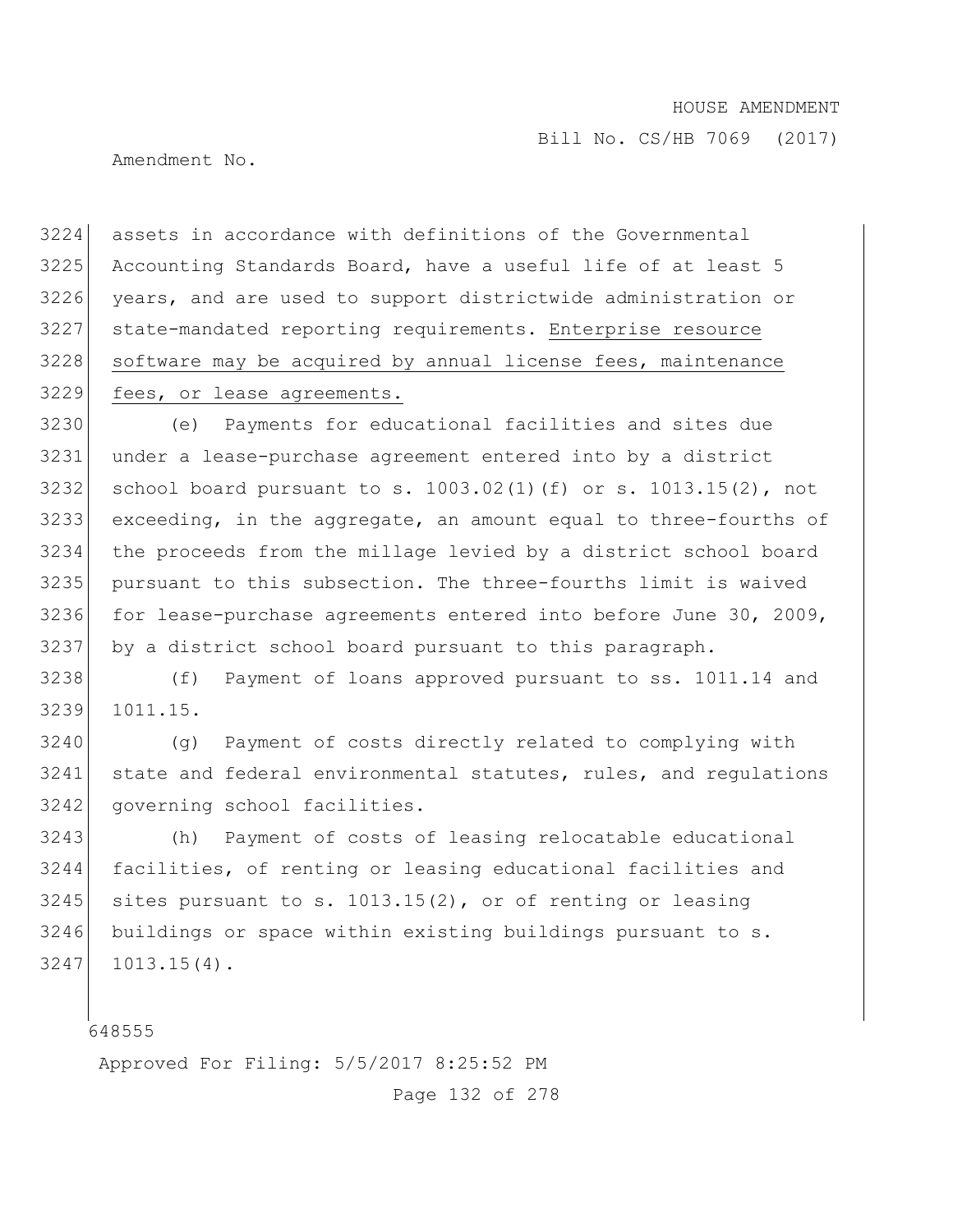Amendment No.

 (i) Payment of the cost of school buses when a school district contracts with a private entity to provide student transportation services if the district meets the requirements of this paragraph.

3252 1. The district's contract must require that the private 3253 entity purchase, lease-purchase, or lease, and operate and 3254 maintain, one or more school buses of a specific type and size 3255 that meet the requirements of s. 1006.25.

3256 2. Each such school bus must be used for the daily 3257 transportation of public school students in the manner required 3258 by the school district.

3259 3. Annual payment for each such school bus may not exceed 3260 10 percent of the purchase price of the state pool bid.

3261 4. The proposed expenditure of the funds for this purpose 3262 must have been included in the district school board's notice of 3263 proposed tax for school capital outlay as provided in s. 3264 200.065(10).

3265 (j) Payment of the cost of the opening day collection for 3266 the library media center of a new school.

 (k) Payout of sick leave and annual leave accrued as of June 30, 2017, by individuals who are no longer employed by a school district that transfers to a charter school operator all 3270 day-to-day classroom instruction responsibility for all full- time equivalent students funded under s. 1011.62. This paragraph expires July 1, 2018.

648555

Approved For Filing: 5/5/2017 8:25:52 PM

Page 133 of 278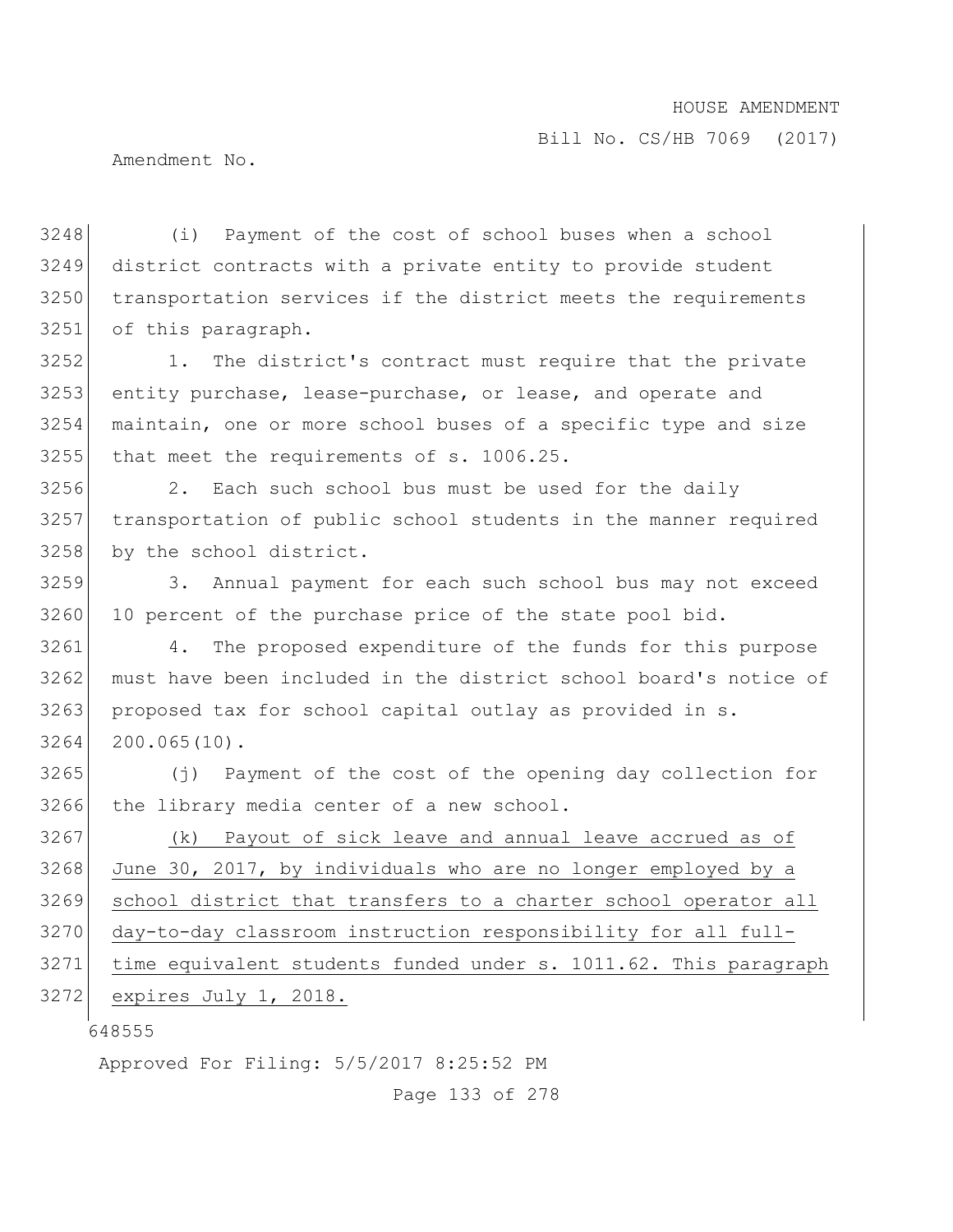Bill No. CS/HB 7069 (2017)

Amendment No.

648555 Approved For Filing: 5/5/2017 8:25:52 PM 3273 Section 30. Subsection (2) of section 1013.54, Florida 3274 Statutes, is amended to read: 3275 1013.54 Cooperative development and use of satellite  $3276$  facilities by private industry and district school boards.-3277 (2) The commissioner shall appoint a review committee to 3278 make recommendations and prioritize requests. If the project is 3279 approved by the commissioner, the commissioner shall include up 3280 to one-fourth of the cost of the project in the legislative 3281 capital outlay budget request, as provided in s. 1013.60, for 3282 the funding of capital outlay projects involving both 3283 educational and private industry. The commissioner shall 3284 prioritize any such projects for each fiscal year and, 3285 notwithstanding the provisions of s. 1013.64(3)(e)  $\frac{1}{3}$ . 3286  $1013.64(3)(e)$ , limit the recommended state funding amount not to 3287 exceed 5 percent off the top of the total funds recommended 3288 pursuant to s. 1013.64(2) and (3). 3289 Section 31. Section 1013.62, Florida Statutes, is amended 3290 to read: 3291 1013.62 Charter schools capital outlay funding. 3292 (1) Charter school capital outlay funding shall consist of 3293 revenue resulting from the discretionary millage authorized in 3294 s. 1011.71(2) and state funds when such funds are appropriated 3295 in the General Appropriations Act.  $3296$  (1) In each year in which funds are appropriated for 3297 charter school capital outlay purposes, the Commissioner of

Page 134 of 278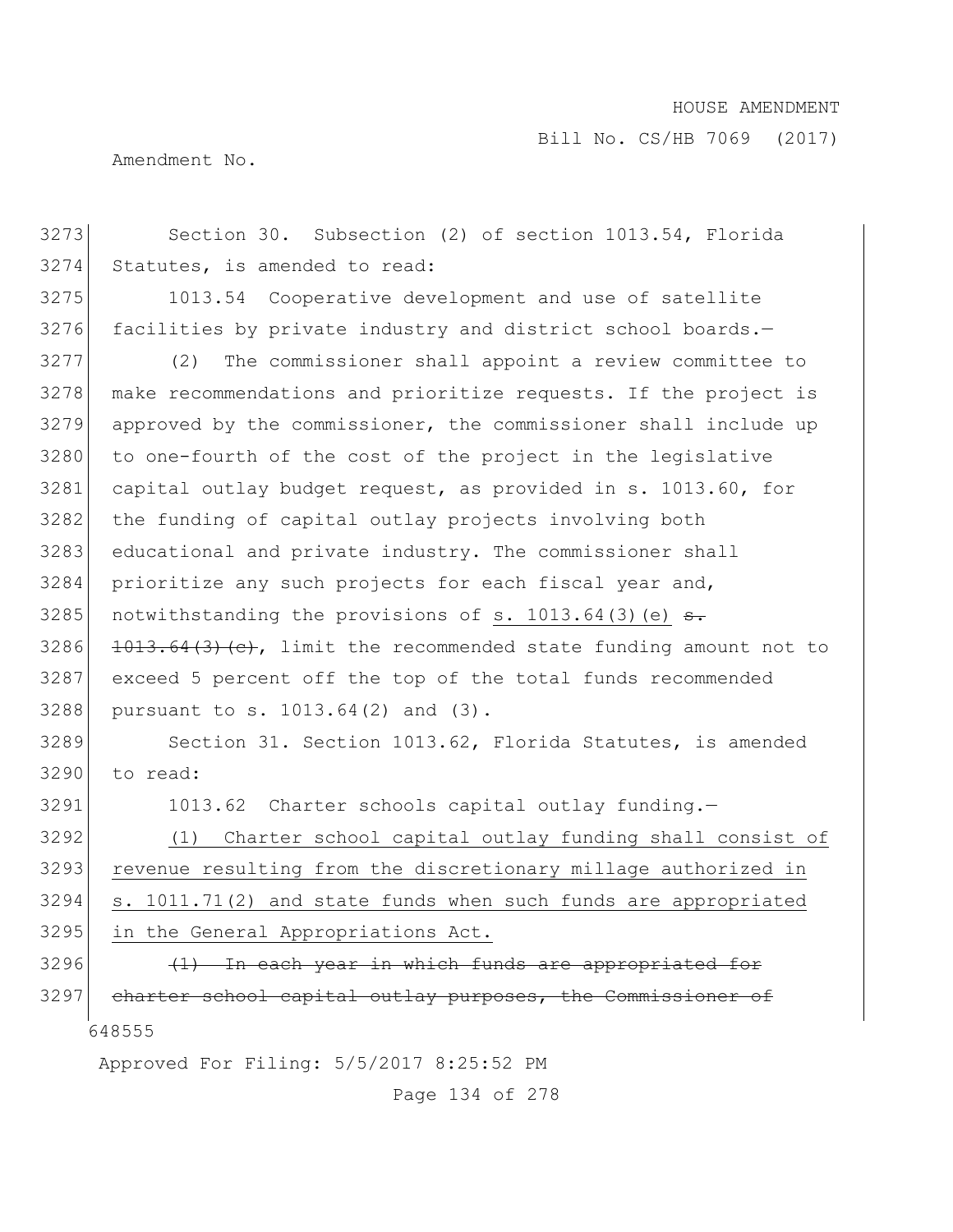Amendment No.

| 3298 | Education shall allocate the funds among eligible charter            |
|------|----------------------------------------------------------------------|
| 3299 | schools as specified in this section.                                |
| 3300 | To be eligible to receive capital outlay funds for a<br>(a)          |
| 3301 | funding allocation, a charter school must:                           |
| 3302 | 1.a. Have been in operation for 2 or more years;                     |
| 3303 | b. Be governed by a governing board established in the               |
| 3304 | state for 2 3 or more years which operates both charter schools      |
| 3305 | and conversion charter schools within the state;                     |
| 3306 | c. Be an expanded feeder chain of a charter school within            |
| 3307 | the same school district that is currently receiving charter         |
| 3308 | school capital outlay funds;                                         |
| 3309 | d. Have been accredited by a regional accrediting                    |
| 3310 | association as defined by State Board of Education rule the          |
|      |                                                                      |
| 3311 | Commission on Schools of the Southern Association of Colleges        |
| 3312 | and Schools; or                                                      |
| 3313 | Serve students in facilities that are provided by a<br>$e_{\bullet}$ |
| 3314 | business partner for a charter school-in-the-workplace pursuant      |
| 3315 | to s. 1002.33(15)(b).                                                |
| 3316 | 2. Have an annual audit that does not reveal any of the              |
| 3317 | financial emergency conditions provided in s. 218.503(1) for the     |
| 3318 | most recent fiscal year for which such audit results are             |
| 3319 | available.                                                           |
| 3320 | Have satisfactory student achievement based on state<br>3.           |
| 3321 | accountability standards applicable to the charter school.           |
|      |                                                                      |

Approved For Filing: 5/5/2017 8:25:52 PM

Page 135 of 278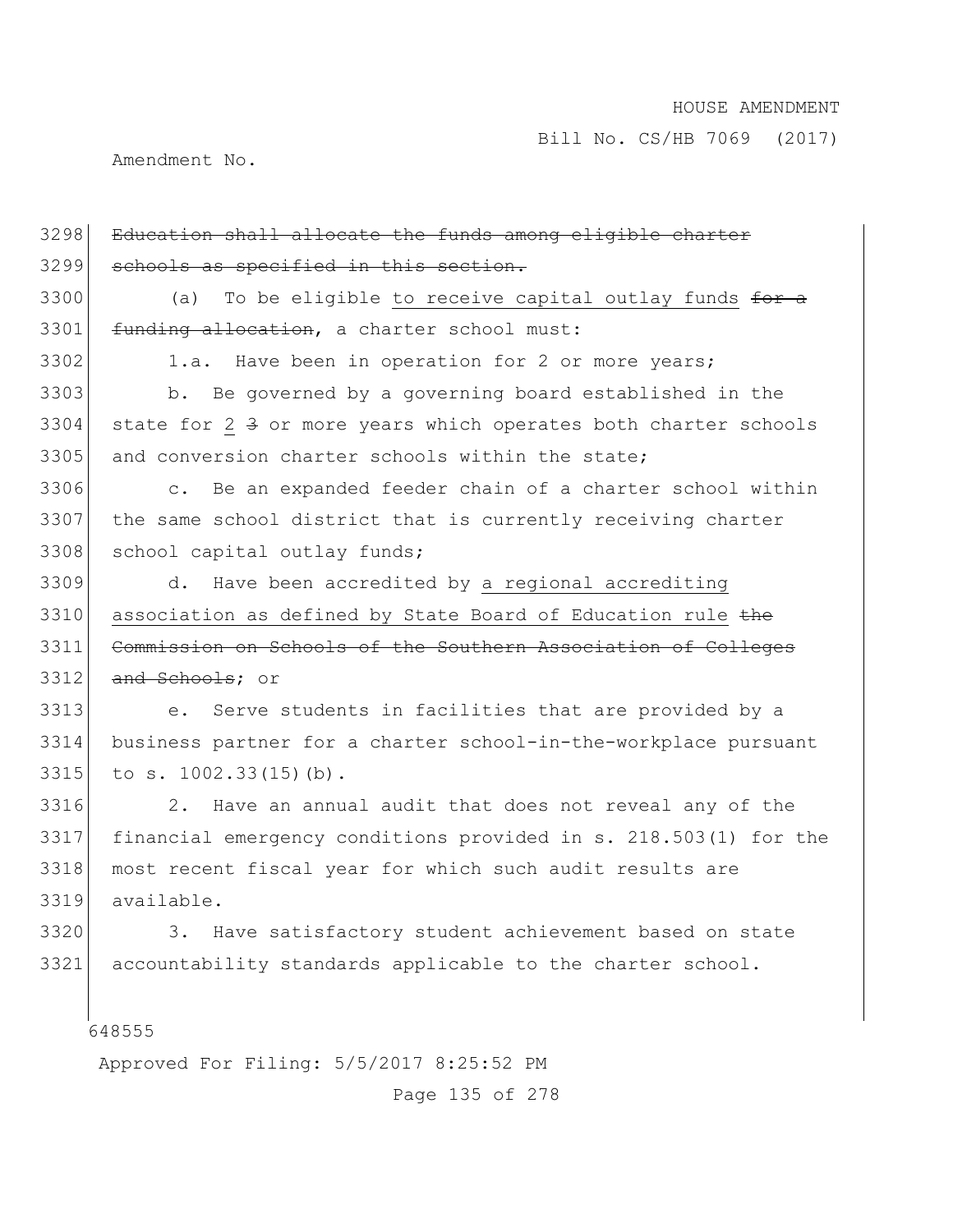Bill No. CS/HB 7069 (2017)

Amendment No.

 4. Have received final approval from its sponsor pursuant to s. 1002.33 for operation during that fiscal year.

 5. Serve students in facilities that are not provided by 3325 the charter school's sponsor.

 (b) A charter school is not eligible to receive capital outlay funds for a funding allocation if it was created by the conversion of a public school and operates in facilities provided by the charter school's sponsor for a nominal fee, or at no charge, or if it is directly or indirectly operated by the school district.

3332 (2) $\left(\text{e}\right)$  The department shall use the following calculation methodology to allocate state funds appropriated in the General 3334 Appropriations Act to eligible charter schools The funding allocation for eligible charter schools shall be calculated as  $f_{\odot}$   $f_{\odot}$ :

3337 (a) $\pm$ . Eligible charter schools shall be grouped into categories based on their student populations according to the following criteria:

 3340 1.a. Seventy-five percent or greater who are eligible for free or reduced-price school meals under the National School Lunch Program or, for schools operating programs under the Community Eligibility Provision of the Healthy, Hunger-Free Kids Act of 2010, an equivalent percentage of the student population eligible for free and reduced-price meals as determined by applying the multiplier authorized under the National School

Approved For Filing: 5/5/2017 8:25:52 PM

Page 136 of 278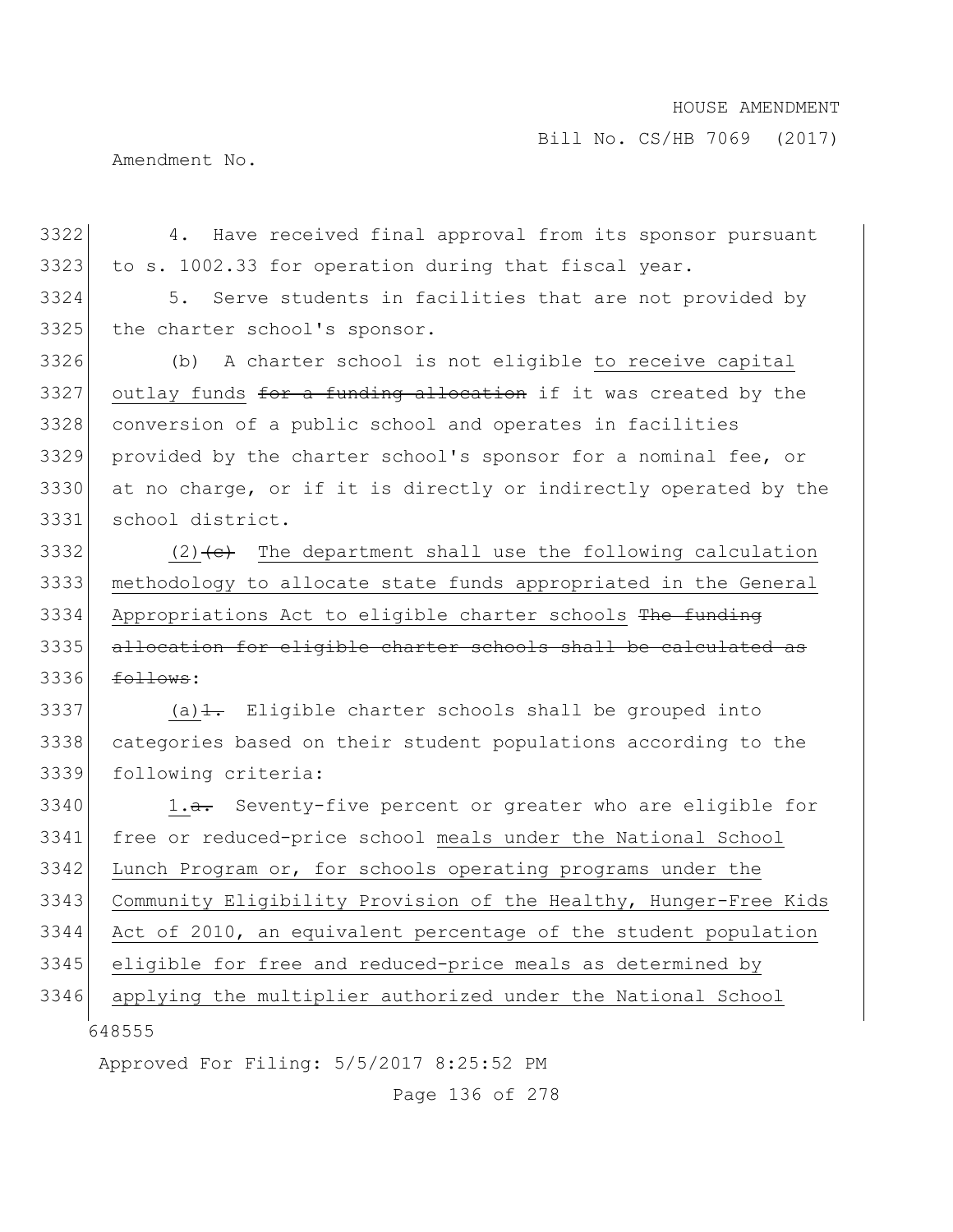Amendment No.

# 3347 Lunch Act, 42 U.S.C. s. 1759a(a)(1)(F)(vii), to the number of 3348 students reported for direct certification  $\frac{1}{2}$ .

3349 2.b. Twenty-five percent or greater with disabilities as 3350 defined in state board rule and consistent with the requirements 3351 of the Individuals with Disabilities Education Act.

3352 (b)  $2$ . If an eligible charter school does not meet the 3353 criteria for either category under paragraph (a) subparagraph  $\leftarrow$ , its FTE shall be provided as the base amount of funding and shall be assigned a weight of 1.0. An eligible charter school that meets the criteria under subparagraph (a)1. or subparagraph (a)2. sub-subparagraph 1.a. or sub-subparagraph 1.b. shall be provided an additional 25 percent above the base funding amount, and the total FTE shall be multiplied by a weight of 1.25. An eligible charter school that meets the criteria under both subparagraphs (a)1. and (a)2. sub-subparagraphs 1.a. and b. 3362 shall be provided an additional 50 percent above the base 3363 funding amount, and the FTE for that school shall be multiplied by a weight of 1.5.

3365 (c)  $\frac{3}{2}$ . The state appropriation for charter school capital outlay shall be divided by the total weighted FTE for all eligible charter schools to determine the base charter school 3368 per weighted FTE allocation amount. The per weighted FTE allocation amount shall be multiplied by the weighted FTE to determine each charter school's capital outlay allocation.

648555

Approved For Filing: 5/5/2017 8:25:52 PM

Page 137 of 278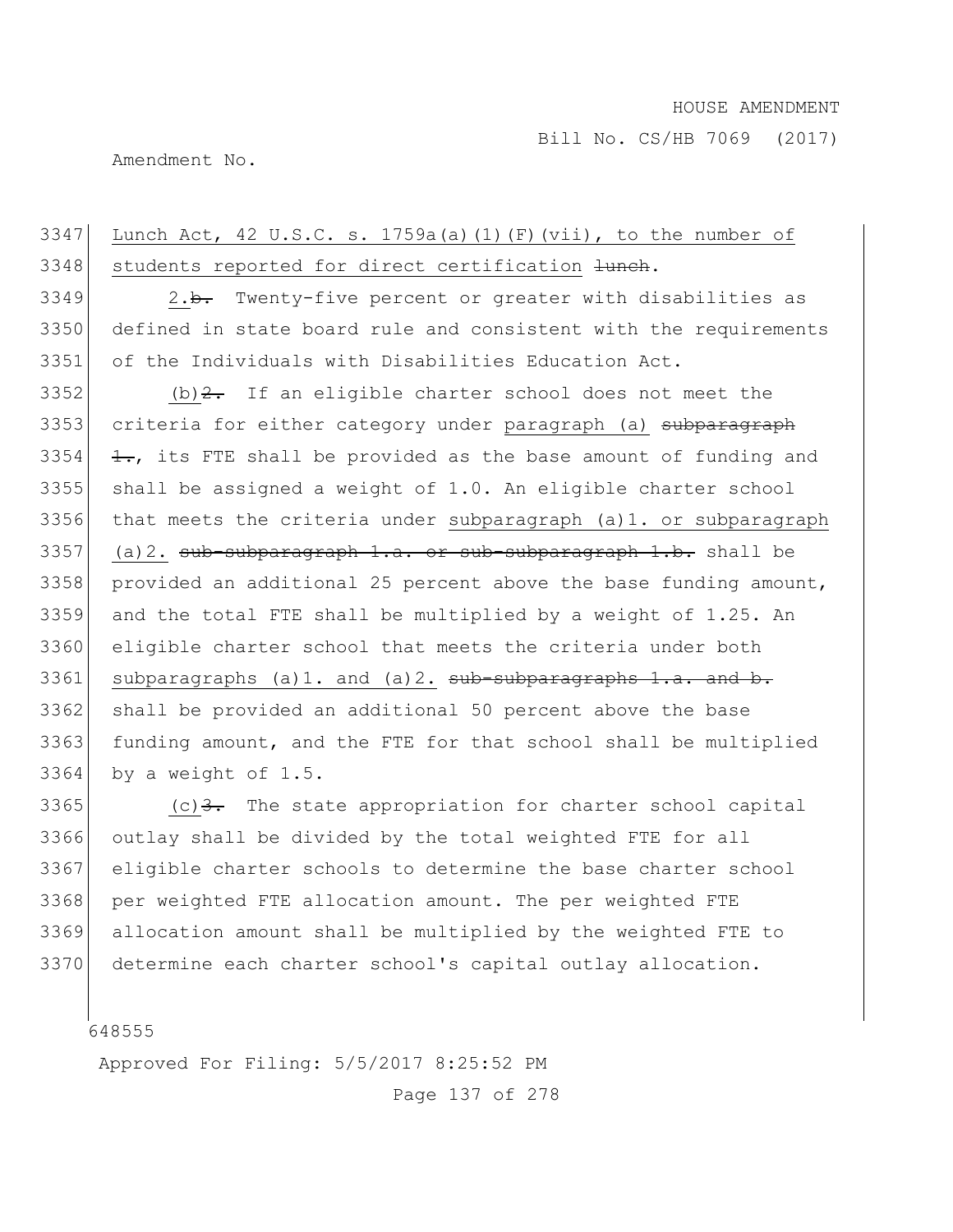Bill No. CS/HB 7069 (2017)

Amendment No.

 (d) $\left(2\right)\left(4\right)$  The department shall calculate the eligible charter school funding allocations. Funds shall be allocated using full-time equivalent membership from the second and third enrollment surveys and free and reduced-price school lunch data. 3375 The department shall recalculate the allocations periodically based on the receipt of revised information, on a schedule established by the Commissioner of Education. (e) $\leftrightarrow$  The department shall distribute capital outlay funds monthly, beginning in the first quarter of the fiscal 3380 year, based on one-twelfth of the amount the department 3381 reasonably expects the charter school to receive during that fiscal year. The commissioner shall adjust subsequent distributions as necessary to reflect each charter school's recalculated allocation. (3) If the school board levies the discretionary millage 3386 authorized in s.  $1011.71(2)$ , the department shall use the following calculation methodology to determine the amount of 3388 revenue that a school district must distribute to each eligible charter school: (a) Reduce the total discretionary millage revenue by the school district's annual debt service obligation incurred as of March 1, 2017, and any amount of participation requirement 3393 pursuant to s. 1013.64(2)(a)8. that is being satisfied by revenues raised by the discretionary millage.

Approved For Filing: 5/5/2017 8:25:52 PM

Page 138 of 278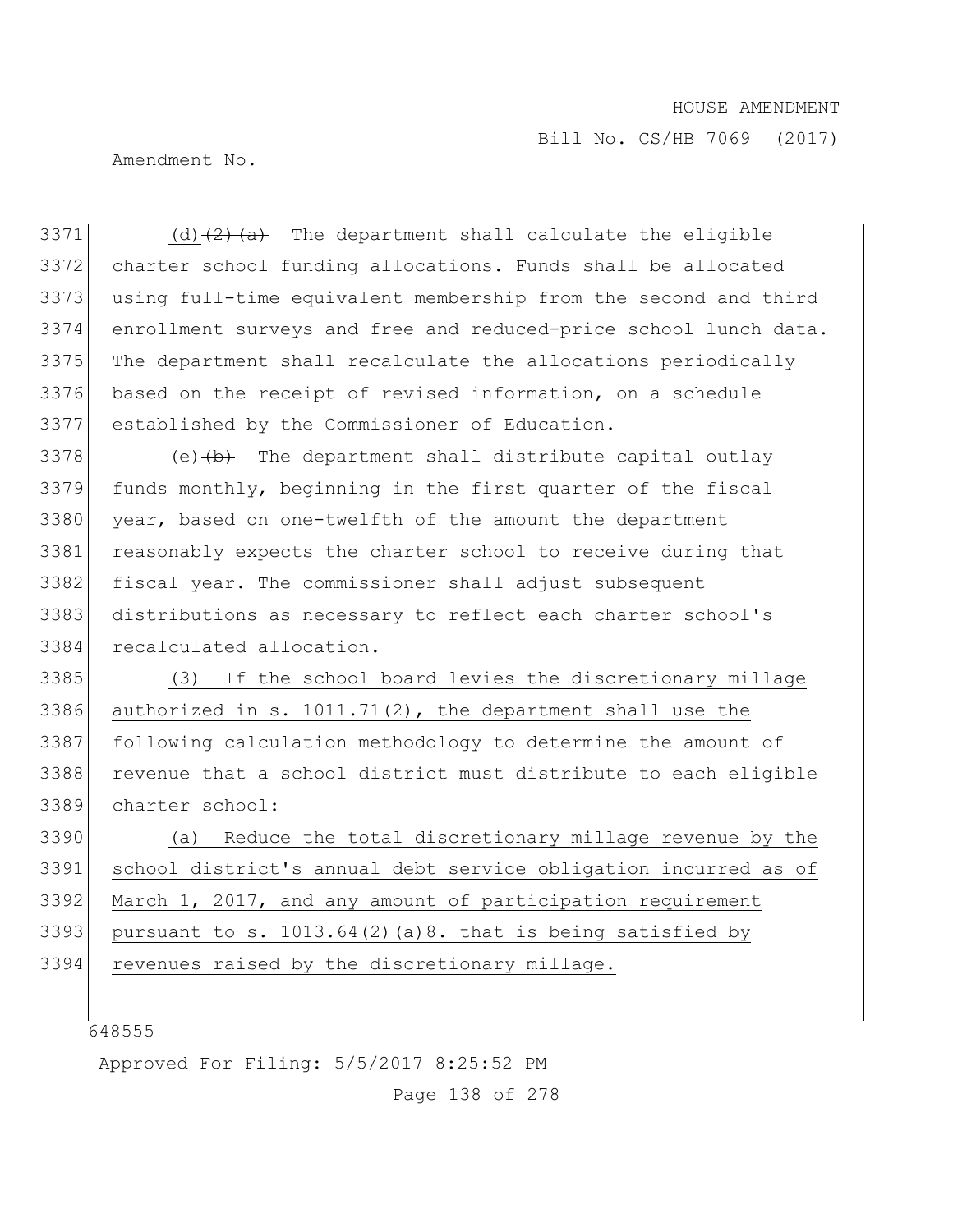Amendment No.

| 3395 | Divide the school district's adjusted discretionary<br>(b)       |
|------|------------------------------------------------------------------|
| 3396 | millage revenue by the district's total capital outlay full-time |
| 3397 | equivalent membership and the total number of unweighted full-   |
| 3398 | time equivalent students of each eligible charter school to      |
| 3399 | determine a capital outlay allocation per full-time equivalent   |
| 3400 | student.                                                         |
| 3401 | Multiply the capital outlay allocation per full-time<br>(C)      |
| 3402 | equivalent student by the total number of full-time equivalent   |
| 3403 | students of each eligible charter school to determine the        |
| 3404 | capital outlay allocation for each charter school.               |
| 3405 | If applicable, reduce the capital outlay allocation<br>(d)       |
| 3406 | identified in paragraph (c) by the total amount of state funds   |
| 3407 | allocated to each eligible charter school in subsection (2) to   |
| 3408 | determine the maximum calculated capital outlay allocation.      |
| 3409 | School districts shall distribute capital outlay funds<br>(e)    |
| 3410 | to charter schools no later than February 1 of each year,        |
| 3411 | beginning on February 1, 2018, for the 2017-2018 fiscal year.    |
| 3412 | $(4)$ +3+ A charter school's governing body may use charter      |
| 3413 | school capital outlay funds for the following purposes:          |
| 3414 | Purchase of real property.<br>(a)                                |
| 3415 | Construction of school facilities.<br>(b)                        |
| 3416 | (c)<br>Purchase, lease-purchase, or lease of permanent or        |
| 3417 | relocatable school facilities.                                   |
| 3418 | Purchase of vehicles to transport students to and from<br>(d)    |
| 3419 | the charter school.                                              |
|      | 648555                                                           |
|      | Approved For Filing: 5/5/2017 8:25:52 PM                         |

Page 139 of 278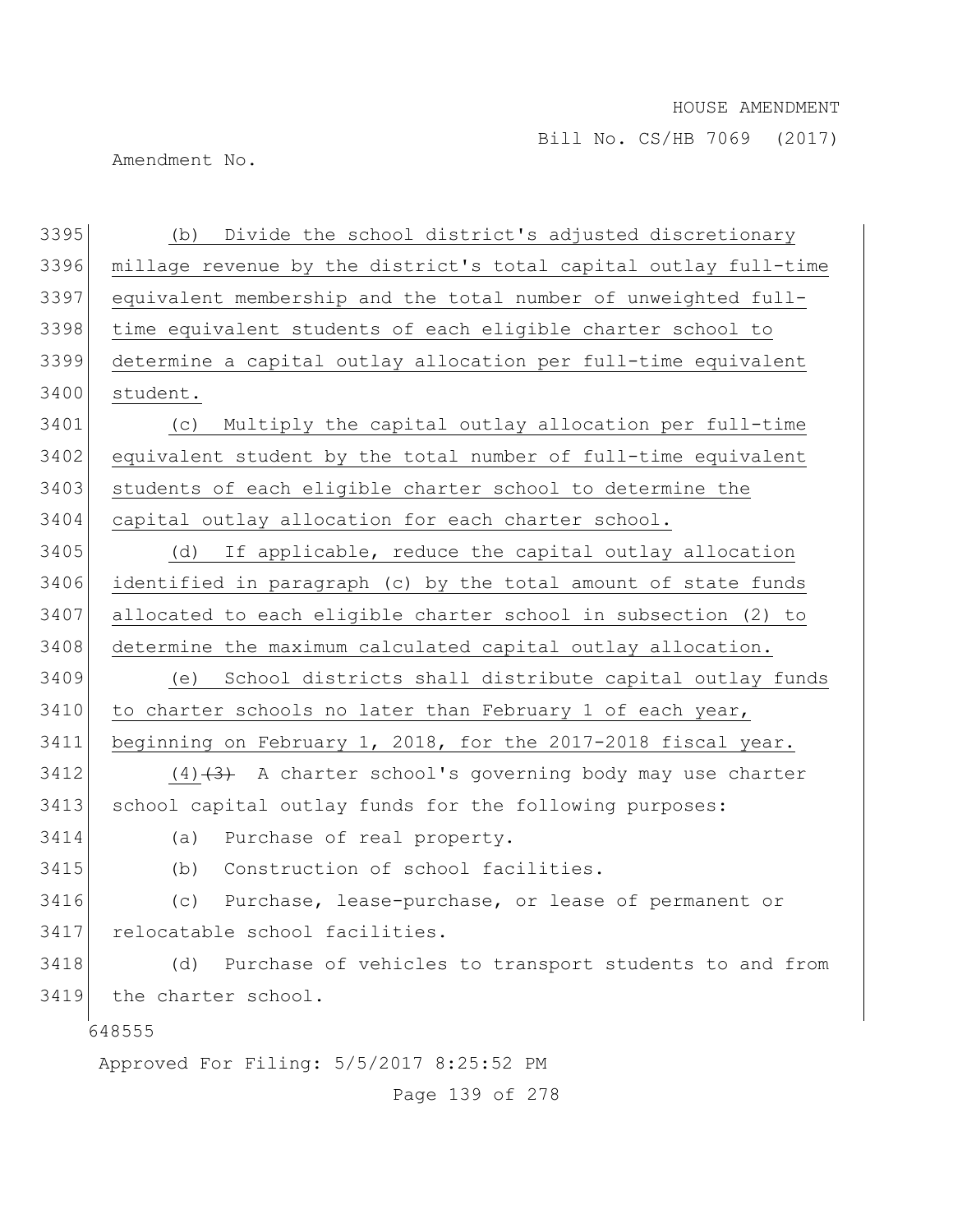Bill No. CS/HB 7069 (2017)

Amendment No.

3420 (e) Renovation, repair, and maintenance of school 3421 facilities that the charter school owns or is purchasing through 3422 a lease-purchase or long-term lease of 5 years or longer. 3423  $(f)$  Effective July 1, 2008, purchase, lease-purchase, or 3424 lease of new and replacement equipment, and enterprise resource 3425 | software applications that are classified as capital assets in 3426 accordance with definitions of the Governmental Accounting 3427 Standards Board, have a useful life of at least 5 years, and are 3428 used to support schoolwide administration or state-mandated 3429 reporting requirements.

3430  $(f)$   $\left(\frac{f}{g}\right)$  Payment of the cost of premiums for property and 3431 casualty insurance necessary to insure the school facilities.

3432 (g) $\left\{\text{h}\right\}$  Purchase, lease-purchase, or lease of driver's 3433 education vehicles; motor vehicles used for the maintenance or 3434 operation of plants and equipment; security vehicles; or 3435 vehicles used in storing or distributing materials and 3436 equipment.

648555 (h) Purchase, lease-purchase, or lease of computer and device hardware and operating system software necessary for gaining access to or enhancing the use of electronic and digital instructional content and resources; and enterprise resource software applications that are classified as capital assets in accordance with definitions of the Governmental Accounting 3443 Standards Board, have a useful life of at least 5 years, and are used to support schoolwide administration or state-mandated

Approved For Filing: 5/5/2017 8:25:52 PM

Page 140 of 278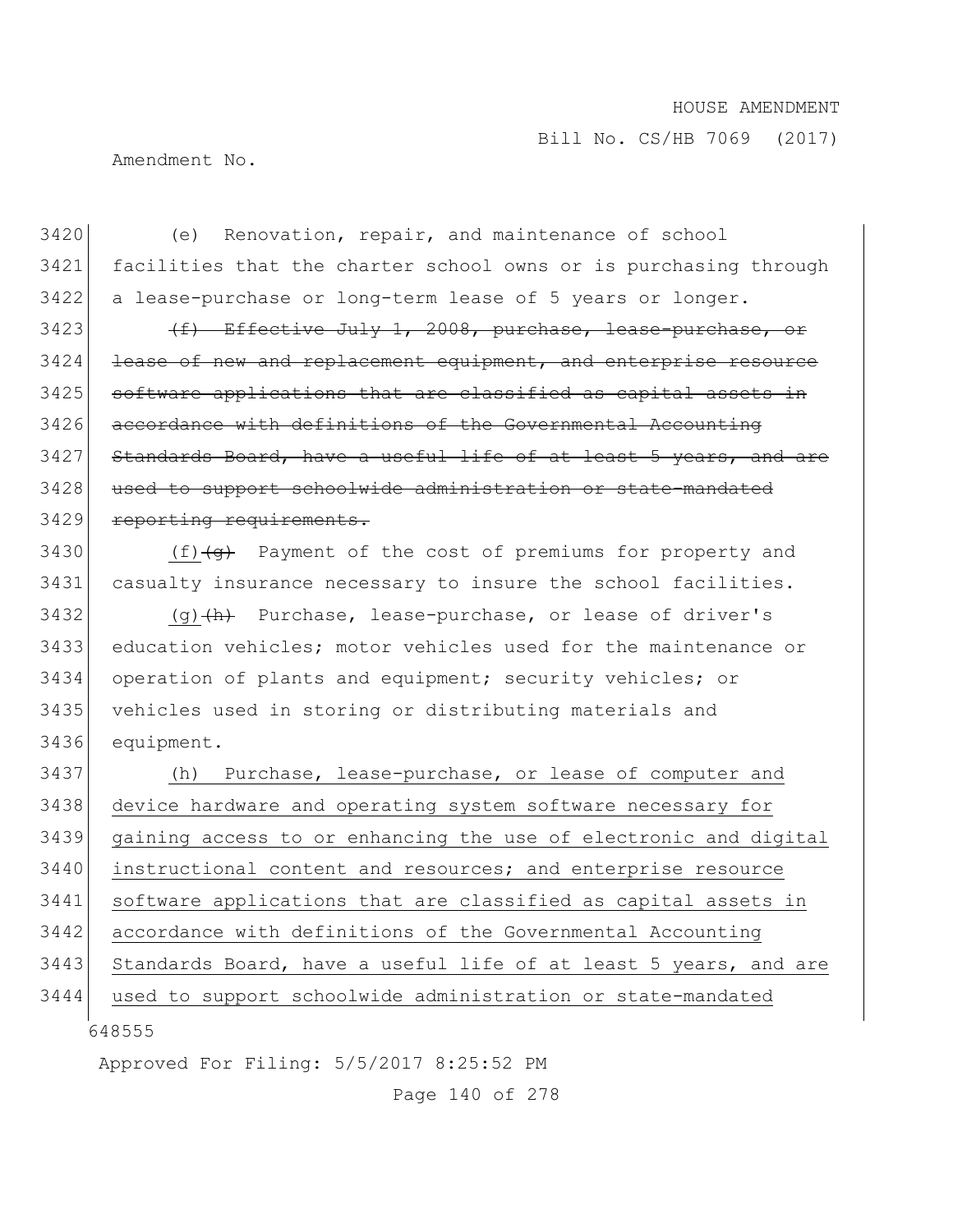Amendment No.

# 3445 reporting requirements. Enterprise resource software may be 3446 acquired by annual license fees, maintenance fees, or lease 3447 agreement. 3448 (i) Payment of the cost of the opening day collection for 3449 the library media center of a new school. 3450 3451 Conversion charter schools may use capital outlay funds received 3452 through the reduction in the administrative fee provided in s. 3453 1002.33(20) for renovation, repair, and maintenance of school 3454 facilities that are owned by the sponsor. 3455  $(5)$   $(4)$  If a charter school is nonrenewed or terminated, 3456 any unencumbered funds and all equipment and property purchased 3457 with district public funds shall revert to the ownership of the 3458 district school board, as provided for in s. 1002.33(8)(e) and  $3459$  (f). In the case of a charter lab school, any unencumbered funds 3460 and all equipment and property purchased with university public 3461 funds shall revert to the ownership of the state university that  $3462$  issued the charter. The reversion of such equipment, property, 3463 and furnishings shall focus on recoverable assets, but not on 3464 intangible or irrecoverable costs such as rental or leasing 3465 fees, normal maintenance, and limited renovations. The reversion 3466 of all property secured with public funds is subject to the 3467 complete satisfaction of all lawful liens or encumbrances. If 3468 there are additional local issues such as the shared use of 3469 facilities or partial ownership of facilities or property, these

648555

Approved For Filing: 5/5/2017 8:25:52 PM

Page 141 of 278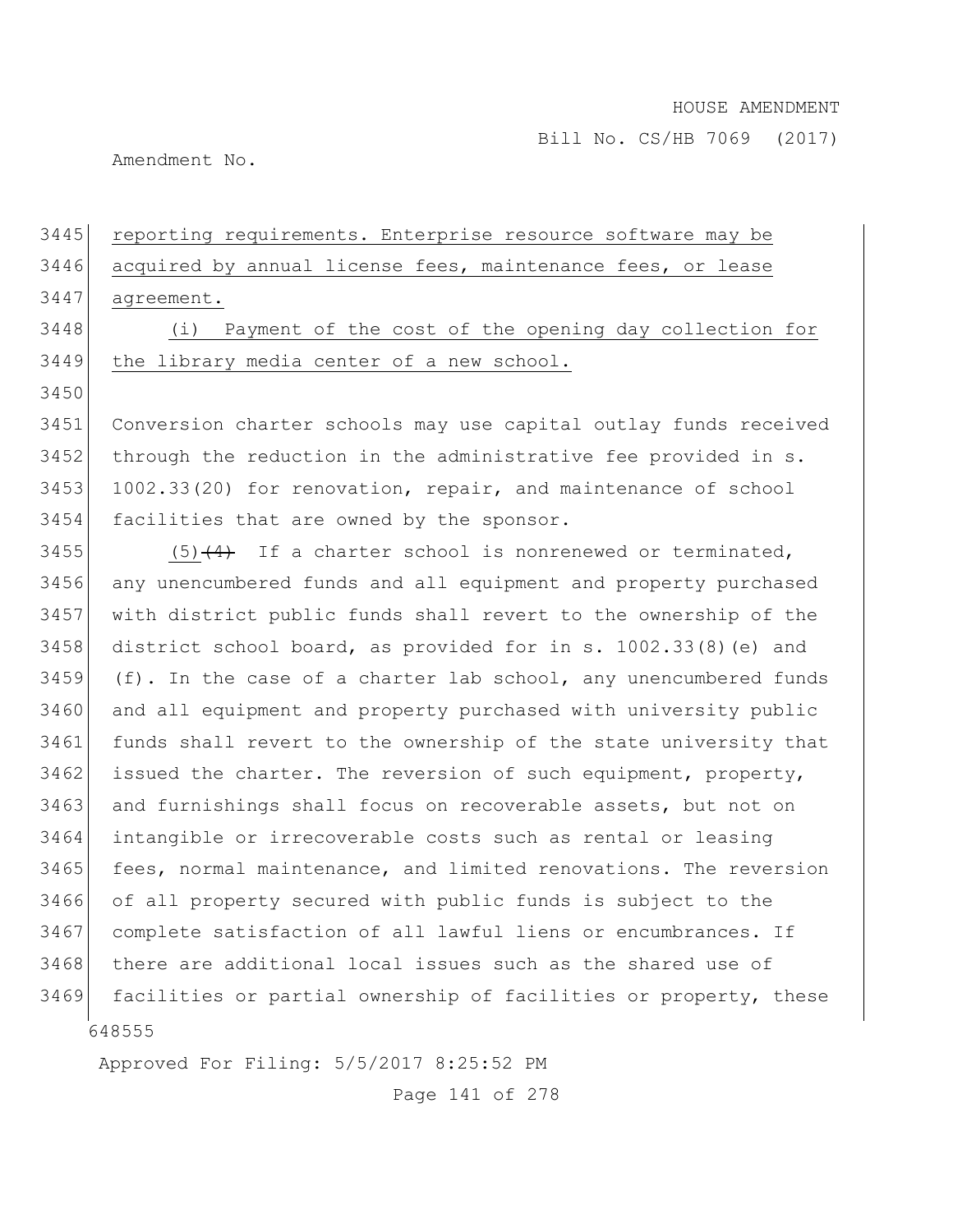Bill No. CS/HB 7069 (2017)

Amendment No.

 issues shall be agreed to in the charter contract prior to the expenditure of funds.

 (6)<del>(5)</del> The Commissioner of Education shall specify procedures for submitting and approving requests for funding under this section and procedures for documenting expenditures.

 $(7)$   $(6)$  The annual legislative budget request of the Department of Education shall include a request for capital outlay funding for charter schools. The request shall be based on the projected number of students to be served in charter schools who meet the eligibility requirements of this section.

3480 Section 32. Effective upon this act becoming a law, paragraphs (a), (b), and (c) of subsection (3) and paragraphs (b) and (c) of subsection (6) of section 1013.64, Florida 3483 Statutes, are amended to read:

 1013.64 Funds for comprehensive educational plant needs; 3485 construction cost maximums for school district capital projects.—Allocations from the Public Education Capital Outlay and Debt Service Trust Fund to the various boards for capital outlay projects shall be determined as follows:

3489 (3)(a) Each district school board shall receive an amount from the Public Education Capital Outlay and Debt Service Trust Fund to be calculated by computing the capital outlay membership as determined by the department. Such membership must include, 3493 but is not limited to, prekindergarten through grade  $12 \div$ 

Approved For Filing: 5/5/2017 8:25:52 PM

Page 142 of 278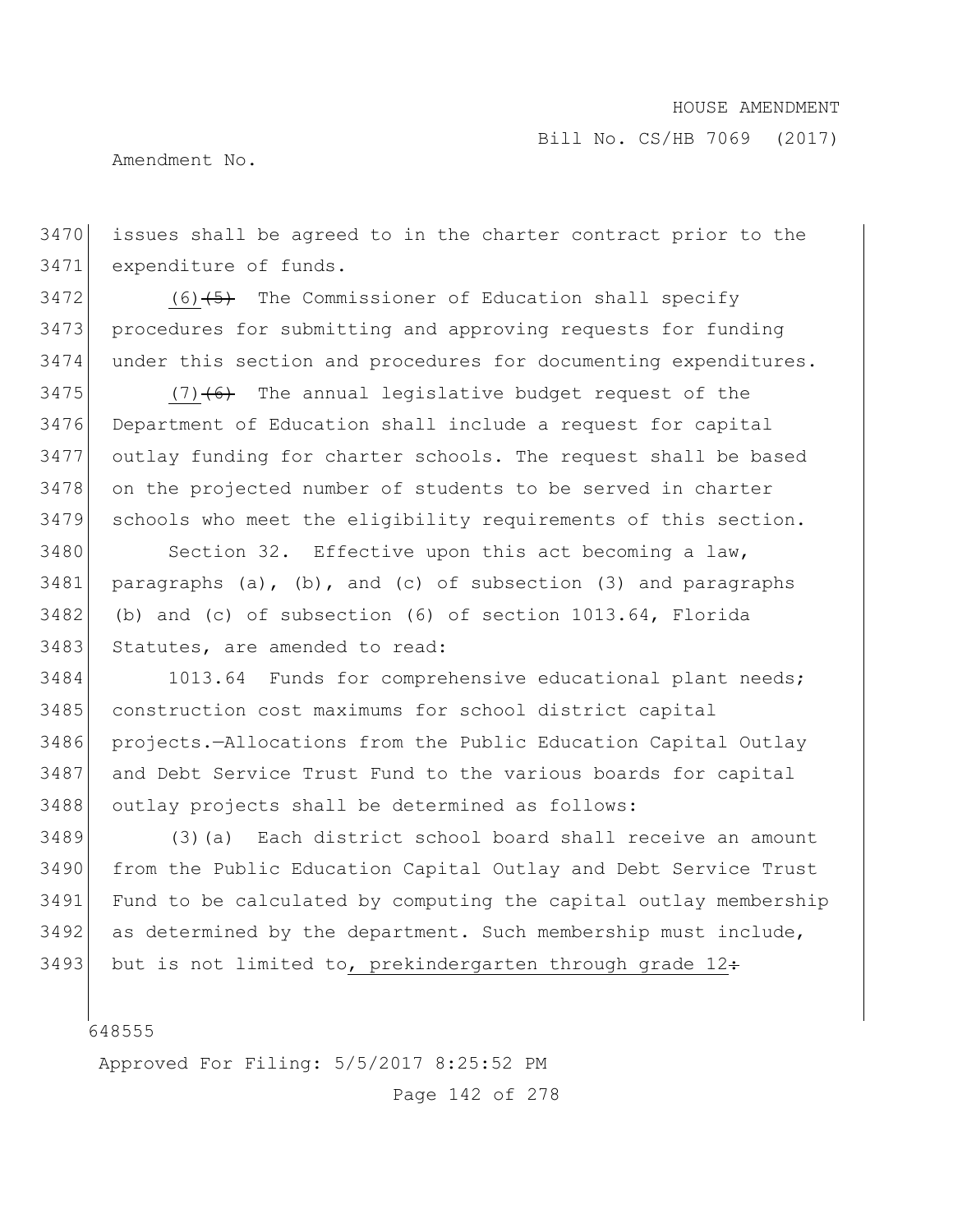Amendment No.

 $3494$  1. K-12 students whose instruction is funded by the 3495 Florida Education Finance Program and prekindergarten 3496 exceptional students for whom the school district provides the 3497 educational facility<del>, except hospital- and homebound part-time</del> 3498 students; and

 $3499$   $\left| \right|$   $2.$  Students who are career education students, and adult 3500 disabled students and who are enrolled in school district career  $3501$  centers.

3502 (b) The capital outlay full-time equivalent membership 3503 shall be determined for prekindergarten exceptional education 3504 students, kindergarten through the 12th grade, and for career 3505 centers by counting the reported unweighted full-time equivalent 3506 student membership for the second and third surveys with each 3507 survey limited to 0.5 full-time equivalent student membership 3508 per student and comparing the results on a school-by-school 3509 basis with the Florida Inventory of School Houses. If the prior 3510 academic year's third survey count is higher than the current 3511 year's second survey count when comparing the results on a 3512 school-by-school basis with the Florida Inventory of School 3513 Houses, the prior year's third survey count shall be used on a 3514 school-by-school basis for determining the current capital 3515 outlay membership. The Florida Inventory of School Houses shall 3516 be updated with the current capital outlay membership count as 3517 soon as practicable after verification of the capital outlay 3518 membership.

648555

Approved For Filing: 5/5/2017 8:25:52 PM

Page 143 of 278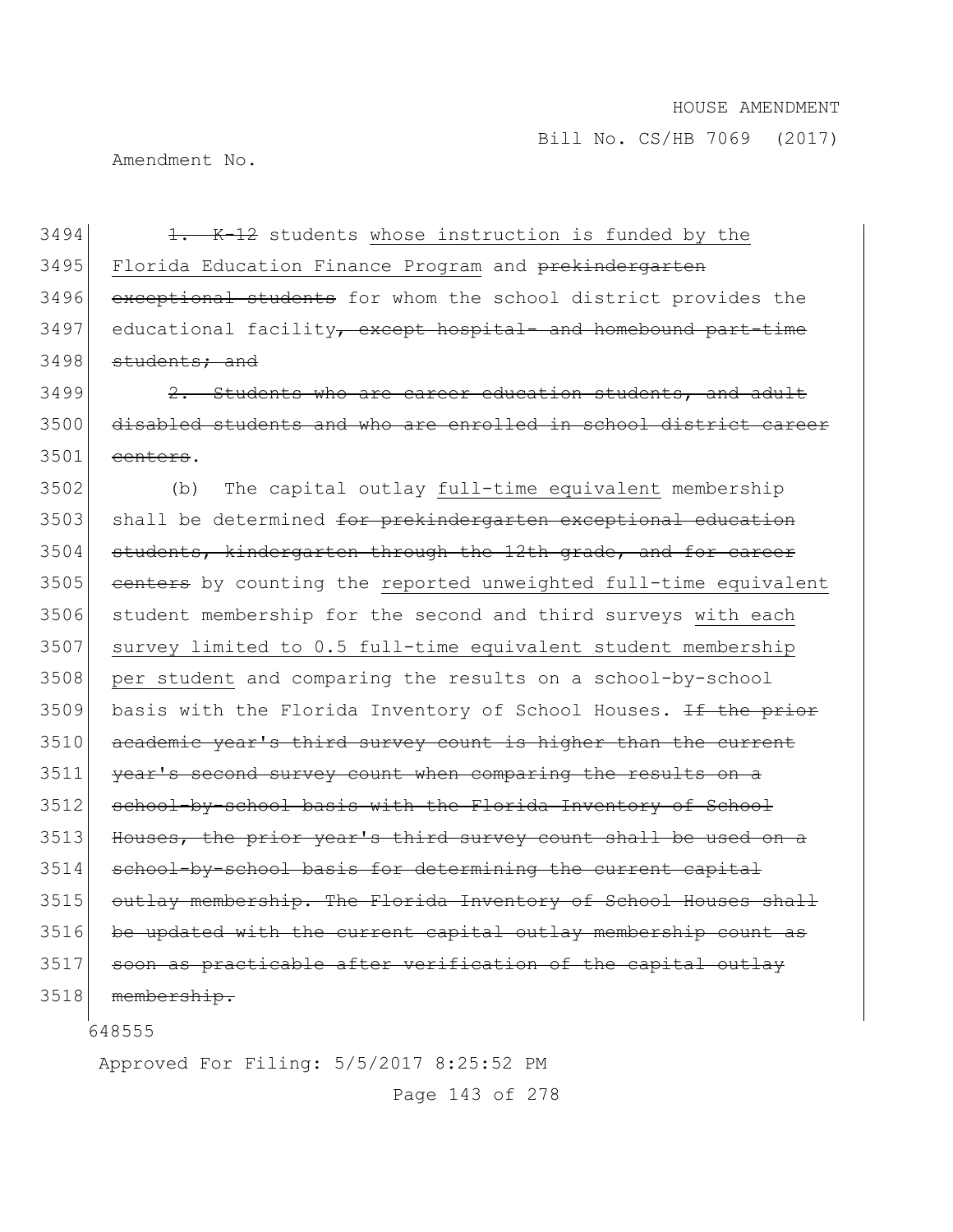Amendment No.

 (c) The capital outlay full-time equivalent membership by grade level organization shall be used in making calculations. The capital outlay membership by grade level organization for the 4th prior year must be used to compute the base-year allocation. The capital outlay full-time equivalent membership by grade-level organization for the prior year must be used to compute the growth over the highest of the 3 years preceding the prior year. From the total amount appropriated by the Legislature pursuant to this subsection, 40 percent shall be allocated among the base capital outlay full-time equivalent membership and 60 percent among the growth capital outlay full- time equivalent membership. The allocation within each of these groups shall be prorated to the districts based upon each district's percentage of base and growth capital outlay full- time equivalent membership. The most recent 4-year capital outlay full-time equivalent membership data shall be used in each subsequent year's calculation for the allocation of funds pursuant to this subsection. If a change, correction, or recomputation of data during any year results in a reduction or increase of the calculated amount previously allocated to a district, the allocation to that district shall be adjusted accordingly. If such recomputation results in an increase or decrease of the calculated amount, such additional or reduced amounts shall be added to or reduced from the district's future appropriations. However, no change, correction, or recomputation

Approved For Filing: 5/5/2017 8:25:52 PM

Page 144 of 278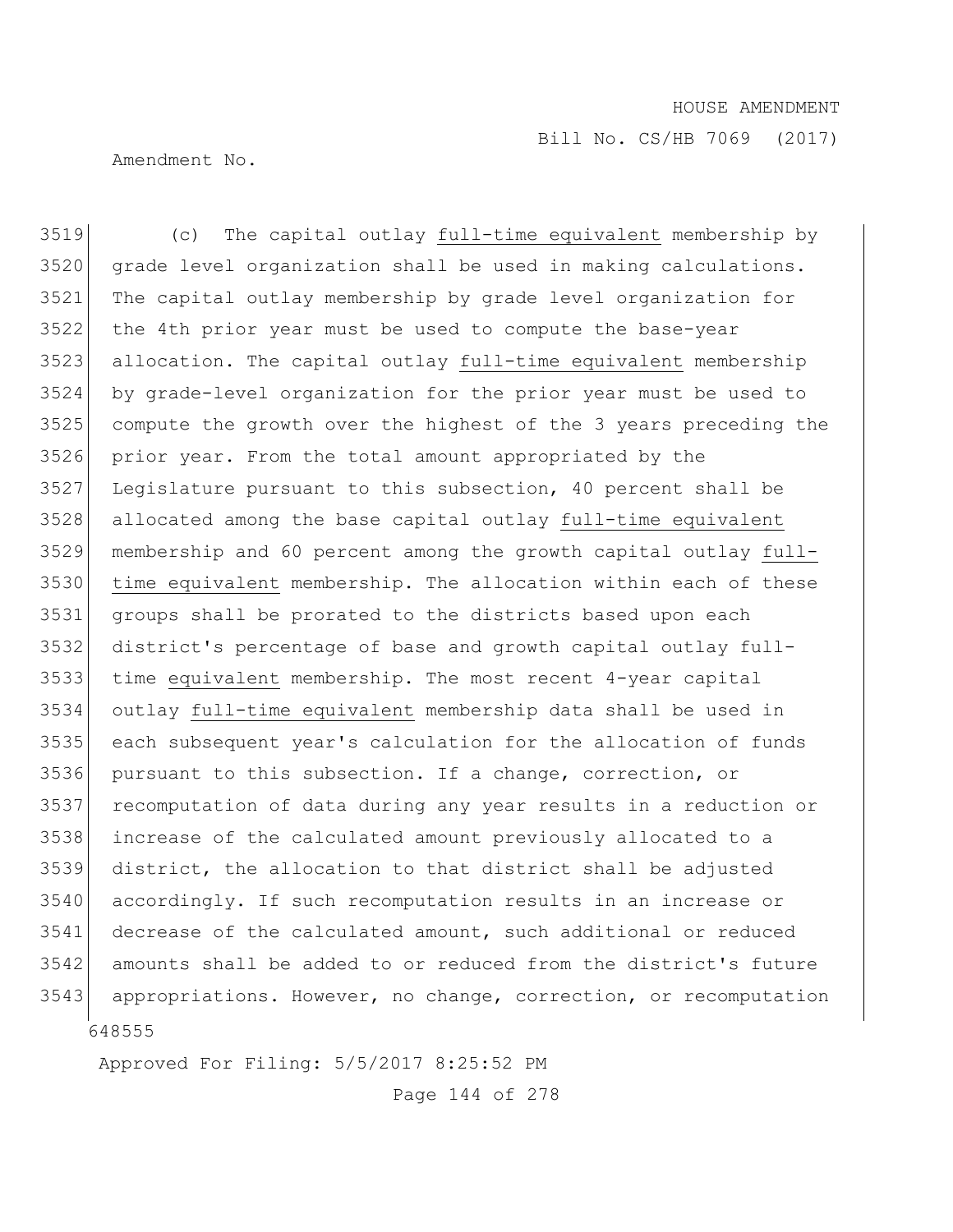Amendment No.

 of data shall be made subsequent to 2 years following the initial annual allocation.

(6)

 (b)1. A district school board may not use funds from the following sources: Public Education Capital Outlay and Debt Service Trust Fund; School District and Community College District Capital Outlay and Debt Service Trust Fund; Classrooms First Program funds provided in s. 1013.68; nonvoted 1.5-mill 3552 levy of ad valorem property taxes provided in s.  $1011.71(2)$ ; Classrooms for Kids Program funds provided in s. 1013.735; District Effort Recognition Program funds provided in s. 1013.736; or High Growth District Capital Outlay Assistance Grant Program funds provided in s. 1013.738 for any new construction of educational plant space with a total cost per 3558 student station, including change orders, that equals more than: a. \$17,952 for an elementary school, b. \$19,386 for a middle school, or

c. \$25,181 for a high school,

 (January 2006) as adjusted annually to reflect increases or decreases in the Consumer Price Index.

 2. School districts shall maintain accurate documentation related to the costs of all new construction of educational plant space reported to the Department of Education pursuant to paragraph (d). The Auditor General shall review the

Approved For Filing: 5/5/2017 8:25:52 PM

Page 145 of 278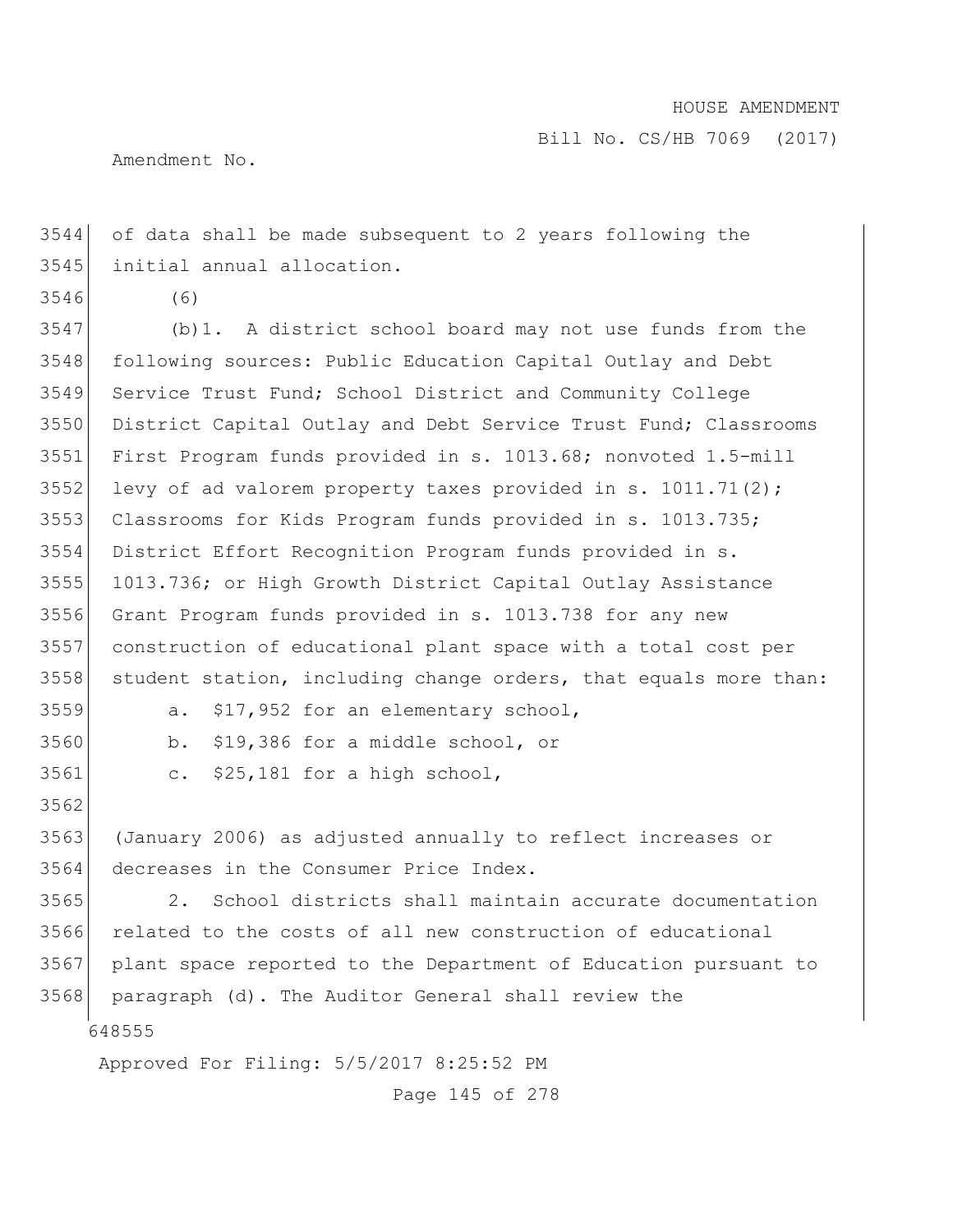Amendment No.

 documentation maintained by the school districts and verify compliance with the limits under this paragraph during its scheduled operational audits of the school district. The department shall make the final determination on district compliance based on the recommendation of the Auditor General.

3574 3. The Office of Economic and Demographic Research, in consultation with the department, shall conduct a study of the cost per student station amounts using the most recent available information on construction costs. In this study, the costs per 3578 student station should represent the costs of classroom construction and administrative offices as well as the supplemental costs of core facilities, including required media centers, gymnasiums, music rooms, cafeterias and their 3582 associated kitchens and food service areas, vocational areas, 3583 and other defined specialty areas, including exceptional student education areas. The study must take into account appropriate cost-effectiveness factors in school construction and should include input from industry experts. The Office of Economic and Demographic Research must provide the results of the study and recommendations on the cost per student station to the Governor, the President of the Senate, and the Speaker of the House of Representatives no later than January 31, 2017.

 4. The Office of Program Policy Analysis and Government Accountability (OPPAGA) shall conduct a study of the State Requirements for Education Facilities (SREF) to identify current

Approved For Filing: 5/5/2017 8:25:52 PM

Page 146 of 278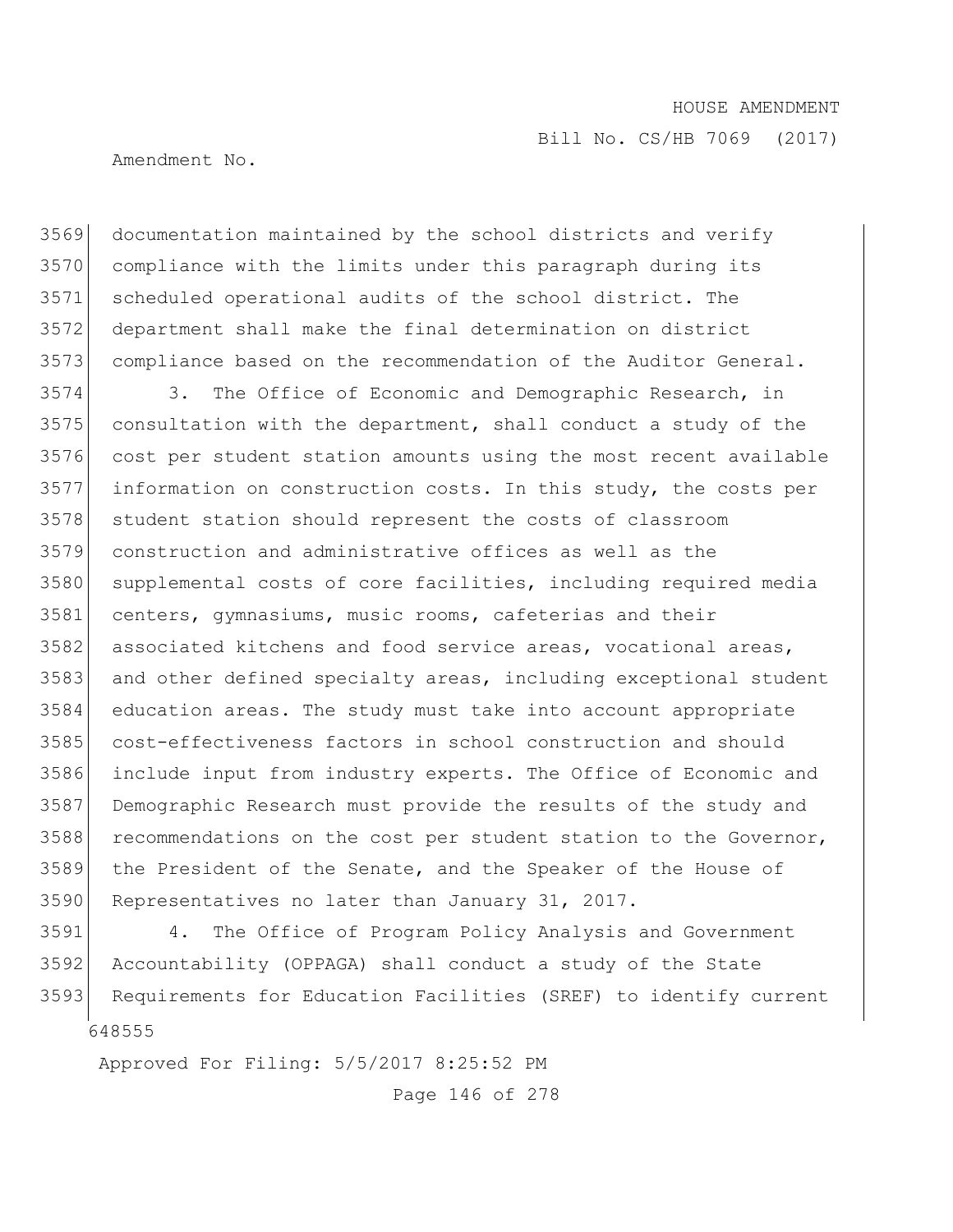Amendment No.

 requirements that can be eliminated or modified in order to decrease the cost of construction of educational facilities while ensuring student safety. OPPAGA must provide the results of the study, and an overall recommendation as to whether SREF should be retained, to the Governor, the President of the Senate, and the Speaker of the House of Representatives no later than January 31, 2017.

 5. Effective July 1, 2017, in addition to the funding 3602 sources listed in subparagraph  $1.,$  a district school board may 3603 not use funds from any sources for new construction of educational plant space with a total cost per student station, including change orders, which equals more than the current adjusted amounts provided in sub-subparagraphs 1.a.-c. which shall subsequently be adjusted annually to reflect increases or decreases in the Consumer Price Index. However, if a contract has been executed for architectural and design services or for construction management services before July 1, 2017, a district school board may use funds from any source for the new construction of educational plant space and such funds are 3613 exempt from the total cost per student station requirements.

 6. A district school board must not use funds from the Public Education Capital Outlay and Debt Service Trust Fund or the School District and Community College District Capital Outlay and Debt Service Trust Fund for any new construction of

Approved For Filing: 5/5/2017 8:25:52 PM

Page 147 of 278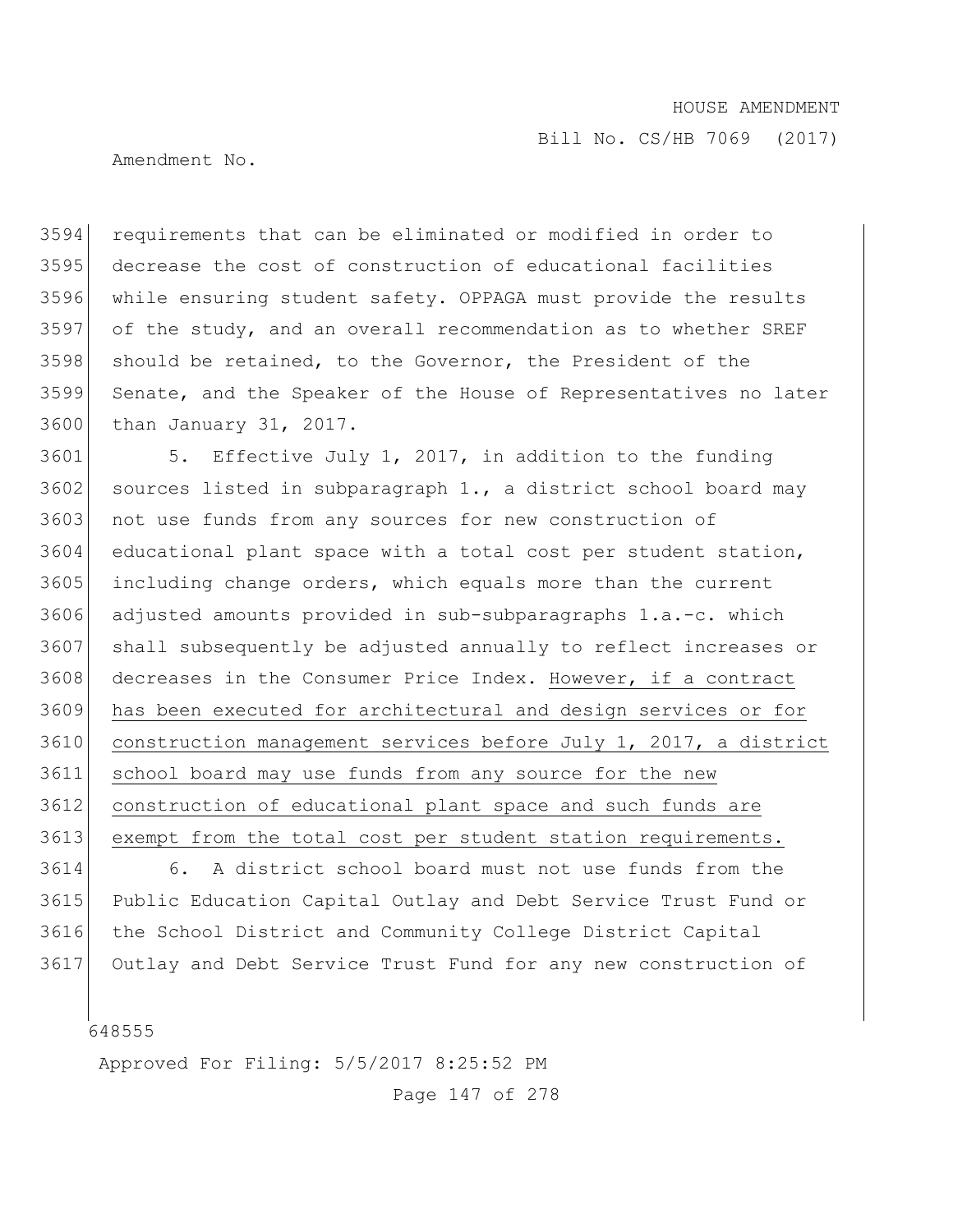Amendment No.

 an ancillary plant that exceeds 70 percent of the average cost per square foot of new construction for all schools.

 (c) Except as otherwise provided, new construction for which a contract has been executed for architectural and design 3622 services or for construction management services initiated by a district school board on or after July 1, 2017, may not exceed the cost per student station as provided in paragraph (b). A school district that exceeds the cost per student station 3626 provided in paragraph (b), as determined by the Auditor General, shall be subject to sanctions. If the Auditor General determines that the cost per student station overage is de minimus or due to extraordinary circumstances outside the control of the district, the sanctions shall not apply. The sanctions are as follows:

 1. The school district shall be ineligible for allocations from the Public Education Capital Outlay and Debt Service Trust Fund for the next 3 years in which the school district would have received allocations had the violation not occurred.

 2. The school district shall be subject to the supervision of a district capital outlay oversight committee. The oversight committee is authorized to approve all capital outlay expenditures of the school district, including new construction, 3640 renovations, and remodeling, for 3 fiscal years following the violation.

Approved For Filing: 5/5/2017 8:25:52 PM

Page 148 of 278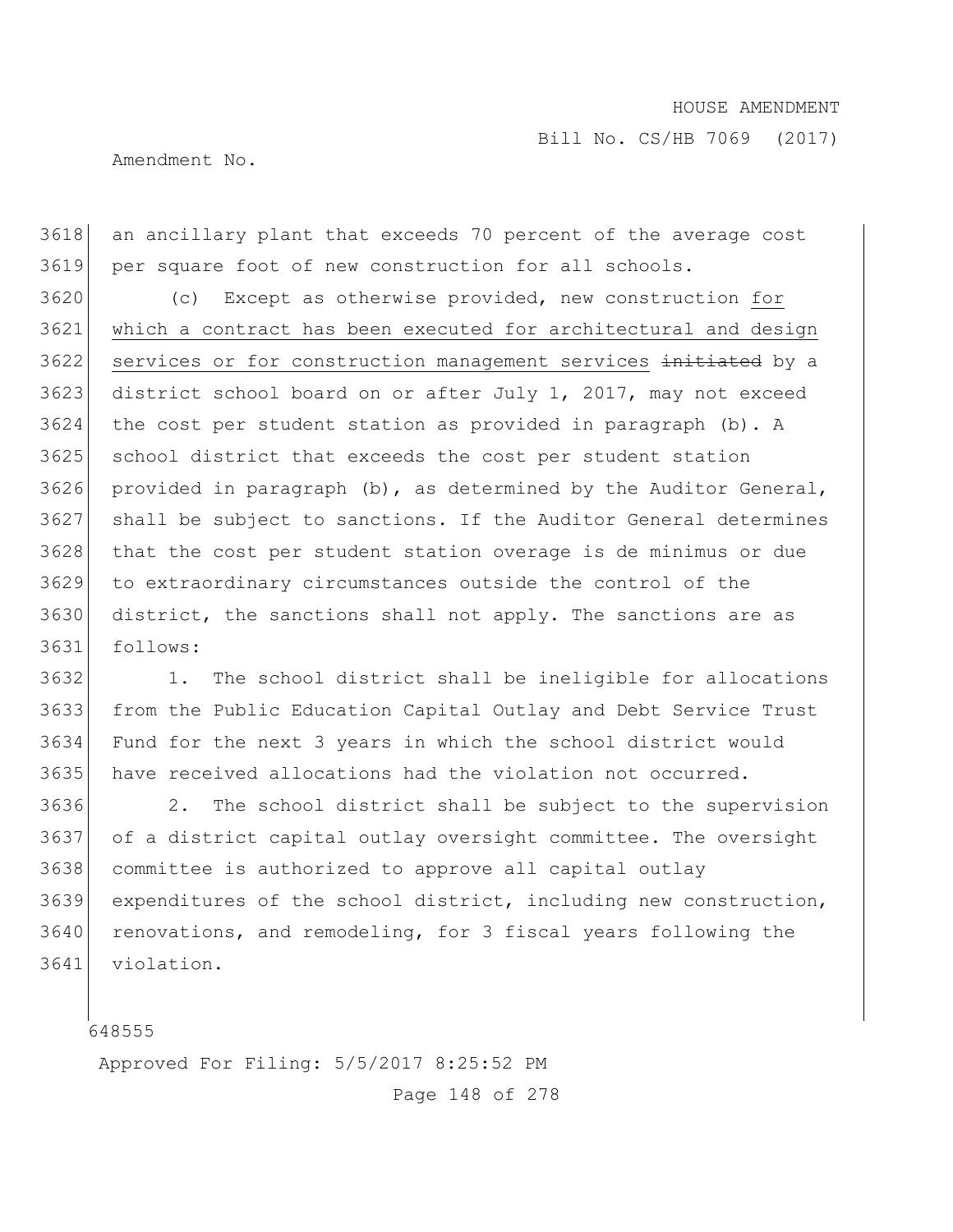Bill No. CS/HB 7069 (2017)

Amendment No.

 a. Each oversight committee shall be composed of the following:

 (I) One appointee of the Commissioner of Education who has significant financial management, school facilities 3646 construction, or related experience.

3647 (II) One appointee of the office of the state attorney 3648 with jurisdiction over the district.

 (III) One appointee of the Chief Financial Officer who is a licensed certified public accountant.

 b. An appointee to the oversight committee may not be 3652 employed by the school district; be a relative, as defined in s.  $|$  1002.33(24)(a)2., of any school district employee; or be an elected official. Each appointee must sign an affidavit attesting to these conditions and affirming that no conflict of interest exists in his or her oversight role.

 Section 33. Paragraphs (b) and (f) of subsection (3) and 3658 subsection (4) of section 1003.4282, Florida Statutes, are amended to read:

 1003.4282 Requirements for a standard high school diploma.—

 (3) STANDARD HIGH SCHOOL DIPLOMA; COURSE AND ASSESSMENT 3663 REQUIREMENTS.-

 (b) *Four credits in mathematics*.—A student must earn one credit in Algebra I and one credit in Geometry. A student's performance on the statewide, standardized Algebra I end-of-

Approved For Filing: 5/5/2017 8:25:52 PM

Page 149 of 278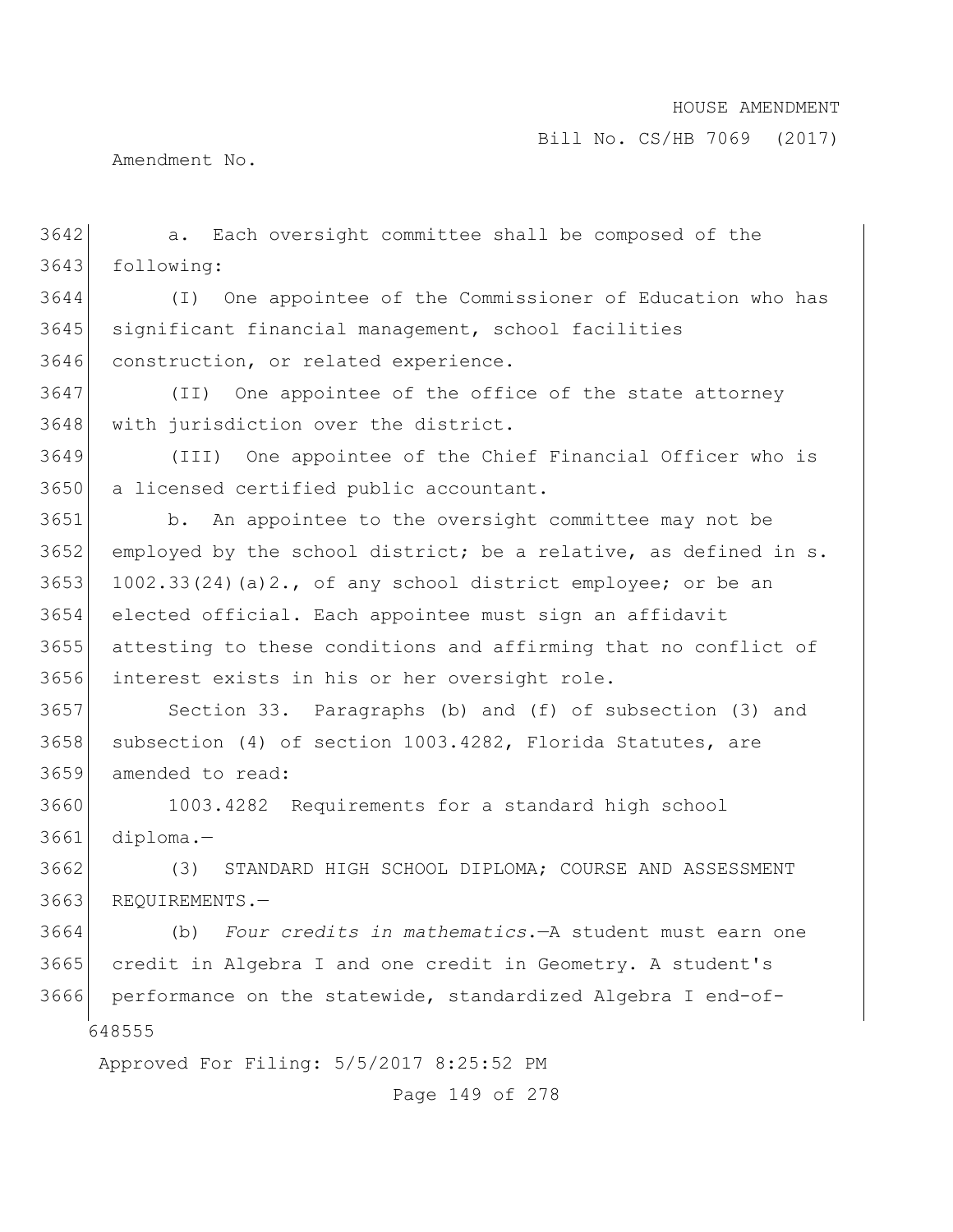Amendment No.

3667 course (EOC) assessment constitutes 30 percent of the student's 3668 final course grade. A student must pass the statewide, 3669 standardized Algebra I EOC assessment, or earn a comparative 3670 score, in order to earn a standard high school diploma. A 3671 student's performance on the statewide, standardized Geometry 3672 EOC assessment constitutes 30 percent of the student's final 3673 course grade. <del>If the state administers a statewide, standardized</del> 3674 Algebra II assessment, a student selecting Algebra II must take 3675 the assessment, and the student's performance on the assessment 3676 constitutes 30 percent of the student's final course grade. A 3677 student who earns an industry certification for which there is a 3678 statewide college credit articulation agreement approved by the 3679 State Board of Education may substitute the certification for 3680 one mathematics credit. Substitution may occur for up to two 3681 mathematics credits, except for Algebra I and Geometry.

648555 3682 (f) *One credit in physical education.*—Physical education 3683 must include the integration of health. Participation in an 3684 interscholastic sport at the junior varsity or varsity level for 3685 two full seasons shall satisfy the one-credit requirement in 3686 physical education if the student passes a competency test on 3687 personal fitness with a score of "C" or better. The competency 3688 test on personal fitness developed by the Department of 3689 Education must be used. A district school board may not require 3690 that the one credit in physical education be taken during the 3691 9th grade year. Completion of one semester with a grade of "C"

Approved For Filing: 5/5/2017 8:25:52 PM

Page 150 of 278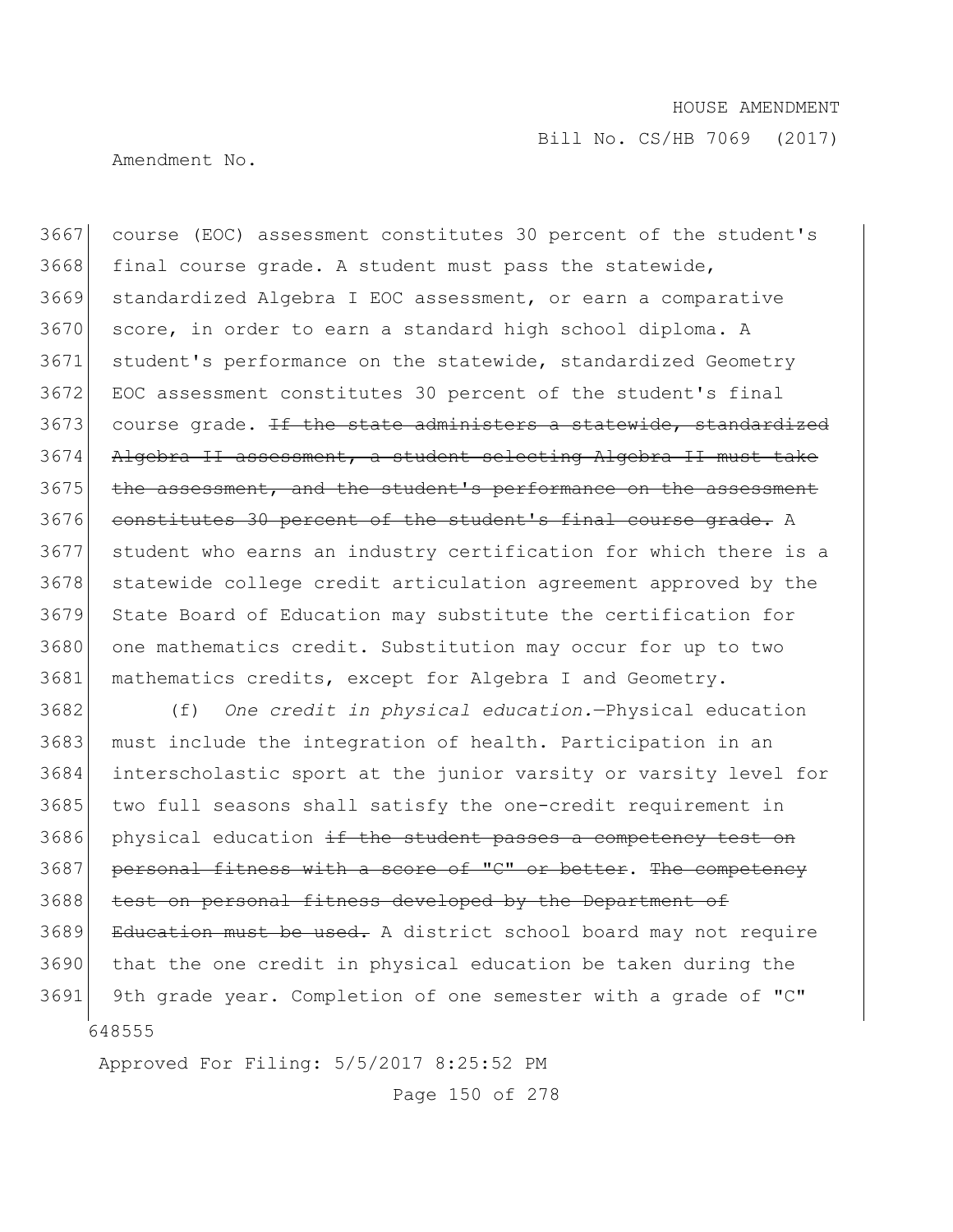Bill No. CS/HB 7069 (2017)

Amendment No.

 or better in a marching band class, in a physical activity class that requires participation in marching band activities as an extracurricular activity, or in a dance class shall satisfy one- half credit in physical education or one-half credit in performing arts. This credit may not be used to satisfy the personal fitness requirement or the requirement for adaptive physical education under an individual education plan (IEP) or 504 plan. Completion of 2 years in a Reserve Officer Training 3700 Corps (R.O.T.C.) class, a significant component of which is drills, shall satisfy the one-credit requirement in physical 3702 education and the one-credit requirement in performing arts. 3703 This credit may not be used to satisfy the personal fitness requirement or the requirement for adaptive physical education 3705 under an IEP or 504 plan.

 (4) ONLINE COURSE REQUIREMENT.—At least one course within the 24 credits required under this section must be completed 3708 through online learning.

3709 (a) An online course taken in grade 6, grade 7, or grade 8 fulfills the requirements of this subsection. The requirement is met through an online course offered by the Florida Virtual School, a virtual education provider approved by the State Board of Education, a high school, or an online dual enrollment course. A student who is enrolled in a full-time or part-time virtual instruction program under s. 1002.45 meets the 3716 requirement.

Approved For Filing: 5/5/2017 8:25:52 PM

Page 151 of 278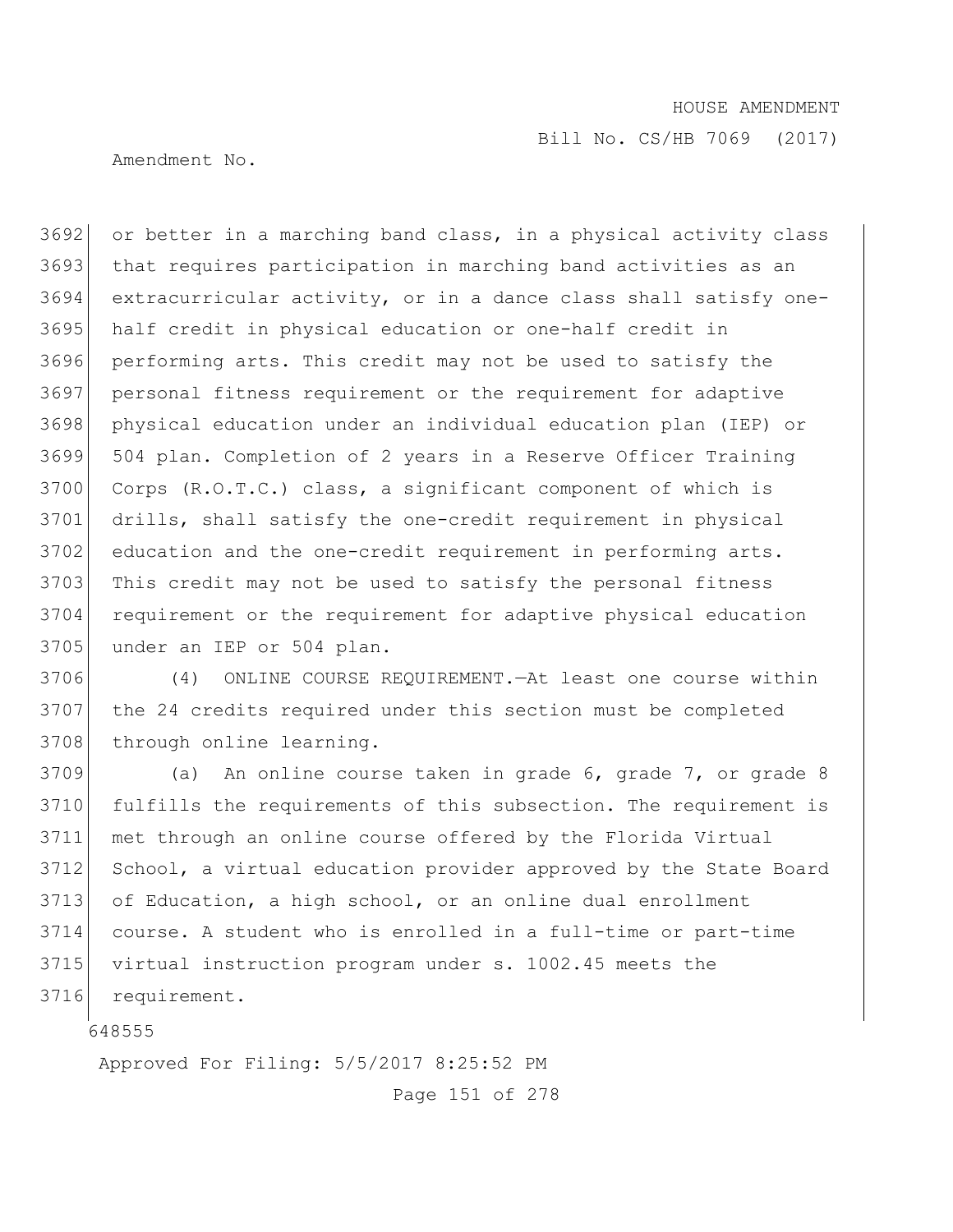Bill No. CS/HB 7069 (2017)

Amendment No.

3717 (b) A district school board or a charter school governing 3718 board, as applicable, may allow a student offer students the 3719 following options to satisfy the online course requirements of 3720 this subsection by completing a blended learning course or:

 1. Completion of a course in which the a student earns a nationally recognized industry certification in information technology that is identified on the CAPE Industry Certification 3724 Funding List pursuant to s. 1008.44 or passing passage of the information technology certification examination without 3726 enrolling enrollment in or completing completion of the corresponding course or courses, as applicable.

3728 2. Passage of an online content assessment, without 3729 enrollment in or completion of the corresponding course or 3730 courses, as applicable, by which the student demonstrates skills 3731 and competency in locating information and applying technology 3732 for instructional purposes.

 For purposes of this subsection, a school district may not require a student to take the online or blended learning course outside the school day or in addition to a student's courses for a given semester. This subsection does not apply to a student 3738 who has an individual education plan under s. 1003.57 which indicates that an online or blended learning course would be inappropriate or to an out-of-state transfer student who is

648555

3733

Approved For Filing: 5/5/2017 8:25:52 PM

Page 152 of 278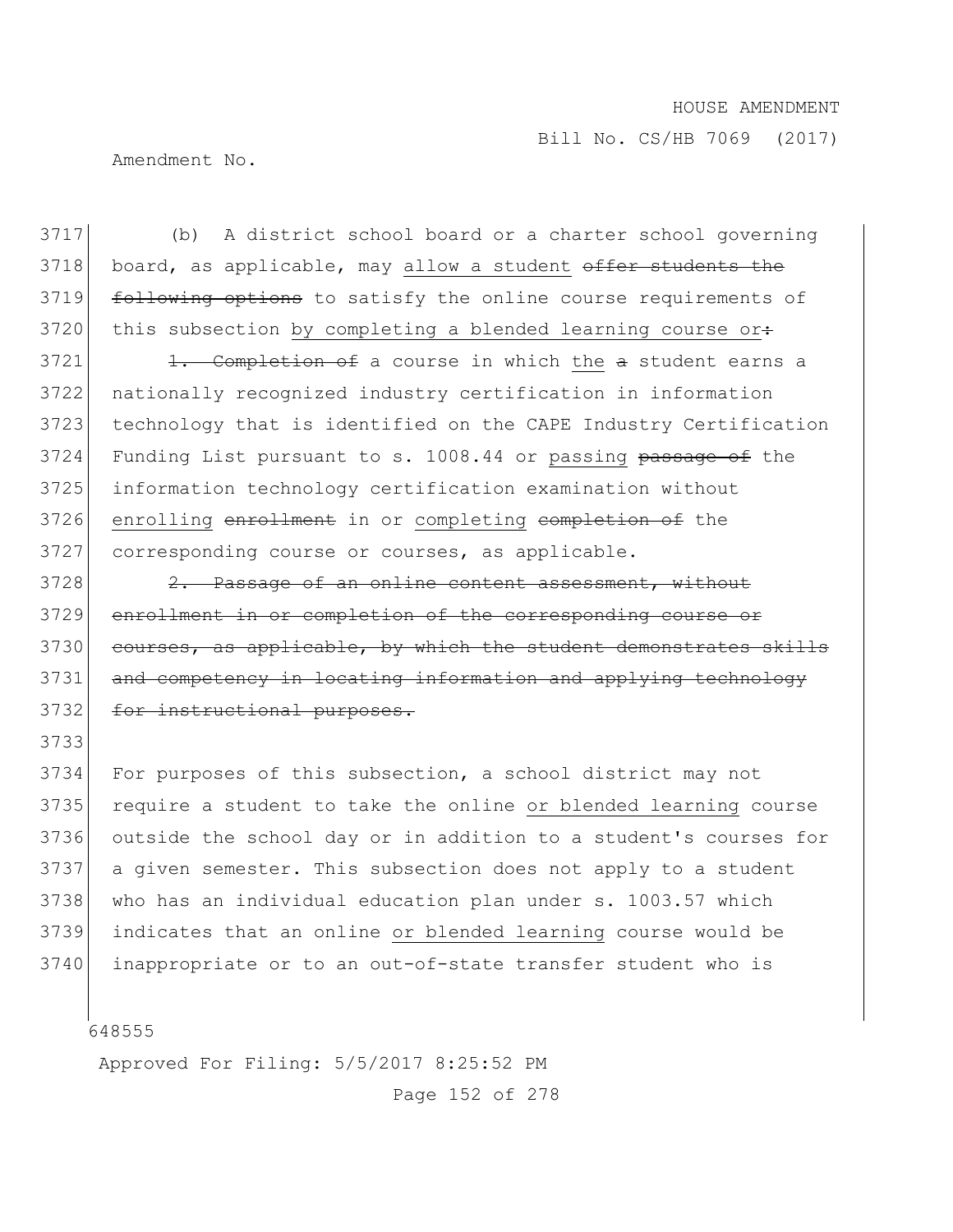Bill No. CS/HB 7069 (2017)

Amendment No.

 less remaining in high school. 3743 Section 34. Paragraph (a) of subsection (1) of section 1003.4285, Florida Statutes, is amended to read: 3745 1003.4285 Standard high school diploma designations.- (1) Each standard high school diploma shall include, as applicable, the following designations if the student meets the 3748 criteria set forth for the designation: (a) *Scholar designation*.—In addition to the requirements of s. 1003.4282, in order to earn the Scholar designation, a student must satisfy the following requirements: 1. Mathematics.—Earn one credit in Algebra II and one credit in statistics or an equally rigorous course. Beginning with students entering grade 9 in the 2014-2015 school year, 3755 pass the Algebra II and Geometry statewide, standardized 3756 assessment assessments. 2. Science.—Pass the statewide, standardized Biology I EOC assessment and earn one credit in chemistry or physics and one credit in a course equally rigorous to chemistry or physics. 3760 However, a student enrolled in an Advanced Placement (AP), International Baccalaureate (IB), or Advanced International 3762 Certificate of Education (AICE) Biology course who takes the

3763 respective AP, IB, or AICE Biology assessment and earns the

3741 enrolled in a Florida high school and has 1 academic year or

3764 minimum score necessary to earn college credit as identified 3765 pursuant to s.  $1007.27(2)$  meets the requirement of this

648555

Approved For Filing: 5/5/2017 8:25:52 PM

Page 153 of 278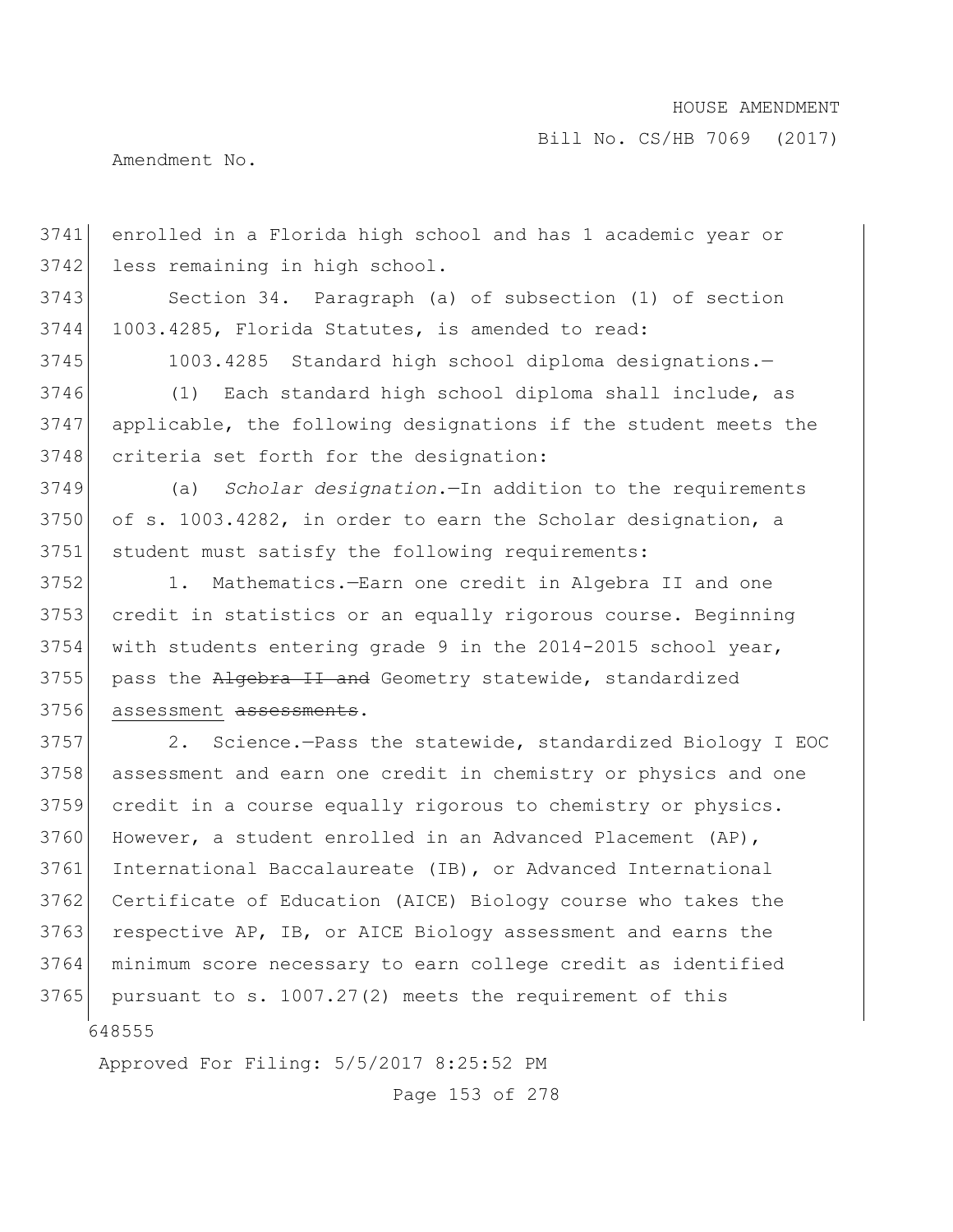Bill No. CS/HB 7069 (2017)

Amendment No.

3766 subparagraph without having to take the statewide, standardized 3767 Biology I EOC assessment.

3768 3. Social studies.—Pass the statewide, standardized United 3769 States History EOC assessment. However, a student enrolled in an 3770 AP, IB, or AICE course that includes United States History 3771 topics who takes the respective AP, IB, or AICE assessment and 3772 earns the minimum score necessary to earn college credit as 3773 identified pursuant to s. 1007.27(2) meets the requirement of 3774 this subparagraph without having to take the statewide, 3775 standardized United States History EOC assessment.

3776 4. Foreign language.—Earn two credits in the same foreign 3777 language.

3778 5. Electives.—Earn at least one credit in an Advanced 3779 Placement, an International Baccalaureate, an Advanced 3780 International Certificate of Education, or a dual enrollment 3781 course.

3782 Section 35. Paragraphs (c) through (f) and paragraph (g) 3783 of subsection (7) of section 1008.22, Florida Statutes, are 3784 redesignated as paragraphs (d) through (g) and paragraph  $(i)$ , 3785 respectively, subsections (8) through (12) are renumbered as 3786 subsections (9) through (13), respectively, paragraphs (a), (b), 3787 and (d) of subsection (3), paragraphs (a) and (b) and present 3788 paragraph (f) of subsection  $(7)$ , and paragraph (e) of present 3789 subsection (11) are amended, new paragraphs (c) and (i) are

648555

Approved For Filing: 5/5/2017 8:25:52 PM

Page 154 of 278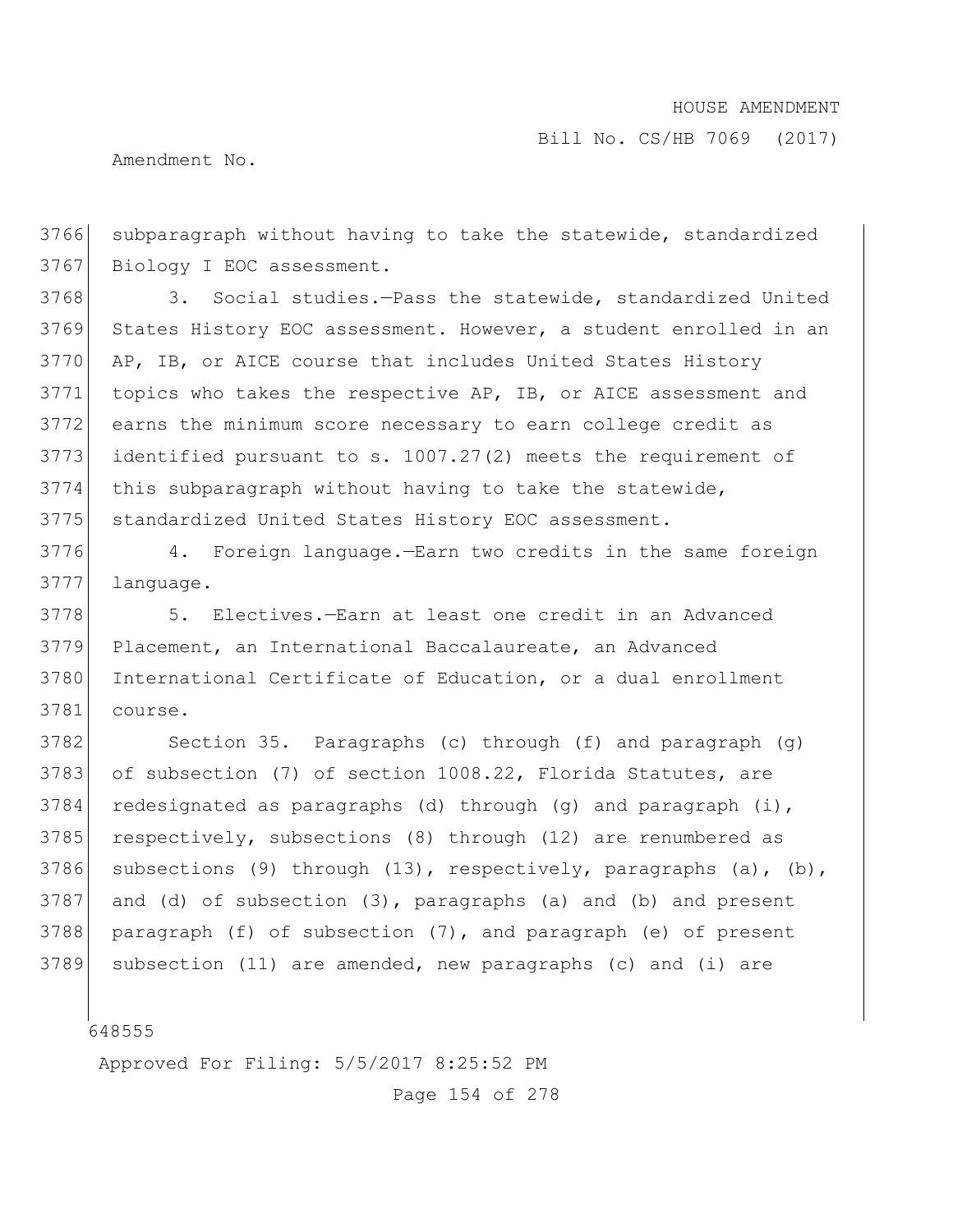Bill No. CS/HB 7069 (2017)

Amendment No.

 added to subsection (7), and a new subsection (8) is added to that section, to read:

3792 1008.22 Student assessment program for public schools.-

 (3) STATEWIDE, STANDARDIZED ASSESSMENT PROGRAM.—The Commissioner of Education shall design and implement a statewide, standardized assessment program aligned to the core curricular content established in the Next Generation Sunshine State Standards. The commissioner also must develop or select and implement a common battery of assessment tools that will be used in all juvenile justice education programs in the state. 3800 These tools must accurately measure the core curricular content 3801 established in the Next Generation Sunshine State Standards. 3802 Participation in the assessment program is mandatory for all 3803 school districts and all students attending public schools, including adult students seeking a standard high school diploma under s. 1003.4282 and students in Department of Juvenile Justice education programs, except as otherwise provided by law. If a student does not participate in the assessment program, the 3808 school district must notify the student's parent and provide the parent with information regarding the implications of such nonparticipation. The statewide, standardized assessment program shall be designed and implemented as follows:

 (a) *Statewide, standardized comprehensive assessments*.—The statewide, standardized Reading assessment shall be administered annually in grades 3 through 10. The statewide, standardized

Approved For Filing: 5/5/2017 8:25:52 PM

Page 155 of 278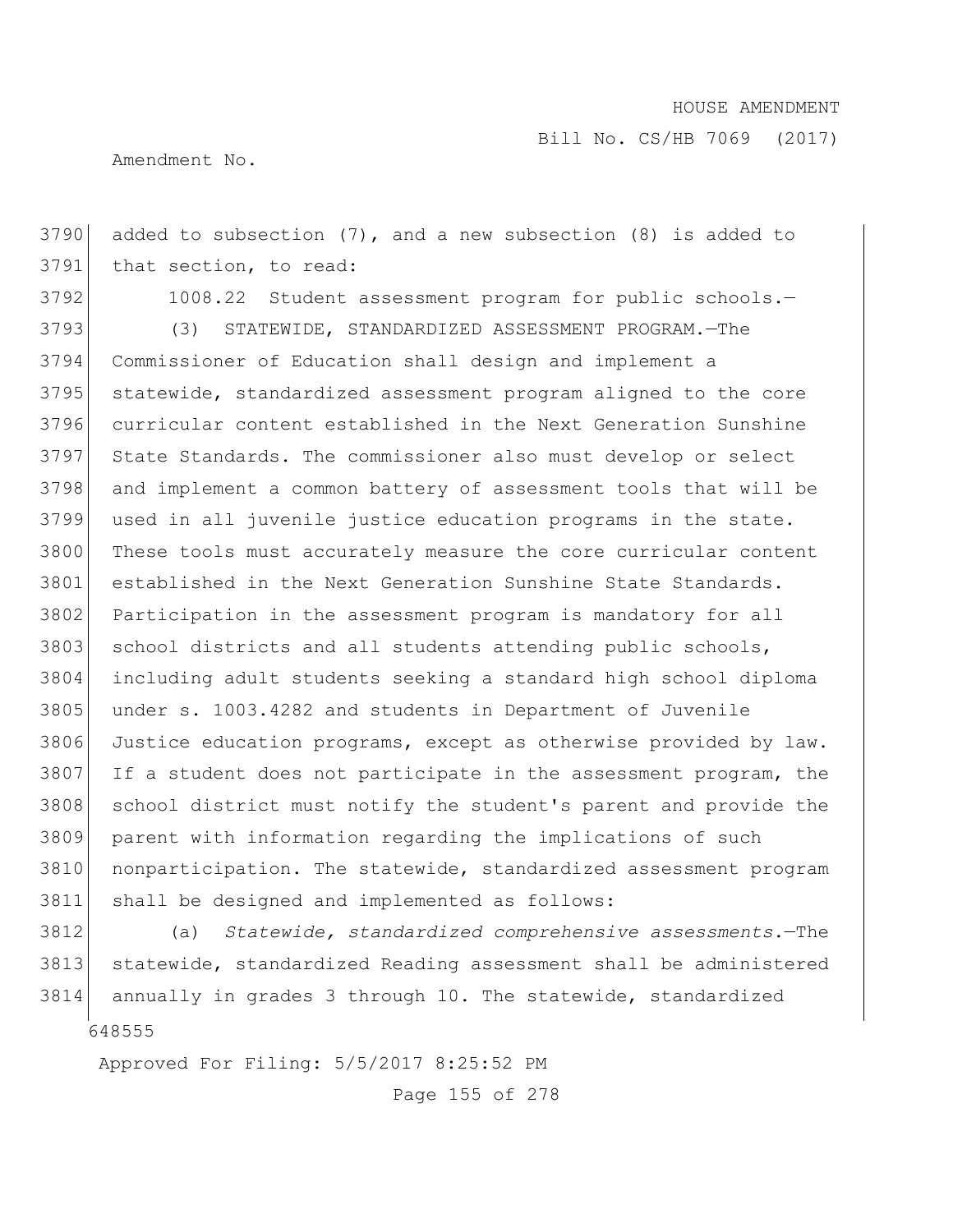Bill No. CS/HB 7069 (2017)

Amendment No.

 Writing assessment shall be administered annually at least once at the elementary, middle, and high school levels. When the Reading and Writing assessments are replaced by English Language Arts (ELA) assessments, ELA assessments shall be administered to students in grades 3 through 10. Retake opportunities for the grade 10 Reading assessment or, upon implementation, the grade 10 ELA assessment must be provided. Students taking the ELA assessments shall not take the statewide, standardized assessments in Reading or Writing. ELA assessments shall be administered online. The statewide, standardized Mathematics assessments shall be administered annually in grades 3 through 8. Students taking a revised Mathematics assessment shall not take the discontinued assessment. The statewide, standardized 3828 Science assessment shall be administered annually at least once at the elementary and middle grades levels. In order to earn a 3830 standard high school diploma, a student who has not earned a passing score on the grade 10 Reading assessment or, upon implementation, the grade 10 ELA assessment must earn a passing score on the assessment retake or earn a concordant score as 3834 authorized under subsection (9)  $\{8\}$ .

 (b) *End-of-course (EOC) assessments*.—EOC assessments must be statewide, standardized, and developed or approved by the Department of Education as follows:

 3838 1. EOC assessments for Algebra I, Geometry, Algebra II, Biology I, United States History, and Civics shall be

Approved For Filing: 5/5/2017 8:25:52 PM

Page 156 of 278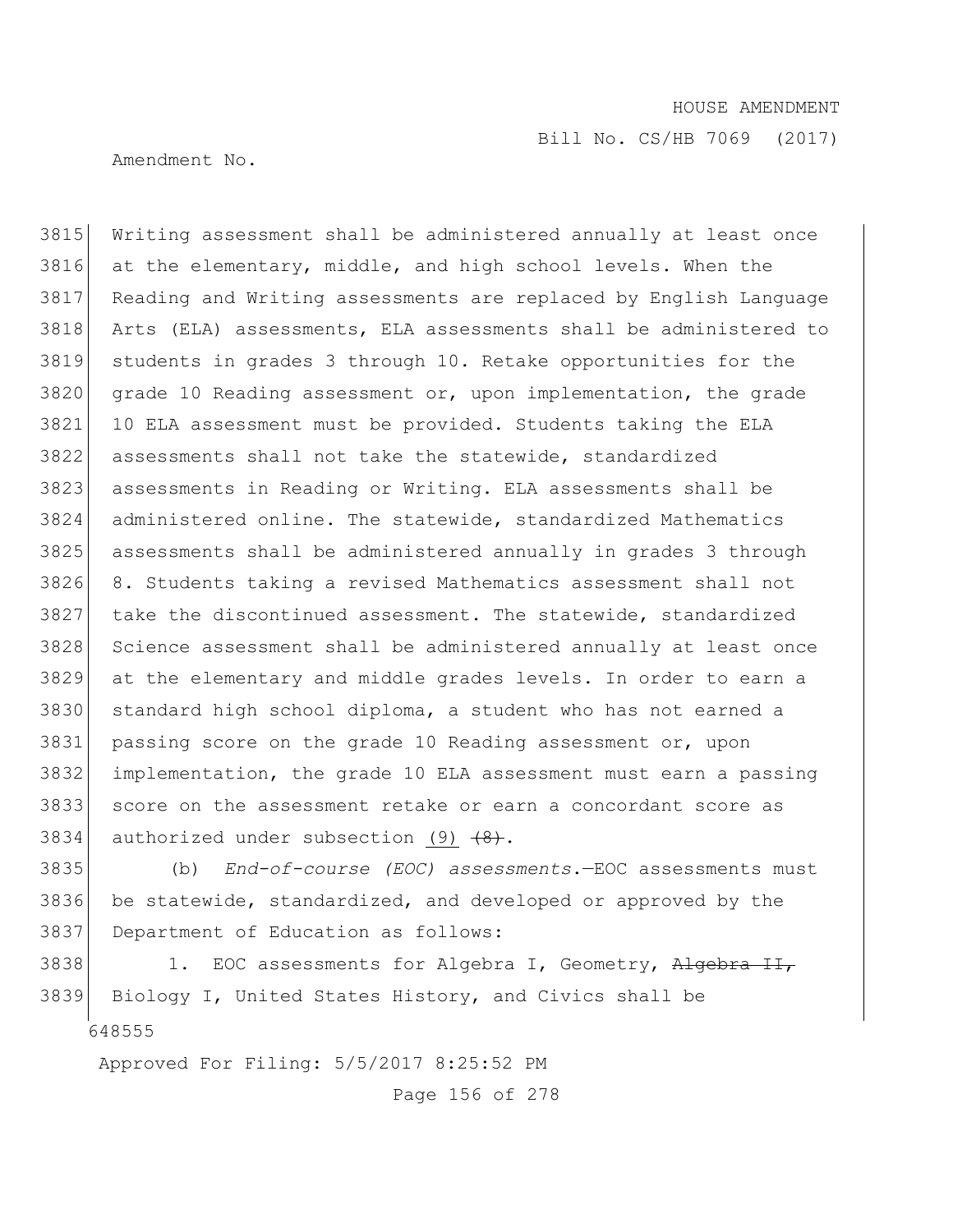Amendment No.

 administered to students enrolled in such courses as specified in the course code directory.

3842 2. Students enrolled in a course, as specified in the 3843 course code directory, with an associated statewide, standardized EOC assessment must take the EOC assessment for 3845 such course and may not take the corresponding subject or grade- level statewide, standardized assessment pursuant to paragraph (a). Sections 1003.4156 and 1003.4282 govern the use of 3848 statewide, standardized EOC assessment results for students.

3849 3. The commissioner may select one or more nationally developed comprehensive examinations, which may include examinations for a College Board Advanced Placement course, International Baccalaureate course, or Advanced International 3853 Certificate of Education course, or industry-approved examinations to earn national industry certifications identified in the CAPE Industry Certification Funding List, for use as EOC assessments under this paragraph if the commissioner determines that the content knowledge and skills assessed by the examinations meet or exceed the grade-level expectations for the core curricular content established for the course in the Next Generation Sunshine State Standards. Use of any such examination as an EOC assessment must be approved by the state board in rule.

 4. Contingent upon funding provided in the General Appropriations Act, including the appropriation of funds

Approved For Filing: 5/5/2017 8:25:52 PM

Page 157 of 278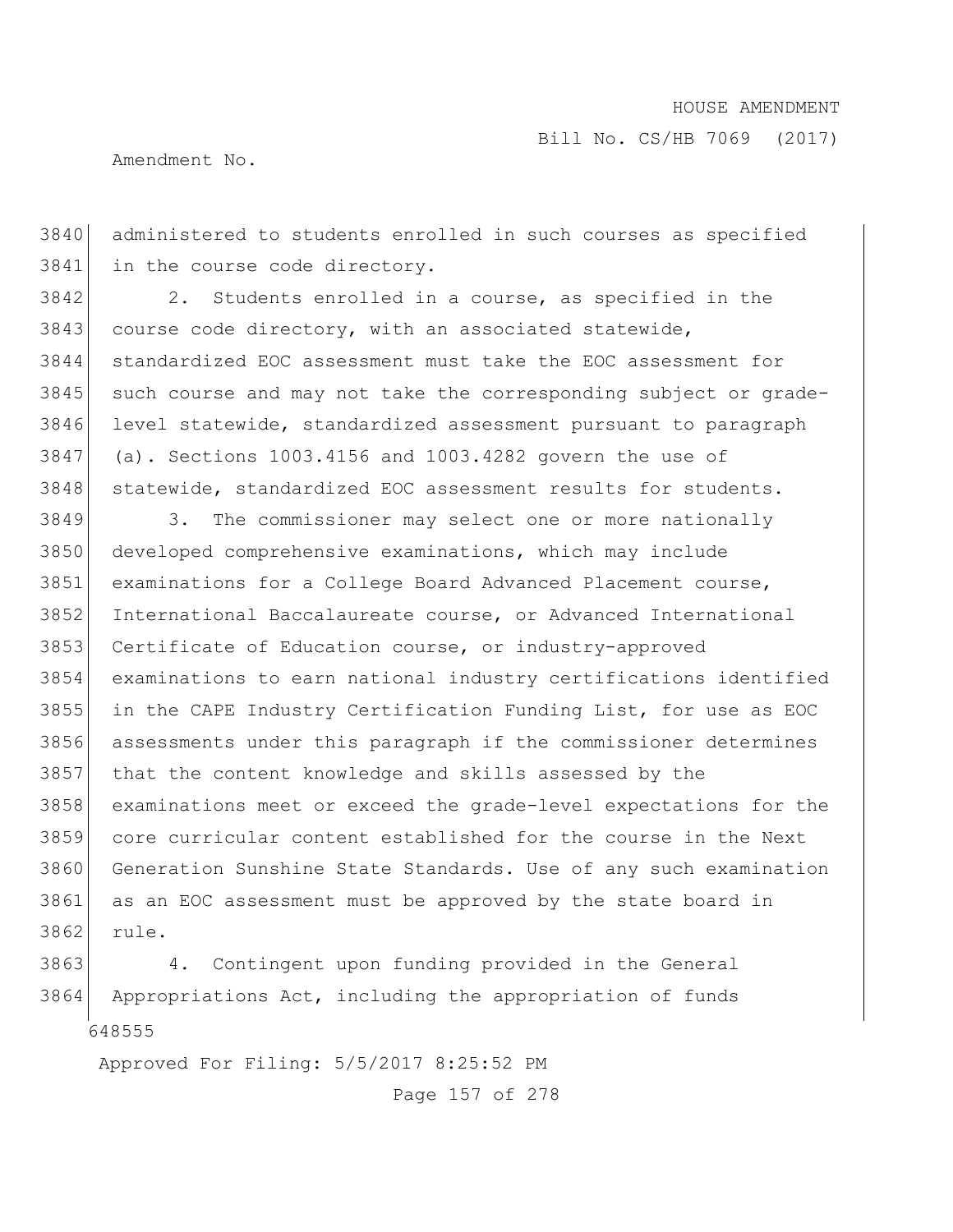Amendment No.

3865 received through federal grants, the commissioner may establish 3866 an implementation schedule for the development and 3867 administration of additional statewide, standardized EOC 3868 assessments that must be approved by the state board in rule. If 3869 approved by the state board, student performance on such 3870 assessments constitutes 30 percent of a student's final course 3871 grade.

3872 5. All statewide, standardized EOC assessments must be 3873 administered online except as otherwise provided in paragraph 3874 (c).

3875 (d) *Implementation schedule*.—

648555 3876 1. The Commissioner of Education shall establish and 3877 publish on the department's website an implementation schedule 3878 to transition from the statewide, standardized Reading and 3879 Writing assessments to the ELA assessments and to the revised 3880 Mathematics assessments, including the Algebra I and Geometry 3881 EOC assessments. The schedule must take into consideration 3882 funding, sufficient field and baseline data, access to 3883 assessments, instructional alignment, and school district 3884 readiness to administer the assessments online. All such 3885 assessments must be delivered through computer-based testing, 3886 however, the following assessments must be delivered in a 3887 computer-based format, as follows: the grade 3 ELA assessment, 3888 beginning in the  $2017 - 2018$  school year; the grade 3 Mathematics 3889 assessment beginning in the 2016-2017 school year; the grade 4

Approved For Filing: 5/5/2017 8:25:52 PM

Page 158 of 278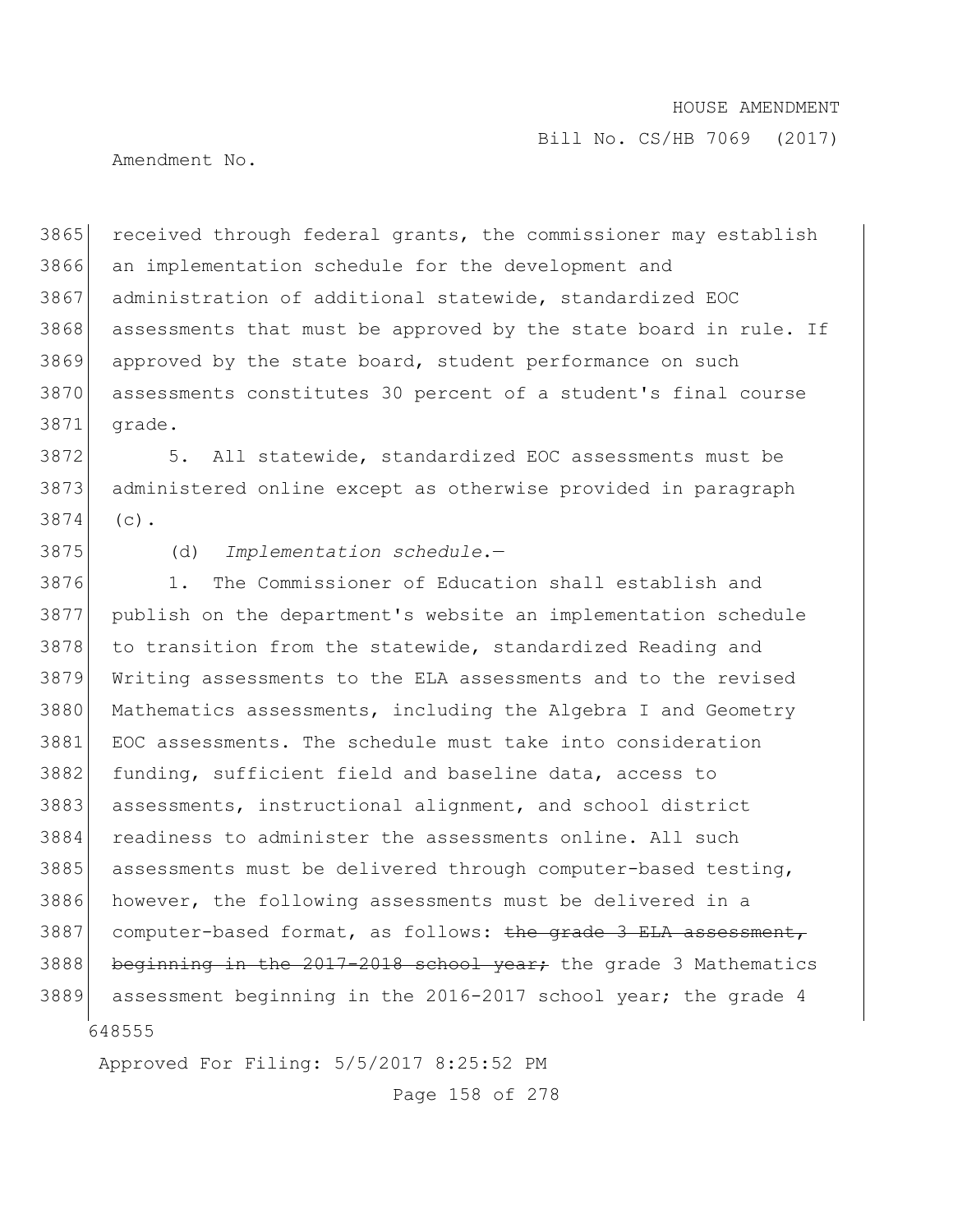Amendment No.

 ELA assessment, beginning in the 2015-2016 school year; and the grade 4 Mathematics assessment, beginning in the 2016-2017 3892 school year. Notwithstanding the requirements of this 3893 subparagraph, statewide, standardized ELA and mathematics assessments in grades 3 through 6 must be delivered only in a paper-based format, beginning with the 2017-2018 school year, and all such assessments must be paper-based no later than the 2018-2019 school year. 2. The Department of Education shall publish minimum and recommended technology requirements that include specifications 3900 for hardware, software, networking, security, and broadband capacity to facilitate school district compliance with the 3902 requirements of this section requirement that assessments be 3903 administered online. (7) ASSESSMENT SCHEDULES AND REPORTING OF RESULTS.— (a) The Commissioner of Education shall establish schedules for the administration of statewide, standardized assessments and the reporting of student assessment results. The 3908 commissioner shall consider the observance of religious and school holidays when developing the schedules. The assessment and reporting schedules must provide the earliest possible 3911 reporting of student assessment results to the school districts, consistent with the requirements of paragraph  $(3)(q)$ . Assessment results for the statewide, standardized ELA and mathematics assessments and all statewide, standardized EOC assessments must

Approved For Filing: 5/5/2017 8:25:52 PM

Page 159 of 278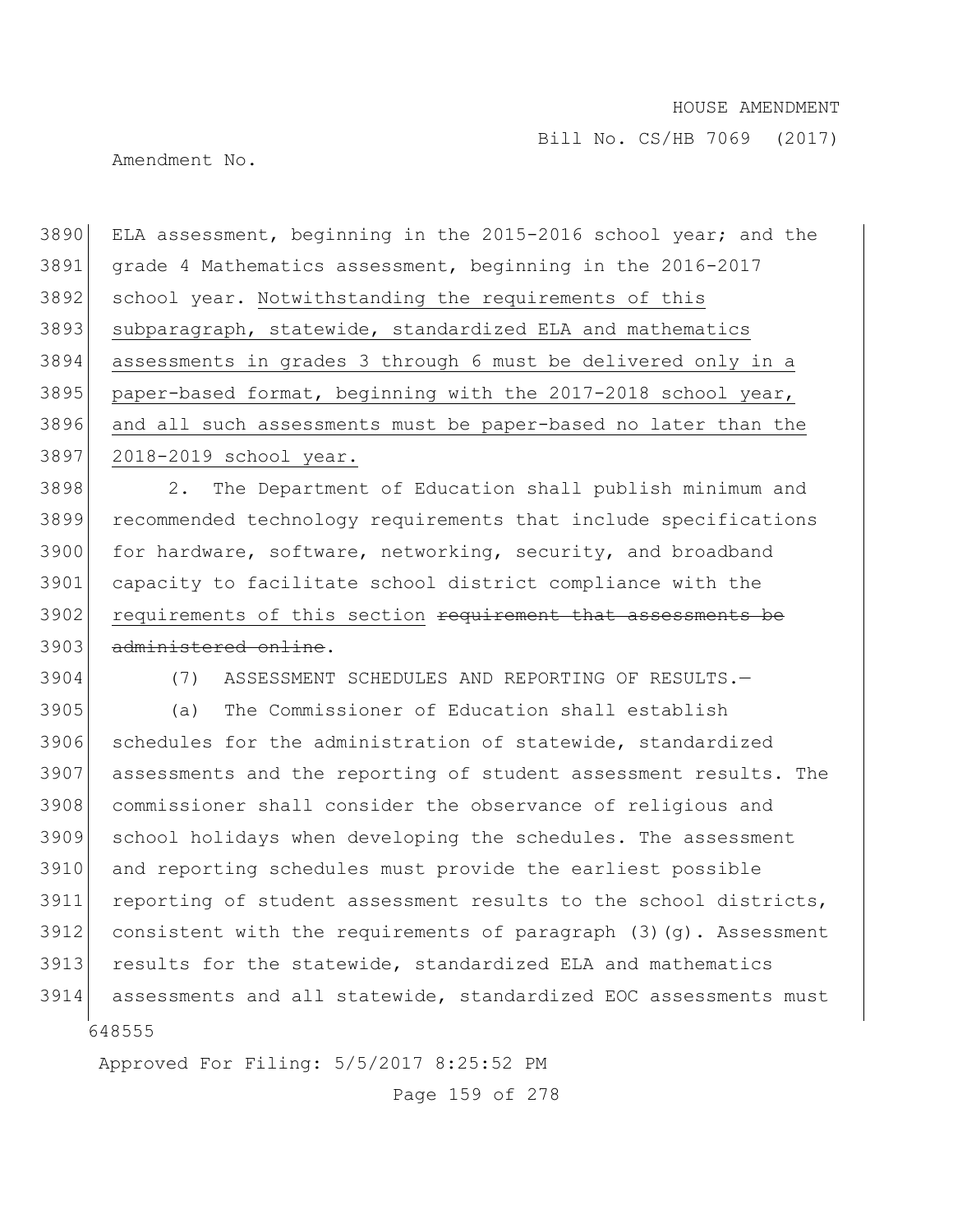Amendment No.

3915 be made available no later than the week of June 30  $\theta$ , except 3916 for results for the grade 3 statewide, standardized ELA 3917 assessment, which must be made available no later than May 31  $\theta$ 3918 assessments administered in the 2014-2015 school year. School 3919 districts shall administer statewide, standardized assessments 3920 in accordance with the schedule established by the commissioner.

3921 (b) By January August of each year, beginning in 2018 3922 <del>2016</del>, the commissioner shall publish on the department's website a uniform calendar that includes the assessment and reporting schedules for, at a minimum, the next 2 school years. The uniform calendar must be provided to school districts in an electronic format that allows each school district and public school to populate the calendar with, at minimum, the following information for reporting the district assessment schedules 3929 under paragraph (d)  $\left\langle e\right\rangle$ :

3930 1. Whether the assessment is a district-required 3931 assessment or a state-required assessment.

3932 2. The specific date or dates that each assessment will be 3933 administered.

3934 3. The time allotted to administer each assessment.

3935 4. Whether the assessment is a computer-based assessment 3936 or a paper-based assessment.

3937 5. The grade level or subject area associated with the 3938 assessment.

648555

Approved For Filing: 5/5/2017 8:25:52 PM

Page 160 of 278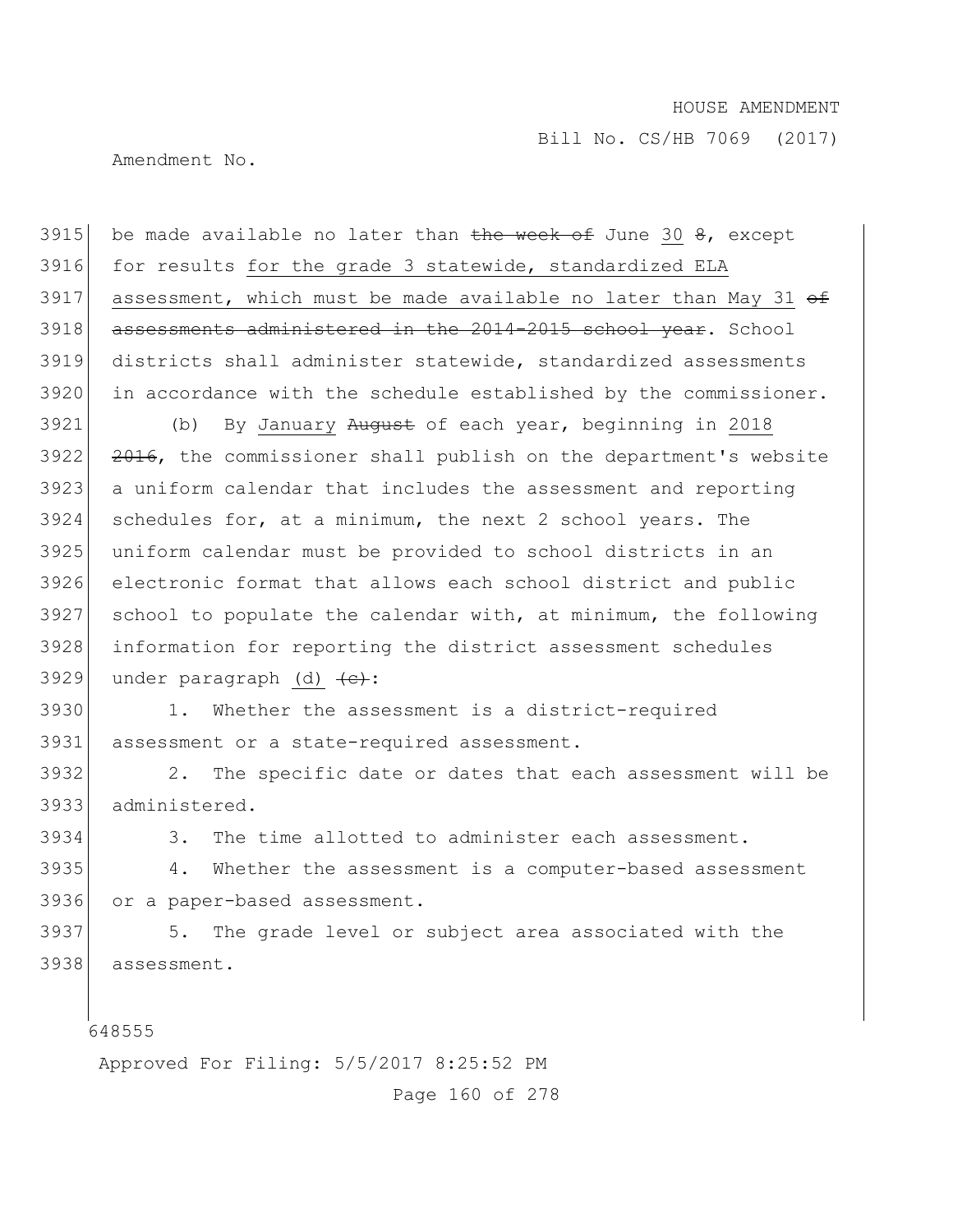Bill No. CS/HB 7069 (2017)

Amendment No.

| 3939 | 6. The date that the assessment results are expected to be        |
|------|-------------------------------------------------------------------|
| 3940 | available to teachers and parents.                                |
| 3941 | 7. The type of assessment, the purpose of the assessment,         |
| 3942 | and the use of the assessment results.                            |
| 3943 | A glossary of assessment terminology.<br>8.                       |
| 3944 | Estimates of average time for administering state-<br>9.          |
| 3945 | required and district-required assessments, by grade level.       |
| 3946 | (c) Beginning with the 2018-2019 school year, the spring          |
| 3947 | administration of the statewide, standardized assessments in      |
| 3948 | paragraphs (3) (a) and (b), excluding assessment retakes, must be |
| 3949 | in accordance with the following schedule:                        |
| 3950 | 1. The grade 3 statewide, standardized ELA assessment and         |
| 3951 | the writing portion of the statewide, standardized ELA            |
| 3952 | assessment for grades 4 through 10 must be administered no        |
| 3953 | earlier than April 1 each year within an assessment window not    |
| 3954 | to exceed 2 weeks.                                                |
| 3955 | 2. With the exception of assessments identified in                |
| 3956 | subparagraph 1., any statewide, standardized assessment that is   |
| 3957 | delivered in a paper-based format must be administered no         |
| 3958 | earlier than May 1 each year within an assessment window not to   |
| 3959 | exceed 2 weeks.                                                   |
| 3960 | 3. With the exception of assessments identified in                |
| 3961 | subparagraphs 1. and 2., any statewide, standardized assessment   |
| 3962 | must be administered within a 4-week assessment window that       |
| 3963 | opens no earlier than May 1 each year.                            |
|      | 648555                                                            |
|      | Approved For Filing: 5/5/2017 8:25:52 PM                          |

Page 161 of 278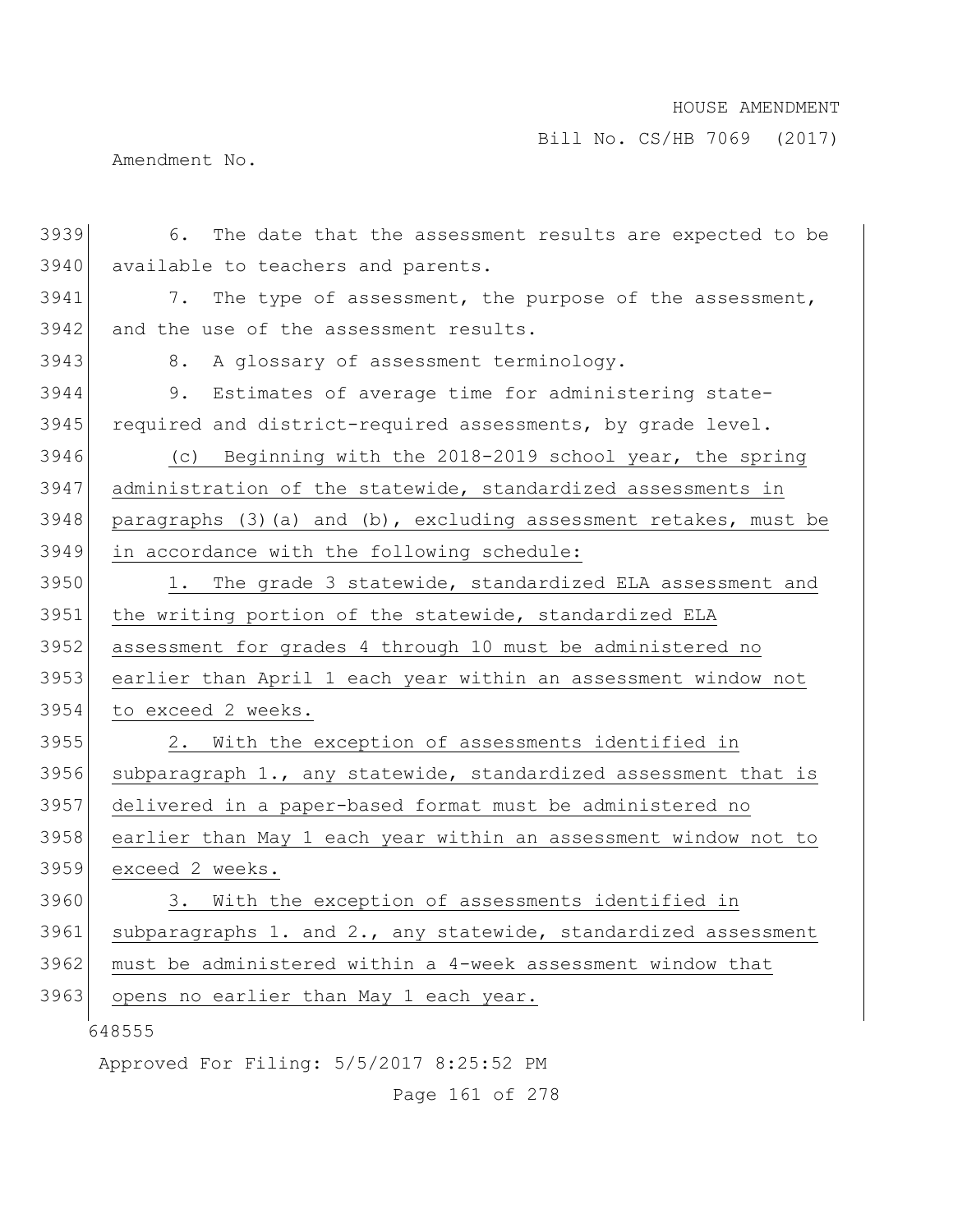Bill No. CS/HB 7069 (2017)

Amendment No.

648555 Approved For Filing: 5/5/2017 8:25:52 PM 3964 3965 Each school district shall administer the assessments identified 3966 under subparagraphs 2. and 3. no earlier than 4 weeks before the 3967 last day of school for the district. 3968 (g)  $(f)$  A school district must provide a student's 3969 performance results on district-required local assessments to 3970 the student's teachers within 1 week and to the student's 3971 parents no later than 30 days after administering such 3972 assessments, unless the superintendent determines in writing 3973 that extenuating circumstances exist and reports the extenuating 3974 circumstances to the district school board. 3975 (h) The results of statewide, standardized ELA and 3976 mathematics assessments, including assessment retakes, shall be 3977 reported in an easy-to-read and understandable format and 3978 delivered in time to provide useful, actionable information to 3979 students, parents, and each student's current teacher of record 3980 and teacher of record for the subsequent school year; however, 3981 in any case, the district shall provide the results pursuant to 3982 this paragraph within 1 week after receiving the results from 3983 the department. A report of student assessment results must, at 3984 a minimum, contain: 3985 1. A clear explanation of the student's performance on the 3986 applicable statewide, standardized assessments. 3987 2. Information identifying the student's areas of strength 3988 and areas in need of improvement.

Page 162 of 278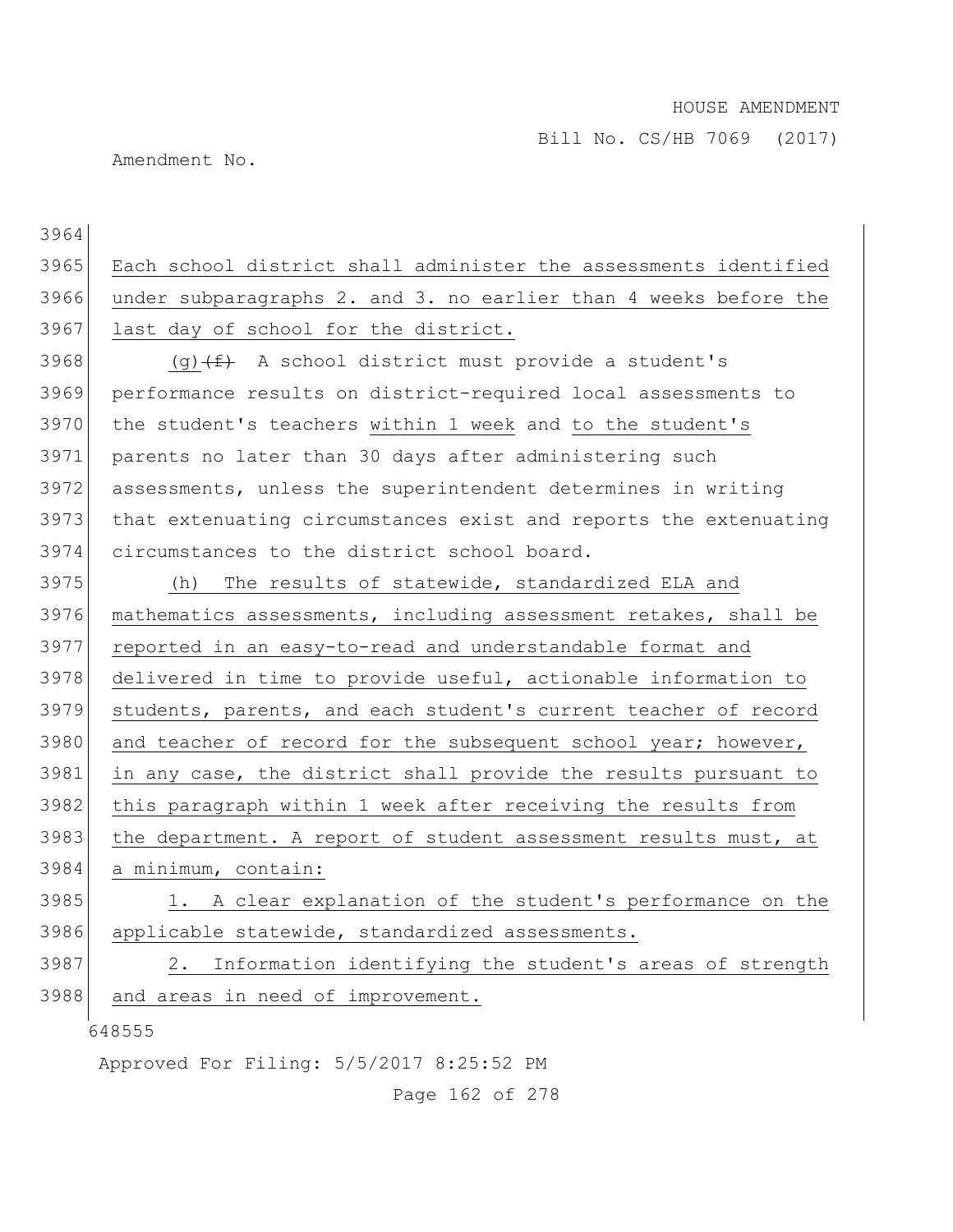Amendment No.

| 3989 | 3. Specific actions that may be taken, and the available                     |
|------|------------------------------------------------------------------------------|
| 3990 | resources that may be used, by the student's parent to assist                |
| 3991 | his or her child based on the student's areas of strength and                |
| 3992 | areas in need of improvement.                                                |
| 3993 | 4. Longitudinal information, if available, on the                            |
| 3994 | student's progress in each subject area based on previous                    |
| 3995 | statewide, standardized assessment data.                                     |
| 3996 | 5. Comparative information showing the student's score                       |
| 3997 | compared to other students in the school district, in the state,             |
| 3998 | or, if available, in other states.                                           |
| 3999 | 6. Predictive information, if available, showing the                         |
| 4000 | linkage between the scores attained by the student on the                    |
| 4001 | statewide, standardized assessments and the scores he or she may             |
| 4002 | potentially attain on nationally recognized college entrance                 |
| 4003 | examinations.                                                                |
| 4004 | (8)<br>PUBLICATION OF ASSESSMENTS. - To promote transparency                 |
| 4005 | in the statewide assessment program, in any procurement for the              |
| 4006 | ELA assessment in grades 3 through 10 and the mathematics                    |
| 4007 | assessment in grades 3 through 8, the Department of Education                |
| 4008 | shall solicit cost proposals for publication of the state                    |
| 4009 | assessments on its website in accordance with this subsection.               |
| 4010 | The department shall publish each assessment<br>(a)                          |
| 4011 | administered under paragraph $(3)$ $(a)$ and subparagraph $(3)$ $(b)$ $1.$ , |
| 4012 | excluding assessment retakes, at least once on a triennial basis             |
| 4013 | pursuant to a schedule determined by the Commissioner of                     |
|      | 648555                                                                       |
|      | Approved For Filing: 5/5/2017 8:25:52 PM                                     |

Page 163 of 278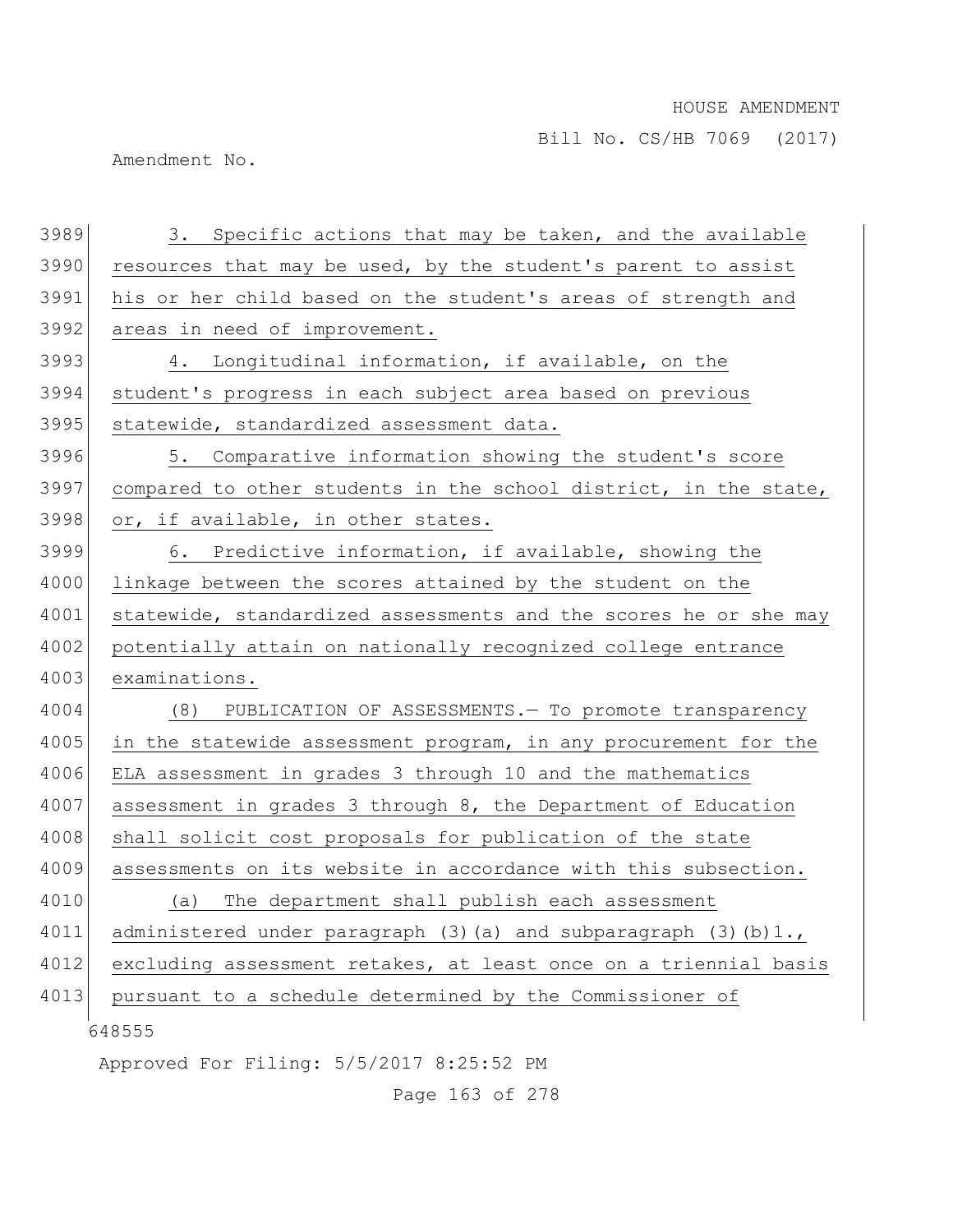Amendment No.

| 4014 | Education. Each assessment, when published, must have been              |
|------|-------------------------------------------------------------------------|
| 4015 | administered during the most recent school year.                        |
| 4016 | (b) The initial publication of assessments must occur no                |
| 4017 | later than June 30, 2021, subject to appropriation, and must            |
| 4018 | include, at a minimum, the grade 3 ELA and mathematics                  |
| 4019 | assessments, the grade 10 ELA assessment, and the Algebra I EOC         |
| 4020 | assessment.                                                             |
| 4021 | The department must provide materials on its website<br>(C)             |
| 4022 | to help the public interpret assessment information published           |
| 4023 | pursuant to this subsection.                                            |
| 4024 | $(12)$ $(11)$ REPORTS. -The Department of Education shall               |
| 4025 | annually provide a report to the Governor, the President of the         |
| 4026 | Senate, and the Speaker of the House of Representatives which           |
| 4027 | shall include the following:                                            |
| 4028 | (e) The number of students who after 8th grade enroll in                |
| 4029 | adult education rather than other secondary education, which is         |
| 4030 | defined as grades 9 through 12.                                         |
| 4031 | Section 36. Paragraph (c) of subsection (1), paragraph (a)              |
| 4032 | of subsection (3), and subsections $(7)$ , $(8)$ , and $(9)$ of section |
| 4033 | 1012.34, Florida Statutes, are amended to read:                         |
| 4034 | 1012.34 Personnel evaluation procedures and criteria.-                  |
| 4035 | (1) EVALUATION SYSTEM APPROVAL AND REPORTING.-                          |
| 4036 | Annually, by February 1, the Commissioner of Education<br>(c)           |
| 4037 | shall publish on the department's website the status of each            |
|      |                                                                         |
|      | 648555                                                                  |
|      | Approved For Filing: 5/5/2017 8:25:52 PM                                |

Page 164 of 278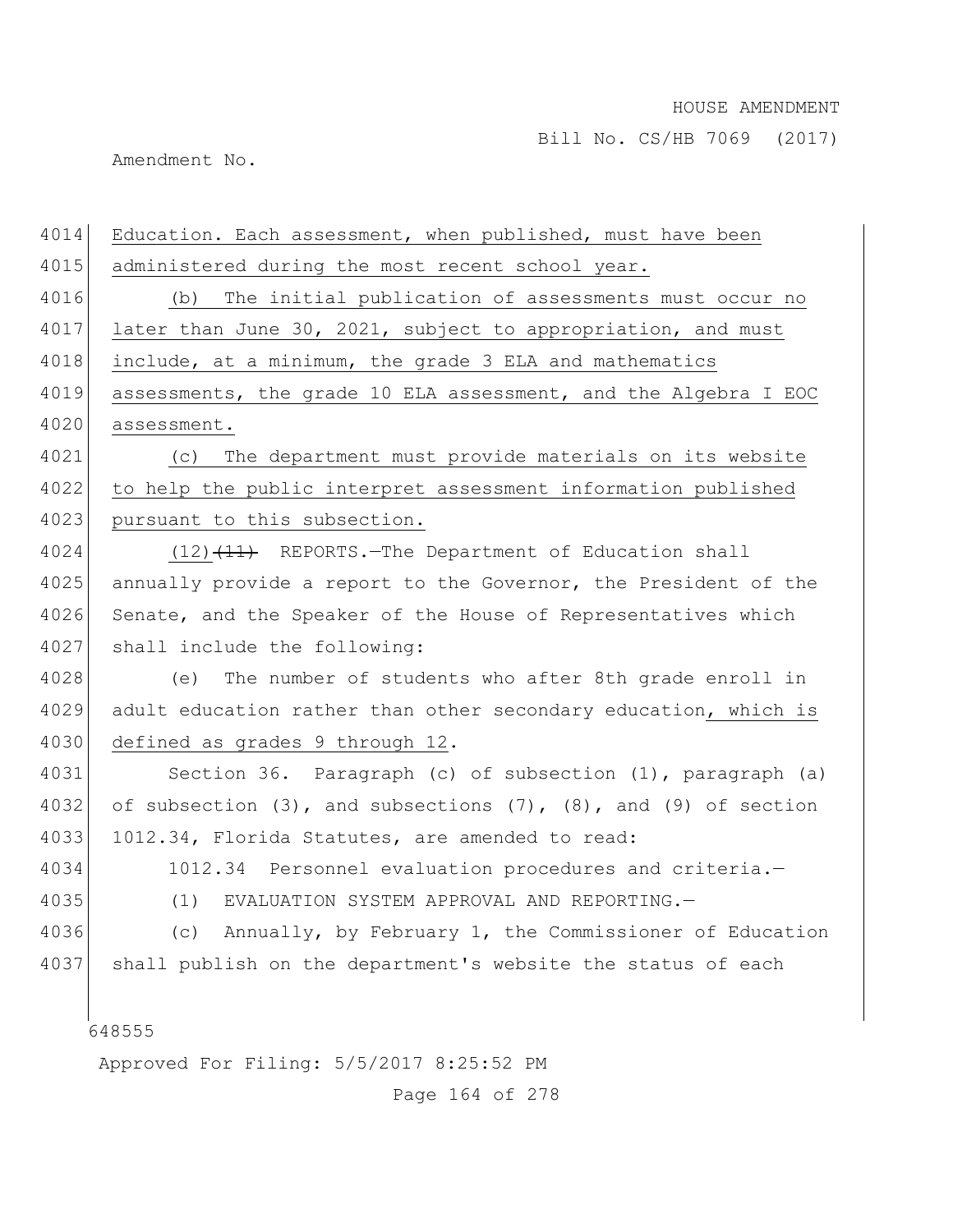Bill No. CS/HB 7069 (2017)

Amendment No.

4038 school district's instructional personnel and school 4039 administrator evaluation systems. This information must include+ 4040 1. performance evaluation results for the prior school 4041 year for instructional personnel and school administrators using 4042 the four levels of performance specified in paragraph  $(2)$  (e). 4043 The performance evaluation results for instructional personnel 4044 shall be disaggregated by classroom teachers, as defined in s.  $4045$  1012.01(2)(a), excluding substitute teachers, and all other 4046 instructional personnel, as defined in s.  $1012.01(2)(b) - (d)$ .

4047 2. An analysis that compares performance evaluation 4048 results calculated by each school district to indicators of 4049 performance calculated by the department using the standards for 4050 performance levels adopted by the state board under subsection  $4051$   $(8)$ .

## $4052$   $3.$  Data reported under  $s.$  1012.341.

648555 4053 (3) EVALUATION PROCEDURES AND CRITERIA.—Instructional 4054 personnel and school administrator performance evaluations must 4055 be based upon the performance of students assigned to their 4056 classrooms or schools, as provided in this section. Pursuant to 4057 this section, a school district's performance evaluation system 4058 is not limited to basing unsatisfactory performance of 4059 instructional personnel and school administrators solely upon 4060 student performance, but may include other criteria to evaluate 4061 instructional personnel and school administrators' performance, 4062 or any combination of student performance and other criteria.

Approved For Filing: 5/5/2017 8:25:52 PM

Page 165 of 278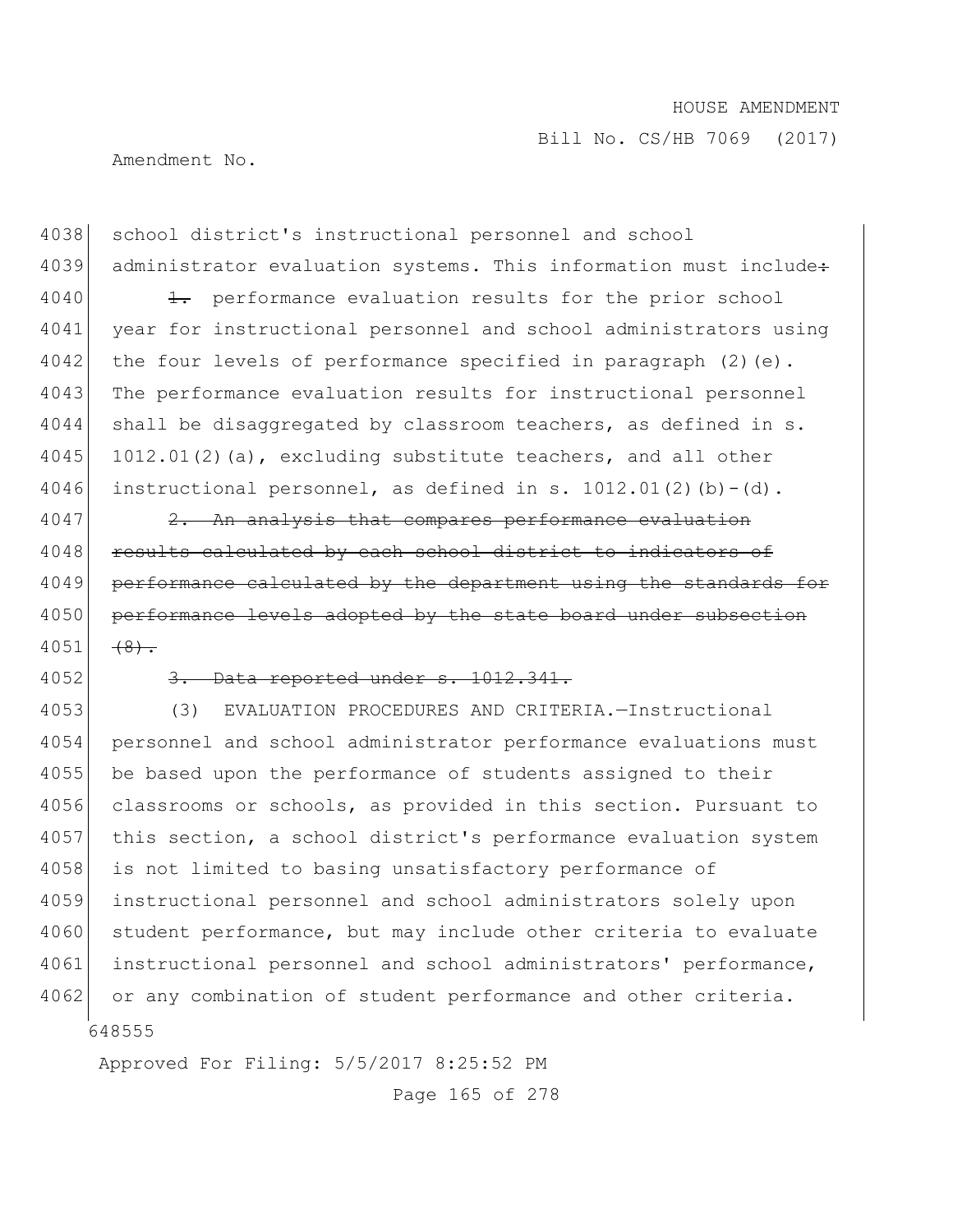Bill No. CS/HB 7069 (2017)

Amendment No.

4063 Evaluation procedures and criteria must comply with, but are not 4064 limited to, the following:

4065 (a) A performance evaluation must be conducted for each 4066 employee at least once a year, except that a classroom teacher, 4067 as defined in s. 1012.01(2)(a), excluding substitute teachers, 4068 who is newly hired by the district school board must be observed 4069 and evaluated at least twice in the first year of teaching in 4070 the school district. The performance evaluation must be based 4071 upon sound educational principles and contemporary research in 4072 effective educational practices. The evaluation criteria must 4073 include:

4074 1. Performance of students.—At least one-third of a 4075 performance evaluation must be based upon data and indicators of 4076 student performance, as determined by each school district  $\frac{1}{2}$  $4077$  accordance with subsection  $(7)$ . This portion of the evaluation 4078 must include growth or achievement data of the teacher's 4079 students or, for a school administrator, the students attending 4080 the school over the course of at least 3 years. If less than 3 4081 years of data are available, the years for which data are 4082 available must be used. The proportion of growth or achievement 4083 data may be determined by instructional assignment.

4084 2. Instructional practice.—For instructional personnel, at 4085 least one-third of the performance evaluation must be based upon 4086 instructional practice. Evaluation criteria used when annually 4087 observing classroom teachers, as defined in s. 1012.01(2)(a),

648555

Approved For Filing: 5/5/2017 8:25:52 PM

Page 166 of 278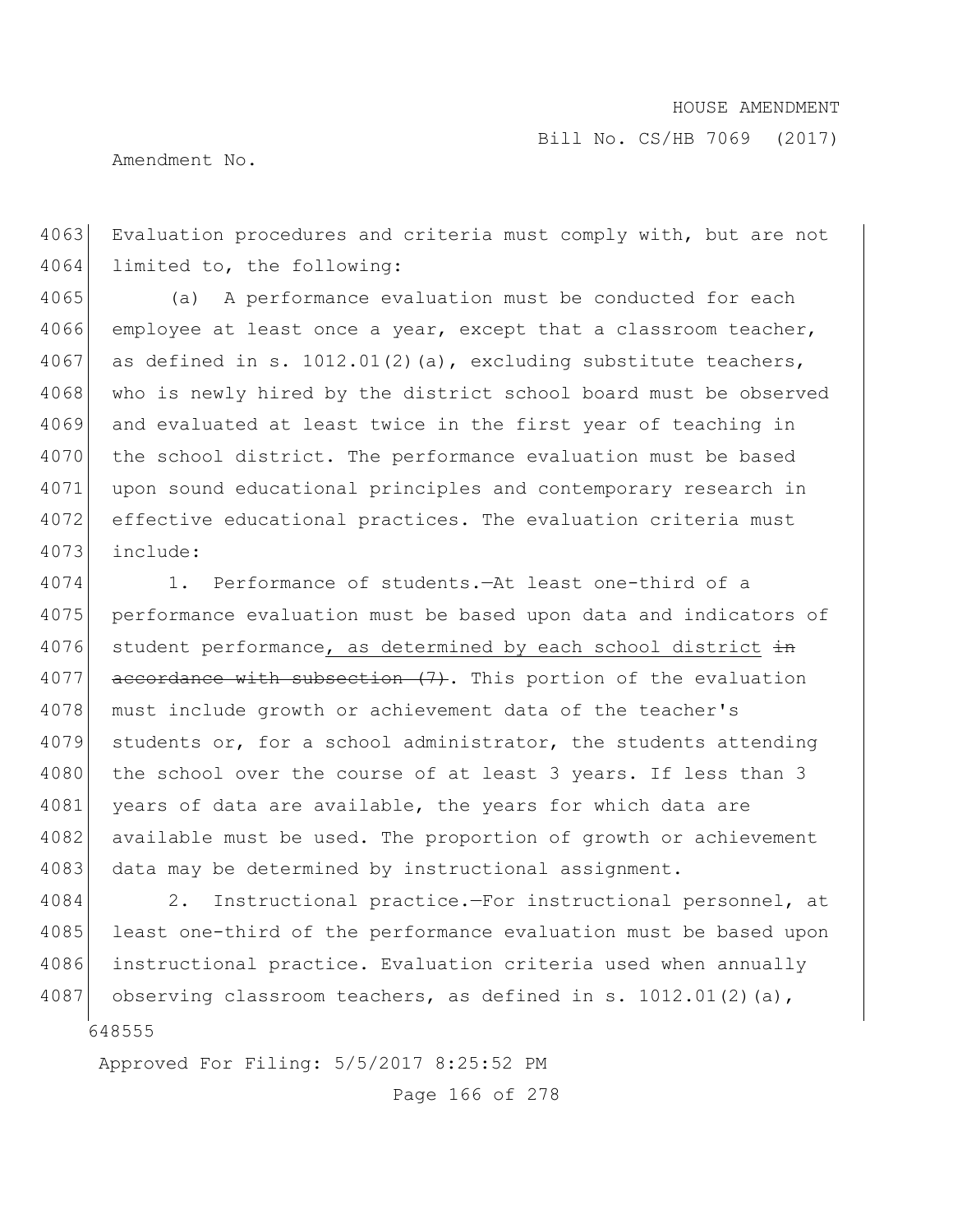Amendment No.

4088 excluding substitute teachers, must include indicators based 4089 upon each of the Florida Educator Accomplished Practices adopted 4090 by the State Board of Education. For instructional personnel who 4091 are not classroom teachers, evaluation criteria must be based 4092 upon indicators of the Florida Educator Accomplished Practices 4093 and may include specific job expectations related to student 4094 support.

4095 3. Instructional leadership.—For school administrators, at 4096 least one-third of the performance evaluation must be based on 4097 instructional leadership. Evaluation criteria for instructional 4098 leadership must include indicators based upon each of the 4099 leadership standards adopted by the State Board of Education 4100 under s. 1012.986, including performance measures related to the 4101 effectiveness of classroom teachers in the school, the 4102 administrator's appropriate use of evaluation criteria and 4103 procedures, recruitment and retention of effective and highly 4104 effective classroom teachers, improvement in the percentage of 4105 instructional personnel evaluated at the highly effective or 4106 effective level, and other leadership practices that result in 4107 student learning growth. The system may include a means to give 4108 parents and instructional personnel an opportunity to provide 4109 input into the administrator's performance evaluation.

648555 4110 4. Other indicators of performance.—For instructional 4111 personnel and school administrators, the remainder of a 4112 performance evaluation may include, but is not limited to,

Approved For Filing: 5/5/2017 8:25:52 PM

Page 167 of 278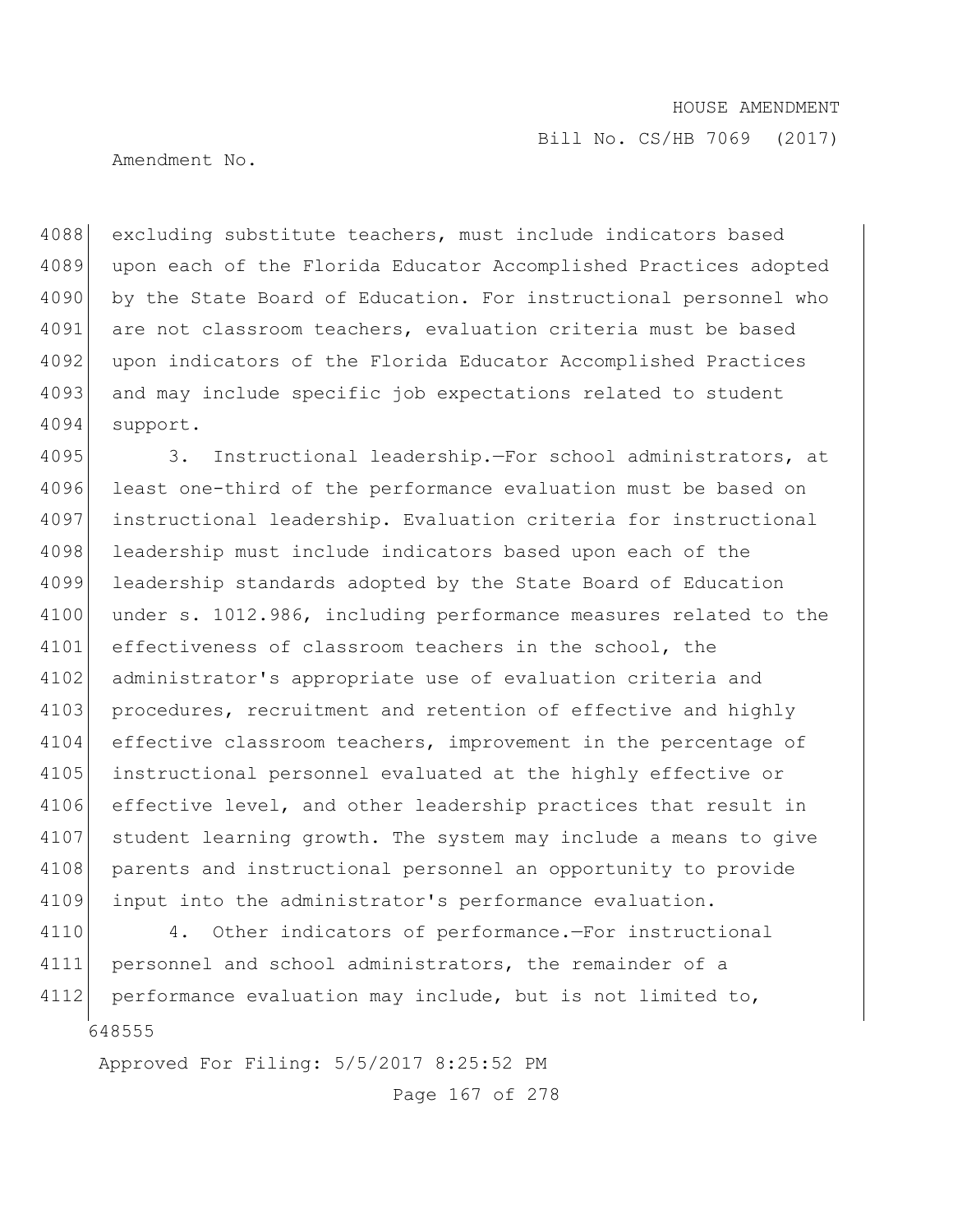Bill No. CS/HB 7069 (2017)

Amendment No.

4113 professional and job responsibilities as recommended by the 4114 State Board of Education or identified by the district school 4115 board and, for instructional personnel, peer reviews, 4116 objectively reliable survey information from students and 4117 parents based on teaching practices that are consistently 4118 associated with higher student achievement, and other valid and 4119 reliable measures of instructional practice.

4120 (7) MEASUREMENT OF STUDENT PERFORMANCE.—

648555 4121 (a) The Commissioner of Education shall approve a formula 4122 to measure individual student learning growth on the statewide, 4123 standardized assessments in English Language Arts and 4124 mathematics administered under s. 1008.22. A third party, 4125 independent of the assessment developer, must analyze student 4126 learning growth data calculated using the formula and provide 4127 access to a data visualization tool that enables teachers to 4128 understand and evaluate the data and school administrators to 4129 improve instruction, evaluate programs, allocate resources, plan 4130 professional development, and communicate with stakeholders. The 4131 formula must take into consideration each student's prior 4132 academic performance. The formula must not set different 4133 expectations for student learning growth based upon a student's 4134 gender, race, ethnicity, or socioeconomic status. In the 4135 development of the formula, the commissioner shall consider 4136 other factors such as a student's attendance record, disability 4137 status, or status as an English language learner. The

Approved For Filing: 5/5/2017 8:25:52 PM

Page 168 of 278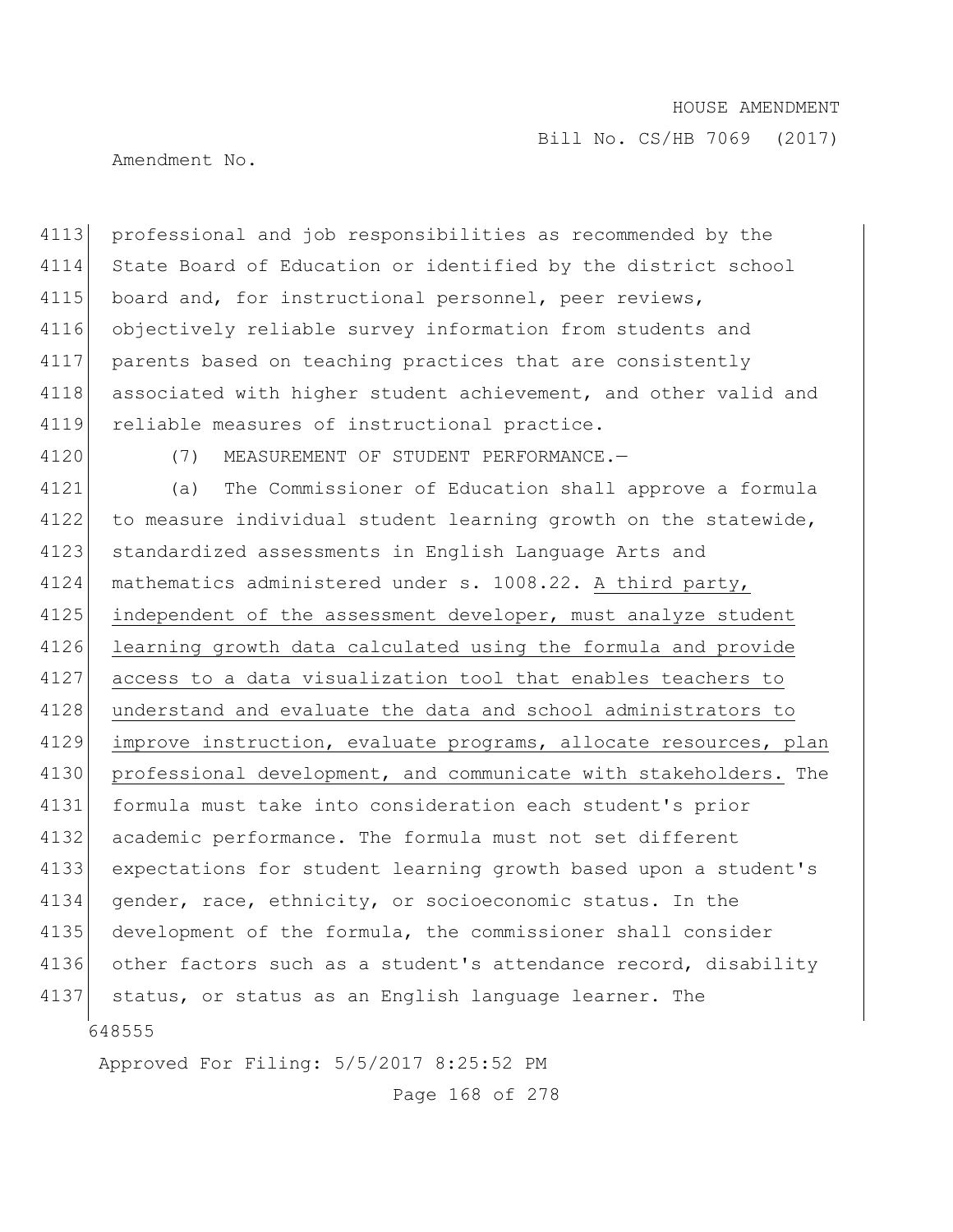Bill No. CS/HB 7069 (2017)

Amendment No.

4138 commissioner may select additional formulas to measure student 4139 performance as appropriate for the remainder of the statewide, 4140 standardized assessments included under s. 1008.22 and continue 4141 to select formulas as new assessments are implemented in the 4142 state system. After the commissioner approves the formula to 4143 measure individual student learning growth, the State Board of 4144 Education shall adopt these formulas in rule.

4145 (b) Each school district may, but is not required to, 4146 shall measure student learning growth using the formulas 4147 approved by the commissioner under paragraph (a) and the 4148 standards for performance levels adopted by the state board 4149 under subsection (8) for courses associated with the statewide, 4150 standardized assessments administered under s. 1008.22 no later 4151 than the school year immediately following the year the formula 4152 is approved by the commissioner. For grades and subjects not 4153 assessed by statewide, standardized assessments, each school 4154 district shall measure student performance using a methodology 4155 determined by the district.

648555 4156 (8) RULEMAKING.—No later than August 1, 2015, The State 4157 Board of Education shall adopt rules pursuant to ss. 120.536(1) 4158 and 120.54 which establish uniform procedures and format for the 4159 submission, review, and approval of district evaluation systems 4160 and reporting requirements for the annual evaluation of 4161 instructional personnel and school administrators; specific, 4162 discrete standards for each performance level required under

Approved For Filing: 5/5/2017 8:25:52 PM

Page 169 of 278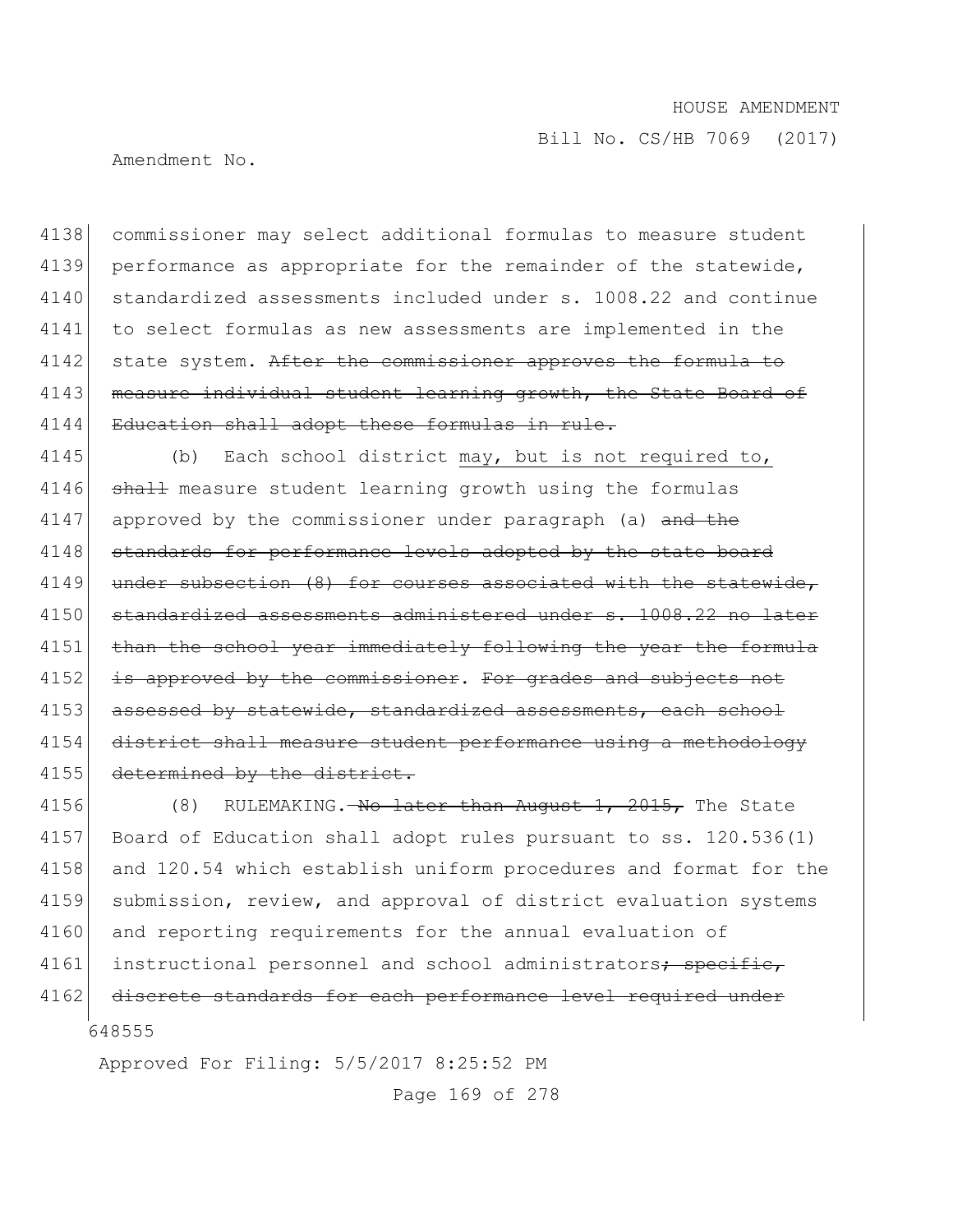Amendment No.

| 4163 | subsection (2), based on student learning growth models approved        |
|------|-------------------------------------------------------------------------|
| 4164 | by the commissioner, to ensure clear and sufficient                     |
| 4165 | differentiation in the performance levels and to provide                |
| 4166 | consistency in meaning across school districts; the measurement         |
| 4167 | of student learning growth and associated implementation                |
| 4168 | procedures required under subsection (7); and a process for             |
| 4169 | monitoring school district implementation of evaluation systems         |
| 4170 | in accordance with this section.                                        |
| 4171 | (9) TRANSITION TO NEW STATEWIDE, STANDARDIZED                           |
| 4172 | ASSESSMENTS. - Standards for each performance level required under      |
| 4173 | subsection (2) shall be established by the State Board of               |
| 4174 | Education beginning with the 2015-2016 school year.                     |
| 4175 | Section 37. The Commissioner of Education shall contract                |
| 4176 | for an independent study to determine whether the SAT and ACT           |
| 4177 | may be administered in lieu of the grade 10 statewide,                  |
| 4178 | standardized ELA assessment and the Algebra I end-of-course             |
| 4179 | assessment for high school students consistent with federal             |
| 4180 | requirements under 20 U.S.C. s. $6311(b)$ (2) (H). The commissioner     |
| 4181 | shall submit a report containing the results of such review and         |
| 4182 | any recommendations to the Governor, the President of the               |
| 4183 | Senate, the Speaker of the House of Representatives, and the            |
| 4184 | State Board of Education by January 1, 2018.                            |
| 4185 | Section 38. Effective upon this act becoming a law,                     |
| 4186 | subsections $(18)$ , $(21)$ , and $(24)$ of section $1001.42$ , Florida |
| 4187 | Statutes, are amended to read:                                          |
|      | 648555                                                                  |
|      | Approved For Filing: 5/5/2017 8:25:52 PM                                |

Page 170 of 278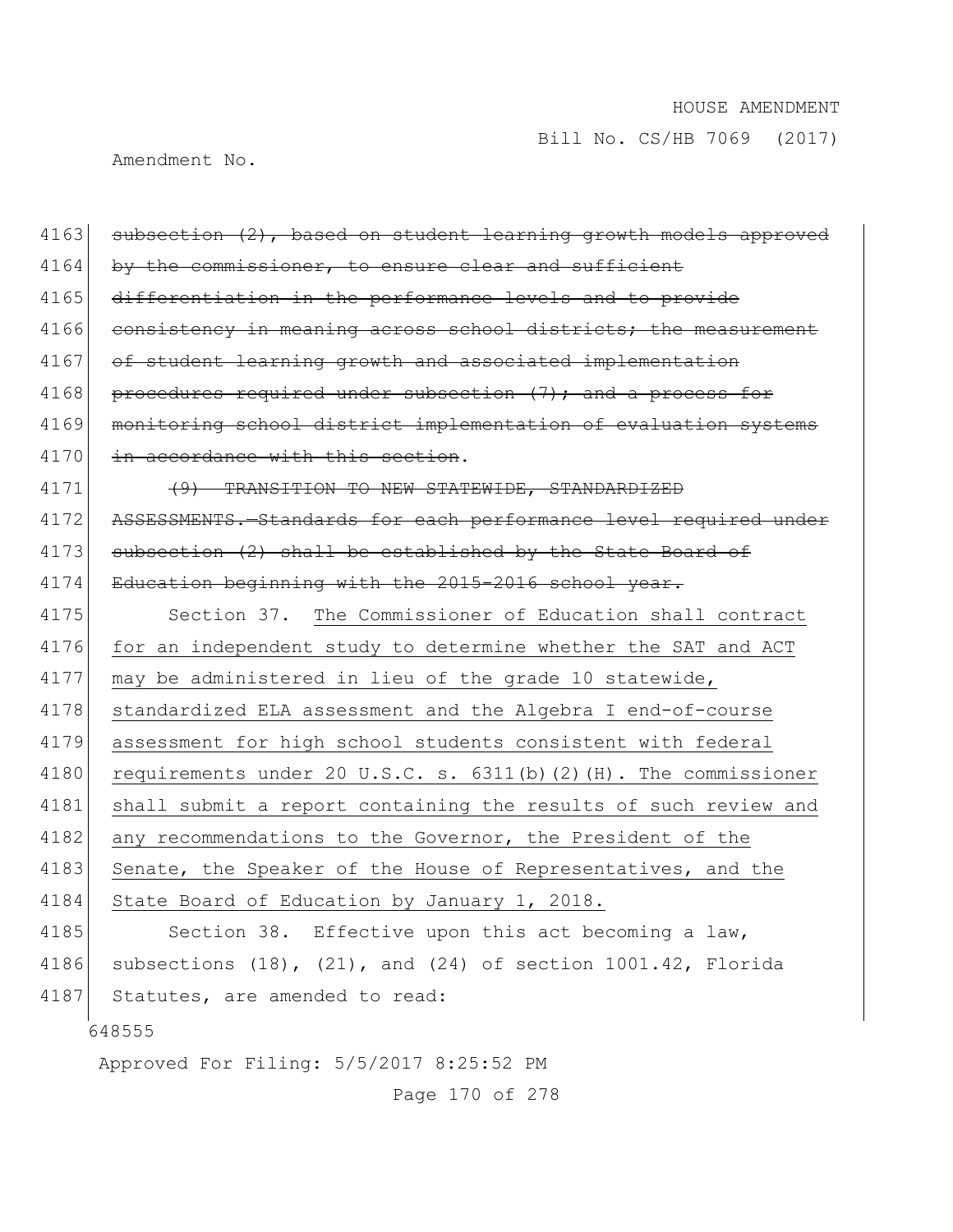Bill No. CS/HB 7069 (2017)

Amendment No.

4188 1001.42 Powers and duties of district school board.—The 4189 district school board, acting as a board, shall exercise all 4190 powers and perform all duties listed below:

4191 (18) IMPLEMENT SCHOOL IMPROVEMENT AND ACCOUNTABILITY.— 4192 Maintain a system of school improvement and education 4193 accountability as provided by statute and State Board of 4194 Education rule. This system of school improvement and education 4195 accountability shall be consistent with, and implemented 4196 through, the district's continuing system of planning and 4197 budgeting required by this section and ss. 1008.385, 1010.01, 4198 and 1011.01. This system of school improvement and education 4199 accountability shall comply with the provisions of ss. 1008.33, 4200 1008.34, 1008.345, and 1008.385 and include the following:

4201 (a) *School improvement plans*.—

648555 4202  $\leftarrow$  The district school board shall annually approve and 4203 require implementation of a new, amended, or continuation school 4204 improvement plan for each school in the district which has a 4205 school grade of "D" or "F";  $\frac{1}{2}$  a school has a significant gap 4206 in achievement on statewide, standardized assessments 4207 administered pursuant to s. 1008.22 by one or more student 4208 subgroups, as defined in the federal Elementary and Secondary 4209 Education Act (ESEA), 20 U.S.C. s.  $6311(b)(2)(c)(v)(II)$ ; has not 4210 significantly increased the percentage of students passing 4211 statewide, standardized assessments; has not significantly 4212 increased the percentage of students demonstrating Learning

Approved For Filing: 5/5/2017 8:25:52 PM

Page 171 of 278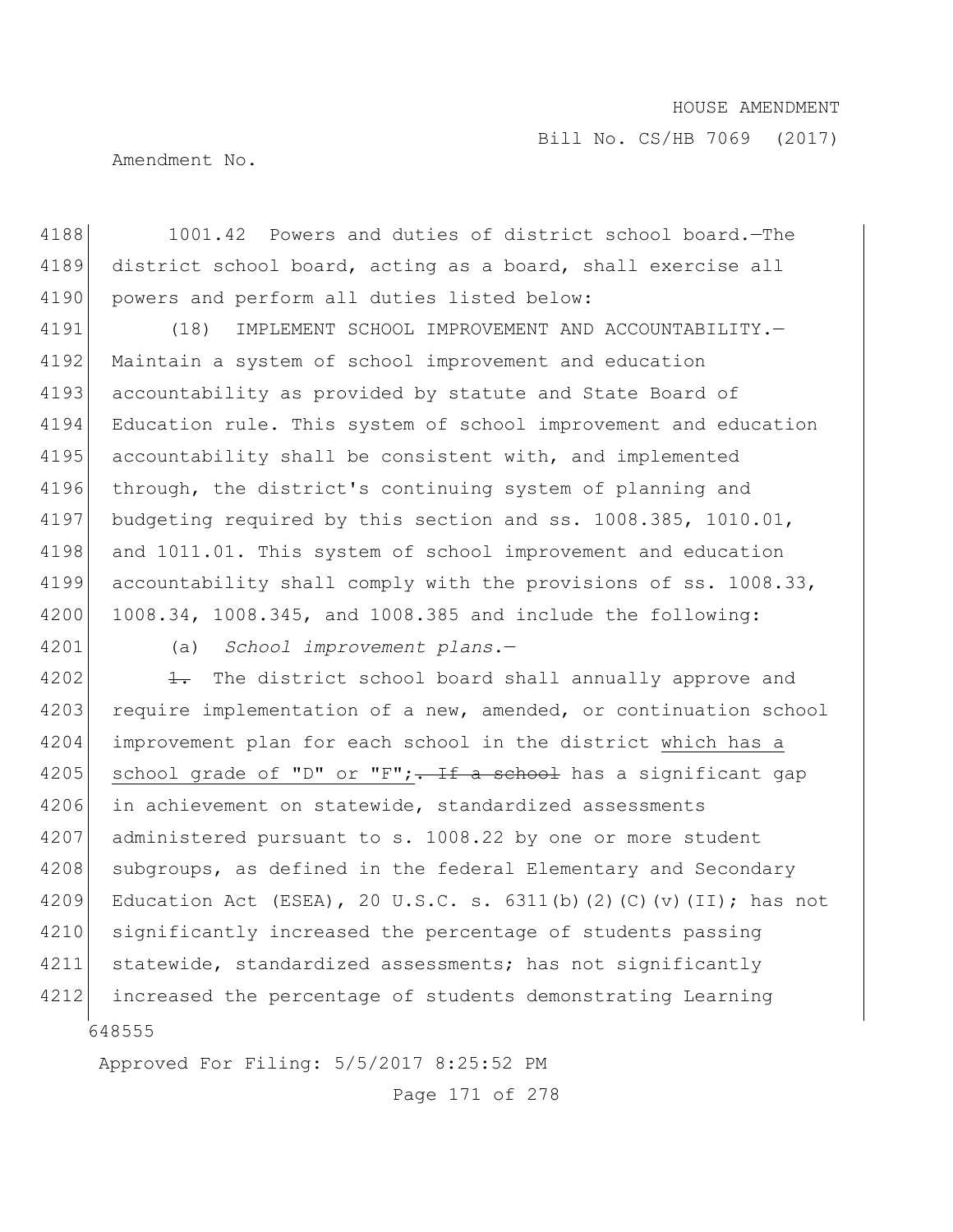Amendment No.

4213 Gains, as defined in s. 1008.34 and as calculated under s. 4214 1008.34(3)(b), who passed statewide, standardized assessments; 4215 or has significantly lower graduation rates for a subgroup when 4216 compared to the state's graduation rate. The that school's 4217 improvement plan of a school that meets the requirements of this 4218 paragraph shall include strategies for improving these results. 4219 The state board shall adopt rules establishing thresholds and 4220 for determining compliance with this subparagraph.

4221  $\vert$  2. A school that includes any of grades 6, 7, or 8 shall 4222 include annually in its school improvement plan information and 4223 data on the school's early warning system required under  $4224$  paragraph (b), including a list of the early warning indicators  $4225$  used in the system, the number of students identified by the 4226 system as exhibiting two or more early warning indicators, the 4227 number of students by grade level that exhibit each early 4228 warning indicator, and a description of all intervention 4229 strategies employed by the school to improve the academic 4230 performance of students identified by the early warning system. 4231 In addition, a school that includes any of grades  $6, 7$ , 4232 shall describe in its school improvement plan the strategies 4233 used by the school to implement the instructional practices for 4234 middle grades emphasized by the district's professional 4235 development system pursuant to s. 1012.98(4)(b)9.

4236 (b) *Early warning system*.—

648555

Approved For Filing: 5/5/2017 8:25:52 PM

Page 172 of 278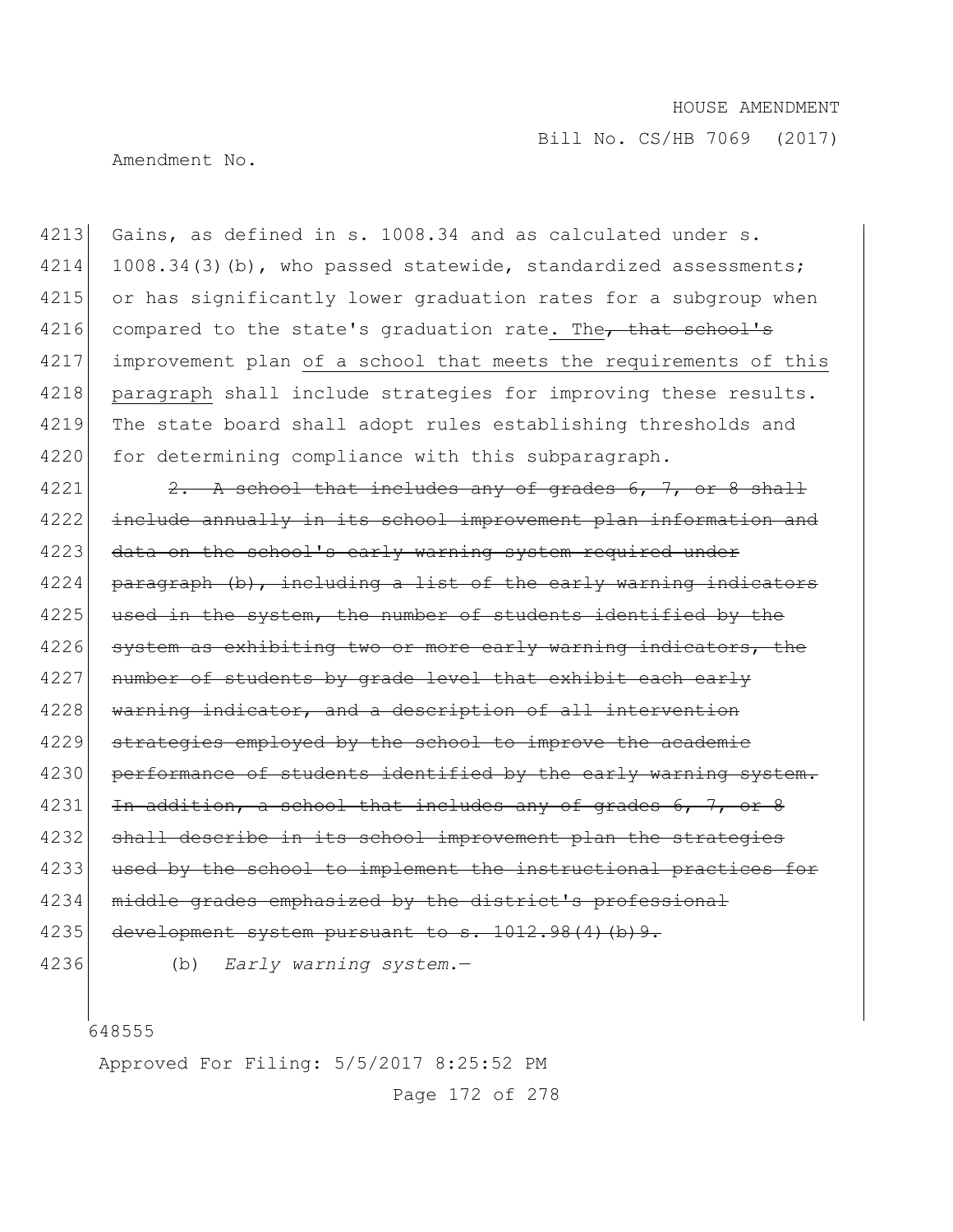Amendment No.

648555 Approved For Filing: 5/5/2017 8:25:52 PM 4237 1. A school that serves any students in kindergarten 4238 through grade includes any of grades  $6, 7,$  or 8 shall implement 4239 an early warning system to identify students in such grades  $6<sub>r</sub>$ 4240  $\left|$  7, and 8 who need additional support to improve academic 4241 performance and stay engaged in school. The early warning system 4242 must include the following early warning indicators: 4243 a. Attendance below 90 percent, regardless of whether 4244 absence is excused or a result of out-of-school suspension. 4245 b. One or more suspensions, whether in school or out of 4246 school. 4247 c. Course failure in English Language Arts or mathematics 4248 during any grading period. 4249 d. A Level 1 score on the statewide, standardized 4250 assessments in English Language Arts or mathematics or, for 4251 students in kindergarten through grade 3, a substantial reading 4252 deficiency under s. 1008.25(5)(a). 4253 4254 A school district may identify additional early warning 4255 indicators for use in a school's early warning system. The 4256 system must include data on the number of students identified by 4257 the system as exhibiting two or more early warning indicators, 4258 the number of students by grade level who exhibit each early 4259 warning indicator, and a description of all intervention 4260 strategies employed by the school to improve the academic 4261 performance of students identified by the early warning system.

Page 173 of 278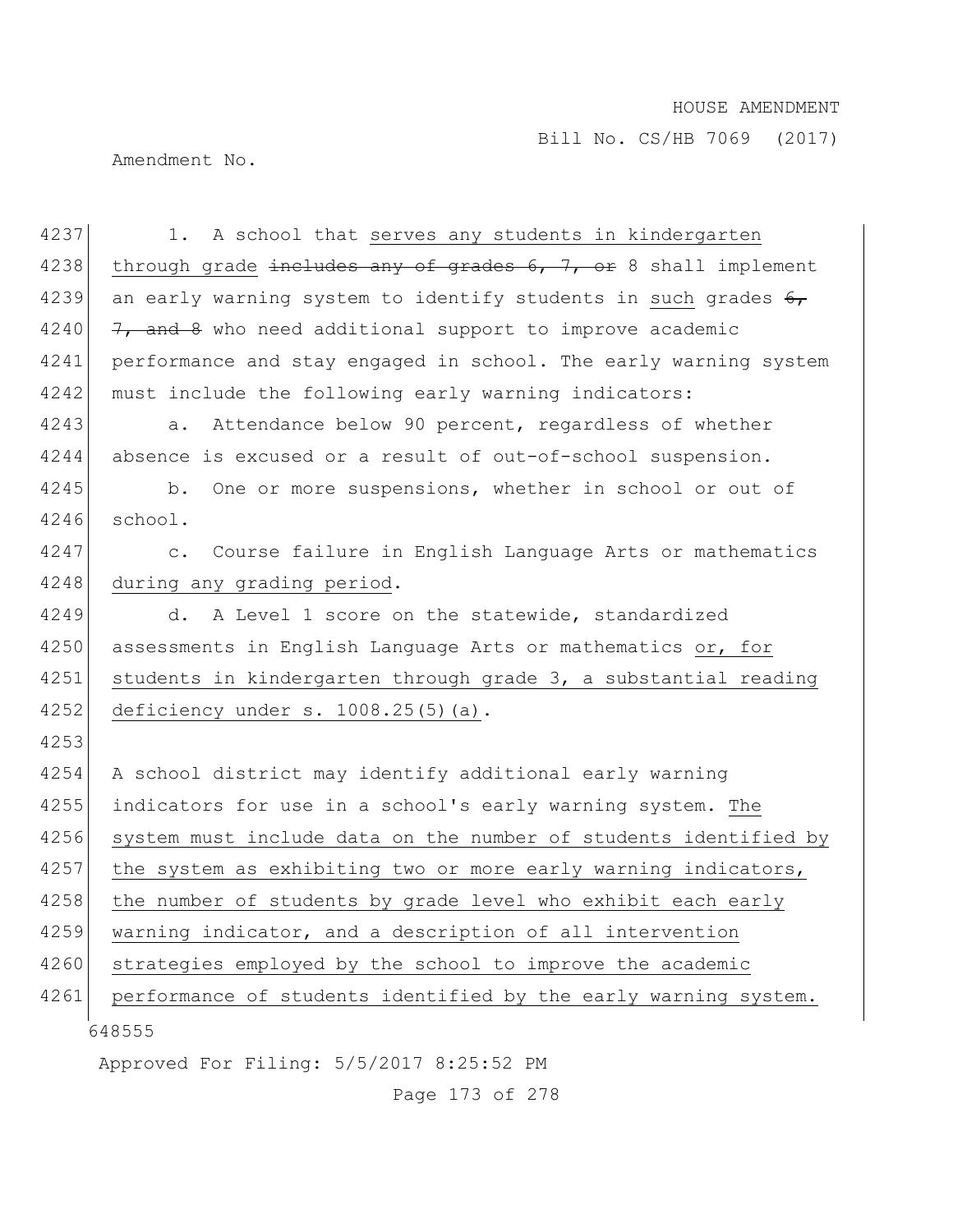Amendment No.

4262 2. A school-based team responsible for implementing the 4263 requirements of this paragraph shall monitor the data from the 4264 early warning system. The team may include a school 4265 psychologist. When a student exhibits two or more early warning 4266 indicators, the team, in consultation with the student's parent,  $4267$  shall school's child study team under s. 1003.02 or a school-4268 based team formed for the purpose of implementing the 4269 requirements of this paragraph shall convene to determine 4270 appropriate intervention strategies for the student unless the 4271 student is already being served by an intervention program at 4272 the direction of a school-based, multidisciplinary team. Data 4273 and information relating to a student's early warning indicators 4274 must be used to inform any intervention strategies provided to 4275 the student The school shall provide at least 10 days' written 4276 notice of the meeting to the student's parent, indicating the 4277 meeting's purpose, time, and location, and provide the parent 4278 the opportunity to participate. 4279 (21) EDUCATIONAL <del>AUTHORITY TO DECLARE AN</del> EMERGENCY.—<del>May</del> 4280 declare an emergency in cases in which one or more schools in

648555 4281 the district are failing or are in danger of failing and 4282 Negotiate special provisions of its contract with the 4283 appropriate bargaining units to free these schools with a school 4284 grade of "D" or "F" from contract restrictions that limit the 4285 school's ability to implement programs and strategies needed to 4286 improve student performance. The negotiations shall result in a

Approved For Filing: 5/5/2017 8:25:52 PM

Page 174 of 278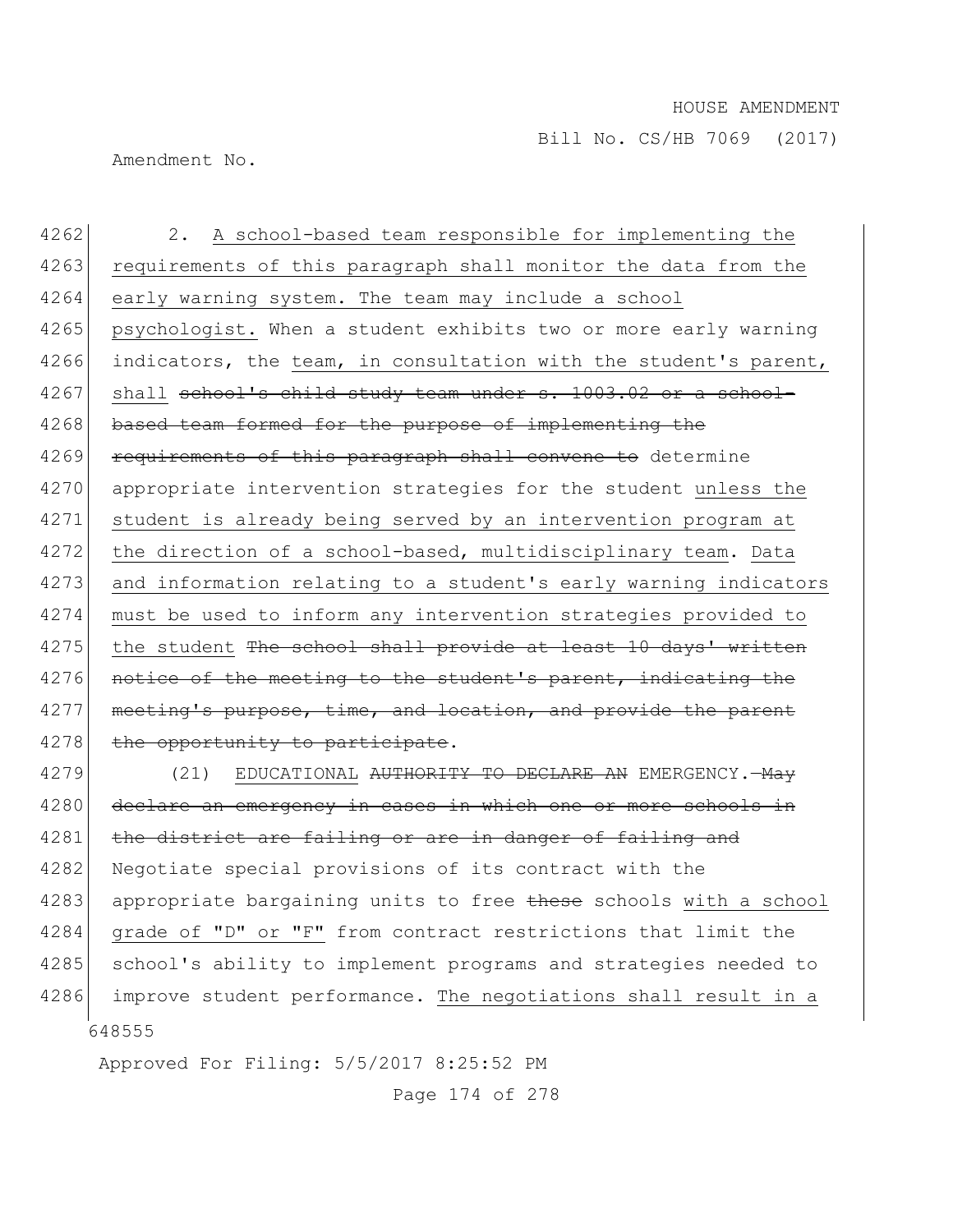Amendment No.

| 4287 | memorandum of understanding that addresses the selection,        |
|------|------------------------------------------------------------------|
| 4288 | placement, and expectations of instructional personnel and       |
| 4289 | provides principals with the autonomy described in s.            |
| 4290 | 1012.28(8). For purposes of this subsection, an educational      |
| 4291 | emergency exists in a school district if one or more schools in  |
| 4292 | the district have a school grade of "D" or "F."                  |
| 4293 | (24) EMPLOYMENT CONTRACTS.-                                      |
| 4294 | (a) If a school district enters into a contract or               |
| 4295 | employment agreement, or renewal or renegotiation of an existing |
| 4296 | contract or employment agreement, with an officer, agent,        |
| 4297 | employee, or contractor which contains a provision for severance |
| 4298 | pay, the contract or employment agreement must include the       |
| 4299 | provisions of s. 215.425.                                        |
| 4300 | (b) A district school board may not award an annual              |
| 4301 | contract on the basis of any contingency or condition not        |
| 4302 | expressly authorized in law by the Legislature or alter or limit |
| 4303 | its authority to award or not award an annual contract as        |
| 4304 | provided in s. 1012.335. This paragraph applies only to a        |
| 4305 | collective bargaining agreement entered into or renewed by a     |
| 4306 | district school board on or after the effective date of this     |
| 4307 | act.                                                             |
| 4308 | Section 39. Section 1001.4205, Florida Statutes, is              |
| 4309 | created to read:                                                 |
| 4310 | Visitation of schools by an individual school<br>1001.4205       |
| 4311 | board or charter school governing board member. - An individual  |
|      | 648555                                                           |
|      | Approved For Filing: 5/5/2017 8:25:52 PM                         |

Page 175 of 278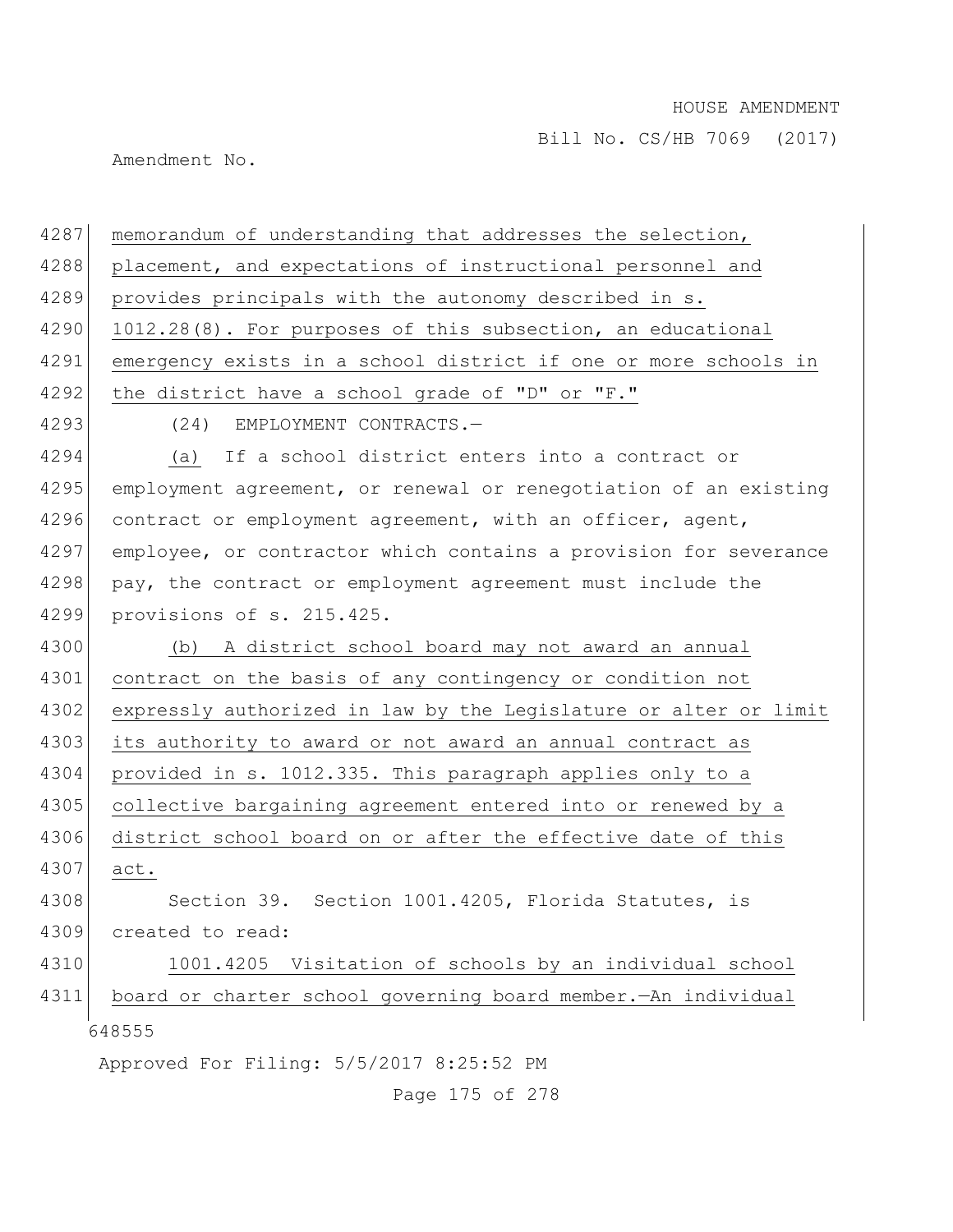Amendment No.

| 4312 | member of a district school board may, on any day and at any     |
|------|------------------------------------------------------------------|
| 4313 | time at his or her pleasure, visit any district school in his or |
| 4314 | her school district. An individual charter school governing      |
| 4315 | board member may, on any day and at any time at his or her       |
| 4316 | pleasure, visit any charter school governed by the charter       |
| 4317 | school's governing board. The board member must sign in and sign |
| 4318 | out at the school's main office and wear his or her board        |
| 4319 | identification badge at all times while present on school        |
| 4320 | premises. The board, the school, or any other person or entity,  |
| 4321 | including, but not limited to, the principal of the school, the  |
| 4322 | school superintendent, or any other board member, may not        |
| 4323 | require the visiting board member to provide notice before       |
| 4324 | visiting the school. The school may offer, but may not require,  |
| 4325 | an escort to accompany a visiting board member during the visit. |
| 4326 | Another board member or a district employee, including, but not  |
| 4327 | limited to, the superintendent, the school principal, or his or  |
| 4328 | her designee, may not limit the duration or scope of the visit   |
| 4329 | or direct a visiting board member to leave the premises. A       |
| 4330 | board, district, or school administrative policy or practice may |
| 4331 | not prohibit or limit the authority granted to a board member    |
| 4332 | under this section.                                              |
| 4333 | Section 40. The Division of Law Revision and Information         |
| 4334 | is directed to replace the phrase "the effective date of this    |
| 4335 | act" wherever it occurs in this act with the date the act        |
| 4336 | becomes a law.                                                   |
|      | 648555                                                           |
|      | Approved For Filing: 5/5/2017 8:25:52 PM                         |

Page 176 of 278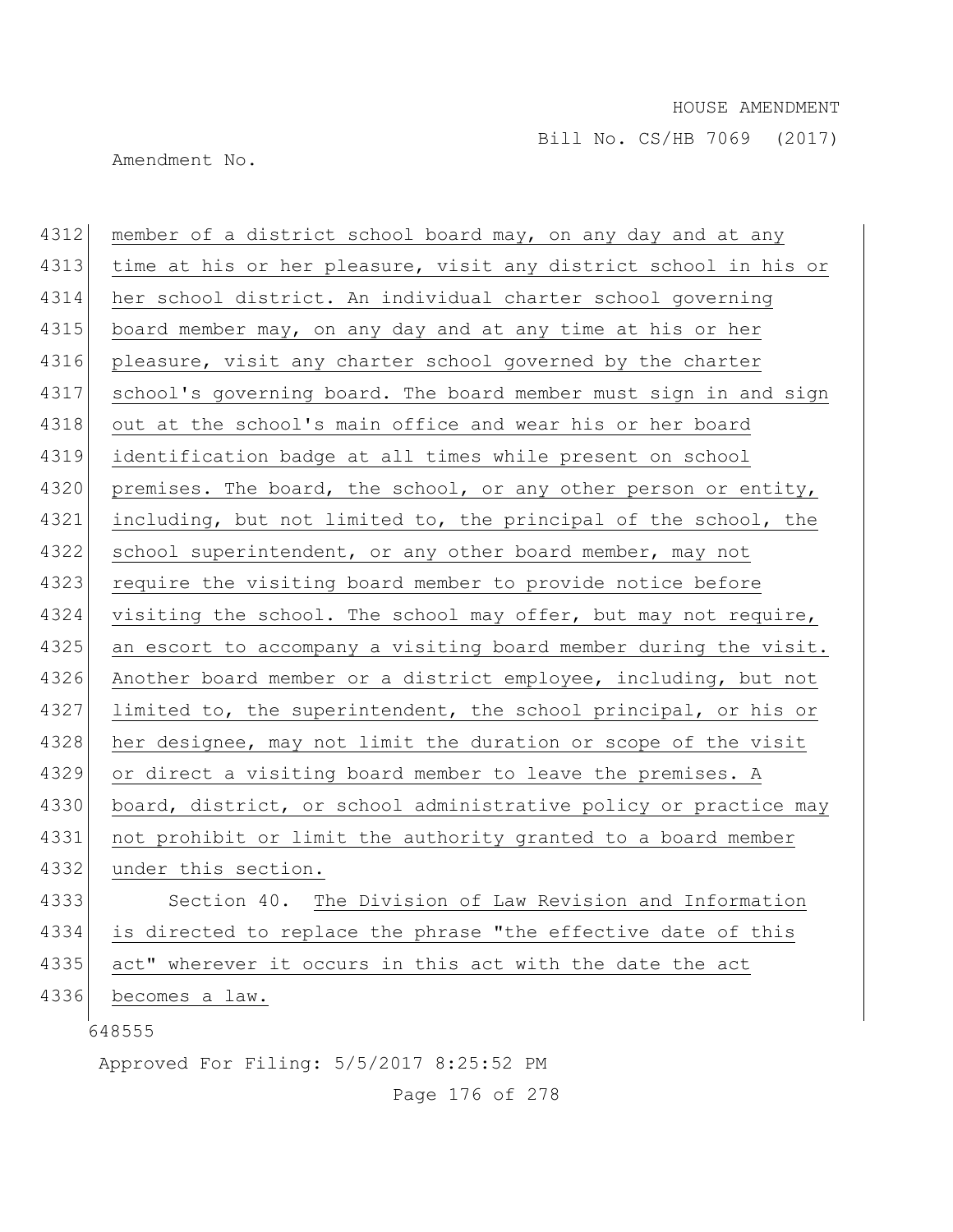Bill No. CS/HB 7069 (2017)

Amendment No.

4337 Section 41. Subsections (3), (4), and (5) of section 4338 1008.33, Florida Statutes, are amended to read: 4339 1008.33 Authority to enforce public school improvement. 4340 (3)(a) The academic performance of all students has a 4341 significant effect on the state school system. Pursuant to Art. 4342 IX of the State Constitution, which prescribes the duty of the 4343 State Board of Education to supervise Florida's public school 4344 system, the state board shall equitably enforce the 4345 accountability requirements of the state school system and may 4346 impose state requirements on school districts in order to 4347 improve the academic performance of all districts, schools, and 4348 students based upon the provisions of the Florida K-20 Education 4349 Code, chapters 1000-1013; the federal ESEA and its implementing 4350 regulations; and the ESEA flexibility waiver approved for 4351 Florida by the United States Secretary of Education. 4352 (b) Beginning with the 2011-2012 school year, The 4353 Department of Education shall annually identify each public 4354 school in need of intervention and support to improve student 4355 academic performance. All schools earning a grade of "D" or "F" 4356 pursuant to s. 1008.34 are schools in need of intervention and 4357 support. 4358 (c) The state board shall adopt by rule a differentiated 4359 matrix of intervention and support strategies for assisting

648555 4360 traditional public schools identified under this section and 4361 rules for implementing s. 1002.33(9)(n), relating to charter

Approved For Filing: 5/5/2017 8:25:52 PM

Page 177 of 278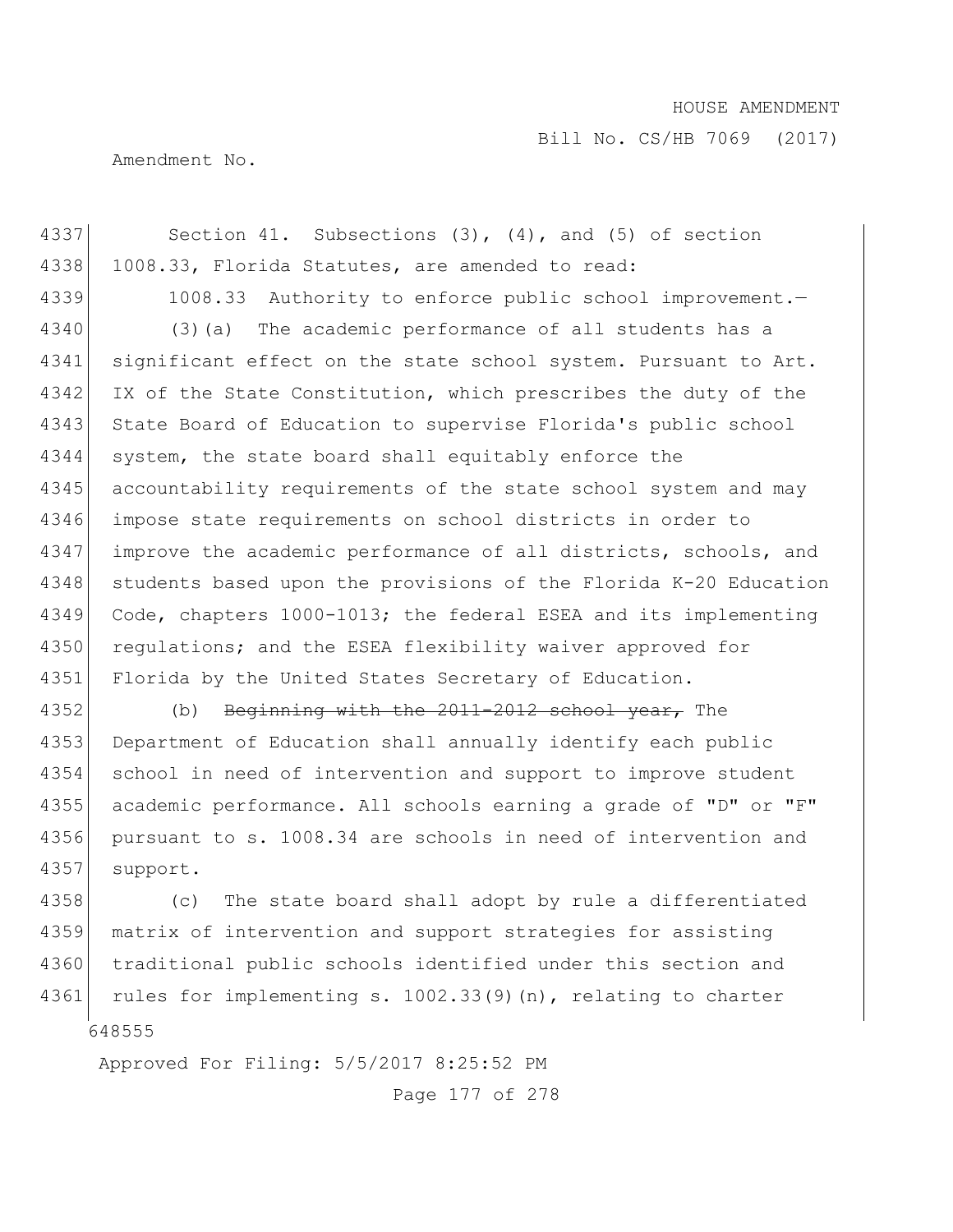Amendment No.

4362 schools. The intervention and support strategies must address 4363 student performance and may include improvement planning; $\tau$ 4364 leadership quality improvement; educator quality improvement; 4365 professional development;  $\tau$  curriculum review, alignment and 4366 pacing, and alignment across grade levels to improve background 4367 knowledge in social studies, science, and the arts; and the use 4368 of continuous improvement and monitoring plans and processes. In 4369 addition, the state board may prescribe reporting requirements 4370 to review and monitor the progress of the schools. The rule must 4371 define the intervention and support strategies for school 4372 improvement for schools earning a grade of "D" or "F" and the 4373 roles for the district and department. The rule shall 4374 differentiate among schools earning consecutive grades of "D" or 4375 **"F,"** or a combination thereof, and provide for more intense 4376 monitoring, intervention, and support strategies for these 4377 schools.

648555 4378 (4)(a) The state board shall apply intensive the most 4379 intense intervention and support strategies tailored to the 4380 needs of to schools earning two consecutive grades of "D" or a 4381 grade of "F." In the first full school year after a school 4382 initially earns two consecutive grades of "D" or a grade of "F," 4383 | the school district must immediately implement intervention and 4384 support strategies prescribed in rule under paragraph (3)(c) 4385 and, by September 1, provide, select a turnaround option from 4386 those provided in subparagraphs (b)1.-5., and submit a plan for

Approved For Filing: 5/5/2017 8:25:52 PM

Page 178 of 278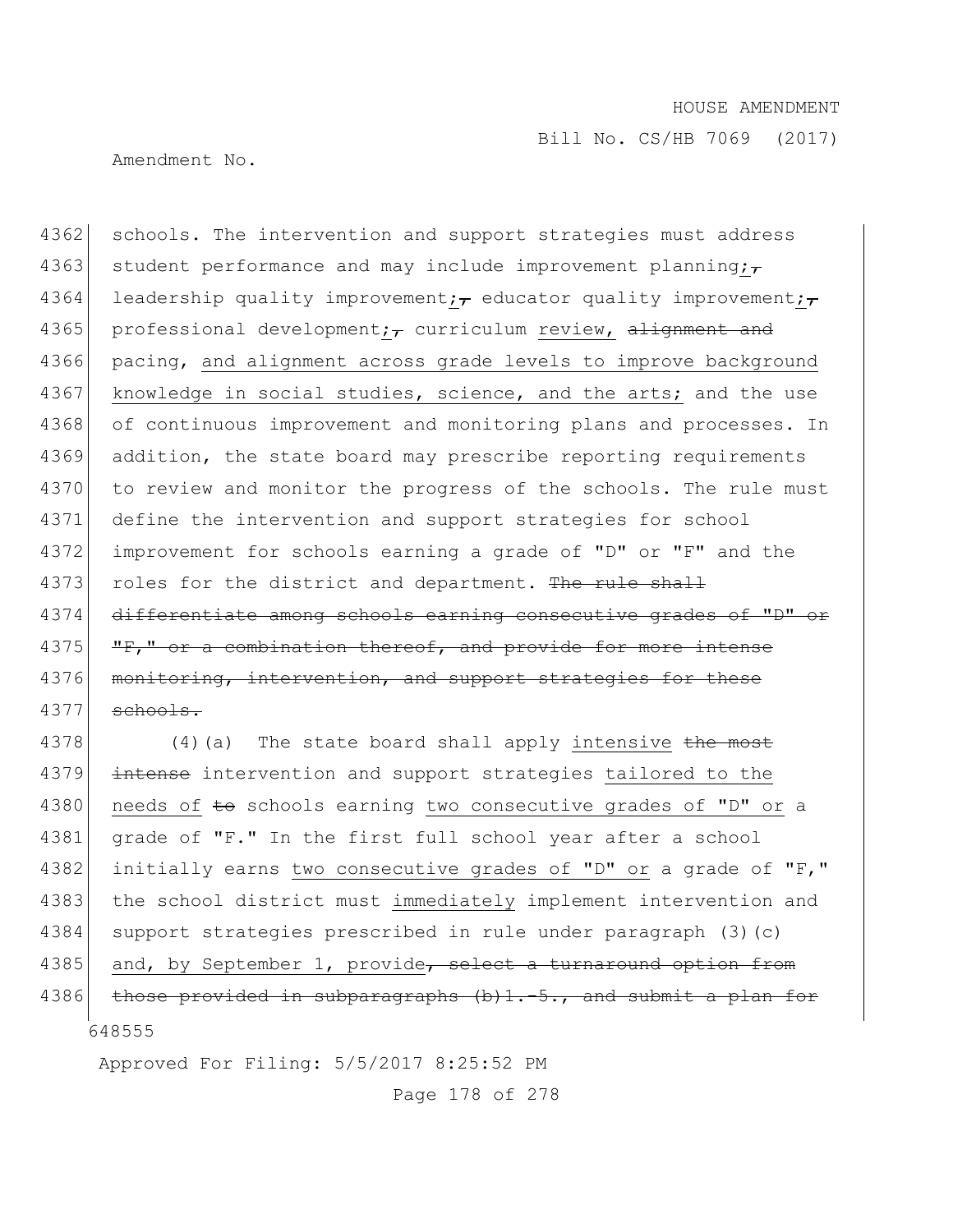Amendment No.

4387 implementing the turnaround option to the department with the 4388 memorandum of understanding negotiated pursuant to s. 4389 1001.42(21) and, by October 1, a district-managed turnaround 4390 plan for approval by the state board. Upon approval by the state 4391 board, the school district must implement the plan for the 4392 remainder of the school year and continue the plan for 1 full 4393 school year. The state board may allow a school an additional 4394 year of implementation before the school must implement a 4395 turnaround option required under paragraph (b) if it determines 4396 that the school is likely to improve to a grade of "C" or higher 4397 after the first full school year of implementation for approval 4398 by the state board. Upon approval by the state board, the 4399 turnaround option must be implemented in the following school 4400 <del>year</del>. 4401 (b) Unless an additional year of implementation is 4402 provided pursuant to paragraph (a), The turnaround options 4403 available to a school district to address a school that earns 4404 three consecutive grades below a "C" must implement one of the 4405 following a grade of "F" are:

4406 1. Convert the school to a district-managed turnaround  $4407$  school:

4408 1.2. Reassign students to another school and monitor the 4409 progress of each reassigned student;

648555

Approved For Filing: 5/5/2017 8:25:52 PM

Page 179 of 278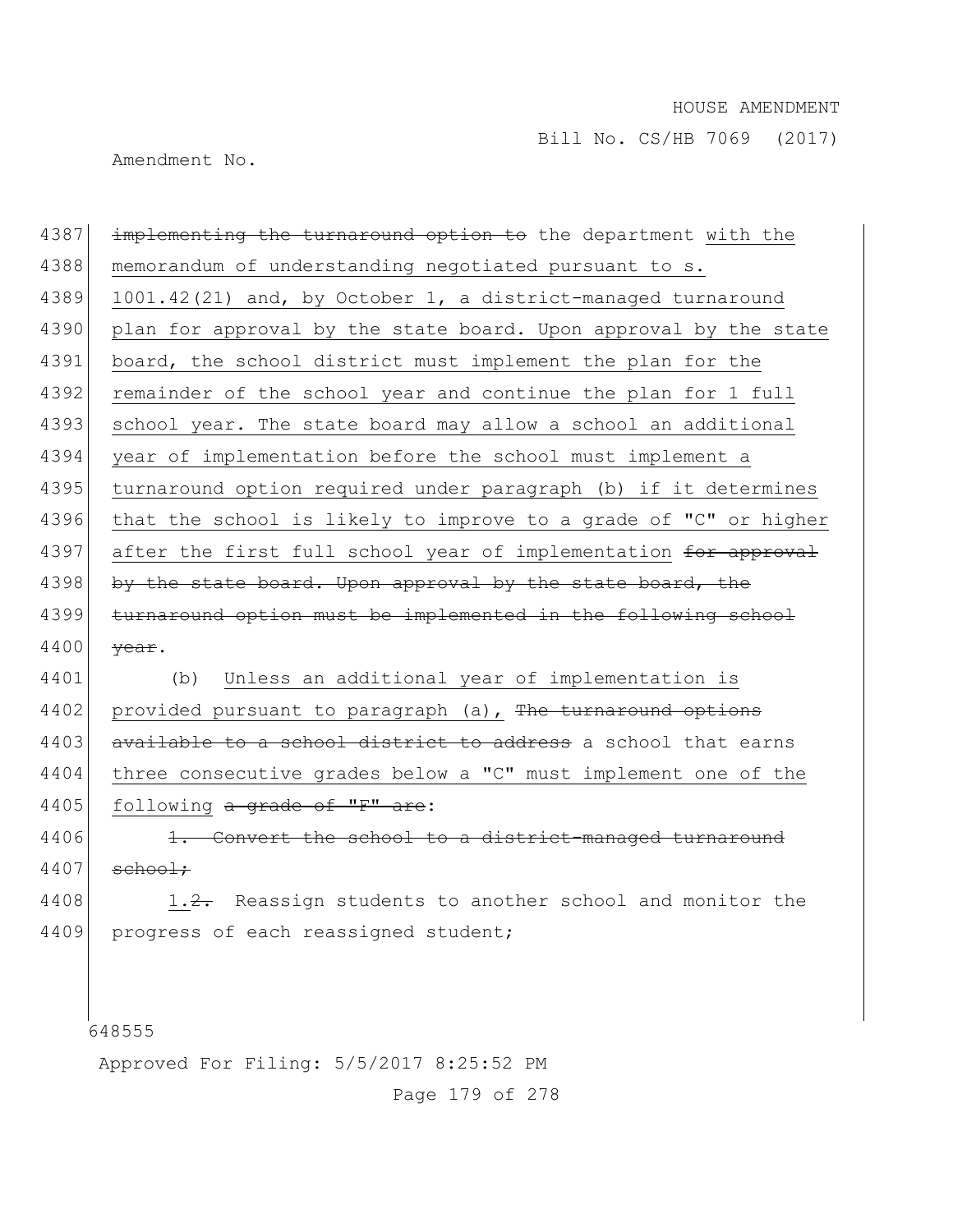Bill No. CS/HB 7069 (2017)

Amendment No.

4410 2.3. Close the school and reopen the school as one or more 4411 charter schools, each with a governing board that has a 4412 demonstrated record of effectiveness; or

4413  $\vert$  3.4. Contract with an outside entity that has a 4414 demonstrated record of effectiveness to operate the school. An 4415 outside entity may include a district-managed charter school in 4416 which all instructional personnel are not employees of the 4417 school district, but are employees of an independent governing 4418 board composed of members who did not participate in the review 4419 or approval of the charter<del>; or</del>

4420 5. Implement a hybrid of turnaround options set forth in 4421 subparagraphs 1.-4. or other turnaround models that have a 4422 demonstrated record of effectiveness.

4423 (c) A school earning a grade of "F" shall have a planning  $4424$  year followed by 2 full school years to implement the initial 4425 turnaround option selected by the school district and approved 4426 by the state board. Implementation of the turnaround option is 4427 | no longer required if the school improves to a grade of "C" or 4428 higher by at least one letter grade.

4429  $\left( d \right)$  A school earning a grade of "F" that improves its 4430 letter grade must continue to implement strategies identified in 4431 its school improvement plan pursuant to s. 1001.42(18)(a). The 4432 department must annually review implementation of the school 4433 improvement plan for 3 years to monitor the school's continued 4434 improvement.

648555

Approved For Filing: 5/5/2017 8:25:52 PM

Page 180 of 278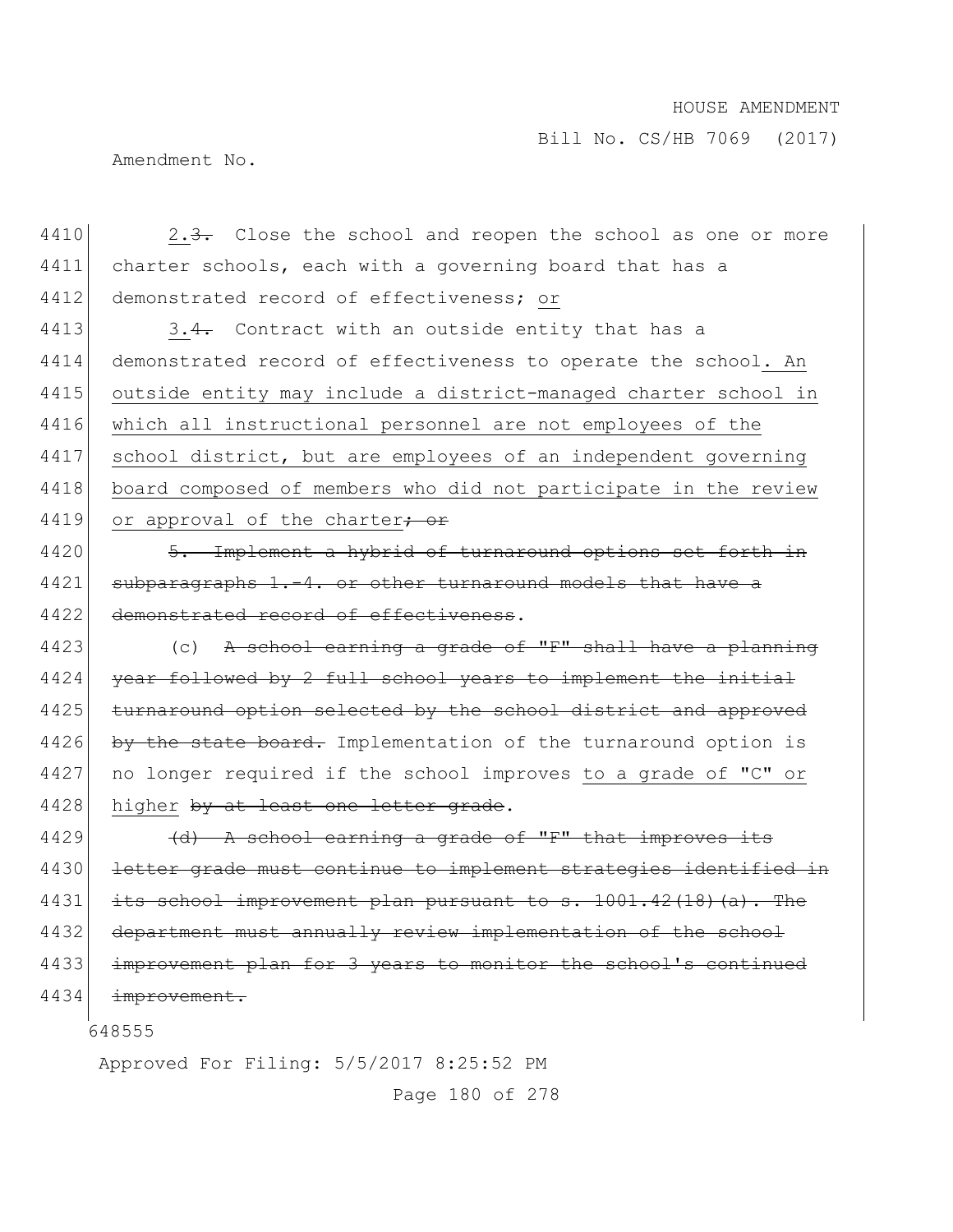Amendment No.

4435 (d)  $\left(e\right)$  If a school earning two consecutive grades of "D" 4436 or a grade of "F" does not improve to a grade of "C" or higher 4437 by at least one letter grade after 2 full school years of 4438 implementing the turnaround option selected by the school 4439 district under paragraph (b), the school district must implement 4440 select a different option and submit another turnaround option 4441 implementation plan to the department for approval by the state 4442 board. Implementation of the turnaround option approved plan 4443 must begin the school year following the implementation period 4444 of the existing turnaround option, unless the state board 4445 determines that the school is likely to improve to a grade of 4446 "C" or higher a letter grade if additional time is provided to 4447 implement the existing turnaround option.

4448  $(5)$  A school that earns a grade of "D" for 3 consecutive 4449 vears must implement the district-managed turnaround option 4450 pursuant to subparagraph (4) (b) 1. The school district must 4451 submit an implementation plan to the department for approval by 4452 the state board.

4453 Section 42. Subsection (5) and paragraph (d) of subsection 4454 (6) of section 1008.345, Florida Statutes, are amended to read: 4455 1008.345 Implementation of state system of school

4456 improvement and education accountability.-

4457 (5) The commissioner shall annually report to the State 4458 Board of Education and the Legislature and recommend changes in

648555

Approved For Filing: 5/5/2017 8:25:52 PM

Page 181 of 278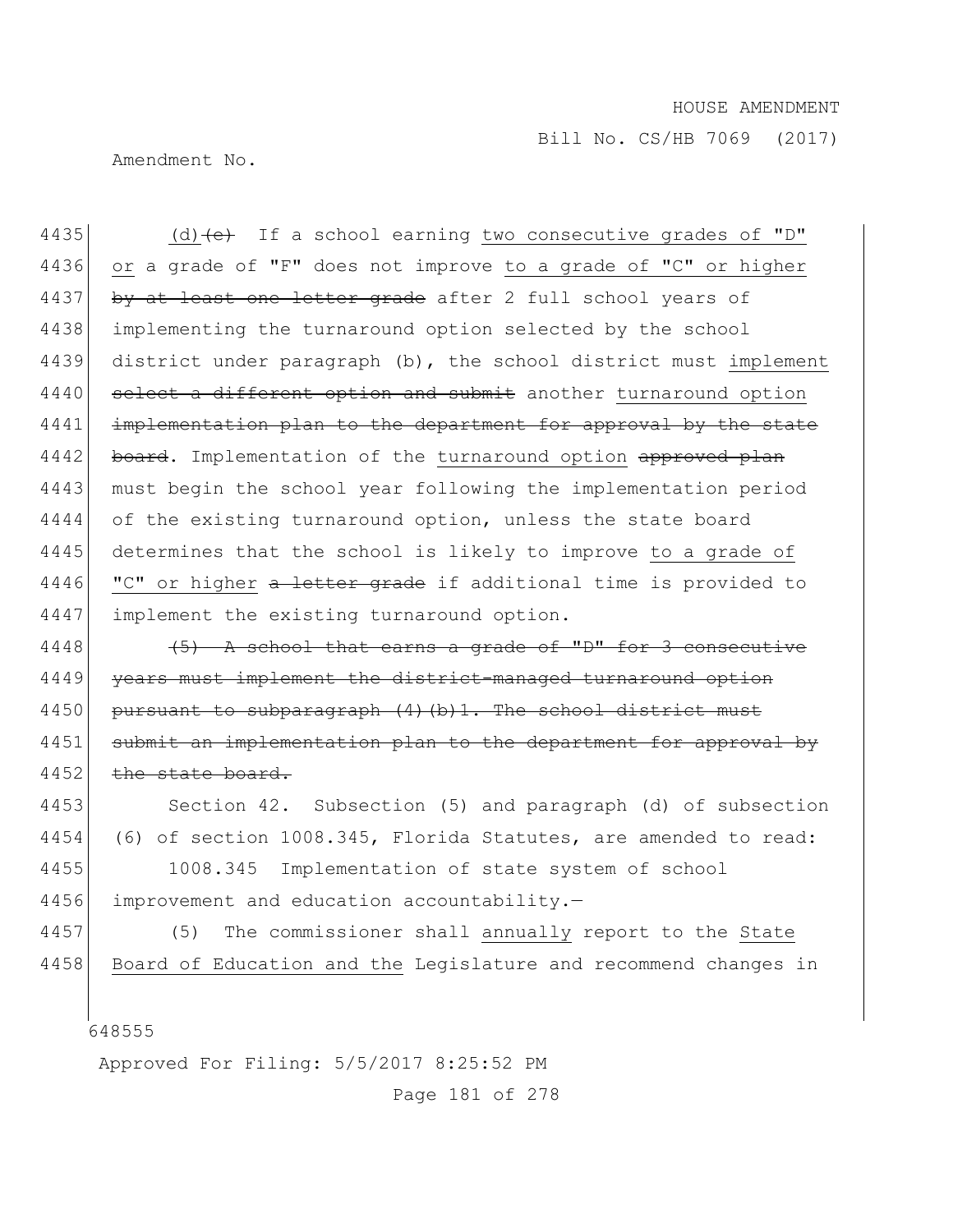Amendment No.

4459 state policy necessary to foster school improvement and 4460 education accountability. The report shall include:

4461 (a) For each school district:

4462 1. The percentage of students, by school and grade level, 4463 demonstrating learning growth in English Language Arts and 4464 mathematics.

4465 2. The percentage of students, by school and grade level, 4466 in both the highest and lowest quartiles demonstrating learning 4467 growth in English Language Arts and mathematics.

4468 3. The information contained in the school district's 4469 annual report required pursuant to s. 1008.25(8).

4470 (b) Intervention and support strategies used by school 4471 districts boards whose students in both the highest and lowest 4472 quartiles exceed the statewide average learning growth for 4473 students in those quartiles.

4474 (c) Intervention and support strategies used by school 4475 districts boards whose schools provide educational services to 4476 youth in Department of Juvenile Justice programs that 4477 demonstrate learning growth in English Language Arts and 4478 mathematics that exceeds the statewide average learning growth 4479 for students in those subjects.

4480 (d) Based upon a review of each school district's reading 4481 plan submitted pursuant to s. 1011.62(9), intervention and 4482 support strategies used by school districts that were effective 4483 in improving the reading performance of students, as indicated

648555

Approved For Filing: 5/5/2017 8:25:52 PM

Page 182 of 278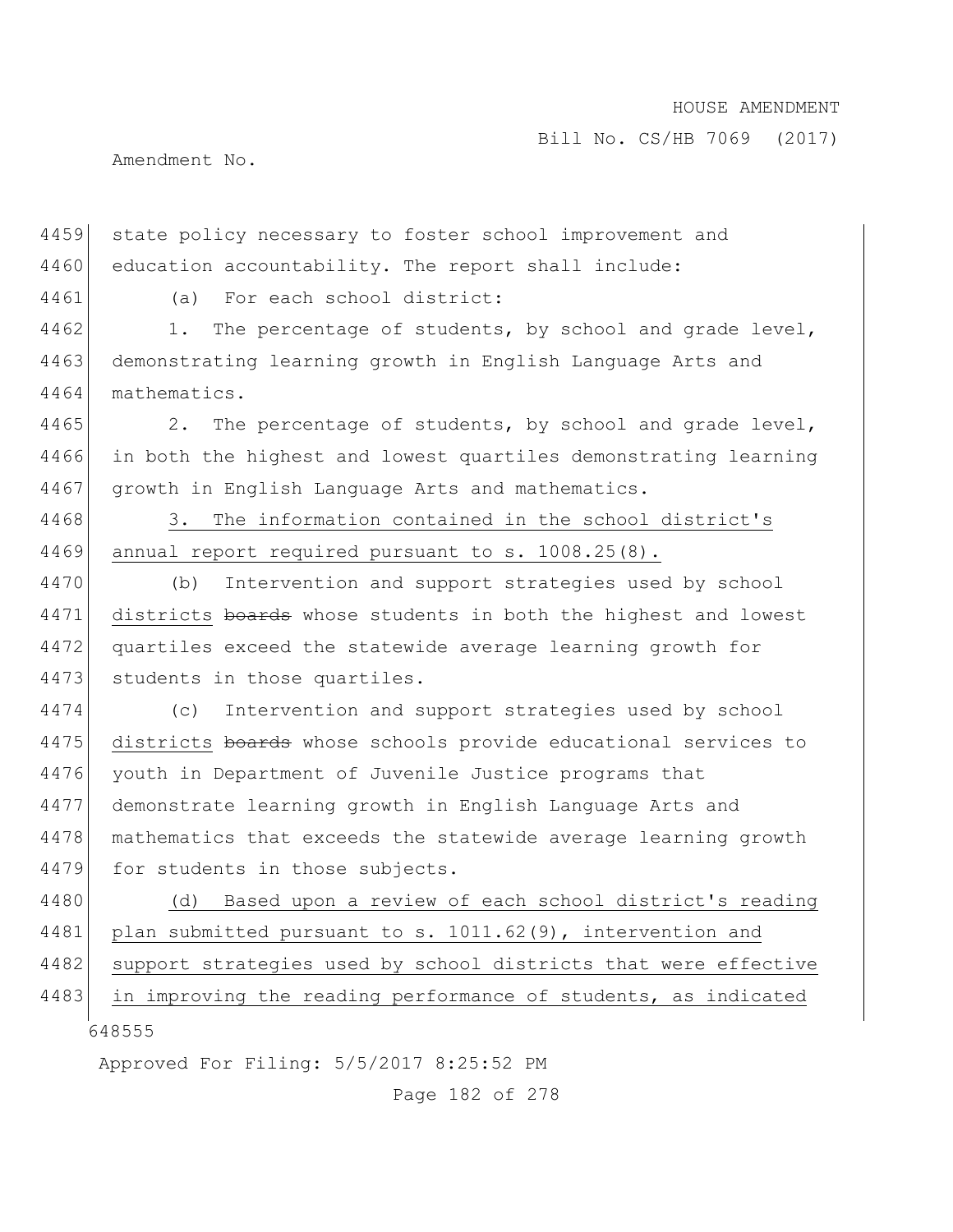Bill No. CS/HB 7069 (2017)

Amendment No.

| 4484 | by student performance data, who are identified as having a      |
|------|------------------------------------------------------------------|
| 4485 | substantial reading deficiency pursuant to s. 1008.25(5)(a).     |
| 4486 |                                                                  |
| 4487 | School reports shall be distributed pursuant to this subsection  |
| 4488 | and s. $1001.42(18)$ (c) and according to rules adopted by the   |
| 4489 | State Board of Education.                                        |
| 4490 | (6)                                                              |
| 4491 | The commissioner shall assign a community assessment<br>(d)      |
| 4492 | team to each school district or governing board with a school    |
| 4493 | that earned a grade of "D" or "F" or three consecutive grades of |
| 4494 | "D" pursuant to s. 1008.34 to review the school performance data |
| 4495 | and determine causes for the low performance, including the role |
| 4496 | of school, area, and district administrative personnel. The      |
| 4497 | community assessment team shall review a high school's           |
| 4498 | graduation rate calculated without high school equivalency       |
| 4499 | diploma recipients for the past 3 years, disaggregated by        |
| 4500 | student ethnicity. The team shall make recommendations to the    |
| 4501 | school board or the governing board and to the State Board of    |
| 4502 | Education based on the interventions and support strategies      |
| 4503 | identified pursuant to subsection (5) to which address the       |
| 4504 | causes of the school's low performance and to incorporate the    |
| 4505 | strategies and may be incorporated into the school improvement   |
| 4506 | plan. The assessment team shall include, but not be limited to,  |
| 4507 | a department representative, parents, business representatives,  |
| 4508 | educators, representatives of local governments, and community   |
|      | 648555                                                           |

Approved For Filing: 5/5/2017 8:25:52 PM

Page 183 of 278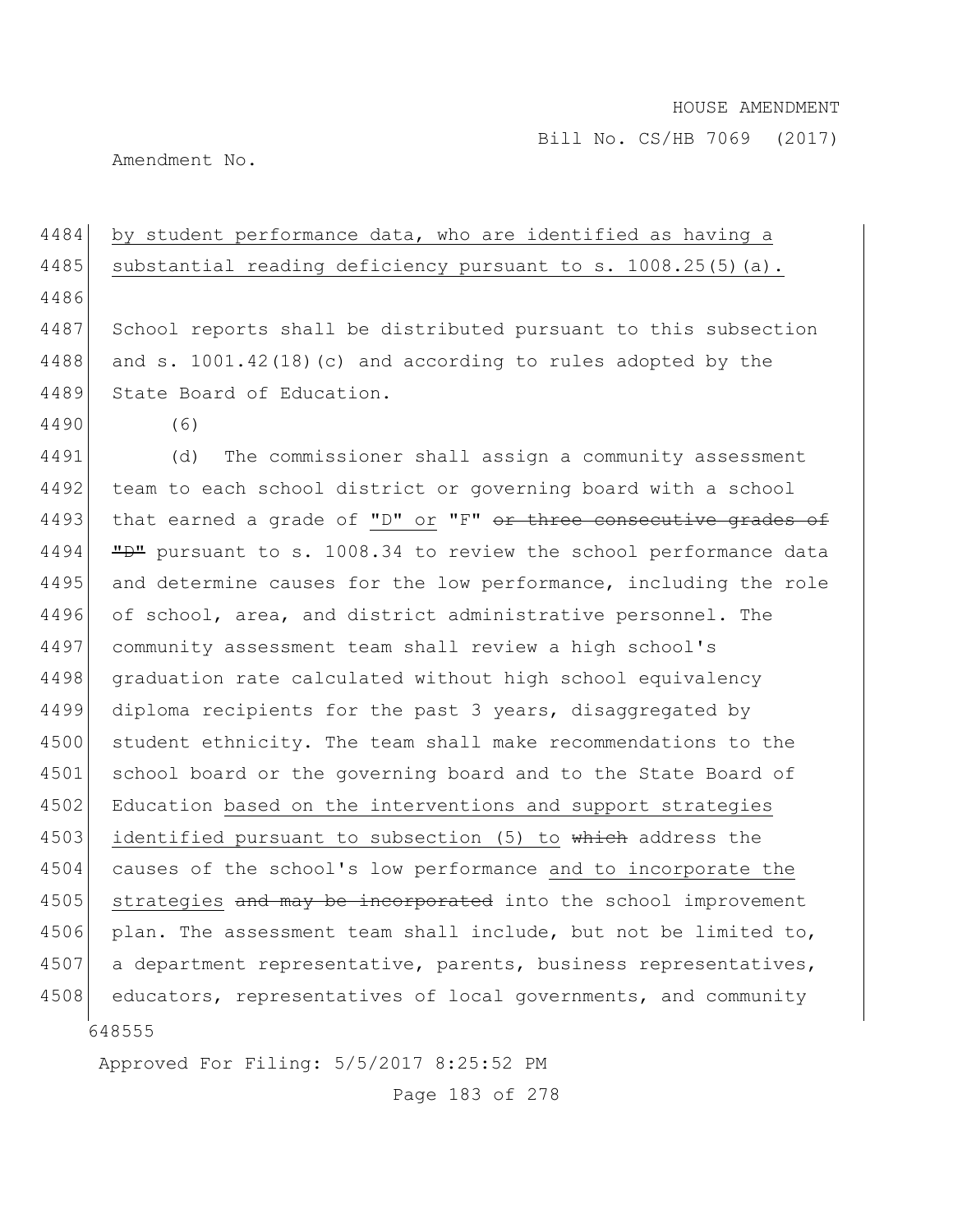Bill No. CS/HB 7069 (2017)

Amendment No.

| 4509 | activists, and shall represent the demographics of the community |
|------|------------------------------------------------------------------|
| 4510 | from which they are appointed.                                   |
| 4511 | Section 43. Effective upon this act becoming a law,              |
| 4512 | section 1002.333, Florida Statutes, is created to read:          |
| 4513 | 1002.333 Persistently low-performing schools.-                   |
| 4514 | DEFINITIONS. - As used in this section, the term:<br>(1)         |
| 4515 | (a) "Hope operator" means an entity identified by the            |
| 4516 | department pursuant to subsection (2).                           |
| 4517 | "Persistently low-performing school" means a school<br>(b)       |
| 4518 | that has earned three consecutive grades lower than a "C,"       |
| 4519 | pursuant to s. 1008.34, and a school that was closed pursuant to |
| 4520 | s. 1008.33(4) within 2 years after the submission of a notice of |
| 4521 | intent.                                                          |
| 4522 | (c) "School of hope" means:                                      |
| 4523 | 1. A charter school operated by a hope operator which            |
| 4524 | serves students from one or more persistently low-performing     |
| 4525 | schools; is located in the attendance zone of a persistently     |
| 4526 | low-performing school or within a 5-mile radius of such school,  |
| 4527 | whichever is greater; and is a Title I eligible school; or       |
| 4528 | 2. A school operated by a hope operator pursuant to s.           |
| 4529 | 1008.33(4)(b)3.                                                  |
| 4530 | (2) HOPE OPERATOR. - A hope operator is a nonprofit              |
| 4531 | organization with tax exempt status under s. 501(c)(3) of the    |
| 4532 | Internal Revenue Code that operates three or more charter        |
| 4533 | schools that serve students in grades K-12 in Florida or other   |
|      | 648555                                                           |
|      | Approved For Filing: 5/5/2017 8:25:52 PM                         |

Page 184 of 278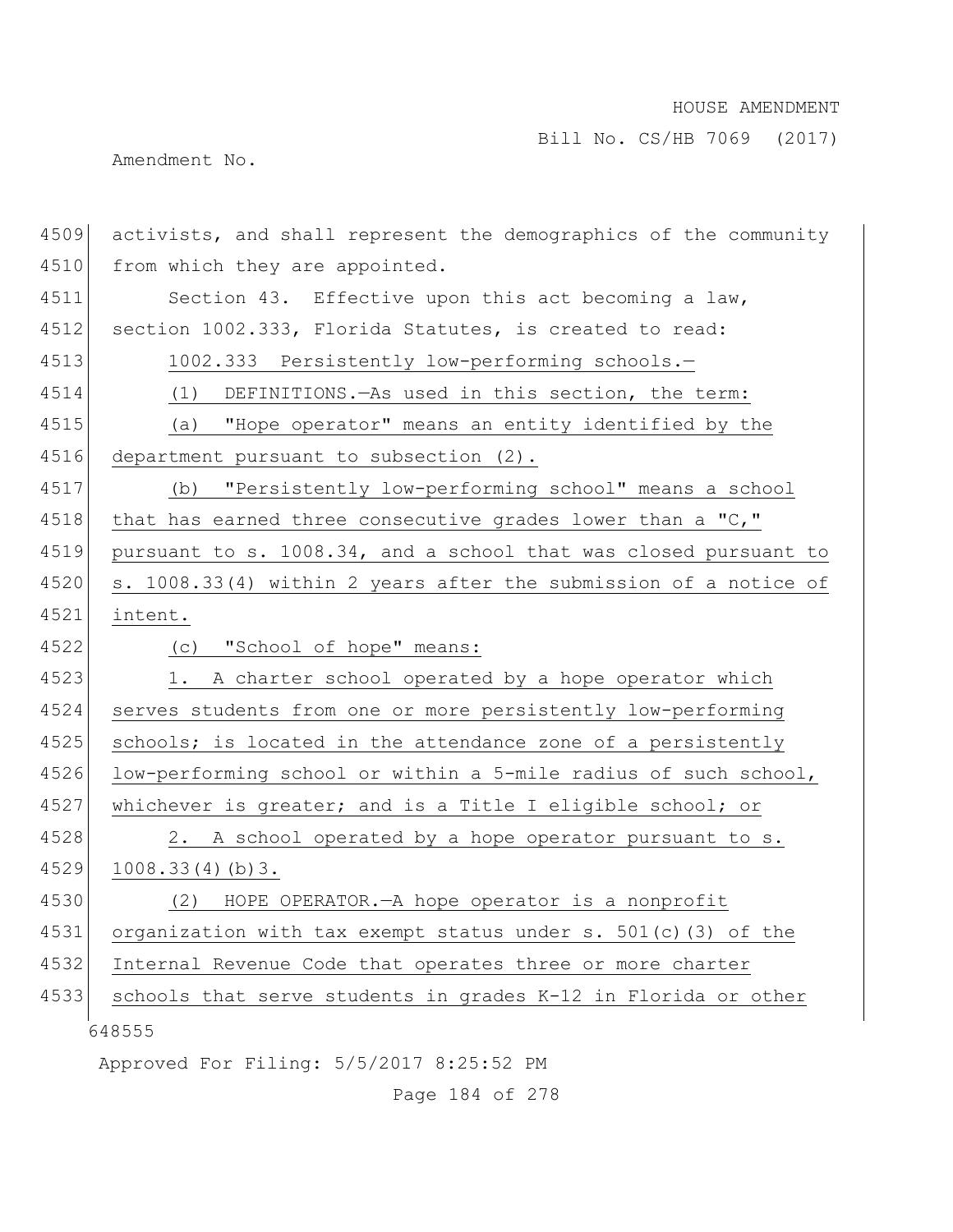Amendment No.

| 4534 | states with a record of serving students from low-income         |
|------|------------------------------------------------------------------|
| 4535 | families and is designated by the State Board of Education as a  |
| 4536 | hope operator based on a determination that:                     |
| 4537 | The past performance of the hope operator meets or<br>(a)        |
| 4538 | exceeds the following criteria:                                  |
| 4539 | The achievement of enrolled students exceeds the<br>1.           |
| 4540 | district and state averages of the states in which the           |
| 4541 | operator's schools operate;                                      |
| 4542 | The average college attendance rate at all schools<br>2.         |
| 4543 | currently operated by the operator exceeds 80 percent, if such   |
| 4544 | data is available;                                               |
| 4545 | 3. The percentage of students eligible for a free or             |
| 4546 | reduced price lunch under the National School Lunch Act enrolled |
| 4547 | at all schools currently operated by the operator exceeds 70     |
| 4548 | percent;                                                         |
| 4549 | The operator is in good standing with the authorizer in<br>4.    |
| 4550 | each state in which it operates;                                 |
| 4551 | 5.<br>The audited financial statements of the operator are       |
| 4552 | free of material misstatements and going concern issues; and     |
| 4553 | Other outcome measures as determined by the State Board<br>6.    |
| 4554 | of Education;                                                    |
| 4555 | The operator was awarded a United States Department of<br>(b)    |
| 4556 | Education Charter School Program grant for Replication and       |
| 4557 | Expansion of High-Quality Charter Schools within the preceding 3 |
| 4558 | years before applying to be a hope operator;                     |
|      | 648555                                                           |
|      | Approved For Filing: 5/5/2017 8:25:52 PM                         |

Page 185 of 278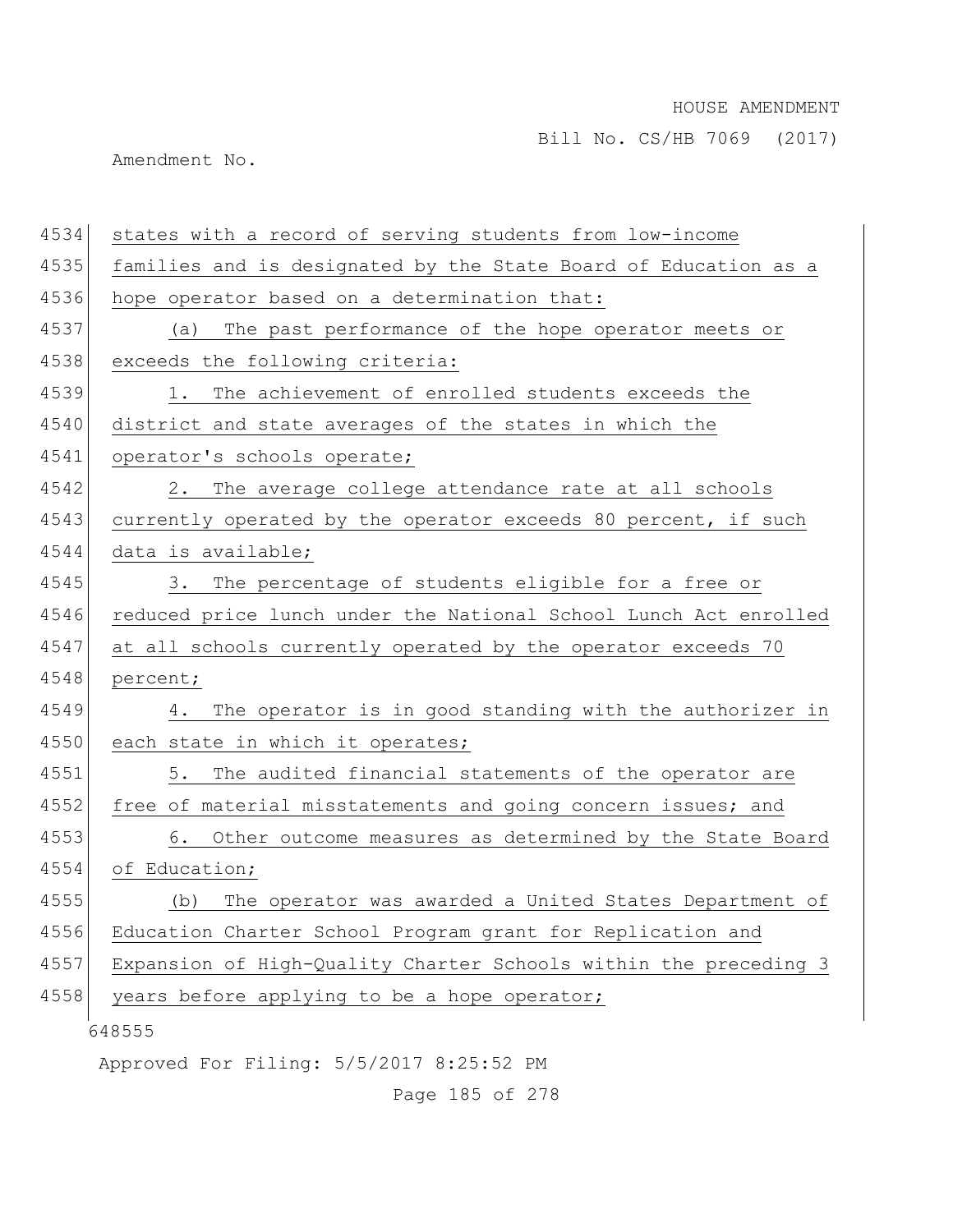Amendment No.

| 4559 | The operator receives funding through the National<br>(C)        |
|------|------------------------------------------------------------------|
| 4560 | Fund of the Charter School Growth Fund to accelerate the growth  |
| 4561 | of the nation's best charter schools; or                         |
| 4562 | The operator is selected by a district school board in<br>(d)    |
| 4563 | accordance with s. 1008.33.                                      |
| 4564 |                                                                  |
| 4565 | An entity that meets the requirements of paragraph (b),          |
| 4566 | paragraph (c), or paragraph (d) before the adoption by the state |
| 4567 | board of measurable criteria pursuant to paragraph (a) shall be  |
| 4568 | designated as a hope operator. After the adoption of the         |
| 4569 | measurable criteria, an entity, including a governing board that |
| 4570 | operates a school established pursuant to s. 1008.33(4)(b)3.,    |
| 4571 | shall be designated as a hope operator if it meets the criteria  |
| 4572 | of paragraph (a).                                                |
| 4573 | (3) DESIGNATION OF HOPE OPERATOR. - Initial status as a hope     |
| 4574 | operator is valid for 5 years from the opening of a school of    |
| 4575 | hope. If a hope operator seeks the renewal of its status, such   |
| 4576 | renewal shall solely be based upon the academic and financial    |
| 4577 | performance of all schools established by the operator in the    |
| 4578 | state since its initial designation.                             |
| 4579 | ESTABLISHMENT OF SCHOOLS OF HOPE. A hope operator<br>(4)         |
| 4580 | seeking to open a school of hope must submit a notice of intent  |
| 4581 | to the school district in which a persistently low-performing    |
| 4582 | school has been identified by the State Board of Education       |
| 4583 | pursuant to subsection (10).                                     |
|      | 648555                                                           |
|      | Approved For Filing: 5/5/2017 8:25:52 PM                         |

Page 186 of 278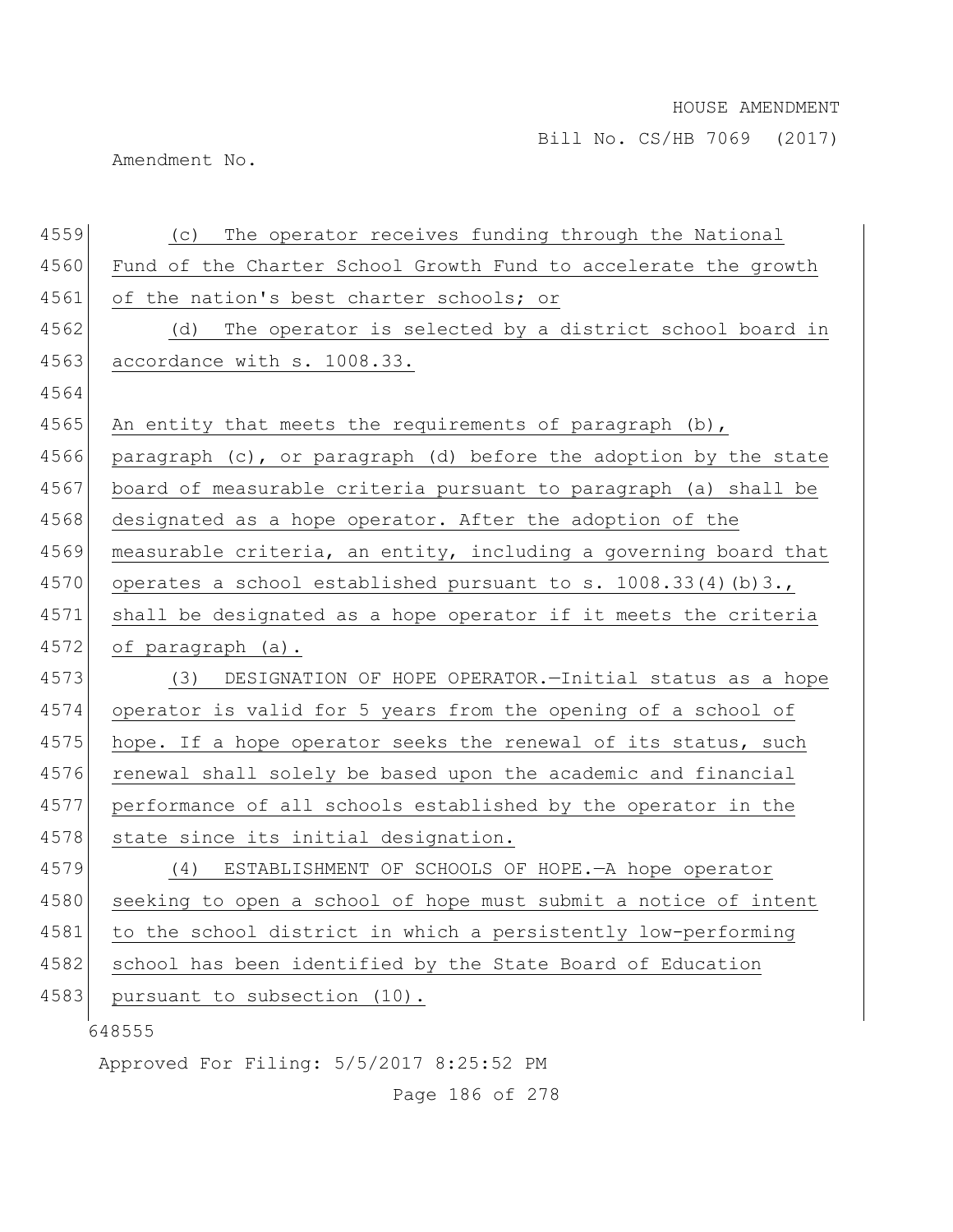Bill No. CS/HB 7069 (2017)

Amendment No.

| 4584 | The notice of intent must include:<br>(a)                       |
|------|-----------------------------------------------------------------|
| 4585 | 1.<br>An academic focus and plan.                               |
| 4586 | 2.<br>A financial plan.                                         |
| 4587 | Goals and objectives for increasing student achievement<br>3.   |
| 4588 | for the students from low-income families.                      |
| 4589 | A completed or planned community outreach plan.<br>4.           |
| 4590 | 5.<br>The organizational history of success in working with     |
| 4591 | students with similar demographics.                             |
| 4592 | The grade levels to be served and enrollment<br>6.              |
| 4593 | projections.                                                    |
| 4594 | The proposed location or geographic area proposed for<br>7.     |
| 4595 | the school and its proximity to the persistently low-performing |
| 4596 | school.                                                         |
| 4597 | 8. A staffing plan.                                             |
| 4598 | Notwithstanding the requirements of s. 1002.33, a<br>(b)        |
| 4599 | school district shall enter into a performance-based agreement  |
| 4600 | with a hope operator to open schools to serve students from     |
| 4601 | persistently low-performing schools.                            |
| 4602 | (5)<br>PERFORMANCE-BASED AGREEMENT. - The following shall       |
| 4603 | comprise the entirety of the performance-based agreement:       |
| 4604 | The notice of intent, which is incorporated by<br>(a)           |
| 4605 | reference and attached to the agreement.                        |
| 4606 | The location or geographic area proposed for the<br>(b)         |
| 4607 | school of hope and its proximity to the persistently low-       |
| 4608 | performing school.                                              |
|      | 648555                                                          |
|      | Approved For Filing: 5/5/2017 8:25:52 PM                        |

Page 187 of 278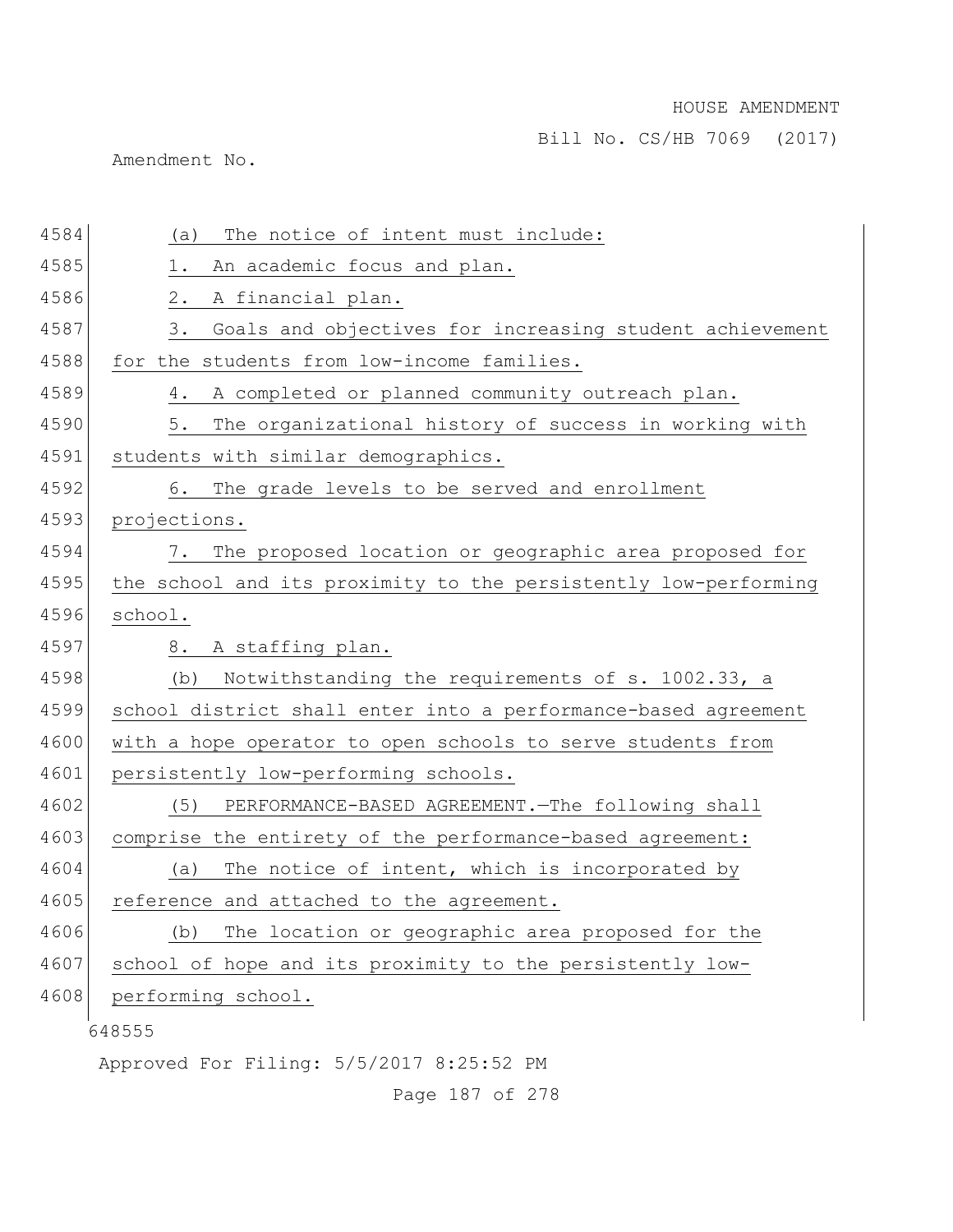Amendment No.

| 4609 | (c) An enumeration of the grades to be served in each year       |
|------|------------------------------------------------------------------|
| 4610 | of the agreement and whether the school will serve children in   |
| 4611 | the school readiness or prekindergarten programs.                |
| 4612 | (d) A plan of action and specific milestones for student         |
| 4613 | recruitment and the enrollment of students from persistently     |
| 4614 | low-performing schools, including enrollment preferences and     |
| 4615 | procedures for conducting transparent admissions lotteries that  |
| 4616 | are open to the public. Students from persistently low-          |
| 4617 | performing schools shall be exempt from any enrollment lottery   |
| 4618 | to the extent permitted by federal grant requirements.           |
| 4619 | A delineation of the current incoming baseline<br>(e)            |
| 4620 | standard of student academic achievement, the outcomes to be     |
| 4621 | achieved, and the method of measurement that will be used.       |
| 4622 | (f)<br>A description of the methods of involving parents and     |
| 4623 | expected levels for such involvement.                            |
| 4624 | The grounds for termination, including failure to meet<br>(q)    |
| 4625 | the requirements for student performance established pursuant to |
| 4626 | paragraph (e), generally accepted standards of fiscal            |
| 4627 | management, or material violation of terms of the agreement. The |
| 4628 | nonrenewal or termination of a performance-based agreement must  |
| 4629 | comply with the requirements of s. 1002.33(8).                   |
| 4630 | A provision allowing the hope operator to open<br>(h)            |
| 4631 | additional schools to serve students enrolled in or zoned for a  |
| 4632 | persistently low-performing school if the hope operator          |
| 4633 | maintains its status under subsection (3).                       |
|      | 648555                                                           |
|      | Approved For Filing: 5/5/2017 8:25:52 PM                         |

Page 188 of 278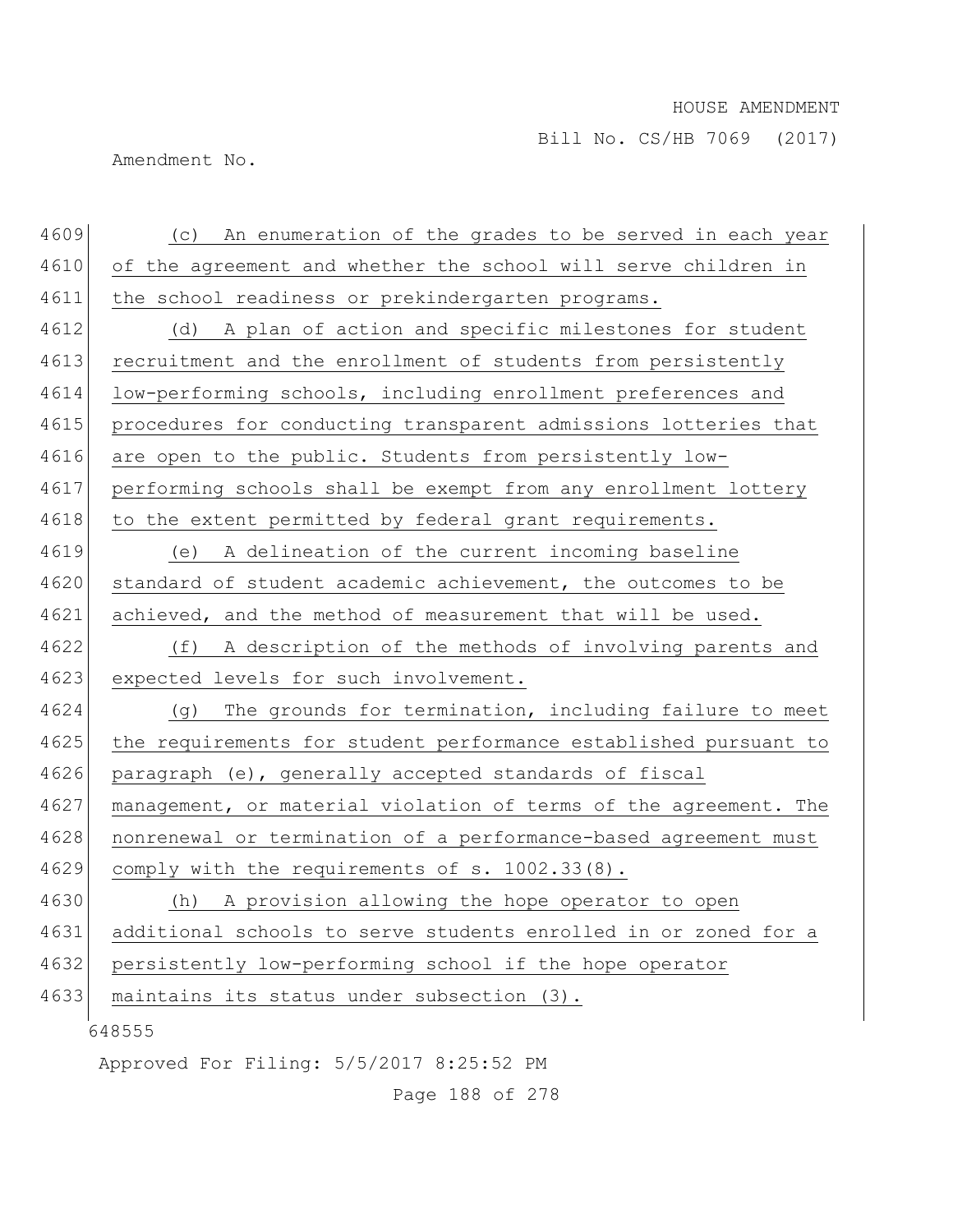Amendment No.

648555 Approved For Filing: 5/5/2017 8:25:52 PM 4634 (i) A provision establishing the initial term as 5 years. 4635 The agreement shall be renewed, upon the request of the hope 4636 operator, unless the school fails to meet the requirements for 4637 student performance established pursuant to paragraph (e) or 4638 generally accepted standards of fiscal management or the school 4639 of hope materially violates the law or the terms of the 4640 agreement. 4641 (j) A requirement to provide transportation consistent 4642 with the requirements of ss. 1006.21-1006.27 and s. 1012.45. The 4643 governing body of the school of hope may provide transportation 4644 through an agreement or contract with the district school board, 4645 a private provider, or parents of enrolled students. 4646 Transportation may not be a barrier to equal access for all 4647 students residing within reasonable distance of the school. 4648 (k) A requirement that any arrangement entered into to 4649 borrow or otherwise secure funds for the school of hope from a 4650 source other than the state or a school district shall indemnify 4651 the state and the school district from any and all liability, 4652 including, but not limited to, financial responsibility for the 4653 payment of the principal or interest. 4654 (1) A provision that any loans, bonds, or other financial 4655 agreements are not obligations of the state or the school 4656 district but are obligations of the school of hope and are 4657 payable solely from the sources of funds pledged by such 4658 agreement.

Page 189 of 278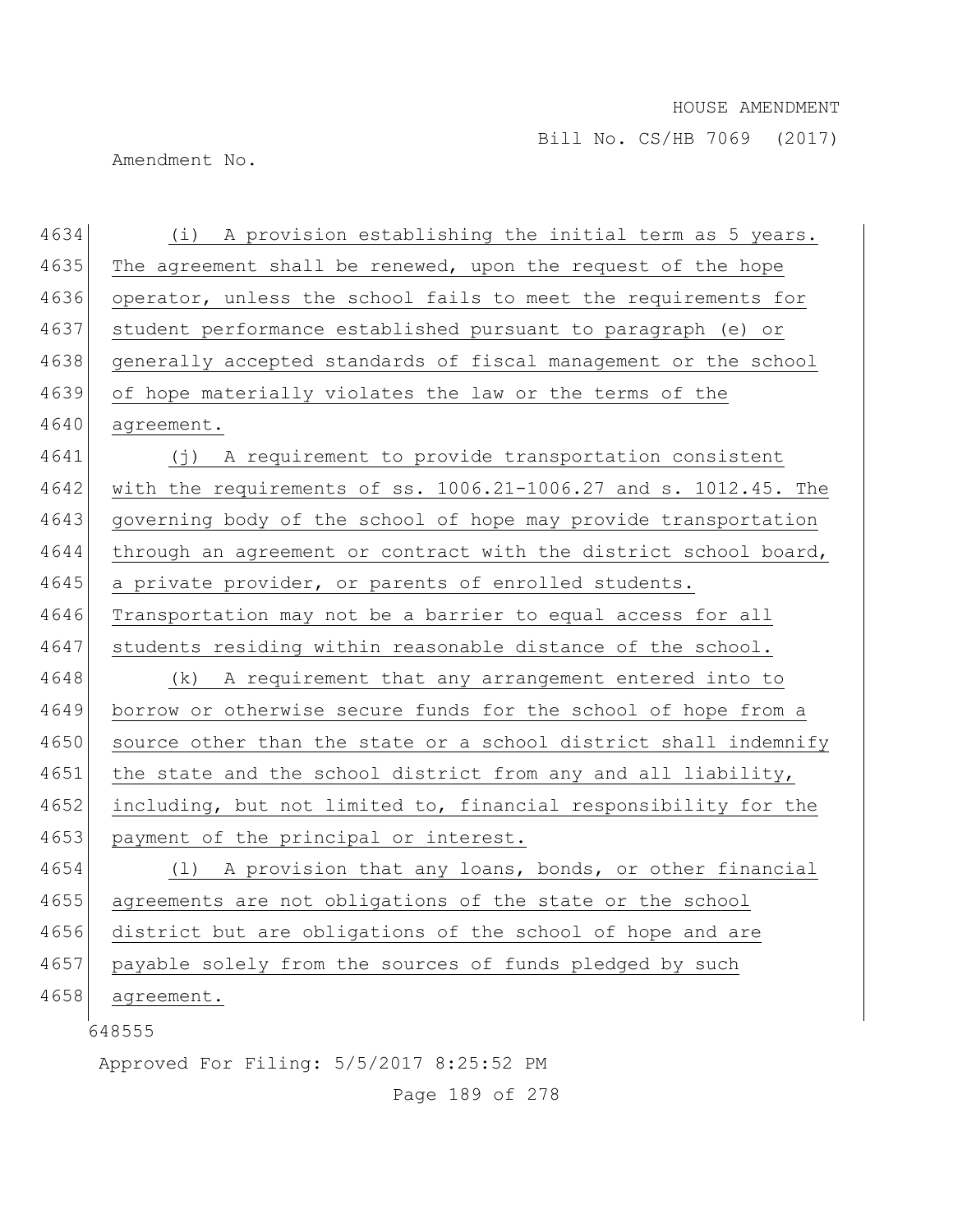Amendment No.

| 4659 | A prohibition on the pledge of credit or taxing power<br>(m)     |
|------|------------------------------------------------------------------|
| 4660 | of the state or the school district.                             |
| 4661 | (6)<br>STATUTORY AUTHORITY.-                                     |
| 4662 | A school of hope may be designated as a local<br>(a)             |
| 4663 | education agency, if requested, for the purposes of receiving    |
| 4664 | federal funds and, in doing so, accepts the full responsibility  |
| 4665 | for all local education agency requirements and the schools for  |
| 4666 | which it will perform local education agency responsibilities.   |
| 4667 | Students enrolled in a school established by a hope operator     |
| 4668 | designated as a local educational agency are not eligible        |
| 4669 | students for purposes of calculating the district grade pursuant |
| 4670 | to $s. 1008.34(5)$ .                                             |
| 4671 | For the purposes of tort liability, the hope operator,<br>(b)    |
| 4672 | the school of hope, and its employees or agents shall be         |
| 4673 | governed by s. 768.28. The sponsor shall not be liable for civil |
| 4674 | damages under state law for the employment actions or personal   |
| 4675 | injury, property damage, or death resulting from an act or       |
| 4676 | omission of a hope operator, the school of hope, or its          |
| 4677 | employees or agents. This paragraph does not include any for-    |
| 4678 | profit entity contracted by the charter school or its governing  |
| 4679 | body.                                                            |
| 4680 | (c) A school of hope may be either a private or a public         |
| 4681 | employer. As a public employer, the school of hope may           |
| 4682 | participate in the Florida Retirement System upon application    |
| 4683 | and approval as a covered group under s. 121.021(34). If a       |
|      | 648555                                                           |
|      | Approved For Filing: 5/5/2017 8:25:52 PM                         |

Page 190 of 278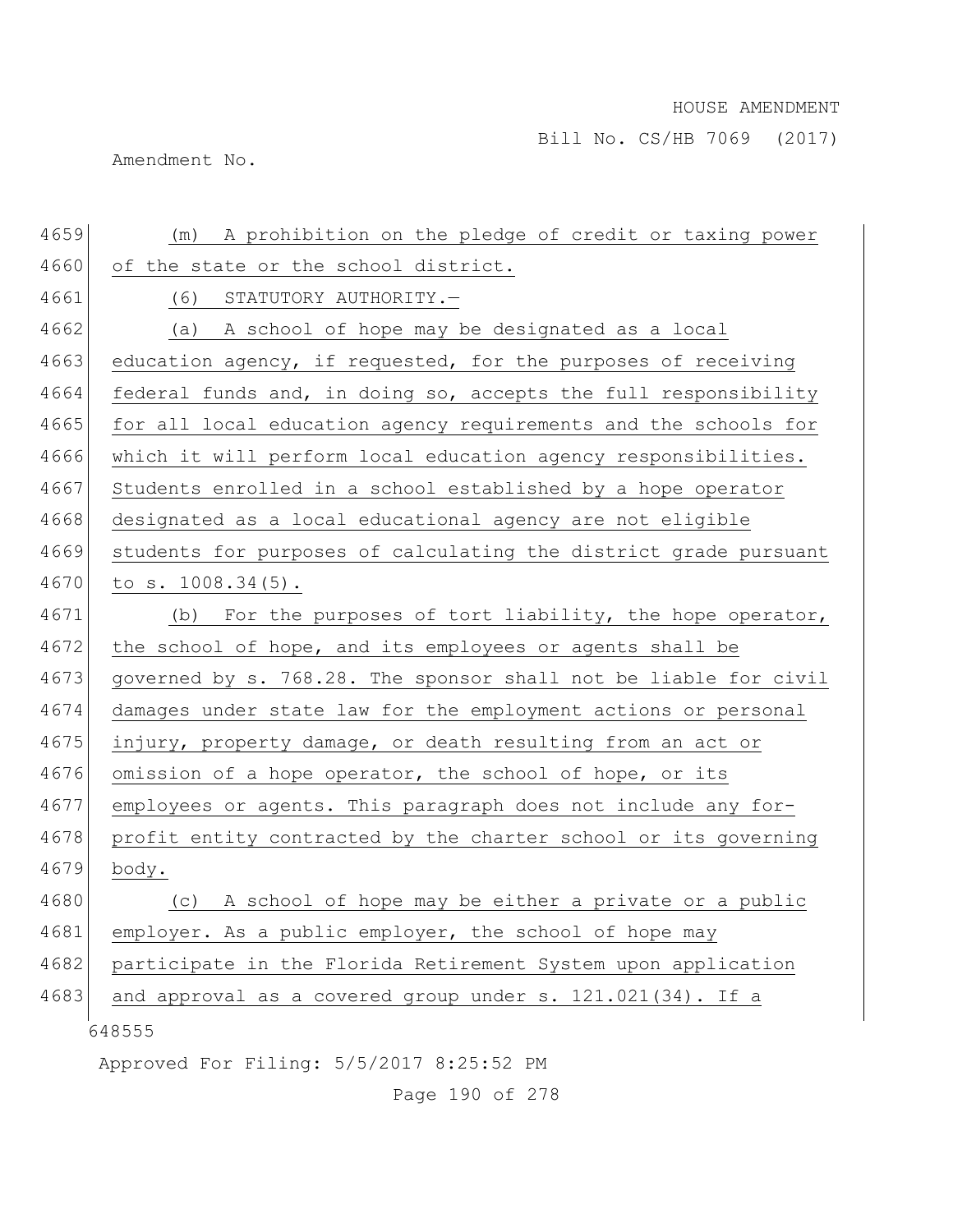Bill No. CS/HB 7069 (2017)

Amendment No.

| 4684 | school of hope participates in the Florida Retirement System,    |
|------|------------------------------------------------------------------|
| 4685 | the school of hope's employees shall be compulsory members of    |
| 4686 | the Florida Retirement System.                                   |
| 4687 | A hope operator may employ school administrators and<br>(d)      |
| 4688 | instructional personnel who do not meet the requirements of s.   |
| 4689 | 1012.56 if the school administrators and instructional personnel |
| 4690 | are not ineligible for such employment under s. 1012.315.        |
| 4691 | Compliance with s. 1003.03 shall be calculated as the<br>(e)     |
| 4692 | average at the school level.                                     |
| 4693 | Schools of hope operated by a hope operator shall be<br>(f)      |
| 4694 | exempt from chapters 1000-1013 and all school board policies.    |
| 4695 | However, a hope operator shall be in compliance with the laws in |
| 4696 | chapters 1000-1013 relating to:                                  |
| 4697 | The student assessment program and school grading<br>1.          |
| 4698 | system.                                                          |
| 4699 | $2$ .<br>Student progression and graduation.                     |
| 4700 | The provision of services to students with<br>3.                 |
| 4701 | disabilities.                                                    |
| 4702 | Civil rights, including s. 1000.05, relating to<br>4.            |
| 4703 | discrimination.                                                  |
| 4704 | 5. Student health, safety, and welfare.                          |
| 4705 | 6. Public meetings and records, public inspection, and           |
| 4706 | criminal and civil penalties pursuant to s. 286.011. The         |
| 4707 | governing board of a school of hope must hold at least two       |
| 4708 | public meetings per school year in the school district in which  |
|      | 648555                                                           |
|      | Approved For Filing: 5/5/2017 8:25:52 PM                         |
|      |                                                                  |

Page 191 of 278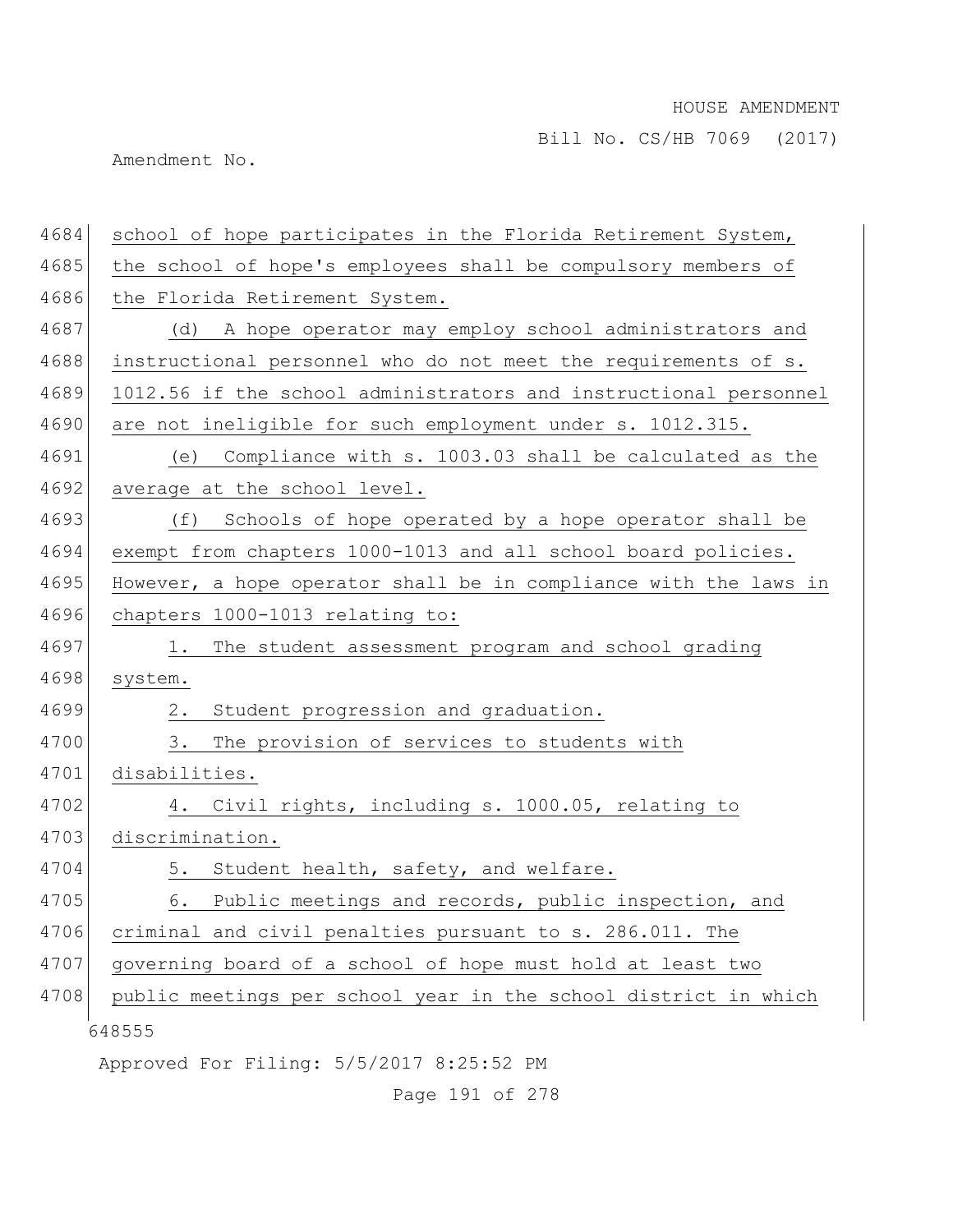Bill No. CS/HB 7069 (2017)

Amendment No.

| 4709 | the school of hope is located. Any other meetings of the                      |
|------|-------------------------------------------------------------------------------|
| 4710 | governing board may be held in accordance with s. 120.54(5) (b) 2.            |
| 4711 | 7. Public records pursuant to chapter 119.                                    |
| 4712 | 8. The code of ethics for public officers and employees                       |
| 4713 | pursuant to ss. $112.313(2)$ , $(3)$ , $(7)$ , and $(12)$ and $112.3143(3)$ . |
| 4714 | (g) Each school of hope shall report its students to the                      |
| 4715 | school district as required in s. 1011.62, and in accordance                  |
| 4716 | with the definitions in s. 1011.61. The school district shall                 |
| 4717 | include each charter school's enrollment in the district's                    |
| 4718 | report of student enrollment. All charter schools submitting                  |
| 4719 | student record information required by the department shall                   |
| 4720 | comply with the department's guidelines for electronic data                   |
| 4721 | formats for such data, and all districts shall accept electronic              |
| 4722 | data that complies with the department's electronic format.                   |
| 4723 | (h) A school of hope shall provide the school district                        |
| 4724 | with a concise, uniform, quarterly financial statement summary                |
| 4725 | sheet that contains a balance sheet and a statement of revenue,               |
| 4726 | expenditures, and changes in fund balance. The balance sheet and              |
| 4727 | the statement of revenue, expenditures, and changes in fund                   |
| 4728 | balance shall be in the governmental fund format prescribed by                |
| 4729 | the Governmental Accounting Standards Board. Additionally, a                  |
| 4730 | school of hope shall comply with the annual audit requirement                 |
| 4731 | for charter schools in s. 218.39.                                             |
| 4732 | $(7)$ FACILITIES. -                                                           |

Approved For Filing: 5/5/2017 8:25:52 PM

Page 192 of 278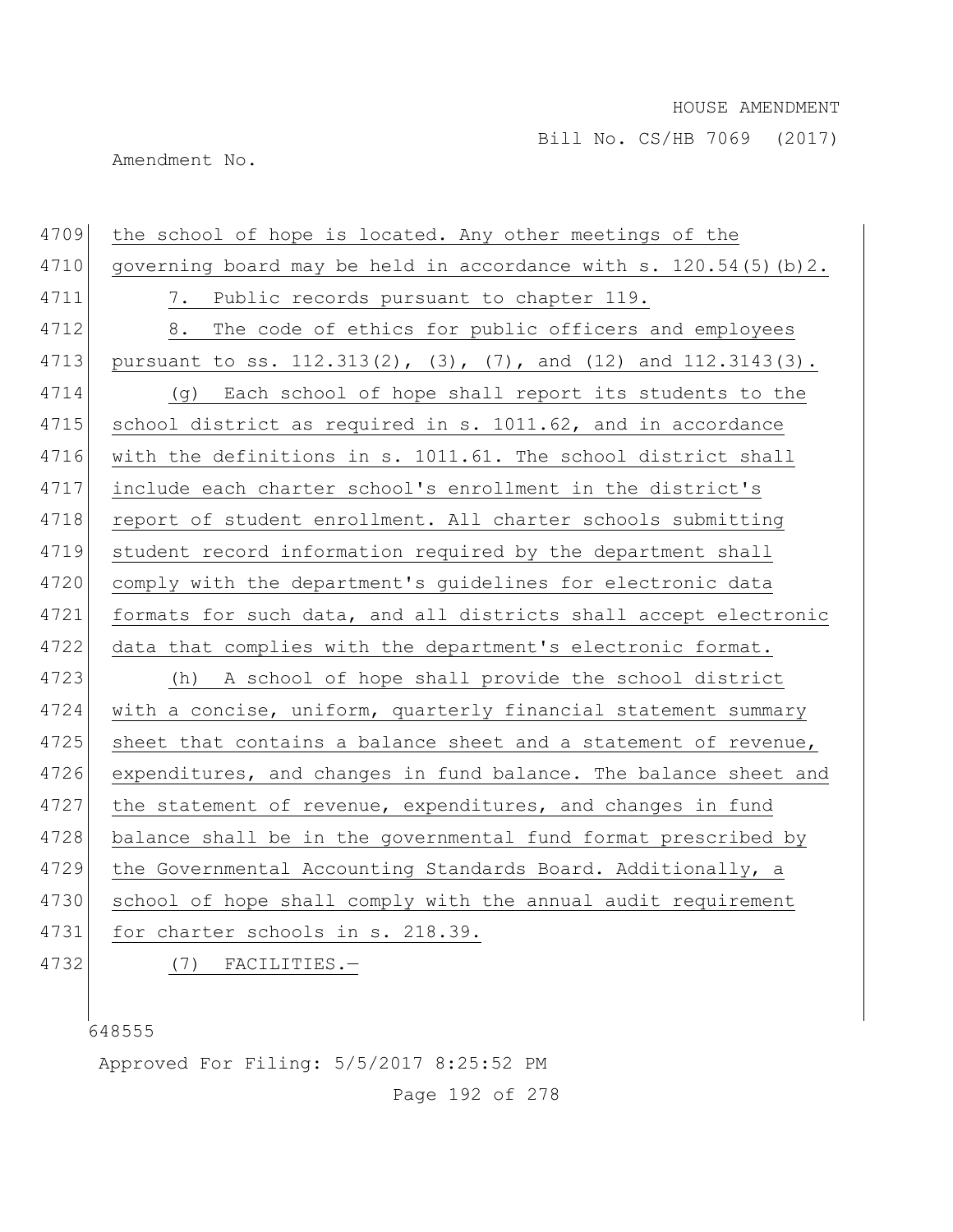Amendment No.

| 4733 | (a) A school of hope shall use facilities that comply with       |
|------|------------------------------------------------------------------|
| 4734 | the Florida Building Code, except for the State Requirements for |
| 4735 | Educational Facilities. A school of hope that uses school        |
| 4736 | district facilities must comply with the State Requirements for  |
| 4737 | Educational Facilities only if the school district and the hope  |
| 4738 | operator have entered into a mutual management plan for the      |
| 4739 | reasonable maintenance of such facilities. The mutual management |
| 4740 | plan shall contain a provision by which the district school      |
| 4741 | board agrees to maintain the school facilities in the same       |
| 4742 | manner as its other public schools within the district. The      |
| 4743 | local governing authority shall not adopt or impose any local    |
| 4744 | building requirements or site-development restrictions, such as  |
| 4745 | parking and site-size criteria, student enrollment, and occupant |
| 4746 | load, that are addressed by and more stringent than those found  |
| 4747 | in the State Requirements for Educational Facilities of the      |
| 4748 | Florida Building Code. A local governing authority must treat    |
| 4749 | schools of hope equitably in comparison to similar requirements, |
| 4750 | restrictions, and site planning processes imposed upon public    |
| 4751 | schools. The agency having jurisdiction for inspection of a      |
| 4752 | facility and issuance of a certificate of occupancy or use shall |
| 4753 | be the local municipality or, if in an unincorporated area, the  |
| 4754 | county governing authority. If an official or employee of the    |
| 4755 | local governing authority refuses to comply with this paragraph, |
| 4756 | the aggrieved school or entity has an immediate right to bring   |
| 4757 | an action in circuit court to enforce its rights by injunction.  |
|      | 648555                                                           |

Approved For Filing: 5/5/2017 8:25:52 PM

Page 193 of 278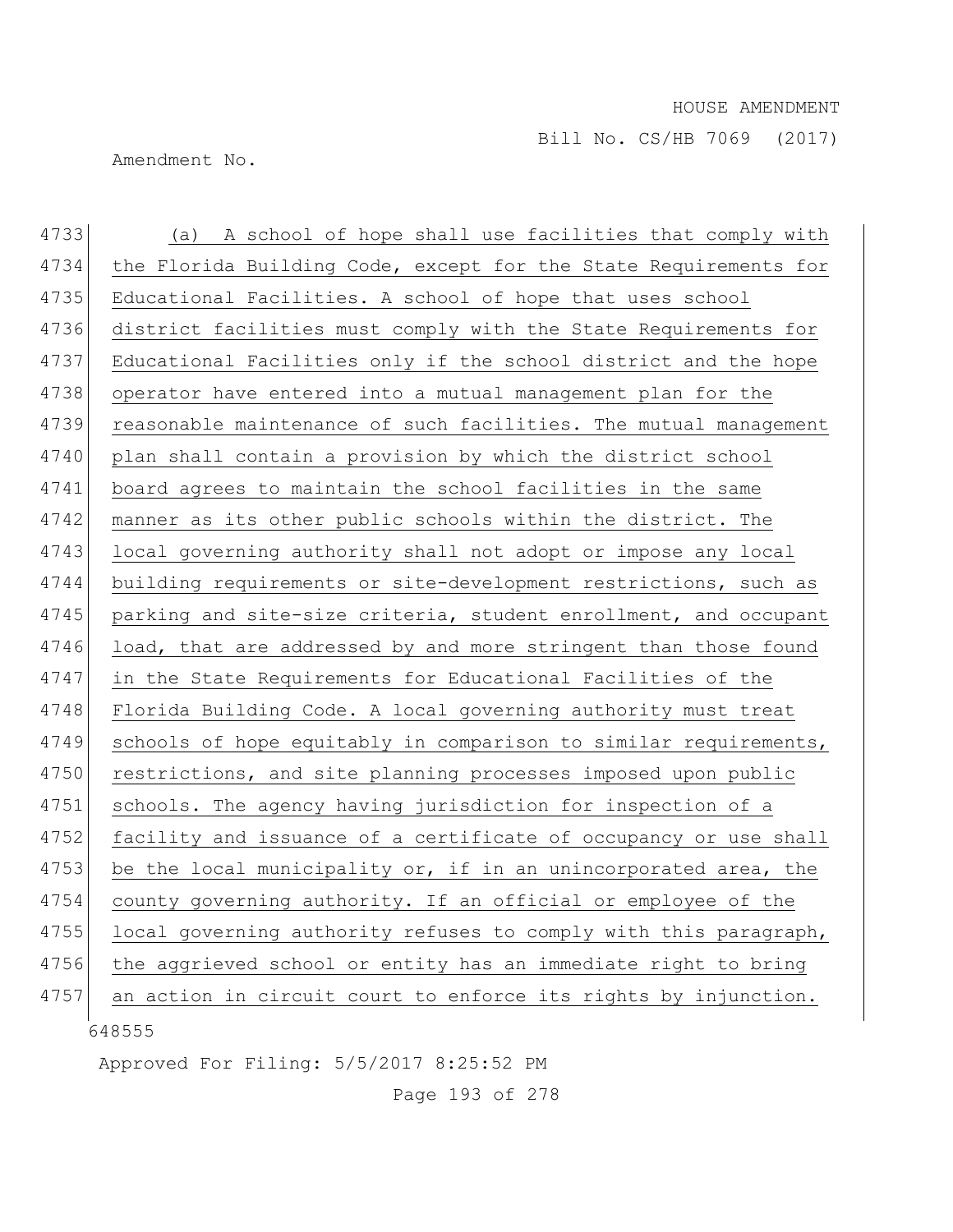Amendment No.

| 4758 | An aggrieved party that receives injunctive relief may be        |
|------|------------------------------------------------------------------|
| 4759 | awarded reasonable attorney fees and court costs.                |
| 4760 | (b) Any facility, or portion thereof, used to house a            |
| 4761 | school of hope shall be exempt from ad valorem taxes pursuant to |
| 4762 | s. 196.1983. Library, community service, museum, performing      |
| 4763 | arts, theatre, cinema, church, Florida College System            |
| 4764 | institution, college, and university facilities may provide      |
| 4765 | space to schools of hope within their facilities under their     |
| 4766 | preexisting zoning and land use designations without obtaining a |
| 4767 | special exception, rezoning, or a land use change.               |
| 4768 | School of hope facilities are exempt from assessments<br>(C)     |
| 4769 | of fees for building permits, except as provided in s. 553.80;   |
| 4770 | fees for building and occupational licenses; impact fees or      |
| 4771 | exactions; service availability fees; and assessments for        |
| 4772 | special benefits.                                                |
| 4773 | No later than October 1, each school district shall<br>(d)       |
| 4774 | annually provide to the Department of Education a list of all    |
| 4775 | underused, vacant, or surplus facilities owned or operated by    |
| 4776 | the school district. A hope operator establishing a school of    |
| 4777 | hope may use an educational facility identified in this          |
| 4778 | paragraph at no cost or at a mutually agreeable cost not to      |
| 4779 | exceed \$600 per student. A hope operator using a facility       |
| 4780 | pursuant to this paragraph may not sell or dispose of such       |
| 4781 | facility without the written permission of the school district.  |
| 4782 | For purposes of this paragraph, the term "underused, vacant, or  |
|      | 648555                                                           |
|      | Approved For Filing: 5/5/2017 8:25:52 PM                         |
|      |                                                                  |

Page 194 of 278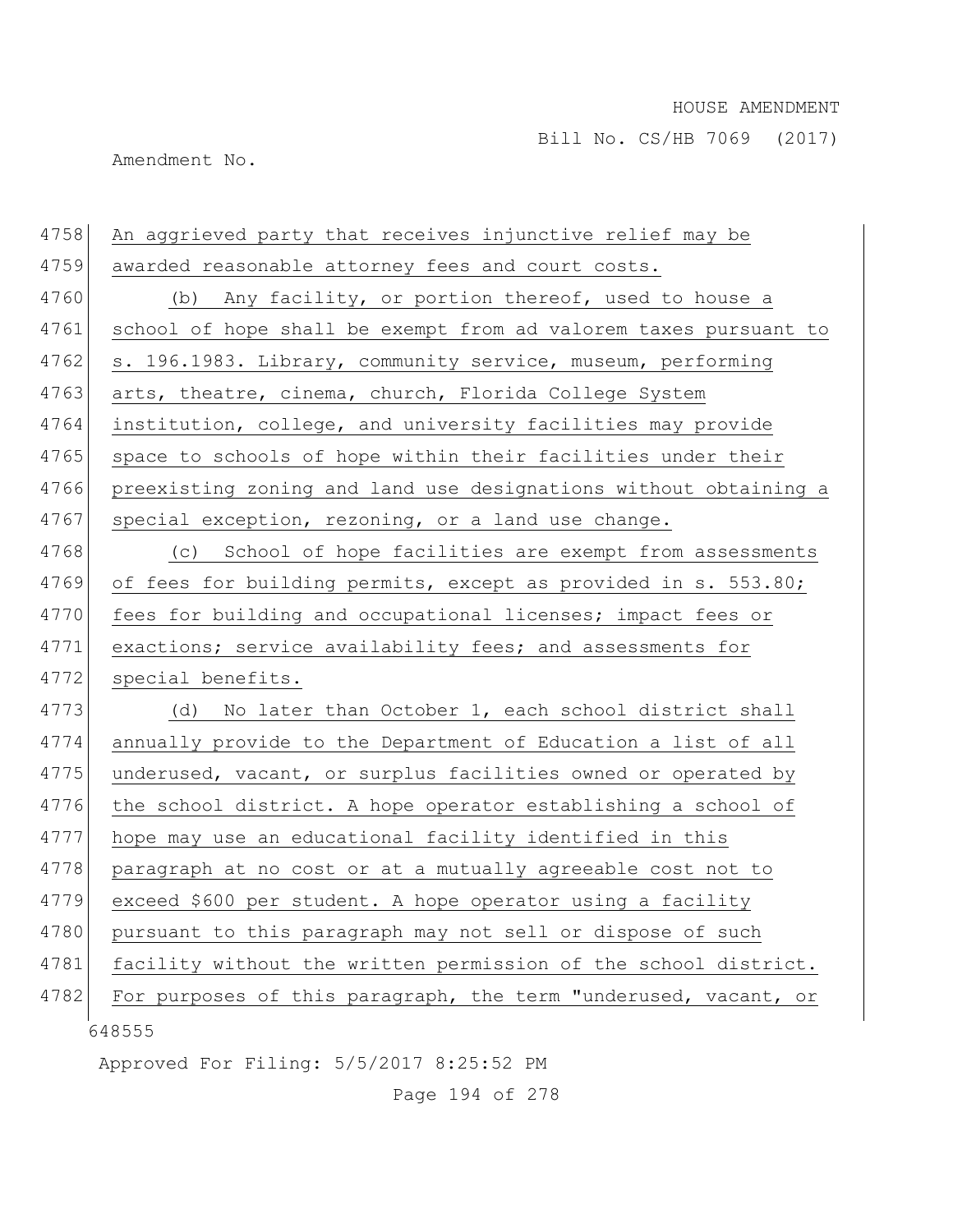Amendment No.

| 4783 | surplus facility" means an entire facility or portion thereof    |
|------|------------------------------------------------------------------|
| 4784 | which is not fully used or is used irregularly or intermittently |
| 4785 | by the school district for instructional or program use.         |
| 4786 | NONCOMPLIANCE. - A school district that does not enter<br>(8)    |
| 4787 | into a performance-based agreement within 60 days after receipt  |
| 4788 | of a notice of intent shall reduce the administrative fees       |
| 4789 | withheld pursuant to s. 1002.33(20) to 1 percent for all charter |
| 4790 | schools operating in the school district. Upon execution of the  |
| 4791 | performance-based agreement, the school district may resume      |
| 4792 | withholding the full amount of administrative fees, but may not  |
| 4793 | recover any fees that would have otherwise accrued during the    |
| 4794 | period of noncompliance. Any charter school that had             |
| 4795 | administrative fees withheld in violation of this subsection may |
| 4796 | recover attorney fees and costs to enforce the requirements of   |
| 4797 | this subsection. A school district subject to the requirements   |
| 4798 | of this section shall file a monthly report detailing the        |
| 4799 | reduction in the amount of administrative fees withheld.         |
| 4800 | (9)<br>$FUNDING.$ -                                              |
| 4801 | Schools of hope shall be funded in accordance with s.<br>(a)     |
| 4802 | $1002.33(17)$ .                                                  |
| 4803 | Schools of hope shall receive priority in the<br>(b)             |
| 4804 | department's Public Charter School Grant Program competitions.   |
| 4805 | Schools of hope shall be considered charter schools<br>(C)       |
| 4806 | for purposes of s. 1013.62, except charter capital outlay may    |
|      |                                                                  |
|      | 648555                                                           |
|      |                                                                  |

Approved For Filing: 5/5/2017 8:25:52 PM

Page 195 of 278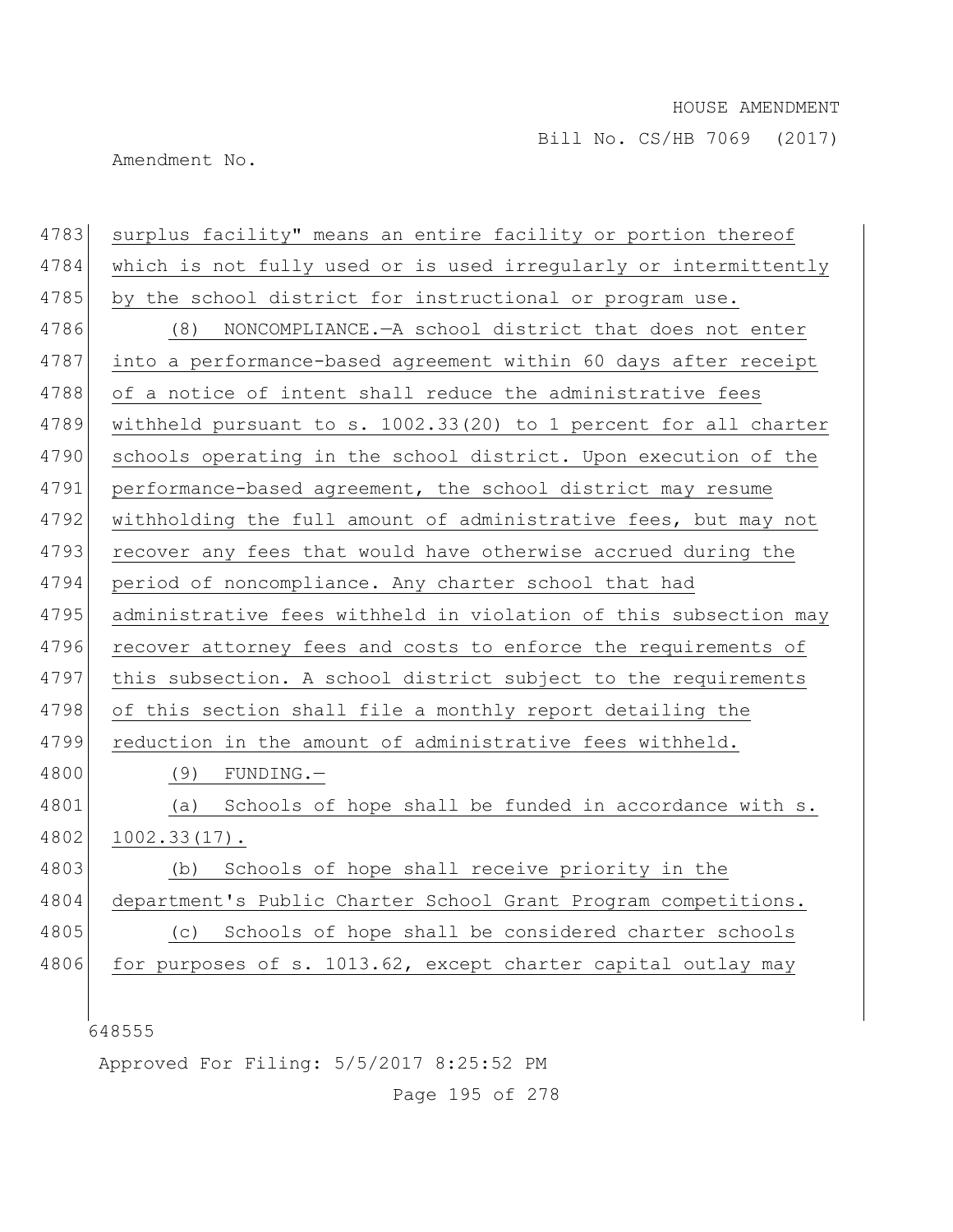Bill No. CS/HB 7069 (2017)

Amendment No.

| 4807 | not be used to purchase real property or for the construction of |
|------|------------------------------------------------------------------|
| 4808 | school facilities.                                               |
| 4809 | (d) Schools of hope are eligible to receive funds from the       |
| 4810 | Schools of Hope Program.                                         |
| 4811 | (10) SCHOOLS OF HOPE PROGRAM. - The Schools of Hope Program      |
| 4812 | is created within the Department of Education.                   |
| 4813 | (a) A school of hope is eligible to receive funds from the       |
| 4814 | Schools of Hope Program for the following expenditures:          |
| 4815 | 1. Preparing teachers, school leaders, and specialized           |
| 4816 | instructional support personnel, including costs associated      |
| 4817 | with:                                                            |
| 4818 | Providing professional development.<br>a.                        |
| 4819 | Hiring and compensating teachers, school leaders, and<br>b.      |
| 4820 | specialized instructional support personnel for services beyond  |
| 4821 | the school day and year.                                         |
| 4822 | 2. Acquiring supplies, training, equipment, and                  |
| 4823 | educational materials, including developing and acquiring        |
| 4824 | instructional materials.                                         |
| 4825 | 3. Providing one-time startup costs associated with              |
| 4826 | providing transportation to students to and from the charter     |
| 4827 | school.                                                          |
| 4828 | Carrying out community engagement activities, which may<br>4.    |
| 4829 | include paying the cost of student and staff recruitment.        |
| 4830 | Providing funds to cover the nonvoted ad valorem<br>5.           |
| 4831 | millage that would otherwise be required for schools and the     |
|      | 648555                                                           |
|      | Approved For Filing: 5/5/2017 8:25:52 PM                         |

Page 196 of 278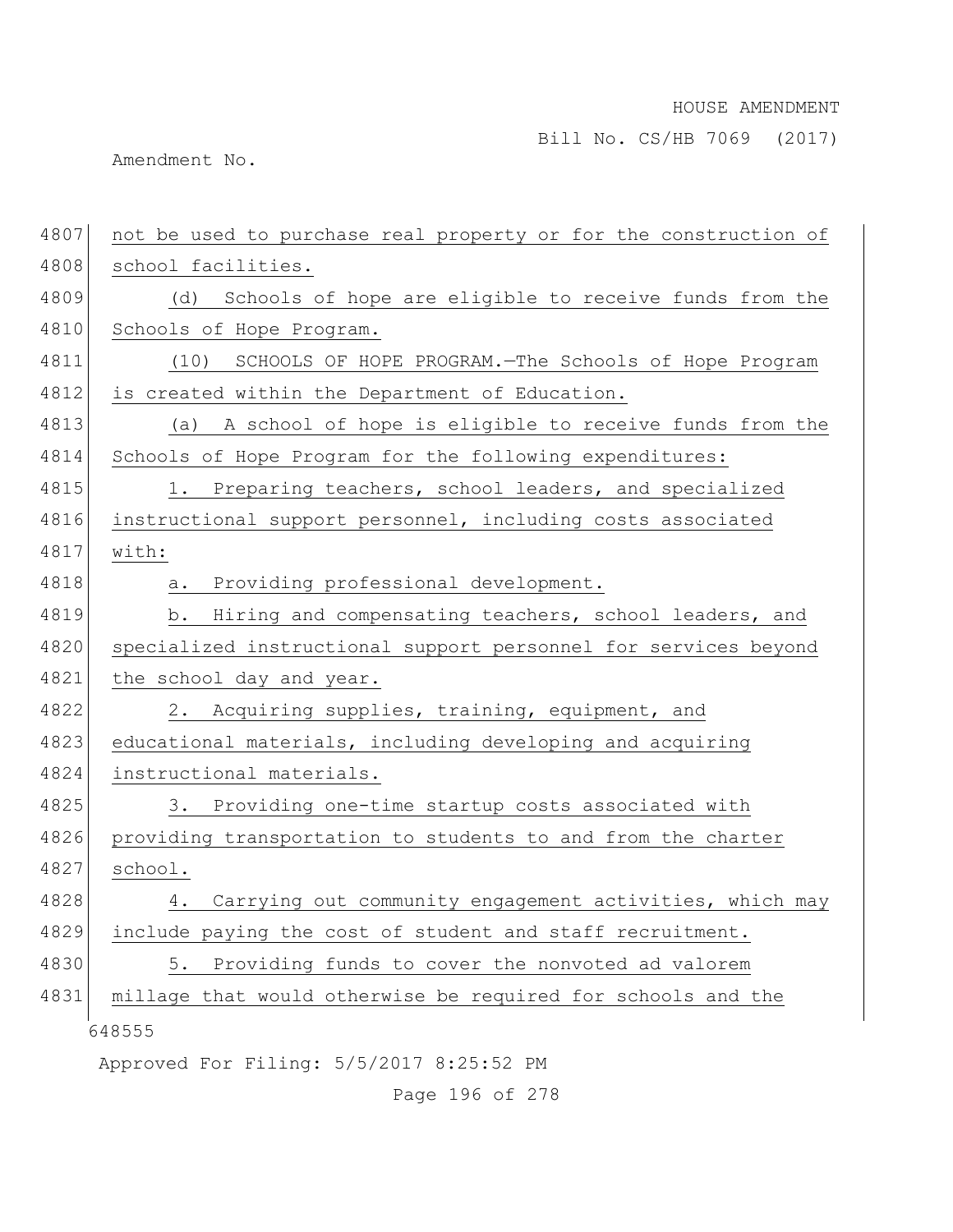Amendment No.

| 4832 | required local effort funds calculated pursuant to s. 1011.62    |
|------|------------------------------------------------------------------|
| 4833 | when the state board enters into an agreement with a hope        |
| 4834 | operator pursuant to subsection (5).                             |
| 4835 | (b) A traditional public school that is required to submit       |
| 4836 | a plan for implementation pursuant to s. 1008.33(4) is eligible  |
| 4837 | to receive up to \$2,000 per full-time equivalent student from   |
| 4838 | the Schools of Hope Program based upon the strength of the       |
| 4839 | school's plan for implementation and its focus on evidence-based |
| 4840 | interventions that lead to student success by providing wrap-    |
| 4841 | around services that leverage community assets, improve school   |
| 4842 | and community collaboration, and develop family and community    |
| 4843 | partnerships. Wrap-around services include, but are not limited  |
| 4844 | to, tutorial and after-school programs, student counseling,      |
| 4845 | nutrition education, parental counseling, and adult education.   |
| 4846 | Plans for implementation may also include models that develop a  |
| 4847 | culture of attending college, high academic expectations,        |
| 4848 | character development, dress codes, and an extended school day   |
| 4849 | and school year. At a minimum, a plan for implementation must:   |
| 4850 | 1. Establish wrap-around services that develop family and        |
| 4851 | community partnerships.                                          |
| 4852 | Establish clearly defined and measurable high academic<br>2.     |
| 4853 | and character standards.                                         |
| 4854 | Increase parental involvement and engagement in the<br>3.        |
| 4855 | child's education.                                               |
|      |                                                                  |

Approved For Filing: 5/5/2017 8:25:52 PM

Page 197 of 278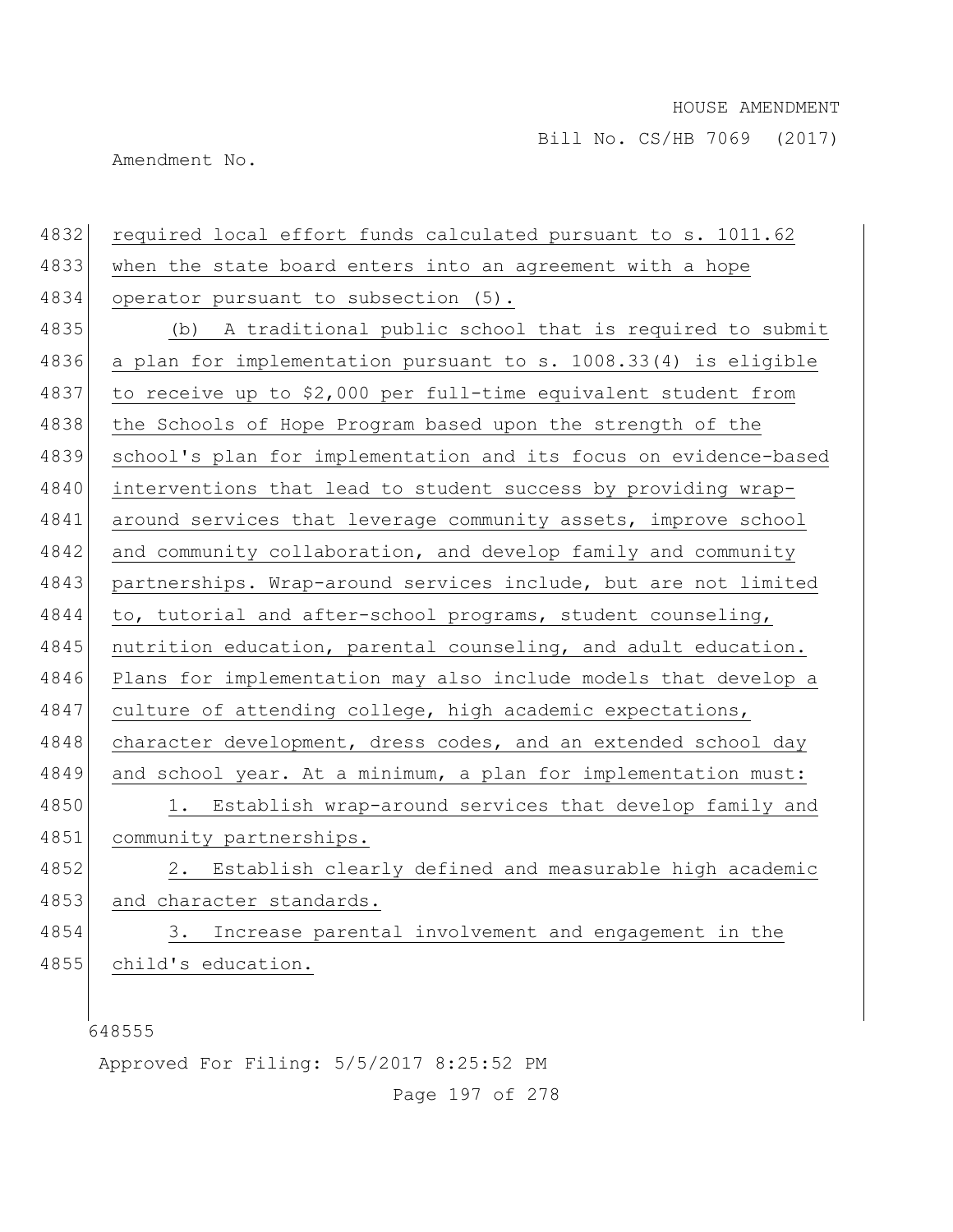Amendment No.

| 4856 | 4. Describe how the school district will identify,               |
|------|------------------------------------------------------------------|
| 4857 | recruit, retain, and reward instructional personnel. The state   |
| 4858 | board may waive the requirements of s. $1012.22(1)(c)5.$ , and   |
| 4859 | suspend the requirements of s. 1012.34, to facilitate            |
| 4860 | implementation of the plan.                                      |
| 4861 | 5. Identify a knowledge-rich curriculum that the school          |
| 4862 | will use that focuses on developing a student's background       |
| 4863 | knowledge.                                                       |
| 4864 | 6. Provide professional development that focuses on              |
| 4865 | academic rigor, direct instruction, and creating high academic   |
| 4866 | and character standards.                                         |
| 4867 | (c) The state board shall:                                       |
| 4868 | 1. Provide awards for up to 25 schools and prioritize            |
| 4869 | awards for plans submitted pursuant to paragraph (b) that are    |
| 4870 | based on whole school transformation and that are developed in   |
| 4871 | consultation with the school's principal.                        |
| 4872 | Annually report on the implementation of this<br>2.              |
| 4873 | subsection in the report required by s. 1008.345(5), and provide |
| 4874 | summarized academic performance reports of each traditional      |
| 4875 | public school receiving funds.                                   |
| 4876 | (11)<br>STATE BOARD OF EDUCATION AUTHORITY AND OBLIGATIONS.-     |
| 4877 | Pursuant to Art. IX of the State Constitution, which prescribes  |
| 4878 | the duty of the State Board of Education to supervise the public |
| 4879 | school system, the State Board of Education shall:               |
|      |                                                                  |
|      | 648555                                                           |

Approved For Filing: 5/5/2017 8:25:52 PM

Page 198 of 278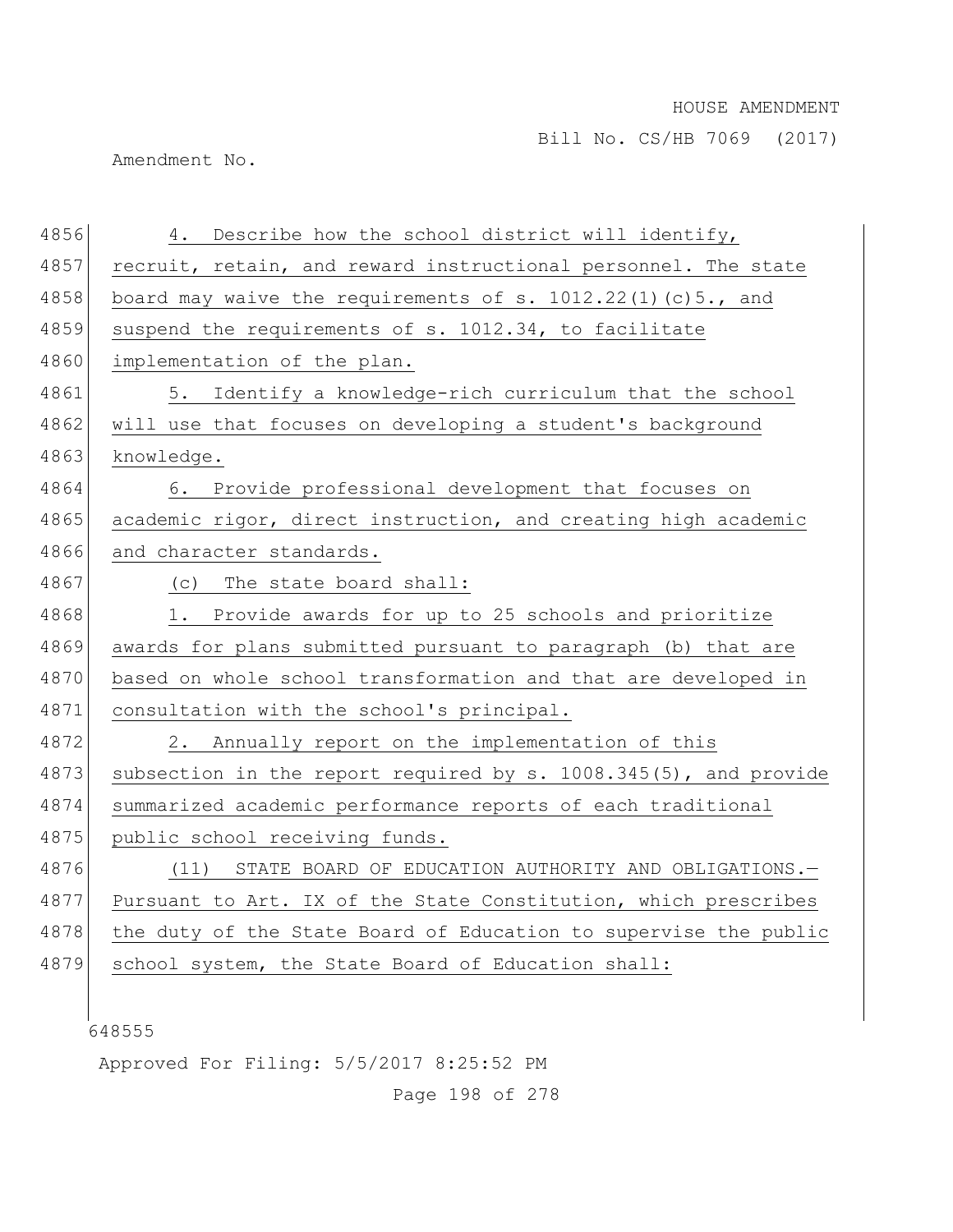Amendment No.

| 4880 | Publish an annual list of persistently low-performing<br>(a)     |
|------|------------------------------------------------------------------|
| 4881 | schools after the release of preliminary school grades.          |
| 4882 | Adopt a standard notice of intent and performance-<br>(b)        |
| 4883 | based agreement that must be used by hope operators and district |
| 4884 | school boards to eliminate regulatory and bureaucratic barriers  |
| 4885 | that delay access to high quality schools for students in        |
| 4886 | persistently low-performing schools.                             |
| 4887 | Resolve disputes between a hope operator and a school<br>(C)     |
| 4888 | district arising from a performance-based agreement or a         |
| 4889 | contract between a charter operator and a school district under  |
| 4890 | the requirements of s. 1008.33. The Commissioner of Education    |
| 4891 | shall appoint a special magistrate who is a member of The        |
| 4892 | Florida Bar in good standing and who has at least 5 years'       |
| 4893 | experience in administrative law. The special magistrate shall   |
| 4894 | hold hearings to determine facts relating to the dispute and to  |
| 4895 | render a recommended decision for resolution to the State Board  |
| 4896 | of Education. The recommendation may not alter in any way the    |
| 4897 | provisions of the performance-based agreement under subsection   |
| 4898 | (5). The special magistrate may administer oaths and issue       |
| 4899 | subpoenas on behalf of the parties to the dispute or on his or   |
| 4900 | her own behalf. Within 15 calendar days after the close of the   |
| 4901 | final hearing, the special magistrate shall transmit a           |
| 4902 | recommended decision to the State Board of Education and to the  |
| 4903 | representatives of both parties by registered mail, return       |
| 4904 | receipt requested. The State Board of Education must approve or  |
|      | 648555                                                           |

Approved For Filing: 5/5/2017 8:25:52 PM

Page 199 of 278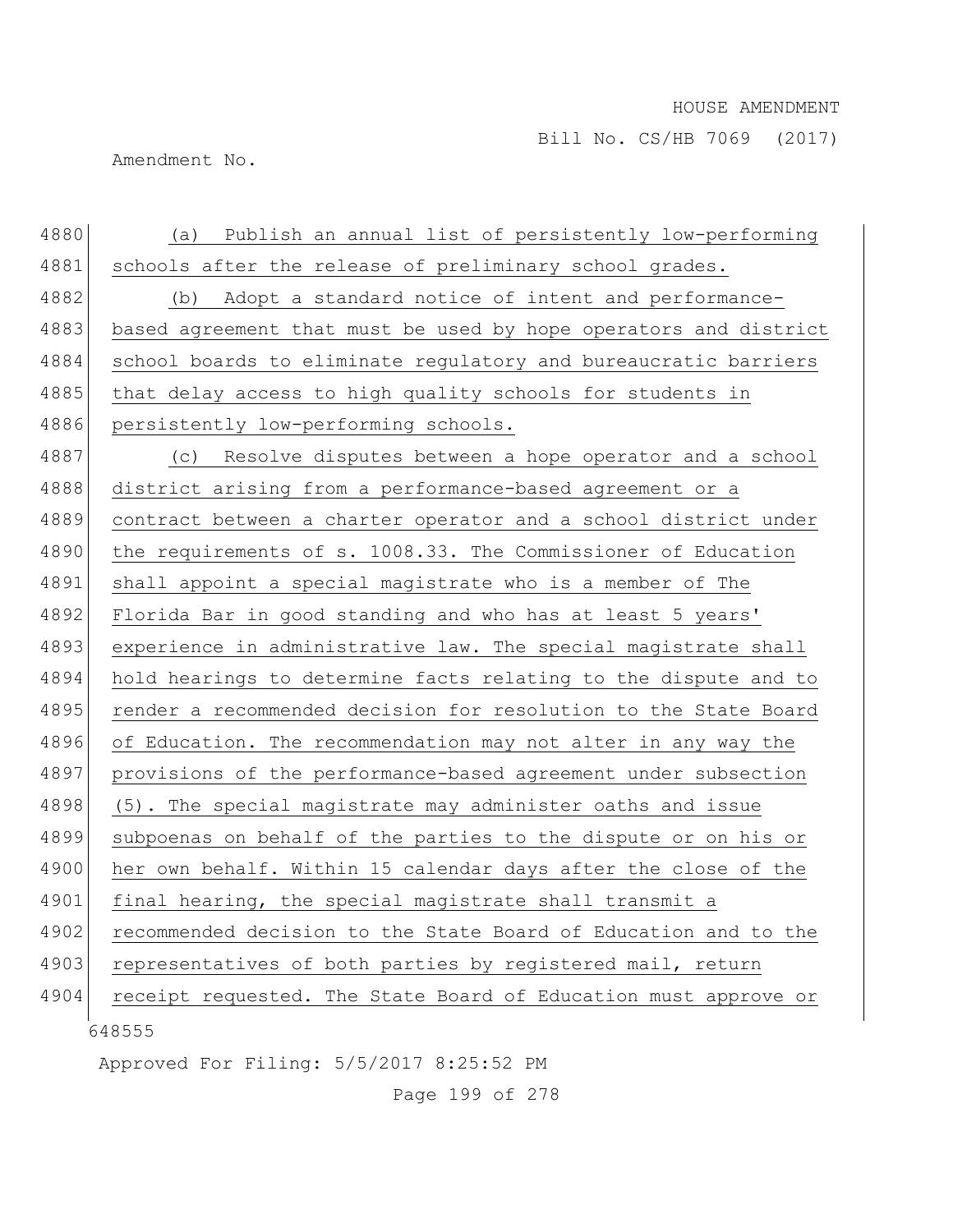Amendment No.

| 4905 | reject the recommended decision at its next regularly scheduled  |
|------|------------------------------------------------------------------|
| 4906 | meeting that is more than 7 calendar days and no more than 30    |
| 4907 | days after the date the recommended decision is transmitted. The |
| 4908 | decision by the State Board of Education is a final agency       |
| 4909 | action that may be appealed to the District Court of Appeal,     |
| 4910 | First District in accordance with s. 120.68. A charter school    |
| 4911 | may recover attorney fees and costs if the State Board of        |
| 4912 | Education determines that the school district unlawfully         |
| 4913 | implemented or otherwise impeded implementation of the           |
| 4914 | performance-based agreement pursuant to this paragraph.          |
| 4915 | Provide students in persistently low-performing<br>(d)           |
| 4916 | schools with a public school that meets accountability           |
| 4917 | standards. The State Board of Education may enter into a         |
| 4918 | performance-based agreement with a hope operator when a school   |
| 4919 | district has not improved the school after 3 years of the        |
| 4920 | interventions and support provided under s. 1008.33 or has not   |
| 4921 | complied with the requirements of subsection (4). Upon the State |
| 4922 | Board of Education entering into a performance-based agreement   |
| 4923 | with a hope operator, the school district shall transfer to the  |
| 4924 | school of hope the proportionate share of state funds allocated  |
| 4925 | from the Florida Education Finance Program.                      |
| 4926 | RULES.-The State Board of Education shall adopt rules<br>(12)    |
| 4927 | pursuant to ss. 120.536(1) and 120.54 to implement this section. |
| 4928 | Section 44. Section 1001.292, Florida Statutes, is created       |
| 4929 | to read:                                                         |
|      | 648555                                                           |
|      |                                                                  |

Approved For Filing: 5/5/2017 8:25:52 PM

Page 200 of 278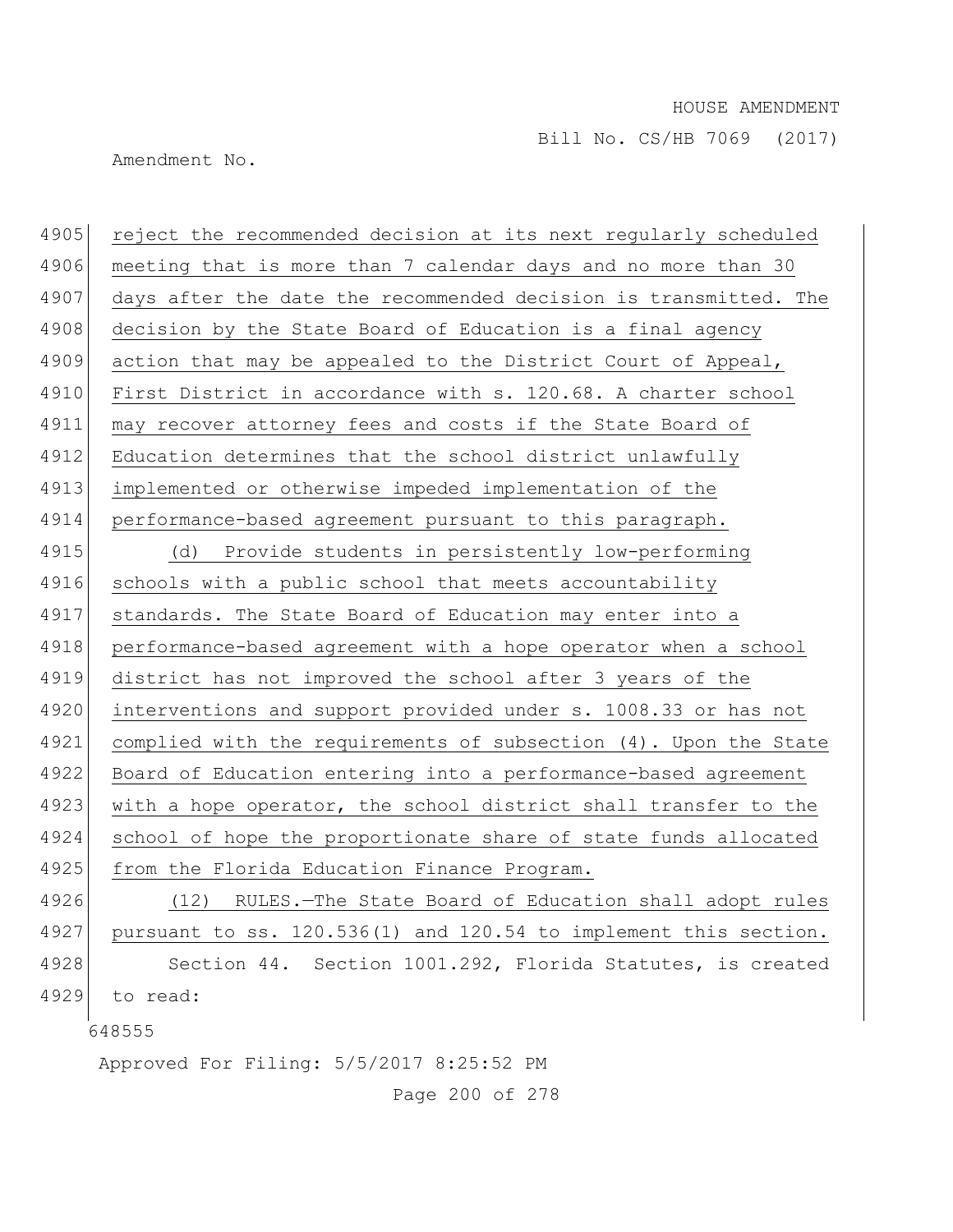Amendment No.

| 4930 | 1001.292 Schools of Hope Revolving Loan Program.-                |
|------|------------------------------------------------------------------|
| 4931 | The Schools of Hope Revolving Loan Program is<br>(1)             |
| 4932 | established within the Department of Education to provide        |
| 4933 | assistance to hope operators, as defined in s. 1002.333, to meet |
| 4934 | school building construction needs and pay for expenses related  |
| 4935 | to the startup of a new charter school. The program shall        |
| 4936 | consist of funds appropriated by the Legislature, money received |
| 4937 | from the repayment of loans made from the program, and interest  |
| 4938 | earned.                                                          |
| 4939 | Funds provided pursuant to this section may not exceed<br>(2)    |
| 4940 | 25 percent of the total cost of the project, which shall be      |
| 4941 | calculated based on 80 percent of the cost per student station   |
| 4942 | established by s. 1013.64(6)(b) multiplied by the capacity of    |
| 4943 | the facility.                                                    |
| 4944 | The department may contract with a third-party<br>(3)            |
| 4945 | administrator to administer the program. If the department       |
| 4946 | contracts with a third-party administrator, funds shall be       |
| 4947 | granted to the third-party administrator to create a revolving   |
| 4948 | loan fund for the purpose of financing projects that meet the    |
| 4949 | requirements of subsection (4). The third-party administrator    |
| 4950 | shall report to the department annually. The department shall    |
| 4951 | continue to administer the program until a third-party           |
| 4952 | administrator is selected.                                       |
| 4953 | Hope operators that have been designated by the State<br>(4)     |
| 4954 | Board of Education and have executed a performance-based         |
|      | 648555                                                           |
|      | Approved For Filing: 5/5/2017 8:25:52 PM                         |

Page 201 of 278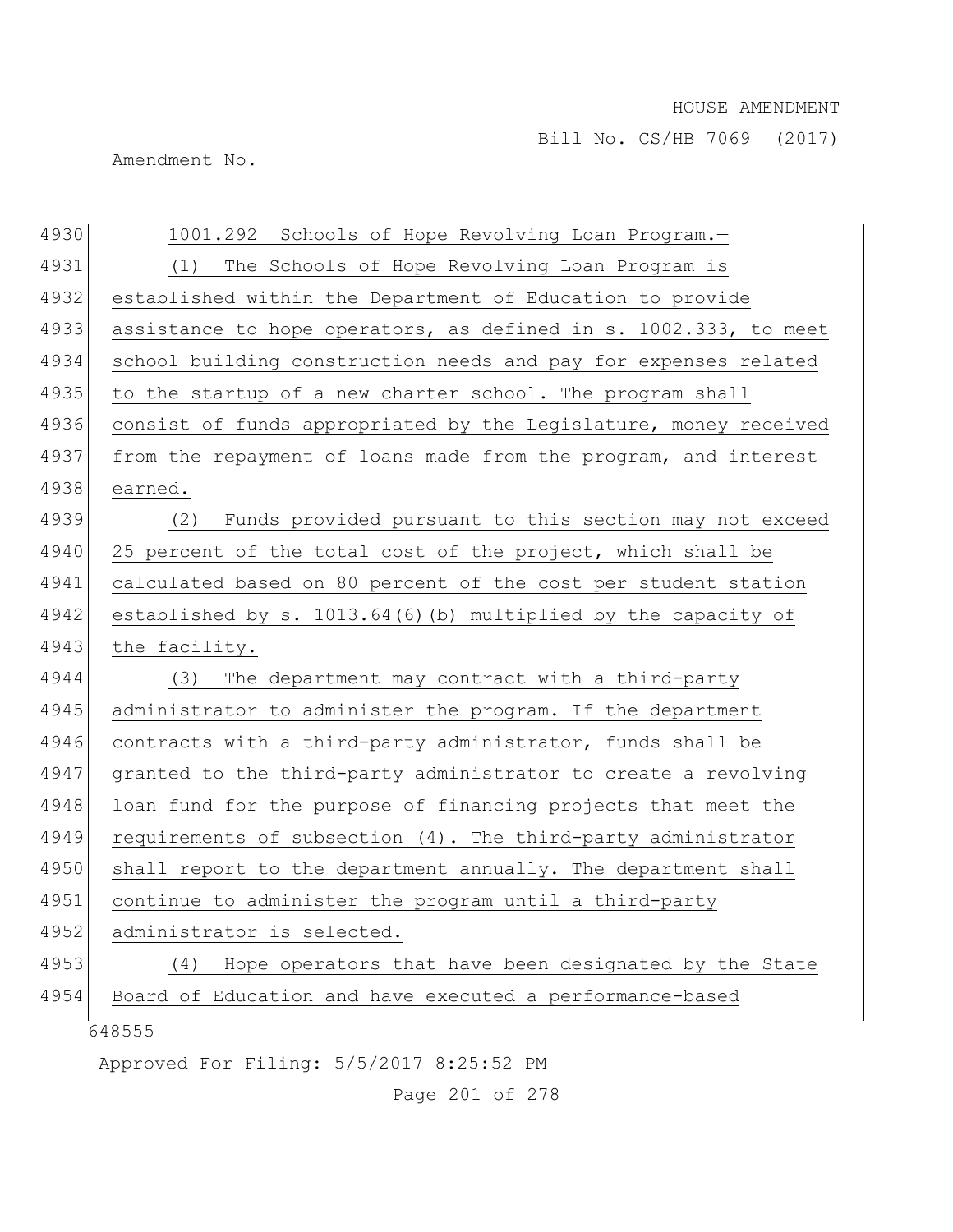Bill No. CS/HB 7069 (2017)

Amendment No.

| 4955 | agreement pursuant to s. 1002.333 shall be provided a loan of up |
|------|------------------------------------------------------------------|
| 4956 | to the amount provided in subsection (2) for projects that are   |
| 4957 | located in the attendance area of a persistently low-performing  |
| 4958 | school or within a 5-mile radius of such school and primarily    |
| 4959 | serve students from the persistently low-performing school. A    |
| 4960 | hope operator is not eligible for funding if it operates in      |
| 4961 | facilities provided by the school district for a nominal fee, or |
| 4962 | at no charge, or if it is directly or indirectly operated by the |
| 4963 | school district.                                                 |
| 4964 | The department shall post on its website the projects<br>(5)     |
| 4965 | that have received loans, the geographic distribution of the     |
| 4966 | projects, the status of the projects, the costs of the program,  |
| 4967 | and student outcomes for students enrolled in the school of hope |
| 4968 | receiving funds.                                                 |
| 4969 | (6) All repayments of principal and interest shall be            |
| 4970 | returned to the loan fund and made available for loans to other  |
| 4971 | applicants.                                                      |
| 4972 | Interest on loans provided under this program may be<br>(7)      |
| 4973 | used to defray the costs of administration and shall be the      |
| 4974 | lower of:                                                        |
| 4975 | The rate paid on moneys held in the fund; or<br>(a)              |
| 4976 | A rate equal to 50 percent of the rate authorized<br>(b)         |
| 4977 | under the provisions of s. 215.84.                               |
| 4978 | Notwithstanding s. 216.301 and pursuant to s. 216.351,<br>(8)    |
| 4979 | funds allocated for this purpose which are not disbursed by June |
|      | 648555                                                           |
|      | Approved For Filing: 5/5/2017 8:25:52 PM                         |

Page 202 of 278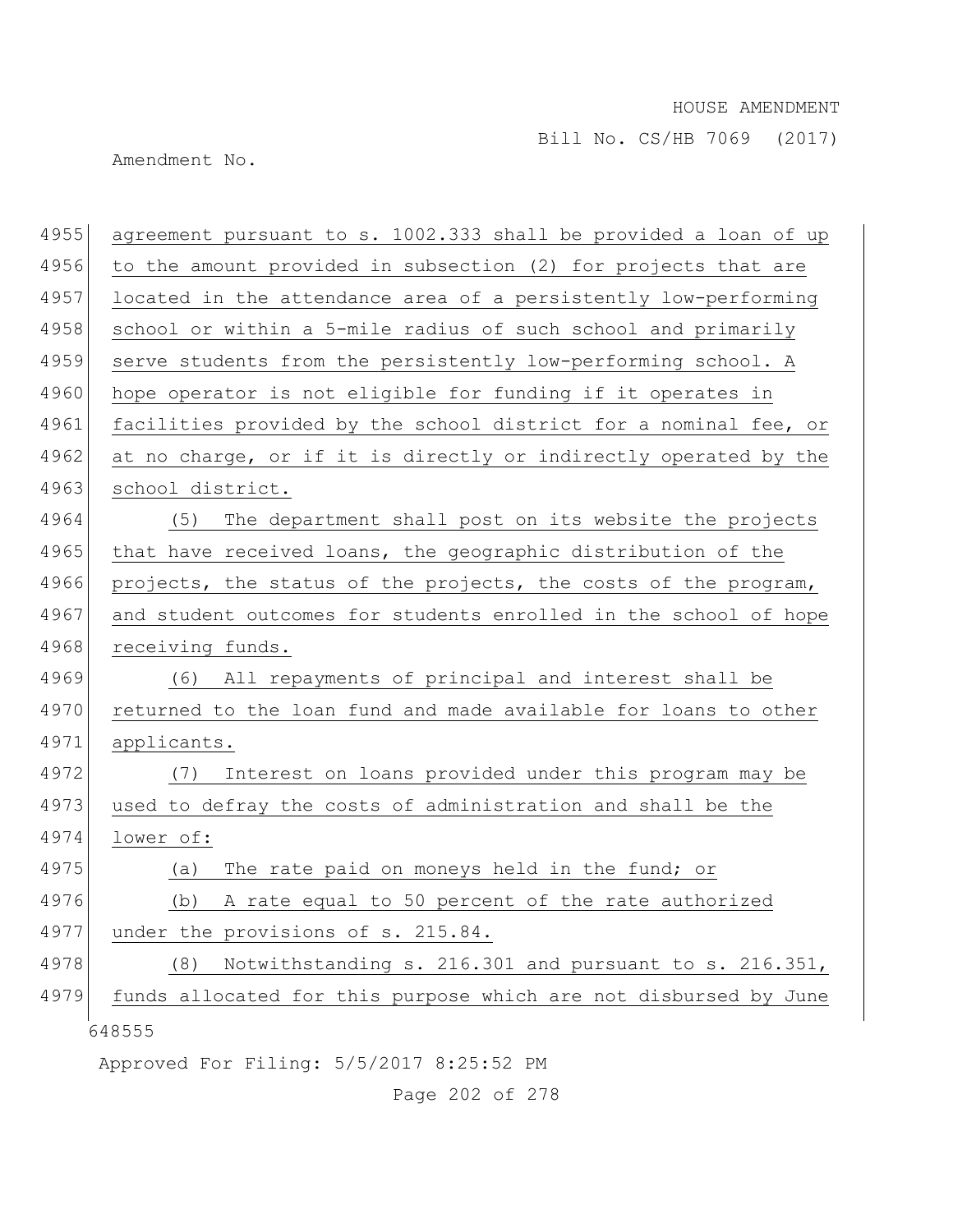Amendment No.

| 4980 | 30 of the fiscal year in which the funds are allocated may be    |
|------|------------------------------------------------------------------|
| 4981 | carried forward for up to 5 years after the effective date of    |
| 4982 | the original appropriation.                                      |
| 4983 | Section 45. Subsection (5) is added to section 1011.69,          |
| 4984 | Florida Statutes, to read:                                       |
| 4985 | 1011.69 Equity in School-Level Funding Act.-                     |
| 4986 | (5) After providing Title I, Part A, Basic funds to              |
| 4987 | schools above the 75 percent poverty threshold, school districts |
| 4988 | shall provide any remaining Title I, Part A, Basic funds         |
| 4989 | directly to all eligible schools as provided in this subsection. |
| 4990 | For purposes of this subsection, an eligible school is a school  |
| 4991 | that is eligible to receive Title I funds, including a charter   |
| 4992 | school. The threshold for identifying eligible schools may not   |
| 4993 | exceed the threshold established by a school district for the    |
| 4994 | 2016-2017 school year or the statewide percentage of             |
| 4995 | economically disadvantaged students, as determined annually.     |
| 4996 | Prior to the allocation of Title I funds to eligible<br>(a)      |
| 4997 | schools, a school district may withhold funds only as follows:   |
| 4998 | One percent for parent involvement, in addition to the<br>1.     |
| 4999 | one percent the district must reserve under federal law for      |
| 5000 | allocations to eligible schools for parent involvement;          |
| 5001 | 2. A necessary and reasonable amount for administration,         |
| 5002 | which includes the district's indirect cost rate, not to exceed  |
| 5003 | a total of 8 percent; and                                        |
| 5004 | A reasonable and necessary amount to provide:<br>3.              |
|      | 648555                                                           |
|      | Approved For Filing: 5/5/2017 8:25:52 PM                         |

Page 203 of 278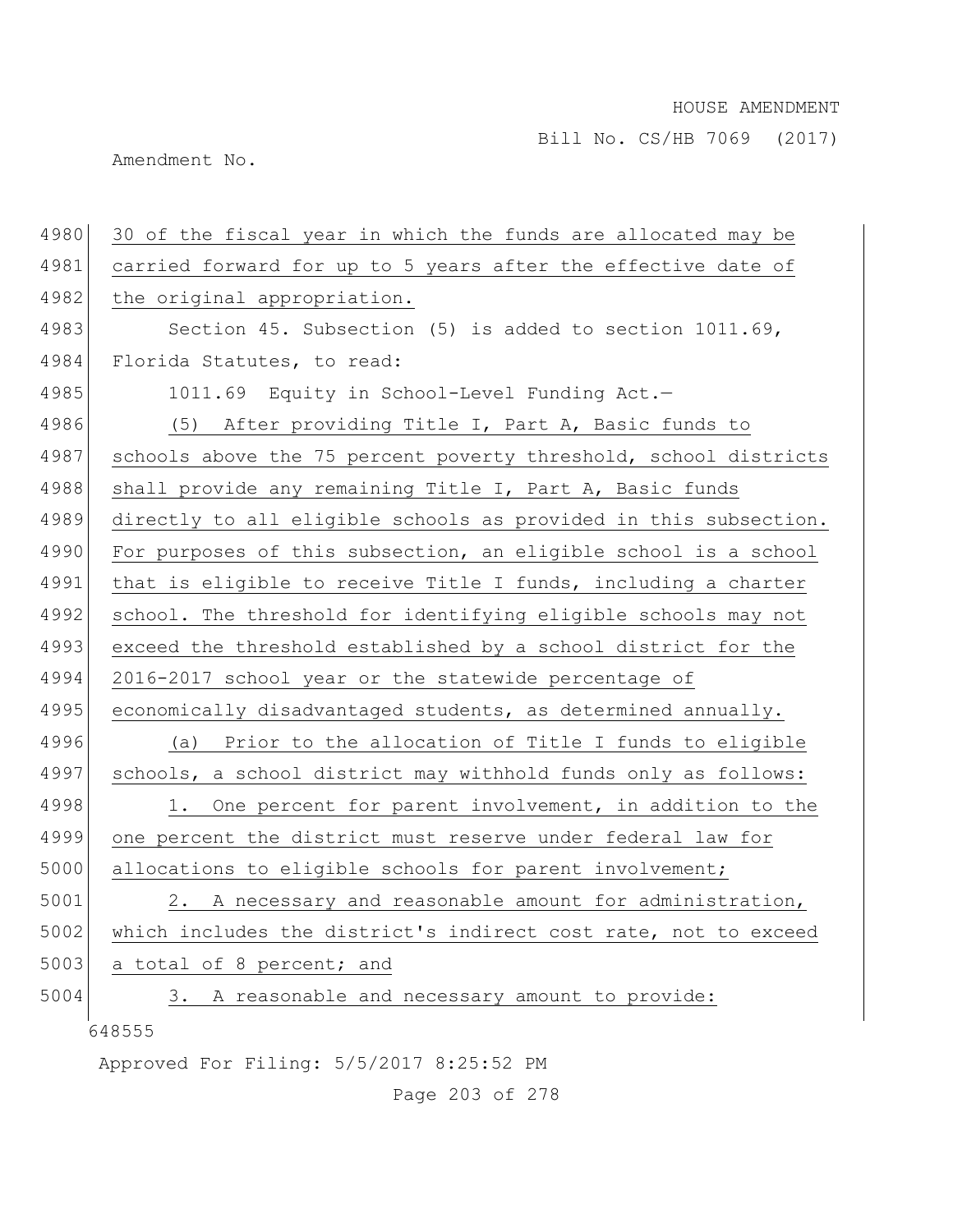Bill No. CS/HB 7069 (2017)

Amendment No.

| 5005 | Homeless programs;<br>a.                                             |
|------|----------------------------------------------------------------------|
| 5006 | Delinquent and neglected programs;<br>b.                             |
| 5007 | Prekindergarten programs and activities;<br>$\circ$ .                |
| 5008 | Private school equitable services; and<br>d.                         |
| 5009 | Transportation for foster care children to their school<br>е.        |
| 5010 | of origin or choice programs.                                        |
| 5011 | (b) All remaining Title I funds shall be distributed to              |
| 5012 | all eligible schools in accordance with federal law and              |
| 5013 | regulation. An eligible school may use funds under this              |
| 5014 | subsection to participate in discretionary educational services      |
| 5015 | provided by the school district.                                     |
| 5016 | Section 46. Subsections $(3)$ , $(4)$ , $(5)$ , and $(8)$ of section |
| 5017 | 1012.731, Florida Statutes, are amended to read:                     |
| 5018 | 1012.731 The Florida Best and Brightest Teacher                      |
| 5019 | Scholarship Program.-                                                |
| 5020 | (3) (a) To be eligible for a scholarship in the amount of            |
| 5021 | \$6,000, a classroom teacher must:                                   |
| 5022 | 1. Have achieved a composite score at or above the 80th              |
| 5023 | percentile on either the SAT or the ACT based on the National        |
| 5024 | Percentile Ranks in effect when the classroom teacher took the       |
| 5025 | assessment and have been evaluated as highly effective pursuant      |
| 5026 | to s. 1012.34 in the school year immediately preceding the year      |
| 5027 | in which the scholarship will be awarded, unless the classroom       |
| 5028 | teacher is newly hired by the district school board and has not      |
| 5029 | been evaluated pursuant to s. 1012.34.                               |
|      | 648555                                                               |
|      | Approved For Filing: 5/5/2017 8:25:52 PM                             |
|      |                                                                      |

Page 204 of 278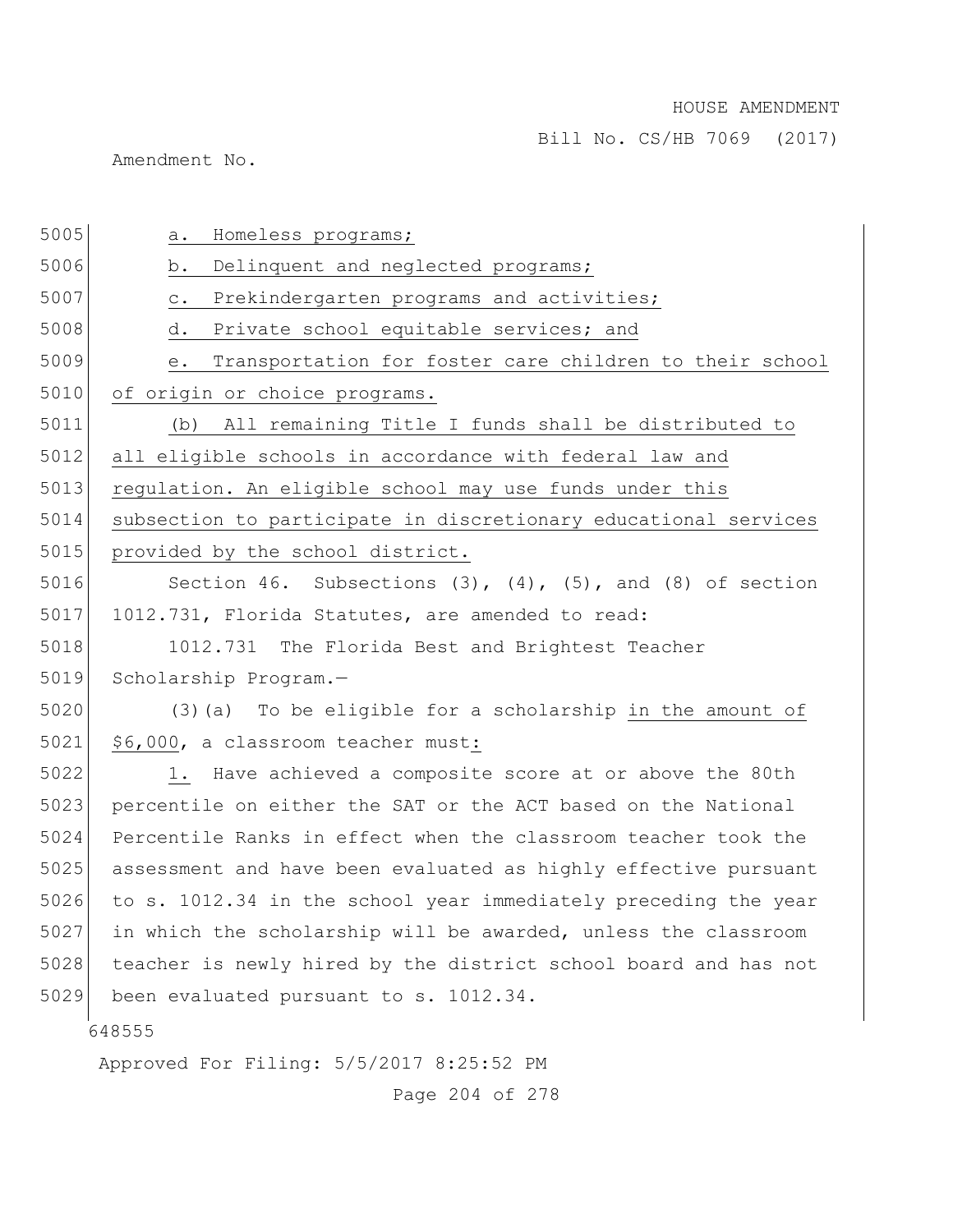Amendment No.

648555 5030 2. Beginning with the 2020-2021 school year, have achieved 5031 a composite score at or above the 77th percentile or, if the 5032 classroom teacher graduated cum laude or higher with a 5033 baccalaureate degree, the 71st percentile on either the SAT, 5034 ACT, GRE, LSAT, GMAT, or MCAT based on the National Percentile 5035 Ranks in effect when the classroom teacher took the assessment; 5036 and have been evaluated as highly effective pursuant to s. 5037 1012.34, or have been evaluated as highly effective based on a 5038 commissioner-approved student learning growth formula pursuant 5039 to s. 1012.34(8), in the school year immediately preceding the 5040 year in which the scholarship will be awarded, unless the 5041 classroom teacher is newly hired by the district school board 5042 and has not been evaluated pursuant to s. 1012.34. 5043 (b) In order to demonstrate eligibility for an award, an 5044 eligible classroom teacher must submit to the school district, 5045 no later than November 1, an official record of his or her 5046 qualifying assessment  $SAT$  or ACT score and, beginning with the 5047 2020-2021 school year, an official transcript demonstrating that 5048 he or she graduated cum laude or higher with a baccalaureate 5049 degree, if applicable the classroom teacher scored at or above 5050 the 80th percentile based on the National Percentile Ranks in 5051 effect when the teacher took the assessment. Once a classroom 5052 teacher is deemed eligible by the school district, including 5053 teachers deemed eligible in the 2015-2016 fiscal year, the 5054 teacher shall remain eligible as long as he or she remains

Approved For Filing: 5/5/2017 8:25:52 PM

Page 205 of 278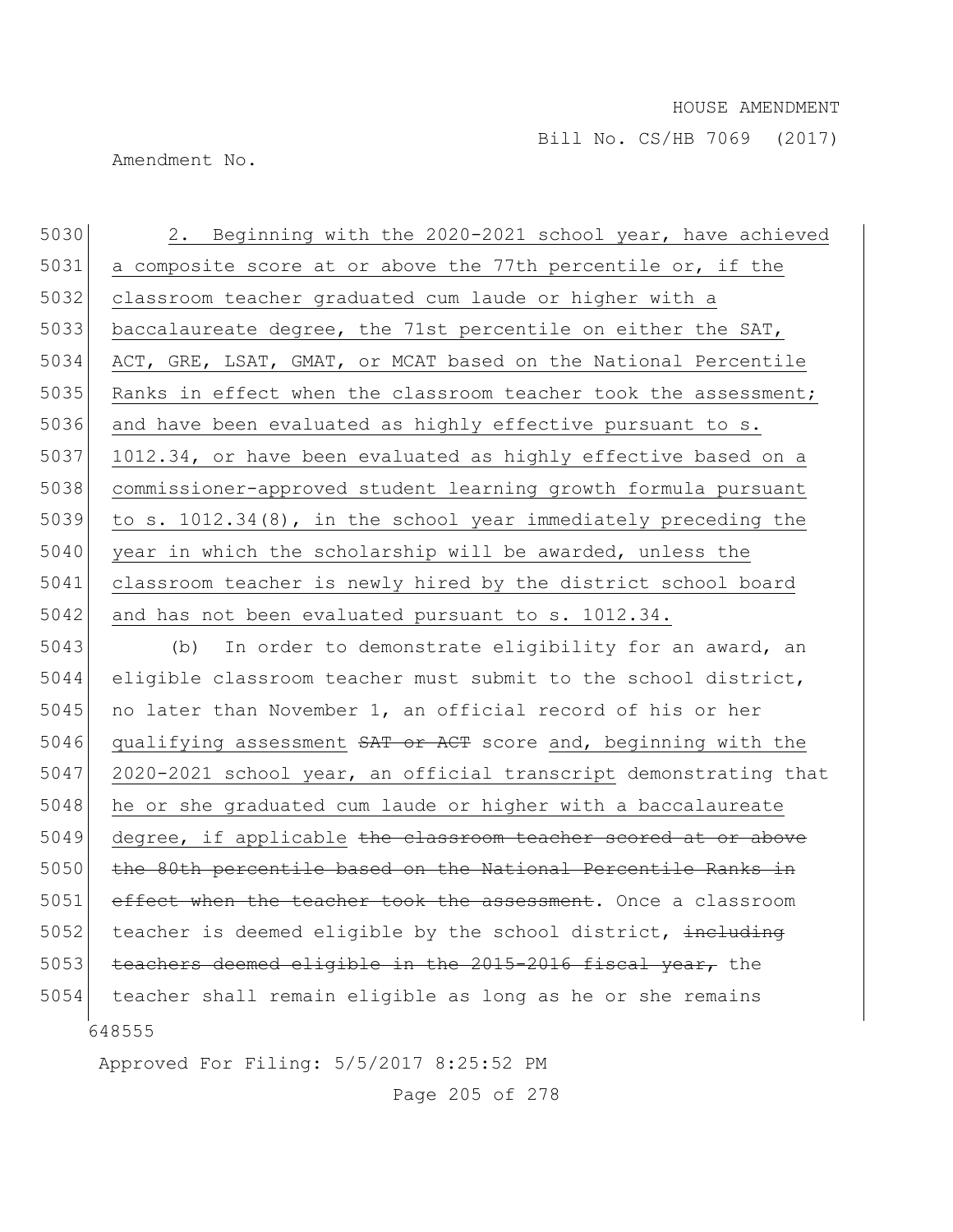Bill No. CS/HB 7069 (2017)

Amendment No.

648555 Approved For Filing: 5/5/2017 8:25:52 PM 5055 employed by the school district as a classroom teacher at the 5056 time of the award and receives an annual performance evaluation 5057 rating of highly effective pursuant to s. 1012.34 or is 5058 evaluated as highly effective based on a commissioner-approved 5059 student learning growth formula pursuant to s. 1012.34(8) for 5060 the 2019-2020 school year or thereafter. 5061 (c) Notwithstanding the requirements of this subsection, 5062 for the 2017-2018, 2018-2019, and 2019-2020 school years, any 5063 classroom teacher who: 5064 1. Was evaluated as highly effective pursuant to s. 5065 1012.34 in the school year immediately preceding the year in 5066 which the scholarship will be awarded shall receive a 5067 scholarship of \$1200, including a classroom teacher who received 5068 an award pursuant to paragraph  $(a)$ . 5069 2. Was evaluated as effective pursuant to s. 1012.34 in 5070 the school year immediately preceding the year in which the 5071 scholarship will be awarded a scholarship of up to \$800. If the 5072 number of eligible classroom teachers under this subparagraph 5073 exceeds the total allocation, the department shall prorate the 5074 per-teacher scholarship amount. 5075 5076 This paragraph expires July 1, 2020. 5077 (4) Annually, by December 1, each school district shall 5078 submit to the department:

Page 206 of 278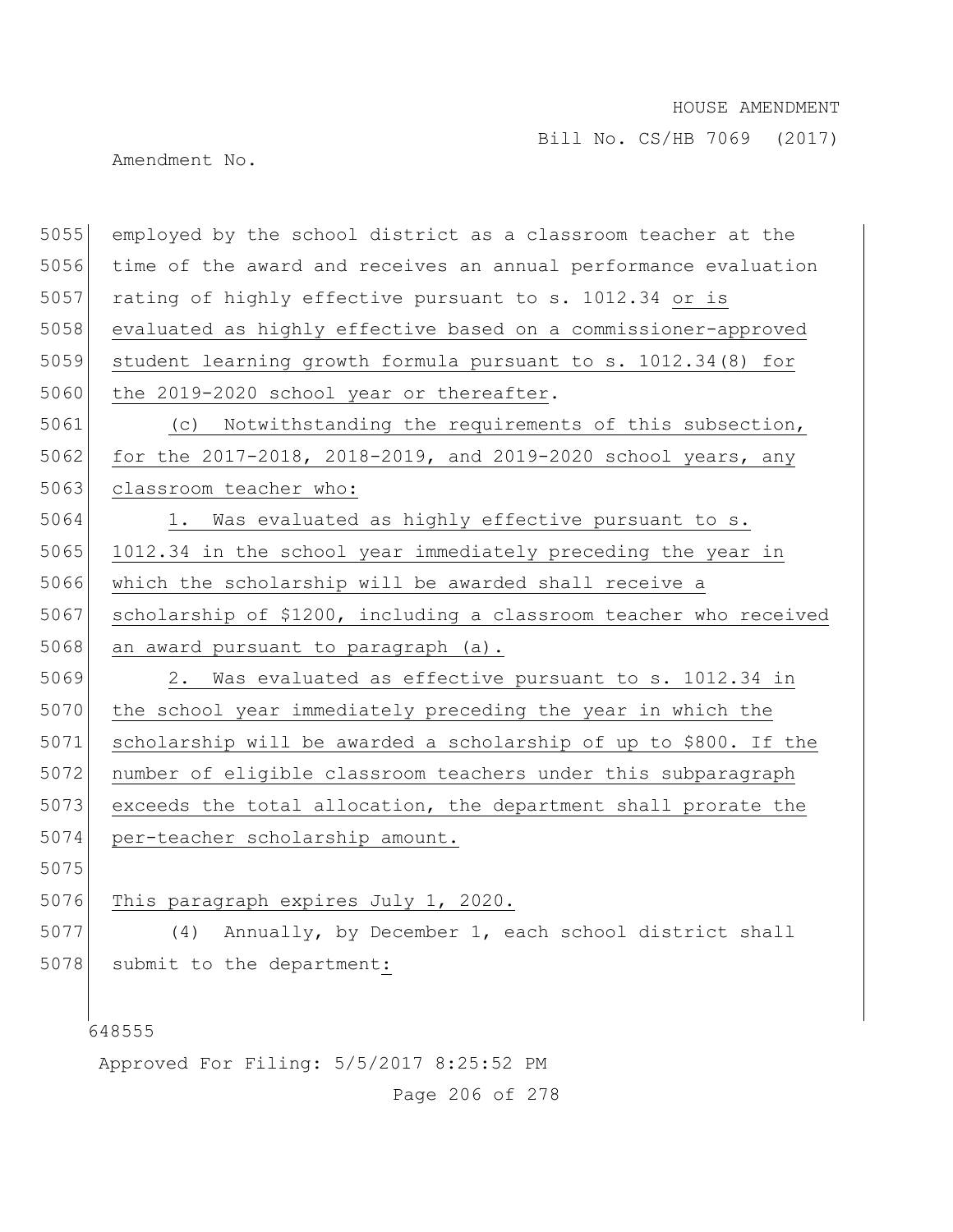Amendment No.

| 5079 | The number of eligible classroom teachers who qualify<br>(a)     |
|------|------------------------------------------------------------------|
| 5080 | for the scholarship.                                             |
| 5081 | The name and master school identification number<br>(b)          |
| 5082 | (MSID) of each school in the district to which an eligible       |
| 5083 | classroom teacher is assigned.                                   |
| 5084 | The name of the school principal of each eligible<br>(C)         |
| 5085 | classroom teacher's school if he or she has served as the        |
| 5086 | school's principal for at least 2 consecutive school years       |
| 5087 | including the current school year.                               |
| 5088 | Annually, by February 1, the department shall disburse<br>(5)    |
| 5089 | scholarship funds to each school district for each eligible      |
| 5090 | classroom teacher to receive a scholarship in accordance with    |
| 5091 | this section as provided in the General Appropriations Act. A    |
| 5092 | scholarship in the amount provided in the General Appropriations |
| 5093 | Act shall be awarded to every eligible classroom teacher. If the |
| 5094 | number of eligible classroom teachers exceeds the total          |
| 5095 | appropriation authorized in the General Appropriations Act, the  |
| 5096 | department shall prorate the per-teacher scholarship amount.     |
| 5097 | $(8)$ This section expires July 1, 2017.                         |
| 5098 | Section 47. Section 1012.732, Florida Statutes, is created       |
| 5099 | to read:                                                         |
| 5100 | 1012.732 The Florida Best and Brightest Principal                |
| 5101 | Scholarship Program.-                                            |
| 5102 | The Legislature recognizes that the most effective<br>(1)        |
| 5103 | school principals establish a safe and supportive school         |
|      | 648555                                                           |
|      | Approved For Filing: 5/5/2017 8:25:52 PM                         |

Page 207 of 278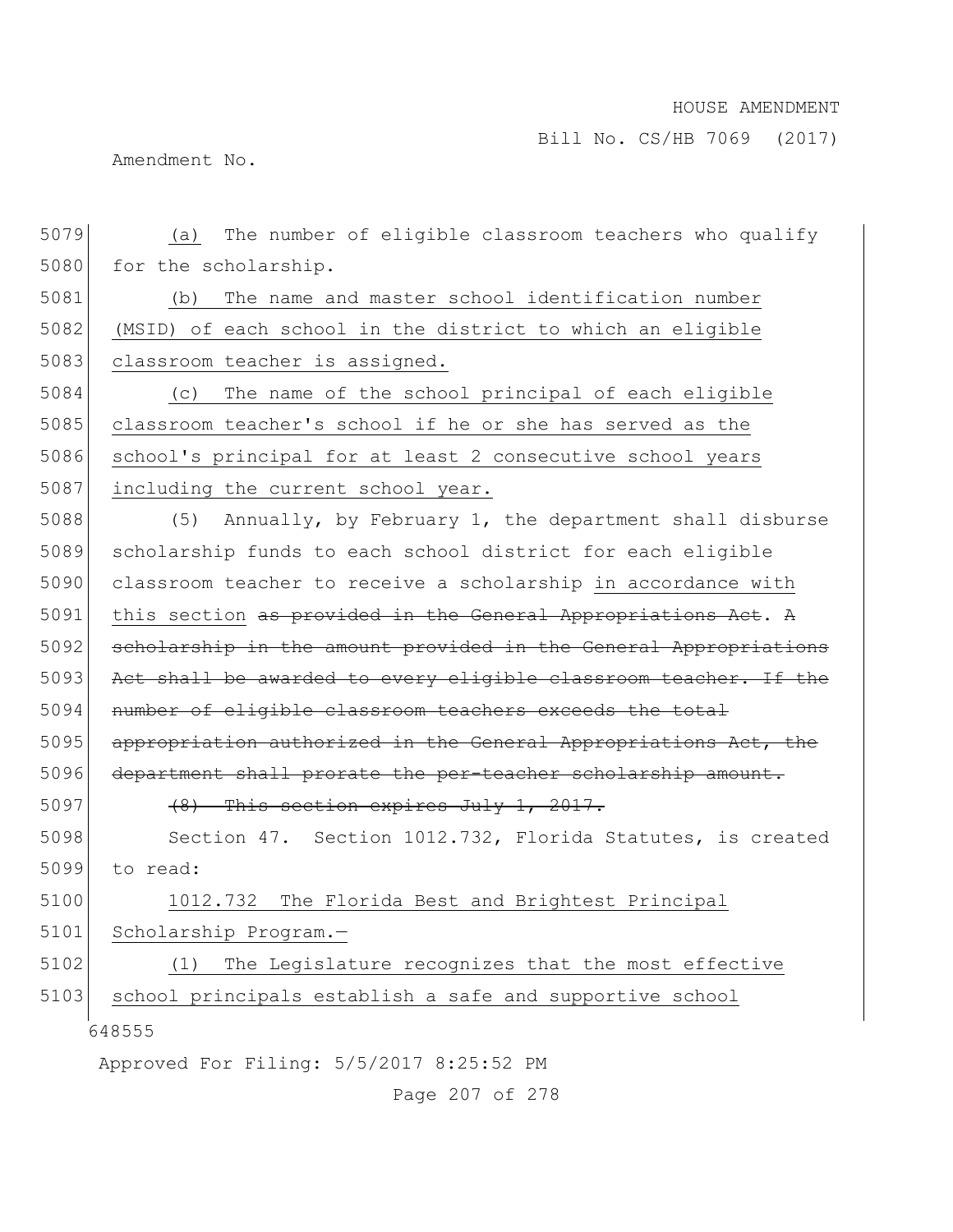Amendment No.

| 5104 | environment for students and faculty. Research shows that these     |
|------|---------------------------------------------------------------------|
| 5105 | principals increase student learning by providing opportunities     |
| 5106 | for the professional growth, collaboration, and autonomy that       |
| 5107 | classroom teachers need to become and remain highly effective       |
|      | educational professionals. As a result, these principals are        |
|      | able to recruit and retain more of the best classroom teachers      |
|      | and improve student outcomes at their schools, including schools    |
|      | serving low-income and high-need student populations. Therefore,    |
|      | it is the intent of the Legislature to designate school             |
|      | principals whose school faculty has a high percentage of            |
|      | classroom teachers who are designated as Florida's best and         |
|      | brightest teacher scholars pursuant to s. 1012.731 as Florida's     |
|      | best and brightest principals.                                      |
|      | There is created the Florida Best and Brightest<br>(2)              |
|      | Principal Scholarship Program to be administered by the             |
|      | Department of Education. The program shall provide categorical      |
|      | funding for scholarships to be awarded to school principals, as     |
|      | defined in s. $1012.01(3)(c)1.$ , who have recruited and retained a |
|      | high percentage of best and brightest teachers.                     |
|      | A school principal identified pursuant to s.<br>(3)                 |
|      | 1012.731(4)(c) is eligible to receive a scholarship under this      |
|      | section if he or she has served as school principal at his or       |
|      | her school for at least 2 consecutive school years including the    |
|      | current school year and his or her school has a ratio of best       |
|      | and brightest teachers to other classroom teachers that is at       |
|      | 648555                                                              |
|      | Approved For Filing: 5/5/2017 8:25:52 PM                            |

Page 208 of 278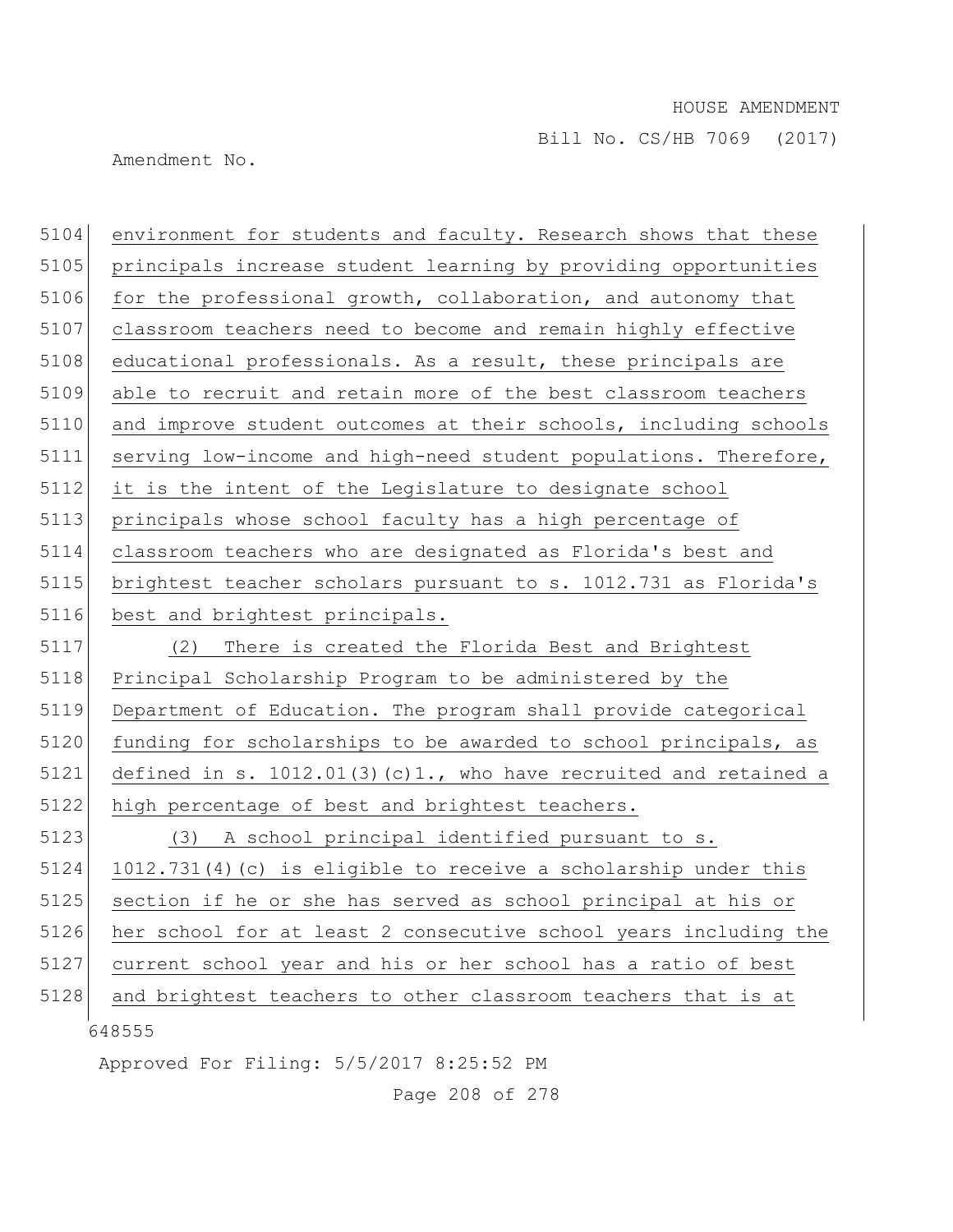Bill No. CS/HB 7069 (2017)

Amendment No.

| 5129 | the 80th percentile or higher for schools within the same grade  |
|------|------------------------------------------------------------------|
| 5130 | group, statewide, including elementary schools, middle schools,  |
| 5131 | high schools, and schools with a combination of grade levels.    |
| 5132 | (4) Annually, by February 1, the department shall identify       |
| 5133 | eligible school principals and disburse funds to each school     |
| 5134 | district for each eligible school principal to receive a         |
| 5135 | scholarship. A scholarship of \$5,000 must be awarded to every   |
| 5136 | eligible school principal assigned to a Title I school and a     |
| 5137 | scholarship of \$4,000 to every eligible school principal who is |
| 5138 | not assigned to a Title I school.                                |
| 5139 | (5) Annually, by April 1, each school district must award        |
| 5140 | a scholarship to each eligible school principal.                 |
| 5141 | (6) A school district must provide a best and brightest          |
| 5142 | principal with the additional authority and responsibilities     |
| 5143 | provided in s. 1012.28(8) for a minimum of 2 years.              |
| 5144 | (7) For purposes of this section, the term "school               |
| 5145 | district" includes the Florida School for the Deaf and the Blind |
| 5146 | and charter school governing boards.                             |
| 5147 | Section 48. Paragraphs (i) and (j) of subsection (2) of          |
| 5148 | section 1002.385, Florida Statutes, are redesignated as          |
| 5149 | paragraphs (j) and (k), respectively, paragraph (d) of           |
| 5150 | subsection (2), subsection (5), paragraph (b) of subsection (6), |
| 5151 | subsection (8), paragraphs (e) and (f) of subsection (11),       |
| 5152 | paragraph (j) of subsection (12), and paragraph (a) of           |
|      |                                                                  |
|      | 648555                                                           |
|      |                                                                  |

Approved For Filing: 5/5/2017 8:25:52 PM

Page 209 of 278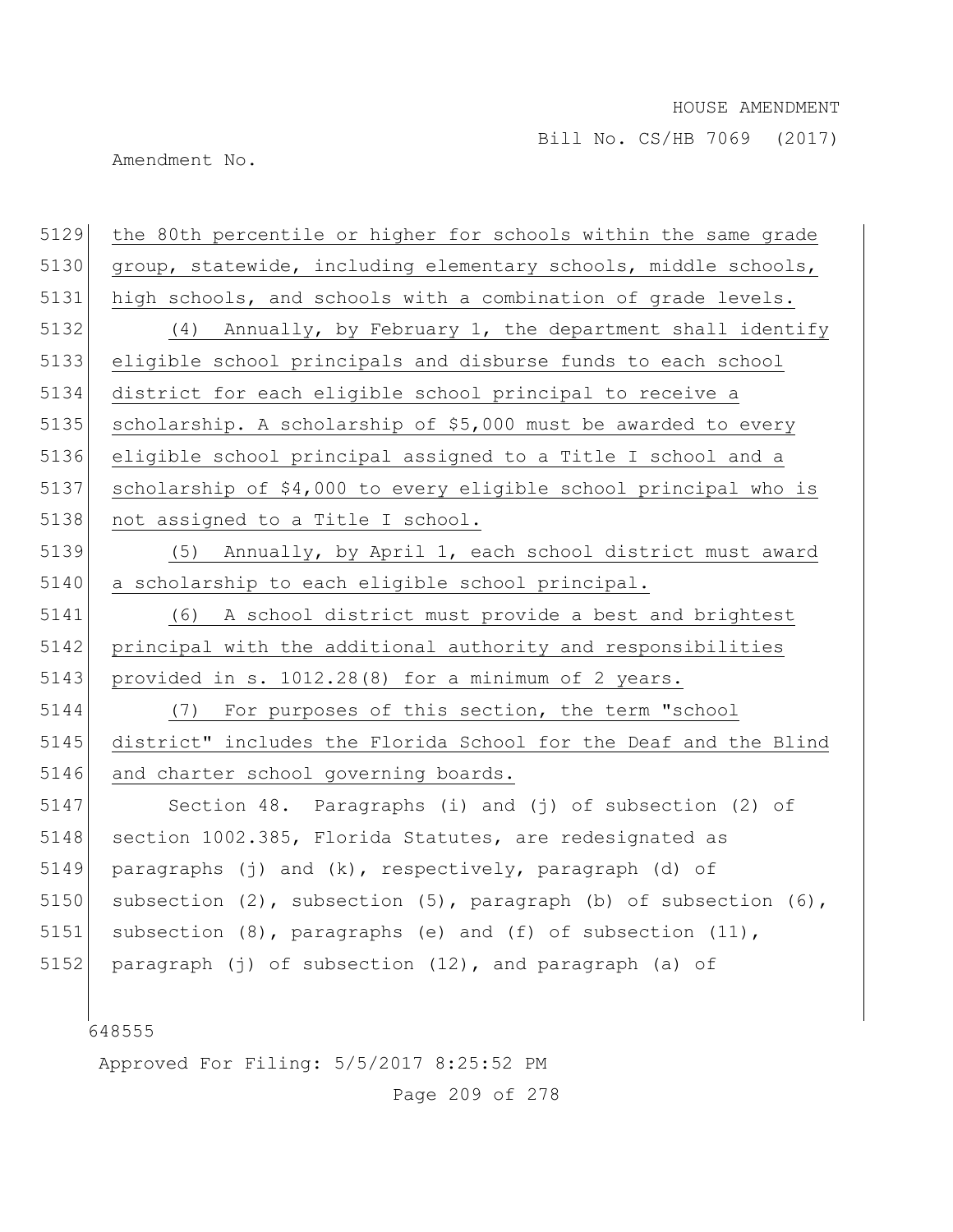Bill No. CS/HB 7069 (2017)

Amendment No.

648555 Approved For Filing: 5/5/2017 8:25:52 PM 5153 subsection (13) are amended, and a new paragraph (i) is added to 5154 subsection (2) of that section, to read: 5155 1002.385 The Gardiner Scholarship.— 5156 (2) DEFINITIONS.—As used in this section, the term: 5157 (d) "Disability" means, for a 3- or 4-year-old child or 5158 for a student in kindergarten to grade 12, autism spectrum 5159 disorder, as defined in the Diagnostic and Statistical Manual of 5160 Mental Disorders, Fifth Edition, published by the American 5161 Psychiatric Association; cerebral palsy, as defined in s. 5162 393.063(6); Down syndrome, as defined in s. 393.063(15); an 5163 intellectual disability, as defined in s. 393.063(24); Phelan-5164 McDermid syndrome, as defined in s. 393.063(28); Prader-Willi 5165 syndrome, as defined in s. 393.063(29); spina bifida, as defined 5166 in s. 393.063(40); being a high-risk child, as defined in s. 5167 393.063(23)(a); muscular dystrophy; and Williams syndrome or 5168 identification as dual sensory impaired, as defined by rules of 5169 the State Board of Education and evidenced by reports from the 5170 local school district. 5171 (i) "Inactive" means that no eligible expenditures have 5172 been made from an account funded pursuant to paragraph (13)(d). 5173 (5) AUTHORIZED USES OF PROGRAM FUNDS. - Program funds must 5174 be used to meet the individual educational needs of an eligible 5175 student and may be spent for the following purposes: 5176 (a) Instructional materials, including digital devices, 5177 digital periphery devices, and assistive technology devices that

Page 210 of 278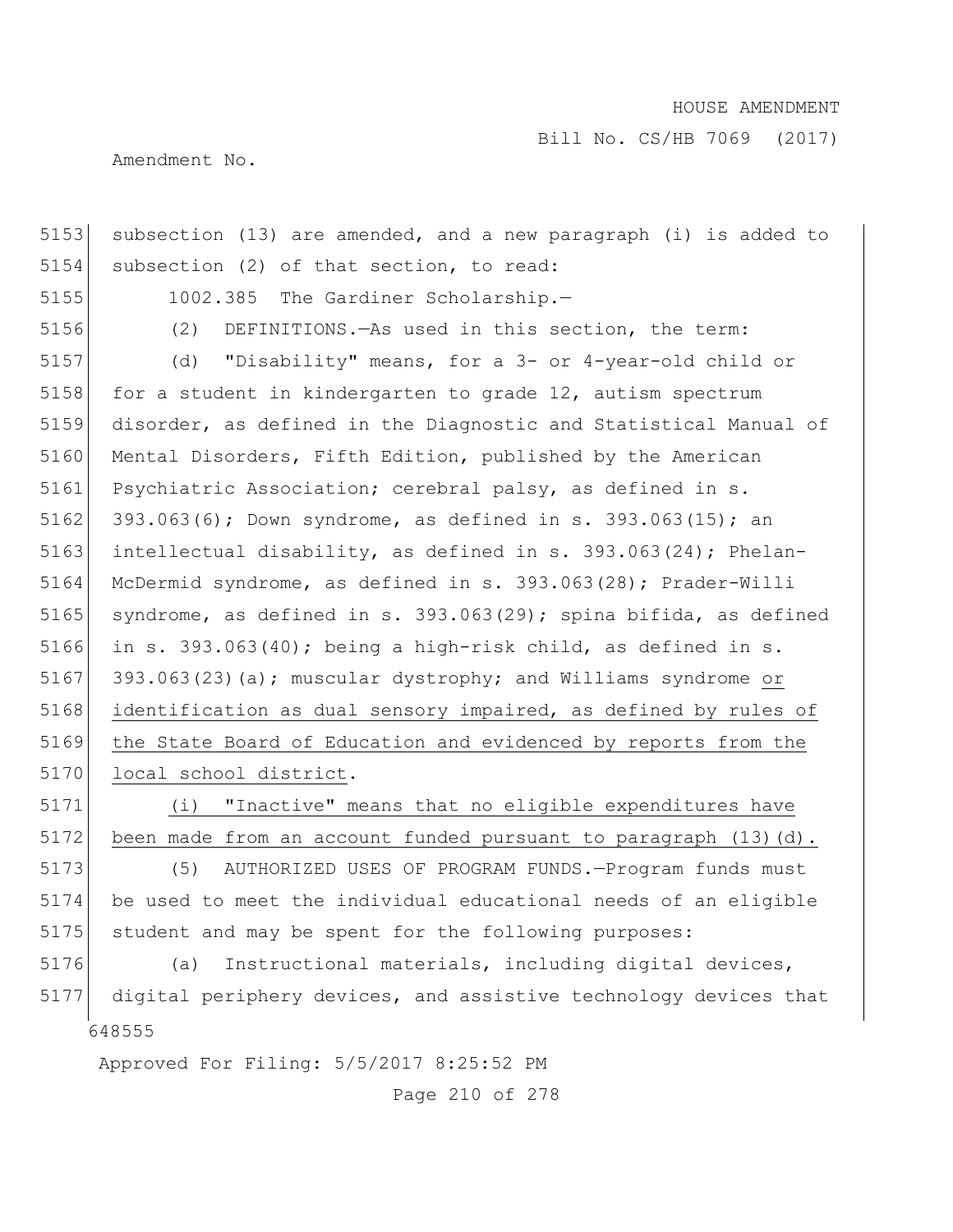Bill No. CS/HB 7069 (2017)

Amendment No.

5178 allow a student to access instruction or instructional content 5179 and training on the use of and maintenance agreements for these 5180 devices.

5181 (b) Curriculum as defined in paragraph (2)(b).

5182 (c) Specialized services by approved providers or by a 5183 hospital in this state that are selected by the parent. These 5184 specialized services may include, but are not limited to:

5185 1. Applied behavior analysis services as provided in ss. 5186 627.6686 and 641.31098.

5187 2. Services provided by speech-language pathologists as 5188 defined in s. 468.1125.

5189 3. Occupational therapy services as defined in s. 468.203. 5190 4. Services provided by physical therapists as defined in 5191 s. 486.021.

5192 5. Services provided by listening and spoken language 5193 specialists and an appropriate acoustical environment for a 5194 child who is deaf or hard of hearing and who has received an 5195 implant or assistive hearing device.

648555 5196 (d) Enrollment in, or tuition or fees associated with 5197 enrollment in, a home education program, an eligible private 5198 school, an eligible postsecondary educational institution or a 5199 program offered by the institution, a private tutoring program 5200 authorized under s. 1002.43, a virtual program offered by a 5201 department-approved private online provider that meets the 5202 provider qualifications specified in s.  $1002.45(2)(a)$ , the

Approved For Filing: 5/5/2017 8:25:52 PM

Page 211 of 278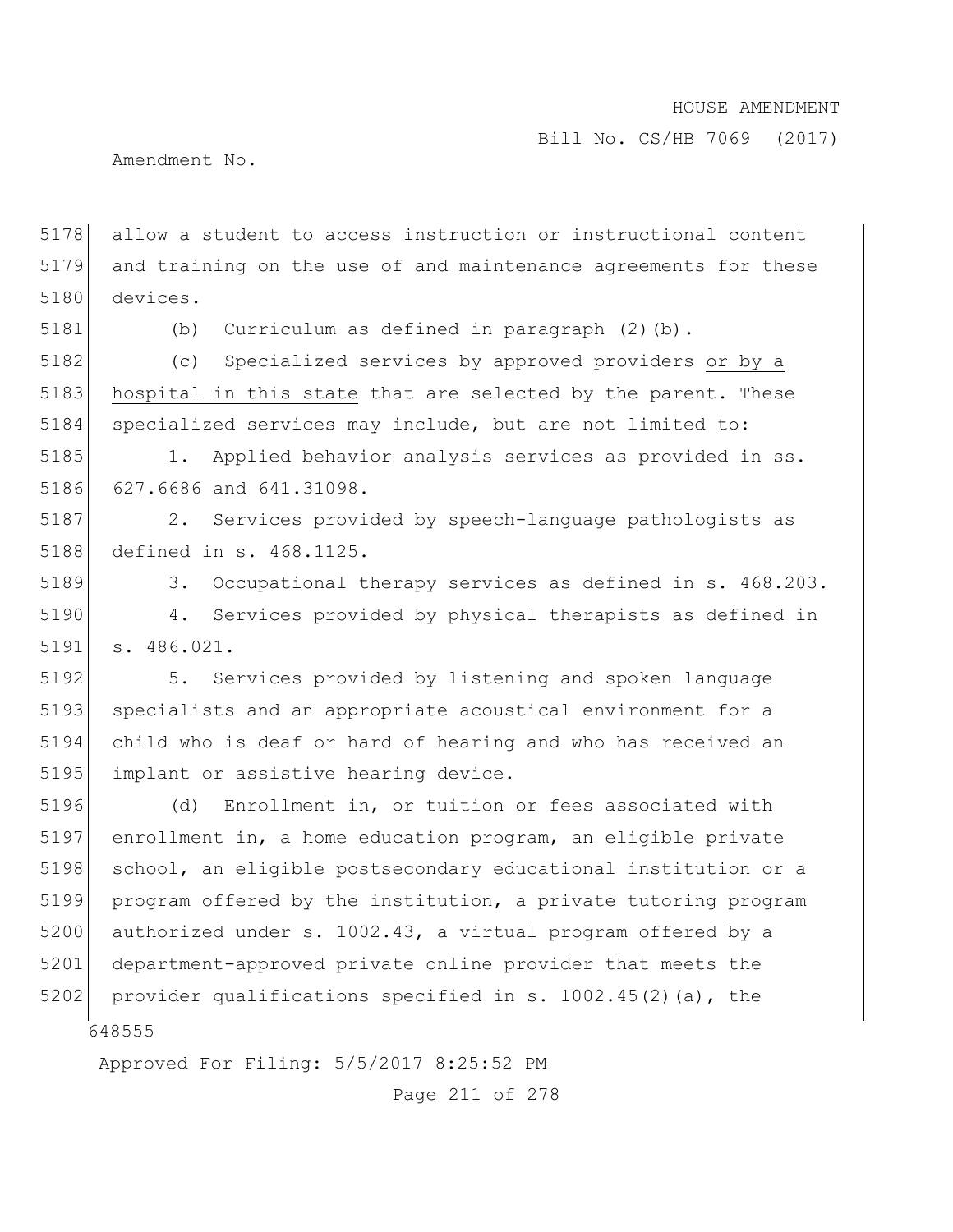Bill No. CS/HB 7069 (2017)

Amendment No.

5203 Florida Virtual School as a private paying student, or an 5204 approved online course offered pursuant to s. 1003.499 or s. 5205 1004.0961.

5206 (e) Fees for nationally standardized, norm-referenced 5207 achievement tests, Advanced Placement Examinations, industry 5208 certification examinations, assessments related to postsecondary 5209 education, or other assessments.

5210 (f) Contributions to the Stanley G. Tate Florida Prepaid 5211 College Program pursuant to s. 1009.98 or the Florida College 5212 Savings Program pursuant to s. 1009.981, for the benefit of the 5213 eligible student.

5214 (g) Contracted services provided by a public school or 5215 school district, including classes. A student who receives 5216 services under a contract under this paragraph is not considered 5217 enrolled in a public school for eligibility purposes as 5218 specified in subsection (4).

5219 (h) Tuition and fees for part-time tutoring services 5220 provided by a person who holds a valid Florida educator's 5221 certificate pursuant to s. 1012.56; a person who holds an 5222 adjunct teaching certificate pursuant to s. 1012.57; or a person 5223 who has demonstrated a mastery of subject area knowledge  $5224$  pursuant to s. 1012.56(5). As used in this paragraph, the term 5225 "part-time tutoring services" does not qualify as regular school 5226 attendance as defined in s.  $1003.01(13)(e)$ .

648555 5227 (i) Fees for specialized summer education programs.

Approved For Filing: 5/5/2017 8:25:52 PM

Page 212 of 278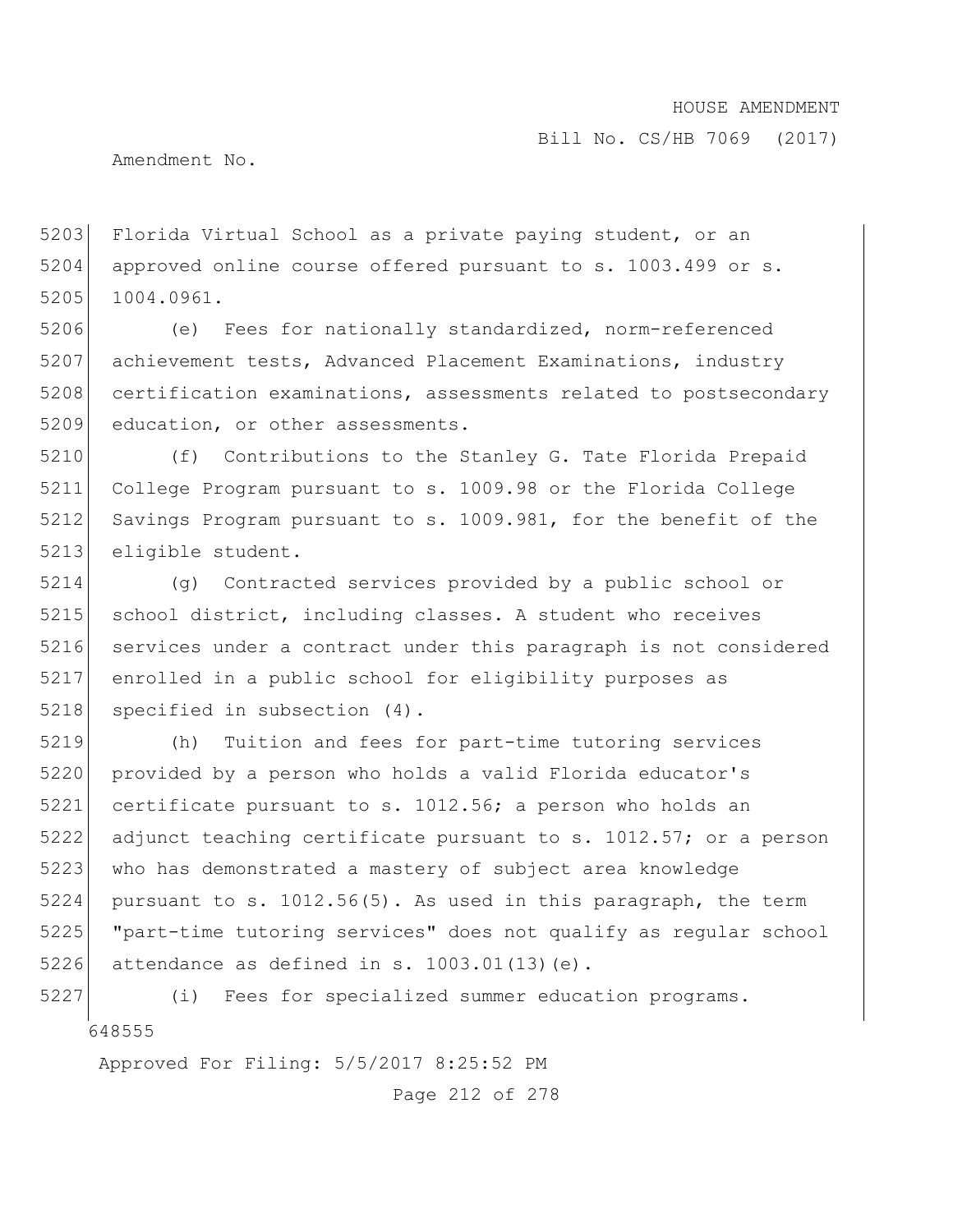Bill No. CS/HB 7069 (2017)

Amendment No.

| 5228                                     | Fees for specialized after-school education programs.<br>(j)     |
|------------------------------------------|------------------------------------------------------------------|
| 5229                                     | Transition services provided by job coaches.<br>(k)              |
| 5230                                     | Fees for an annual evaluation of educational progress<br>(1)     |
| 5231                                     | by a state-certified teacher under s. $1002.41(1)(c)$ , if this  |
| 5232                                     | option is chosen for a home education student.                   |
| 5233                                     | Tuition and fees associated with programs offered by<br>(m)      |
| 5234                                     | Voluntary Prekindergarten Education Program providers approved   |
| 5235                                     | pursuant to s. 1002.55 and school readiness providers approved   |
| 5236                                     | pursuant to s. 1002.88.                                          |
| 5237                                     | (n) Fees for services provided at a center that is a             |
| 5238                                     | member of the Professional Association of Therapeutic            |
| 5239                                     | Horsemanship International.                                      |
| 5240                                     | Fees for services provided by a therapist who is<br>$(\circ)$    |
| 5241                                     | certified by the Certification Board for Music Therapists or     |
| 5242                                     | credentialed by the Art Therapy Credentials Board, Inc.          |
| 5243                                     |                                                                  |
| 5244                                     | A provider of any services receiving payments pursuant to this   |
| 5245                                     | subsection may not share, refund, or rebate any moneys from the  |
| 5246                                     | Gardiner Scholarship with the parent or participating student in |
| 5247                                     | any manner. A parent, student, or provider of any services may   |
| 5248                                     | not bill an insurance company, Medicaid, or any other agency for |
| 5249                                     | the same services that are paid for using Gardiner Scholarship   |
| 5250                                     | funds.                                                           |
| 5251                                     | TERM OF THE PROGRAM. - For purposes of continuity of<br>(6)      |
| 5252                                     | educational choice and program integrity:                        |
| 648555                                   |                                                                  |
| Approved For Filing: 5/5/2017 8:25:52 PM |                                                                  |

Page 213 of 278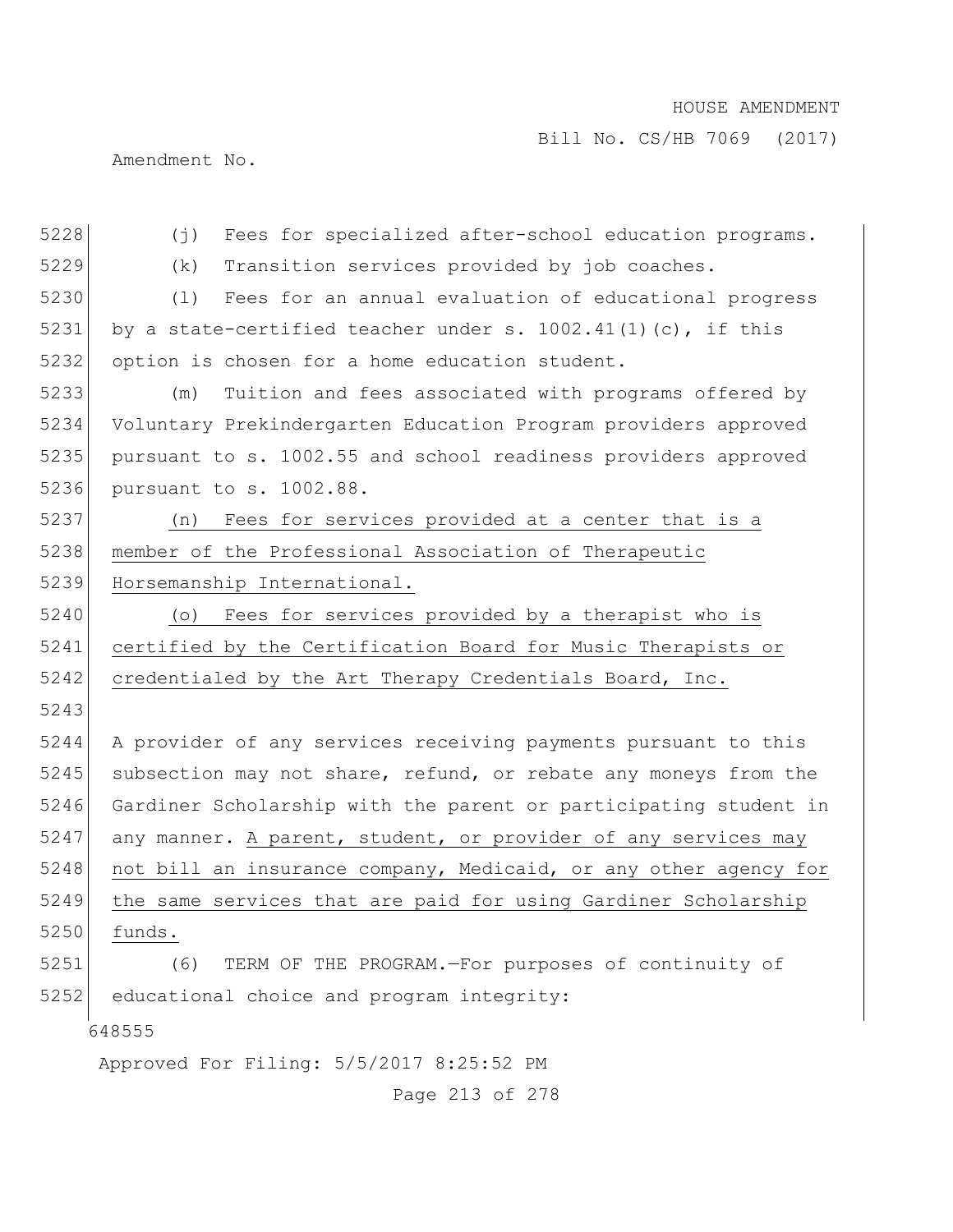Amendment No.

 (b)1. A student's scholarship account must be closed and any remaining funds, including, but not limited to, contributions made to the Stanley G. Tate Florida Prepaid College Program or earnings from or contributions made to the Florida College Savings Program using program funds pursuant to 5258 paragraph (5)(f), shall revert to the state after  $\frac{1}{2}$ .

5259 a. Denial or revocation of program eligibility by the 5260 commissioner for fraud or abuse, including, but not limited to, 5261 the student or student's parent accepting any payment, refund, 5262 or rebate, in any manner, from a provider of any services 5263 received pursuant to subsection (5);  $\Theta$ r

5264 b. After Any period of 3 consecutive years after high 5265 school completion or graduation during which the student has not 5266 been enrolled in an eligible postsecondary educational 5267 institution or a program offered by the institution; or

5268 c. Three consecutive fiscal years in which an account has 5269 been inactive.

5270 2. The commissioner must notify the parent and the 5271 organization when a Gardiner Scholarship account is closed and 5272 program funds revert to the state.

5273 (8) PRIVATE SCHOOL ELIGIBILITY AND OBLIGATIONS.—An 5274 eligible private school may be sectarian or nonsectarian and  $5275$  shall:

648555

Approved For Filing: 5/5/2017 8:25:52 PM

Page 214 of 278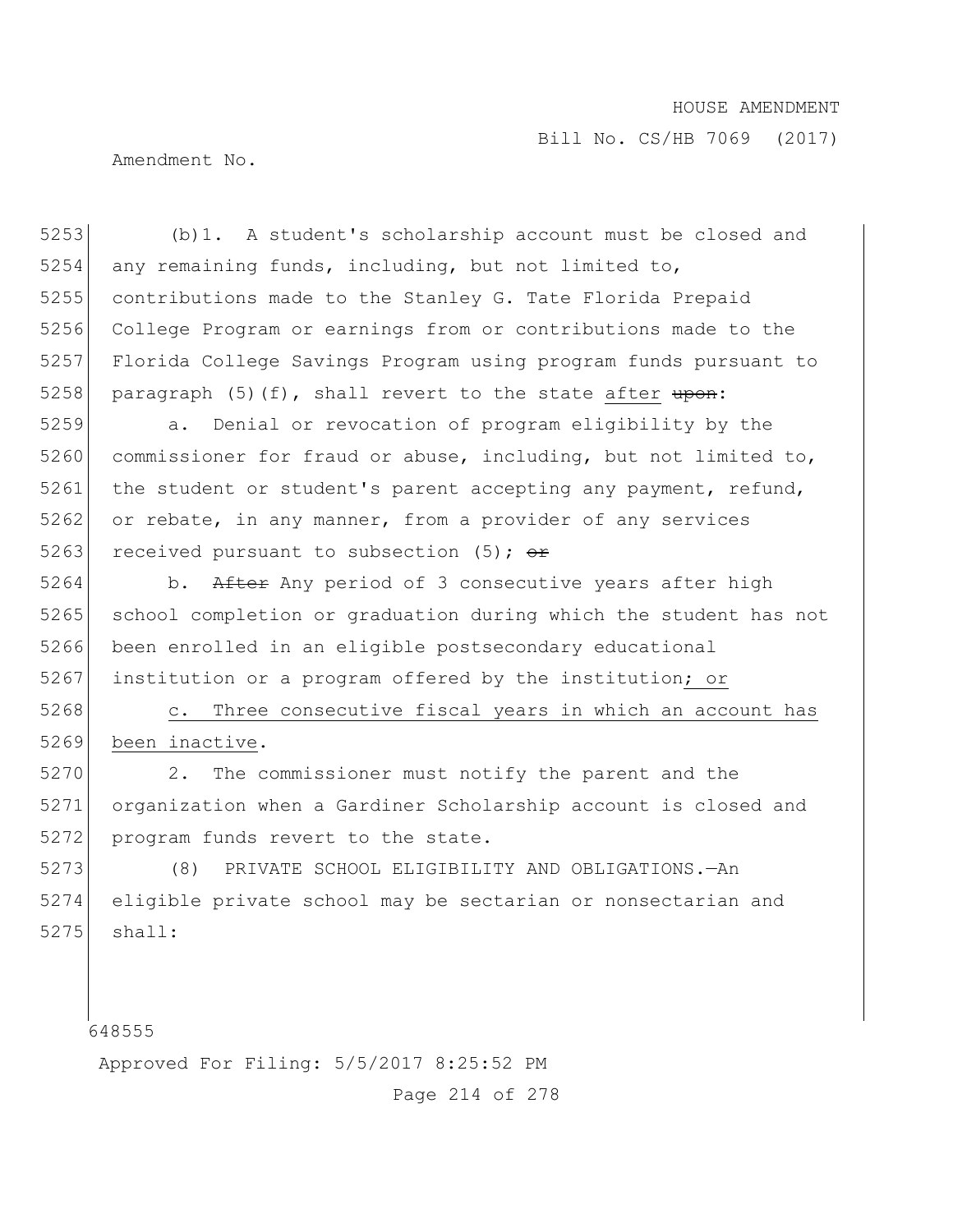Bill No. CS/HB 7069 (2017)

Amendment No.

5276 (a) Comply with all requirements for private schools 5277 participating in state school choice scholarship programs 5278 pursuant to s. 1002.421.

5279 (b) Provide to the organization, upon request, all 5280 documentation required for the student's participation, 5281 including the private school's and student's fee schedules.

5282 (c) Be academically accountable to the parent for meeting 5283 the educational needs of the student by:

5284 1. At a minimum, annually providing to the parent a 5285 written explanation of the student's progress.

5286 2. Annually administering or making provision for students 5287 participating in the program in grades 3 through 10 to take one 5288 of the nationally norm-referenced tests identified by the 5289 Department of Education or the statewide assessments pursuant to 5290 s. 1008.22. Students with disabilities for whom standardized 5291 testing is not appropriate are exempt from this requirement. A 5292 participating private school shall report a student's scores to 5293 the parent.

5294 3. Cooperating with the scholarship student whose parent 5295 chooses to have the student participate in the statewide 5296 assessments pursuant to s. 1008.22 or, if a private school 5297 chooses to offer the statewide assessments, administering the 5298 assessments at the school.

648555

Approved For Filing: 5/5/2017 8:25:52 PM

Page 215 of 278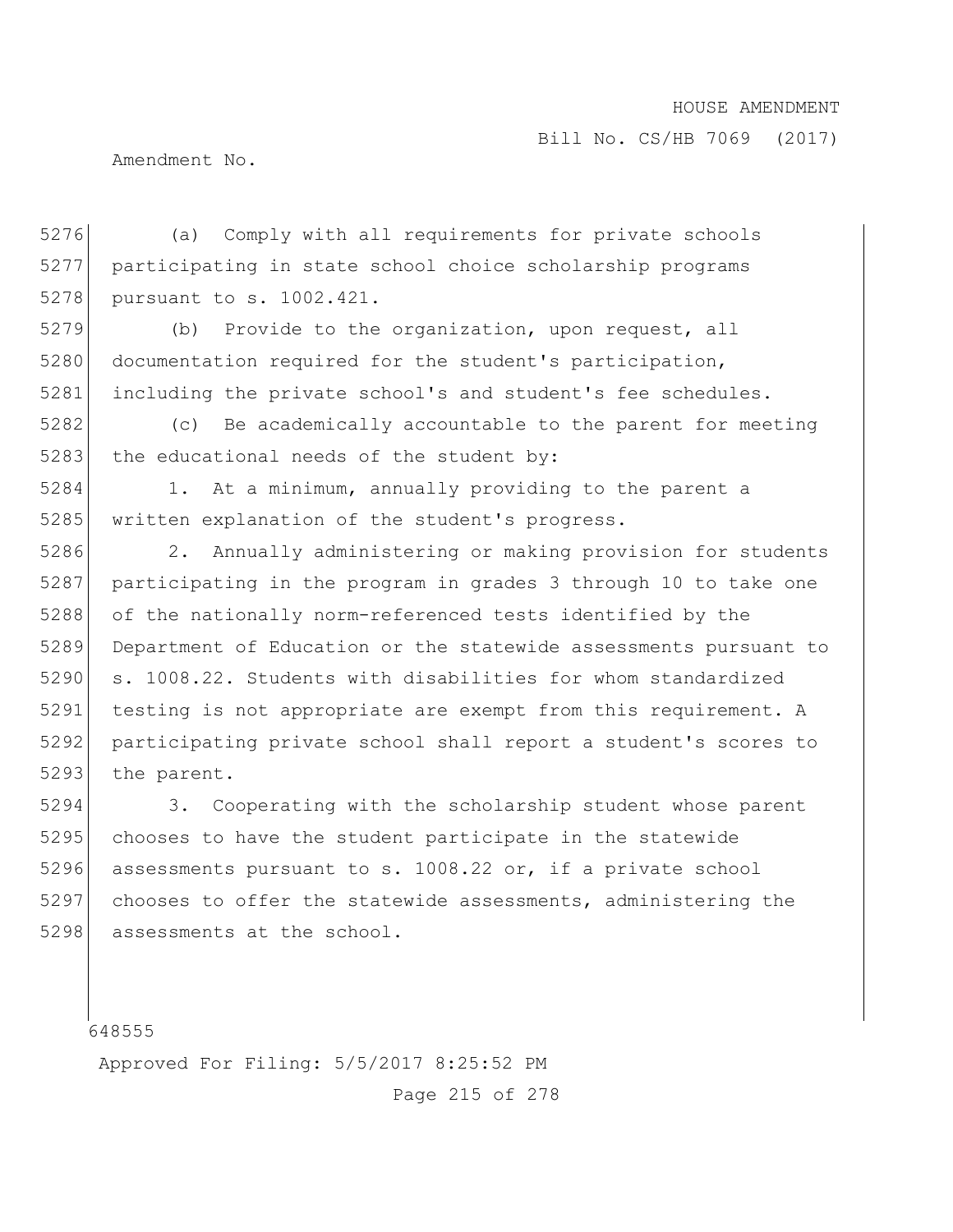Bill No. CS/HB 7069 (2017)

Amendment No.

5299 **a.** A participating private school may choose to offer and 5300 administer the statewide assessments to all students who attend 5301 the private school in grades 3 through 10.

5302 b. A participating private school shall submit a request 5303 in writing to the Department of Education by March 1 of each 5304 year in order to administer the statewide assessments in the 5305 subsequent school year.

5306 (d) Employ or contract with teachers who have regular and 5307 direct contact with each student receiving a scholarship under 5308 this section at the school's physical location.

5309 (e) Provide a report from Annually contract with an 5310 independent certified public accountant who performs to perform 5311 the agreed-upon procedures developed under  $s. 1002.395(6)(o)$  and 5312 produce a report of the results if the private school receives 5313 more than \$250,000 in funds from scholarships awarded under this 5314 section in the 2014-2015 state fiscal year or a state fiscal 5315 year thereafter. A private school subject to this paragraph must 5316 annually submit the report by September  $15$ ,  $2015$ , and annually 5317 thereafter to the organization that awarded the majority of the 5318 school's scholarship funds. The agreed-upon procedures must be 5319 conducted in accordance with attestation standards established 5320 by the American Institute of Certified Public Accountants.

5321

648555 5322 If The inability of a private school is unable to meet the 5323 requirements of this subsection or has consecutive years of

Approved For Filing: 5/5/2017 8:25:52 PM

Page 216 of 278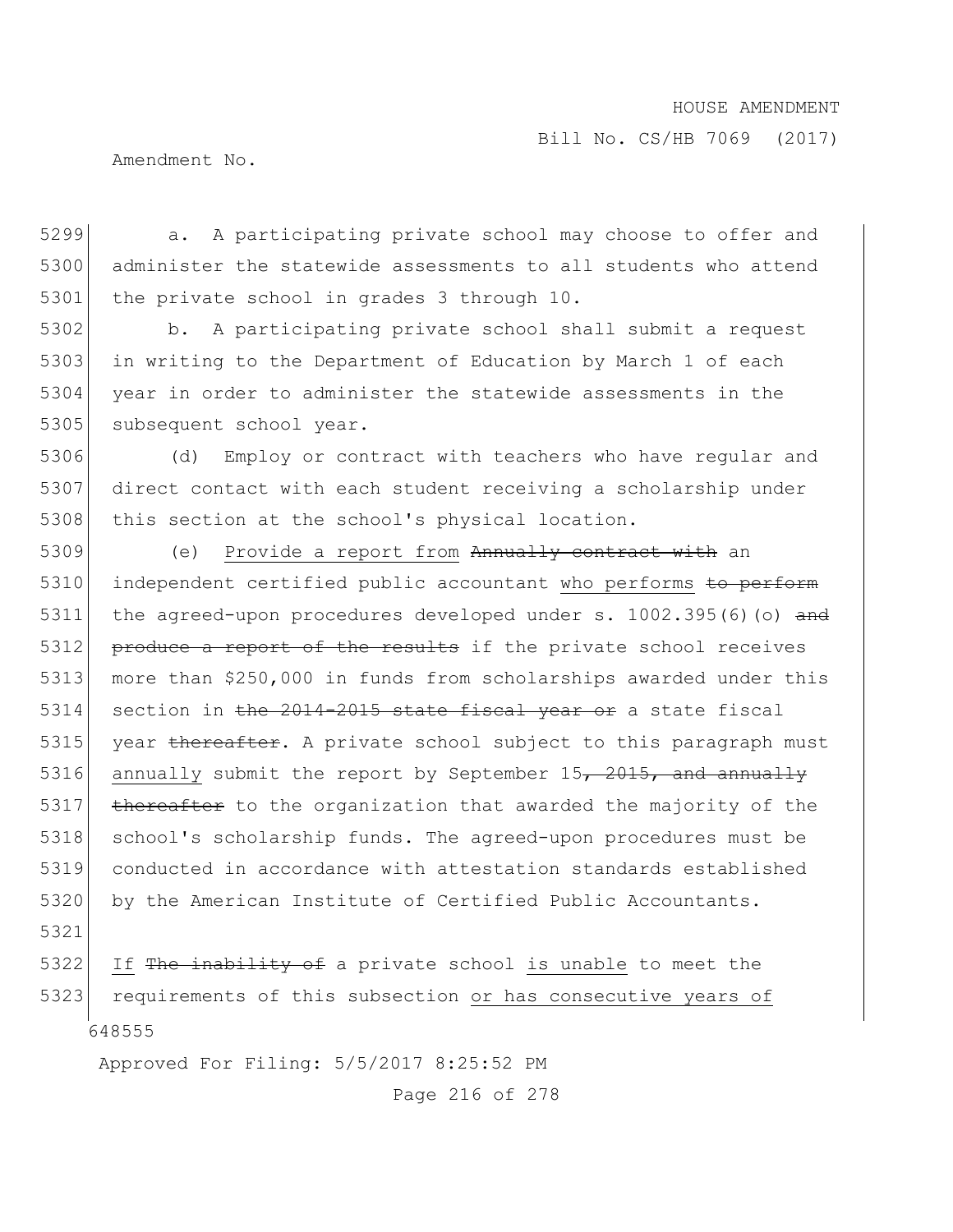Amendment No.

5324 material exceptions listed in the report required under 5325 paragraph (e), the commissioner may determine that constitutes a 5326 basis for the ineligibility of the private school is ineligible 5327 to participate in the program as determined by the commissioner.

 (11) PARENT AND STUDENT RESPONSIBILITIES FOR PROGRAM PARTICIPATION.—A parent who applies for program participation under this section is exercising his or her parental option to determine the appropriate placement or the services that best meet the needs of his or her child. The scholarship award for a student is based on a matrix that assigns the student to support Level III services. If a parent receives an IEP and a matrix of 5335 services from the school district pursuant to subsection  $(7)$ , the amount of the payment shall be adjusted as needed, when the 5337 school district completes the matrix.

5338 (e) The parent must annually renew participation in the 5339 program. Notwithstanding any changes to the student's IEP, a 5340 student who was previously eligible for participation in the 5341 program shall remain eligible to apply for renewal. However, for 5342 a high-risk child to continue to participate in the program in 5343 the school year after he or she reaches 6 years of age, the 5344 child's application for renewal of program participation must 5345 contain documentation that the child has a disability defined in 5346 paragraph (2)(d) other than high-risk status.

648555 5347 (f) The parent is responsible for procuring the services 5348 necessary to educate the student. If a parent does not procure

Approved For Filing: 5/5/2017 8:25:52 PM

Page 217 of 278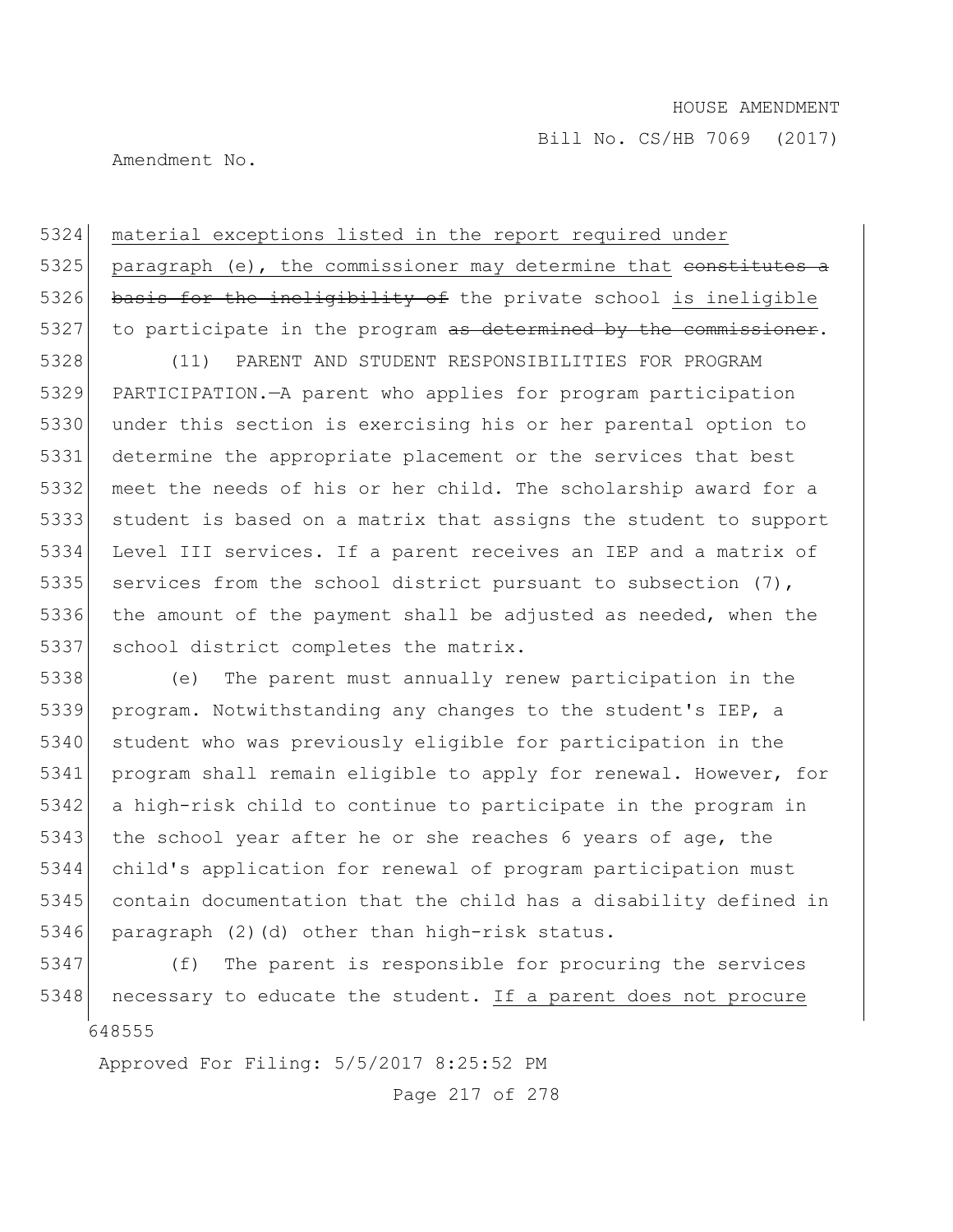Amendment No.

 the necessary educational services for the student and the 5350 student's account has been inactive for 2 consecutive fiscal 5351 years, the student is ineligible for additional scholarship payments until the scholarship funding organization verifies that expenditures from the account have occurred. When the student receives a Gardiner Scholarship, the district school board is not obligated to provide the student with a free appropriate public education. For purposes of s. 1003.57 and the Individuals with Disabilities in Education Act, a participating 5358 student has only those rights that apply to all other 5359 unilaterally parentally placed students, except that, when 5360 requested by the parent, school district personnel must develop 5361 an individual education plan or matrix level of services. 5362 5363 A parent who fails to comply with this subsection forfeits the Gardiner Scholarship. (12) OBLIGATIONS OF SCHOLARSHIP-FUNDING ORGANIZATIONS.—An organization may establish Gardiner Scholarships for eligible 5367 students by: (j) Documenting each scholarship student's eligibility for a fiscal year before granting a scholarship for that fiscal year pursuant to paragraph (3)(b). A student is ineligible for a scholarship if the student's account has been inactive for 2 consecutive fiscal years. However, once an eligible expenditure

648555

Approved For Filing: 5/5/2017 8:25:52 PM

Page 218 of 278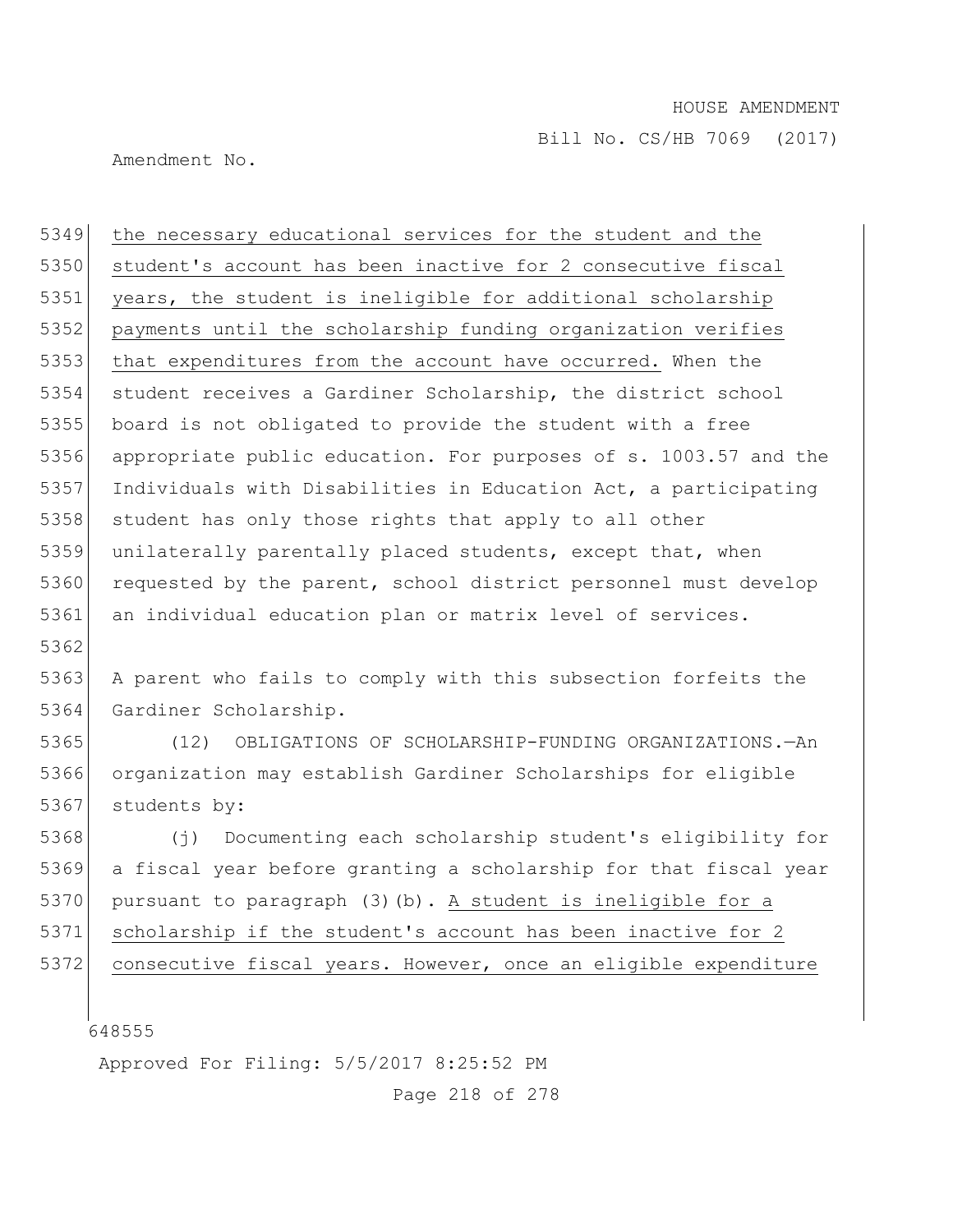Amendment No.

# 5373 is made pursuant to paragraph  $(11)$  (f), the student is eligible 5374 for a scholarship based on available funds.

5375 (13) FUNDING AND PAYMENT.—

5376 (a)1. The maximum funding amount granted for an eligible 5377 student with a disability, pursuant to subsection  $(3)$ , shall be 5378 equivalent to the base student allocation in the Florida 5379 Education Finance Program multiplied by the appropriate cost 5380 factor for the educational program that which would have been 5381 provided for the student in the district school to which he or 5382 she would have been assigned, multiplied by the district cost 5383 differential.

648555 2. In addition, an amount equivalent to a share of the guaranteed allocation for exceptional students in the Florida Education Finance Program shall be determined and added to the 5387 amount in subparagraph 1. The calculation shall be based on the methodology and the data used to calculate the guaranteed allocation for exceptional students for each district in chapter 2000-166, Laws of Florida. Except as provided in subparagraph 5391 3., the calculation shall be based on the student's grade, the matrix level of services, and the difference between the 2000- 5393 2001 basic program and the appropriate level of services cost factor, multiplied by the 2000-2001 base student allocation and 5395 the 2000-2001 district cost differential for the sending district. The calculated amount must also include an amount equivalent to the per-student share of supplemental academic

Approved For Filing: 5/5/2017 8:25:52 PM

Page 219 of 278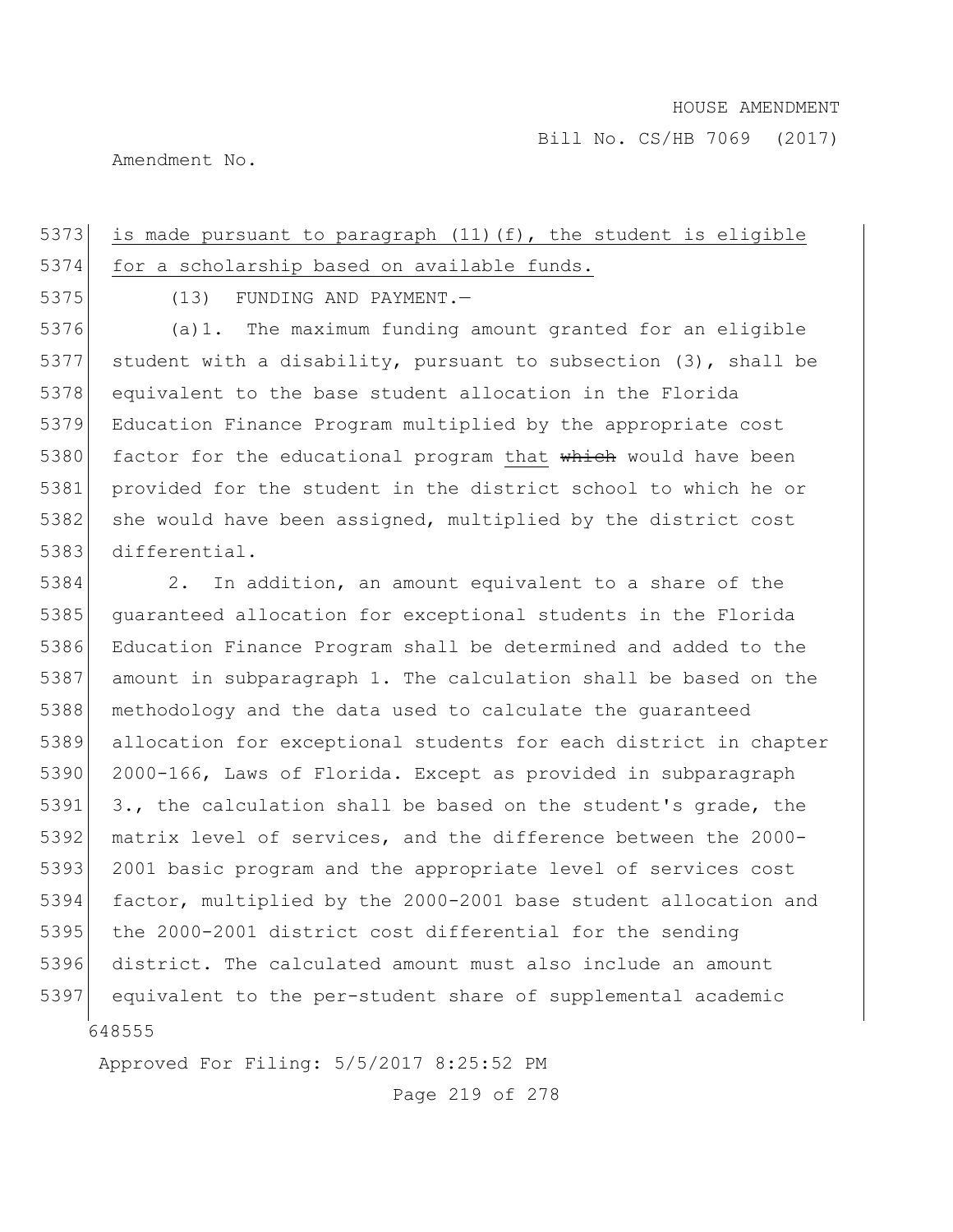Amendment No.

648555 5398 instruction funds, instructional materials funds, technology 5399 funds, and other categorical funds as provided in the General 5400 Appropriations Act. 5401 3. Beginning with the 2017-2018 fiscal year and each 5402 fiscal year thereafter, the calculation for a new student 5403 entering the program shall be based on the student's matrix 5404 level of services. The funding for a student without a matrix of 5405 services Except as otherwise provided in subsection (7), the 5406 calculation for all students participating in the program shall 5407 be based on the matrix that assigns the student to support Level 5408 III of services. If a parent chooses to request and receive a 5409 matrix of services from the school district, when the school 5410 district completes the matrix, the amount of the payment shall 5411 be adjusted as needed. 5412 Section 49. Subsection (6) is added to section 1003.455, 5413 Florida Statutes, to read: 5414 1003.455 Physical education; assessment.— 5415 (6) In addition to the requirements in subsection (3), 5416 each district school board shall provide at least 100 minutes of 5417 supervised, safe, and unstructured free-play recess each week 5418 for students in kindergarten through grade 5 so that there are 5419 at least 20 consecutive minutes of free-play recess per day. 5420 This requirement does not apply to charter schools. 5421 Section 50. Paragraph (a) of subsection (8) and subsection 5422 (11) of section 1002.37, Florida Statutes, are amended to read:

Approved For Filing: 5/5/2017 8:25:52 PM

Page 220 of 278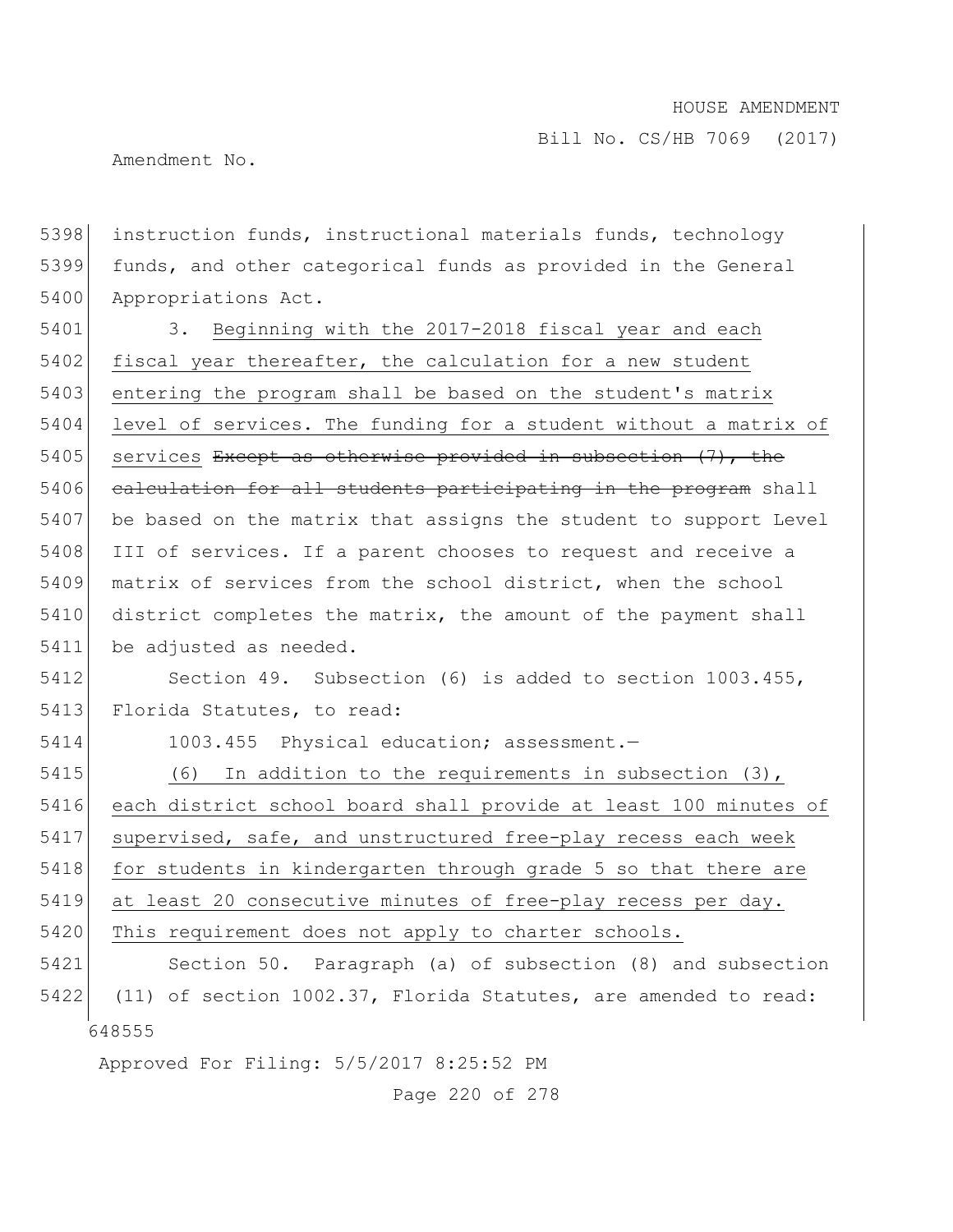Amendment No.

648555 Approved For Filing: 5/5/2017 8:25:52 PM 5423 1002.37 The Florida Virtual School.— 5424 (8)(a) The Florida Virtual School may provide full-time 5425 and part-time instruction for students in kindergarten through 5426 grade 12. To receive part-time instruction in kindergarten  $5427$  through grade  $5$ , a student must meet at least one of the 5428 eligibility criteria in  $s. 1002.455(2)$ . 5429 (11) The Auditor General shall conduct an operational 5430 audit of the Florida Virtual School, including Florida Virtual 5431 School Global. The scope of the audit shall include, but not be 5432 <del>limited to, the administration of responsibilities relating to</del> 5433 personnel; procurement and contracting; revenue production; 5434 school funds, including internal funds; student enrollment 5435 records; franchise agreements; information technology 5436 utilization, assets, and security; performance measures and 5437 standards; and accountability. The final report on the audit 5438 shall be submitted to the President of the Senate and the 5439 Speaker of the House of Representatives no later than January  $5440$   $31, 2014.$ 5441 Section 51. Section 1002.455, Florida Statutes, is amended  $5442$  to read: 5443 1002.455 Student eligibility for K-12 virtual 5444 instruction.— 5445  $(1)$  All students, including home education and private 5446 school students, are eligible to participate in any of the 5447 following A student may participate in virtual instruction in

Page 221 of 278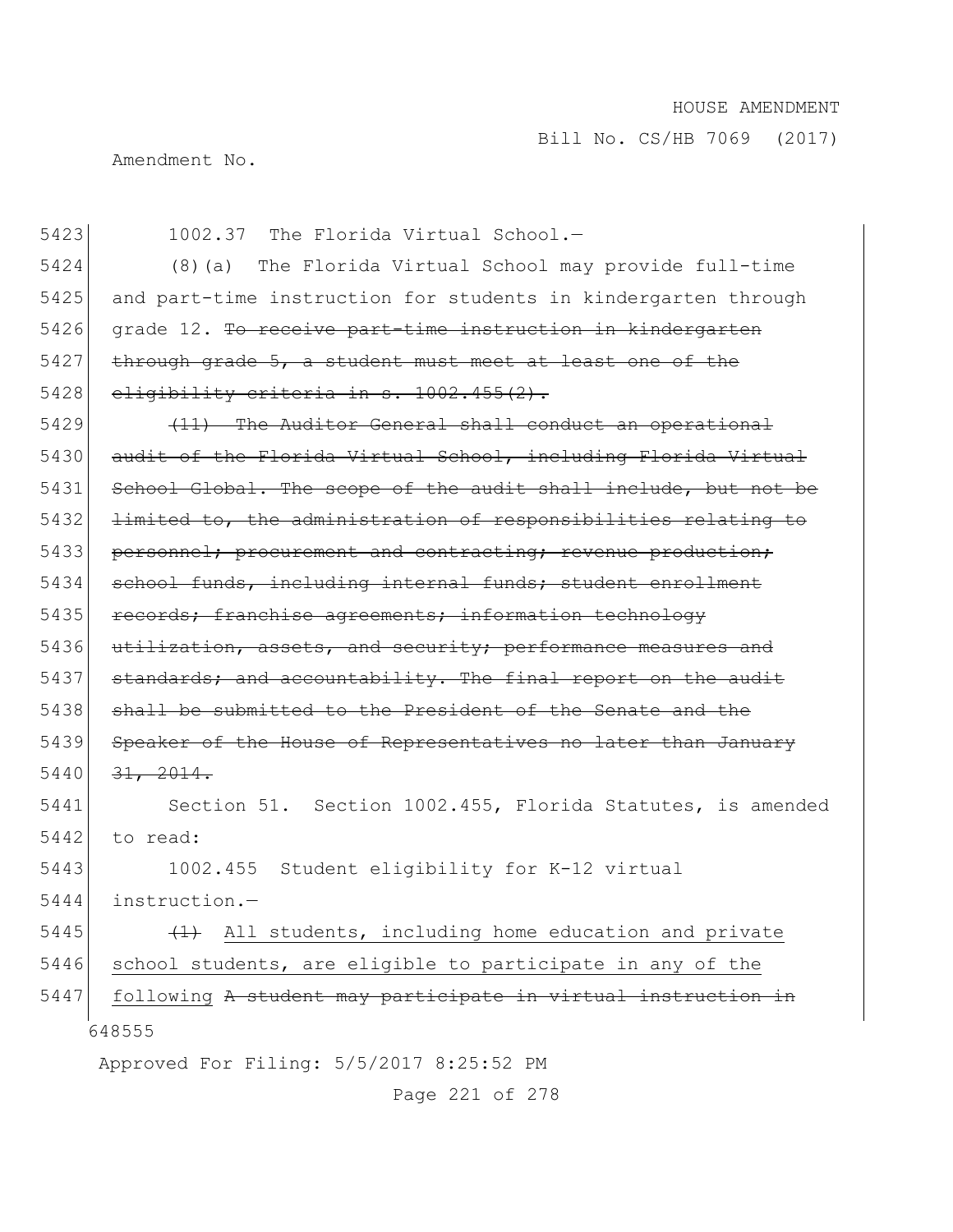Amendment No.

| 5448 | the school district in which he or she resides if the student    |
|------|------------------------------------------------------------------|
| 5449 | meets the eligibility criteria in subsection (2).                |
| 5450 | $(2)$ A student is eligible to participate in virtual            |
| 5451 | instruction if:                                                  |
| 5452 | (a) The student spent the prior school year in attendance        |
| 5453 | at a public school in the state and was enrolled and reported by |
| 5454 | the school district for funding during October and February for  |
| 5455 | purposes of the Florida Education Finance Program surveys;       |
| 5456 | (b) The student is a dependent child of a member of the          |
| 5457 | United States Armed Forces who was transferred within the last   |
| 5458 | 12 months to this state from another state or from a foreign     |
| 5459 | country pursuant to a permanent change of station order;         |
| 5460 | (e) The student was enrolled during the prior school year        |
| 5461 | in a virtual instruction program under s. 1002.45 or a full-time |
| 5462 | Florida Virtual School program under s. 1002.37(8)(a);           |
| 5463 | (d) The student has a sibling who is currently enrolled in       |
| 5464 | a virtual instruction program and the sibling was enrolled in    |
| 5465 | that program at the end of the prior school year,                |
| 5466 | (e) The student is eligible to enter kindergarten or first       |
| 5467 | <del>qrade; or</del>                                             |
| 5468 | (f) The student is eligible to enter grades 2 through 5          |
| 5469 | and is enrolled full-time in a school district virtual           |
| 5470 | instruction program, virtual charter school, or the Florida      |
| 5471 | Virtual School.                                                  |
|      |                                                                  |
|      | 648555                                                           |
|      |                                                                  |

Approved For Filing: 5/5/2017 8:25:52 PM

Page 222 of 278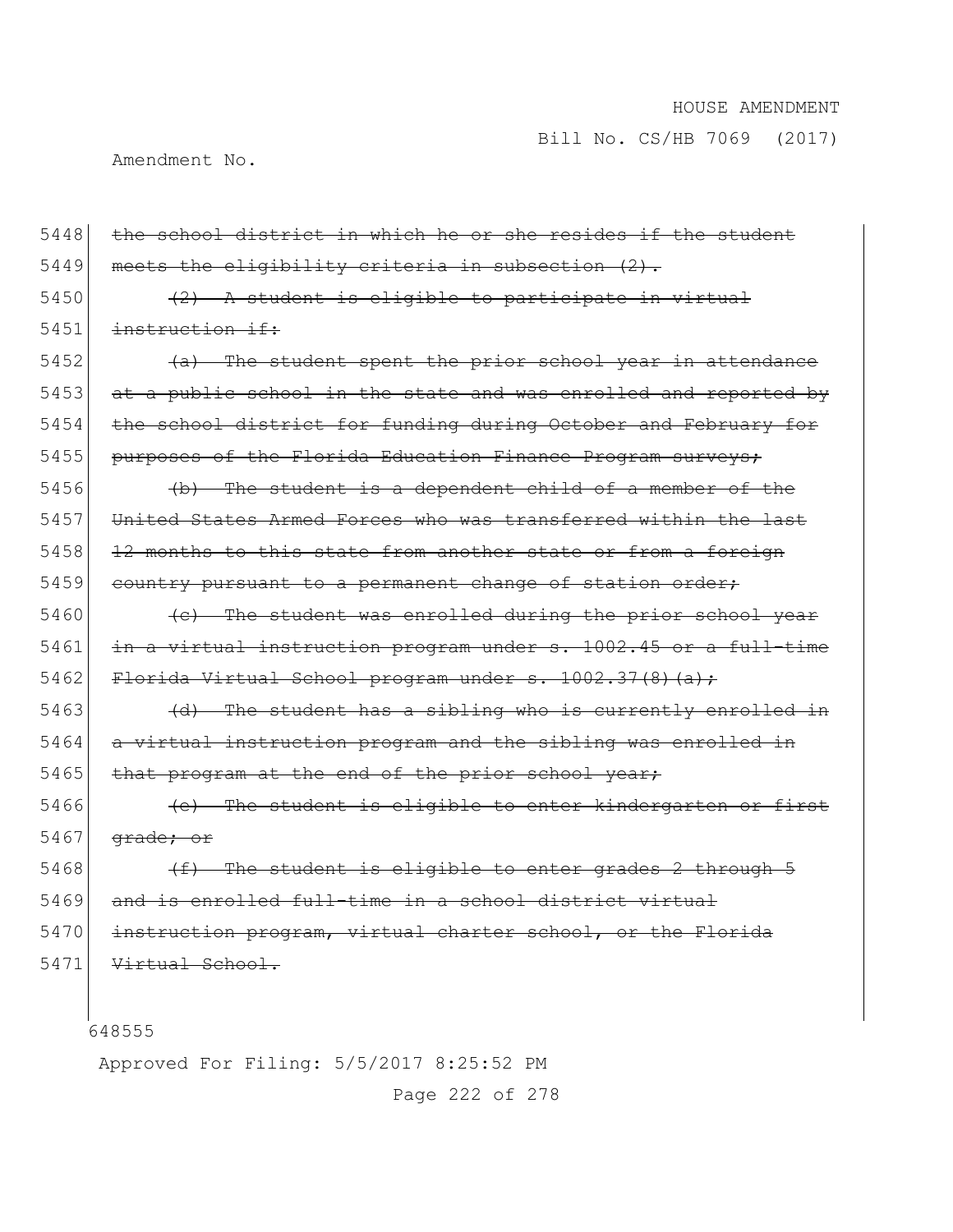Amendment No.

| 5472 | (3) The virtual instruction options for which this               |
|------|------------------------------------------------------------------|
| 5473 | eligibility section applies include:                             |
| 5474 | $(1)$ $(a)$ School district operated part-time or full-time      |
| 5475 | kindergarten through grade 12 virtual instruction programs under |
| 5476 | s. 1002.45(1)(b) for students enrolled in the school district.   |
| 5477 | $(2)$ $(b)$ Full-time virtual charter school instruction         |
| 5478 | authorized under s. 1002.33 to students within the school        |
| 5479 | district or to students in other school districts throughout the |
| 5480 | state pursuant to s. 1002.31.                                    |
| 5481 | $(3)$ $\leftarrow$ Virtual courses offered in the course code    |
| 5482 | directory to students within the school district or to students  |
| 5483 | in other school districts throughout the state pursuant to s.    |
| 5484 | 1003.498.                                                        |
|      |                                                                  |
| 5485 | Florida Virtual School instructional services<br>(4)             |
| 5486 | authorized under s. 1002.37.                                     |
| 5487 | Section 52. Subsection (5) and paragraph (b) of subsection       |
| 5488 | (6) of section 1002.45, Florida Statutes, are amended to read:   |
| 5489 | 1002.45 Virtual instruction programs.-                           |
| 5490 | (5)<br>STUDENT ELIGIBILITY. - A student may enroll in a virtual  |
| 5491 | instruction program provided by the school district or by a      |
| 5492 | virtual charter school operated in the district in which he or   |
| 5493 | she resides if the student meets eligibility requirements for    |
| 5494 | virtual instruction pursuant to s. 1002.455.                     |
|      |                                                                  |
|      |                                                                  |

Approved For Filing: 5/5/2017 8:25:52 PM

Page 223 of 278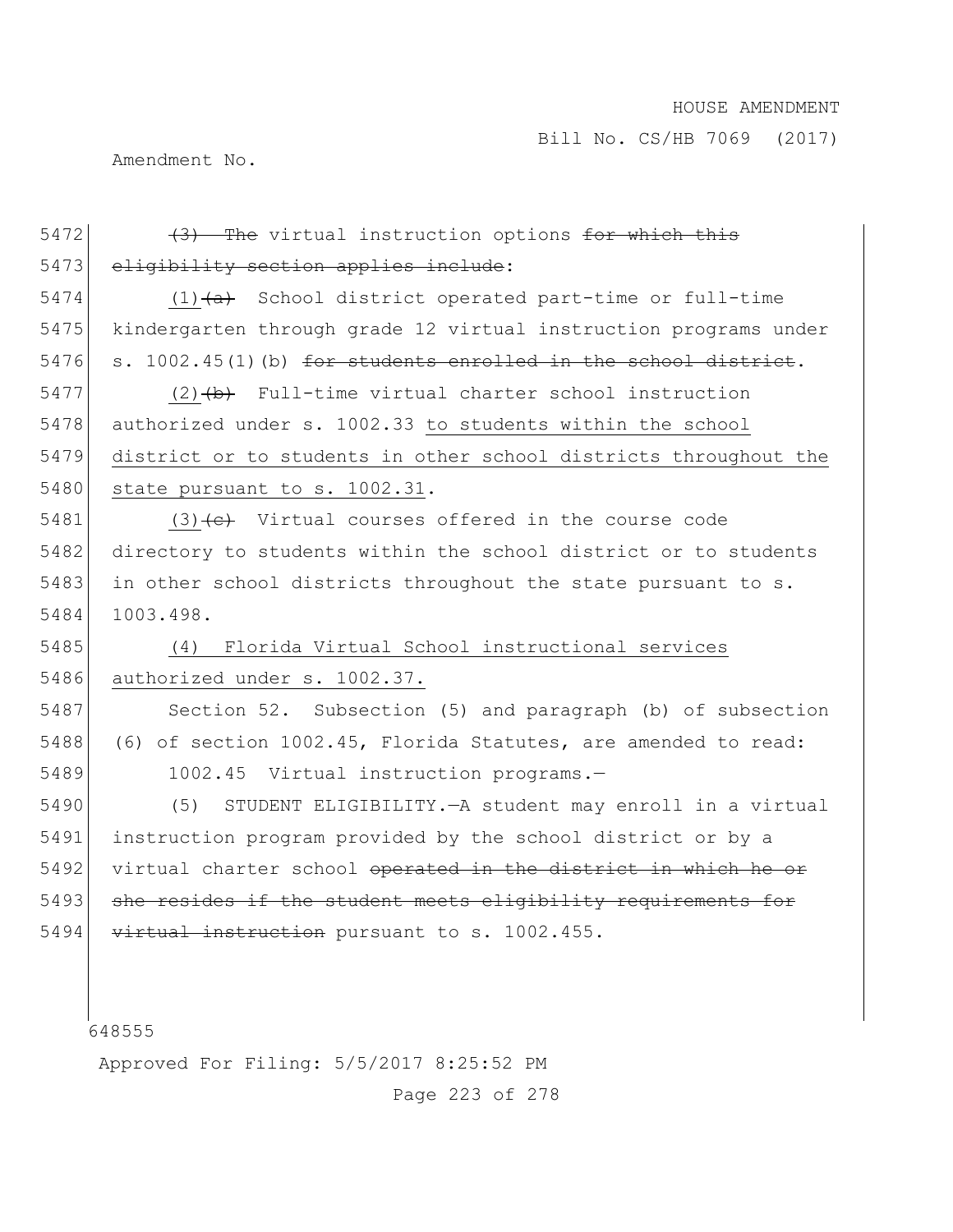Amendment No.

5495 (6) STUDENT PARTICIPATION REQUIREMENTS.—Each student 5496 enrolled in a virtual instruction program or virtual charter 5497 school must:

5498 (b) Take statewide assessments pursuant to s. 1008.22. 5499 Statewide assessments may be administered state assessment tests 5500 within the school district in which such student resides, or as 5501 specified in the contract in accordance with s. 1008.24(3). If 5502 requested by the approved provider or virtual charter school, 5503 the district of residence which must provide the student with 5504 access to the district's testing facilities.

 Section 53. Paragraph (c) of subsection (2) and subsection (11) of section 1002.20, Florida Statutes, are amended, paragraph (d) of subsection (2) is redesignated as paragraph 5508 (e), a new paragraph (d) is added to subsection  $(2)$ , and a new paragraph (m) is added to subsection (3), to read:

5510 1002.20 K-12 student and parent rights.—Parents of public 5511 school students must receive accurate and timely information 5512 regarding their child's academic progress and must be informed 5513 of ways they can help their child to succeed in school. K-12 5514 students and their parents are afforded numerous statutory 5515 rights including, but not limited to, the following:

5516 (2) ATTENDANCE.-

648555 5517 (c) *Absence for religious purposes*.—A parent of a public 5518 school student may request and be granted permission for absence 5519 of the student from school for religious instruction or

Approved For Filing: 5/5/2017 8:25:52 PM

Page 224 of 278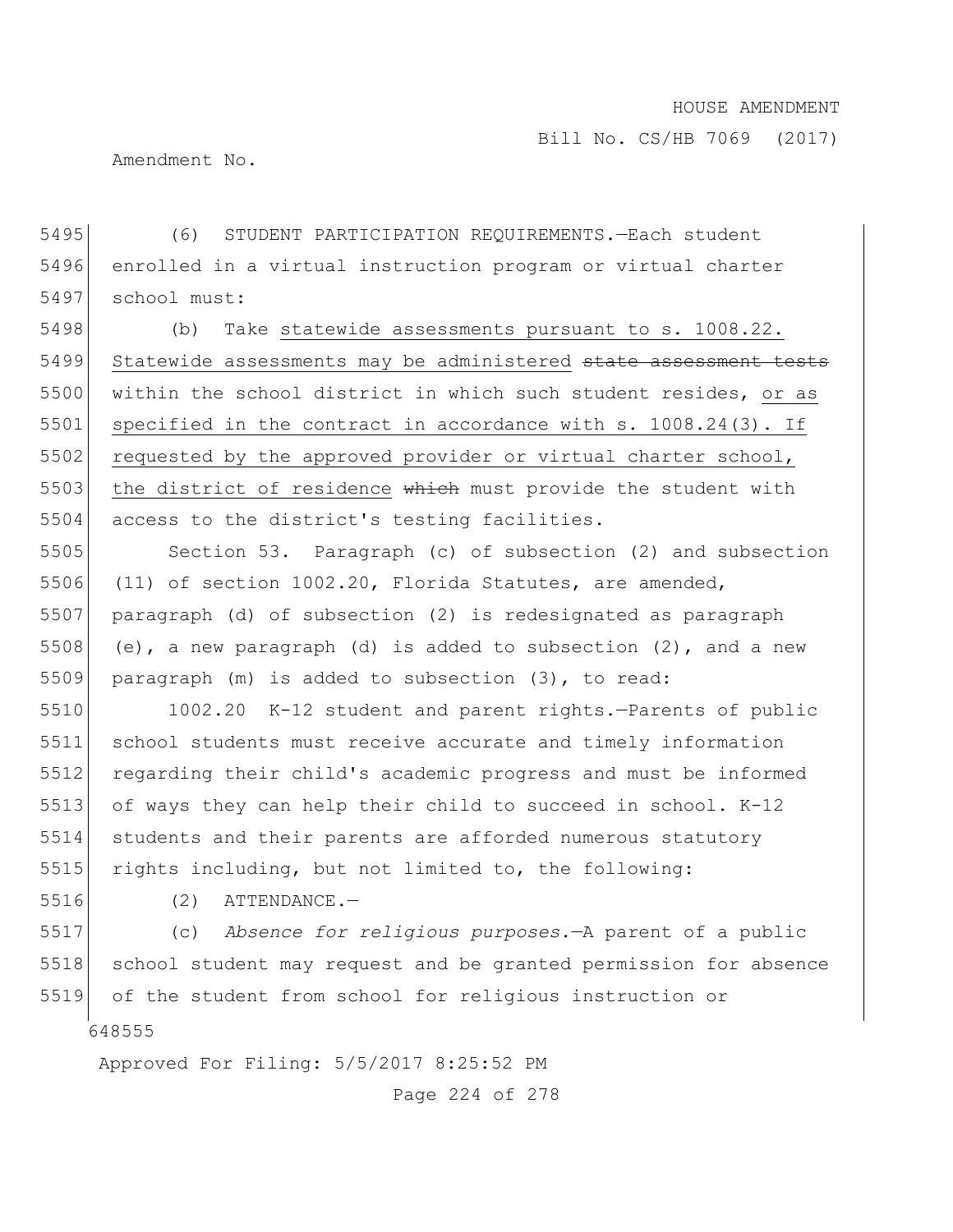Amendment No.

648555 Approved For Filing: 5/5/2017 8:25:52 PM 5520 religious holidays, in accordance with the provisions of s. 1003.21(2)(b)1 <del>1003.21(2)(b)</del>. (d) *Absence for treatment of autism spectrum disorder.*—A 5523 parent of a public school student may request and be granted permission for absence of the student from school for an appointment scheduled to receive a therapy service provided by a licensed health care practitioner or behavior analyst certified pursuant to s. 393.17 for the treatment of autism spectrum 5528 disorder pursuant to ss. 1003.21(2)(b)2. and 1003.24(4). (3) HEALTH ISSUES.— (m) *Sun-protective measures in school.*—A student may possess and use a topical sunscreen product while on school property or at a school-sponsored event or activity without a physician's note or prescription if the product is regulated by the United States Food and Drug Administration for over-the- counter use to limit ultraviolet light-induced skin damage. (11) STUDENTS WITH READING DEFICIENCIES.—The parent of any K-3 student who exhibits a substantial reading deficiency shall be immediately notified of the student's deficiency pursuant to 5539 s. 1008.25(5) and  $\text{with a description and explanation, in terms}$ 5540 understandable to the parent, of the exact nature of the 5541 student's difficulty in learning and lack of achievement in  $r$  reading; shall be consulted in the development of a plan, as 5543 described in s. 1008.25(4)(b); and shall be informed that the student will be given intensive reading instruction until the

Page 225 of 278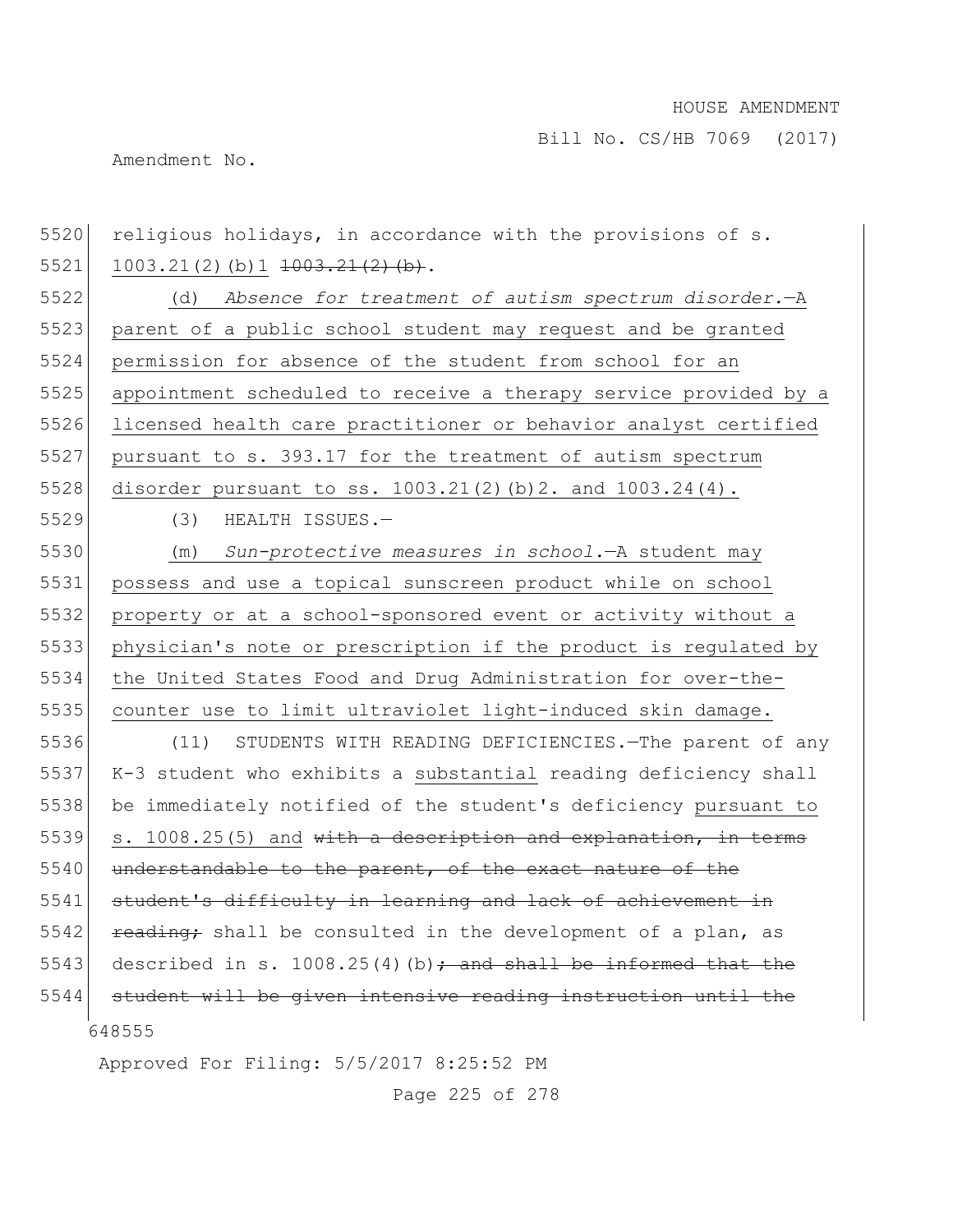Amendment No.

5545 deficiency is corrected. This subsection operates in addition to 5546 the remediation and notification provisions contained in s.  $5547$  1008.25 and in no way reduces the rights of a parent or the 5548 responsibilities of a school district under that section.

5549 Section 54. Subsection (2) of section 1002.69, Florida 5550 Statutes, is amended to read:

5551 1002.69 Statewide kindergarten screening; kindergarten 5552 readiness rates; state-approved prekindergarten enrollment 5553 screening; good cause exemption.-

 (2) The statewide kindergarten screening shall provide objective data concerning each student's readiness for kindergarten and progress in attaining the performance standards adopted by the office under s. 1002.67(1). Data from the 5558 screening, along with other available data, must be used to identify students in need of intervention and support pursuant 5560 to s. 1008.25(5).

5561 Section 55. Subsection (3), paragraphs (a) and (c) of 5562 subsection (5), paragraph (b) of subsection (6), subsection (7), 5563 and paragraph (a) of subsection (8) of section 1008.25, Florida 5564 Statutes, are amended, paragraph (c) is added to subsection  $(4)$ , 5565 to read:

5566 1008.25 Public school student progression; student 5567 support; reporting requirements.-

648555

Approved For Filing: 5/5/2017 8:25:52 PM

Page 226 of 278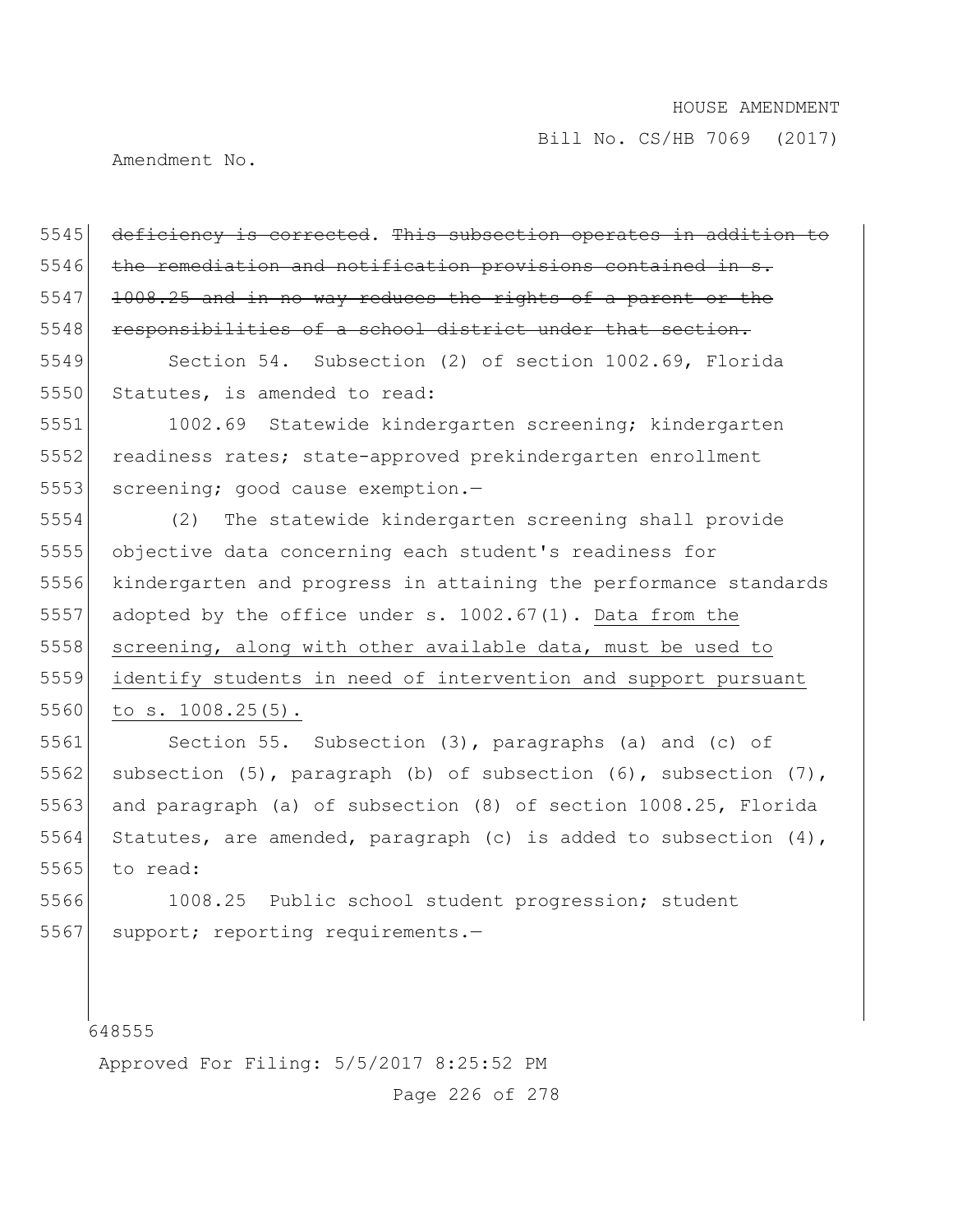Amendment No.

648555 Approved For Filing: 5/5/2017 8:25:52 PM 5568 (3) ALLOCATION OF RESOURCES.—District school boards shall 5569 allocate remedial and supplemental instruction resources to 5570 students in the following priority: 5571 (a) Students in kindergarten through grade 3 who have a 5572 substantial deficiency are deficient in reading as determined in 5573 paragraph (5) (a)  $by$  the end of grade 3. 5574 (b) Students who fail to meet performance levels required 5575 for promotion consistent with the district school board's plan 5576 for student progression required in subsection (2) paragraph 5577  $(2)(b).$ 5578 (4) ASSESSMENT AND SUPPORT.— 5579 (c) A student who has a substantial reading deficiency as 5580 determined in paragraph (5)(a) must be covered by a federally 5581 required student plan, such as an individual education plan or 5582 an individualized progress monitoring plan, or both, as 5583 necessary. 5584 (5) READING DEFICIENCY AND PARENTAL NOTIFICATION.— 5585 (a) Any student in kindergarten through grade 3 who 5586 exhibits a substantial deficiency in reading, based upon 5587 screening, diagnostic, progress monitoring, or assessment data; 5588 <del>locally determined or</del> statewide assessments; conducted in 5589 kindergarten or grade 1, grade 2, or grade 3, or through teacher 5590 observations<sub> $\tau$ </sub> must be provided  $q$ iven intensive, explicit, 5591 systematic, and multisensory reading interventions instruction 5592 immediately following the identification of the reading

Page 227 of 278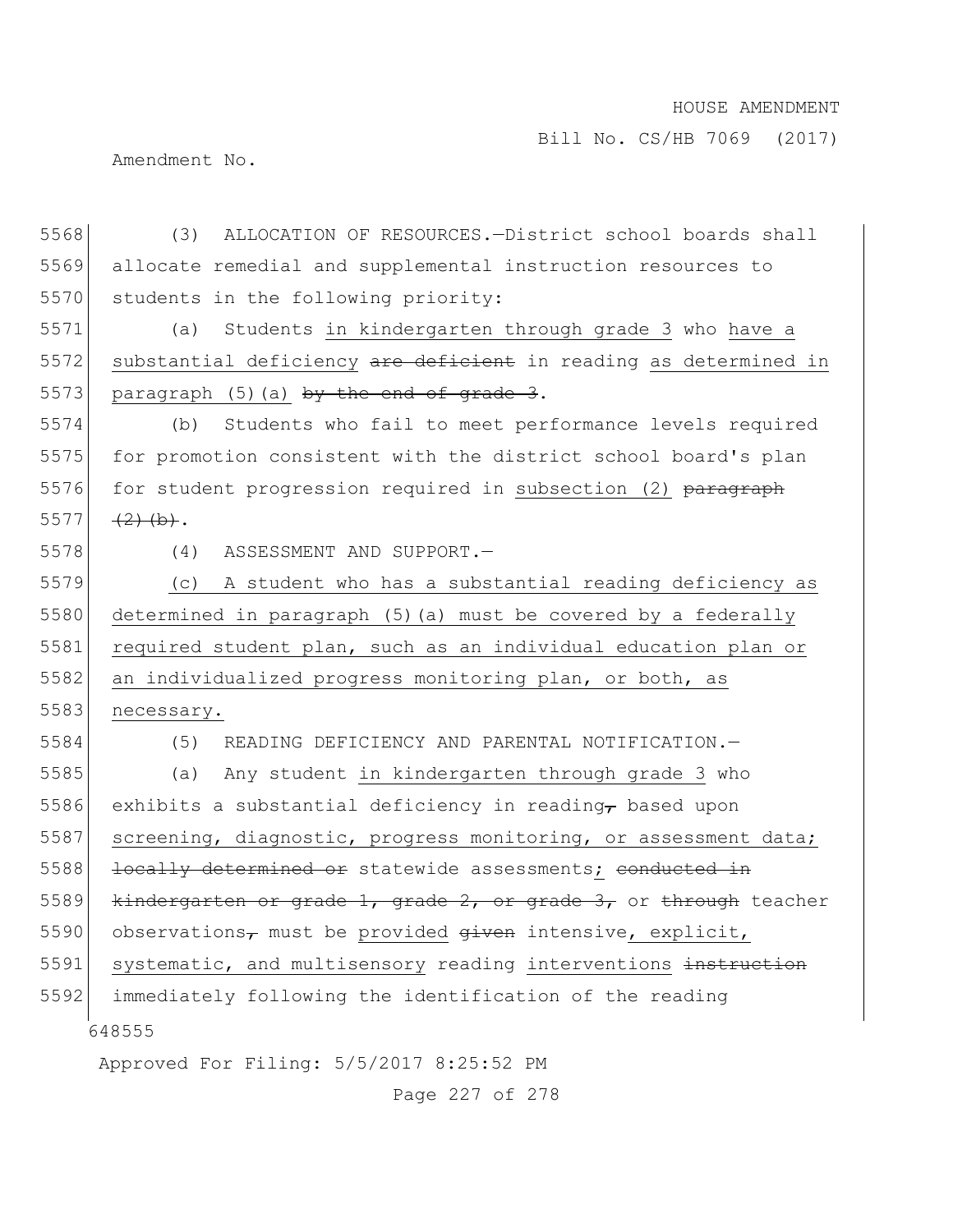Amendment No.

5593 deficiency. A school may not wait for a student to receive a 5594 failing grade at the end of a grading period to identify the 5595 student as having a substantial reading deficiency and initiate 5596 intensive reading interventions. The student's reading 5597 proficiency must be monitored and the intensive interventions 5598 instruction must continue until the student demonstrates grade 5599 level proficiency in a manner determined by the district, which 5600 may include achieving a Level 3 on the statewide, standardized 5601 English Language Arts assessment. The State Board of Education 5602 shall identify by rule guidelines for determining whether a 5603 student in kindergarten through grade 3 has a substantial 5604 deficiency in reading.

5605 (c) The parent of any student who exhibits a substantial 5606 deficiency in reading, as described in paragraph (a), must be 5607 notified in writing of the following:

 1. That his or her child has been identified as having a substantial deficiency in reading, including a description and explanation, in terms understandable to the parent, of the exact nature of the student's difficulty in learning and lack of 5612 achievement in reading.

5613 2. A description of the current services that are provided 5614 to the child.

5615 3. A description of the proposed intensive interventions 5616 supplemental instructional services and supports that will be

648555

Approved For Filing: 5/5/2017 8:25:52 PM

Page 228 of 278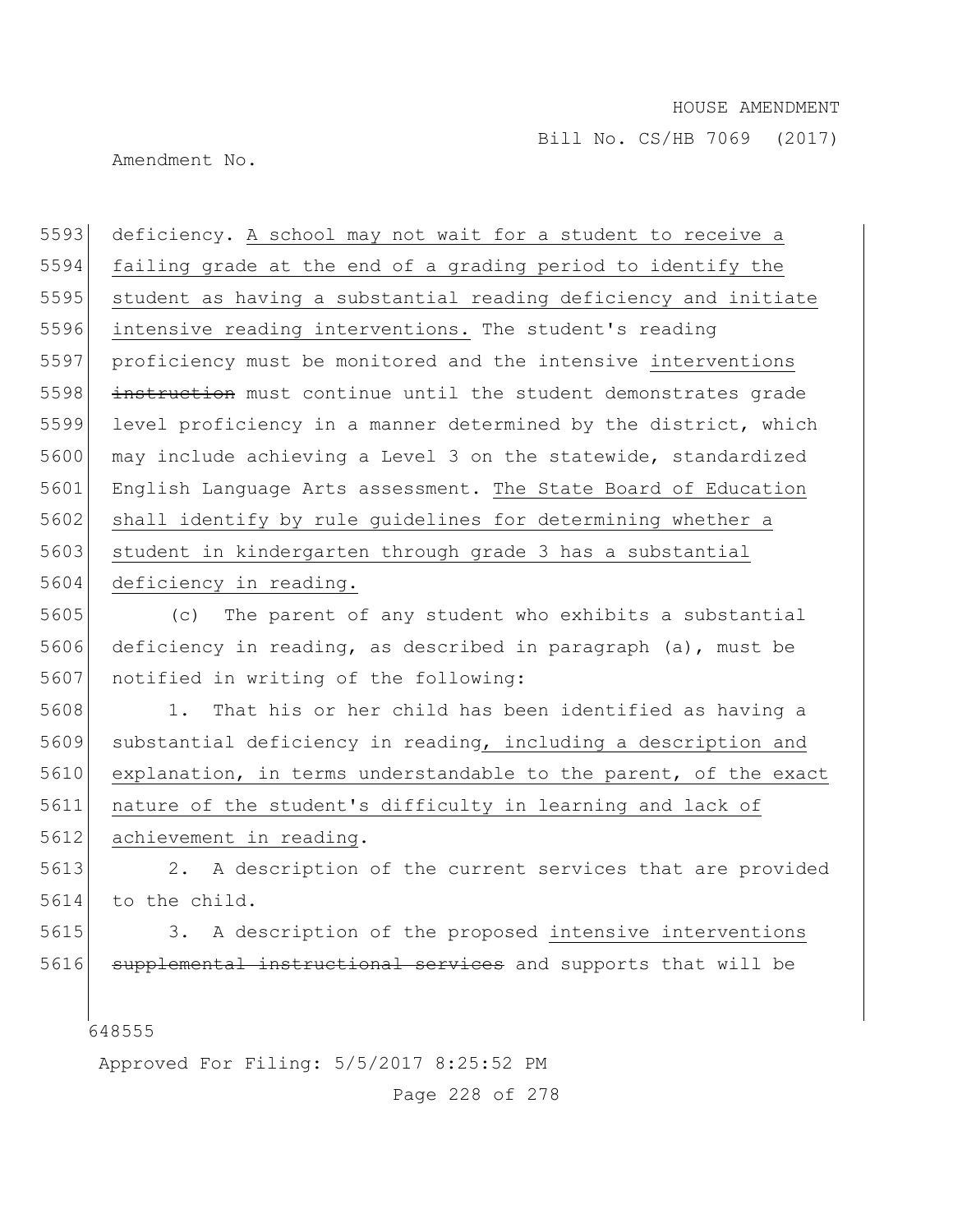Amendment No.

 provided to the child that are designed to remediate the 5618 identified area of reading deficiency.

 4. That if the child's reading deficiency is not 5620 remediated by the end of grade 3, the child must be retained unless he or she is exempt from mandatory retention for good cause.

5623 5. Strategies, including multisensory strategies, through a read-at-home plan the parent can for parents to use in helping 5625 his or her their child succeed in reading proficiency.

 6. That the statewide, standardized English Language Arts assessment is not the sole determiner of promotion and that additional evaluations, portfolio reviews, and assessments are available to the child to assist parents and the school district in knowing when a child is reading at or above grade level and ready for grade promotion.

 7. The district's specific criteria and policies for a portfolio as provided in subparagraph (6)(b)4. and the evidence required for a student to demonstrate mastery of Florida's academic standards for English Language Arts. A parent of a student in grade 3 who is identified anytime during the year as being at risk of retention may request that the school immediately begin collecting evidence for a portfolio.

 8. The district's specific criteria and policies for 5640 | midyear promotion. Midyear promotion means promotion of a

Approved For Filing: 5/5/2017 8:25:52 PM

Page 229 of 278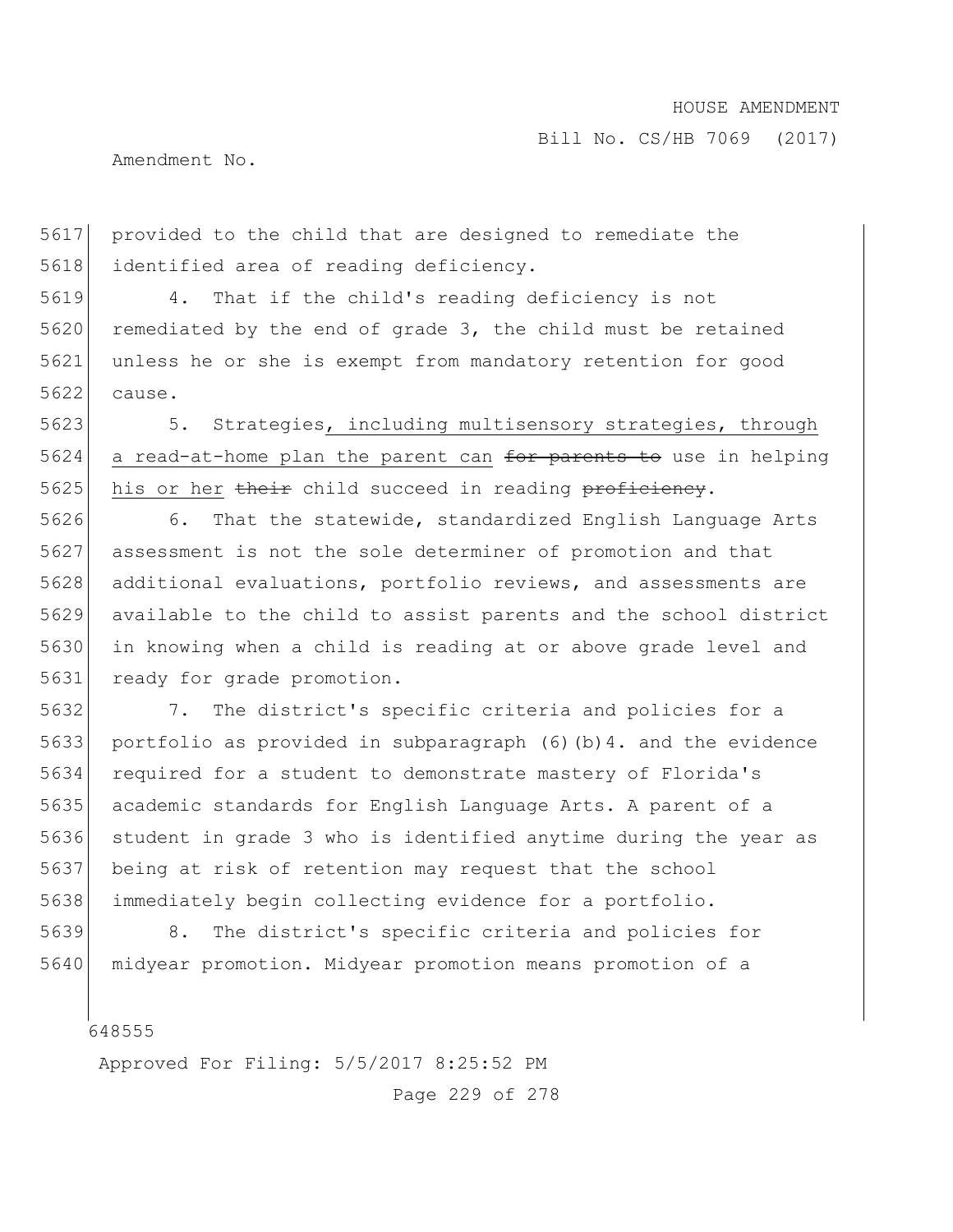Amendment No.

5641 retained student at any time during the year of retention once  $5642$  the student has demonstrated ability to read at grade level.

5643 (6) ELIMINATION OF SOCIAL PROMOTION.—

 (b) The district school board may only exempt students 5645 from mandatory retention, as provided in paragraph  $(5)$  (b), for good cause. A student who is promoted to grade 4 with a good cause exemption shall be provided intensive reading instruction and intervention that include specialized diagnostic information and specific reading strategies to meet the needs of each 5650 student so promoted. The school district shall assist schools 5651 and teachers with the implementation of explicit, systematic, and multisensory reading instruction and intervention strategies 5653 for students promoted with a good cause exemption which research has shown to be successful in improving reading among students who have reading difficulties. Good cause exemptions are limited to the following:

5657 1. Limited English proficient students who have had less 5658 than 2 years of instruction in an English for Speakers of Other 5659 Languages program based on the initial date of entry into a 5660 school in the United States.

5661 2. Students with disabilities whose individual education 5662 plan indicates that participation in the statewide assessment 5663 program is not appropriate, consistent with the requirements of 5664 s. 1008.212.

648555

Approved For Filing: 5/5/2017 8:25:52 PM

Page 230 of 278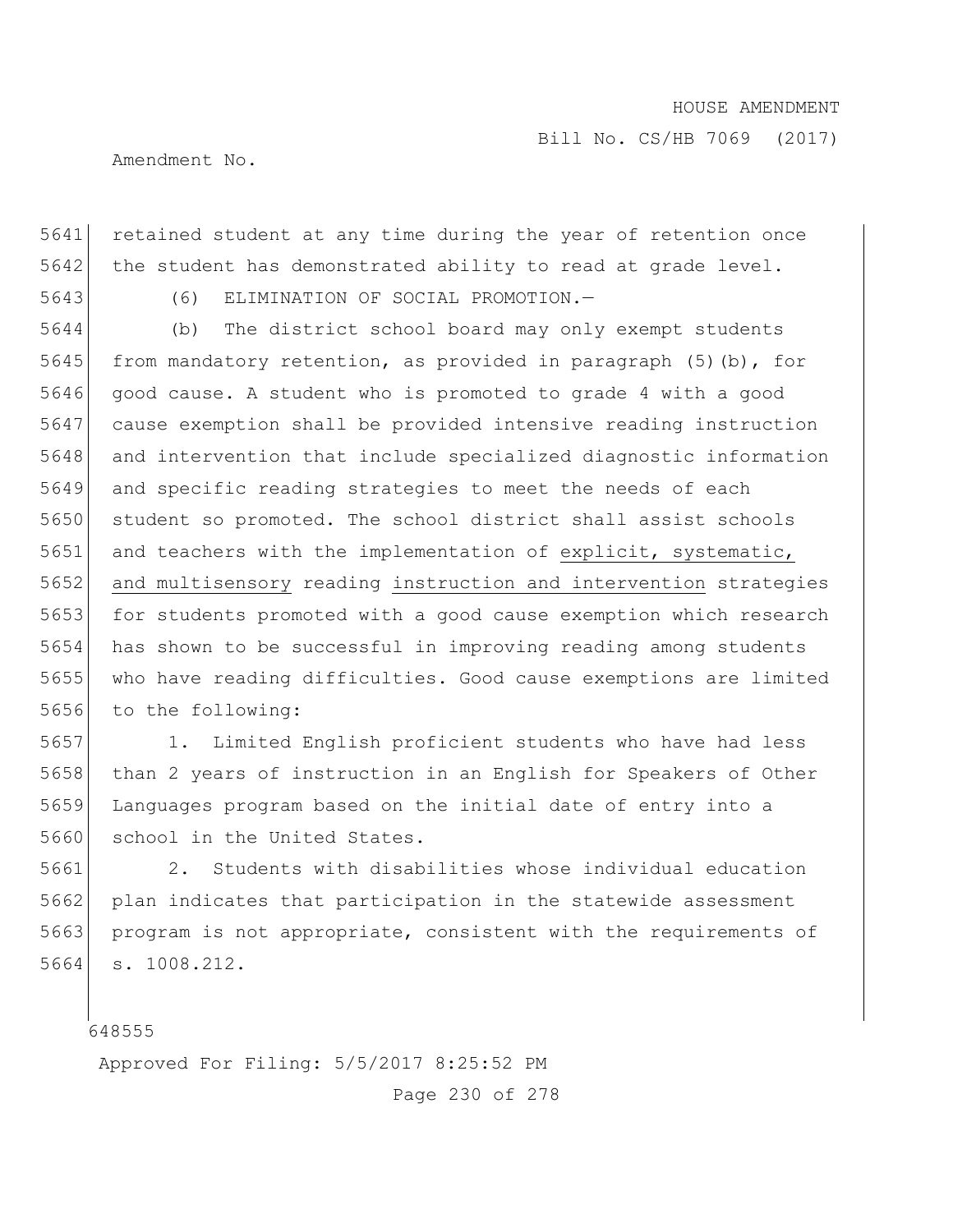Bill No. CS/HB 7069 (2017)

Amendment No.

 3. Students who demonstrate an acceptable level of performance on an alternative standardized reading or English Language Arts assessment approved by the State Board of Education.

5669 4. A student who demonstrates through a student portfolio 5670 that he or she is performing at least at Level 2 on the 5671 statewide, standardized English Language Arts assessment.

5672 5. Students with disabilities who take the statewide, 5673 standardized English Language Arts assessment and who have an 5674 individual education plan or a Section 504 plan that reflects 5675 that the student has received intensive instruction in reading 5676 or English Language Arts for more than 2 years but still 5677 demonstrates a deficiency and was previously retained in 5678 kindergarten, grade 1, grade 2, or grade 3.

5679 6. Students who have received intensive reading 5680 intervention for 2 or more years but still demonstrate a 5681 deficiency in reading and who were previously retained in 5682 kindergarten, grade 1, grade 2, or grade 3 for a total of 2 5683 years. A student may not be retained more than once in grade 3.

648555 5684 7. Students who have received intensive remediation in 5685 reading or English Language Arts for 2 or more years but still 5686 demonstrate a deficiency and who were previously retained in 5687 kindergarten, grade 1, grade 2, or grade 3 for a total of 2 5688 years. Intensive instruction for students so promoted must 5689 include an altered instructional day that includes specialized

Approved For Filing: 5/5/2017 8:25:52 PM

Page 231 of 278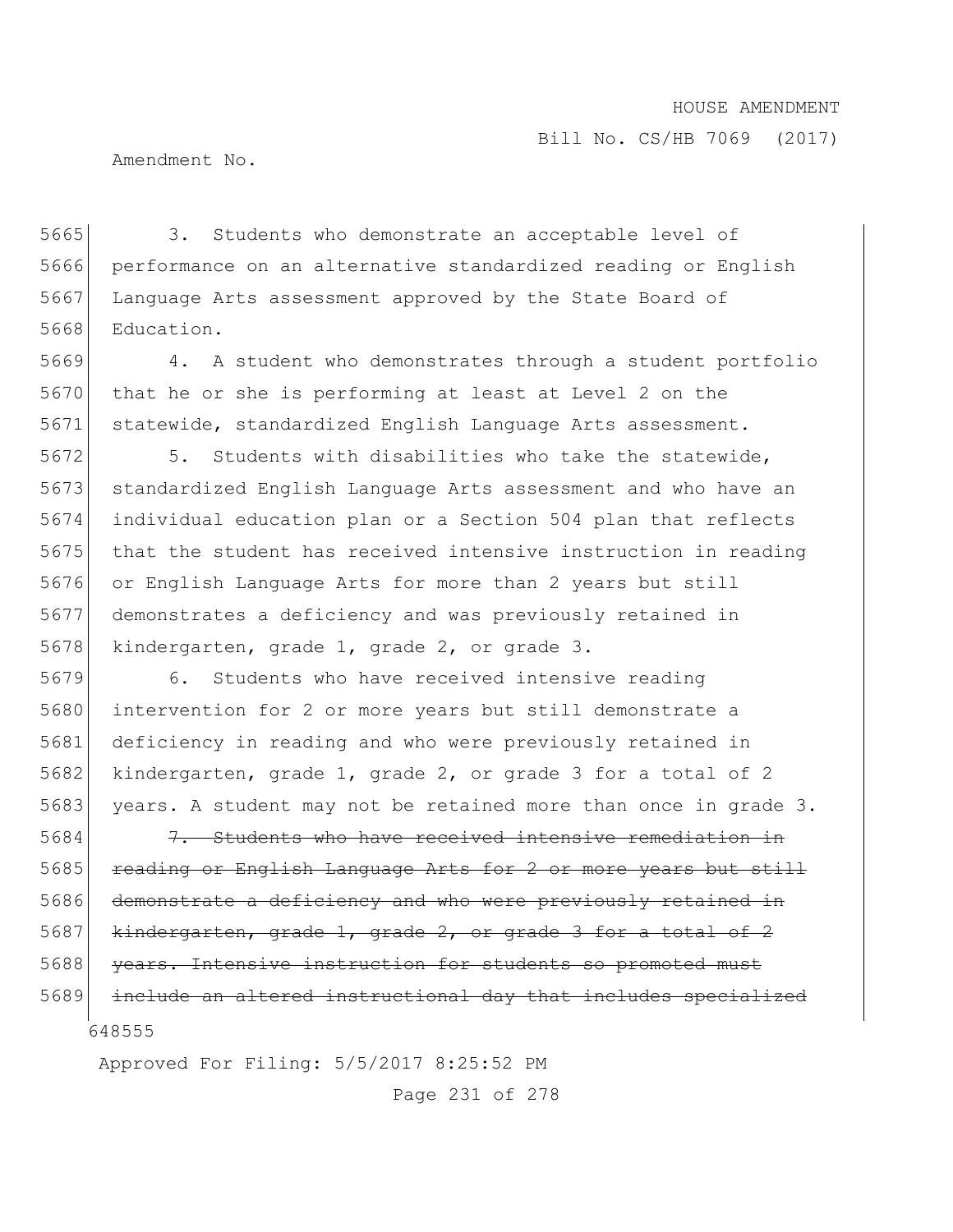Amendment No.

5690 diagnostic information and specific reading strategies for each 5691 student. The district school board shall assist schools and 5692 teachers to implement reading strategies that research has shown 5693 to be successful in improving reading among low-performing  $5694$  readers.

5695 (7) SUCCESSFUL PROGRESSION FOR RETAINED THIRD GRADE 5696 STUDENTS.—

5697 (a) Students retained under the provisions of paragraph 5698 (5)(b) must be provided intensive interventions in reading to 5699 ameliorate the student's specific reading deficiency and prepare 5700 the student for promotion to the next grade. These  $5701$  interventions, as identified by a valid and reliable diagnostic 5702 assessment. This intensive intervention must include:

5703 1. Evidence-based, explicit, systematic, and multisensory 5704 reading instruction in phonemic awareness, phonics, fluency, 5705 vocabulary, and comprehension and other strategies prescribed by 5706 the school district. effective instructional strategies,

5707 2. Participation in the school district's summer reading 5708 camp, which must incorporate the instructional and intervention  $5709$  strategies under subparagraph 1, and appropriate teaching 5710 methodologies necessary to assist those students in becoming 5711 successful readers, able to read at or above grade level, and 5712 ready for promotion to the next grade.

648555

Approved For Filing: 5/5/2017 8:25:52 PM

Page 232 of 278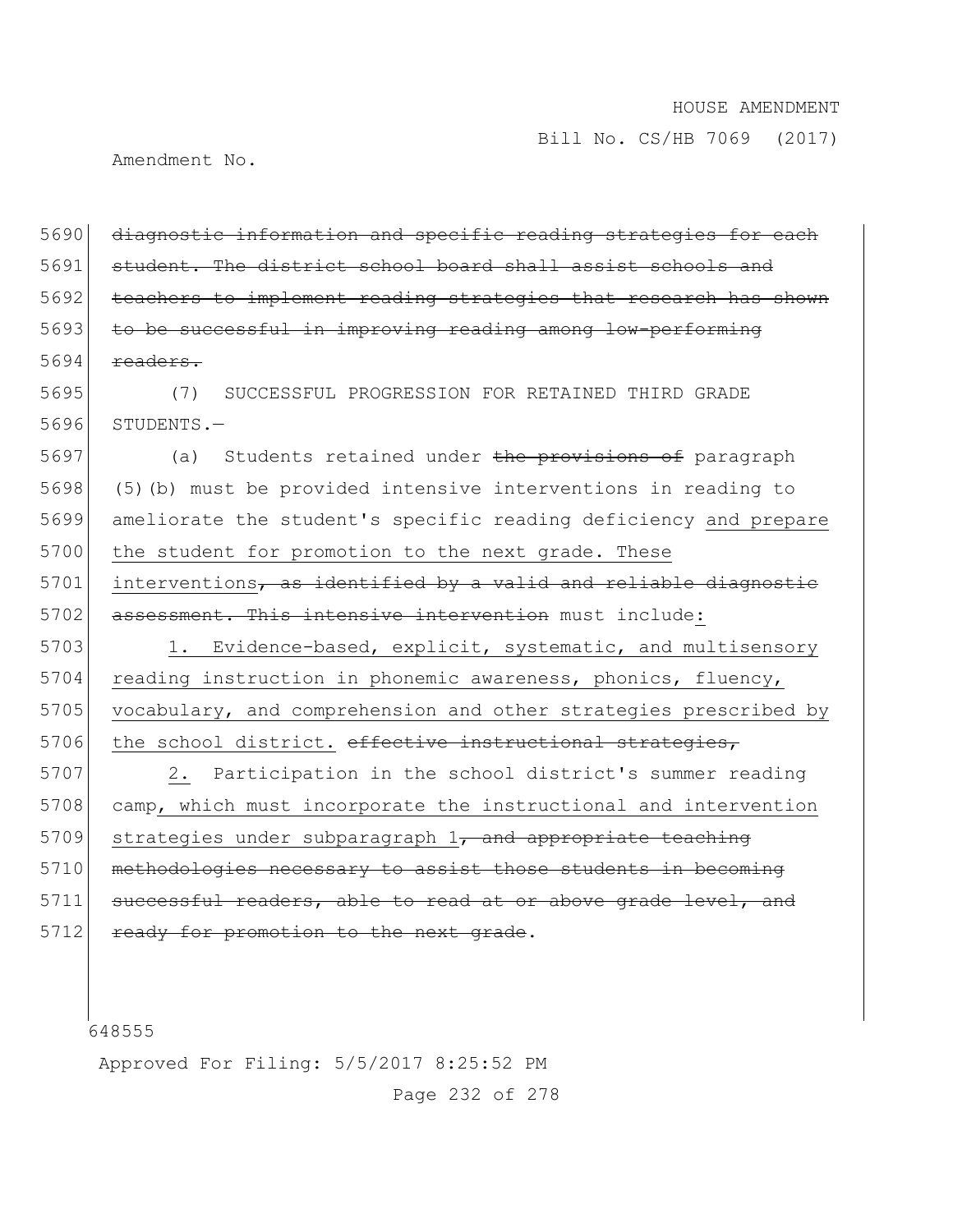Amendment No.

| 5713 | 3. A minimum of 90 minutes of daily, uninterrupted reading       |
|------|------------------------------------------------------------------|
| 5714 | instruction incorporating the instructional and intervention     |
| 5715 | strategies under subparagraph 1. This instruction may include:   |
| 5716 | (b) Each school district shall:                                  |
| 5717 | 1. Provide third grade students who are retained under the       |
| 5718 | provisions of paragraph (5) (b) with intensive instructional     |
| 5719 | services and supports to remediate the identified areas of       |
| 5720 | reading deficiency, including participation in the school        |
| 5721 | district's summer reading camp as required under paragraph (a),  |
| 5722 | and a minimum of 90 minutes of daily, uninterrupted,             |
| 5723 | scientifically research-based reading instruction which includes |
| 5724 | phonemic awareness, phonics, fluency, vocabulary, and            |
| 5725 | comprehension and other strategies prescribed by the school      |
| 5726 | district, which may include, but are not limited to:             |
| 5727 | Integration of content-rich texts in science and social<br>a.    |
| 5728 | studies content within the 90-minute block.                      |
| 5729 | b.<br>Small group instruction.                                   |
| 5730 | Reduced teacher-student ratios.<br>$\mathsf{C}$ .                |
| 5731 | More frequent progress monitoring.<br>d.                         |
| 5732 | Tutoring or mentoring.<br>е.                                     |
| 5733 | f.<br>Transition classes containing 3rd and 4th grade            |
| 5734 | students.                                                        |
| 5735 | Extended school day, week, or year.<br>q.                        |
| 5736 | Each school district shall:<br>(b)                               |
|      |                                                                  |
|      | 648555                                                           |
|      | Approved For Filing: 5/5/2017 8:25:52 PM                         |

Page 233 of 278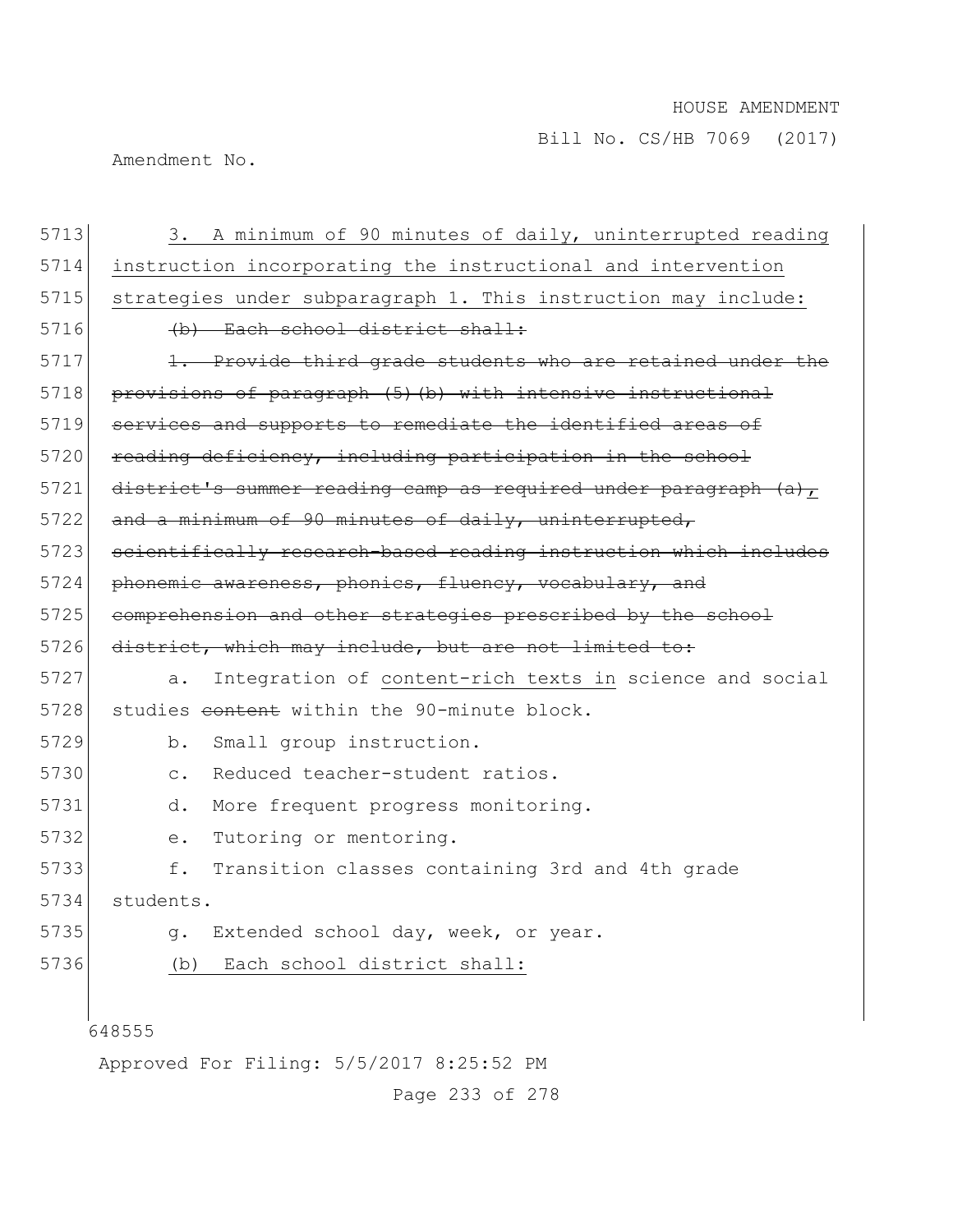Bill No. CS/HB 7069 (2017)

Amendment No.

5737 1.2. Provide written notification to the parent of a 5738 student who is retained under the provisions of paragraph (5)(b) 5739 that his or her child has not met the proficiency level required 5740 for promotion and the reasons the child is not eligible for a 5741 good cause exemption as provided in paragraph (6)(b). The 5742 notification must comply with paragraph  $(5)$  (c) the provisions of 5743  $\sigma$ . 1002.20(15) and must include a description of proposed 5744 interventions and supports that will be provided to the child to 5745 remediate the identified areas of reading deficiency.

5746 2.3. Implement a policy for the midyear promotion of a 5747 student retained under the provisions of paragraph (5)(b) who 5748 can demonstrate that he or she is a successful and independent 5749 reader and performing at or above grade level in reading  $or$ , 5750 upon implementation of English Language Arts assessments, 5751 performing at or above grade level in English Language Arts. 5752 Tools that school districts may use in reevaluating a student 5753 retained may include subsequent assessments, alternative 5754 assessments, and portfolio reviews, in accordance with rules of 5755 the State Board of Education. Students promoted during the 5756 school year after November 1 must demonstrate proficiency levels 5757 in reading equivalent to the level necessary for the beginning 5758 of grade 4. The rules adopted by the State Board of Education 5759 must include standards that provide a reasonable expectation 5760 that the student's progress is sufficient to master appropriate 5761 grade 4 level reading skills.

648555

Approved For Filing: 5/5/2017 8:25:52 PM

Page 234 of 278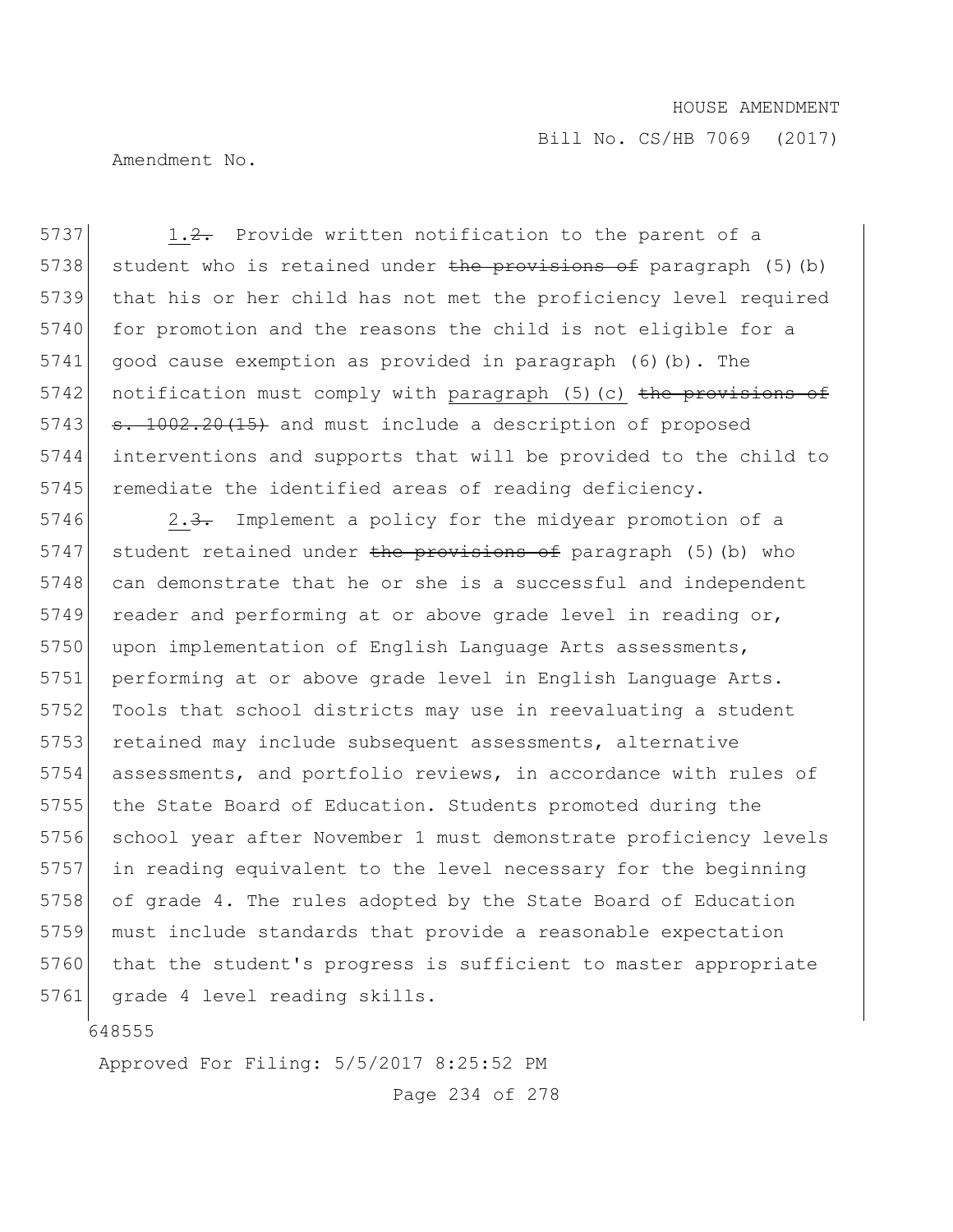Amendment No.

648555 5762 3.4. Provide students who are retained under the 5763 provisions of paragraph (5)(b), including students participating 5764 in the school district's summer reading camp under subparagraph 5765 (a)  $2.$ , with a highly effective teacher as determined by the 5766 teacher's performance evaluation under s. 1012.34, and, 5767 beginning July 1, 2020, the teacher must also be certified or 5768 endorsed in reading. 5769 4.5. Establish at each school, when applicable, an 5770 intensive reading acceleration course Class for any student 5771 retained in grade 3 who was previously retained in kindergarten, 5772 grade 1, or grade 2 students who subsequently score Level 1 on 5773 the required statewide, standardized assessment identified in s. 5774 1008.22. The focus of the Intensive Acceleration Class shall be 5775 to increase a child's reading and English Language Arts skill 5776 level at least two grade levels in 1 school year. The intensive 5777 reading acceleration course must provide the following Class  $5778$  shall: 5779 a. Uninterrupted reading instruction for the majority of 5780 student contact time each day and opportunities to master the 5781 grade 4 Next Generation Sunshine State Standards in other core 5782 subject areas through content-rich texts. 5783 b. Small group instruction. 5784 c. Reduced teacher-student ratios. 5785 d. The use of explicit, systematic, and multisensory 5786 reading interventions, including intensive language, phonics,

Approved For Filing: 5/5/2017 8:25:52 PM

Page 235 of 278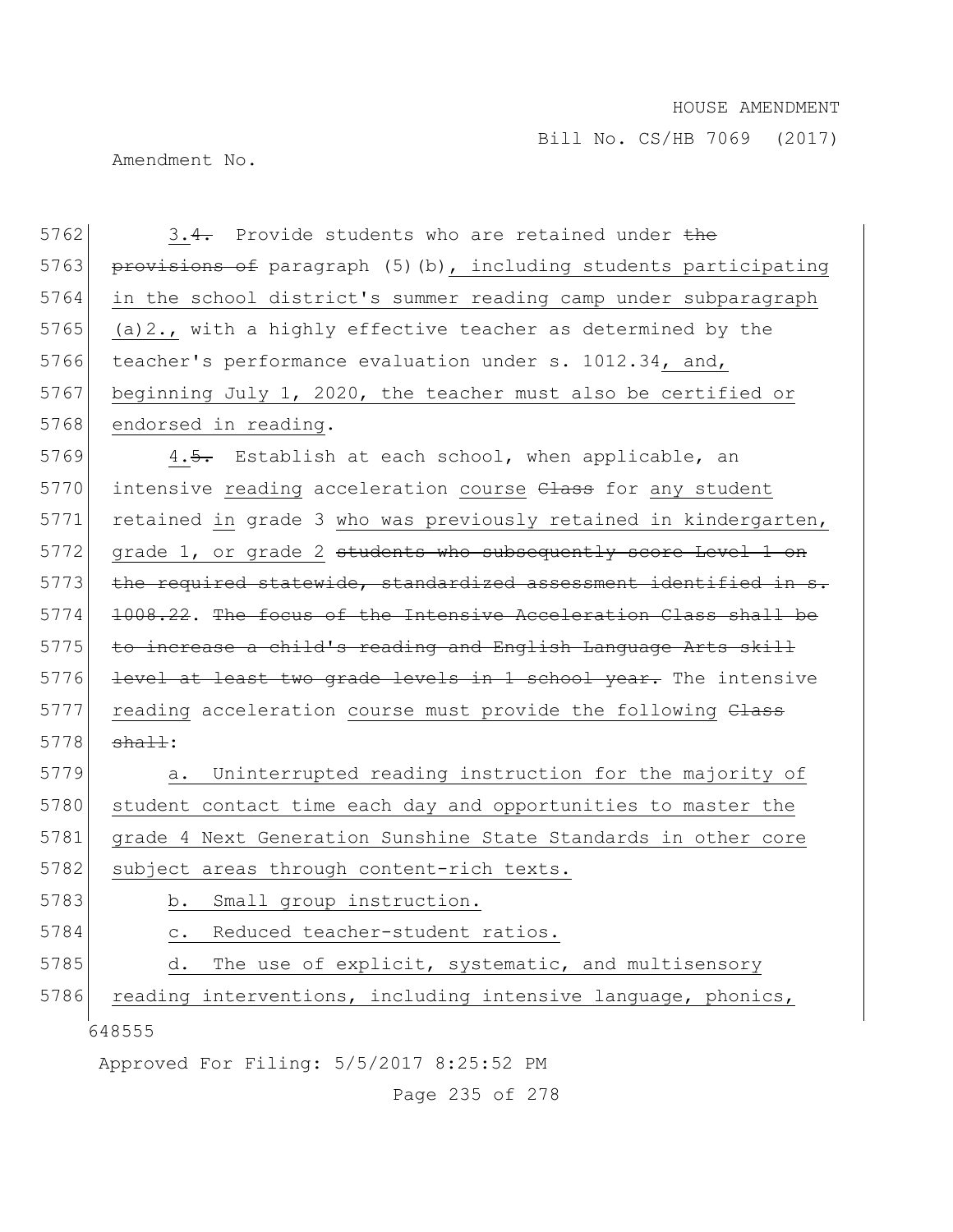Amendment No.

| 5787 | and vocabulary instruction, and use of a speech-language         |
|------|------------------------------------------------------------------|
| 5788 | therapist if necessary, that have proven results in accelerating |
| 5789 | student reading achievement within the same school year.         |
| 5790 | A read-at-home plan.<br>е.                                       |
| 5791 | a. Be provided to a student in grade 3 who scores Level 1        |
| 5792 | on the statewide, standardized English Language Arts assessment  |
| 5793 | and who was retained in grade 3 the prior year because of        |
| 5794 | scoring Level 1.                                                 |
| 5795 | b. Have a reduced teacher-student ratio.                         |
| 5796 | e. Provide uninterrupted reading instruction for the             |
| 5797 | majority of student contact time each day and incorporate        |
| 5798 | opportunities to master the grade 4 Next Generation Sunshine     |
| 5799 | State Standards in other core subject areas.                     |
| 5800 | d. Use a reading program that is scientifically research-        |
| 5801 | based and has proven results in accelerating student reading     |
| 5802 | achievement within the same school year.                         |
| 5803 | e. Provide intensive language and vocabulary instruction         |
| 5804 | using a scientifically research-based program, including use of  |
| 5805 | a speech-language therapist.                                     |
| 5806 | (8)<br>ANNUAL REPORT.-                                           |
| 5807 | In addition to the requirements in paragraph $(5)$ (b),<br>(a)   |
| 5808 | each district school board must annually report to the parent of |
| 5809 | each student the progress of the student toward achieving state  |
| 5810 | and district expectations for proficiency in English Language    |
| 5811 | Arts, science, social studies, and mathematics. The district     |
|      | 648555                                                           |
|      | Approved For Filing: 5/5/2017 8:25:52 PM                         |

Page 236 of 278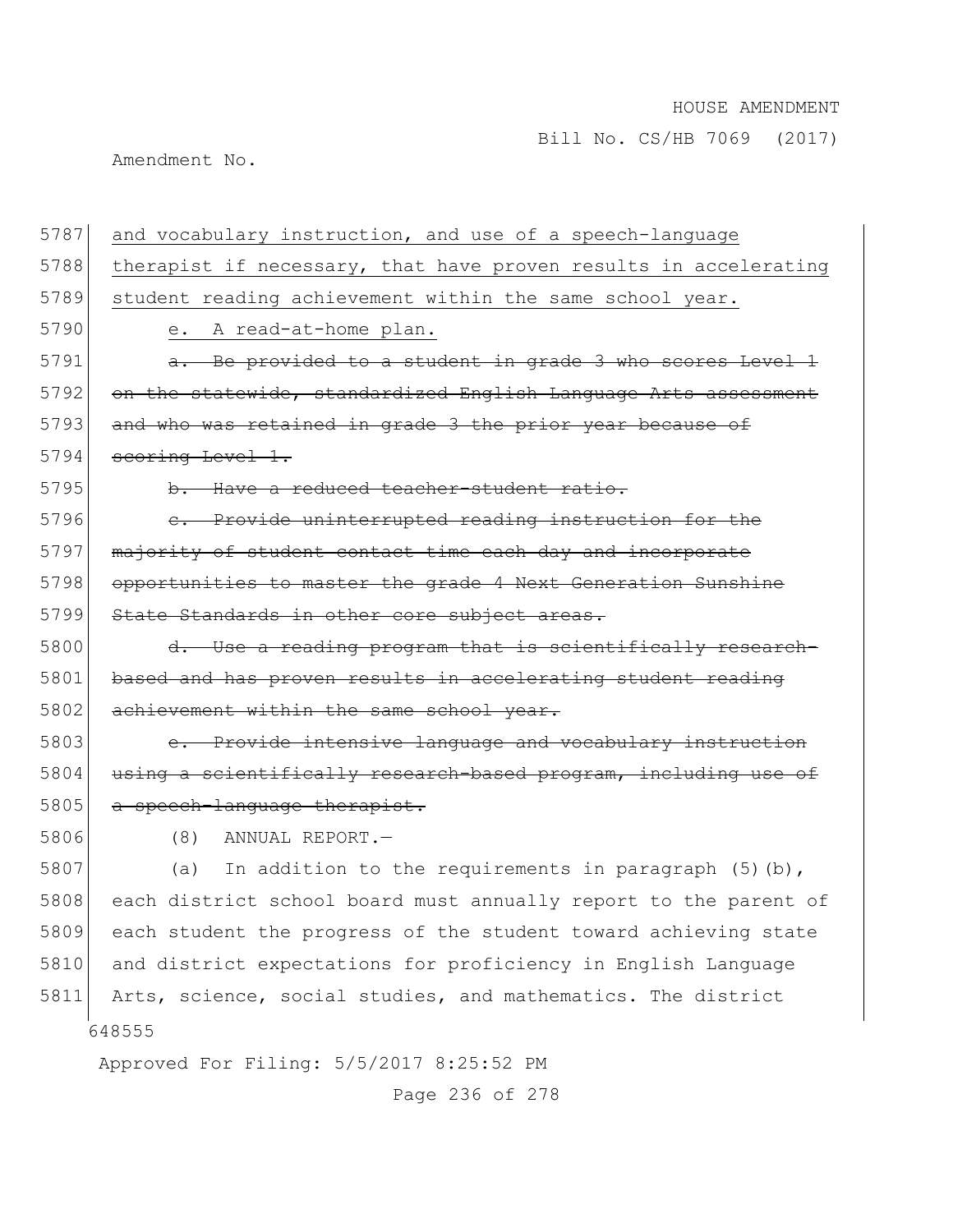Bill No. CS/HB 7069 (2017)

Amendment No.

5812 school board must report to the parent the student's results on 5813 each statewide, standardized assessment. The evaluation of each 5814 student's progress must be based upon the student's classroom 5815 work, observations, tests, district and state assessments, 5816 response to intensive interventions provided under paragraph 5817 (5)(a), and other relevant information. Progress reporting must 5818 be provided to the parent in writing in a format adopted by the 5819 district school board.

5820 Section 56. Subsection (2) of section 1011.67, Florida 5821 Statutes, is amended to read:

5822 1011.67 Funds for instructional materials.—

5823 (2) Annually by July 1 and before  $\frac{p}{p}$  and the release of 5824 instructional materials funds, each district school 5825 superintendent shall certify to the Commissioner of Education 5826 that the district school board has approved a comprehensive 5827 staff development plan that supports fidelity of implementation 5828 of instructional materials programs, including. The report shall 5829 include verification that training was provided; and that the 5830 materials are being implemented as designed; and, beginning July 5831 1, 2021, for core reading materials and reading intervention 5832 materials used in kindergarten through grade 5, that the 5833 | materials meet the requirements of s. 1001.215(7). This 5834 paragraph does not preclude school districts from purchasing or 5835 using other materials to supplement reading instruction and 5836 provide additional skills practice.

648555

Approved For Filing: 5/5/2017 8:25:52 PM

Page 237 of 278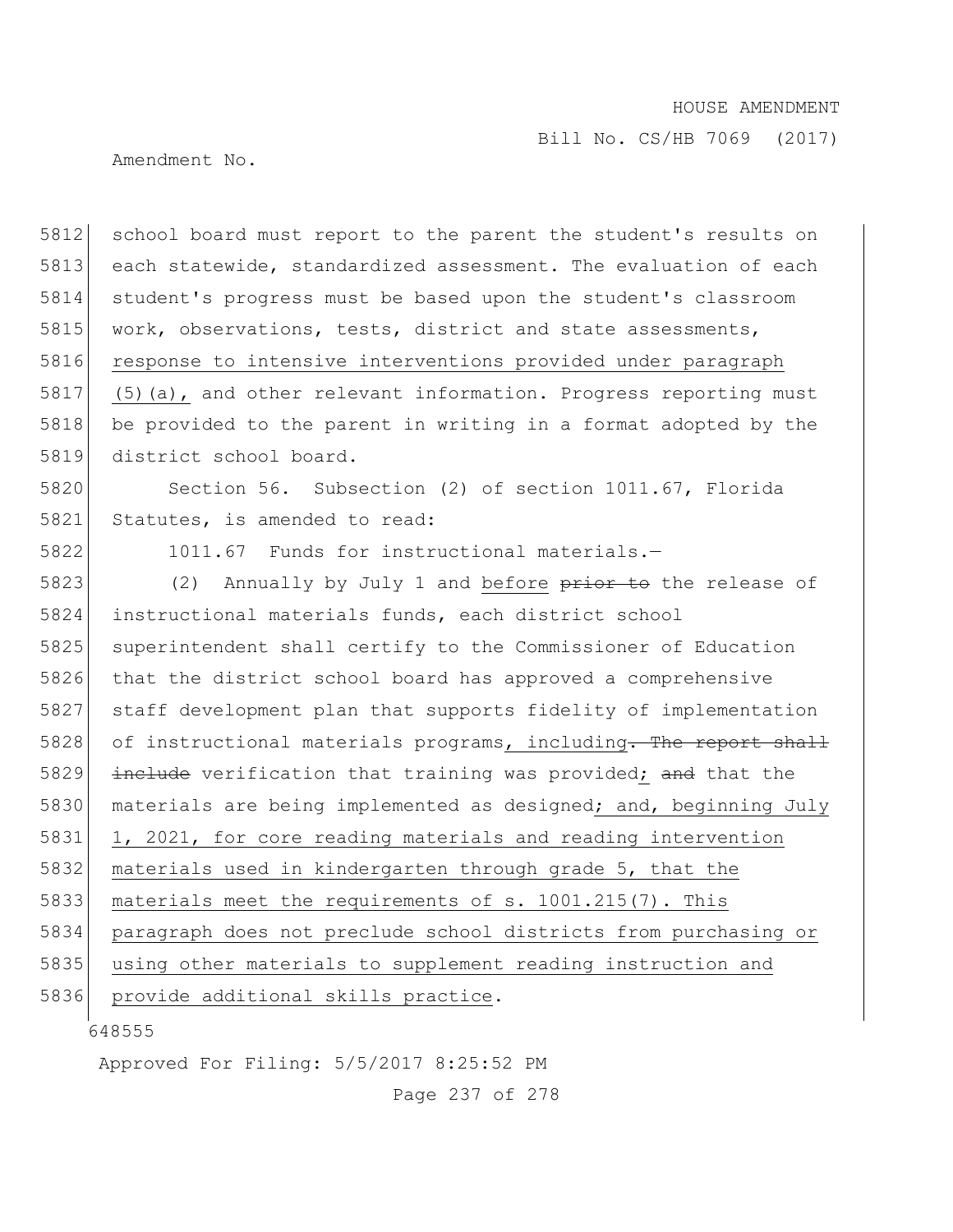Bill No. CS/HB 7069 (2017)

Amendment No.

| 5837 | Section 57. Subsection (8) is added to section 1002.51,           |
|------|-------------------------------------------------------------------|
| 5838 | Florida Statutes, to read:                                        |
| 5839 | 1002.51 Definitions. - As used in this part, the term:            |
| 5840 | (8) "Public school prekindergarten provider" includes a           |
| 5841 | traditional public school or a charter school that is eligible    |
| 5842 | to deliver the school-year prekindergarten program under s.       |
| 5843 | 1002.63 or the summer prekindergarten program under s. 1002.61.   |
| 5844 | Section 58. Paragraph (b) of subsection (2) of section            |
| 5845 | 1003.21, Florida Statutes, is amended to read:                    |
| 5846 | 1003.21 School attendance.-                                       |
| 5847 | (2)                                                               |
| 5848 | Each district school board, in accordance with rules<br>(b)       |
| 5849 | of the State Board of Education, shall adopt policies             |
| 5850 | authorizing a policy that authorizes a parent to request and be   |
| 5851 | granted permission for absence of a student from school for:      |
| 5852 | 1. Religious instruction or religious holidays.                   |
| 5853 | 2.<br>An appointment scheduled to receive a therapy service       |
| 5854 | provided by a licensed health care practitioner or behavior       |
| 5855 | analyst certified pursuant to s. 393.17 for the treatment of      |
| 5856 | autism spectrum disorder, including, but not limited to, applied  |
| 5857 | behavioral analysis, speech therapy, and occupational therapy.    |
| 5858 | Section 59. Subsection (4) of section 1003.24, Florida            |
| 5859 | Statutes, is amended to read:                                     |
| 5860 | 1003.24 Parents responsible for attendance of children;           |
| 5861 | attendance policy. - Each parent of a child within the compulsory |
|      | 648555                                                            |
|      | Approved For Filing: 5/5/2017 8:25:52 PM                          |

Page 238 of 278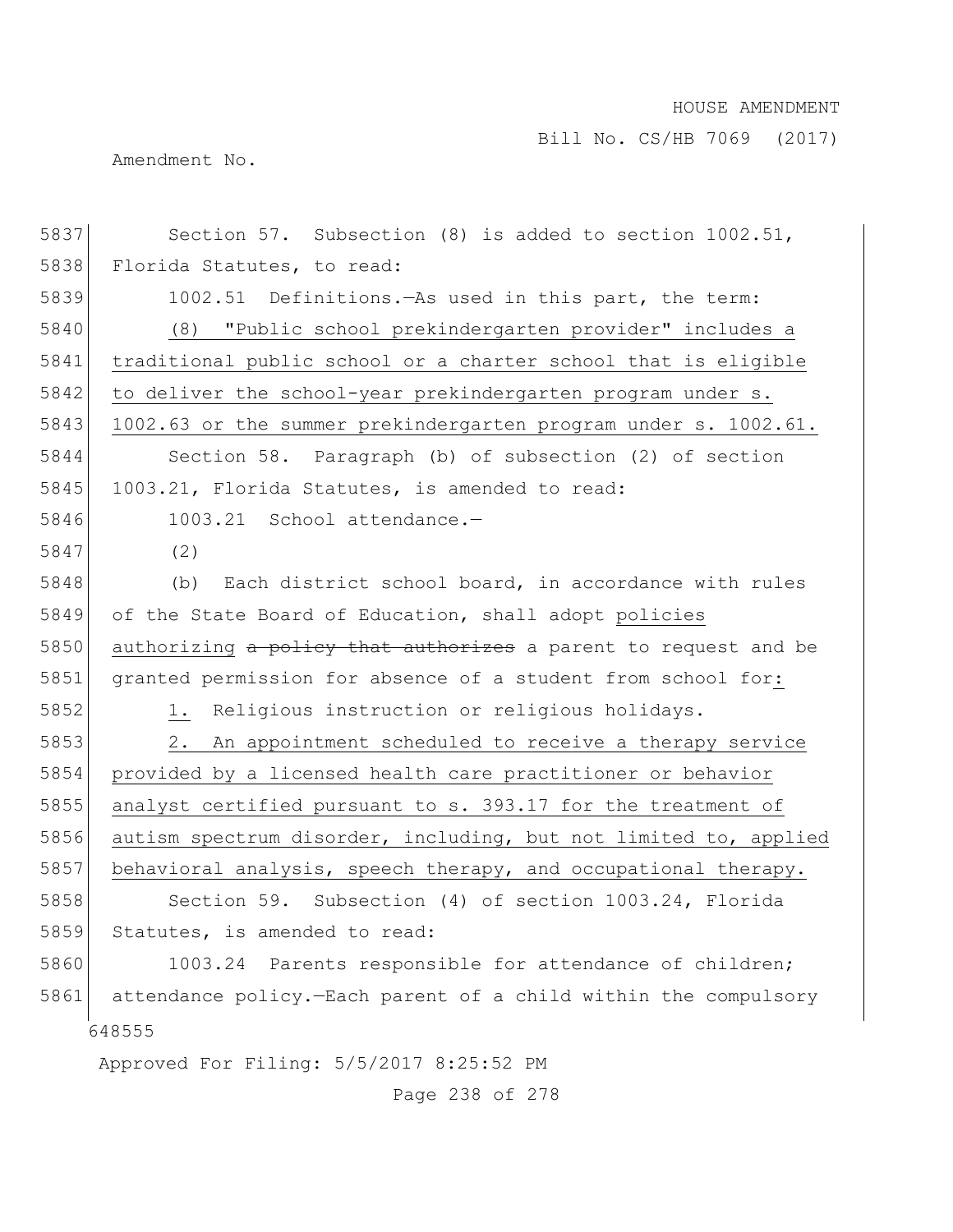Amendment No.

5862 attendance age is responsible for the child's school attendance 5863 as required by law. The absence of a student from school is 5864 prima facie evidence of a violation of this section; however, 5865 criminal prosecution under this chapter may not be brought 5866 against a parent until the provisions of s. 1003.26 have been 5867 complied with. A parent of a student is not responsible for the 5868 student's nonattendance at school under any of the following 5869 conditions:

5870 (4) SICKNESS, INJURY, OR OTHER INSURMOUNTABLE CONDITION.— 5871 Attendance was impracticable or inadvisable on account of 5872 sickness or injury, as attested to by a written statement of a 5873 licensed practicing physician, or was impracticable because of 5874 some other stated insurmountable condition as defined by and 5875 attested to in accordance with rules of the State Board of 5876 Education. If a student is continually sick and repeatedly 5877 absent from school, he or she must be under the supervision of a 5878 physician, or if the absence is related to the student having 5879 autism spectrum disorder, receiving services from a licensed 5880 health care practitioner or behavior analyst certified pursuant 5881 to s. 393.17, in order to receive an excuse from attendance. 5882 Such excuse provides that a student's condition justifies 5883 absence for more than the number of days permitted by the 5884 district school board.

5885

648555

Approved For Filing: 5/5/2017 8:25:52 PM

Page 239 of 278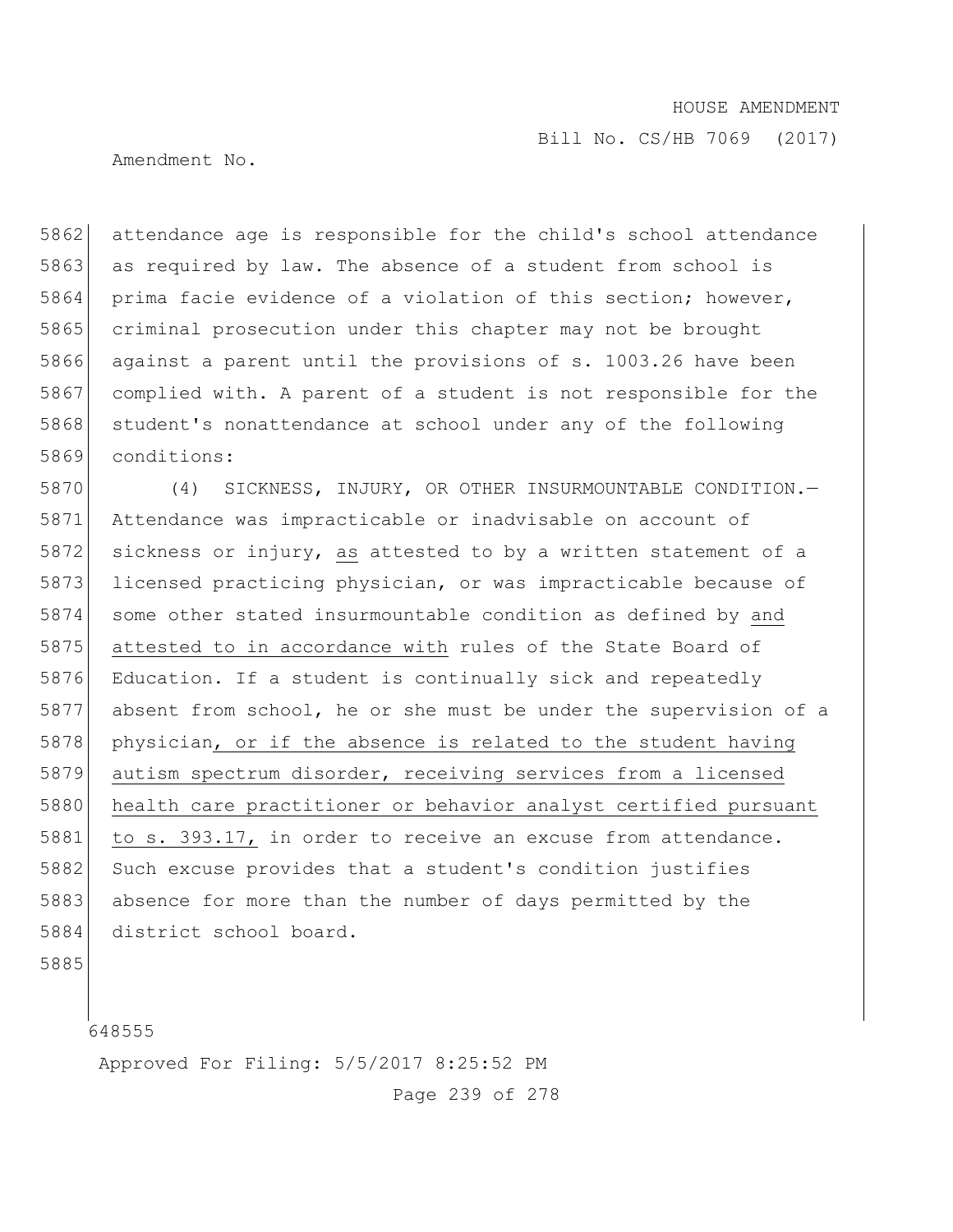Bill No. CS/HB 7069 (2017)

Amendment No.

 Each district school board shall establish an attendance policy 5887 that includes, but is not limited to, the required number of 5888 days each school year that a student must be in attendance and the number of absences and tardinesses after which a statement explaining such absences and tardinesses must be on file at the school. Each school in the district must determine if an absence or tardiness is excused or unexcused according to criteria 5893 established by the district school board.

5894 Section 60. Paragraph (c) of subsection (1) of section 5895 1003.4156, Florida Statutes, is amended to read:

5896 1003.4156 General requirements for middle grades 5897 promotion.—

5898 (1) In order for a student to be promoted to high school 5899 from a school that includes middle grades 6, 7, and 8, the 5900 student must successfully complete the following courses:

648555 5901 (e) One course in career and education planning to be 5902 completed in 6th, 7th, or 8th grade. The course may be taught by 5903 any member of the instructional staff. At a minimum, the course 5904 must be Internet-based, easy to use, and customizable to each 5905 student and include research-based assessments to assist 5906 students in determining educational and career options and 5907 goals. In addition, the course must result in a completed 5908 personalized academic and career plan for the student; must 5909 emphasize the importance of entrepreneurship skills; must 5910 emphasize technology or the application of technology in career

Approved For Filing: 5/5/2017 8:25:52 PM

Page 240 of 278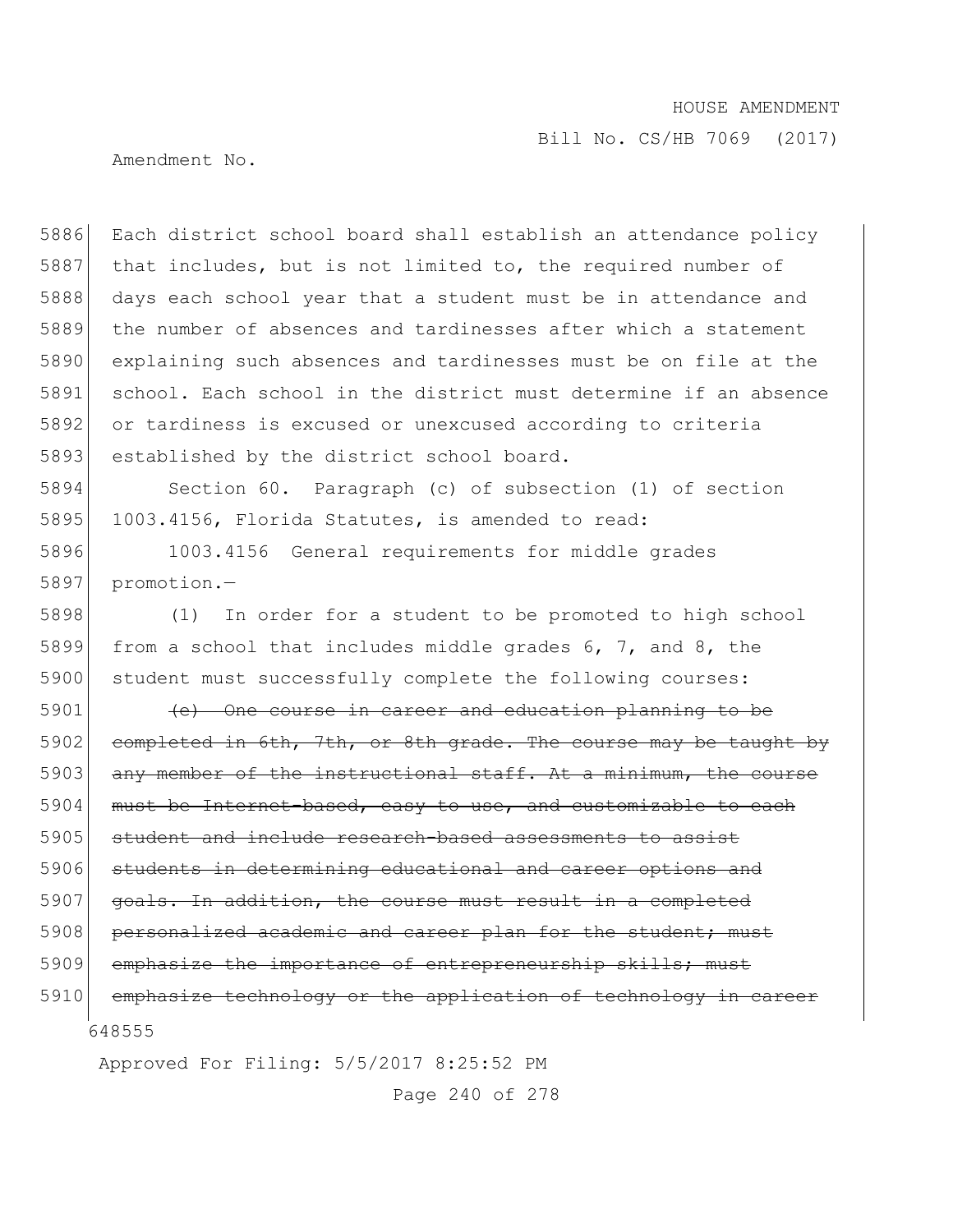Amendment No.

| 5911 | fields; and, beginning in the 2014-2015 academic year, must      |
|------|------------------------------------------------------------------|
| 5912 | include information from the Department of Economic              |
| 5913 | Opportunity's economic security report as described in s.        |
| 5914 | 445.07. The required personalized academic and career plan must  |
| 5915 | inform students of high school graduation requirements,          |
| 5916 | including a detailed explanation of the diploma designation      |
| 5917 | options provided under s. 1003.4285; high school assessment and  |
| 5918 | college entrance test requirements; Florida Bright Futures       |
| 5919 | Scholarship Program requirements; state university and Florida   |
| 5920 | College System institution admission requirements; available     |
| 5921 | opportunities to earn college credit in high school, including   |
| 5922 | Advanced Placement courses: the International Baccalaureate      |
| 5923 | Program; the Advanced International Certificate of Education     |
| 5924 | Program; dual enrollment, including career dual enrollment; and  |
| 5925 | eareer education courses, including career-themed courses and    |
| 5926 | courses that lead to industry certification pursuant to s.       |
| 5927 | 1003.492 or s. 1008.44.                                          |
| 5928 |                                                                  |
| 5929 | Each school must inform parents about the course curriculum and  |
| 5930 | activities. Each student shall complete a personal education     |
| 5931 | plan that must be signed by the student and the student's        |
| 5932 | parent. The Department of Education shall develop course         |
| 5933 | frameworks and professional development materials for the career |
| 5934 | and education planning course. The course may be implemented as  |
| 5935 | a stand-alone course or integrated into another course or        |
|      | 648555                                                           |

Approved For Filing: 5/5/2017 8:25:52 PM

Page 241 of 278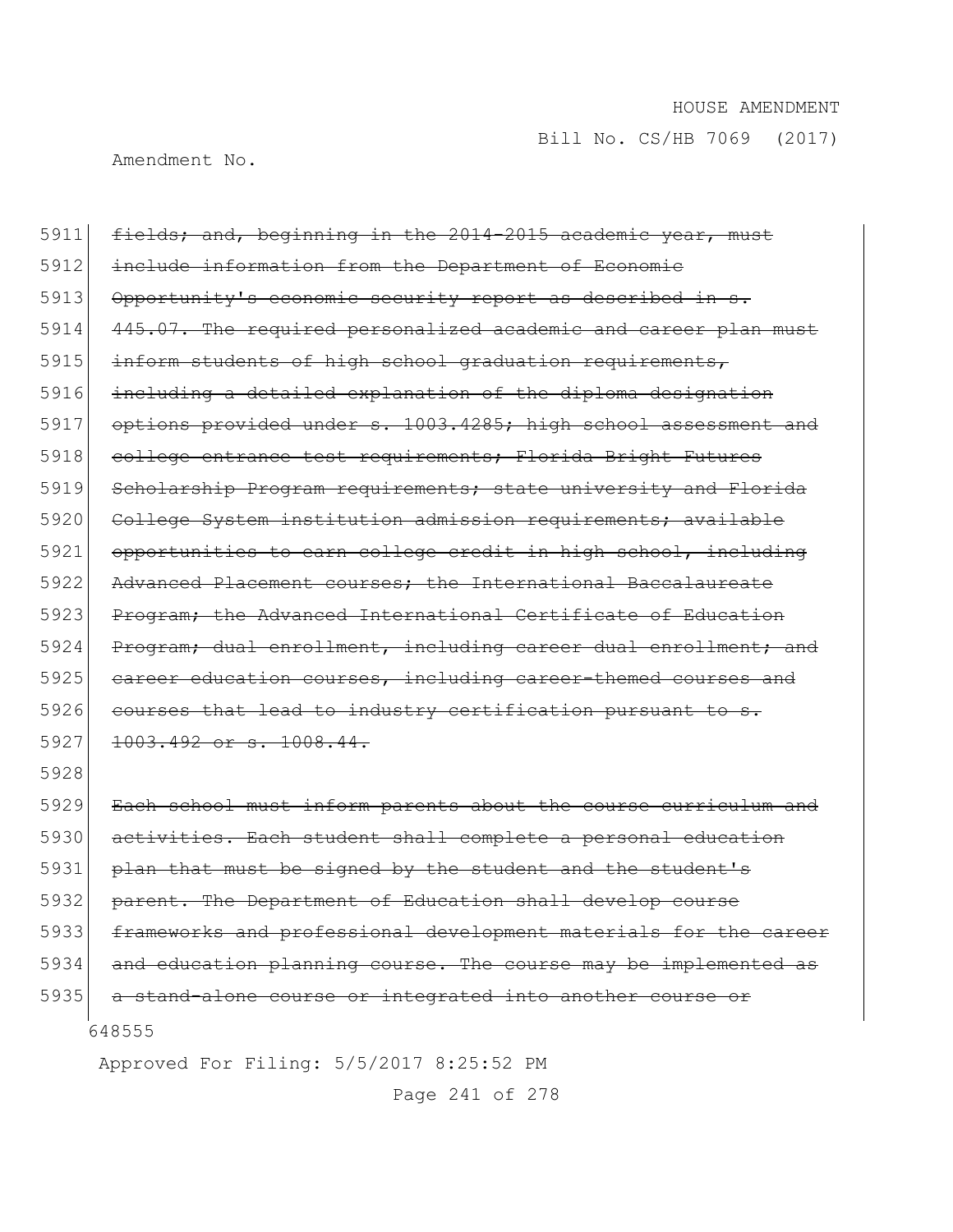Amendment No.

| 5936 | courses. The Commissioner of Education shall collect             |
|------|------------------------------------------------------------------|
| 5937 | longitudinal high school course enrollment data by student       |
| 5938 | ethnicity in order to analyze course-taking patterns.            |
| 5939 | Section 61. Subsection (3) of section 1003.57, Florida           |
| 5940 | Statutes, is amended to read:                                    |
| 5941 | 1003.57 Exceptional students instruction.-                       |
| 5942 | (3) (a) For purposes of this subsection and subsection $(4)$ ,   |
| 5943 | the term:                                                        |
| 5944 | 1. "Agency" means the Department of Children and Families        |
| 5945 | or its contracted lead agency, the Agency for Persons with       |
| 5946 | Disabilities, and the Agency for Health Care Administration.     |
| 5947 | 2. "Exceptional student" means an exceptional student, as        |
| 5948 | defined in s. 1003.01, who has a disability.                     |
| 5949 | "Receiving school district" means the district in which<br>3.    |
| 5950 | a private residential care facility is located.                  |
| 5951 | 4. "Placement" means the funding or arrangement of funding       |
| 5952 | by an agency for all or a part of the cost for an exceptional    |
| 5953 | student to reside in a private residential care facility and the |
| 5954 | placement crosses school district lines.                         |
| 5955 | (b) Within 10 business days after an exceptional student         |
| 5956 | is placed in a private residential care facility by an agency,   |
| 5957 | the agency or private residential care facility licensed by the  |
| 5958 | agency, as appropriate, shall provide written notification of    |
| 5959 | the placement to the school district where the student is        |
| 5960 | currently counted for funding purposes under s. 1011.62 and the  |
|      | 648555                                                           |

Approved For Filing: 5/5/2017 8:25:52 PM

Page 242 of 278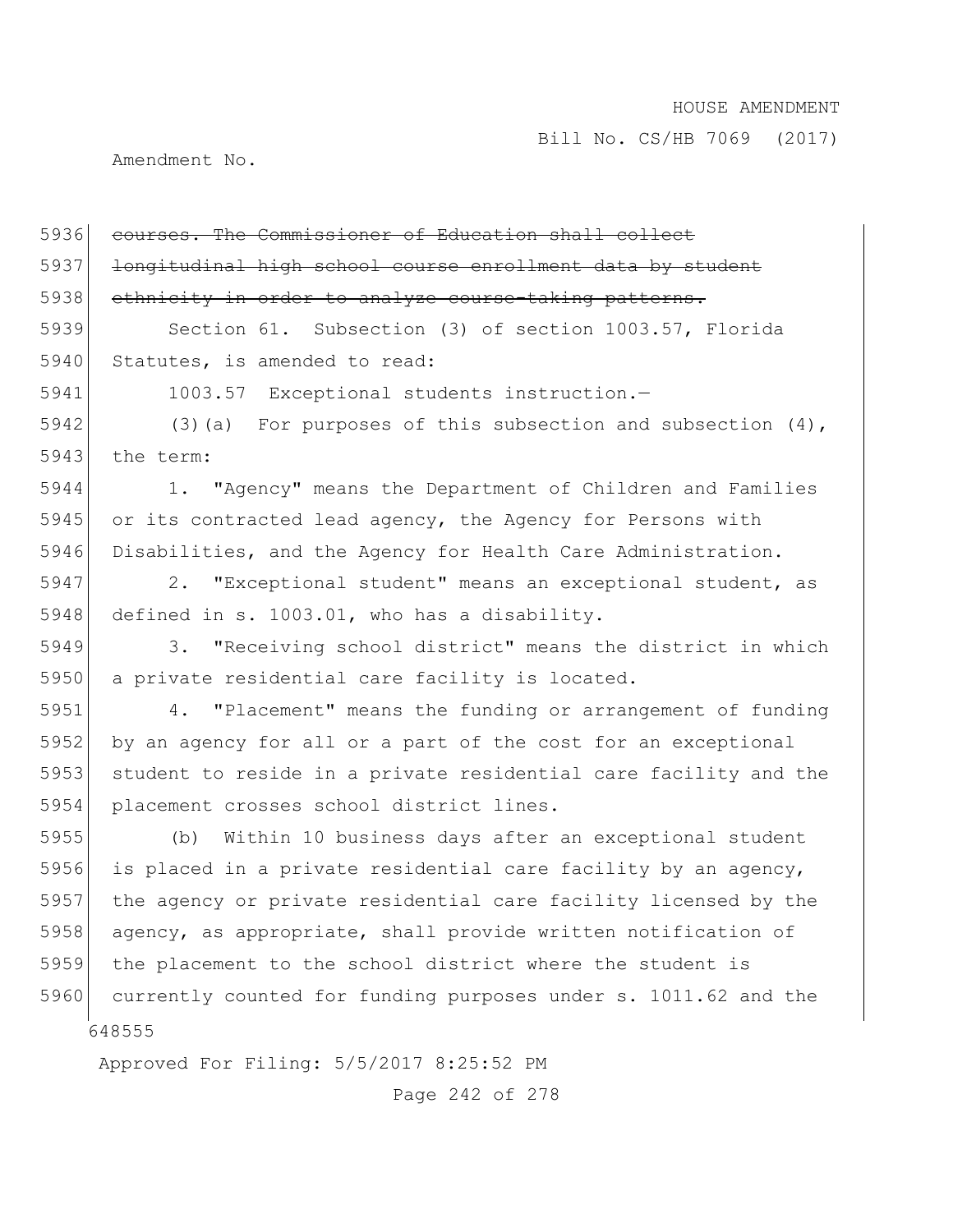Bill No. CS/HB 7069 (2017)

Amendment No.

5961 receiving school district. The exceptional student shall be 5962 enrolled in school and receive a free and appropriate public 5963 education, special education, and related services while the 5964 notice and procedures regarding payment are pending. This 5965 paragraph applies when the placement is for the primary purpose 5966 of addressing residential or other noneducational needs and the 5967 placement crosses school district lines.

 (c) Within 10 business days after receiving the notification, the receiving school district must review the student's individual educational plan (IEP) to determine if the student's IEP can be implemented by the receiving school district or by a provider or facility under contract with the 5973 receiving school district. The receiving school district shall:

5974 1. Provide educational instruction to the student;

5975 2. Contract with another provider or facility to provide 5976 the educational instruction; or

5977 3. Contract with the private residential care facility in 5978 which the student resides to provide the educational 5979 instruction<del>; or</del>

5980 4. Decline to provide or contract for educational 5981 instruction.

5982

648555 5983 If the receiving school district declines to provide or contract 5984 for the educational instruction, the school district in which 5985 the legal residence of the student is located shall provide or

Approved For Filing: 5/5/2017 8:25:52 PM

Page 243 of 278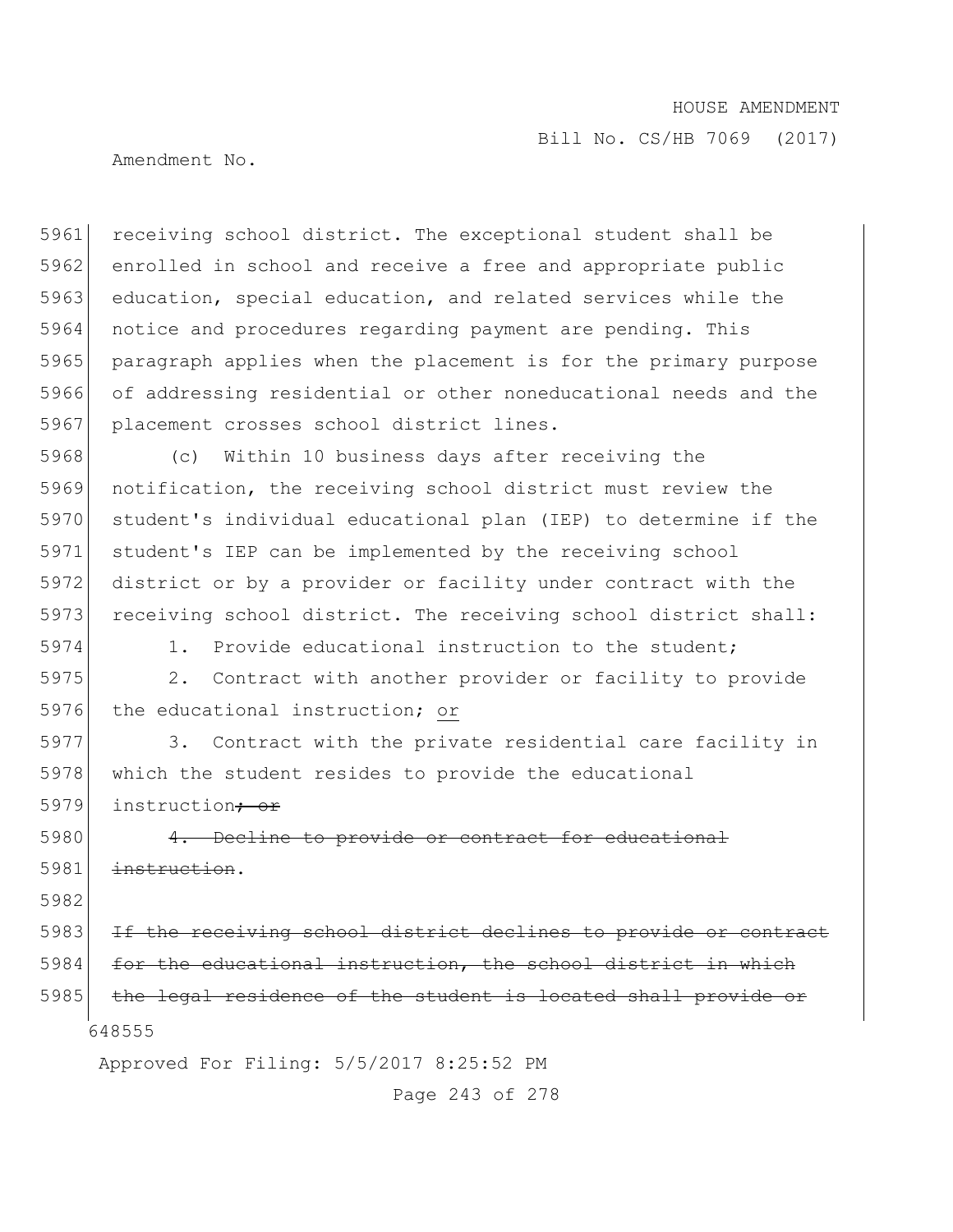Amendment No.

5986 contract for the educational instruction to the student. The 5987 receiving school district providing that provides educational 5988 instruction or contracting contracts to provide educational 5989 instruction shall report the student for funding purposes 5990 pursuant to s. 1011.62.

5991 (d)1. The Department of Education, in consultation with 5992 the agencies and school districts, shall develop procedures for 5993 written notification to school districts regarding the placement 5994 of an exceptional student in a residential care facility. The 5995 procedures must:

5996 **120 a.** Provide for written notification of a placement that 5997 crosses school district lines; and

5998 b. Identify the entity responsible for the notification 5999 for each facility that is operated, licensed, or regulated by an 6000 agency.

6001 2. The State Board of Education shall adopt the procedures 6002 by rule pursuant to ss.  $120.536(1)$  and  $120.54$ , and the agencies 6003 shall implement the procedures.

6005 The requirements of paragraphs (c) and (d) do not apply to 6006 written agreements among school districts which specify each 6007 school district's responsibility for providing and paying for 6008 educational services to an exceptional student in a residential 6009 care facility. However, each agreement must require a school

648555

6004

Approved For Filing: 5/5/2017 8:25:52 PM

Page 244 of 278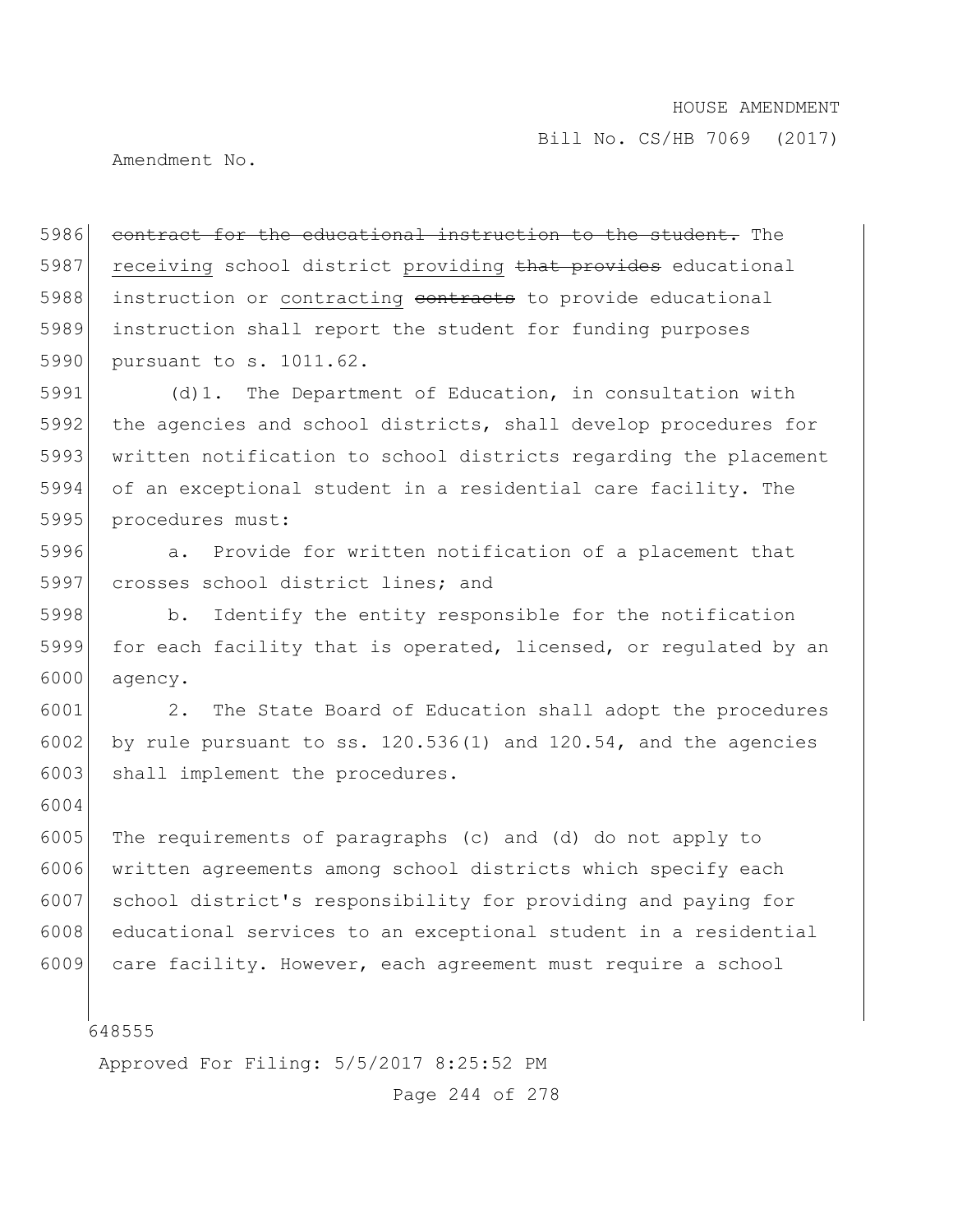Bill No. CS/HB 7069 (2017)

Amendment No.

6010 district to review the student's IEP within 10 business days 6011 after receiving the notification required under paragraph  $(b)$ . 6012 Section 62. Paragraph (a) of subsection (3) of section 6013 1006.40, Florida Statutes, is amended to read:

6014 1006.40 Use of instructional materials allocation; 6015 instructional materials, library books, and reference books; 6016 repair of books.-

6017 (3)(a) Except for a school district or a consortium of 6018 school districts that implements an instructional materials 6019 program pursuant to s. 1006.283 Beginning with the 2015-2016 6020  $f{\text{iscal year}}$ , each district school board shall use at least 50 6021 percent of the annual allocation only for the purchase of 6022 digital or electronic instructional materials that align with 6023 state standards and are included on the state-adopted list, 6024 except as otherwise authorized in paragraphs (b) and  $(c)$ .

6025 Section 63. Subsections (1) and (4) of section 1009.60, 6026 Florida Statutes, are amended to read:

 1009.60 Minority teacher education scholars program.—There 6028 is created the minority teacher education scholars program, which is a collaborative performance-based scholarship program for African-American, Hispanic-American, Asian-American, and Native American students. The participants in the program include Florida's Florida College System institutions and its public and private universities that have teacher education 6034 programs.

648555

Approved For Filing: 5/5/2017 8:25:52 PM

Page 245 of 278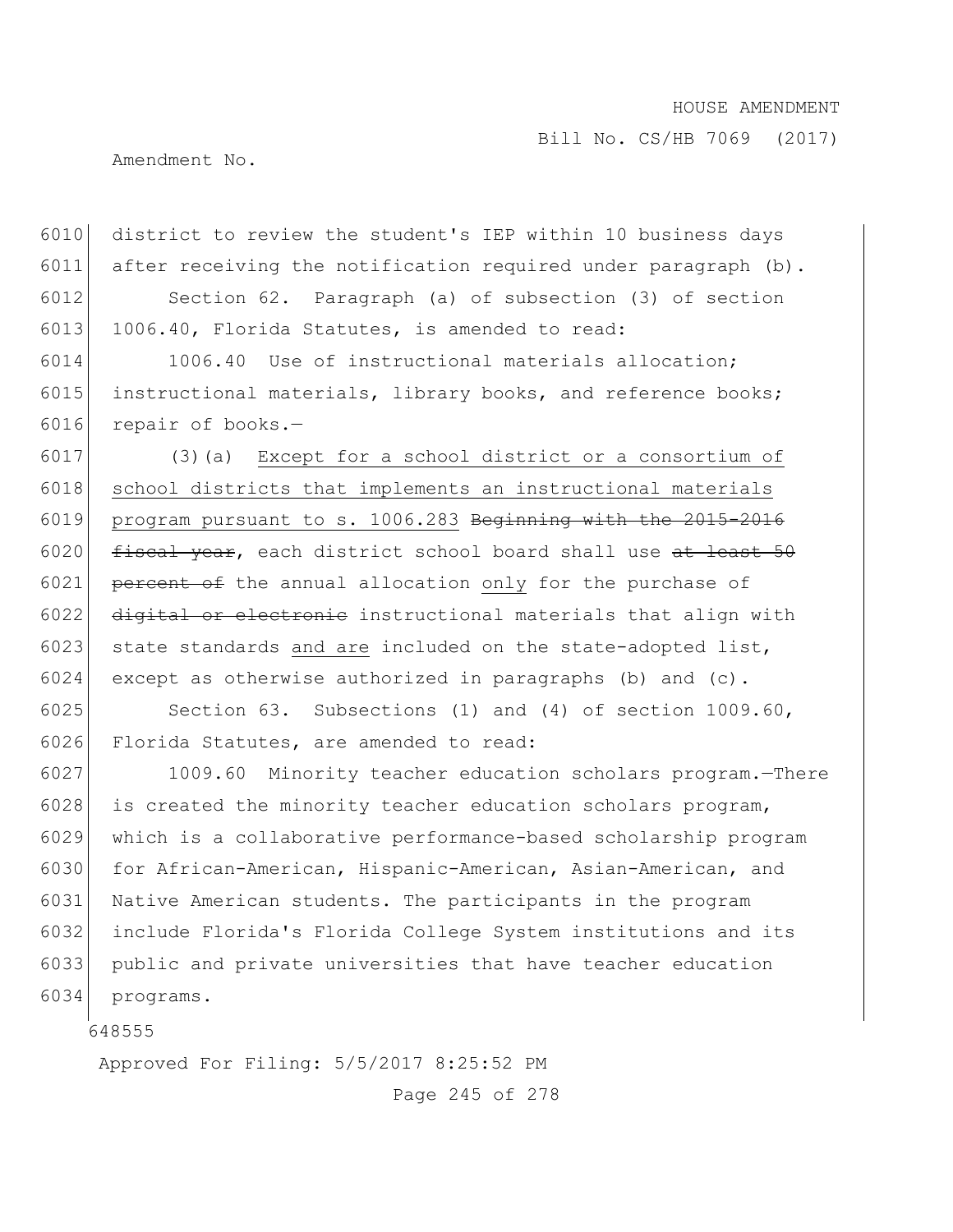Amendment No.

648555 (1) The minority teacher education scholars program shall provide an annual scholarship in an amount that shall be prorated based on available appropriations and may not exceed  $\frac{1}{4}$ ,000 for each approved minority teacher education scholar who is enrolled in one of Florida's public or private colleges or 6040 universities, in the junior year and is admitted into a teacher education program, and has not earned more than 18 credit hours 6042 of upper-division-level courses in education. (4) A student may receive a scholarship from the program for 3 consecutive years if the student remains enrolled full-6045 time in the program and makes satisfactory progress toward a baccalaureate degree with a major in education or a graduate 6047 degree with a major in education, leading to initial 6048 certification. Section 64. Paragraph (a) of subsection (2) of section 6050 1009.605, Florida Statutes, is amended to read: 1009.605 Florida Fund for Minority Teachers, Inc.— (2)(a) The corporation shall submit an annual budget projection to the Department of Education to be included in the annual legislative budget request. The projection must be based 6055 on the cost to award up to 350 scholarships to new scholars  $\frac{1}{2}$  $\frac{1}{2}$  the junior year and up to 350 renewal scholarships to the 350  $r$ ising seniors. 6058 Section 65. Committee on Early Grade Success. - The Committee on Early Grade Success, a committee as defined in s.

Approved For Filing: 5/5/2017 8:25:52 PM

Page 246 of 278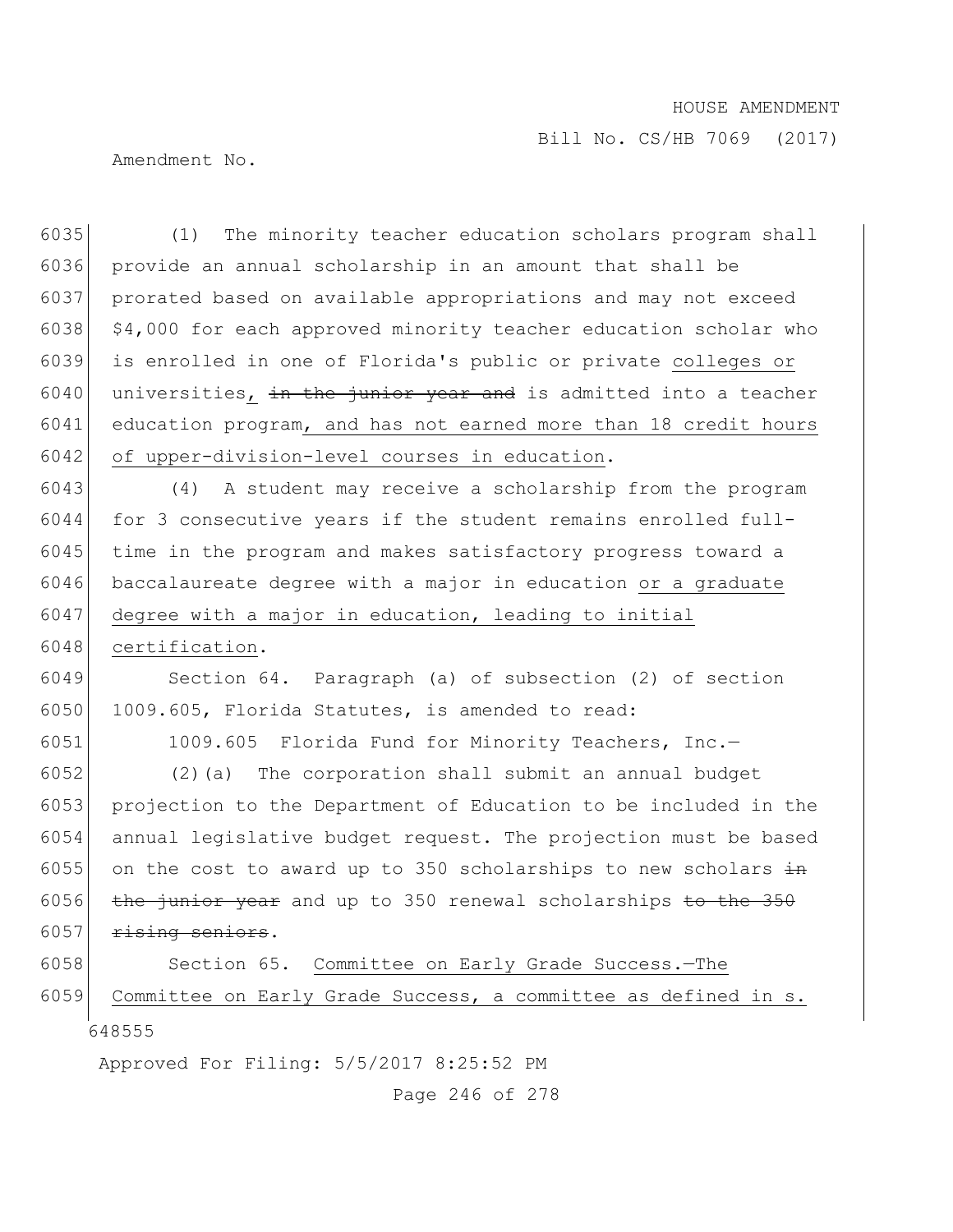Bill No. CS/HB 7069 (2017)

Amendment No.

| 6060 | 20.03, Florida Statutes, is created within the Department of     |
|------|------------------------------------------------------------------|
| 6061 | Education to develop a proposal for establishing and             |
| 6062 | implementing a coordinated child assessment system for the       |
| 6063 | School Readiness Program, the Voluntary Prekindergarten          |
| 6064 | Education Program, and the Kindergarten Readiness Assessment     |
| 6065 | and, except as otherwise provided in this section, shall operate |
| 6066 | consistent with s. 20.052, Florida Statutes.                     |
| 6067 | The committee's proposal must include legislative<br>(1)         |
| 6068 | recommendations for the design and implementation of a           |
| 6069 | coordinated child assessment system, including, but not limited  |
| 6070 | to:                                                              |
| 6071 | The purpose of a child assessment, with a focus on<br>(a)        |
| 6072 | developmentally appropriate learning gains.                      |
| 6073 | Attributes for tool selection that provide guidance on<br>(b)    |
| 6074 | procurement policies.                                            |
| 6075 | An implementation schedule and protocols, including<br>(C)       |
| 6076 | the frequency of data collection and a timeline for training to  |
| 6077 | ensure reliability of the system.                                |
| 6078 | The methodology for collecting and analyzing data that<br>(d)    |
| 6079 | define reporting requirements.                                   |
| 6080 | (e) A budget for the system, including cost analyses for         |
| 6081 | purchasing materials and the necessary technology, training to   |
| 6082 | ensure reliability, and data system management.                  |
| 6083 | Considerations for student privacy and tracking child<br>(f)     |
| 6084 | development over time.                                           |
|      | 648555                                                           |

Approved For Filing: 5/5/2017 8:25:52 PM

Page 247 of 278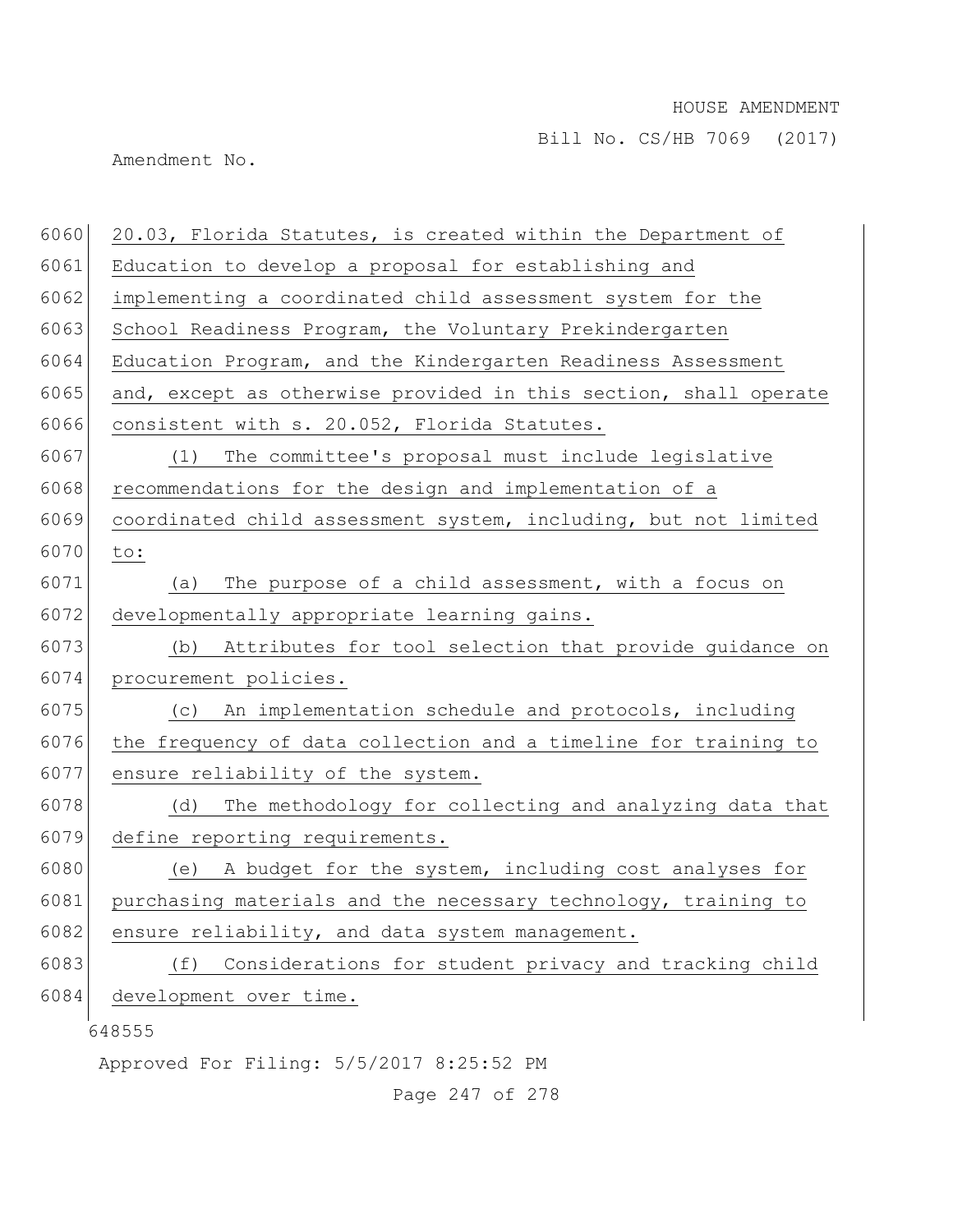Bill No. CS/HB 7069 (2017)

Amendment No.

| 6085 | The committee is composed of 17 members who are<br>(2)          |
|------|-----------------------------------------------------------------|
| 6086 | residents of the state and appointed as follows:                |
| 6087 | Three members appointed by the Governor:<br>(a)                 |
| 6088 | 1.<br>One representative from the Office of Early Learning.     |
| 6089 | One representative from the Department of Education.<br>2.      |
| 6090 | 3.<br>One parent of a child who is 3 to 6 years of age.         |
| 6091 | Fourteen members jointly appointed by the President of<br>(b)   |
| 6092 | the Senate and the Speaker of the House of Representatives:     |
| 6093 | One representative of an urban school district.<br>1.           |
| 6094 | One representative of a rural school district.<br>2.            |
| 6095 | 3.<br>One representative of an urban early learning             |
| 6096 | coalition.                                                      |
| 6097 | One representative of a rural early learning coalition.<br>4.   |
| 6098 | 5.<br>One representative of an early learning provider.         |
| 6099 | 6.<br>One representative of a faith-based early learning        |
| 6100 | provider.                                                       |
| 6101 | 7. One representative who is a kindergarten teacher with        |
| 6102 | at least 5 years of teaching experience.                        |
| 6103 | 8. One representative who is an elementary school               |
| 6104 | principal.                                                      |
| 6105 | 9. Four representatives with subject matter expertise in        |
| 6106 | early learning, early grade success, or child assessments. The  |
| 6107 | four representatives may not be direct stakeholders within the  |
| 6108 | early learning or public school systems or potential recipients |
| 6109 | of a contract resulting from the committee's proposal.          |
|      | 648555                                                          |
|      | Approved For Filing: 5/5/2017 8:25:52 PM                        |

Page 248 of 278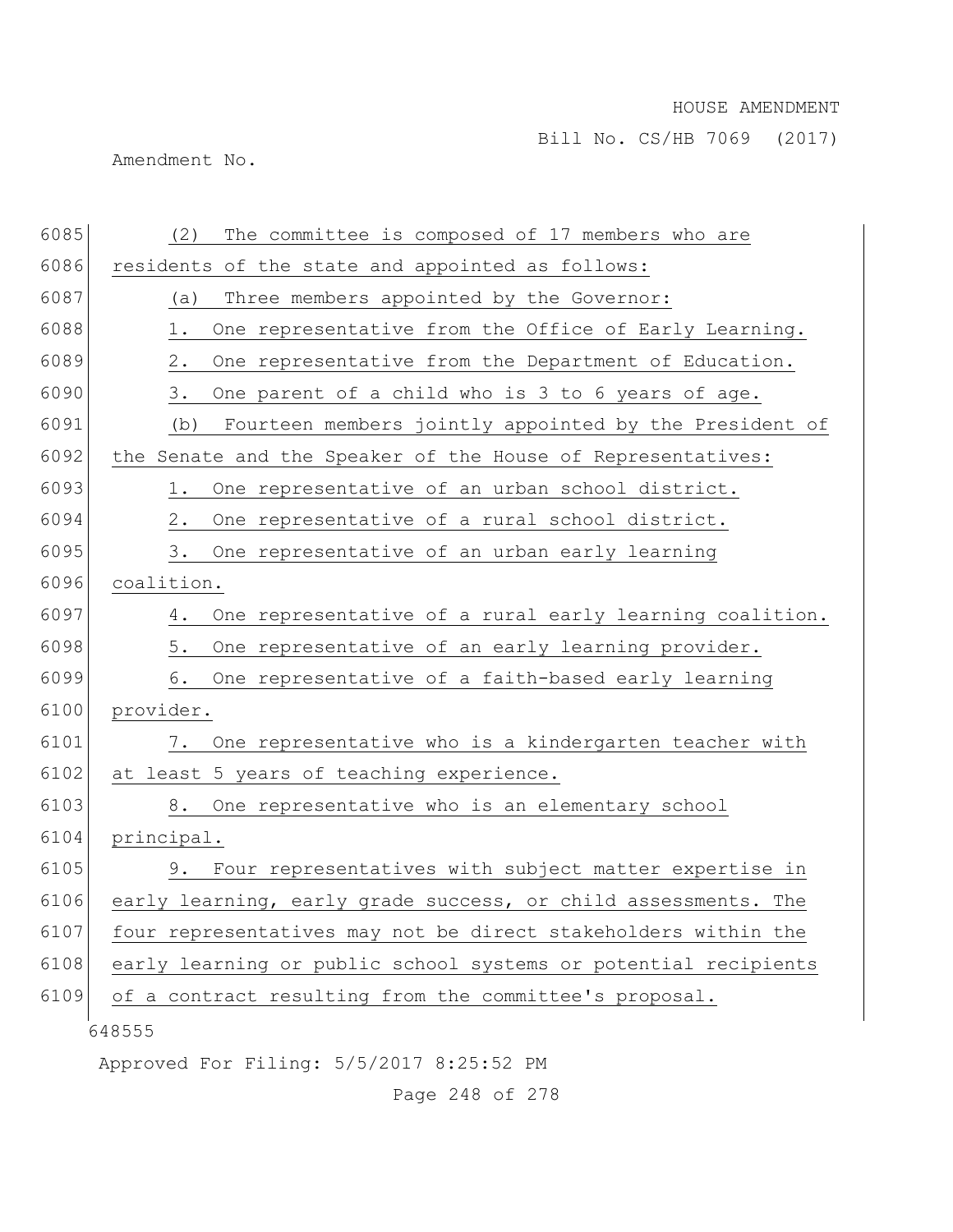Bill No. CS/HB 7069 (2017)

Amendment No.

| 6110 | 10.<br>One member of the Senate.                               |
|------|----------------------------------------------------------------|
| 6111 | One member of the House of Representatives.<br>11.             |
| 6112 | (3)<br>The committee shall elect a chair and vice chair. The   |
| 6113 | chair must be one of the four members with subject matter      |
| 6114 | expertise in early learning, early grade success, or child     |
| 6115 | assessments. The vice chair must be a member appointed by the  |
| 6116 | President of the Senate and the Speaker of the House of        |
| 6117 | Representatives, who is not one of the four members who are    |
| 6118 | subject matter experts in early learning, early grade success, |
| 6119 | or child assessments. Members of the committee shall serve     |
| 6120 | without compensation but are entitled to reimbursement for per |
| 6121 | diem and travel expenses pursuant to s. 112.061, Florida       |
| 6122 | Statutes.                                                      |
| 6123 | The committee must meet at least three times and shall<br>(4)  |
| 6124 | meet by teleconference or other electronic means, if possible, |
| 6125 | to reduce costs.                                               |
| 6126 | A majority of the members constitutes a quorum.<br>(5)         |
| 6127 | (6)<br>The University of Florida Lastinger Center for          |
| 6128 | Learning shall provide the committee with staff necessary to   |
| 6129 | assist the committee in the performance of its duties.         |
| 6130 | (7)<br>The committee shall submit a report of its findings     |
| 6131 | and recommendations to the Governor, the President of the      |
| 6132 | Senate, and the Speaker of the House of Representatives by     |
| 6133 | December 1, 2017. Upon submission of the report, the committee |
| 6134 | shall expire.                                                  |
|      | 648555                                                         |

Approved For Filing: 5/5/2017 8:25:52 PM

Page 249 of 278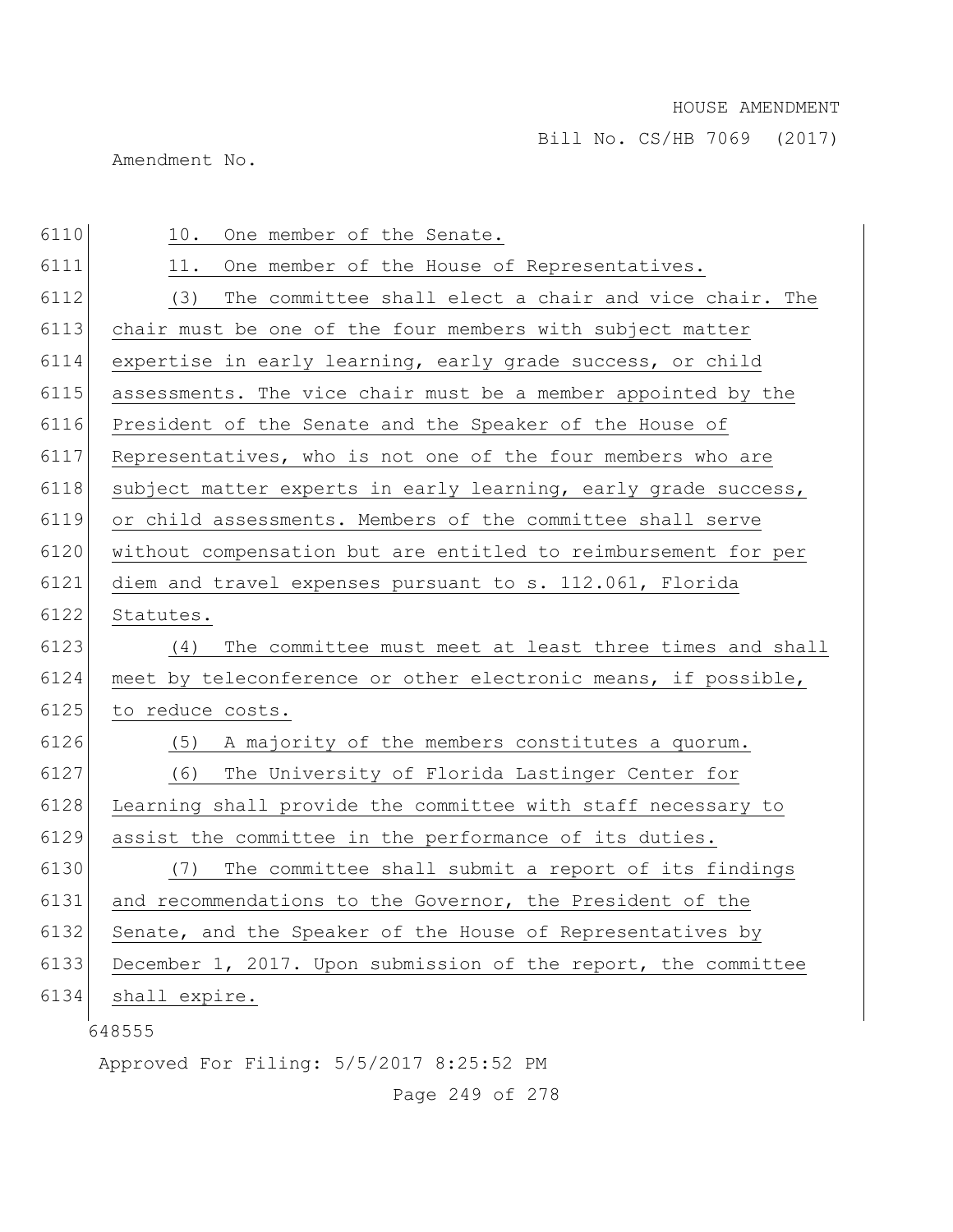Amendment No.

| 6135 | (8)<br>The State Board of Education may adopt rules to           |
|------|------------------------------------------------------------------|
| 6136 | implement and administer this section.                           |
| 6137 | Section 66. Section 1013.101, Florida Statutes, is created       |
| 6138 | to read:                                                         |
| 6139 | 1013.101 Shared use agreements.-                                 |
| 6140 | (1) LEGISLATIVE FINDINGS AND INTENT. - The Legislature finds     |
| 6141 | that greater public access to recreation and sports facilities   |
| 6142 | is needed to reduce the impact of obesity, diabetes, and other   |
| 6143 | chronic diseases on personal health and health care              |
| 6144 | expenditures. Public schools are equipped with taxpayer-funded   |
| 6145 | indoor and outdoor recreation facilities that offer easily       |
| 6146 | accessible opportunities for physical activity for residents of  |
| 6147 | the community. The Legislature also finds that it is the policy  |
| 6148 | of the state for district school boards to allow the shared use  |
| 6149 | of school buildings and property by adopting policies allowing   |
| 6150 | for shared use and implementing shared use agreements with local |
| 6151 | governmental entities and nonprofit organizations. The           |
| 6152 | Legislature intends to increase the number of school districts   |
| 6153 | that open their playground facilities to community use outside   |
| 6154 | of school hours.                                                 |
| 6155 | DEFINITIONS. - As used in this section, the term:<br>(2)         |
| 6156 | "High-need communities" means communities in which at<br>(a)     |
| 6157 | least 50 percent of children are eligible to receive free or     |
| 6158 | reduced-price meals at the school that will be the subject of    |
| 6159 | the shared use agreement.                                        |
|      | 648555                                                           |

Approved For Filing: 5/5/2017 8:25:52 PM

Page 250 of 278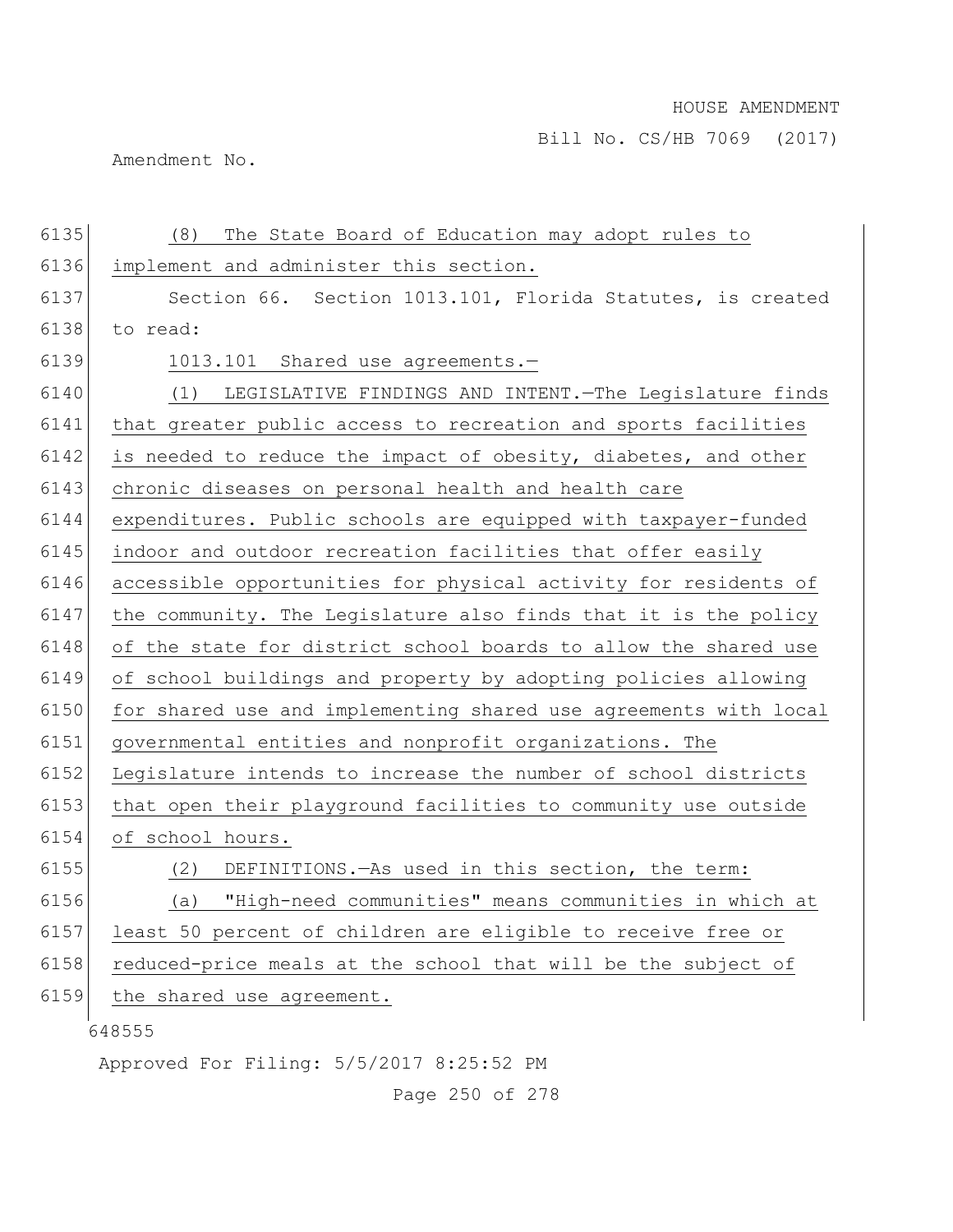Amendment No.

| 6160 | (b) "Shared use" means allowing access to school                 |
|------|------------------------------------------------------------------|
| 6161 | playground facilities by community members for recreation or     |
| 6162 | another purpose of importance to the community through a shared  |
| 6163 | use agreement or a school district or school policy that opens   |
| 6164 | school facilities, including, but not limited to charter schools |
| 6165 | and Florida College System institutions, for use by government   |
| 6166 | or nongovernmental entities or the public.                       |
| 6167 | (c) "Shared use agreement" means a written agreement             |
| 6168 | between a school district, a charter school, or a Florida        |
| 6169 | College System institution, and a government or nongovernmental  |
| 6170 | entity which defines the roles, responsibilities, terms, and     |
| 6171 | conditions for community use of a school-owned facility for      |
| 6172 | recreation or other purposes.                                    |
| 6173 | (3) PROMOTION OF COMMUNITY USE OF SHARED FACILITIES.-The         |
| 6174 | department shall provide technical assistance to school          |
| 6175 | districts, including, but not limited to, individualized         |
| 6176 | assistance, the creation of a shared use technical assistance    |
| 6177 | toolkit containing useful information for school districts, and  |
| 6178 | the development of a publicly accessible online database of      |
| 6179 | shared use resources and existing shared use agreements.         |
| 6180 | Section 67. Shared Use Task Force.-The Shared Use Task           |
| 6181 | Force, a task force as defined in s. 20.03, Florida Statutes, is |
| 6182 | created within the Department of Education. The task force is    |
| 6183 | created to identify barriers in creating shared use agreements   |
|      |                                                                  |

|<br>648555

Approved For Filing: 5/5/2017 8:25:52 PM

Page 251 of 278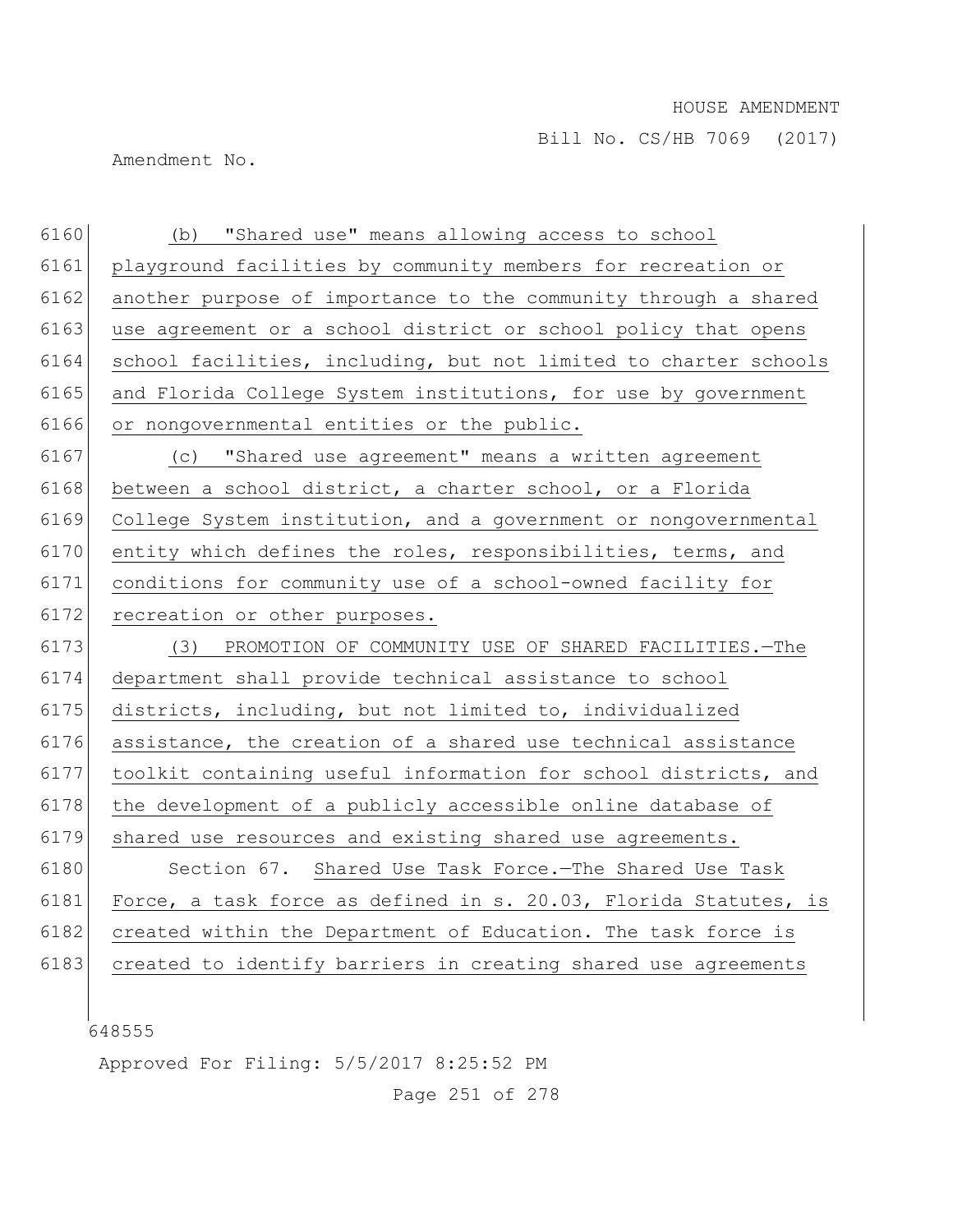Amendment No.

| 6184 | and to make recommendations to facilitate the shared use of      |
|------|------------------------------------------------------------------|
| 6185 | school facilities generally and in high-need communities.        |
| 6186 | The task force is composed of seven members appointed<br>(1)     |
| 6187 | by the department, as follows:                                   |
| 6188 | Two representatives from school districts, including<br>(a)      |
| 6189 | one representative from school districts 1 through 33 and one    |
| 6190 | representative from school districts 34 through 67;              |
| 6191 | One representative from a public health department;<br>(b)       |
| 6192 | Two representatives from community-based programs in<br>(C)      |
| 6193 | high-need communities; and                                       |
| 6194 | Two representatives from recreational organizations.<br>(d)      |
| 6195 | The task force shall elect a chair and vice chair. The<br>(2)    |
| 6196 | chair and vice chair may not be representatives from the same    |
| 6197 | member category. Members of the task force shall serve without   |
| 6198 | compensation, but are entitled to reimbursement for per diem and |
| 6199 | travel expenses pursuant to s. 112.061, Florida Statutes.        |
| 6200 | (3) The task force shall meet by teleconference or other         |
| 6201 | electronic means, if possible, to reduce costs.                  |
| 6202 | The department shall provide the task force with staff<br>(4)    |
| 6203 | necessary to assist the task force in the performance of its     |
| 6204 | duties.                                                          |
| 6205 | The task force shall submit a report of its findings<br>(5)      |
| 6206 | and recommendations to the President of the Senate and the       |
| 6207 | Speaker of the House of Representatives by June 30, 2018. Upon   |
| 6208 | submission of the report, the task force shall expire.           |
|      | 648555                                                           |
|      | Approved For Filing: 5/5/2017 8:25:52 PM                         |

Page 252 of 278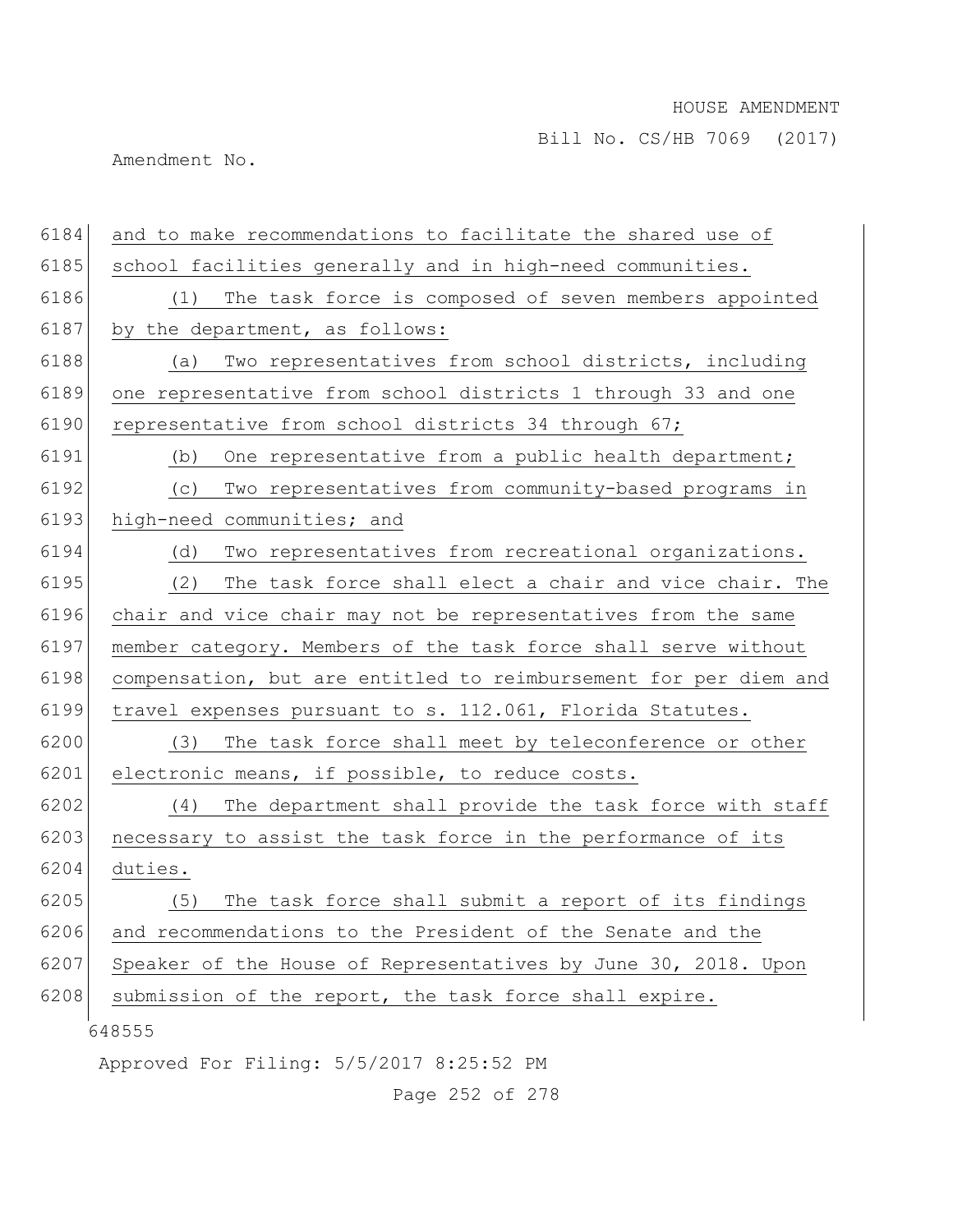Bill No. CS/HB 7069 (2017)

Amendment No.

6209 Section 68. Paragraph (b) of subsection (1) of section 6210 125.901, Florida Statutes, is amended to read:

6211 125.901 Children's services; independent special district; 6212 council; powers, duties, and functions; public records 6213 exemption.—

6214 (1) Each county may by ordinance create an independent 6215 special district, as defined in ss. 189.012 and 200.001(8)(e), 6216 to provide funding for children's services throughout the county 6217 in accordance with this section. The boundaries of such district 6218 shall be coterminous with the boundaries of the county. The 6219 county governing body shall obtain approval, by a majority vote  $6220$  of those electors voting on the question, to annually levy ad 6221 valorem taxes which shall not exceed the maximum millage rate 6222 authorized by this section. Any district created pursuant to the 6223 provisions of this subsection shall be required to levy and fix 6224 millage subject to the provisions of s. 200.065. Once such 6225 millage is approved by the electorate, the district shall not be 6226 required to seek approval of the electorate in future years to 6227 levy the previously approved millage.

648555 6228 (b) However, any county as defined in s.  $125.011(1)$  may 6229 instead have a governing body consisting of 33 members, 6230 including: the superintendent of schools, or his or her 6231 designee; two representatives of public postsecondary education 6232 institutions located in the county; the county manager or the 6233 equivalent county officer; the district administrator from the

Approved For Filing: 5/5/2017 8:25:52 PM

Page 253 of 278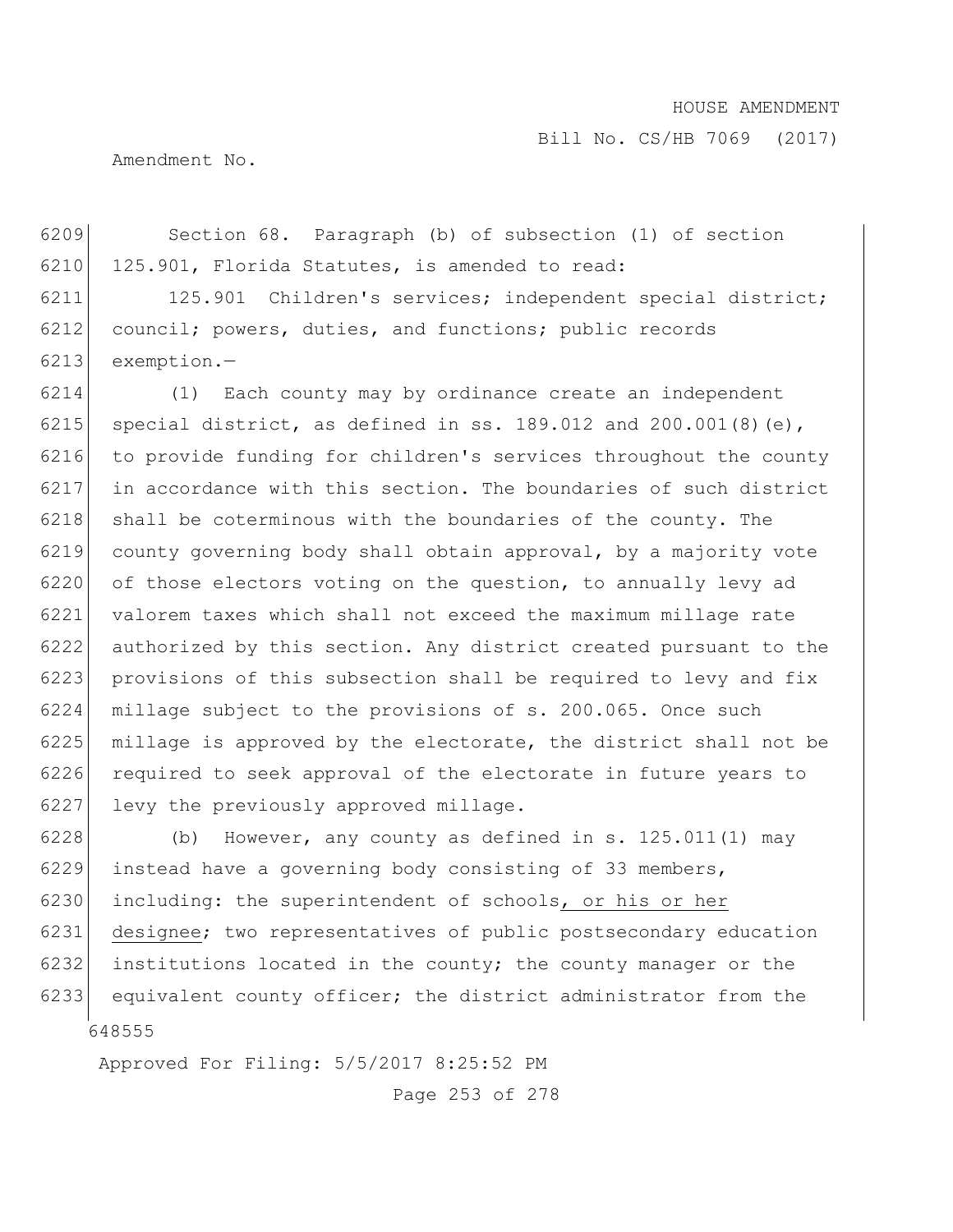Bill No. CS/HB 7069 (2017)

Amendment No.

648555 6234 appropriate district of the Department of Children and Families, 6235 or the administrator's designee who is a member of the Senior 6236 Management Service or the Selected Exempt Service; the director 6237 of the county health department or the director's designee; the 6238 state attorney for the county or the state attorney's designee; 6239 the chief judge assigned to juvenile cases, or another juvenile 6240 judge who is the chief judge's designee and who shall sit as a 6241 voting member of the board, except that the judge may not vote 6242 or participate in setting ad valorem taxes under this section; 6243 an individual who is selected by the board of the local United 6244 Way or its equivalent; a member of a locally recognized faith-6245 based coalition, selected by that coalition; a member of the  $6246$  local chamber of commerce, selected by that chamber or, if more 6247 than one chamber exists within the county, a person selected by  $6248$  a coalition of the local chambers; a member of the early 6249 learning coalition, selected by that coalition; a representative 6250 of a labor organization or union active in the county; a member 6251 of a local alliance or coalition engaged in cross-system 6252 planning for health and social service delivery in the county, 6253 selected by that alliance or coalition; a member of the local 6254 Parent-Teachers Association/Parent-Teacher-Student Association,  $6255$  selected by that association; a youth representative selected by 6256 the local school system's student government; a local school 6257 board member appointed by the chair of the school board; the 6258 mayor of the county or the mayor's designee; one member of the

Approved For Filing: 5/5/2017 8:25:52 PM

Page 254 of 278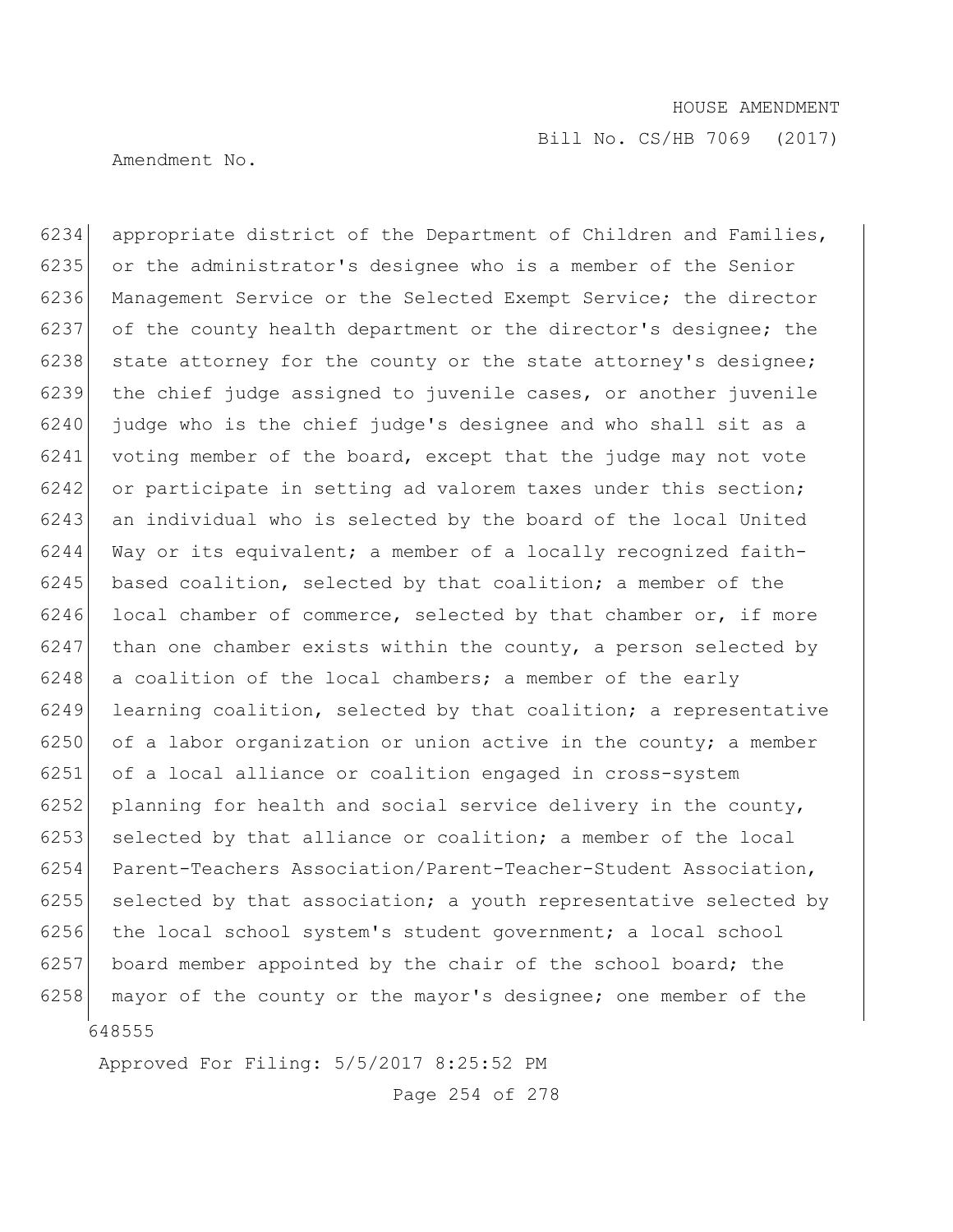Amendment No.

6259 county governing body, appointed by the chair of that body; a 6260 member of the state Legislature who represents residents of the 6261 county, selected by the chair of the local legislative 6262 delegation; an elected official representing the residents of a 6263 municipality in the county, selected by the county municipal 6264 league; and 4 members-at-large, appointed to the council by the 6265 majority of sitting council members. The remaining 7 members 6266 shall be appointed by the Governor in accordance with procedures 6267 set forth in paragraph  $(a)$ , except that the Governor may remove 6268 a member for cause or upon the written petition of the council. 6269 Appointments by the Governor must, to the extent reasonably 6270 possible, represent the geographic and demographic diversity of 6271 the population of the county. Members who are appointed to the 6272 council by reason of their position are not subject to the 6273 length of terms and limits on consecutive terms as provided in 6274 this section. The remaining appointed members of the governing  $6275$  body shall be appointed to serve 2-year terms, except that those 6276 members appointed by the Governor shall be appointed to serve  $4-$ 6277 year terms, and the youth representative and the legislative 6278 delegate shall be appointed to serve  $1$ -year terms. A member may 6279 be reappointed; however, a member may not serve for more than 6280 three consecutive terms. A member is eligible to be appointed 6281 again after a 2-year hiatus from the council.

6282 Section 69. Section 1003.481, Florida Statutes, is created 6283 to read:

648555

Approved For Filing: 5/5/2017 8:25:52 PM

Page 255 of 278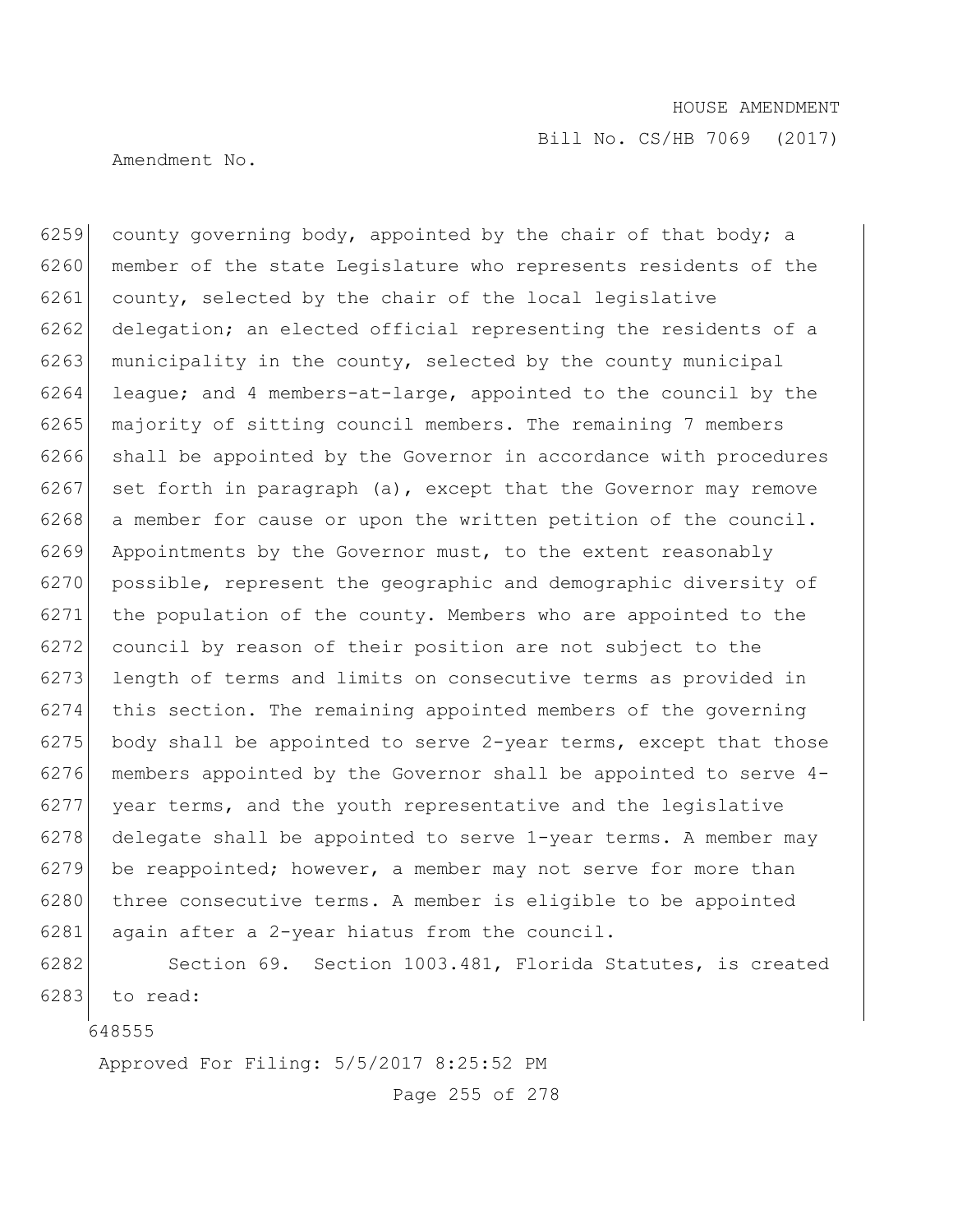Bill No. CS/HB 7069 (2017)

Amendment No.

| 6284 | 1003.481 Early Childhood Music Education Incentive Pilot         |
|------|------------------------------------------------------------------|
| 6285 | Program.-                                                        |
| 6286 | Beginning with the 2017-2018 school year, the Early<br>(1)       |
| 6287 | Childhood Music Education Incentive Pilot Program is created     |
| 6288 | within the Department of Education for a period of 3 school      |
| 6289 | years. The purpose of the pilot program is to assist selected    |
| 6290 | school districts in implementing comprehensive music education   |
| 6291 | programs for students in kindergarten through grade 2.           |
| 6292 | In order for a school district to be eligible for<br>(2)         |
| 6293 | participation in the pilot program, the superintendent must      |
| 6294 | certify to the Commissioner of Education, in a format prescribed |
| 6295 | by the department, that each elementary school within the        |
| 6296 | district has established a comprehensive music education program |
| 6297 | that:                                                            |
| 6298 | Includes all students at the school enrolled in<br>(a)           |
| 6299 | kindergarten through grade 2.                                    |
| 6300 | Is staffed by certified music educators.<br>(b)                  |
| 6301 | Provides music instruction for at least 30 consecutive<br>(C)    |
| 6302 | minutes 2 days a week.                                           |
| 6303 | Complies with class size requirements under s.<br>(d)            |
| 6304 | 1003.03.                                                         |
| 6305 | Complies with the department's standards for early<br>(e)        |
| 6306 | childhood music education programs for students in kindergarten  |
| 6307 | through grade 2.                                                 |
|      |                                                                  |
|      | 648555                                                           |
|      |                                                                  |

Approved For Filing: 5/5/2017 8:25:52 PM

Page 256 of 278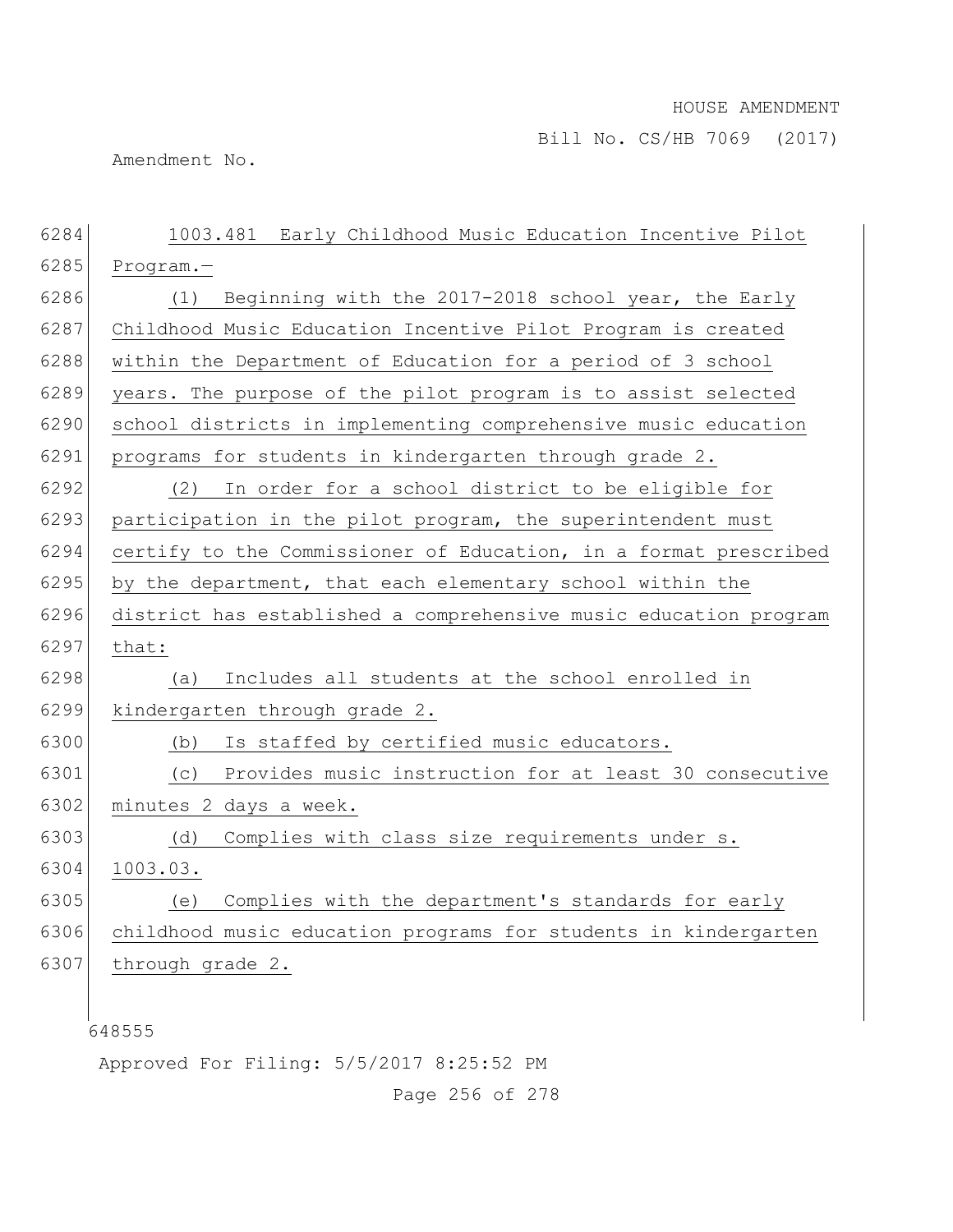Amendment No.

| 6308 | The commissioner shall select school districts for<br>$(3)$ (a)  |
|------|------------------------------------------------------------------|
| 6309 | participation in the pilot program, subject to legislative       |
| 6310 | appropriation, based on the school district's proximity to the   |
| 6311 | University of Florida and needs-based criteria established by    |
| 6312 | the State Board of Education. Selected school districts shall    |
| 6313 | annually receive \$150 per full-time equivalent student in       |
| 6314 | kindergarten through grade 2 who is enrolled in a comprehensive  |
| 6315 | music education program.                                         |
| 6316 | (b) To maintain eligibility for participation in the pilot       |
| 6317 | program, a selected school district must annually certify to the |
| 6318 | commissioner, in a format prescribed by the department, that     |
| 6319 | each elementary school within the district provides a            |
| 6320 | comprehensive music education program that meets the             |
| 6321 | requirements of subsection (2). If a selected school district    |
| 6322 | fails to provide the annual certification for a fiscal year, the |
| 6323 | school district must return all funds received through the pilot |
| 6324 | program for that fiscal year.                                    |
| 6325 | The University of Florida's College of Education shall<br>(4)    |
| 6326 | evaluate the effectiveness of the pilot program by measuring     |
| 6327 | student academic performance and the success of the program. The |
| 6328 | evaluation must include, but is not limited to, a quantitative   |
| 6329 | analysis of student achievement and a qualitative evaluation of  |
| 6330 | students enrolled in the comprehensive music education programs. |
| 6331 | The State Board of Education may adopt rules to<br>(5)           |
| 6332 | administer this section.                                         |
|      | 648555                                                           |
|      | Approved For Filing: 5/5/2017 8:25:52 PM                         |

Page 257 of 278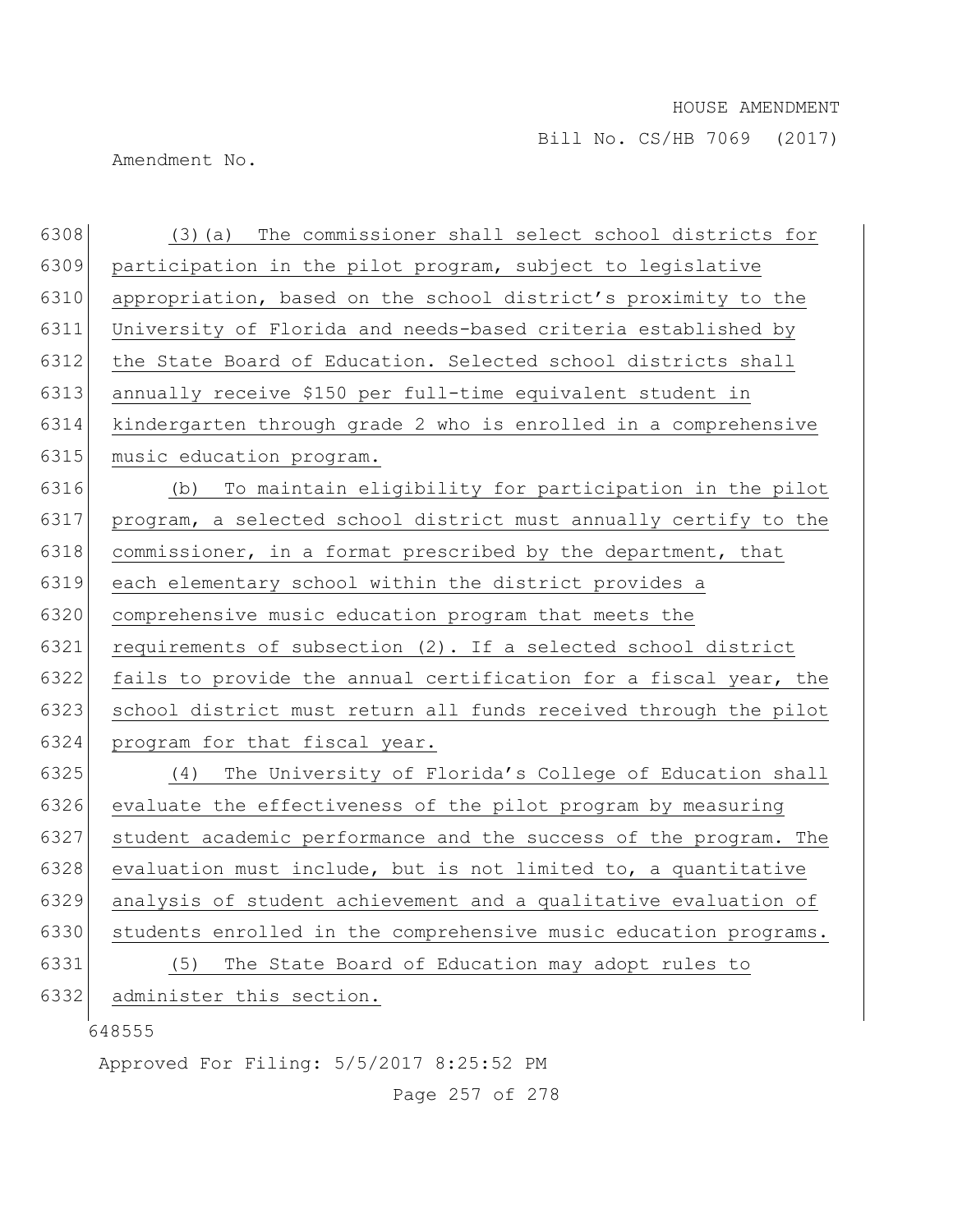Amendment No.

| application to any person or circumstance is held invalid, the<br>applications of the act which can be given effect without the<br>invalid provision or application, and to this end the provisions |
|-----------------------------------------------------------------------------------------------------------------------------------------------------------------------------------------------------|
|                                                                                                                                                                                                     |
|                                                                                                                                                                                                     |
|                                                                                                                                                                                                     |
|                                                                                                                                                                                                     |
|                                                                                                                                                                                                     |
|                                                                                                                                                                                                     |
| Section 71. For the 2017-2018 fiscal year, \$413,950,000 in                                                                                                                                         |
| recurring funds from the General Revenue Fund and \$5 million in                                                                                                                                    |
|                                                                                                                                                                                                     |
| appropriated to the Department of Education to implement this                                                                                                                                       |
| act. Of these funds, \$233,950,000 shall be used to implement the                                                                                                                                   |
| Best and Brightest Teacher Scholarship Program pursuant to s.                                                                                                                                       |
| 1012.731, Florida Statutes, and the Best and Brightest Principal                                                                                                                                    |
| Scholarship Program pursuant to s. 1012.732, Florida Statutes,                                                                                                                                      |
| \$30 million shall be used to implement the Gardiner Scholarship                                                                                                                                    |
| Program pursuant to s. 1002.385, Florida Statutes, and \$10                                                                                                                                         |
| million in recurring funds and \$5 million in nonrecurring funds                                                                                                                                    |
| shall be used to implement the provisions of this act relating                                                                                                                                      |
| to statewide student assessments. The remaining funds shall be                                                                                                                                      |
| used to implement the remaining provisions of this act, except                                                                                                                                      |
| for the implementation of the Early Childhood Music Education                                                                                                                                       |
| Incentive Pilot Program, as created by s. 1003.481, Florida                                                                                                                                         |
| Statutes, the Committee on Early Grade Success, as created by                                                                                                                                       |
|                                                                                                                                                                                                     |

Approved For Filing: 5/5/2017 8:25:52 PM

Page 258 of 278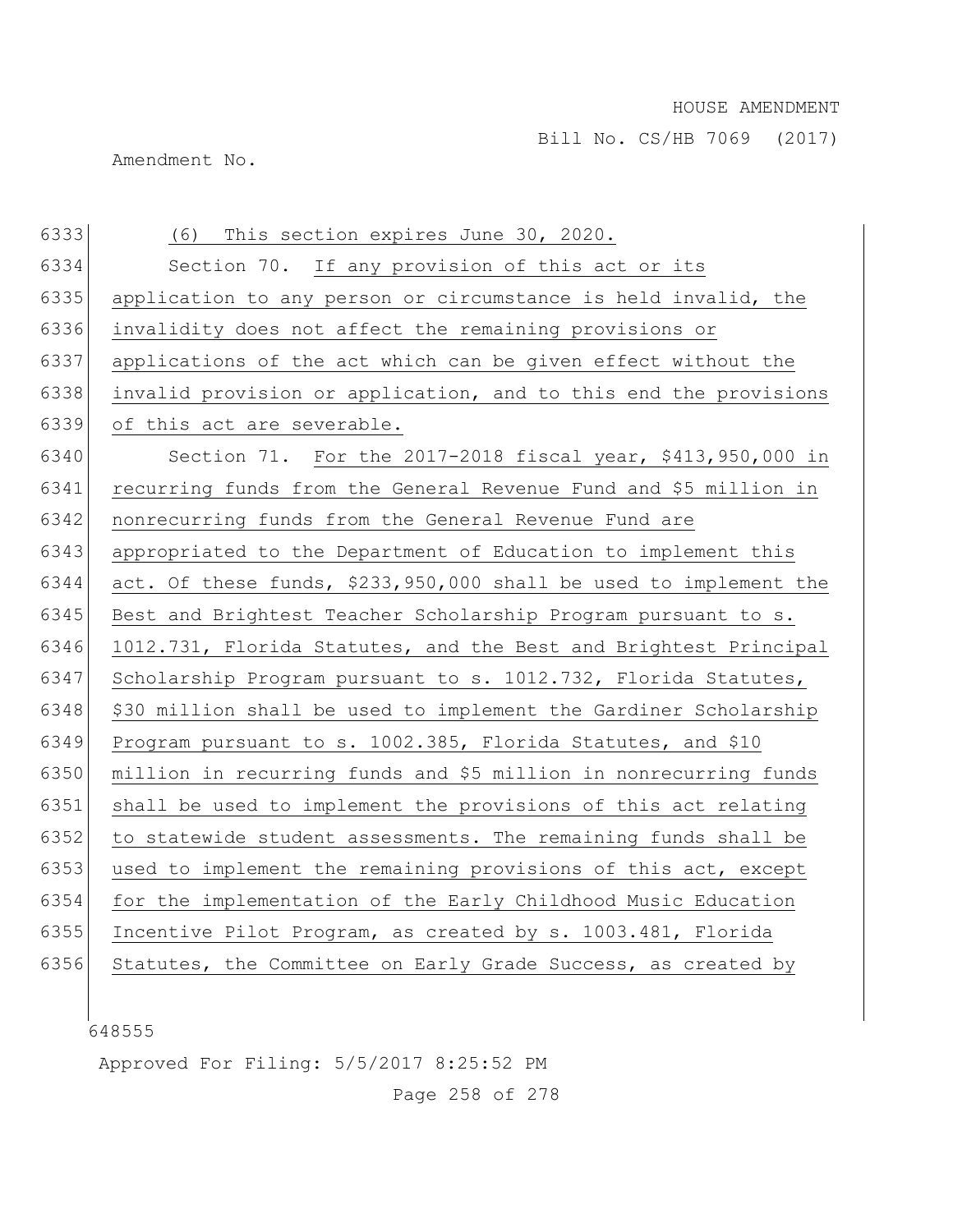Amendment No.

| 6357 | section 65 of this act, and the Shared Use Task Force, as      |
|------|----------------------------------------------------------------|
| 6358 | created by section 67 of this act.                             |
| 6359 | Section 72. Except as otherwise expressly provided in this     |
| 6360 | act and except for this section, which shall take effect upon  |
| 6361 | this act becoming a law, this act shall take effect July $1$ , |
| 6362 | 2017.                                                          |
| 6363 |                                                                |
| 6364 |                                                                |
| 6365 | TITLE AMENDMENT                                                |
| 6366 | Remove everything before the enacting clause and insert:       |
| 6367 | A bill to be entitled                                          |
| 6368 | An act relating to education; amending s. 11.45, F.S.;         |
| 6369 | requiring the Auditor General to conduct annual audits         |
| 6370 | of the Florida School for the Deaf and the Blind;              |
| 6371 | amending s. 1002.71, F.S.; revising the deadline for           |
| 6372 | the amendment of a student enrollment count for                |
| 6373 | specified purposes; amending s. 1003.52, F.S.;                 |
| 6374 | deleting provisions relating to the Florida School for         |
| 6375 | Boys in Okeechobee; amending s. 1011.62, F.S.;                 |
| 6376 | revising requirements for the recalculation of                 |
| 6377 | specified funds; requiring that the lowest-performing          |
| 6378 | elementary schools be determined by specified                  |
| 6379 | assessment results; deleting provisions relating to            |
| 6380 | caps imposed on the amounts of bonuses awarded to              |
| 6381 | teachers based on student performance on certain               |
|      | 648555                                                         |

Approved For Filing: 5/5/2017 8:25:52 PM

Page 259 of 278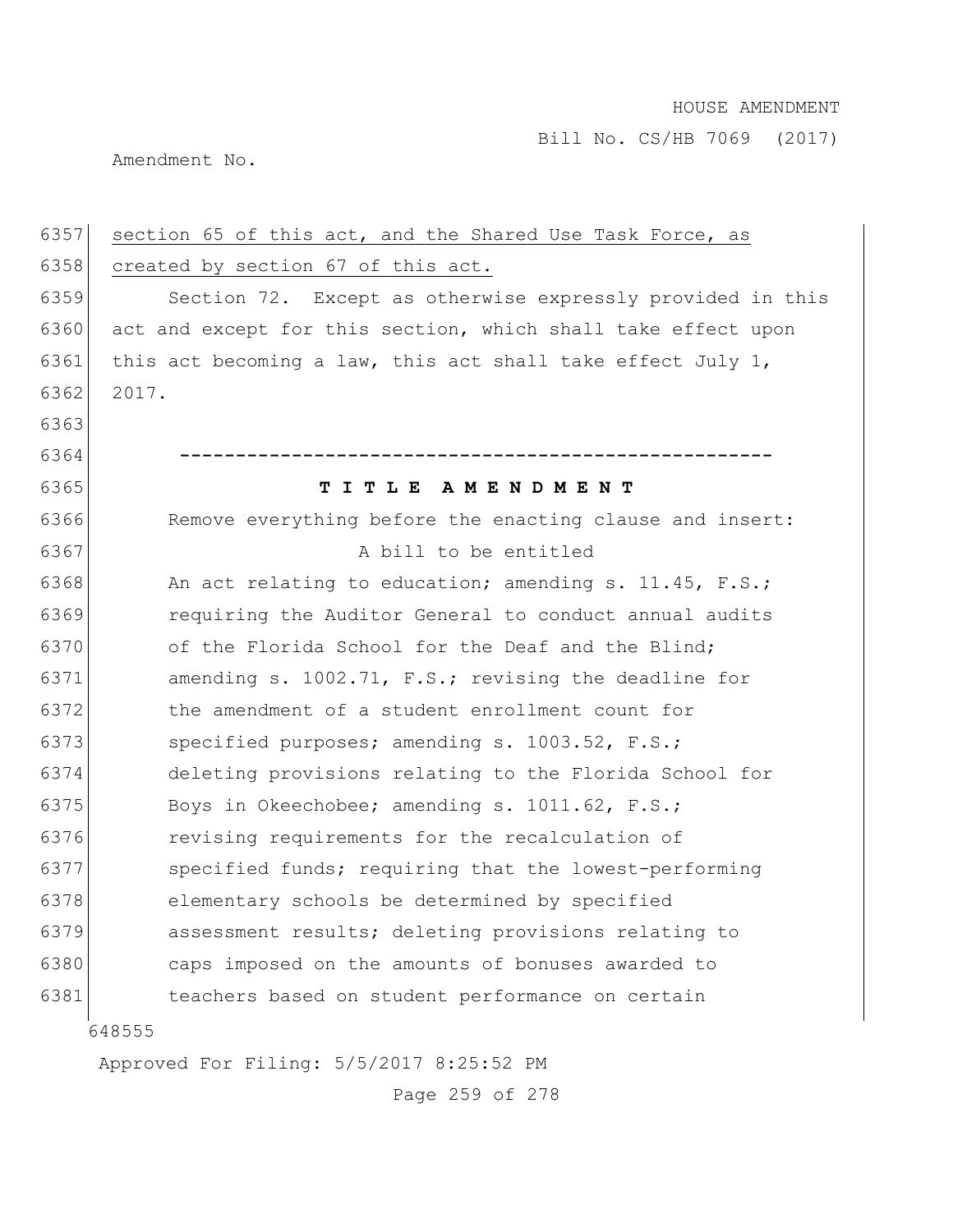Amendment No.

**course examinations and certifications;** requiring a 6383 specified amount of funds generated by a certain bonus be allocated to the school program that generated the **funds;** providing for the allocation of supplemental **academic instruction funds;** revising the requirements 6387 to be considered a small, isolated school; revising 6388 the requirements for an independent college or 6389 university to participate in specified programs; providing an alternate district sparsity index calculation for certain school districts; revising provisions relating to the research-based reading **instruction allocation and the use of such funds;**  revising provisions relating to the Florida digital 6395 classrooms allocation and the use of such funds; deleting provisions relating to a required district digital classrooms plan; revising the federally 6398 connected student supplement; revising the calculation of the exempt property allocation; providing for the 6400 recalculation of the supplement; creating the safe schools allocation and providing the purpose of the allocation; providing that under allocations of state funds may not be the basis for a positive allocation adjustment in the current year; conforming provisions 6405 to changes by the act; amending s.  $1013.738$ , F.S.; revising the purposes for which the High Growth

648555

Approved For Filing: 5/5/2017 8:25:52 PM

Page 260 of 278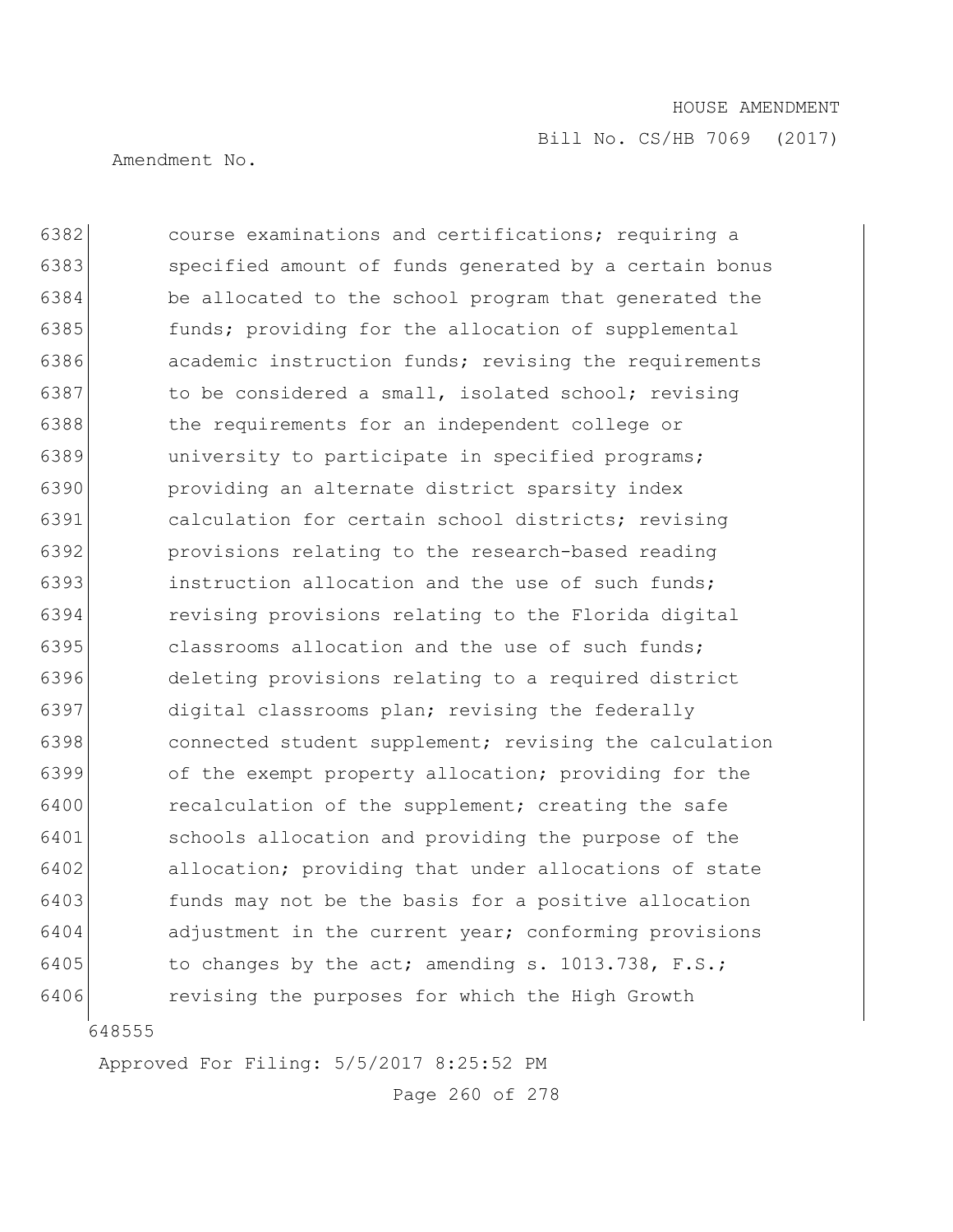Bill No. CS/HB 7069 (2017)

Amendment No.

 District Capital Outlay Assistance Grant Program funds 6408 may be used; revising the school district qualification criteria for the grant; revising the funding methodology; amending s. 1011.78, F.S.; revising school district and charter school **requirements to qualify for a standard student attire**  incentive payment; creating s. 1003.631, F.S.; creating the Schools of Excellence Program; providing **for designation as a School of Excellence;** providing requirements for a School of Excellence; providing for 6417 redesignation; authorizing Schools of Excellence to have specified administrative flexibilities; amending s. 1012.56, F.S.; requiring the Department of Education to issue a temporary educator certificate within a specified period; requiring the department to provide electronic notice of the issuance of a temporary certificate to specified entities; requiring 6424 the department to provide the applicant an official statement of status of eligibility upon issuance of a temporary certificate; providing content requirements 6427 for the statement of status of eligibility; revising the criteria instructional personnel must meet to be issued a professional certificate; requiring the department to provide electronic notification of the expiration of a temporary educator certificate;

Approved For Filing: 5/5/2017 8:25:52 PM

Page 261 of 278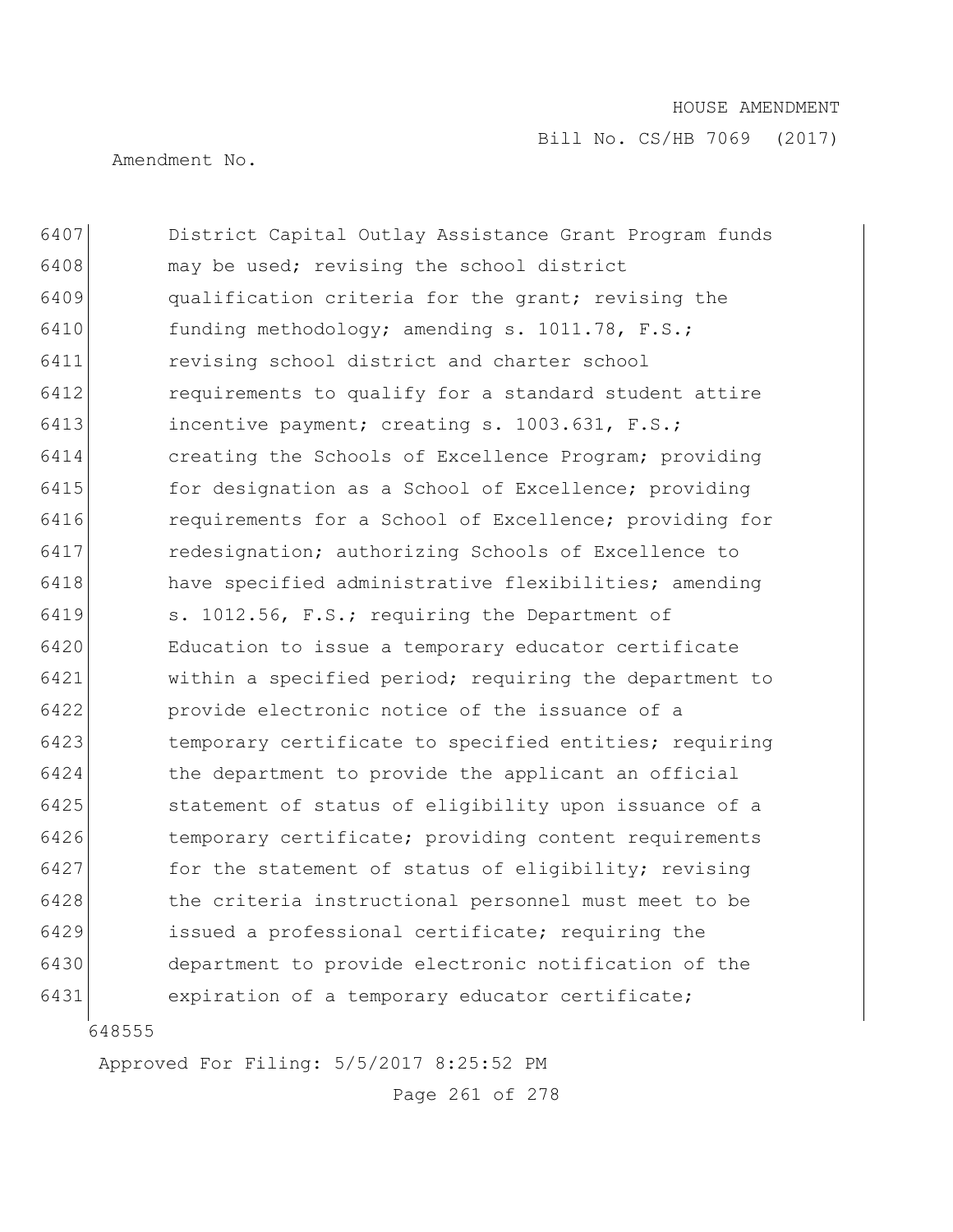Amendment No.

 requiring the State Board of Education to adopt rules providing for the extension of a temporary educator certificate for a specified period under certain circumstances; providing that an applicant for professional certification is not required to take or pass a specified examination under certain circumstances; authorizing charter schools and charter management organizations to develop a professional development certification and education competency program; revising program requirements; requiring the 6442 department to adopt standards for the approval of such **programs** by a specified date; providing requirements for such standards; requiring each school district and charter school to submit its program for approval by a specified date; providing that certification requirements may not be met in a program that is not 6448 approved by the department after a specified date; amending s. 1004.04, F.S.; revising core curricula requirements for certain teacher preparation programs to include certain reading instruction and interventions; amending s. 1004.85, F.S.; requiring certain educator preparation institutes to provide evidence of specified reading instruction as a condition of program approval and continued approval; 6456 amending s. 1012.585, F.S.; revising requirements for

Approved For Filing: 5/5/2017 8:25:52 PM

Page 262 of 278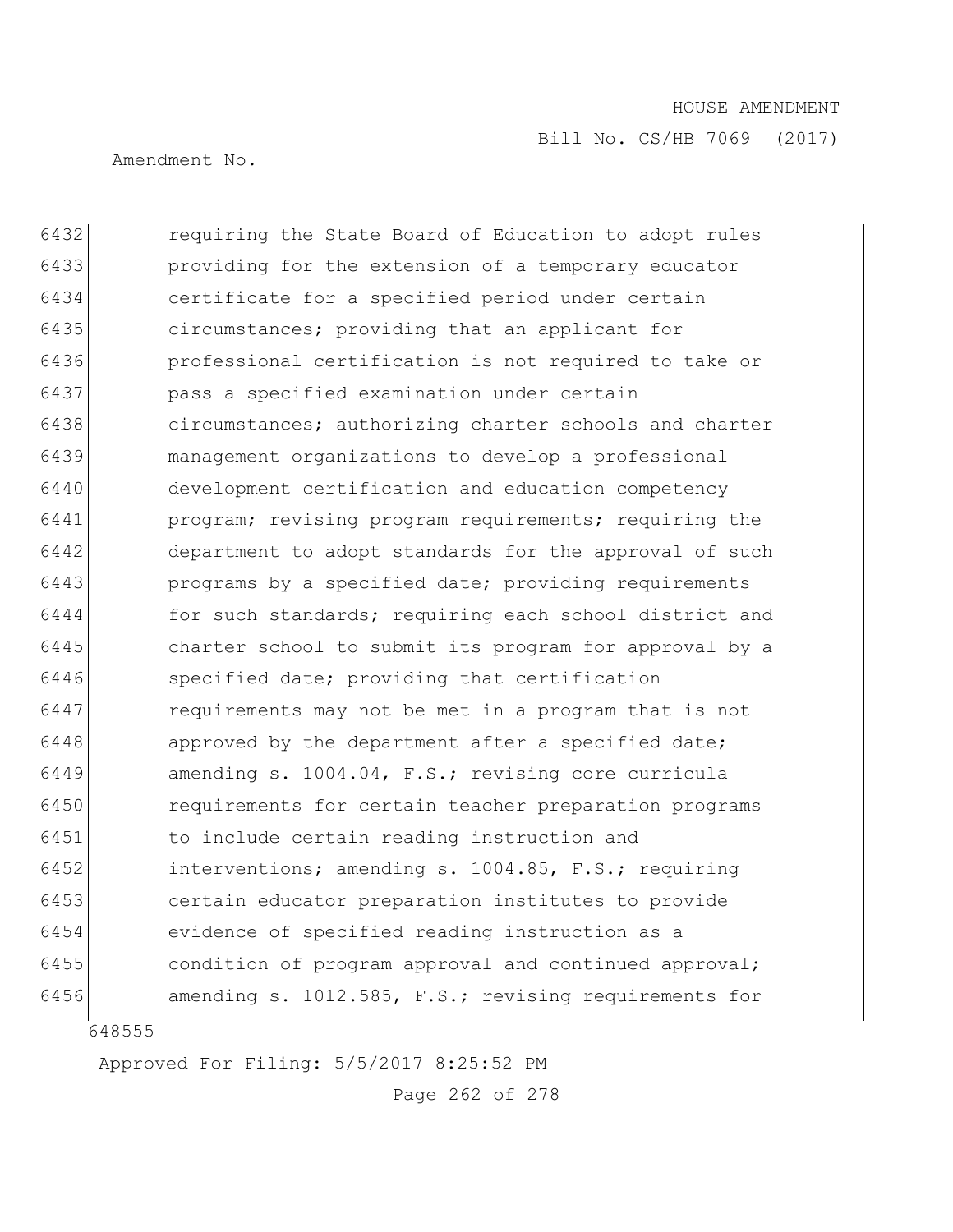Bill No. CS/HB 7069 (2017)

Amendment No.

 renewal of professional teaching certificates; **amending s. 1012.586, F.S.; authorizing the department**  to recommend consolidation of endorsement areas and requirements for endorsements for teacher certificates; requiring the department to review and make recommendations regarding certain subject coverage or endorsement requirements; providing construction; amending s. 1012.98, F.S.; revising the activities designed to implement the school community professional development act to include specified 6467 training relating to a professional development **certification** and education competency program; revising requirements for school district professional development systems; requiring the department to disseminate professional development programs that 6472 meet specified criteria; creating s. 683.1455, F.S.; designating the month of September annually as "American Founders' Month"; authorizing the Governor to annually issue a proclamation containing specified information; amending s. 1000.03, F.S.; revising the priorities of Florida's K-20 education system to include civic literacy; amending s. 1001.215, F.S.; **revising the duties of the Just Read, Florida! Office;**  amending s. 1003.44, F.S.; encouraging public schools to coordinate certain instruction with American

Approved For Filing: 5/5/2017 8:25:52 PM

Page 263 of 278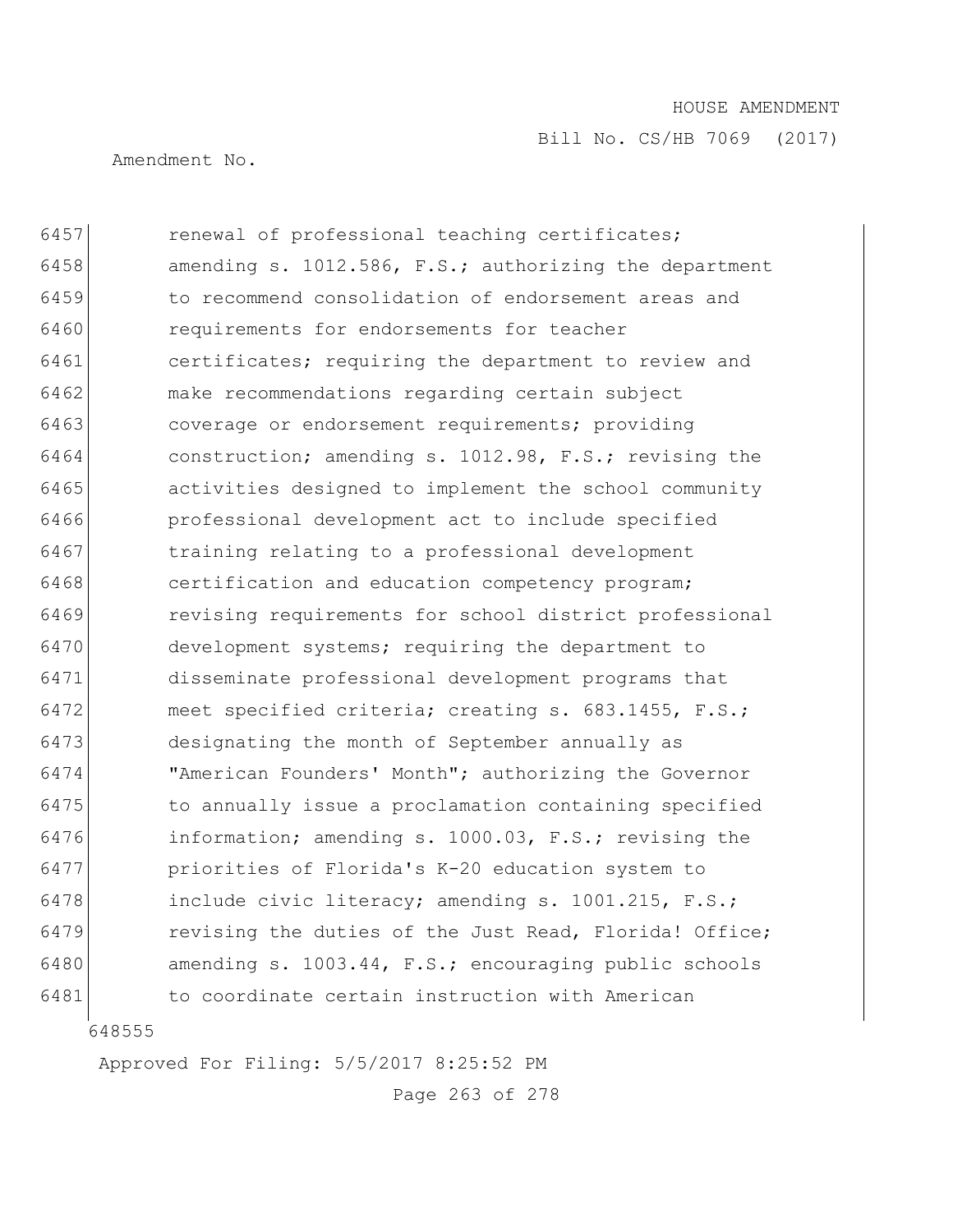Amendment No.

 Founders' Month; amending s. 1007.25, F.S.; requiring postsecondary students to demonstrate competency in civic literacy and providing requirements therefor; **providing for the appointment of a faculty committee; requiring the committee to develop or revise certain** 6487 courses and establish specified course competencies; amending ss. 943.22 and 1001.64, F.S.; conforming cross-references; amending s. 1002.33, F.S.; 6490 conforming provisions to changes by the act; revising 6491 the charter school application process; revising the appeals process for a denied charter school **application;** requiring the use of the standard charter contract by specified entities; revising eligibility requirements for charter school students enrolled in 6496 blended learning courses; revising the criteria for certain charter schools that must follow corrective actions; authorizing a charter school to be exempt from provisions relating to controlled open enrollment under certain circumstances; clarifying provisions 6501 relating to charter schools and tort liability; 6502 revising the purpose of charter school cooperatives; authorizing the use of unrestricted assets for specified charter schools; requiring such funds to be used in accordance with specified provisions; prohibiting the adoption or imposition of specified

Approved For Filing: 5/5/2017 8:25:52 PM

Page 264 of 278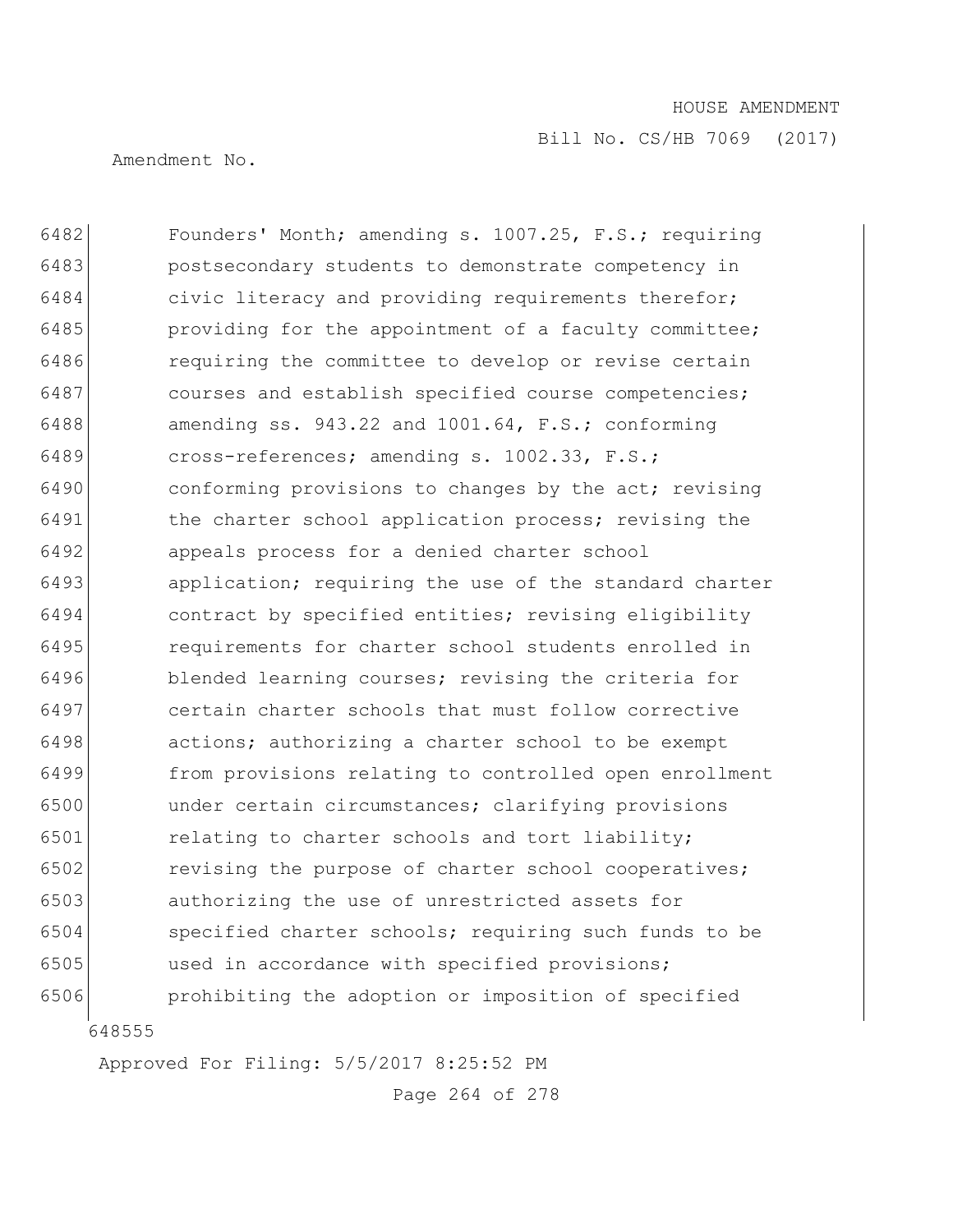Bill No. CS/HB 7069 (2017)

Amendment No.

 6507 requirements by specified entities for charter schools; revising the public information disclosures of charter schools; authorizing certain entities to share facilities with charter schools without additional approval; providing charter schools are eligible for capital outlay funds pursuant to specified provisions; revising the administrative fees 6514 that a district may withhold from charter schools; requiring charter schools to complete and submit an annual survey; deleting a requirement that the Department of Education compare certain data; revising eligibility criteria for designated local educational agency status; authorizing the governing board of a charter school system to be designated a local educational agency for certain schools; revising State 6522 Board of Education duties; amending 1002.3305, F.S.; revising the definition for the term "eligible student" for purposes of the College-preparatory Boarding Academy Pilot Program; amending s. 1002.331, F.S.; conforming provisions to changes made by the act; authorizing a high-performing charter school to establish more than one charter school in any year under certain circumstances; amending s. 1002.332, F.S.; authorizing a high-performing charter school 6531 system to replicate its schools in any school district

Approved For Filing: 5/5/2017 8:25:52 PM

Page 265 of 278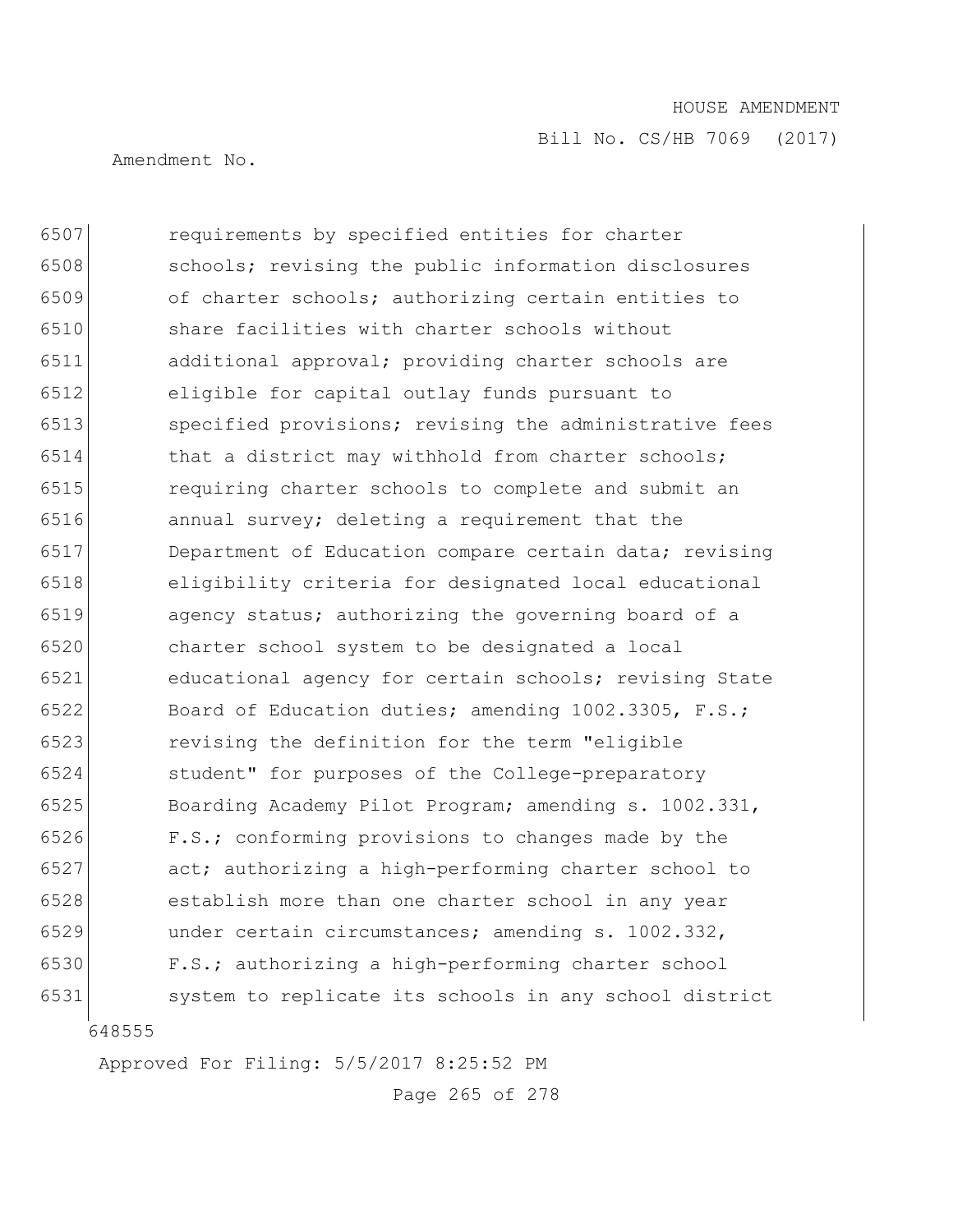Bill No. CS/HB 7069 (2017)

Amendment No.

6532 and providing application requirements therefor; providing that certain procedures apply in specified circumstances; conforming cross-references; amending 6535 s. 1003.498, F.S.; revising eligibility requirements 6536 for students enrolled in blended learning courses; conforming provisions to changes made by the act; amending s. 1007.35, F.S.; revising the name of an ACT assessment for specified purposes; amending s. 1008.34, F.S.; revising the student performance data to be included in school grades; amending s. 1008.341, F.S.; including concordant scores in the calculation 6543 of an alternative school's school improvement rating; amending s. 1011.71, F.S.; providing that charter schools are eligible for school districts discretionary millage for specified purposes; revising 6547 the approved uses of the discretionary millage; authorizing the acquisition of enterprise resource software through specified means; amending s. 1013.54, F.S.; conforming a cross-reference; amending s. 1013.62, F.S.; providing that charter school capital outlay funds shall consist of specified funds; revising charter school eligibility criteria for capital outlay funds; revising the calculation methodology for state funds appropriated for charter school capital outlay; providing the calculation

Approved For Filing: 5/5/2017 8:25:52 PM

Page 266 of 278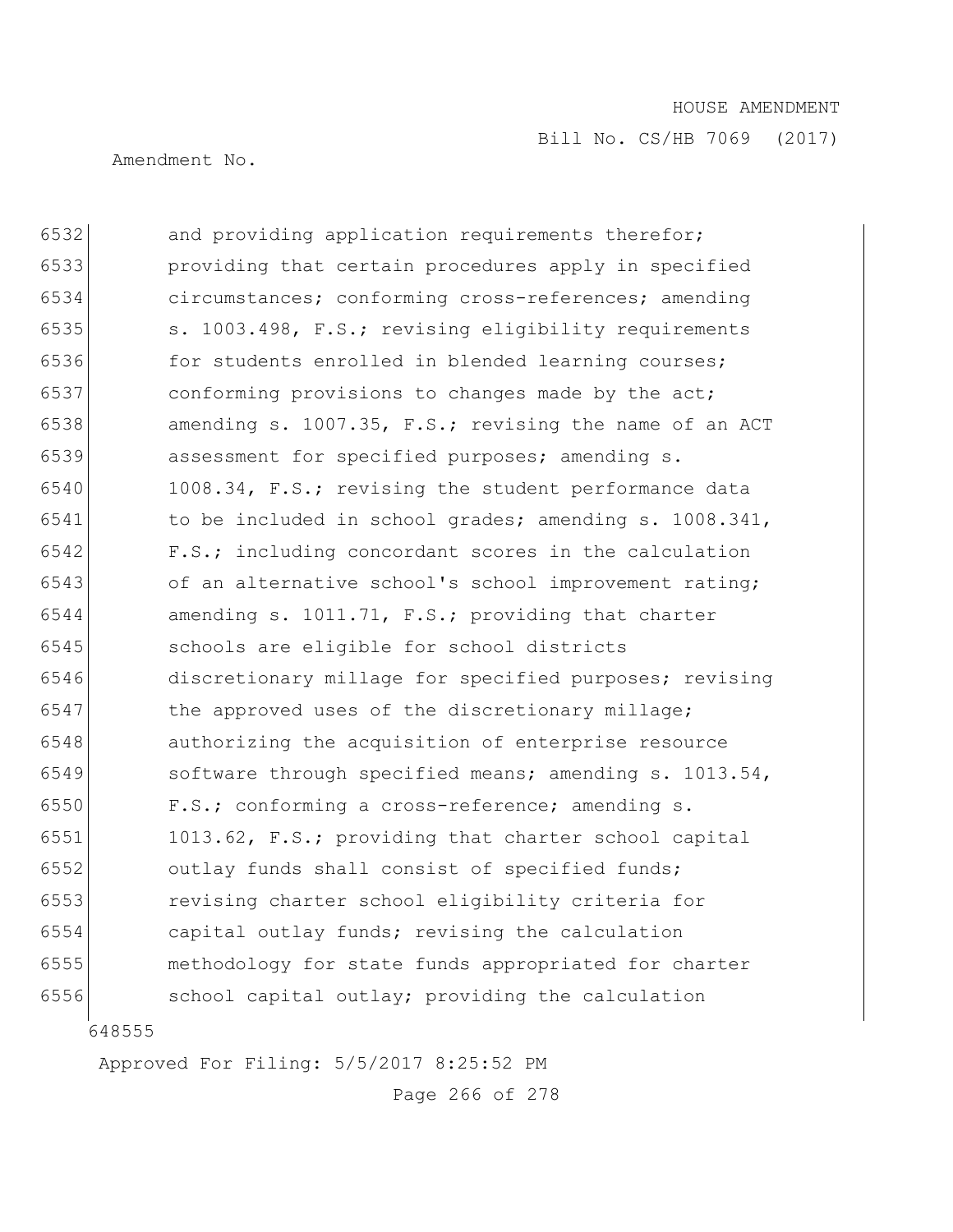Amendment No.

 methodology for the distribution of specified revenue to eligible charter schools; revising the authorized uses of charter school capital outlay funds; amending s. 1013.64, F.S.; revising the calculation of capital outlay membership for allocations to school districts from the Public Education Capital Outlay and Debt Service Trust Fund; authorizing a district school board to use funds from any source for the new construction of educational plant space under certain circumstances; amending s. 1003.4282, F.S.; deleting a provision requiring certain students to take the Algebra II end-of-course assessment; revising the options that a district school board or charter school governing board may offer for a student to satisfy certain online course requirements; removing a requirement that a student participating in interscholastic sports pass a competency test on personal fitness to satisfy the physical education **credit requirement for high school graduation;**  amending s. 1003.4285, F.S.; deleting a provision requiring students to pass the Algebra II end-of- course assessment in order to earn a Scholar designation; amending s. 1008.22, F.S.; deleting a provision requiring the Algebra II end-of-course assessment to be administered; revising requirements

Approved For Filing: 5/5/2017 8:25:52 PM

Page 267 of 278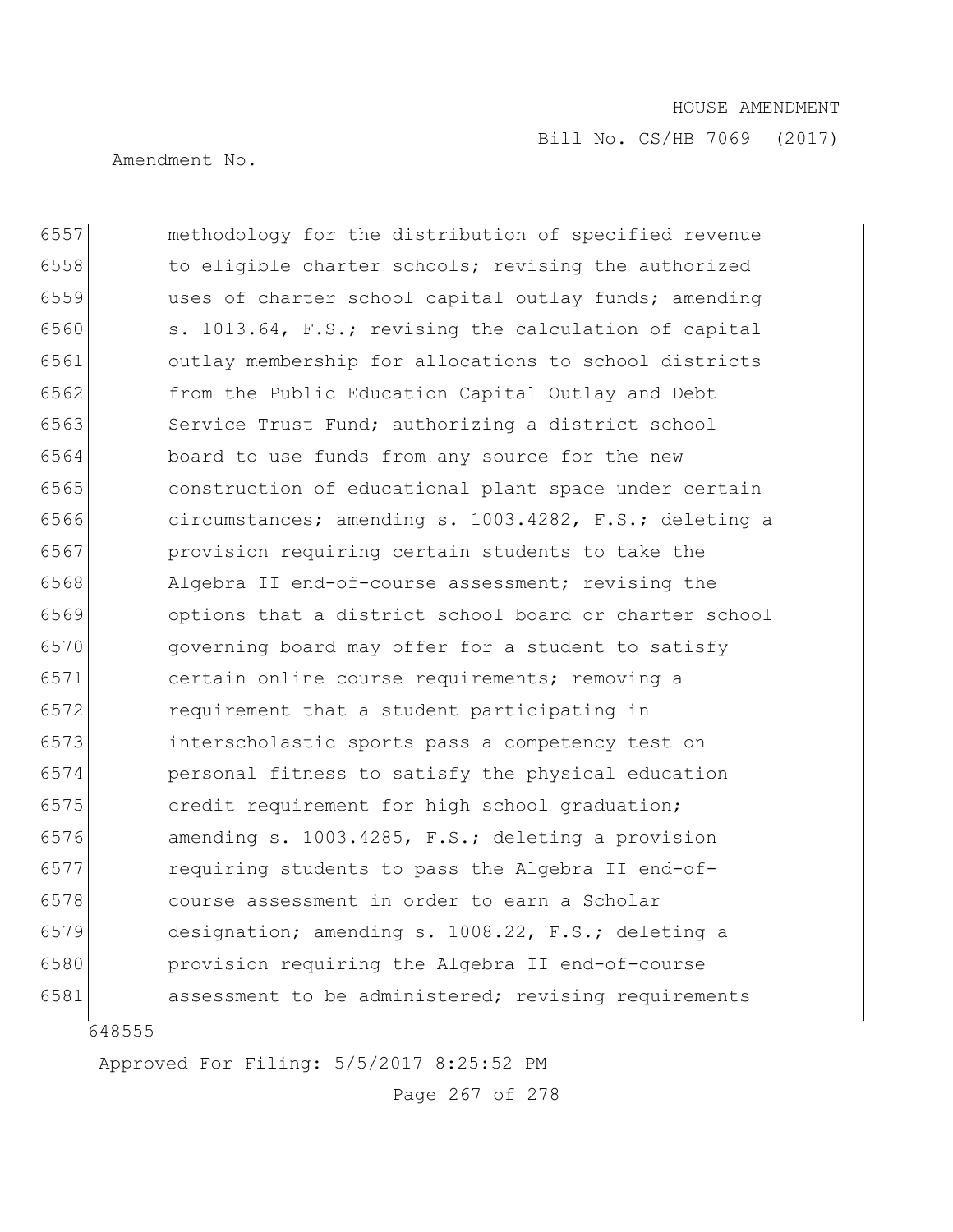Bill No. CS/HB 7069 (2017)

Amendment No.

 relating to the administration and format of assessments; providing requirements for administration of the statewide, standardized English Language Arts 6585 and mathematics assessments in specified grades; revising provisions relating to reporting requirements 6587 for school district-required local assessments; providing reporting requirements for certain student assessment results; requiring the Department of Education to publish certain assessments on its website; providing requirements for such publication; requiring the department to provide materials regarding assessment information on its website; conforming cross-references; defining the term "secondary education"; amending s. 1012.34, F.S.; **revising personnel evaluation procedures and criteria;**  requiring independent analysis of student learning **growth data; authorizing, rather than requiring, a**  school district to use certain formulas developed by the commissioner; requiring the Commissioner of Education to contract for an independent study to determine whether specified college entrance examinations may be administered in lieu of certain state-required assessments; requiring the commissioner to submit a report on the results of such study to the 6606 Governor, Legislature, and State Board of Education by

Approved For Filing: 5/5/2017 8:25:52 PM

Page 268 of 278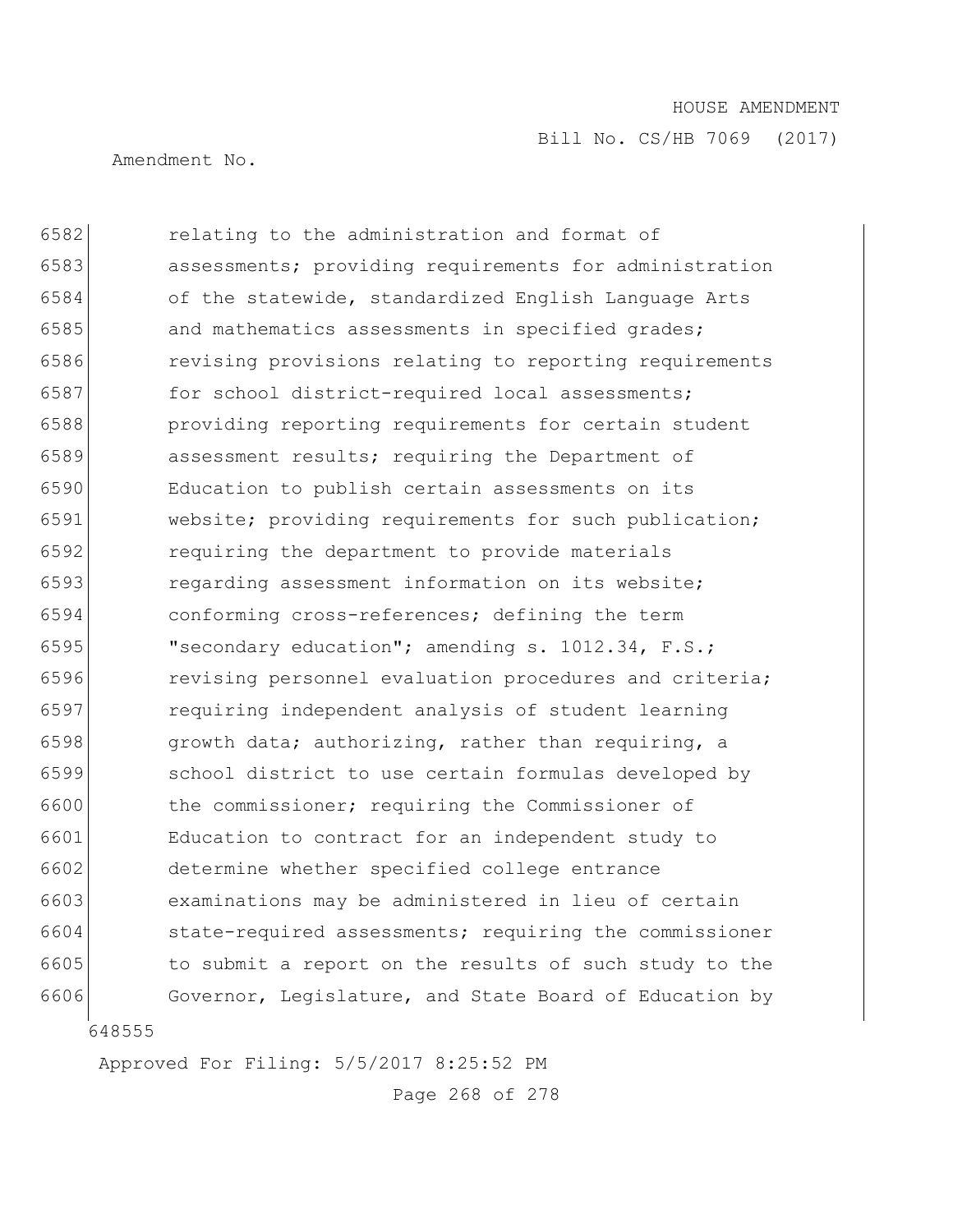Amendment No.

6607 a specified date; amending s. 1001.42, F.S.; revising **provisions relating to school improvements plans;**  requiring only specified schools to submit a school improvement plan; deleting a requirement that certain information be included in the improvement plans of certain schools; revising the grade levels required to implement an early warning system; revising the required content of an early warning system; requiring 6615 a specified team to monitor specified data; **authorizing a psychologist to be a member of the team; revising what constitutes an educational emergency and**  establishing duties of district school boards relating to such emergency; prohibiting a district school board from awarding specified contracts based on certain contingency or conditions; providing applicability; providing a directive to the Division of Law Revision and Information; creating s. 1001.4205, F.S.; authorizing an individual district school board member to visit any district school in his or her school district; authorizing an individual charter school governing board member to visit any charter school 6628 governed by the charter school's governing board; **providing requirements and restrictions; amending s.**  1008.33, F.S.; providing requirements the intervention and support strategies must meet; providing for

Approved For Filing: 5/5/2017 8:25:52 PM

Page 269 of 278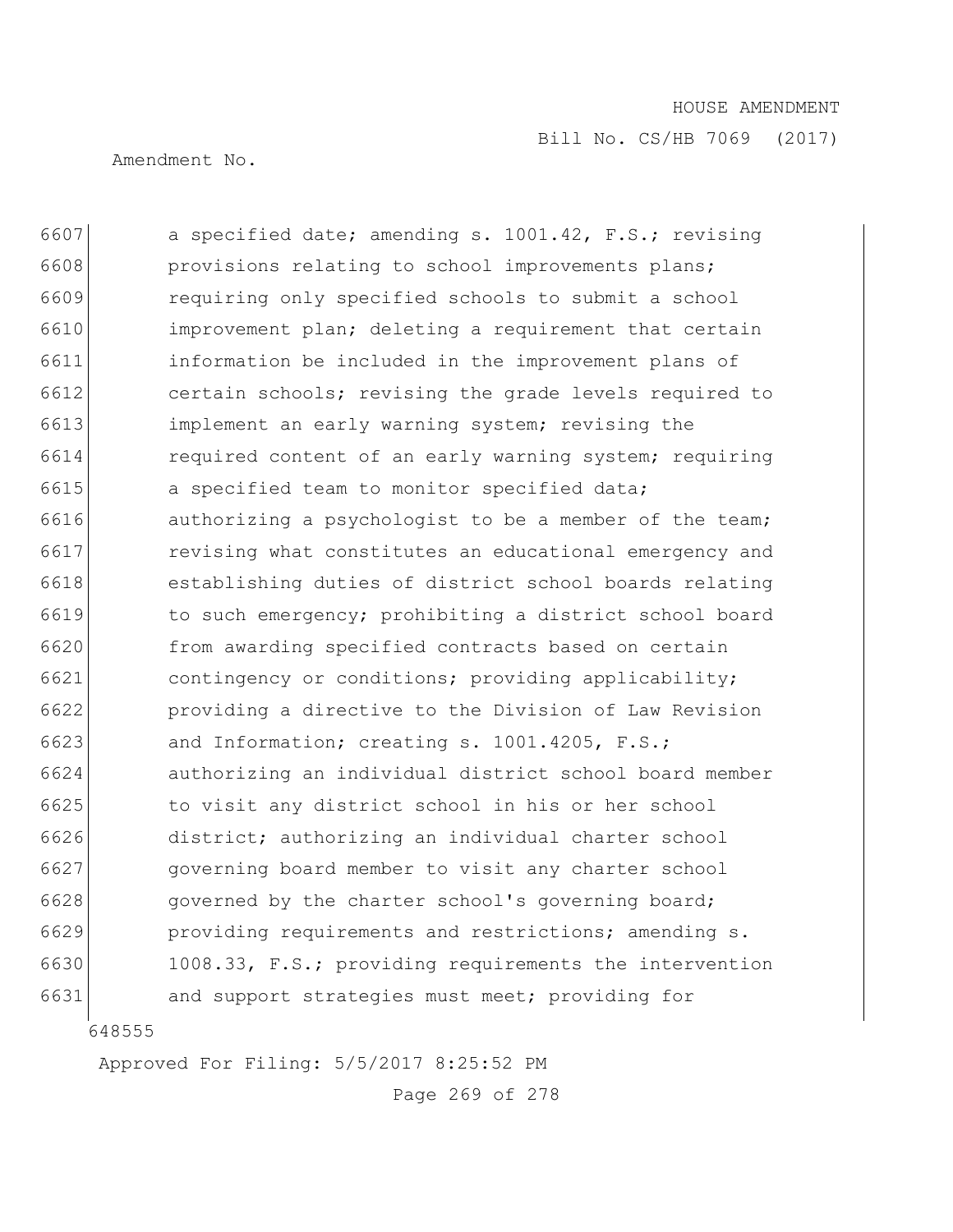Amendment No.

 tailored intervention and support services for specified schools; revising the required timeline for the implementation of a district-managed turnaround 6635 plan; providing turnaround options available to school districts meeting specified criteria; amending s. 6637 1008.345, F.S.; revising reporting requirements of the Commissioner of Education relating to the state system of school improvement and education accountability; revising the criteria a school must meet to have a community assessment team; revising the duties of a community assessment team; creating s. 1002.333, F.S., 6643 relating to persistently low-performing schools; providing definitions; providing eligibility criteria **for hope operators;** providing for the designation and redesignation of a hope operator; authorizing hope operators to establish schools of hope in specified **areas;** providing the process for the establishment of a school of hope; providing the requirements for a performance-based agreement; authorizing a school of hope to be designated as a local education agency; providing that a sponsor is not liable for specified damages; providing that a school of hope may be a private or public employer; authorizing a school of hope to participate in the Florida Retirement System; **authorizing a hope operator to employ certain staff;** 

Approved For Filing: 5/5/2017 8:25:52 PM

Page 270 of 278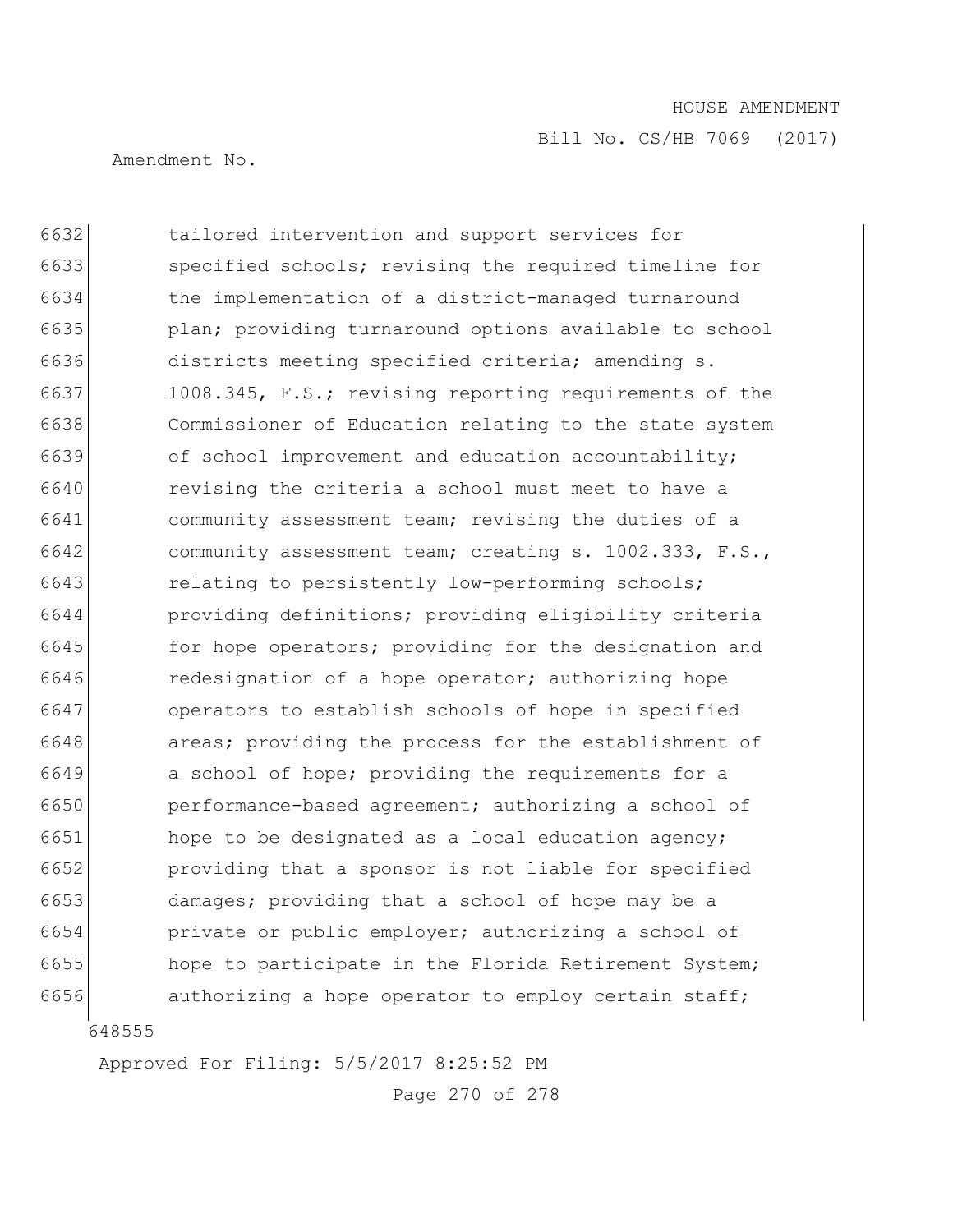Amendment No.

648555 providing specific statutory exemptions for schools of hope; requiring a school of hope to report its students for specified purposes; requiring a school district to include specified students in the district's report of student enrollment; requiring certain schools to comply with specified reporting 6663 guidelines; requiring a school of hope to provide the 6664 school district with a financial statement summary 6665 sheet that meets certain requirements; providing **requirements** for facilities used by schools of hope; 6667 requiring districts to annually provide a list of 6668 specified property to the department; requiring certain school districts that do not enter into specified agreements within a certain timeframe to 6671 reduce specified fees; providing for attorney fees under certain circumstances; providing that schools of hope shall be funded through the Florida Education 6674 Finance Program; creating the Schools of Hope Program; providing that schools of hope are eligible for funds **through the program;** providing guidelines for the use 6677 of such funds; providing that certain traditional public schools are eligible for such funds; providing duties of the State Board of Education; providing a 6680 mechanism to address school district noncompliance; providing authority and obligations of the State Board

Approved For Filing: 5/5/2017 8:25:52 PM

Page 271 of 278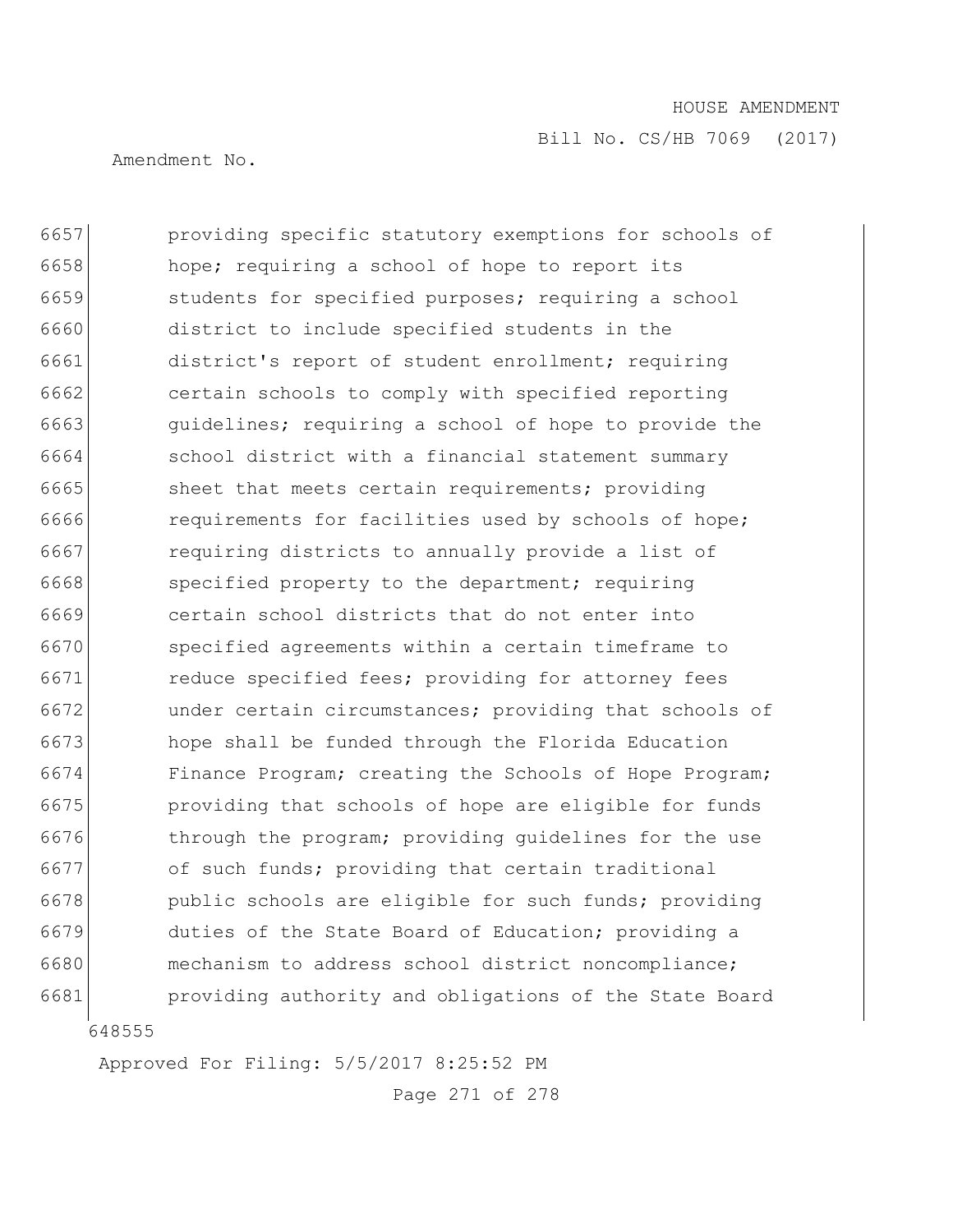Amendment No.

 of Education; providing a mechanism for the resolution 6683 of disputes; providing for rulemaking; creating s. 1001.291, F.S.; establishing the Schools of Hope Revolving Loan Program; providing criteria for administration of the program; amending s. 1011.69, 6687 F.S.; requiring school districts to provide specified funds directly to schools eligible to receive such funds; providing a definition; authorizing school districts to withhold certain funds for specified purposes; authorizing eligible schools to use funds to participate in certain services; amending s. 1012.731, F.S.; providing the scholarship amount for the Florida 6694 Best and Brightest Teacher Scholarship Program; revising the future eligibility criteria for the program; providing additional scholarships to certain 6697 teachers for specified school years; providing for retention of a classroom teacher's scholarship eligibility under certain circumstances; requiring each school district to annually submit certain information to the Department of Education; deleting 6702 the scheduled expiration of the section; creating s. 6703 1012.732, F.S.; creating the Florida Best and Brightest Principal Scholarship Program; providing legislative intent; providing for funding of the **program;** providing for certain school principals to

Approved For Filing: 5/5/2017 8:25:52 PM

Page 272 of 278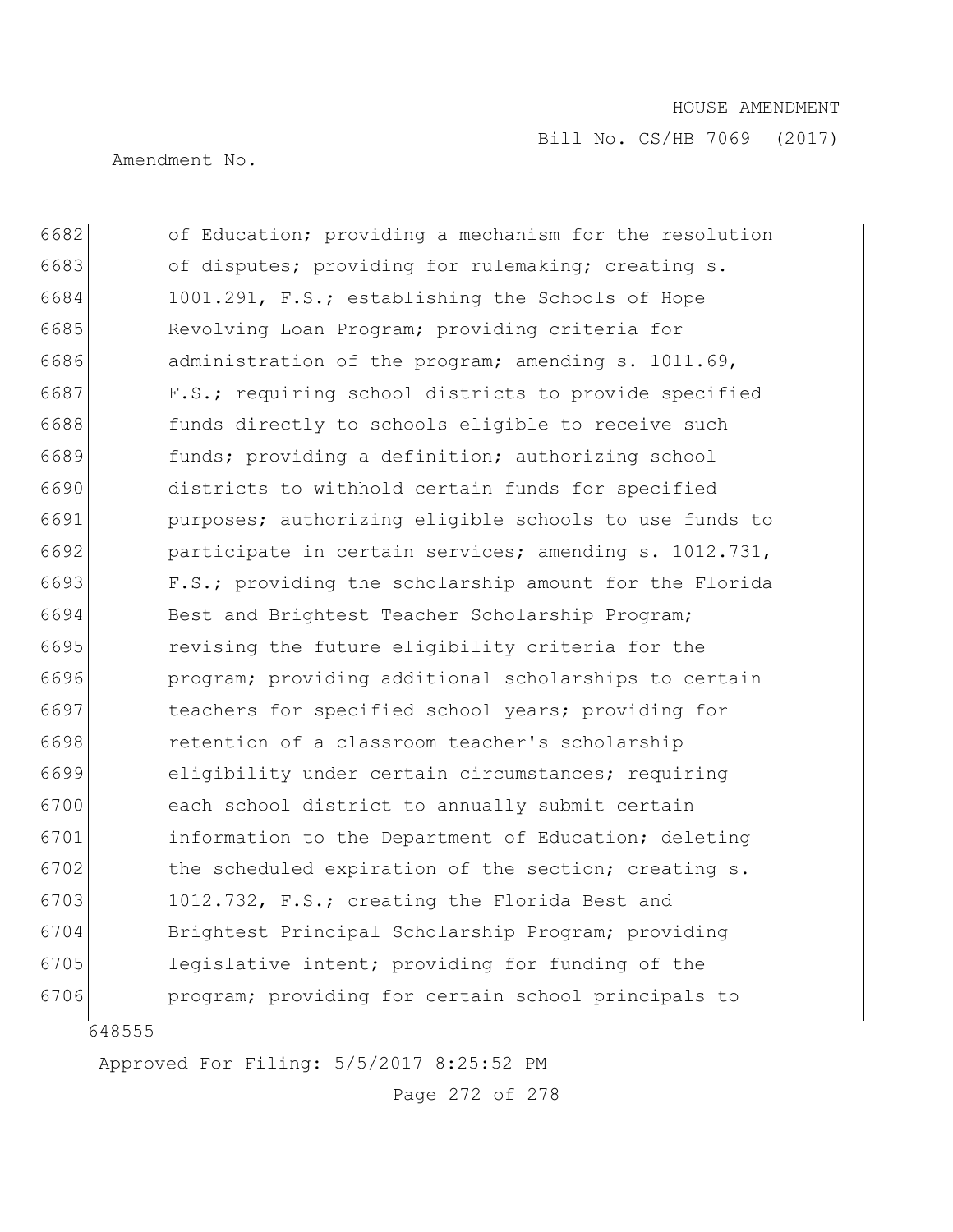Bill No. CS/HB 7069 (2017)

Amendment No.

 receive a scholarship under the program; providing eligibility requirements; providing scholarship amounts; requiring the department to annually identify eligible school principals and disburse funds to school districts by a specified date; requiring each eligible school principal to receive a scholarship; requiring school districts to annually award scholarships to eligible school principals by a specified date; requiring school districts to provide best and brightest principals with specified additional authority and responsibilities; defining 6718 the term "school district"; amending s. 1002.385, F.S.; revising a definition for the Gardiner Scholarship Program; defining the term "inactive" for 6721 the purposes of the program; authorizing program funds 6722 to be used for specified purposes and by specified entities; prohibiting billing of certain entities for services paid for through the program; revising private school eligibility requirements; providing 6726 that consecutive years of certain material exceptions constitutes program ineligibility for certain private schools; prohibiting certain students from receiving additional scholarship payments until certain 6730 conditions are met; revising funding calculations; amending s. 1003.455, F.S.; requiring district school

Approved For Filing: 5/5/2017 8:25:52 PM

Page 273 of 278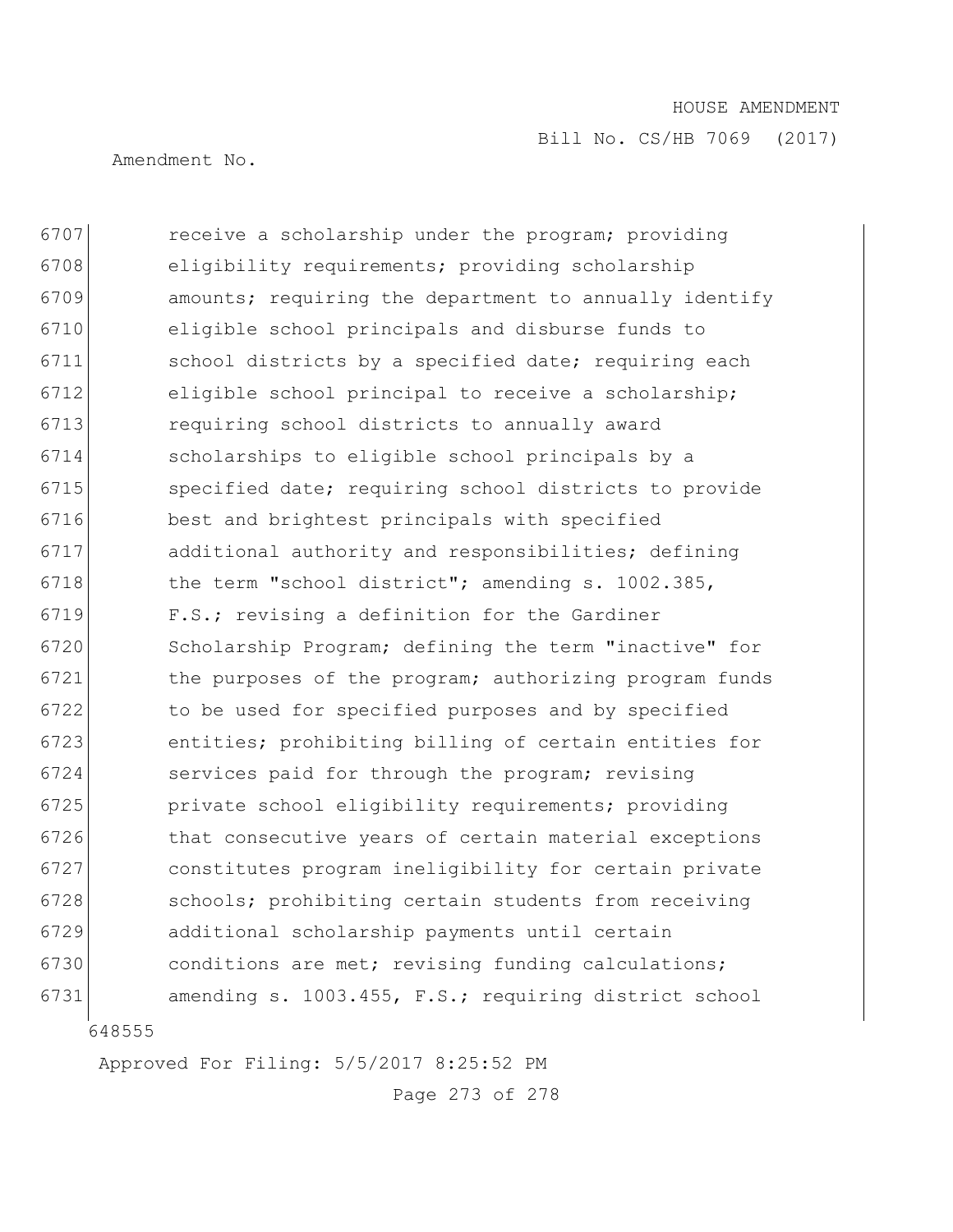Bill No. CS/HB 7069 (2017)

Amendment No.

 boards to provide a specified amount of recess to certain students; amending s. 1002.37, F.S.; revising eligibility requirements for specified students to receive part-time instruction at the Florida Virtual 6736 School; removing provisions requiring the Auditor General to conduct an operational audit of the Florida 6738 Virtual School; amending s. 1002.455, F.S.; authorizing all students, including home education and private school students, to participate in specified virtual instruction options; deleting the eligibility criteria for a student to participate in virtual instruction; amending s. 1002.45, F.S.; revising student eligibility and participation requirements for virtual instruction programs; amending s. 1002.20, 6746 F.S.; revising requirements for notifying a parent of a student with a substantial reading deficiency; **authorizing a parent to request and be granted**  permission for a student's absence from school for treatment of autism spectrum disorder by a licensed health care practitioner; authorizing a student to possess and use a topical sunscreen while on school **property or at a school-sponsored event or activity**  under certain circumstances; amending s. 1002.69, F.S.; requiring data from the statewide kindergarten 6756 screening to be used to identify certain students;

Approved For Filing: 5/5/2017 8:25:52 PM

Page 274 of 278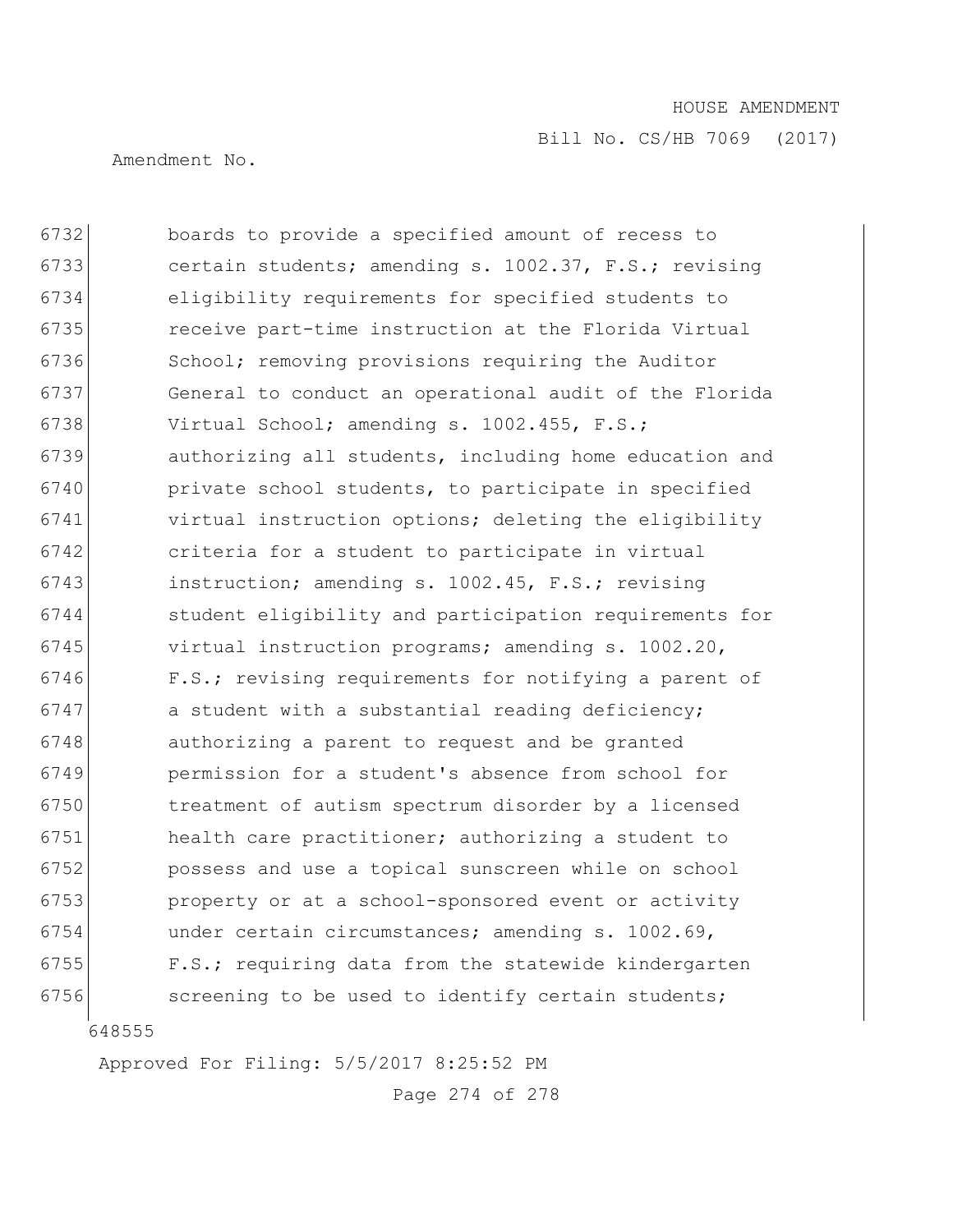Amendment No.

6757 amending s. 1008.25, F.S.; requiring district school 6758 boards to allocate certain instruction resources to 6759 certain students deficient in reading; revising 6760 criteria and requiring the State Board of Education to 6761 identify guidelines for determining whether certain 6762 students have a substantial deficiency in reading; 6763 **providing that students with a substantial reading** 6764 deficiency must be covered by certain plans; revising 6765 the parental notification requirements for students 6766 with a substantial deficiency in reading; requiring 6767 bthe Department of Education to develop or contract 6768 with another entity to develop a handbook containing 6769 specific information for parents of students with a 6770 substantial reading deficiency; defining the terms 6771 "dyslexia" and "dyscalculia"; requiring schools to 6772 provide certain instruction to students who received a 6773 qood cause exemption from retention; revising grounds 6774 for such good cause exemption; revising intervention 6775 **requirements** for certain retained students; revising 6776 provisions relating to the Intensive Acceleration 6777 Class for retained students in certain grades; 6778 revising student progress evaluation requirements; 6779 amending s. 1011.67, F.S.; revising the contents of a 6780 comprehensive staff development plan required for each 6781 school district to receive instructional materials

648555

Approved For Filing: 5/5/2017 8:25:52 PM

Page 275 of 278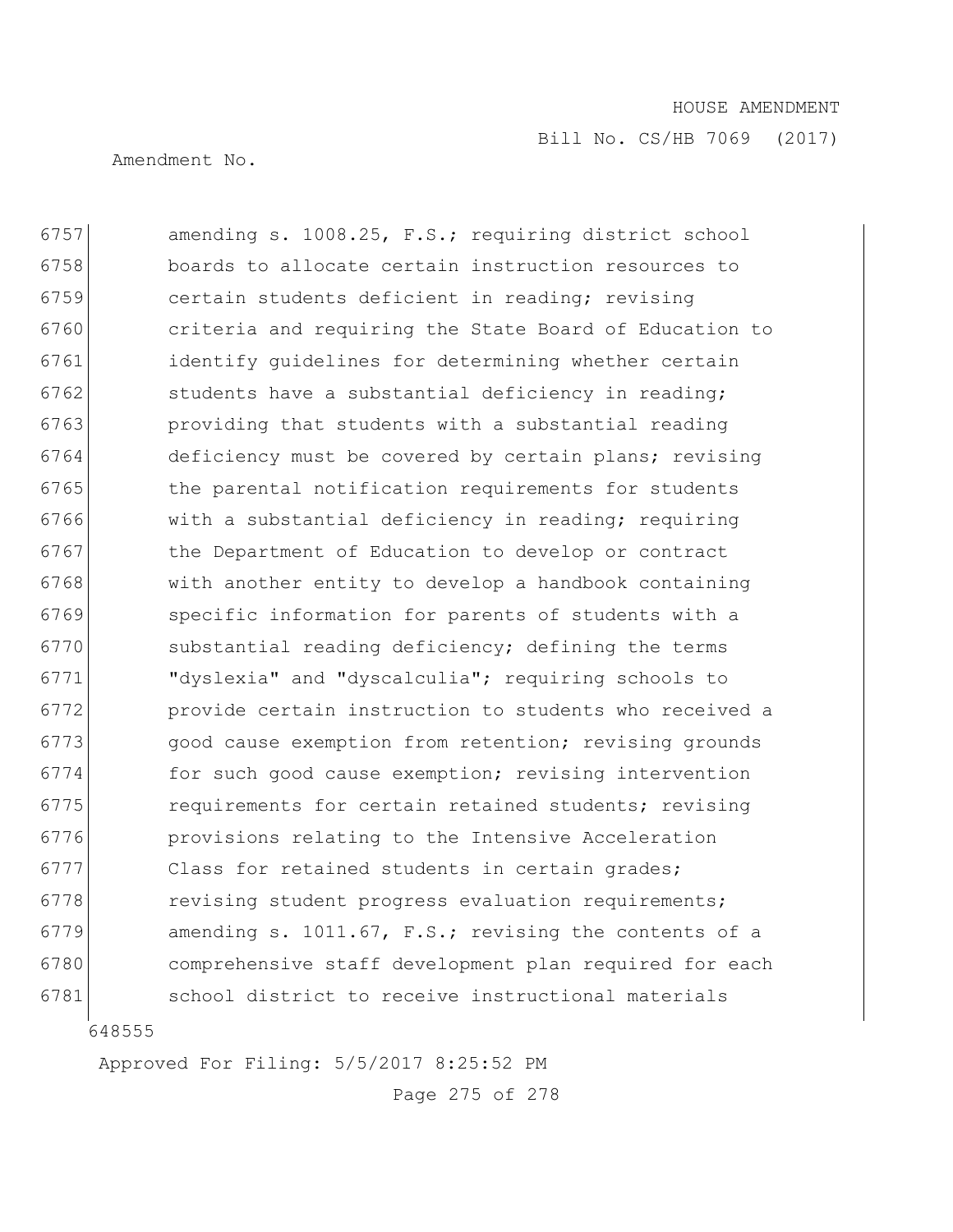Amendment No.

648555 6782 funds; amending s. 1002.51, F.S.; defining the term "public school prekindergarten provider"; amending s. 1003.21, F.S.; requiring each district school board to adopt an attendance policy authorizing a student's 6786 absence for treatment of autism spectrum disorder; amending s. 1003.24, F.S.; revising an exemption 6788 relating to parental responsibility for nonattendance of a student to include treatment for autism spectrum disorder; amending s. 1003.4156, F.S.; deleting requirements relating to the career and education 6792 planning course for middle grades promotion; amending 6793 s. 1003.57, F.S.; prohibiting certain school districts from declining to provide or contract for certain students' educational instruction; providing for 6796 funding of such students; amending s.  $1006.40$ , F.S.; providing an exception from the required uses of a 6798 specified allocation for certain school districts; amending s. 1009.60, F.S.; revising eligibility criteria for receipt of a minority teacher education scholarship; amending s. 1009.605, F.S.; revising the scholar awards on which the Florida Fund for Minority 6803 Teachers, Inc.'s, budget projection must be based; creating the Committee on Early Grade Success within 6805 the Department of Education; specifying committee **purpose;** requiring the committee to develop a proposal

Approved For Filing: 5/5/2017 8:25:52 PM

Page 276 of 278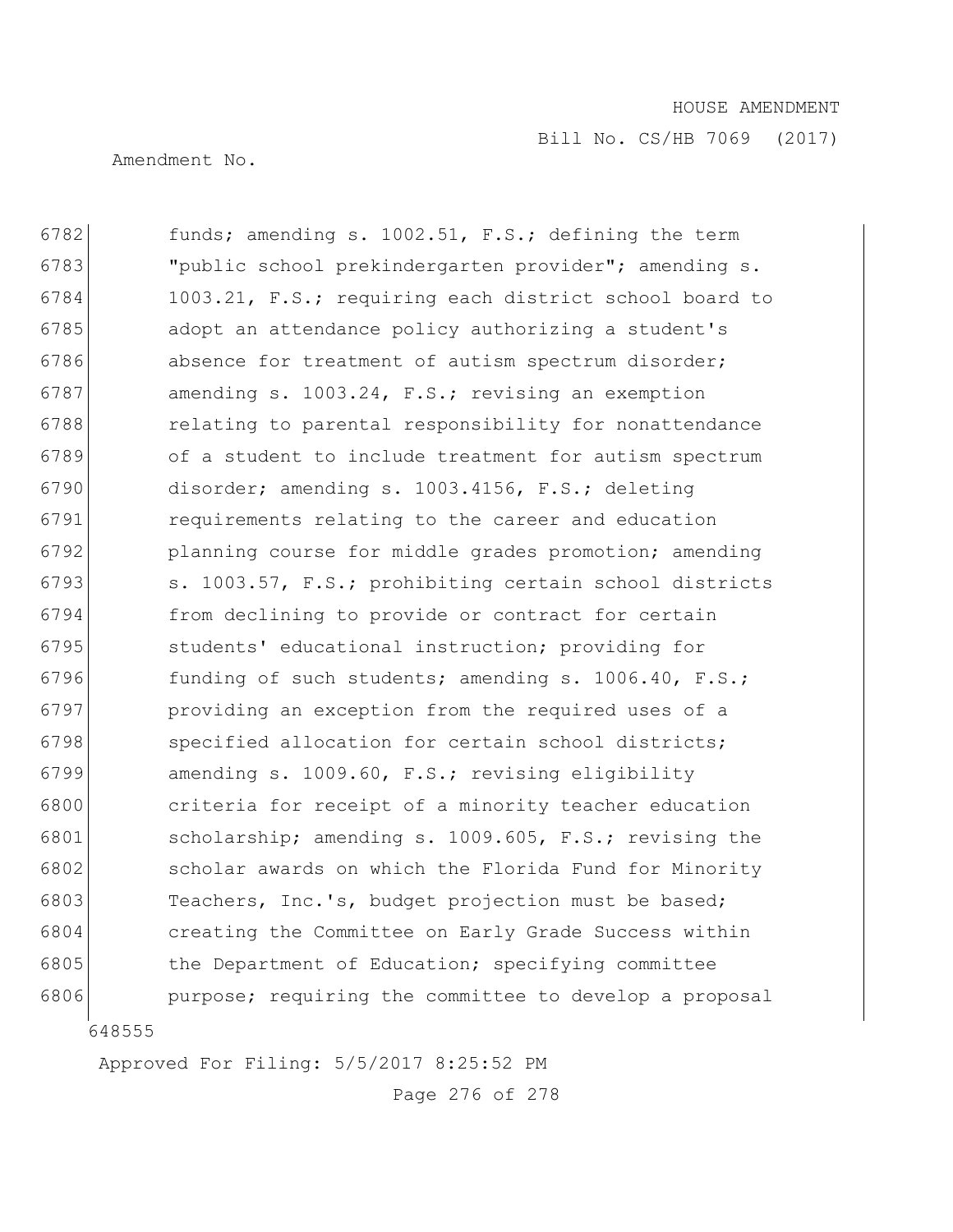Amendment No.

 6807 for specified purposes; providing proposal requirements; providing for membership of the committee; providing requirements for electing a committee chair and vice chair; providing committee meeting requirements; requiring the University of Florida Lastinger Center for Learning to provide **necessary staff for the committee; requiring the**  committee to submit a report by a specified date; **providing for the expiration of the committee;**  authorizing rulemaking; creating s. 1013.101, F.S.; providing legislative findings and intent; defining terms; requiring the Department of Education to **provide** specified assistance to school districts; creating the Shared Use Task Force within the department; specifying the purpose and membership of 6822 the task force; providing requirements for electing a 6823 task force chair and vice chair and conducting its meetings; requiring the department to provide the task **force with necessary staff; requiring the task force**  to submit a report to the Legislature by a specified 6827 date; providing for expiration of the task force; amending s. 125.901, F.S.; providing that the membership of the governing body of certain independent special districts in specified counties may include the designee of the superintendent of

Approved For Filing: 5/5/2017 8:25:52 PM

Page 277 of 278